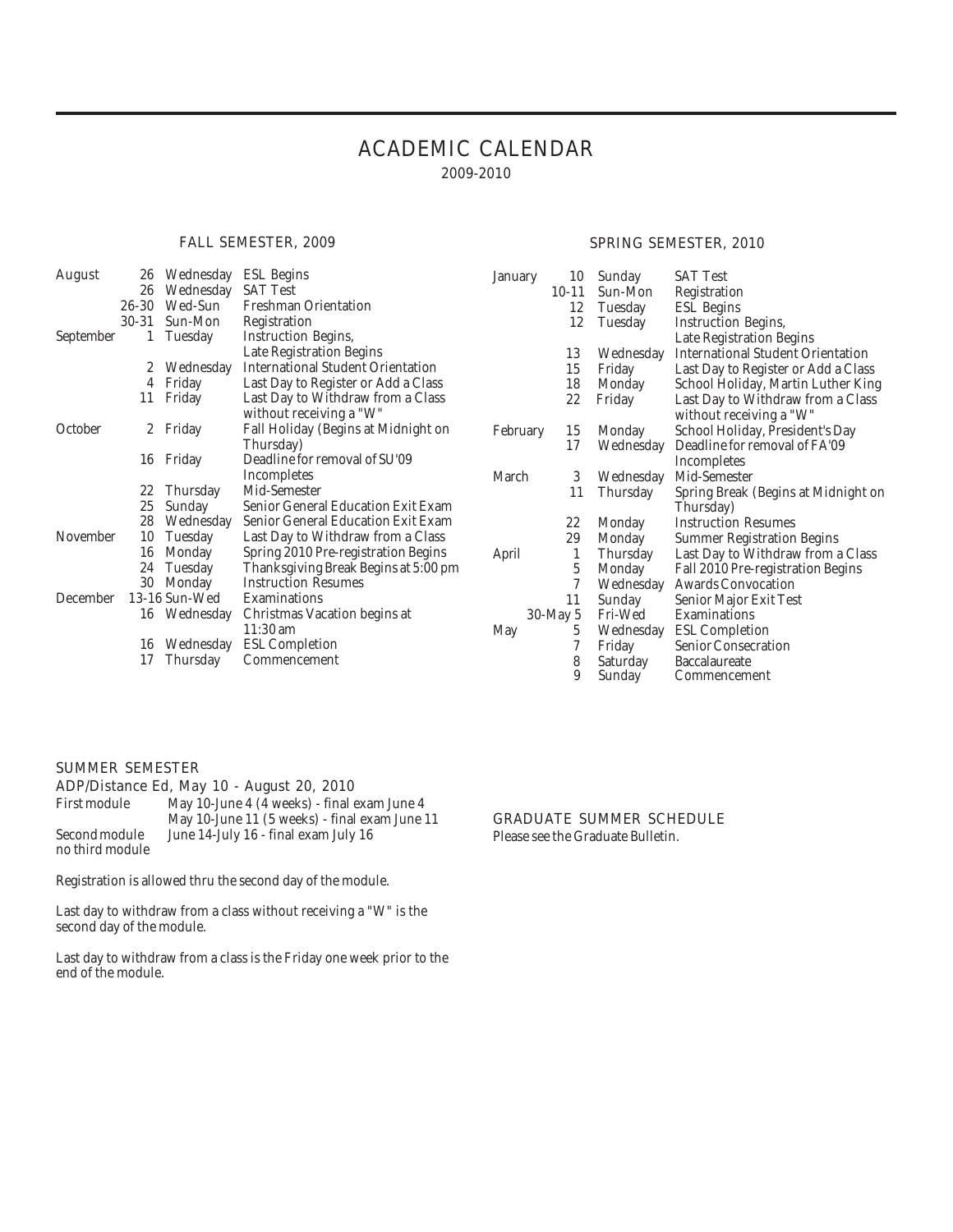# SOUTHWESTERN ADVENTIST UNIVERSITY

### **THE BULLETIN** 2009-2010

Volume 116

Keene, Texas 76059 (817) 645-3921 Fax (817) 556-4744 (800) 433-2240 www.swau.edu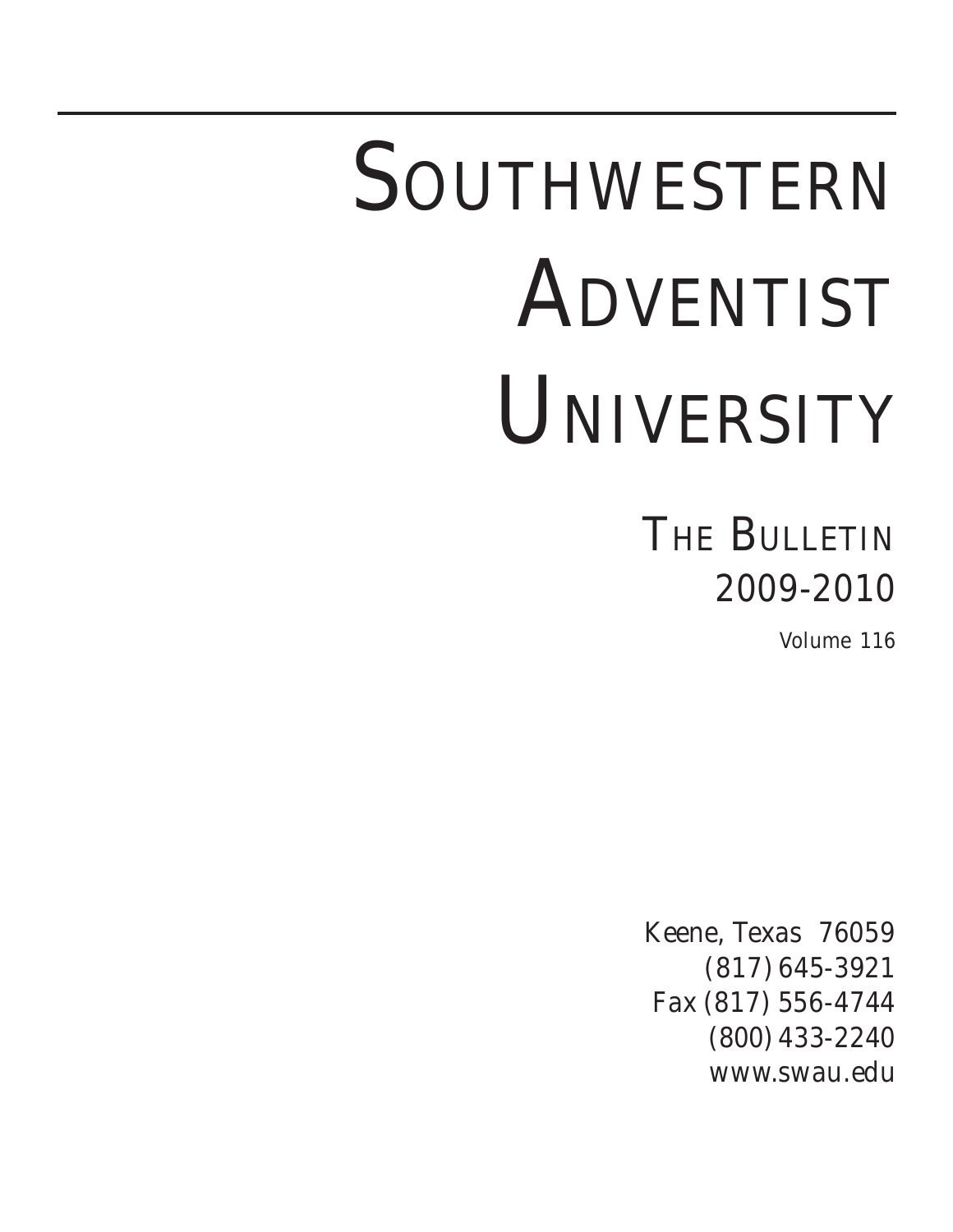# **Table of Contents**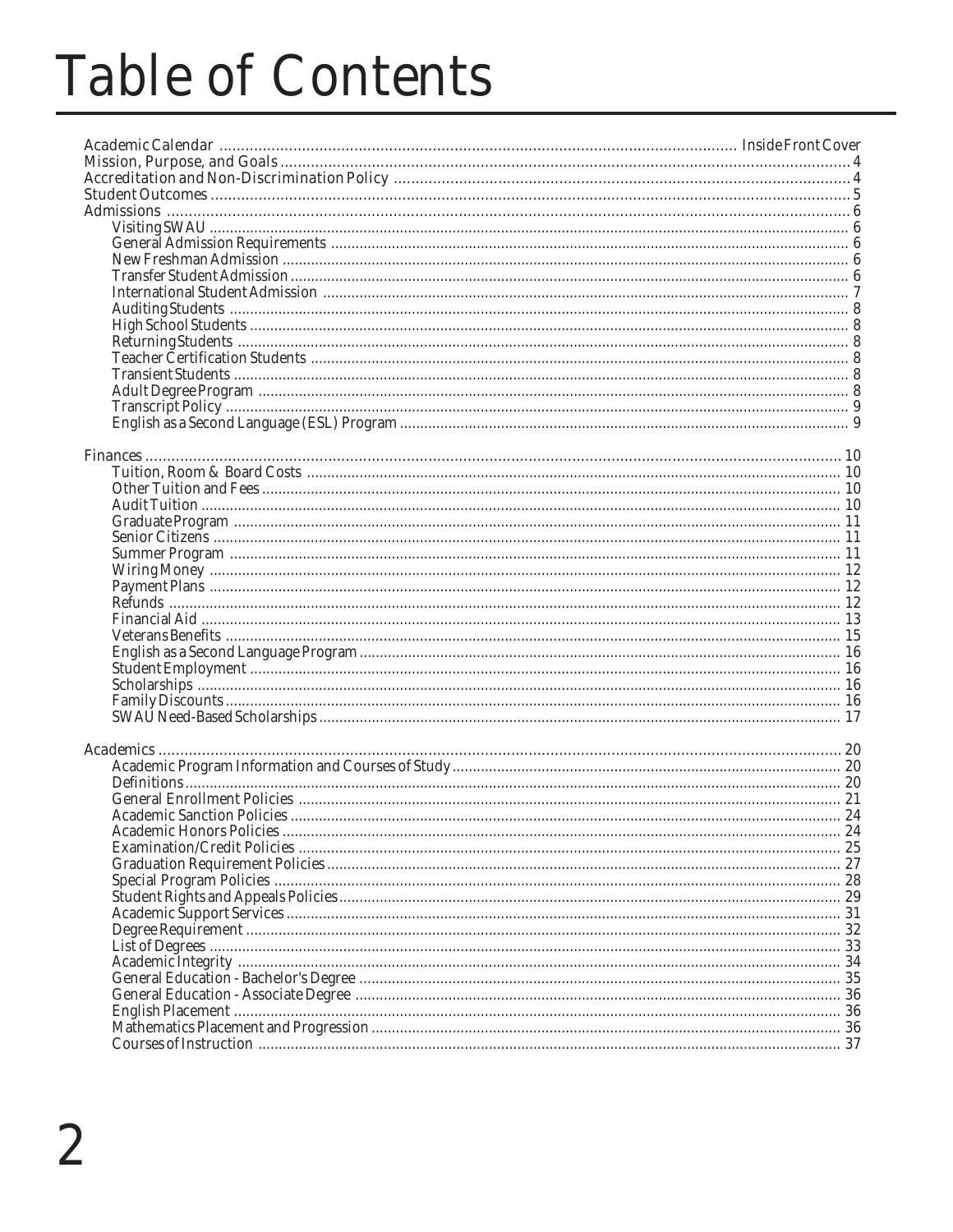# **Table of Contents**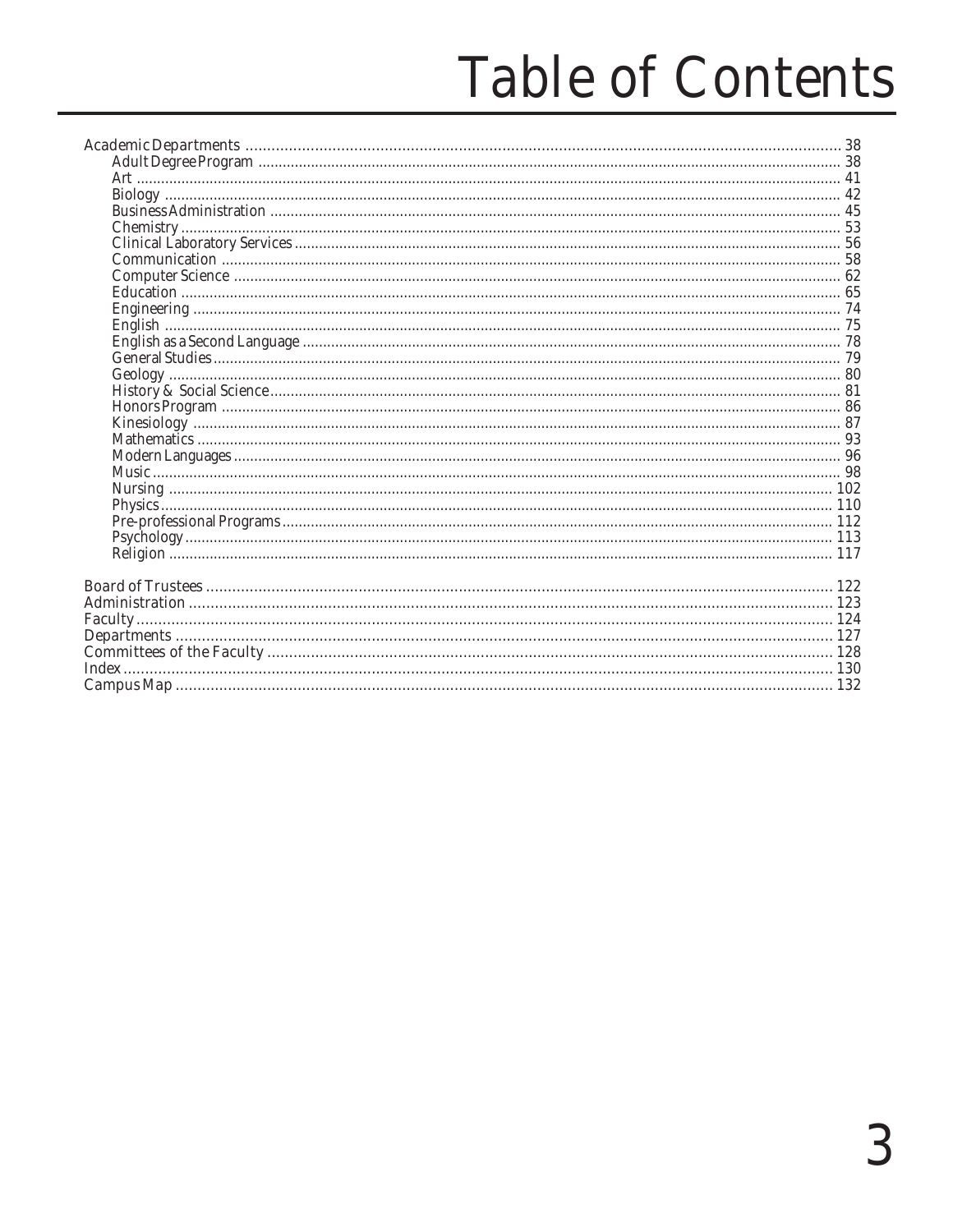# Mission, Purpose, and Goals

| <b>Mission</b><br><b>Statement</b>                                       | The mission of Southwestern Adventist University is to offer quality higher education in a Christ-centered environment shaped<br>by Seventh-day Adventist and Christian values.                                                                                                                                                                                                                                                                                                                                                                                                                                                                                                                                                                                                                                                                                                                                      |
|--------------------------------------------------------------------------|----------------------------------------------------------------------------------------------------------------------------------------------------------------------------------------------------------------------------------------------------------------------------------------------------------------------------------------------------------------------------------------------------------------------------------------------------------------------------------------------------------------------------------------------------------------------------------------------------------------------------------------------------------------------------------------------------------------------------------------------------------------------------------------------------------------------------------------------------------------------------------------------------------------------|
| <b>Our Vision</b>                                                        | Southwestern Adventist University is to be a leader in Seventh-day Adventist higher education, and make significant<br>contributions to religiously affiliated education in general.                                                                                                                                                                                                                                                                                                                                                                                                                                                                                                                                                                                                                                                                                                                                 |
| <b>Our Values</b>                                                        | We believe that God is the ultimate source of meaning.<br>1.<br>2.<br>We affirm the Seventh-day Adventist tradition of service.<br>3.<br>We are committed to the harmonious development of body, mind, and spirit.<br>We are committed to educating free citizens, men and women of integrity, who value learning and inquiry.<br>4.<br>5.<br>We are committed to the liberal arts tradition, which educates for life, not merely vocation.                                                                                                                                                                                                                                                                                                                                                                                                                                                                          |
| <b>Brief History</b>                                                     | Southwestern Adventist University was founded in 1893 as Keene Industrial Academy. Junior college level work was first offered<br>in 1916 and the name was changed to Southwestern Junior College. In anticipation of offering baccalaureate work, the name<br>was changed to Southwestern Union College in 1963. The first bachelor level classes were offered in 1967. In 1977, the college<br>was renamed Southwestern Adventist College, reflecting its denominational affiliation. Graduate level work was begun in 1987;<br>nine years later the institution changed its name to Southwestern Adventist University. The University has been accredited<br>by the Southern Association of Colleges and Schools since 1958; first as a Level I institution (associate degrees), then in 1970<br>as a Level II institution (baccalaureate degrees), and since 1989 as a Level III institution (graduate degrees). |
| <b>Pertinent</b><br><b>Descriptive</b><br><b>Information</b>             | The University is a coeducational institution of higher learning. It was established and is operated by the Seventh-day Adventist<br>Church and is essential to the fulfillment of the teaching ministry of the church.                                                                                                                                                                                                                                                                                                                                                                                                                                                                                                                                                                                                                                                                                              |
| <b>Essential</b><br><b>Beliefs</b>                                       | The institution is committed to Christian teachings and values as understood by the Seventh-day Adventist Church. God<br>is perceived as the Creator and ultimate source of knowledge and meaning. True education is defined as the harmonious<br>development of the intellectual, spiritual, social, and physical aspects of human nature.                                                                                                                                                                                                                                                                                                                                                                                                                                                                                                                                                                          |
| Geographical<br>Region, Type of<br><b>Students and</b><br><b>Faculty</b> | The University serves primarily the needs of the Seventh-day Adventist membership in the five states of Arkansas, Louisiana,<br>New Mexico, Oklahoma and Texas. The University welcomes students from all religions and geographical areas, as well as from<br>diverse ethnic, social, and cultural backgrounds.                                                                                                                                                                                                                                                                                                                                                                                                                                                                                                                                                                                                     |
|                                                                          | To achieve its purpose effectively, the University recruits and retains well-qualified teachers, who are dedicated to teaching and<br>advising and who are willing to spend time with students both in and out of the classroom. The University encourages research<br>and scholarly endeavors on the part of its faculty.                                                                                                                                                                                                                                                                                                                                                                                                                                                                                                                                                                                           |
| <b>Major</b><br><b>Institutional</b><br><b>Functions</b>                 | The University provides a challenging environment conducive to the total development of the student, thus contributing to<br>the realization of each individual's potential. The administrative departments of the University provide the infrastructure needed<br>for the institution to fulfill its educational purposes.                                                                                                                                                                                                                                                                                                                                                                                                                                                                                                                                                                                          |
|                                                                          | The University's undergraduate curriculum consists of programs in the liberal arts and sciences, with a number of professional<br>and preprofessional curricula. The general education component brings balance to the academic and professional programs,<br>enriching the intellectual and cultural experiences of the student beyond the limits set by the specific major. The graduate<br>curriculum includes master's degrees in business and education.                                                                                                                                                                                                                                                                                                                                                                                                                                                        |
| <b>Attitudes and</b><br><b>Ideals</b>                                    | The University broadens the student's intellect, strengthens the spiritual dimension, contributes to social growth, fosters attitudes<br>and practices of healthful living, develops a wholesome respect for the dignity of labor, and instills a sense of selfless service.                                                                                                                                                                                                                                                                                                                                                                                                                                                                                                                                                                                                                                         |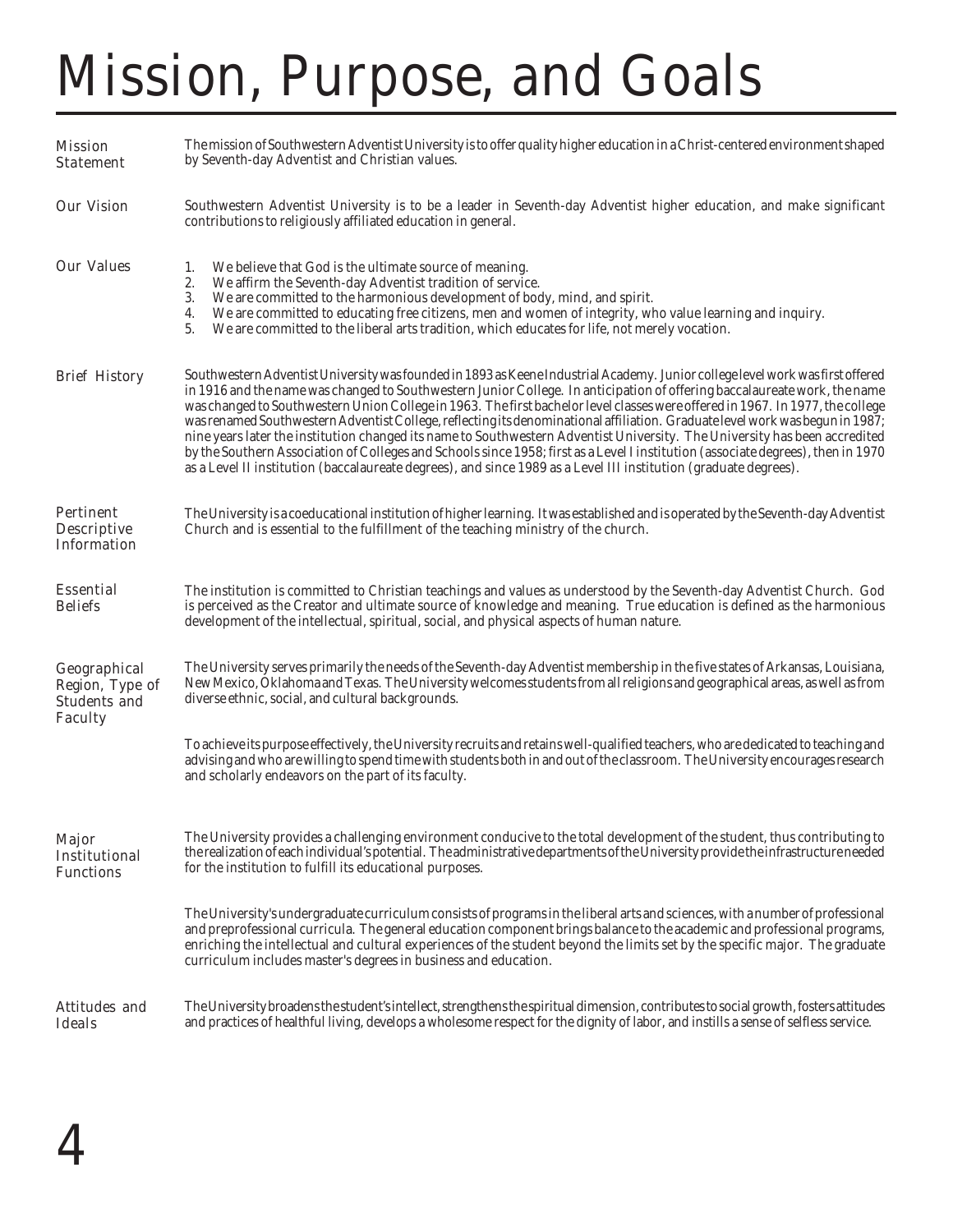# Purpose and Goals

### Institutional

Goals The University has the following goals:

- 1. Strengthen the student's relationship with Jesus Christ<br>2. Provide an environment conducive to learning
- Provide an environment conducive to learning
- 3. Provide the infrastructure to fulfill our educational purpose
- 4. Focus on quality curricular programs in undergraduate education<br>5. Provide a general education component that brings enrichment an
- 5. Provide a general education component that brings enrichment and balance to all academic and professional programs
- 6. Provide quality graduate education at the master's level
- 7. Provide quality distance-learning
- 8. Provide administrative support services
- 9. Provide educational support services
- 10. Operate in a fiscally responsible manner

### Student

#### **Outcomes** The SWAU graduate will:

- 1. Have knowledge in the humanities/fine arts, social/behavioral sciences, natural sciences and mathematics.
- 2. Be able to communicate effectively through the spoken word, the written word, and the use of other abstract symbol systems.
- 3. Be able to think critically and solve problems.
- 4. Possess the attributes of growth: ability, tolerance, self-reliance, compassion, and a love of learning.
- 5. Have a commitment to high moral and ethical standards.
- 6. Have knowledge of Seventh-day Adventist values and beliefs.<br>7. Possess leadership skills and a commitment to service.
- Possess leadership skills and a commitment to service.
- 8. Possess the knowledge, skills, and personal attributes to function effectively in the workplace.
- 9. Possess cultural sensitivity and a global perspective.

#### Accreditation and Non-Discrimination Policy

Southwestern Adventist University is accredited by the Commission on Colleges of the Southern Association of Colleges and Schools (1866 Southern Lane, Decatur, Georgia 30033-4097, telephone number 404-679-4501) to award: Associate, Bachelor's, and Master's degrees.

In addition, the University is currently accredited by the following accrediting bodies:

- •Adventist Accrediting Association of SDA Schools, Colleges, and Universities
- •International Assembly for Collegiate BusinessEducation
- •Texas Education Agency
- •Texas Board of Nursing
- •American Associate of Colleges of Nursing
- The University is a member of the following:
- •National Association of Independent Colleges and Universities
- •Independent Colleges and Universities of Texas
- •Texas Independent College Fund
- •Association of Texas Colleges and Universities

Southwestern Adventist University does not discriminate on the basis of gender, religion, disability, race or ethnic origin. Dr. Eric Anderson, president, is responsible for compliance. The University believes the interpretation and implementation of all government laws and regulations are subject to constitutional guarantees against unreasonable entanglement with or infringement on the religious teachings and practices of the Seventh-day Adventist Church. Any regulation or change in regulation adopted by the Board of Trustees or the faculty at any time shall have equal authority as the regulations printed in this bulletin or the student handbook. Each student is responsible for knowing and observing the regulations of the University and is responsible for fulfilling the requirements for his or her degree as defined by the University bulletin.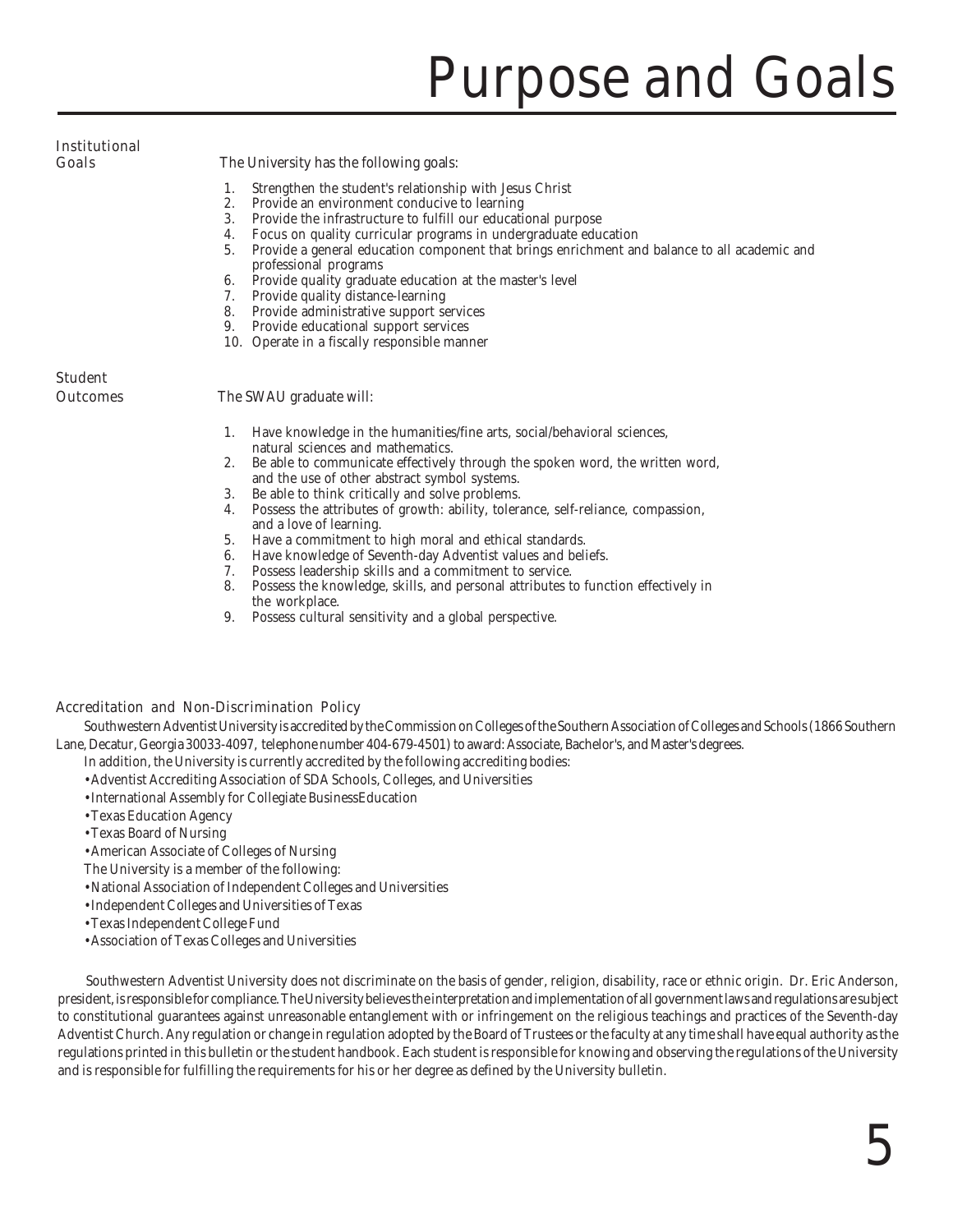#### Visiting SWAU

Southwestern Adventist University is happy to have prospective students and parents visit the campus. Please see SWAU's web site at www.swau.edu or call 888-SDA-SWAU (888-732-7928) to arrange a visit.

#### General Admission

Southwestern Adventist University admits qualified applicants without regard to race, color, gender, disability, or national origin. While the Seventh-day Adventist Church sponsors and financially underwrites the University and while the majority of its students are Seventh-day Adventists, the University requires no specific religious affiliation for admission. The University will admit persons of other or no religious persuasion who meet its academic standards and who express their willingness to respect its religious, social, and cultural characteristics.

The Director of Admissions, in consultation with the Admissions Committee, reviews all applications and makes the decisions regarding admission to the University. The Director of Admissions may be contacted regarding admission policies not addressed in the Bulletin. Those who desire information regarding admission may e-mail, write, or phone:

inquire@swau.edu (U.S. citizens and permanent residents) intadm@swau.edu (international applicants)

SWAU Admissions P. O. Box 567 Keene, TX 76059 U.S.A.

817-645-3921 (local and international callers) 800-433-2240 or 888-SDA-SWAU toll-free within the United States

#### MEDICAL REQUIREMENTS

Required Medical Records: In accordance with recommendations from the Centers for Disease Control, the Texas Department of State Health Services, and the American College Health Association, all first time students must supply certain medical records to the school they plan to attend.

Tuberculosis Screening (US Citizens/Permanent Residents): Students with a previous positive TB skin test must submit a report of a chest X-ray taken any time within 12 months before registration. All other students must submit proof of a negative TB skin test taken any time within six months before registration.

Tuberculosis Screening (International Students): Students with a previous positive TB skin test must submit a report of a chest X-ray taken within one week of arriving on campus. All other International students must submit proof of a negative skin test within 3 weeks of entering school.

Students wishing to graduate with an Education or Nursing major must apply for general undergraduate admission and also submit a separate application to those departments. Additional requirements must be met for acceptance into these programs. See those sections of the bulletin for details.

#### First-Time Freshman Admission

Students attending a college or university for the first time are classified as first-time, first-year freshmen. This includes students who have earned college credits before high school graduation and it includes students who attended college classes for the first time in the summer prior to fall enrollment. The following are the admission procedures for first-time freshmen:

- 1. Complete and submit an application to the Admissions Office.<br>2. Submit an official high school transcript, showing graduation c
- Submit an official high school transcript, showing graduation date, to SWAU's Admissions Office. If the applicant has enrolled at any college, or university, an official transcript of that academic record must also be submitted. Any applicant who has not graduated from high school must submit an official GED or state issued equivalency diploma and an official transcript from the last high school attended. Home school students must submit official transcripts from any schools attended and/or home school transcript listing courses, grades, and dates of completion. If the state in which the applicant resides issues a secondary school completion certificate to homeschoolers, it must be submitted.
- 3. Submit an ACT or SAT score report.
	- A) Applicants who have passed a college level English composition course and a college level mathematics course do not have to submit ACT or SAT scores.
	- B) Applicants with a combined SAT Critical Reading and Mathematics score 820 or higher or with an ACT composite score 17 or higher may enroll in any undergraduate program.
	- C) Applicants with a combined SAT Critical Reading and Mathematics score between 740-810, or an ACT of 15 or 16, and whose high school GPA is at least 2.00, will be enrolled in the A.S. General Studies Program (p. 29, *Bulletin*, Special Program Policies).
	- D) Applicants with a combined SAT Critical Reading and Mathematics score less than 740 or ACT composite score less than 15 will not be accepted.
	- E) Applicants who have not taken either the SAT or the ACT or who wish to repeat the SAT may do so at Southwestern Adventist University's Counseling and Testing Center. Please be advised that SAT results from an on-campus test cannot be transferred to other institutions.

Early acceptance is granted if acceptable test scores are submitted before a student graduates from high school, but enrollment is conditional upon graduation and receipt of an official final transcript. The Admissions Office will notify applicants by letter regarding acceptance status after application and test scores have been received. An applicant will be accepted in good standing as a regular student in a degree program when all requirements have been met. Acceptance allows the financial aid and pre-registration process to begin.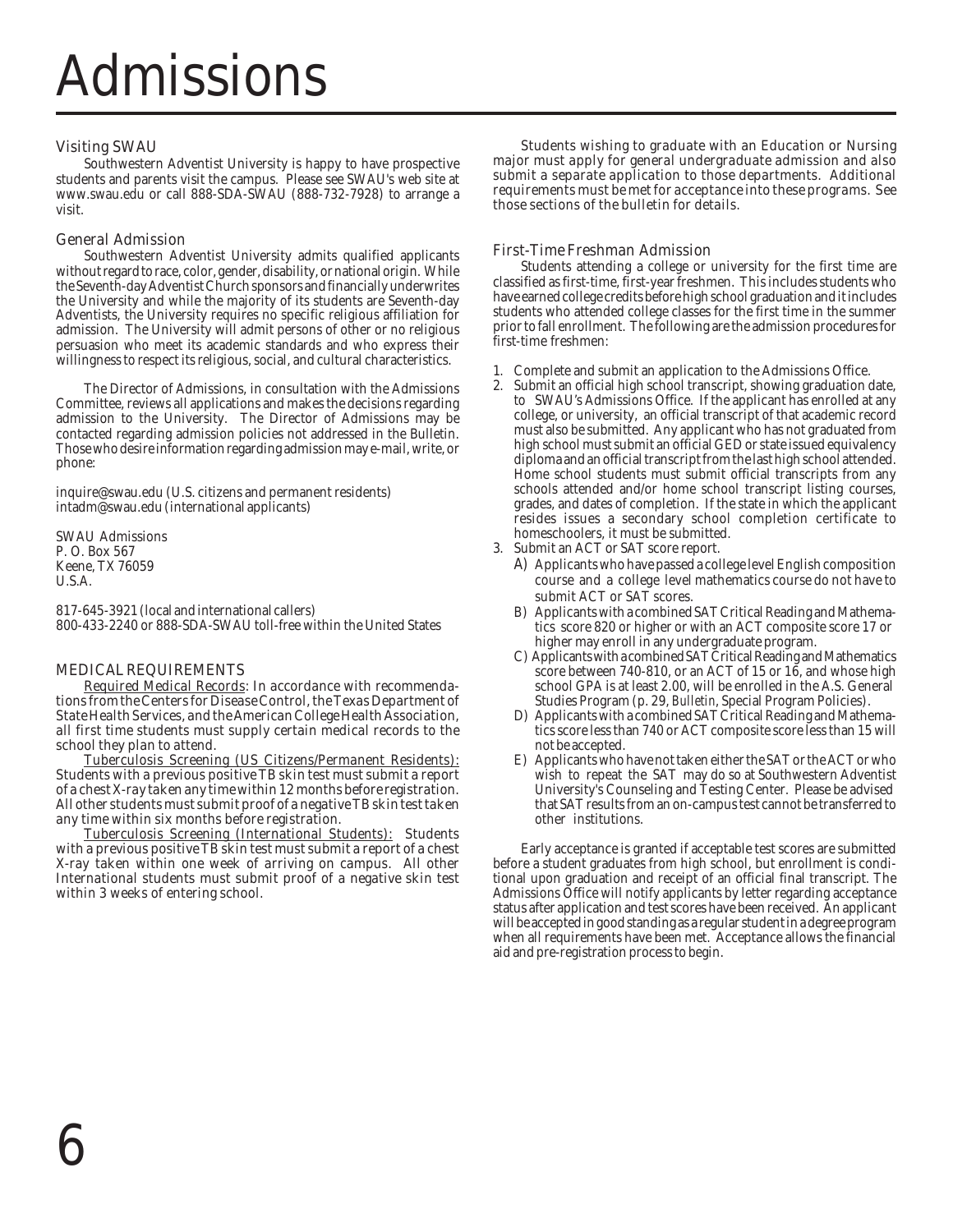#### Transfer Student Admission

A transfer student is one who has attended another college or university in a fall, winter, or spring term after graduating from high school or passing a GED or state high school equivalency test. Technical courses do not transfer to SWAU and are not used to determine student classification at SWAU. Transfer students may be admitted in any semester. The following are admission procedures for transfer students:

- 1. Complete and submit an application to the Admissions Office. To receive Federal financial aid, transfer students must indicate on the application when they graduated from high school or passed a GED or state high school equivalency test.
- 2. Submit an official undergraduate transcript from each college or university the student has attended. Students who have completed less than 12 semester hours of transferrable college credit (refer to Transfer Credit in Academics section of Bulletin for details) must submit an official high school transcript showing graduation. Transfer students with less than 12 transferrable semester hours who were home schooled or did not graduate from high school must submit an official passing GED or other state issued high school equivalency diploma.

Any student who has not completed the math requirement before beginning studies at SWAU must take a Math Aptitude Profile (MAP) to determine math class options. Students may be required to enroll in math the first semester at SWAU and remain enrolled in a math course each semester until they pass a college-level math course (including any needed prerequisites). (See General Education section of this Bulletin for details.)

If no English composition course has been passed, a transfer student must submit an ACT English score or SAT Critical Reading score or take SWAU's English composition placement test to determine English class options. Math and English class options must be determined before a transfer student can register for classes.

 Applicants receive notification of acceptance status from the Admissions Office. Conditional acceptance may be granted when unofficial transcripts from all schools attended are on file but registration is dependent on all official transcripts being submitted. A transfer student will be accepted in good standing as a regular student in a degree program when all requirements are met. A transfer student who has completed 12 or more hours with a cumulative GPA of less than 2.0 from previous college work will be accepted on academic probation (refer to Academic Probation in the Bulletin for details).

Transfer students who were home schooled at the high school level and have not completed a college program of at least two years in length must have passed a state recognized high school equivalency program or GED to receive Federal financial aid.

#### **International Student (F-1) Admission**

Southwestern Adventist University classifies as international students all applicants not a citizen or permanent resident of the United States. SWAU is authorized under Federal law to enroll non-immigrant alien students (F-1). International students should not leave their country with the intention of enrolling at Southwestern Adventist University without a letter of acceptance and an I-20 form issued by SWAU. International applicants must meet the following requirements to obtain an academic acceptance:

- 1. Submit an SWAU Application and Personal Data Form to the Admissions Office.
- 2. Students without post secondary academic credit must submit an official academic transcript or Examination Certificate to show completion of the secondary level of education. Students who have completed post-secondary level academic credit for a degree must submit an official transcript of all credit earned before an acceptance will be granted. SWAU's Registrar will determine what documents must be submitted. International transfer students must have the equivalent of a 2.0 or higher cumulative post-secondary GPA to be accepted.

#### **Application Deadlines**

SWAU will give priority to international applicants who meet all financial and academic requirements for admission before July 1 for the Fall semester and before November 1 for Spring semester. International applicants who have not submitted all academic and financial requirements by these deadlines may be deferred to the next semester. After deadlines have passed SWAU gives priority to ESL applicants.

#### **Acceptance Notification**

The Admissions Office will notify applicants by letter regarding acceptance status after an application and official transcript(s) have been received. Acceptance will not be granted without official academic certificate(s) and/or transcript(s).

#### **Academic Credentials Evaluation**

Degree-seeking students with previous college work must submit an official independent credentials evaluation before a degree audit can be prepared or transfer credit granted. (An academic credentials evaluation costs approximately \$135.) SWAU recommends evaluations be done by the following company:

Educational Credential Evaluators, Inc. P O Box 514070 Milwaukee, WI 53203-3470 USA www.ece.org Phone: 414-289-3400 Fax: 414-289-3411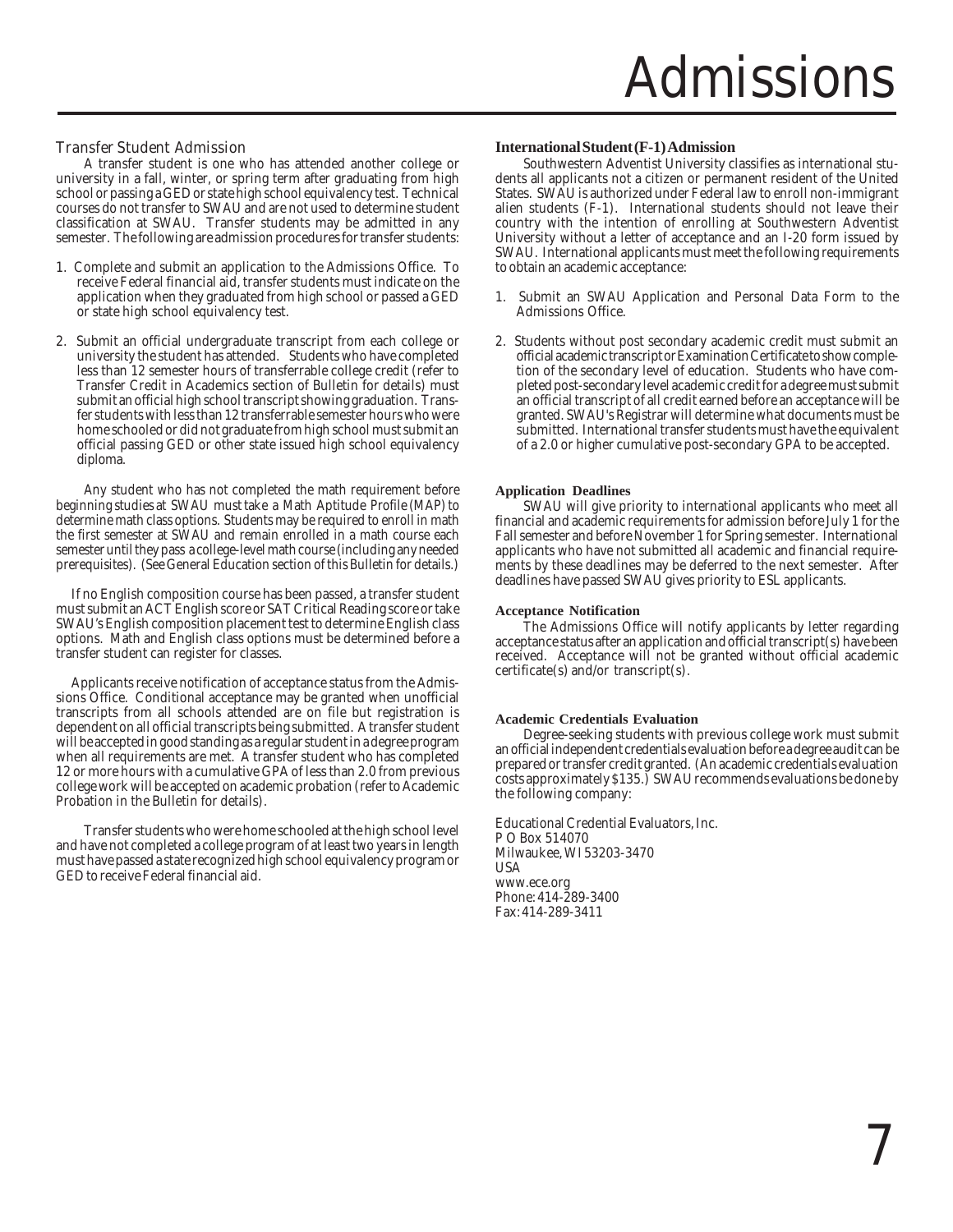## Admissions

#### **International Student (F-1) Requirements for SWAU I-20**

After academic acceptance is granted, an international student must meet the following requirements to obtain I-20 and I-901 forms necessary for issuance of a student visa for entry into the U.S. and enrollment at SWAU:

- 1. Submit a Certificate of Finance form and documentation to prove financial ability to meet the costs of tuition, lodging, food, fees, medical insurance, and personal expenses while studying at SWAU.
- 2. Submit \$8,900. Of that, \$7,900 is applied to the student's account, \$200 pays the SEVIS I-901 fee, \$100 reserves a dormitory room, and \$700 is held in reserve and is returned at graduation or withdrawal if the account is paid in full. (Canadian citizens need only submit \$300 for SEVIS and room reservation fees.) If an applicant does not register, all funds will be returned except a \$100 processing fee and the \$200 SEVIS fee, and \$100 dorm deposit.

a) ESL Students: Before an I-20 will be issued for an international student who will be taking ESL courses, SWAU requires an initial payment of \$6,500 (a \$1,000 deposit plus a \$5,500 pre-payment). The pre-payment will **not** cover the entire semester's expenses. The \$5,500 pre-payment is applied to your first semester charges at SWAU and the international student deposit is held in reserve until you permanently leave SWAU. When you finish taking classes at SWAU the deposit held in reserve will be applied to your student charges or refunded to you if your account is paid in full. The deposit and pre-payment will be returned to you if you do not enroll, minus the \$200 SEVIS fee, \$100 processing fee, and the non-refundable dorm deposit of \$100.

3. Submit a legible copy of a current passport, showing legal name.

#### **General Information & Policies for International Students Arrival on Campus**

When international students arrive at SWAU they should take their Passport, Visa, I-20, and I-94 card to the Admissions Office so copies can be made to go into their admissions file.

#### **Concurrent Enrollment**

International Students on SWAU's I-20 must complete a minimum of two semesters of full-time enrollment before SWAU will grant concurrent enrollment with another school. A student granted concurrent enrollment will be allowed to take only one class at another school unless on Economic Hardship and then a maximum of two classes will be allowed.

#### **English Language Proficiency**

International students must submit documentation of English language proficiency before registering. All acceptable documentation must be current (within the last six months). Students who do not have documentation of English language proficiency will be tested upon arrival at SWAU. Students who do not meet minimum requirements will be required to take ESL courses, developmental courses, or a combination of these classes in the first semester of enrollment at Southwestern. Any one of the following will meet this requirement:

- a) The Test of English as a Foreign Language (TOEFL) with a minimum proficiency level of 190 on the computer-based test, or 520 on the paper-based test, or 68 on the internet-based test
- b) The Michigan English Language Assessment Battery with a minimum score of 80<sup>\*</sup>
- SAT I Critical Reading score of 400 or higher\*\*
- d) ACT English score of 17 or higher
- e) Transfer of at least 24 semester credit hours to SWAU with the last three years of education at a school or schools where English is the language of instruction
- f) Transcripted university level credit for an English composition course if English is the national language of a student's country of citizenship, is the student's first language, and the last three years of education have been completed in English

\*SWAU's English as a Second Language Department gives the Michigan test for a fee.

\*\*SWAU's Counseling and Testing Center gives the SAT I test for a fee.

**These test results are not transferable to any other educational institution.**

#### **ESL Student Progression**

Students who successfully complete 12 hours of ESL (English as a Second Language) courses, passing each class with a grade of C or better, and who score 80 or higher on the Michigan Test of English, may continue studies to earn a degree without having to submit ACT or SAT scores.

#### **Financial Aid**

International students on F-1 visas do not qualify for Federal and State loans or grants as detailed in the financial section of the SWAU Bulletin although campus employment is available. The student is expected to have sufficient funding (either sponsorship or personal funds) to cover tuition, food, lodging, books, fees, insurance, and personal expenses. International students are expected to meet required payments at registration and throughout the semester.

#### **I-20 Transfer to Another School**

International students may transfer to another school before initial enrollment at SWAU. The student must see SWAU's Admissions Director to have their I-20 transferred to another school.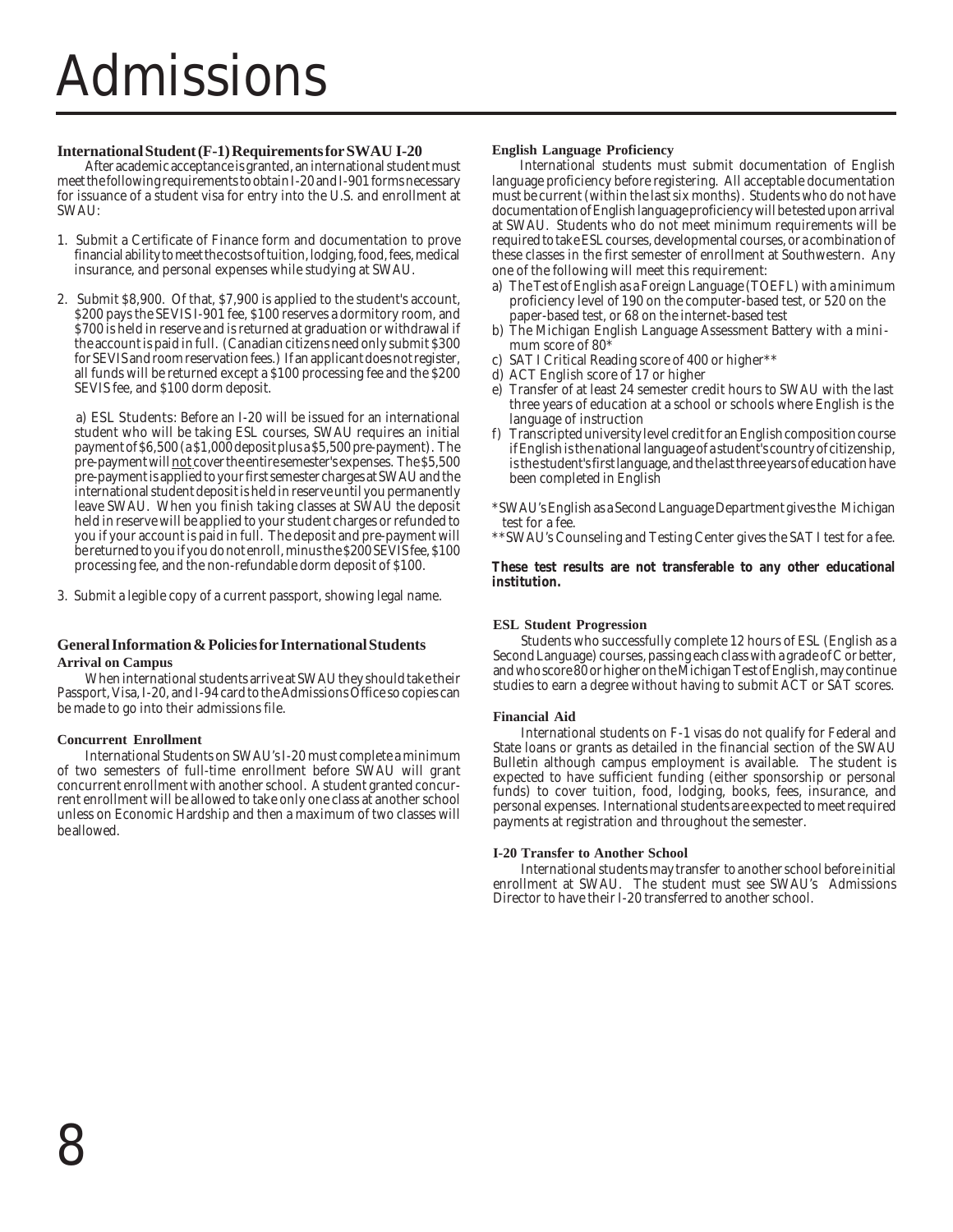#### **Immigration Reporting**

As required by U.S. law, SWAU notifies the U.S. government through the Student & Exchange Visitor Information System (SEVIS) when an I -20 is issued, when an international student enrolls or does not enroll at SWAU and if an international student drops out or falls below a full load of classes. Change of addresses are also reported to the U.S. government through this system. It is imperative that all international students on an I-20 notify the International Student Advisor or SWAU's Foreign Admissions Counselor in advance if they move to a new residence or plan to transfer to another school or if they plan to drop below the 12 minimum required hours of classes.

#### **Medical Insurance**

SWAU requires all international students to purchase major medical insurance coverage at registration. Do not purchase a medical insurance policy in your home country. If already insured through the SDA system the international student must provide documentation of equivalent SDA coverage to be exempt from SWAU's insurance charge.

#### **Other Visa Enrollment**

SWAU will allow F-2, B-1, or B-2 visa holders to enroll for a maximum of 1 class of up to 4 hours per semester. These students are not allowed to enroll in nursing classes or to work on campus. Immigrants with an R-1or R-2 visa can enroll full-time but are not allowed to work on campus. These visa holders must apply and meet academic requirements for acceptance before they can register for classes.

#### **Orientation Program**

An International Student Orientation is conducted before each semester's registration. Attendance is required for all non-ESL nonimmigrants who are new to SWAU, including international transfer students. Students are notified of this orientation program in acceptance letters. New international students who do not attend this orientation will be required to attend a makeup session. All international students are given an International Student Handbook at orientation or can pick up a handbook at the Admissions Office.

#### **Residence Halls**

After being accepted, international students who plan to live in one of SWAU's residence halls should immediately submit a housing application form. The room reservation/damage deposit required by SWAU residence halls is included in the international student deposit.

#### **Work**

According to current U.S. immigration laws, international students with student visas may work on campus provided the student is enrolled in a full course of study and is making progress toward the completion of a degree. On-campus employment is limited to a maximum of 20 hours per week when school is in session but may go up to 40 hours per week during school vacations. International students in F-1 status are required by law to secure permission from the International Student Advisor before accepting any off-campus employment.

International students with F-1 status are not able to do Curricular Practical Training until they have completed at least 12 months of regular schooling. International students who have completed just one semester of regular classes or two semesters of ESL are not eligible to work in an off-campus Literature Evangelism program or at a summer camp. These students are only allowed to work on campus.

#### **SPECIAL ADMISSION**

#### **Auditing Students**

Students who plan only to audit classes must submit an application. No academic transcripts are required.

#### **Non-Degree Students**

A non-degree student is an individual who wishes to take an on-line course without becoming fully admitted. A non-degree student may take only two distance education (on-line) courses at a time. Non-degree students will use the on-line application. Transcripts are not required and financial aid is not available. Non-degree students desiring to change to degree status must meet all regular admissions requirements.

#### **High School Students**

High school students currently enrolled in their Junior or Senior year may take a maximum of two classes per semester from SWAU. They must submit an application and provide a letter from their principal or registrar giving permission to take these classes.

#### **Returning Students**

Former SWAU students wishing to return to SWAU must reapply for admission. Students must reapply if they have not been in attendance for more than one semester.

#### **Teacher Certification Students**

All teacher certification students must submit an application and an official transcript showing graduation from either an undergraduate or graduate institution before registering. Other transcripts may be submitted at the discretion of the student for credits they would like to have applied to the SWAU transcript. Students who have not earned an undergraduate degree must meet general admission requirements.

#### **Transient Students**

SWAU will accept a transient student, a student registering for not more than one semester, with either written recommendation from the student's college registrar or an official transcript of college work already completed. A transient student planning to take a course with a prerequisite must provide evidence that he/she has the necessary background to take the course. Transient students are not eligible for Federal or state financial aid.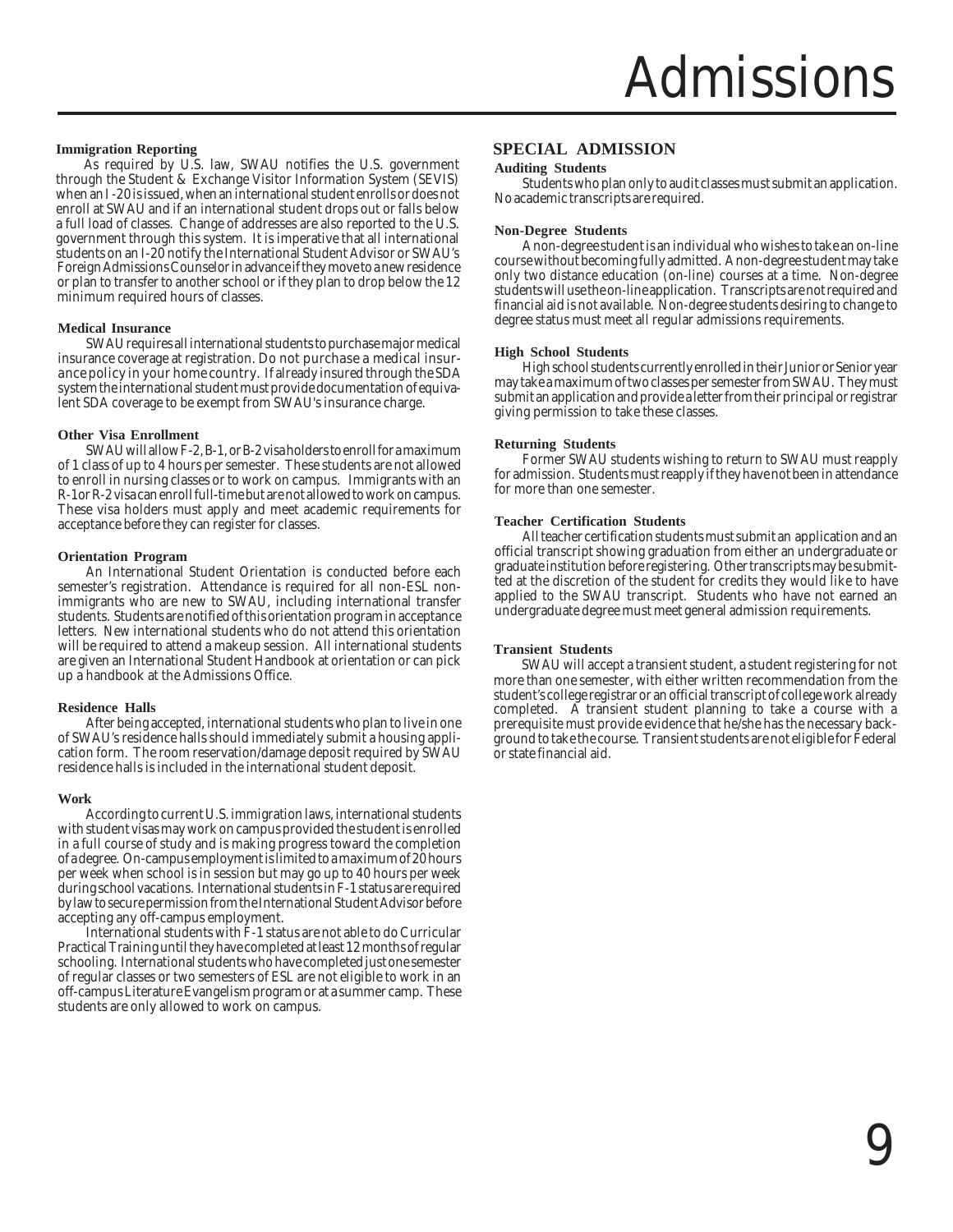#### TUITION, ROOM & BOARD COSTS Full-Time Student Package

|                                                                                       | <b>Semester</b> | Year     |
|---------------------------------------------------------------------------------------|-----------------|----------|
| Tuition (12-17 credit hours)                                                          | \$7,728         | \$15,456 |
| SA Fee                                                                                | 90              | 180      |
| Technology Fee                                                                        | 100             | 200      |
| <b>Total Tuition and Fees</b>                                                         | \$7,918         | \$15,836 |
| Residence hall room<br>Required meal plan choices                                     | 1,564           | 3,128    |
| for resident hall student:<br>19 meals per week or<br>A<br>$A(R)$ 15 meals per week + | 2,010           | 4,020    |
| \$402 Rusty Bucket<br><b>Total Package</b>                                            | \$11,492        | \$22.984 |
| 14 meals per week or<br>B<br>$B(R)$ 11 meals per week +<br>\$342 Rusty Bucket         | 1,709           | 3,418    |
| <b>Total Package</b>                                                                  | \$11,191        | \$22,382 |
| 10 meals per week or<br>$C(R)$ 08 meals per week +<br>\$281 Rusty Bucket              | 1,407           | 2,814    |
| <b>Total Package</b>                                                                  | \$10,889        | \$21,778 |

The Rusty Bucket is a snack shop within the cafeteria that is open Monday-Thursday 8:30-6:30 pm and Friday 8:30-5:00 pm.

Please note these guidelines before choosing a meal plan:

- 1. No decrease in chosen meal plans after registration week.
- 2. Refunds are on pro-rata basis only when withdrawing from school or moving from residence hall.
- 3. Meals do not accrue from week to week.
- 4. Meals over the chosen plan are cash only, posted cash rate.
- 5. Meal plans may not be shared with other students or guests.

#### **Student Package includes:**

- Tuition for a 12-17 hour class load
- Cap and gown for graduation
- Diploma

\*A room in one of the residence halls beginning the Friday before registration

\*Meals at the cafeteria

Fall Semester - Friday before registration through the last day of exams Spring Semester - Friday before registration through graduation Reduced hours during Thanksgiving and Spring break

\*Local telephone service

Use of the following:

- 1. Library
- 2. PC Laboratory
- 3. Science Laboratory
- 4. Gymnasium
- 5. Student Center
- 6. Nurse's Health Service on campus
- 7. Band Instrument

\* These items are included in the Residence Hall Student Package only.

#### Summer School

Residence halls charge a weekly rate and the cafeteria charges for each meal.

#### RESIDENCE HALL REQUISITES

All unmarried students under 21 years of age, taking six or more credit hours, are required to live in one of the university's residence halls. Residents are also required to select from one of three meal plans offered through the cafeteria. Students who officially withdraw from SWAU will not be permitted to live in the residence hall after their official withdrawal date.

#### Off-Campus Living: Must meet the following requirements and be approved by the Dean of Students

- Must be 21 years of age, a senior (90+ earned credits), taking five or less credit hours, or live with immediate family.
- Must be in good and regular standing.
- Single students must live with the same gender, unless living with immediate family members.

#### Residence Hall Deposit

To reserve a room, students are required to pay a general deposit of \$100 to the respective residence hall. The deposit will be held until the student graduates, moves out of the residence hall, or withdraws from the university. The deposit is refundable on condition that the checkout procedure of the residence hall is followed (see Residence Hall Handbook). Should a student cancel an application for admission before August 18, the deposit will be refunded.

#### Private Room Fees

Private room fees are an additional \$782 per semester subject to space availability, dean approval, and financial clearance.

#### OTHER TUITION AND FEES Adult Degree Program

Adult Degree Program tuition is \$515 per credit hour. There are no payment plans for this program. All charges must be covered at the time of registration. For further information contact the ADP Office. ADP Prior Learning Assessment recording fee is \$75 per course.

#### Audit Tuition

Audit tuition for the courses available for audit is structured as follows:

- 1. Full-time SWAU students may audit up to three hours of credit without the audit charge
- 2. For part-time and audit-only students, audit tuition is one half of regular tuition.

#### Clinical Laboratory Sciences Student

Clinical Laboratory Sciences students will be charged an administrative fee of \$100 per semester during their clinical year. Check with the advisor regarding tuition and fees at the affiliated hospital.

#### Credit Hour Charge

Courses taken above or below the 12-17 hour package will be charged at \$644 per credit hour.

#### Freshman Orientation (Cricket Camp) Fee

Attendance at Cricket Camp is required of all freshmen students. This is scheduled to begin Wednesday evening before the Sunday of fall registration and continue through the weekend. A fee of \$125 will be assessed for this orientation, which includes software for UNIV 110 Principles of Active Learning.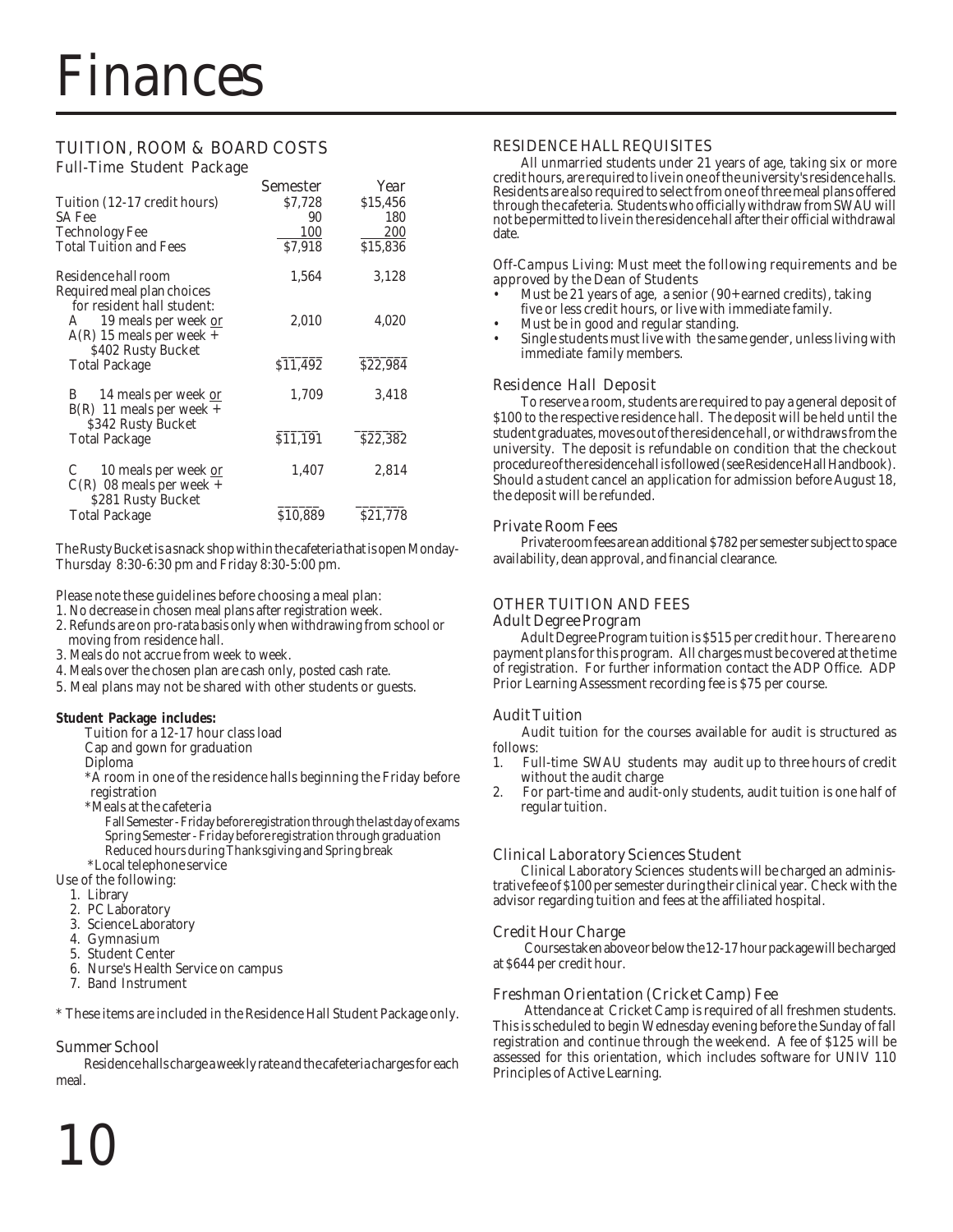### inances

#### Fees

#### Laboratory/Supply Fees

Advanced Video Production supply fee \$150 Art Class supply fee \$40 Each Biology lab course fee \$40 Broadcast Graphic Design and Animation supply fee \$150 Each Chemistry lab course fee \$40 Digital Audio Production supply fee \$50 Digital Photography supply fee \$150 Photojournalism supply fee \$100 TV Field Production and Reporting supply fee \$150 Video Production supply fee \$250

**Student Association Fee - \$90 each semester** Required of all students.

Technology Fee - \$100 each semester Required of all students.

Fees are non-refundable after close of registration.

#### Graduate Program

Graduate Program tuition is \$644 per semester hour. Graduate hours are charged separately from the undergraduate tuition package. For further information about the Graduate Program and available scholarships, please refer to the *Graduate Bulletin*.

#### Music Lessons

Music lessons with a course number in the one hundreds or three hundreds are \$200 per semester above the cost of tuition (based on a minimum of ten half-hour lessons). No refunds after the second week of the semester.

Music lessons with a course number in the two hundreds or four hundreds are required for music majors and are \$300 per semester above the cost of tuition (based on a minimum of ten one-hour lessons). No refunds after the second week of the semester.

#### Nursing Tuition Surcharge/Program Admission Fee

A \$150 tuition surcharge is assessed for each clinical nursing course. A \$100 non-refundable fee is required upon acceptance to the Nursing Program.

#### Senior Citizens

The tuition rate for senior citizens (65+) is \$20 per semester hour. This does not apply to the Adult Degree Program, nursing classes or discounted programs.

#### Study Abroad Program

Study abroad students (other than ACA) will be charged an administrative fee of \$100.00 per semester of study abroad.

#### Summer Program

Summer school tuition for on-campus courses is 75% of regular tuition. On-line courses are charged at 80% of regular tuition. Independent Study and Graduate classes are charged at the regular \$644 per credit hour rate. The summer biology trip is \$644 for the course.

#### Student Missionary/Task Force Program Charges

Students who are spending one year of their education as a student missionary or task force worker will be enrolled in 12 credit hours each semester. By this the university recognizes the legitimate full-time educational value of this experience. Six of these credit hours will count as elective credit toward graduation, while six will be non-credit hours. The student will be charged \$300 tuition each semester.

#### OTHER EXPENSES

#### Books

Books and class supplies will cost approximately \$500 per semester. Students must pay cash for books.

#### Cafeteria

Off-campus students and guests pay cash at the door. Guest meals are not included in student meal plans.

#### Checks

Returned checks not honored by the bank carry a \$25 charge.

#### Examinations

AP examinations — recording fee is \$25 per exam. Career, Aptitude, and Personality Tests — \$0-\$15. CLEP examinations — \$70. The recording fee is \$25 per exam. Proficiency examinations — \$75 each. SAT examinations — approximately \$40. Special examinations, such as THEA, MCAT, and LSAT, carry a fee.

#### Field Trip Costs

Students will pay for their own food and lodging on class trips.

#### Fines

An assembly fine of \$10 will be assessed for each absence beyond the one absence allowed.

The cafeteria will assess fines for infractions of cafeteria policy.

The library will assess fines for overdue library materials and lost items.

Residence halls will assess fines for improper checkouts, lost keys, and infractions of residence hall policies.

Miscellaneous fines may be assessed as deemed appropriate by the administration.

#### Identification Card

An I.D. card is provided to the student for cafeteria, library, and gym use. The first card is provided free of charge and is valid as long as the student is enrolled. There will be a \$5 cash replacement charge for a lost, stolen, or damaged card. No student ID is issued to students who are auditing classes only.

#### **Insurance**

Automobile insurance is the responsibility of the student. The University does not carry insurance covering theft, loss, or damage of any kind.

Medical insurance is required for all students registered for 6 or more credit hours. Medical insurance can be purchased at registration for approximately \$200 per academic year if the student is not covered by another plan. No refunds will be made after the second week of classes.

Medical insurance coverage for International students will be charged at approximately the following rate: Fall semester \$743, Spring semester \$1040. (This is the INS required twelve-month coverage.)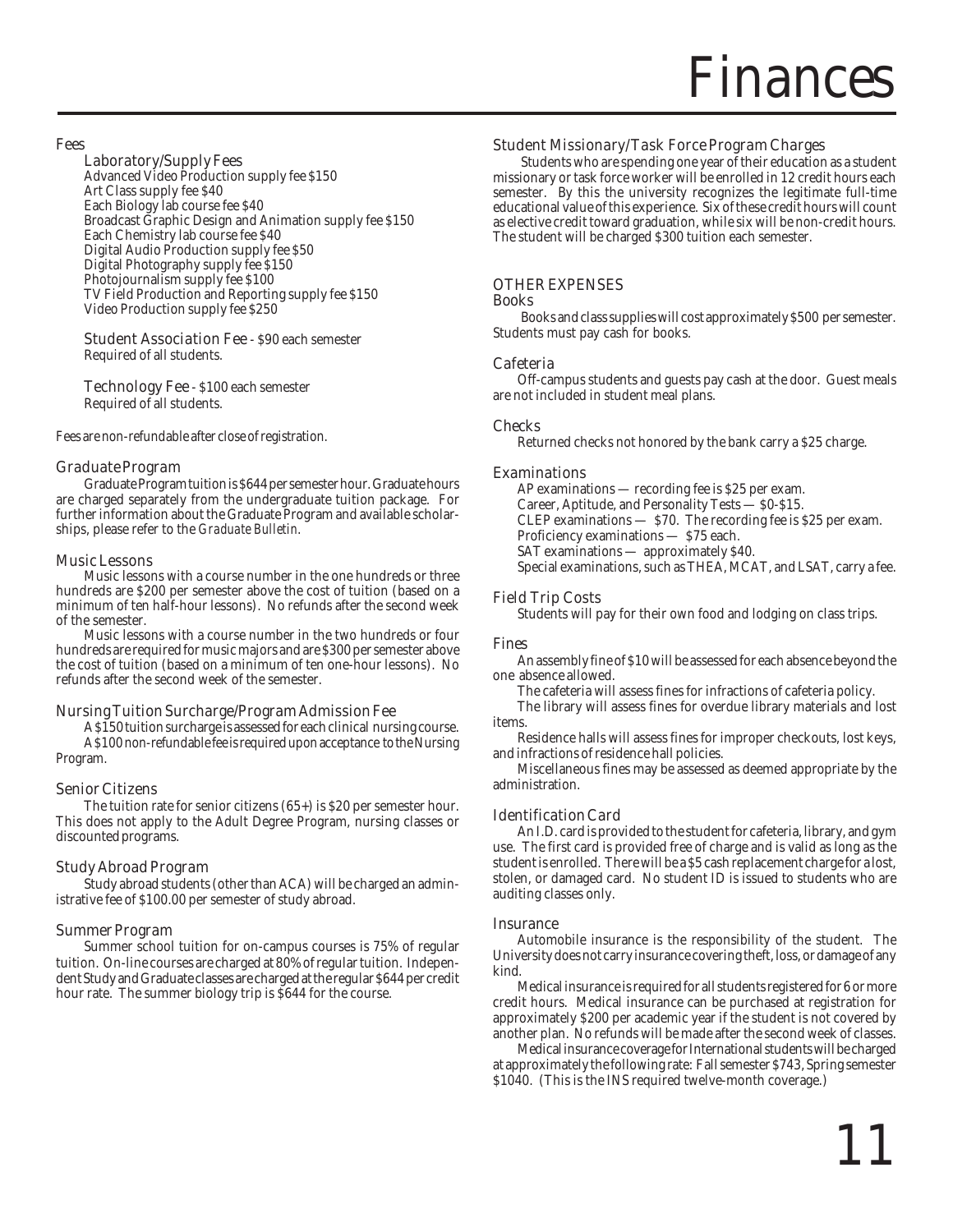### nances

Personal property insurance is the responsibility of the student. The University is not responsible for the loss of personal property by fire, theft, or other causes. It is recommended that students arrange for insurance coverage of their personal belongings with an insurance agency of their choice. Residence hall students are advised not to keep money in their rooms.

#### Late Registration Fee

A fee of \$200 cash is required for requests to begin the process to register after the close of registration week.

#### Low Balance Write-Offs

Credits or debits of less than \$5 will be written off by the end of the semester.

#### Graduation Dues

Graduation class dues are a mandatory fee voted by the Senior class each year to cover expenses such as class gift, announcements, and miscellaneous class activities. If graduation dues were paid as a previous SWAU graduate, only half of the dues will be required of the current graduate.

The non-refundable class dues are chrged when a student makes application for graduation. If a student does not graduate in that year and applied for graduation in a subsequent year, the applicant will be charged for dues again.

#### Transcripts/Diplomas

Requests for expedited delivery of transcripts will be assessed the following charge: \$20 for express mail service; \$5 for same day service, and \$5 for fax service. A transcript is collateral for any unpaid student account balance. Transcripts and diplomas are not released if a student's account is not paid in full, if student has not completed federal student loan counseling, if government loans are not current in repayment, or if the academic file is incomplete. If a check to pay off a student account balance accompanies a transcript request, the transcript will be held until the check is cleared. Requests accompanied by credit card information, a money order or a bank draft are processed more quickly. (See Transcripts, Requesting on page 24.)

#### PAYMENT PLANS

SWAU offers three payment plans for fall and spring semesters to help students manage their university expenses. Classes taken during the summer require full payment at the time of registration for each module.

#### Plan I — Cash

When the total charges for a semester are paid on registration day, a discount of 3% is given on the cash paid for tuition, room, and board. (Before this discount is calculated, all scholarships, loans, grants, awards, other discounts, and university aid funds are subtracted.) Students using this plan must bring with them at registration time the full amount of the package plan, plus miscellaneous charges such as music lessons and private room fee. A cash discount is not given on post-bacclaureate student, ADP, or other discounted programs. This discount does not apply to payments made by credit or debit card.

#### Plan II — Five-payment Semester Agreement

This plan is a five-payment contract with the University. The first payment, due in July, is 60% of semester charges, and financial aid can be applied toward this requirement. The remaining balance will be divided equally over four payments due the 10th of each month, as follows:

| <b>Fall Semester</b>   |                                                      |
|------------------------|------------------------------------------------------|
| July                   | First payment, minimum of 60% of semester<br>charges |
| August 10              | Second payment                                       |
| September 10           | Third payment                                        |
| October 10             | Fourth payment                                       |
| November 10            | <b>Final payment</b>                                 |
| <b>Spring Semester</b> |                                                      |
| December               | First payment, minimum of 60% of semester<br>charges |
| January 10             | Second payment                                       |
| February 10            | Third payment                                        |
| March 10               | Fourth payment                                       |
| April 10               | Final payment                                        |

\*Students must go to the SWAU portal in July to choose this payment opnion.

#### Plan III — Four-payment Semester Agreement

This plan is a four payment contract with the University. A minimum of 60% will be paid at the time of registration, with financial aid as a part of that payment. The remaining balance will be divided into three payments due on the 10th of each month, as follows:

| <b>Fall Semester</b>    |                                                        |
|-------------------------|--------------------------------------------------------|
| <b>Registration Day</b> | First payment, minimum of 60% of semester<br>charges   |
| October 10              | Second payment                                         |
| November 10             | Third payment                                          |
| December 10             | Final payment, which is the remaining balance<br>owed. |
| <b>Spring Semester</b>  |                                                        |
| <b>Registration Day</b> | First payment, minimum of 60% of semester<br>charges   |
| February 10             | Second payment                                         |
| March 10                | Third payment                                          |
| April 10                | Final payment, which is the remaining balance<br>owed. |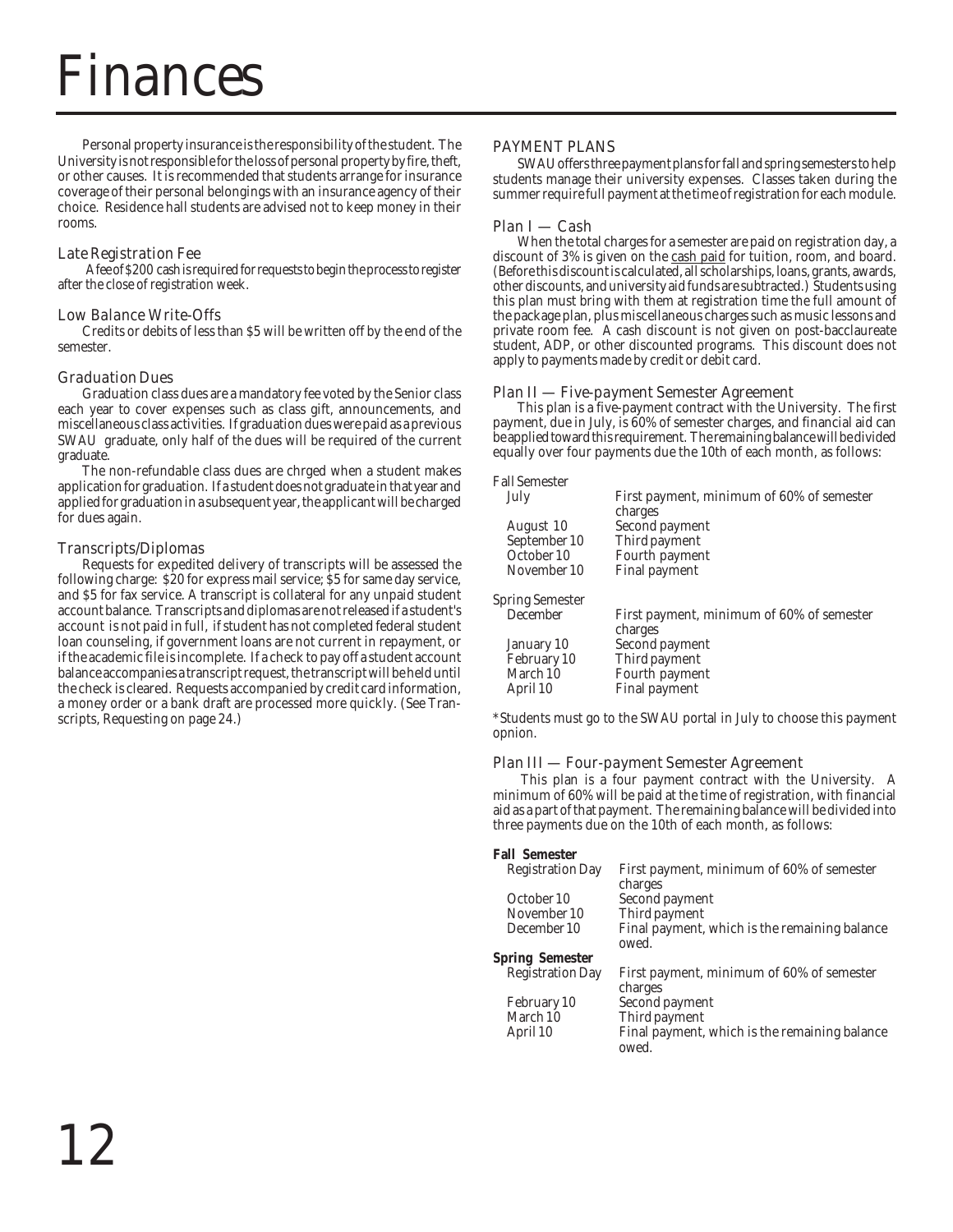#### Wiring Money

Contact the Admissions Office, Business Office, or Student Financial Services for instructions on wiring money to a student's account.

#### REFUNDS Tuition, Room & Board Institutional Refund

Tuition charges for students dropping classes will continue until the drop voucher is filed at the Records Office. Room and board charges will continue until the student's personal belongings have been removed from the residence hall and clearance has been filed with the residence hall dean.

Refunds to students dropping all, or some, classes will be prorated on a weekly basis as shown in the chart below. **Room** and **board** refunds are prorated on a daily basis.

|                                      | <b>REFUND %</b> |
|--------------------------------------|-----------------|
| <b>WEEK</b>                          | <b>TUITION</b>  |
| <b>Registration Week</b>             | 100%            |
| Second Week                          | 84%             |
| Third Week                           | 72%             |
| <b>Fourth Week</b>                   | 60%             |
| <b>Fifth Week</b>                    | 48%             |
| Sixth Week                           | 36%             |
| Seventh Week                         | 24%             |
| Eighth Week                          | 12%             |
| Refunds are not made on these items: |                 |
| A beancas                            |                 |

- —Absences —Insurance
- —Music Lessons two weeks after registration day
- —SA fee
- —Technology Fee
- —Vacations
- —Weekend Leaves

#### Return of Federal/State Funds

 When a student receives federal student aid funds and subsequently withdraws from the university, a portion of these funds may have to be returned to the Federal Government. The return amount is based upon the percentage of assistance earned up to the date of withdrawal within the enrollment period. No return is required after the 60% point in time. Repayment to federal student aid funds will be made in the following order: Unsubsidized Federal Stafford Loan, Subsidized Federal Stafford Loan, Federal Perkins Loan, Federal PLUS Loan, Academic Competitiveness Grant, National SMART Grant, Federal Pell Grant, Federal SEOG, other federal funds. If it is determined that the student must return funds which were received directly, the student may set up a repayment plan through Student Financial Services. The University will apply this policy to all federal student aid recipients.

Return of state aid funds is calculated independently of the federal funds, according to state guidelines.

Contact Student Financial Services for information regarding this policy, including examples of the application of this policy.

#### STUDENT FINANCIAL AID

#### Federal Grant Programs

Eligibility for the following programs is based upon receipt and evaluation of the Institutional Student Information Record (ISIR), which is the result of the Free Application for Federal Student Aid (FAFSA). To be guaranteed the maximum award for which the student is eligible, the FAFSA must be completed by SWAU's priority date - March 15. Students are automatically considered for all grants for which they may be eligible.

Academic Competitiveness Grant (ACG). This grant is available to first-year students who completed high school after January 1, 2006 and second-year students who completed high school after January 1, 2005. The student must be eligible for a Pell Grant and, have completed a rigorous high school curriculum. In addition, second-year students must have attained a 3.0 GPA in their first year of undergraduate education. First-year students receive \$750 and second-year students \$1,300.

Federal Pell Grant. This is a federally funded grant available to undergraduate students enrolled in a program leading to a degree. The actual award for each student is determined by the U.S. Department of Education through evaluation of the FAFSA application. The annual award ranges from \$976 to \$5,350.

Federal Supplemental Educational Opportunity Grant (FSEOG). This grant is funded through a combination of federal and university funds and is dependent on funding levels approved by the federal government. Annual awards at SWAU range from \$100 to \$2,000.

National SMART Grant. This grant is available to third-and fourthyear students who major in mathematics, science, or critical foreign languages. The student must be eligible for a Pell Grant, and maintain a 3.0 GPA or higher. Qualifying majors at SWAU include Computer Information Systems, Computer Science, Biology, Mathematics, Chemistry, Physics, and Mathematical Physics. The award is up to \$4,000 for each of the third and fourth years of study.

TEACH Grant. This is a non-need based program that provides up to \$4,000 per year to students enrolled in an eligible program and who agree to teach as a highly qualified teacher in a high-need field, at a low-income elementary or secondary school for at least 4 years within 8 years of completing the program for which the TEACH Grant was awarded. Failure to complete the required teaching service results in conversion of the TEACH Grant to a Federal Direct Unsubsidized Loan with interest accruing from the date the grant was disbursed. A student may receive up to \$4,000 per year with an aggregate limit of \$16,000. Applicants must complete a FAFSA, sign an Agreement to Serve, and be completing coursework necessary to begin a career in teaching. A minimum 3.25 cumulative GPA is required.

#### State Grant Programs

Information about grants available through your state of residence may be viewed at www.ed.gov/index.jhtml(State Information).

Eligibility for the following programs is based on the results of the Free Application for Federal Student Aid (FAFSA). Some individuals who are not U.S. Citizens or U.S. Resident Aliens may have established residency in the state of Texas and may be eligible for Texas grants. Contact Student Financial Services for more information.

Tuition Equalization Grant (TEG). The State of Texas has established a program to help equalize tuition between state-sponsored institutions and independent universities. To qualify for this program a student must establish eligibility through the FAFSA, be a Texas resident, not be a recipient of an athletic scholarship, and not be enrolled in a theological degree program. Annual awards at SWAU range from \$200 to \$3,800. Students who received their first TEG award after September 1, 2005 must be enrolled full time, obtain a 2.5 GPA by the end of their second year of study, and complete 24 credit hours each year.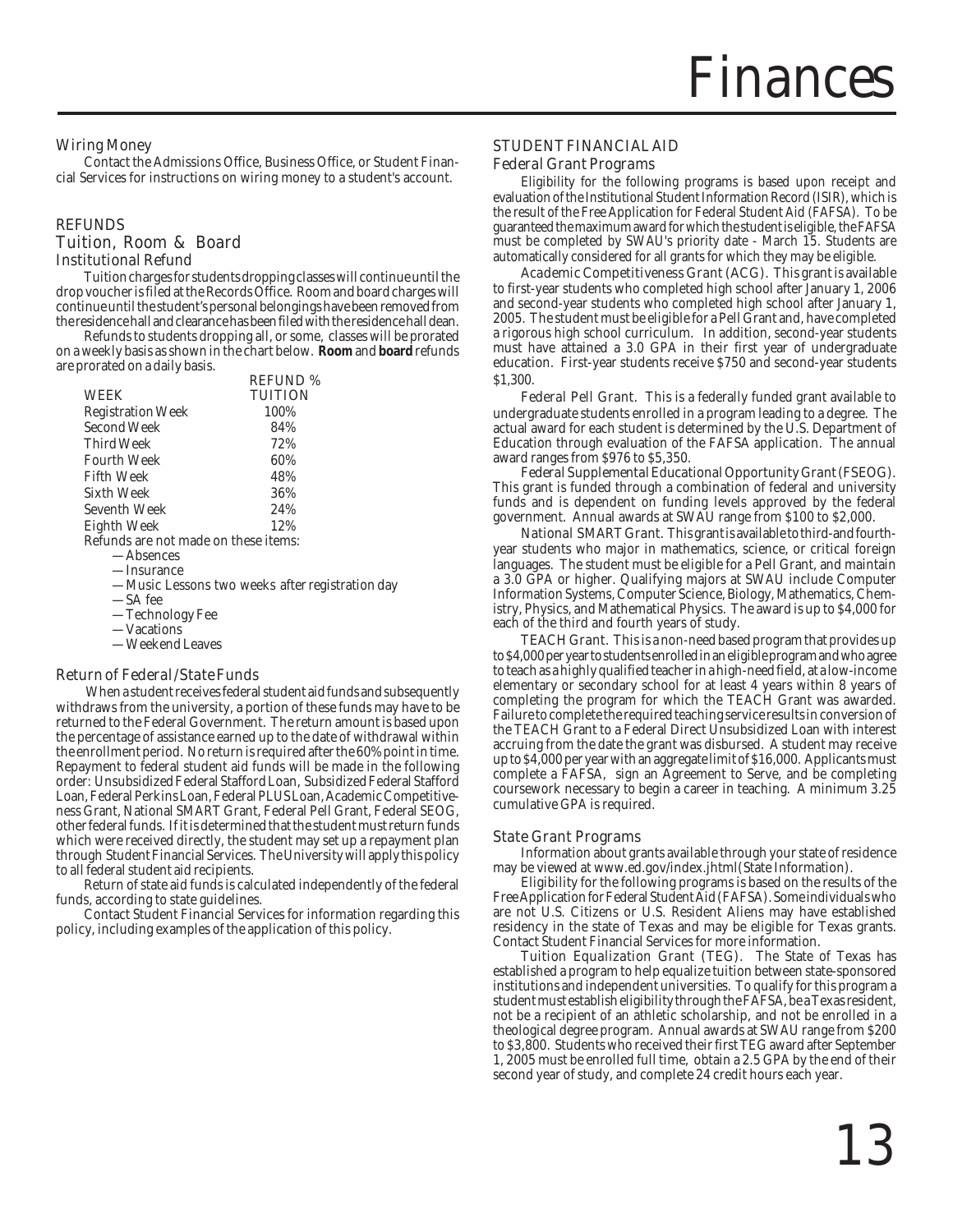### Finances

Leveraging Educational Assistance Partnership (LEAP). These federal funds match TEG funds and have the same eligibility requirements as for TEG. Annual awards range from \$100 to \$1300.

**SLEAP Grant Pogram.** SLEAP grants are federal funds that match state TEG. Eligibility requirements are the same as for TEG. Awards cannot exceed \$1786.

**B-On Time Loan Program.** The Texas B-On-Time Loan program is a zero-interest loan that is forgiven if recipients graduate "on time" with a 3.0 or higher GPA. The availability of BOT loans is dependent upon funding by the Texas Legislature. Eligibility requirements are as follows: 1) Texas resident, 2) Graduated 2002-2003 academic year or later, under the recommended high school program from public or accredited private high school in Texas or received an associate's degree from an eligible institution no earlier than May 1, 2005, 3) Has not earned a bachelor's degree, 4) Enrolled full time in an undergraduate degree program, and, 5) Has completed a FAFSA and is eligible to receive federal financial aid.

#### Federal/State Employment Programs

Eligibility for the following programs is based upon the results of the FAFSA. These programs are designed to give students work opportunities to help with university expenses and obtain experience that will compliment each recipient's educational program or career goals.

Federal Work-Study Program (FWS). This is a federal program. Students work on campus, or in a community service job, and are paid at least minimum wage. Students receive paychecks monthly through the Business Office.

Texas Work-Study Program (TWS). This is a state-sponsored program. Students receive monthly paychecks through the Business Office for their on-campus jobs.

#### Student Loan Programs

Eligibility for the following programs is based upon results of the FAFSA. Loan programs require completion of an initial master promissory note. Students receiving any of the following loans (except the PLUS Loan) must complete entrance counseling before receiving the first disbursement of their loan and must have exit counseling before graduating or withdrawing from the University. Loans normally have a tenyear repayment period.

Federal Stafford Loan. This is a federally regulated loan program. A student may make this loan with any participating bank, savings and loan, or credit union. Loans disbursed on or after July 1, 2009 carry a 5.6% fixed rate. Undergraduate students may borrow up to \$3,500 at the freshman level, \$4,500 at the sophomore level, and \$5,500 at the junior and senior levels, up to a maximum of \$23,000. Repayment begins six months after the student is no longer enrolled on at least a half-time basis. The lender deducts up to a .5% origination fee from the proceeds at the time of disbursement.

Unsubsidized Federal Stafford Loan. Students who have limited or no eligibility for the Federal Stafford Loan may apply for the Unsubsidized Federal Stafford Loan. In addition to the Federal Stafford loan limits, dependent students may borrow \$2,000 each year. In combination with the Stafford Loan maximums, independent students may borrow \$9,500 at the freshman level, \$10,500 at the sophomore level, and \$12,500 at the junior and senior levels with an aggregate limit of \$57,500. Interest for this loan program is 6.8%. Interest payments can be made during the inschool period or will be capitalized upon entering repayment.

Federal Perkins Loan Program. SWAU is the lender for this federal program. Freshmen and Sophomores may borrow up to \$1,500; Juniors and Seniors up to \$2,250. Interest on this loan is 5% and repayment does not begin until nine months after the student ceases to be enrolled on at least a half-time basis. SWAU requires that a student be awarded a Stafford Loan before being considered for a Federal Perkins Loan. Students must sign a master promissory note at the time of their initial Perkins loan.

Federal PLUS Loan. Parents of dependent students may borrow under this loan program. The parent may choose to make this loan with any participating lender, savings and loan, or credit union. A parent may borrow up to the cost of attendance minus any other aid the student is receiving. Repayment begins on the date of the last disbursement for that loan period. Interest is variable not to exceed 9% for loans disbursed before July 1, 2006. Loans disbursed after July 1, 2006 carry an 8.5% fixed rate.

College Access Loan. The college Access Loan Program provides alternative educational loans to Texas students who are unable to meet the cost of attendance. A student must be a Texas resident, be enrolled at least half-time in a course of study leading to an associate's, bachelor's, or graduate degree, meet satisfactory academic progress requirements, and have good credit standing or provide a cosigner who has good credit standing and meets other requirements. Students may borrow an amount up to the cost of attendance less other financial aid. A 3% or 5% origination fee will be deducted from the proceeds of each loan. A student borrower may choose either a fixed interest rate of 6% or a variable rate that is reset annually and will never be higher than 4 points above the rate at which the loan is made. Apply at www.HHloans.com.

Health Education Loan Program (HELP). The Health Education Loan Program provides educational loans to Texas students enrolled in SWAU's nursing program. The student must be a Texas resident, enrolled at least half-time in the nursing program, meet satisfactory academic progress requirements, and have good credit standing or provide a cosigner who has good credit standing and meets other criteria. Loan limits are up to \$12,500 per academic year with a lifetime total of \$50,000. A 3% origination fee will be deducted from the proceeds of each loan if both the borrower and cosigner has good credit standing. A 5% origination fee will be deducted from the proceeds of each loan if either the borrower or cosigner has good credit standing. The interest rate for this loan is 6%. On-line application is available at www.HHloans/LoansOnline.

#### Applying for Federal/State Aid (Priority Date: March 15)

- 1. Complete Free Application for Federal Student Aid (FAFSA) Access new or renewal application on the Internet at:
	- www.fafsa.ed.gov
	- PIN #'s for new or renewing applicants may be requested at www.pin.ed.gov

If you do not have access to the internet, request a paper application by calling 800-4-FED-AID (1-800-433-3243). The application is available in English or Spanish.

The following forms are required to complete your file: Results of your FAFSA

SWAU Financial Aid Application

The Federal Processing Center flags some aid applications for additional verification. Copies of '08 tax returns and other documentation will be requested.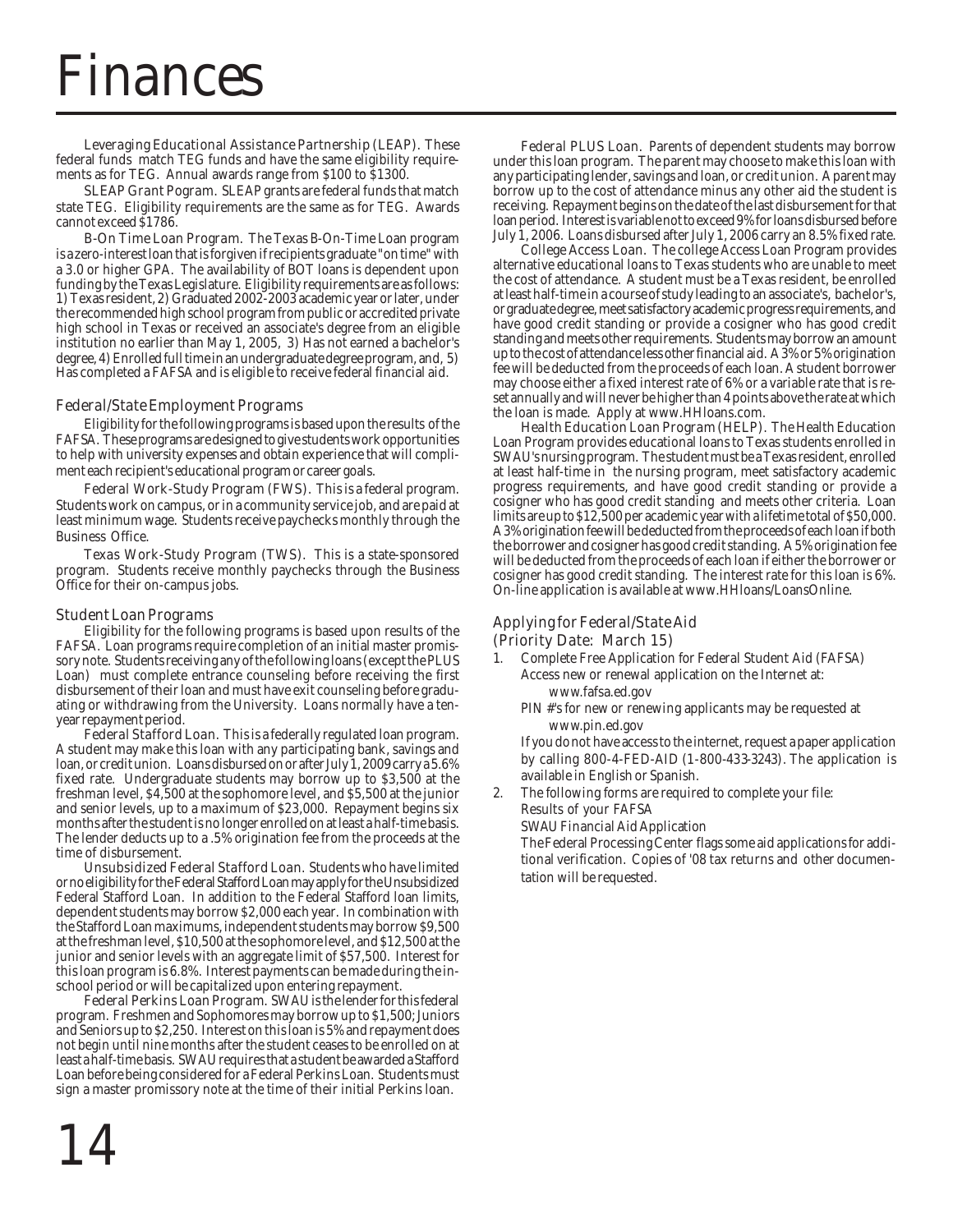#### Determining Financial Need

Financial need is calculated by subtracting the student's expected family contribution from the cost of education.

**Cost of Education** includes estimates for tuition, fees, books, supplies, room, board, transportation, and personal expenses.

Family Contribution is the amount a family can be expected to contribute to educational costs. The federal processing center arrives at this figure by evaluating the answers given by parents and students on the Free Application for Federal Student Aid (FAFSA).

Financial Need is the maximum amount of aid a student may receive from all sources when the student accepts any federal or state aid. Aid that is considered a part of the student's aid package includes: Federal loans, grants, and work-study; state loans, grants, and work-study; private scholarships, educational subsidy, and cash discounts. PLUS Loans and Unsubsidized Stafford Loans can be considered a part of the Family Contribution.

#### Financial Aid Availability

The Academic Competitiveness Grant, SMART Grant, Federal Pell Grants, Federal Stafford Loan and Federal PLUS Loan are available to students who have been determined eligible for these programs through the federal application process. SWAU receives limited allocations for the following programs:

TEG (Tuition Equalization Grant), LEAP/SLEAP Grants

TCWS (Texas College Work-Study Program)

Texas B-On Time Loan Program

FSEOG (Federal Supplemental Educational Opportunity Grant)

FWS (Federal Work-Study Program)

Federal Perkins Loan

Some students who qualify for these programs may not receive the award or may receive a minimal award because they have not completed their financial aid file by the priority date. Students are encouraged to submit all required forms early to receive the maximum in available grant money.

Financial aid commitments are made only after the student is accepted for admission to the University and the financial aid file is complete.

#### Contractual Studies and Financial Aid

Clinical Laboratory Sciences - Students who attend one of our affiliated colleges for their final year of study in the Clinical Laboratory Sciences should contact Student Financial Services to determine which institution will award financial aid.

Study Abroad (Adventist Colleges Abroad) - Enrollment in ACA is approved for credit by Southwestern Adventist University and may be considered as enrollment at SWAU for purposes of applying for federal student financial assistance.

Study Abroad (Individualized Contract) - A student may solicit a contractual agreement between SWAU and a foreign university for a year of study abroad. The Contractual Agreement form may be obtained from Student Financial Services. A limited number of applicants will be approved each year. A fee of \$100 will be assessed by SWAU each semester of study abroad through this program.

#### Financial Aid Disbursement

Federal Pell Grant/FSEOG/ACG/SMART — award is divided over two semesters. The Business Office transfers funds directly to the student's account.

TEG/LEAP/SLEAP— award is divided over two semesters. The Business Office transfers funds directly to the student's account.

Federal Stafford Loan, Unsubsidized Stafford Loan — two disbursements for each loan period. The Business Office transfers funds directly to the student's account.

Federal PLUS — two disbursements for each loan period. Funds from the lender are electronically transferred to the student's account or a check is mailed to the parent for endorsement.

Federal Perkins Loan — two disbursements for each loan period. The Business Office transfers funds directly to the student account.

Federal and State Work Study — student receives a monthly paycheck through the Business Office.

#### Financial Aid Academic Progress Standards

SWAU's Satisfactory Academic Progress (SAP) policy specifies the standards a student must maintain to be considered making progress in his/her course of study. The policy also establishes the criteria by which a student who has failed to maintain satisfactory progress may reestablish his/her eligibility for federal/state financial assistance.

#### Qualitative and Quantitative Components

SWAU's satisfactory progress policy for undergraduate students contains a qualitative component which requires a cumulative grade point average of 2.0 at the end of each semester for undergraduate work. The quantitative satisfactory progress policy requires completion of a specified percentage of the coursework attempted as well as a maximum number of credits that may be attempted for the completion of a degree.

| <b>Attempted Hours</b> | Completion Percentage Required |
|------------------------|--------------------------------|
| at $23$                | 50%                            |
| at $55$                | 58%                            |
| at 89                  | 67%                            |
| $90 +$                 | 67%                            |

Students who work at the minimum level of any interval will be expected to perform at a higher rate of completion in future semesters. This will be individually monitored and the performance expectation will be communicated to the student.

| Maximum Attempted Hours    |     |
|----------------------------|-----|
| <b>Bachelor of Science</b> | 192 |
| Associate Degree           | 96  |

Nursing and Teacher Education require certain criteria be met for acceptance to one of these programs. A student can receive federal and state aid for up to a maximum number of attempted hours for pre-Nursing or pre-Teacher Education course work, at which time the student must be accepted to the program.

Maximum Attempted Hours for Pre-Programs Pre-Nursing 55<br>Pre-Teacher Education 89 Pre-Teacher Education

Once students are accepted to one of these programs, they may receive financial aid while they remain in the program according to departmental guidelines along with meeting the quantitative standards for the intended degree, as indicated above.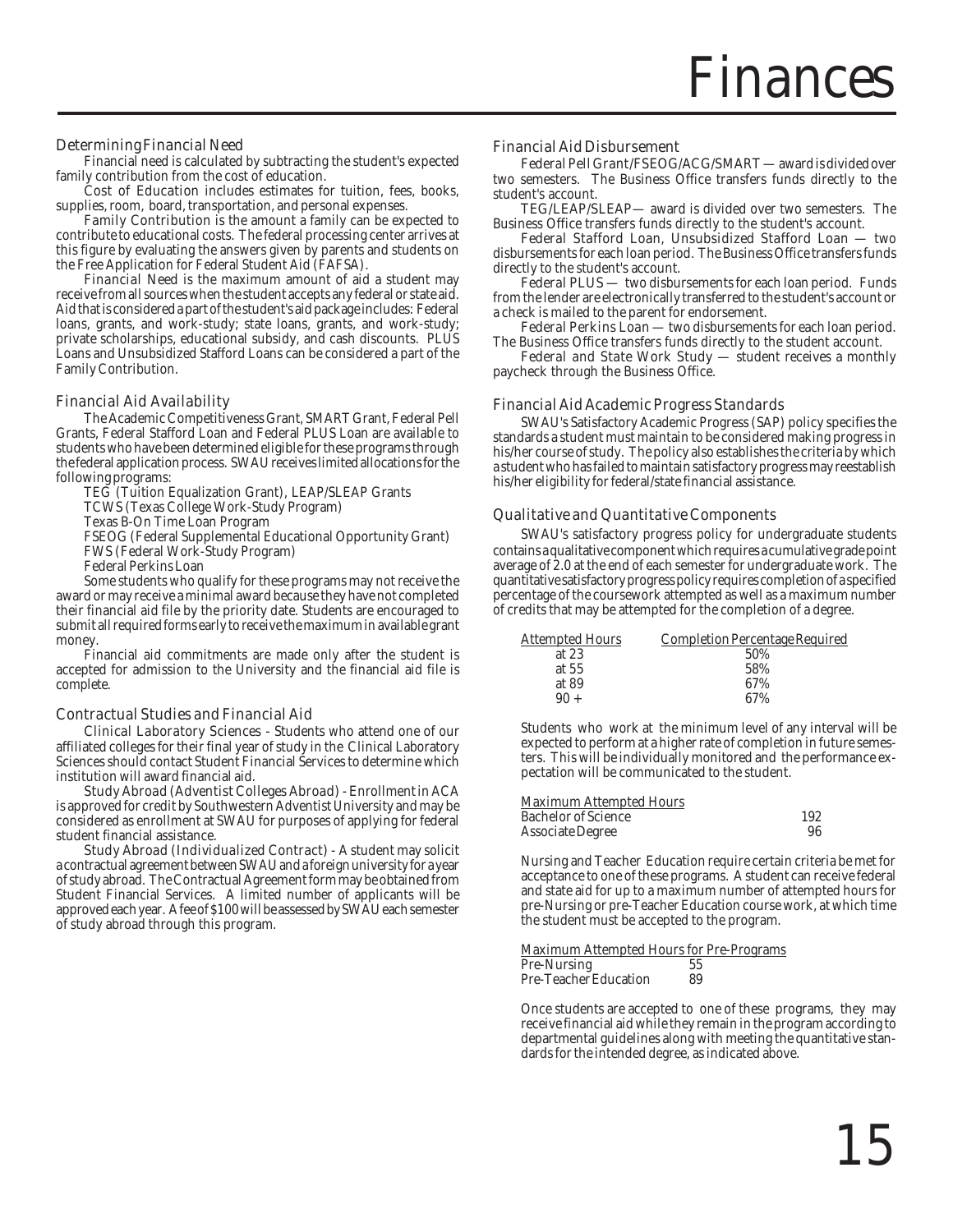### inances

Students who find that they have exceeded the maximum time allowed for completing a degree because of a change in majors, will need to go through the appeal process for a determination as to whether they may continue to receive federal student aid. The degree audit will be reviewed as a part of the appeal process.

Additional requirements apply to recipients of the Tuition Equalization Grant (TEG). Students who receive or were awarded their first TEG before September 1, 2005, must meet the same guidelines as outlined in the institution's policy above. Students awarded their first TEG award after September 1, 2005 must be enrolled full-time. To receive a renewal TEG, the student must have completed 24 credits in the prior year and maintain a 2.5 cumulative GPA. These students may receive TEG for no more than five years for a 4-year degree program and three years for an associate degree program. A student may appeal to receive a renewal TEG if they did not meet the requirements and there were circumstances that prevented them from attaining the required hours or GPA. In the event of hardship or other good cause for students awarded TEG for the first time on or after September 1, 2005, the Student Finance Committee may allow an otherwise eligible person to receive a TEG while enrolled less than full time or if the student's grade point average or number of hours completed falls below the satisfactory academic progress requirements.

Academic progress will be reviewed at the end of each fall and spring semester. Students who fail to meet the GPA and/or completion percentage standards will be notified that the completion of a *Satisfactory Academic Progress Contract* is required if they wish to continue receiving aid. Students who have exceeded the pre-program hours must provide documentation from their academic department indicating that they will be accepted to that program within one semester or at the next program entry date. Students who exceed the number of years for completion of a degree must complete a *Satisfactory Academic Progress Appeal* form to be reviewed by the Student Finance Committee. A hold is placed on the students federal and state aid until the SAP contract has been completed, pre-program aid is approved, or the suspension appeal has been approved. Suspension appeals may be made for the following reasons: 1) The student has experienced serious illness; 2) The student has a degree plan change; 3) The student, out of financial necessity, carried an extremely heavy workload over an extended period of time; 4) Upon recommendation of the Vice President for Academic Administration; 5) At the discretion of the Assistant Financial Vice President for Student Finance.

#### VETERAN'S BENEFITS

Students with previous military experience may be eligible for certain benefits. Contact the Department of Veterans Affairs (VA) records center and obtain a certificate of eligibility before school begins. Bring the certification to the SWAU Records Office. After registration, notification of enrollment will be sent to the VA.

#### STUDENT EMPLOYMENT

SWAU is committed to providing a campus job to any student taking six or more credit hours. Students apply for a job by going directly to the department for which they wish to work, or by contacting the Student Employment Office. Many campus jobs will require that the student arrange a class schedule that will allow them to work all morning or all afternoon each weekday. Departments that hire students include:

| Academic Departments       | <b>KGSW Channel 31</b>         |
|----------------------------|--------------------------------|
| Administrative offices     | Laboratories                   |
| Bookstore                  | Library                        |
| Building maintenance       | Media services                 |
| Cafeteria                  | Residence Halls                |
| Custodial                  | Security                       |
| E.G. White Research Center | <b>Student Activity Center</b> |
| Grounds                    | Switchboard                    |
| KJCR 88.3                  |                                |
|                            |                                |

Other options may be available through the Student Employment Office located next to the University Bookstore. You may also reach this office by calling (817) 202-6240, during office hours.

Students who work for the University may pick up their earnings checks at the cashier's window on the first day of each month. Students who have any unpaid charges on their school bill will have up to 80% institutional earnings (not federal/state work-study) automatically applied to their accounts.

### TUITION DISCOUNTS

#### English as a Second Language (ESL) Students who take 12 or more ESL credit hours in a semester will

receive a tuition discount of \$2,937. No other SWAU scholarships are available to students during that semester.

#### Family Discounts

 When parents are supporting three or more students from the same family at SWAU, each of these students may receive a 10% discount on tuition, provided each student of this family is taking at least 12 hours of class work. When students marry, they are no longer eligible for this special discount, even if they had been entitled to it while members of their parents' household. This discount does not apply to discounted programs.

 The spouse of a full-time student is eligible for free tuition up to \$500 per semester. All admission procedures still apply. When both students are full-time, the couple may choose which one will receive the \$500 scholarship. This scholarship does not apply to the PBS, or other discounted programs.

#### Lab School Graduate Students

 Students who teach for one of the University's lab schools (schools in districts who have a contract with the Education Department for student teaching) will receive a 50% tuition discount for graduate classes taken on campus. Distance learning classes will be assessed an additional fee.

#### Post-baccalaureate Student (PBS)

Post-baccalaureate students receive a 50% tuition discount for undergraduate courses. This does not include classes in nursing, student teaching, ESL, ADP, independent study, private lesson fees or laboratory charges. See page 31 for definition of PBS student. Students receiving the PBS discount do not qualify for other SWAU Scholarships.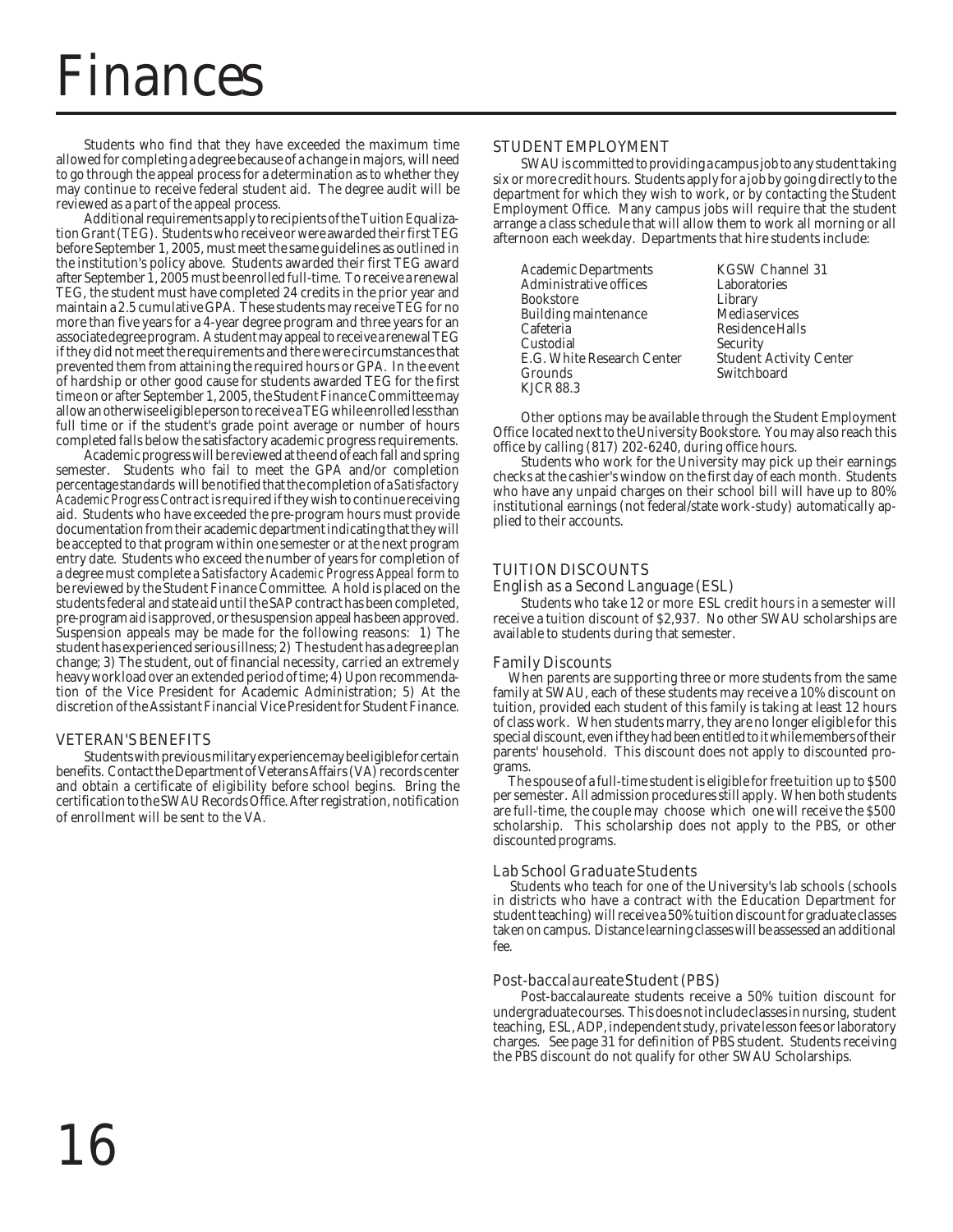### SWAU MERIT AWARDS

#### Dean's List Book Award

Students who are on the dean's list will receive a scholarship for books purchased through the SWAU Bookstore in the semester immediately following the achievement.

| Dean's Distinguished List | <b>S200</b> |
|---------------------------|-------------|
| Dean's List               | <b>S100</b> |

#### Freshman Awards

A freshman student may qualify for one award from this category. To receive this award, a student must be enrolled for 12 or more credit hours each semester.

| \$5,000       |
|---------------|
| <b>S6.000</b> |
| \$3,000       |
| <b>S4.000</b> |
| <b>S2.000</b> |
| \$3.000       |
| <b>S500</b>   |
| \$1.500       |
|               |

\* Reflects an additional \$1,000 credited to tuition costs if the student lives in the residence hall.

These awards are determined through a combination of the senior mid-year high school cumulative GPA + SAT/ACT scores.

The GPA is multiplied by 12.5. The ACT is multiplied by 1.4 **or** the SAT is divided by 32. The sum of the GPA and Test calculation give a score that determines the award: Trustee Award 85-100; Presidential Award 75-84.9; Achievement Award 65-74.9; Recognition Award 60- 64.9.

This scholarship is renewable for three more years for students who are in good scholastic standing, who maintain a commendable citizenship record. A break in residency to attend another college will affect the renewal of these scholarships.

#### Endowed Awards and Scholarships

To give formal and public recognition for outstanding scholastic achievement, loyalty to University standards, and exemplary citizenship, the University conducts an Awards Convocation each spring. Some of the awards and scholarships given to students during the convocation are described on pages 18-20.

#### Gold or Silver Award

Students who have completed 75+ hours of college credit at the end of the fall semester with a GPA of 3.90+ will receive a Gold Award of \$600. Students who have completed 75+ hours of college credit with GPA of 3.70 to 3.89 will receive a Silver Award of \$400.00. Recipients of these awards must be currently enrolled in at least 12 hours for the spring semester and must have earned (in residence) a minimum of 12 hours of credit in the fall. Students who have been under citizenship probation any time during the school year automatically forfeit all eligibility for this award. This award is given to returning students during the following academic year.

#### Southwestern Scholars

The Southwestern Scholars Award is given to students who achieve the level of Finalist, Semi-finalist, or Commended Scholar in the National Merit Qualifying Test. Students must take the Pre-SAT test their junior year and the SAT test their senior year to qualify. Selection is determined by SAT officials.

| Finalist      | 100% tuition | (renewable 3 years) |
|---------------|--------------|---------------------|
| Semi-Finalist | 50% tuition  | (renewable 3 years) |

Students may also qualify by scoring at or above the 99.5 percentile on the ACT or SAT (a sum of the ACT skill area scores totaling 132 or greater or a composite SAT verbal and math score of 1550). Test scores must be from a single national test date.

This scholarship is renewable if the student maintains a 3.5 cumulative GPA and enrolls for 12 or more hours each semester. Transfer students who were recognized by the National Merit organization as a Semi-finalist or Finalist and who have at least a 3.5 cumulative GPA are also eligible for this award. These awards are determined after all grant money and/or assistance is applied for and received. Students who qualify for both the Freshman Award and the Southwestern Scholars Awards, receive the higher of the two.

#### Transfer Scholarship

A transfer student with at least 24 cumulative college credits from other colleges may qualify for one of the following scholarships: \$4,000 if cumulative GPA from prior colleges is 3.75+

\$3,000 if cumulative GPA from prior colleges is 3.50-3.74

\$1,500 if cumulative GPA from prior colleges is 3.00-3.49

All official transcripts from previously attended colleges must be on file with SWAU before this scholarship will be awarded. To receive this scholarship, a student must be enrolled for 12 or more credit hours each semester. This scholarship is renewable for two years for students transferring 24-55 credits, and one year for students transferring 56-89 credits. The scholarship is not renewable for students transferring 90+ credits. This scholarship is renewable only for students who are in a good scholastic standing, who maintain a commendable citizenship record.

#### NEED-BASED SCHOLARSHIPS 4-Way Match Scholarship

A 4-Way Scholarship allows a student's family, church or a concerned person, and Southwestern Adventist University scholarship funds to assist with payment of the SWAU student account. The student must contribute \$500 in earnings during the semester, whether from on campus employment, or from an off campus job. It is also the responsibility of the student to obtain a commitment from two different sources. Thus, earnings of \$500 and contributions of \$500 each from two different sources may be matched by \$500 from the university. While \$500 is the maximum award, smaller 4-Way donations can also be matched.

It is important to note that application for these funds does not mean automatic approval of the SWAU matching portion. This match is put on the student's account after the student's final payday each semester, and is subject to the following criteria: a) application and acceptance for federal/state grants and loans, b) contribution of \$500 in earnings from student employment, c) unmet need by the federal aid calculation and d) unmet expenses after all other aid and student earnings. A student who has a private residence hall room or receives educational allowance is not eligible to receive a 4-Way Scholarship match. To receive the SWAU match, all contributions (including student earnings of \$500) must be received by December 1 for fall semester and April 1 for spring semester.

#### Callicott Scholarship

The Callicott Scholarship is available to students who may need assistance after federal, state, and institutional aid. Applicants must be working, placing earnings on their accounts, have applied for federal grants and loans for which they are eligible, and have a minimum GPA of 2.0. This scholarship is awarded late in the semester.

#### Pechero Family Scholarship

The Pechero scholarship is need-based, and offered to residents of the following Texas counties: Bee, Bexar, Calhoun, Cameron, Galveston, Harris, Hidalgo, Jackson, Nueces and Willacy. A limited number of these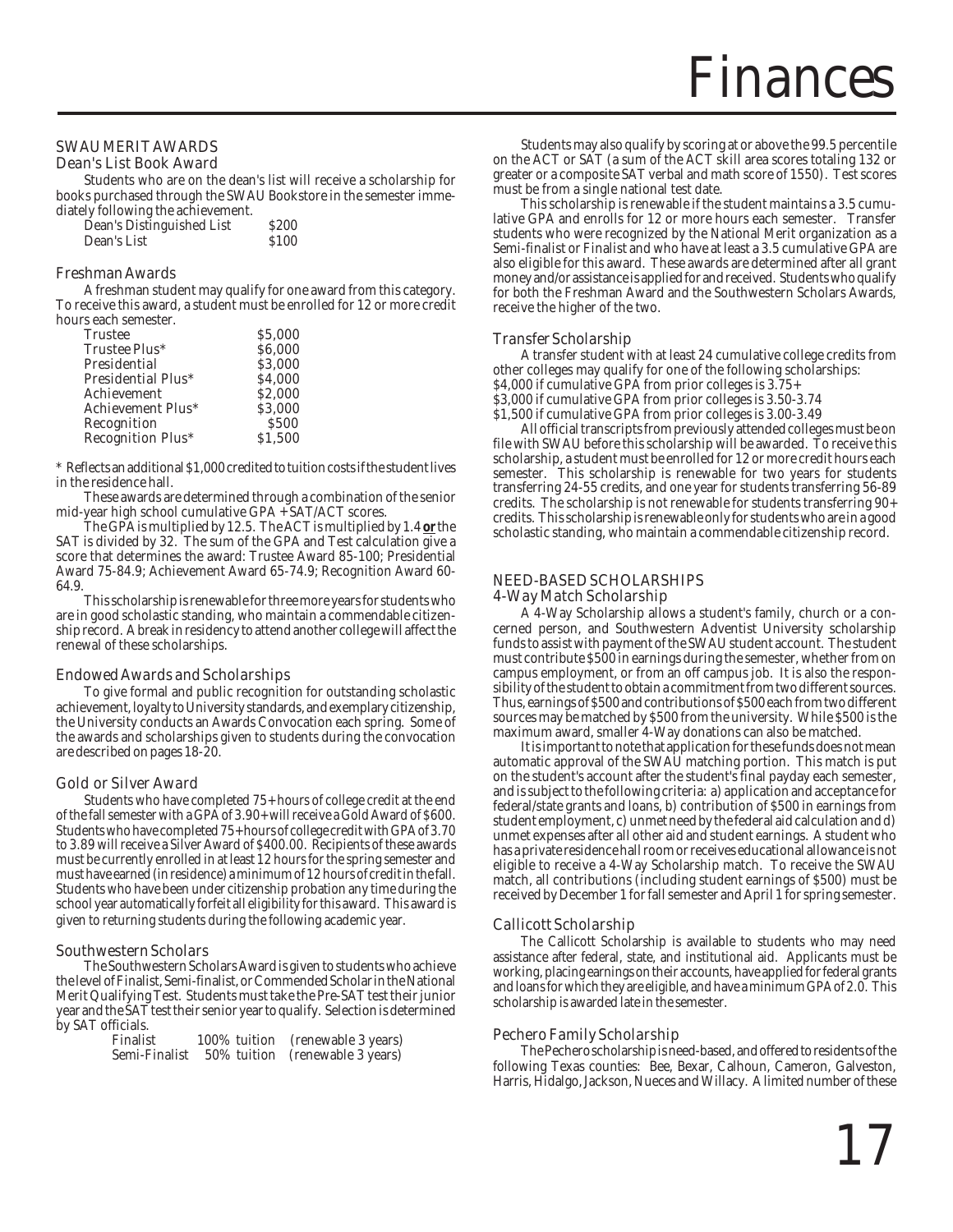### Finances

scholarships are available, and applicants will be individually evaluated as to eligibility. The evaluation takes into consideration application for and acceptance of federal/state grants and loans, expected student earnings and academic standing. Applications may be obtained by contacting Student Financial Services. All awards for an academic year will be determined before the beginning of each fall semester. Students may receive this award for up to four years. Application is required each year.

#### SWAU Need-based Scholarship Credit Policy

If after being awarded an SWAU need-based scholarship the student receives additional aid or resources that cause a credit on the student's account, the SWAU portion of the scholarship may be forfeited. SWAU does not pay its scholarships in cash to the student.

#### GENERAL SCHOLARSHIPS

Scholarships in this section have specific eligibility criteria as indicated below. Some of these scholarships require enrollment of at least 12 credit hours for the semester, others will be adjusted for less than full-time study.

The combination of scholarships, grants, subsidies and SWAU discounts cannot exceed charges. SWAU does not pay its scholarships in cash to the student.

SWAU encourages students and parents to search for scholarships through local service clubs or employers. Scholarship sources can also be found by searching the Internet.

#### Student Missionary & Task Force Worker Scholarships

SWAU awards scholarships to students who successfully complete a full term of service no shorter than 8 months in an approved student missionary or task force program. These awards are evenly divided over the two semesters of the school year immediately following the return of the student missionary or task force worker.<br>Student Missionary \$1,200

Student Missionary \$1,200<br>Taskforce \$1.200 Taskforce

#### Summer Ministries Scholarships

 SWAU students who work between school years in a summer ministries program (such as at a summer camp or as a literature evangelist) will receive a scholarship worth 75% of whatever portion of their net earnings they apply to their account, up to \$2,000. The student's earnings are applied to the fall semester and the SWAU match is applied to the spring semester. If the student does not return for the second semester, this scholarship is forfeited. This scholarship does not include PBS students. To receive the full scholarship, a student must be enrolled for 12 or more credit hours in the semester. This scholarship will be awarded only in the academic year immediately following the summer work.

#### Summer Tuition Scholarships

 The Summer Tuition Scholarship benefits students who attend SWAU for the first time during a summer session. The scholarship will be awarded for the fall semester immediately following the enrollment and will be equal to the amount of tuition paid for one summer class.

#### Summer Work Scholarship

 Students who pay rent for campus housing during the summer and work a certain number of hours at a campus job, may be eligible for a scholarship the following year. Applications are available at Student Financial Services.

#### ENDOWED SCHOLARSHIPS

The following scholarships are awarded during spring semester to students who are returning to Southwestern Adventist University the following school year. Recipients are selected based on criteria established by the scholarship donors.

The University is grateful to the donors who support Southwestern students by establishing these endowed scholarships. Those interested in creating a named scholarship may contact the Office of University Advancement.

*1993 Senior Scholarship*

*Frank H. Abel Scholarship*

*Alumni Homecoming Honoree Scholarship*

*Marvin & Dee Anderson Scholarship \**

*Isaac Baker Scholarship*

*Norma P. Bartolome Scholarship*

*Nathan L. Beebe Scholarship*

*Thelma Beem Scholarship*

*Jessie Casey Belz Scholarship*

*Irene Black Scholarship*

*Mardian J. Blair Scholarship*

*Board of Trustees Scholarship*

*Frances Draper Brennan Scholarship*

*Edward & Sylvia Brickman Scholarship*

*Raleigh & Edith Burchfield Scholarship*

*John & Remy R. Cabansag Scholarship\**

*Frances I. Clark Scholarship*

*Jimmie C. Culpepper Scholarship*

*John & Joan Curnow Student Missionary Scholarship*

*Clarence W. Dortch Scholarship*

*Edwards-Wiest Scholarship*

*El Jean Scholarship*

*Entrepreneurship Scholarship*

*Joseph & Dina Espinosa Scholarship*

*Sadie Goodwin-Richardson Scholarship*

*Lessie Culpepper Hagen Scholarship*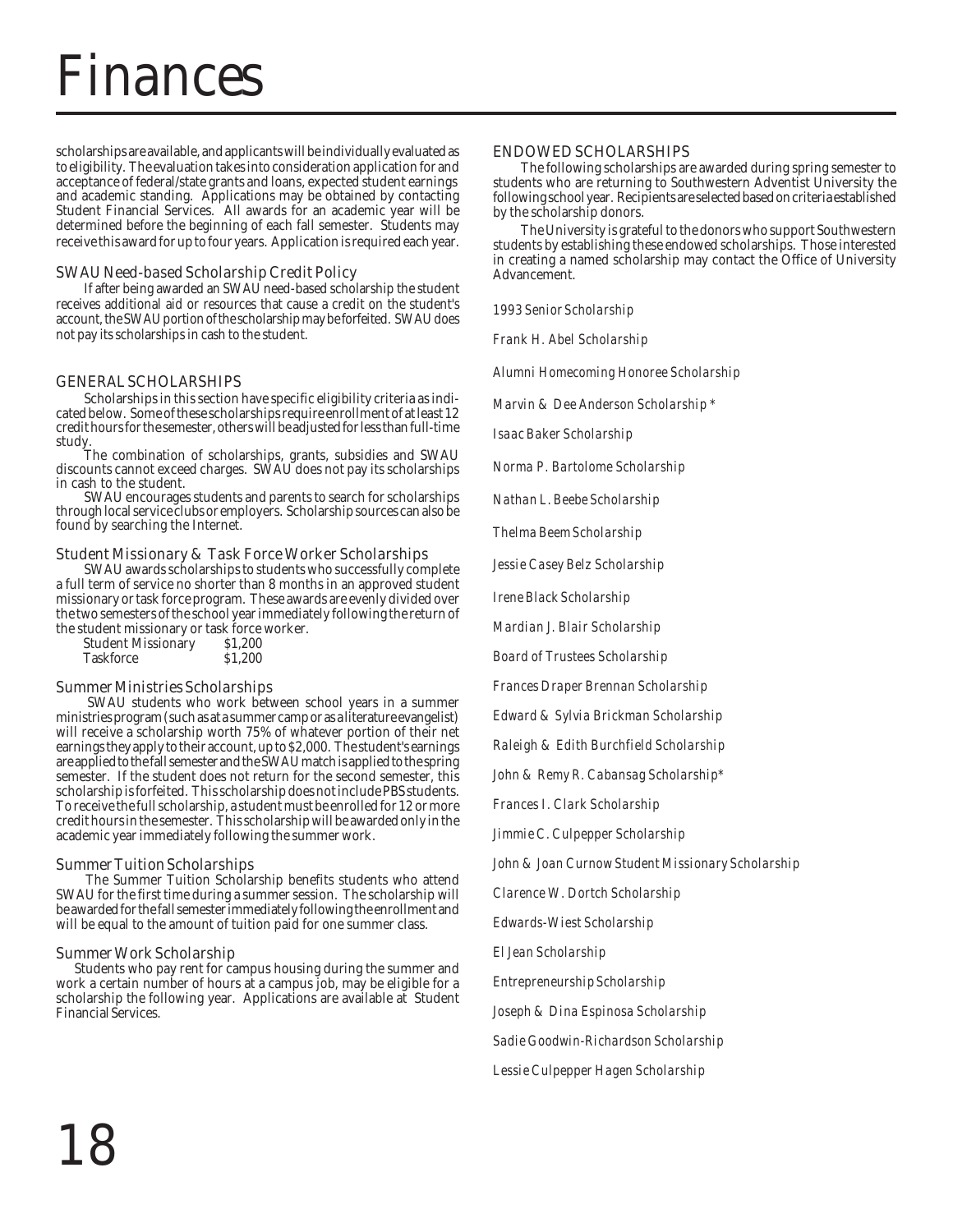### Finances

*Dr. F.E.J. & Marjorie Harder Scholarship Orville Lee & Laura Judge Hayes Scholarship Alvin C. Heinrich Scholarship Dale Heinrich Music Scholarship James K. Hopps Scholarship\* Victorine Zaidan Kafrouni Scholarship Cecil E. Lambeth Scholarship Elder George E. & Pearl Leffler Scholarship George E. Leffler, Jr. Scholarship Florence Lemke Nursing Scholarship George Mathews Scholarship Daniel & Ruth McAdams Scholarship Jason Mickley Scholarship Cyril & Marian Miller Scholarship Fred B. & Blanche Gilbert Moore Scholarship Peggy A. Norris Memorial Scholarship Sheree Parris Nudd Communication Scholarship Odyssey Harbor Scholarship Shirley Pinterich Scholarship Charles Popejoy Scholarship Bruce Prindle Scholarship Ed & Janelle Reifsnyder Scholarship V.L. & Alga Robers Scholarship Herbert & Irene Roth Scholarship Alma Saylor Sandefur Scholarship Cree & Mildred Sandefur Scholarship School of the Prophets Scholarship E. Frank & Joy Hargrove Sherrill Scholarship Sicher Family Scholarship Villa Gillis Sierk Scholarship Marc Simpson Memorial Scholarship Spells Family Scholarship*

*Wes Stoops Scholarship Southwestern Union Scholarship Student Association Presidents' Scholarship Eugene V. Thomsen Scholarship Dudley & Reta Kent Tomblinson Scholarship Trixie Pearl Scholarship Herman & Birdie Walker Scholarship Wallen Knight Scholarship Weis Heritage Scholarship William V. Wiist Scholarship Brandon Michael Williams Scholarship P. Harlan & Jean Wilson Scholarship Paul L. & Dorothea A. Wilson Scholarship George W. & Mary A. Winn Scholarship Wisdom Nursing Scholarship Ernest & Vera Wolfe Scholarship Harold L. Wright Scholarship Perfil & Pauline Zapara Scholarship*

*\* Scholarships for which students must apply.*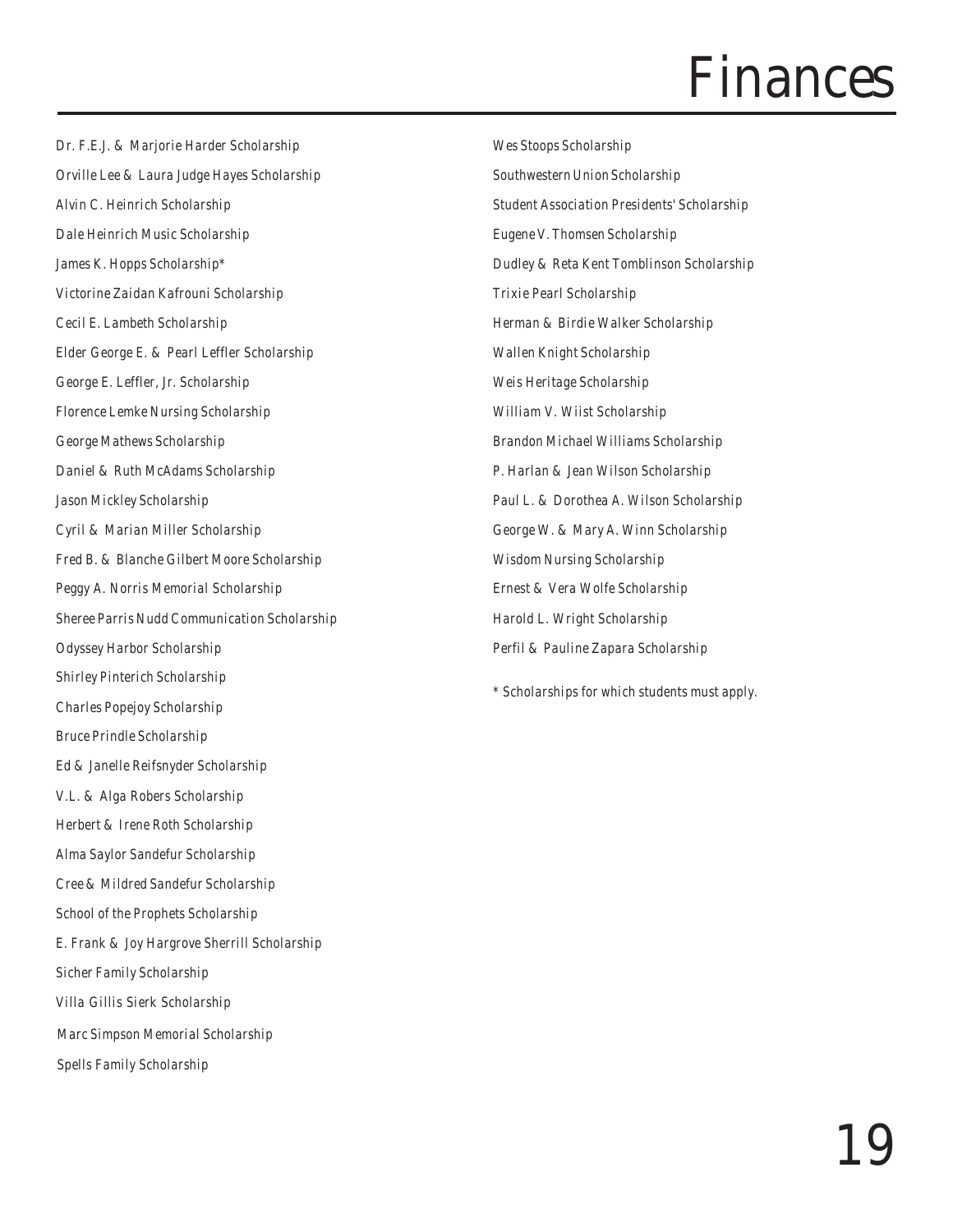#### ACADEMIC PROGRAM INFORMATION AND COURSES OF STUDY

#### Academic Policies

The rules and regulations by which a university operates its program are called academic policies. At Southwestern Adventist University these policies are continually under review by the faculty to assure consistency with the curriculum and fairness to students. The Academic Policies Committee oversees the implementation of these policies.

#### DEFINITIONS

#### Academic Integrity

Students are expected to follow academic ethical standards in harmony with Christian concepts of honesty. Students who attempt to manipulate or disturb the academic evaluation process by cheating, plagiarizing or any other form of academic dishonesty will place their status as students in jeopardy. (See Academic Integrity Policy on page 35.)

#### Academic Semesters

The academic year is divided into semesters and modules:

- Fall Semester
- Spring Semester
- Summer Semester
- Summer Modules

The academic calendar is printed inside the front cover of the bulletin. It shows registration dates and other deadlines for the fall, spring and summer sessions.

#### Attendance

The university attendance policy is that regular and punctual class attendance is essential. No assigned work is excused because of absence, no matter what the cause. Records of class attendance are kept by faculty. Students who miss an instructional experience are expected to meet with faculty to discuss their absences as soon as possible. Except for emergencies, the student should make arrangements with his/her teachers prior to any absence. When an accumulation of absences reaches the point of endangering a student's academic status, the faculty member should report this situation to the student and the Vice President for Student Services. An instructor should not assume that continued absence from class indicates an official withdrawal until notified by the Registrar.

Official university absences may be granted by the Academic Policies Committee or the Vice President for Academic Administrationh for either academic or activity reasons. Academic Absences include class and major field trips while Activity Absences include music, mission, gymnastics, and recruitment trips. Faculty or Staff who wish to have an event sanctioned for official university absence status must submit the names of all students, including date and hours absent from campus, to the Vice President for Academic Administration's Office no later than one week prior to the date of the activity. The Vice President for Academic Administration will review and approve/deny the request as appropriate and forward the names for publication and distribution to all faculty through e-mail. Students may miss classes because of approved Academic Absences and may miss up to one class hour for each credit hour of the class for approved Activity Absences. Arrangements for additional absences must be worked out by the student and the teacher involved. Faculty will report to the full faculty the names of students who actually attended that activity. When an official university absence occurs, faculty members must either average work missed or allow the student to make it up at the faculty member's discretion.

Serious illness or family emergencies may be verified by the Vice President for Student Services but are not considered official absences.

Unapproved absences should not exceed one class hour for each credit hour of the class. Unapproved absences beyond this number may subject the student to a lower grade, or failure, in the course. Classes missed when a student registers late will count as unapproved absences.

#### Class Schedule

Class schedules are available on-line at www.swau.edu . Although every effort is made to be accurate in listing course offerings, the University reserves the right to make essential course changes, to discontinue any course for which an insufficient number of students register, or to change the semester in which a course is offered.

#### **Cognate**

A required course from a discipline other than one's major.

#### **Corequisite**

A requirement which must be met during enrollment in a course.

#### Course Load

The total hours of all classes being taken, whether on campus, off campus, or through correspondence.

| Part-time | 1-5 credit hours        |
|-----------|-------------------------|
| Half-time | 6-11 credit hours       |
| Full-time | 12-17 credit hours      |
| Overload* | 18 or more credit hours |

In order to graduate in 4 years a student's class load must average 16 hours per semester. Should a student wish to register for more than 17 hours in one semester, including any outside courses, he/she must have a minimum cumulative GPA of 3.0 and file a petition requesting an overload at the Records Office. A course load of 12 semester hours meets the minimum requirements for international students, financial aid and veterans. The number of hours the student works should be taken into consideration when planning the class load.

\*If enrollment in an honors class creates an overload of one hour, tuition will be waived for the one hour.

#### **Electives**

Those courses selected by the student to complete the total hours needed for graduation but not required by general education, the major or the minor. These are important options which the student may use to pursue interests beyond the major or minor.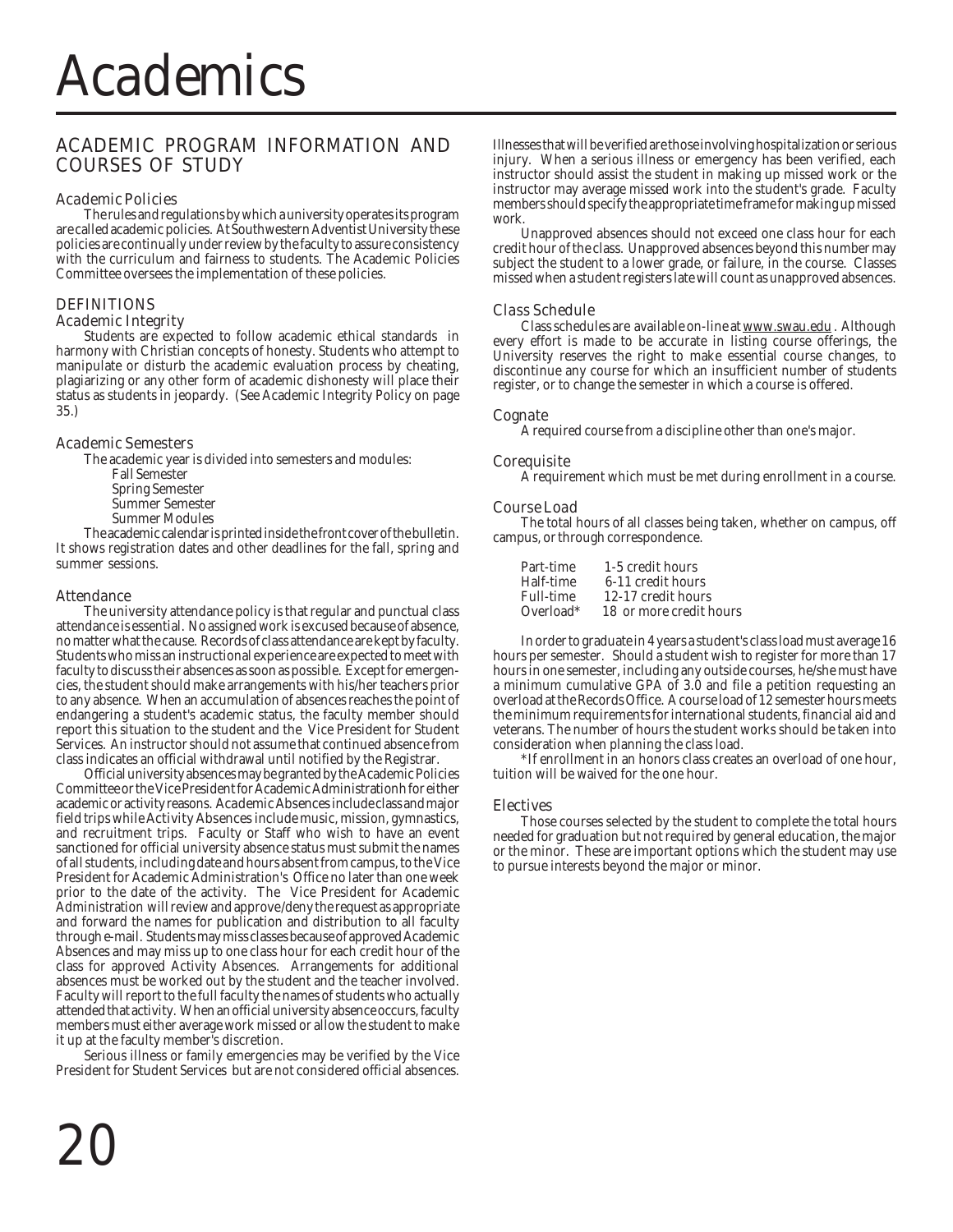#### General Education

The courses required for every student, regardless of major. These courses provide a background of knowledge which allows students to place their chosen major in the context of the entire world.

#### Hour/Course Credit

A unit of credit for a course based on the number of clock hours a course meets each week.

#### Major

A group of courses clustered in an area of intellectual inquiry. Students in a major study a particular field of knowledge based on the student's career objectives. A composite major is one that is made up of at least 48 credit hours and which does not require a minor.

#### **Minor**

A series of linked courses and learning opportunities that allow students to explore a secondary field of study. A minor is required for all majors that are not composite.

#### **Prerequisite**

Any requirement which must be met before enrollment in a course.

#### Severe Weather Protocol

In the rare event of severe weather, an announcement will be made between 9:00 and 10:30 p.m. indicating that classes will be delayed or cancelled, or that the university will be open as usual on the following day. If it is not determined until early morning that classes must be delayed or cancelled, an announcement will be made by 6:00 a.m. You may check the following for official delay or closing announcements: 88.3 FM KJCR, NBC 5 KXAS TV, www.nbc5i.com, www.swau.edu or the University switchboard operator at (817) 645-3921.

#### Transcript

An official document from the Records Office listing all academic work completed or attempted, and the official grades and grade point averages.

#### GENERAL ENROLLMENT POLICIES

#### Registration Process

Academic registration begins by meeting with the advisor, who will help a student decide on a class schedule. A student who does not know who his/her advisor is, or has any questions concerning the registration process, should contact the Records Office. Dates are very important in the registration process. Please consult the Academic Calendar found on the front inside cover of the bulletin. Registration will not be finalized until all academic, financial, and student service blocks have been removed. Any class work missed during late registration days must be made up to the instructor's satisfaction.

#### Pre-registration

Students may reserve classes during the time periods indicated in the Academic Calendar found on the front inside cover of the bulletin.

#### Registration

Registration must be completed by the date indicated in the Academic Calendar. Registering by this date will secure enrollment in preregistered classes, whereas failure to do so will cause the student to be dropped from preregistered classes. Students should complete registration in time to be ready to attend classes on the first day of instruction.

#### Late Registration

Late registration begins the day after registration and continues for 4 school days. Specific dates are listed in the Academic Calendar. During this time students may begin and finalize registration, add classes, change classes to audit, and withdraw from classes without receiving a W. Registration for a class may not occur after the allowed number of unapproved absences has been exceeded. Students may not register for closed classes or courses where the professor has determined the student has missed too much course content.

#### Upper and Lower Division

Courses are either lower division (100-299 numbered courses) or upper division (300-499 numbered courses). A lower division course is freshman/sophomore level and an upper division course is junior/senior level. Students must complete at least 30 semester hours of lower division courses, including ENGL 121 and 220, before they can register for upper division work. Exceptions may be made at the discretion of the instructor and Exceptions Committee.

No courses transferred from a two-year college may be used to satisfy the SWAU upper division requirement.

#### Selected Topics

Most departments of the University list selected topics courses in the bulletin. These courses offer opportunities for the departments to schedule directed reading and research for credit. Students desiring to enroll in a selected topics course must have written approval of the instructor, department chair, and academic vice president. (This form is available in the Records Office.)

Generally, students in selected topics take the course individually and are required to read widely, follow approved research methods, and present a paper or project showing competence in the area of study. Three clock hours of course work per week are required for one semester hour credit. When the number of students wishing to study in the same area is sufficient to have a class, then the selected topics course will be conducted as a one time class offering. Questions regarding selected topics studies in a particular area should be directed to the department chair.

#### Academic Advising

The office of the Academic Vice President is the central source of educational information and guidance for the University. The Records Office retains information on students, advisors, degree audits, requirements, and course credits. Academic advisors assist individual students and help them understand and meet academic requirements for a degree, but the students themselves are responsible for understanding and fulfilling them. If requirements are not satisfied, the degree will be withheld pending adequate fulfillment. Thus, it is essential that students become familiar with all requirements and remain currently informed throughout their college career.

#### Dropping and Adding Classes

During the registration period, students who want to add a class, change from credit to audit, or withdraw from a class without receiving a W must obtain a form from the Records Office, have it signed by their academic advisor and return it to the Records Office. The deadline for adding or withdrawing from a course is listed in the academic calendar.

#### Course Registration

Students may not attend a class unless they are properly enrolled and registered in accordance with the procedure set by the Records Office. Students are not officially dropped from a course until they have completed and returned a drop form to the Records Office, unless administratively withdrawn by the instructor. If a student should drop out of a class without following this procedure, an F will be recorded in that class and tuition will be charged.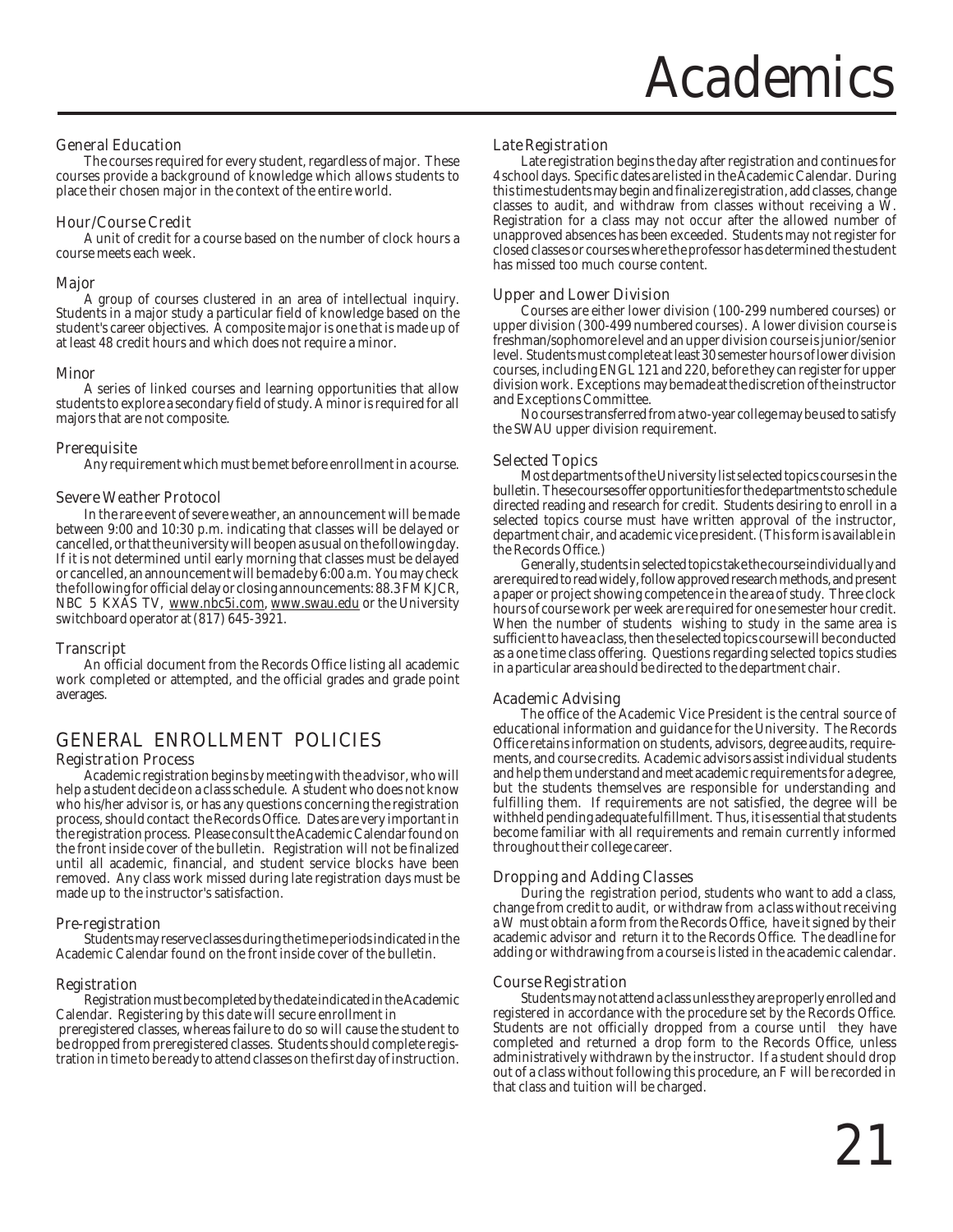#### Withdrawal from a Course

To officially withdraw from a course, students must obtain a form from the Records Office, and have it signed by their academic advisor and the course professor. The signed form will be effective as of the date returned to the Records Office. In order for the withdrawal to be "official" this process must be completed by the last day to withdraw from a class. Grades for "unofficial" course withdrawals will be recorded as an F on the academic transcripts. Please consult the Academic Calendar to determine the last day to withdraw from a course.

#### Withdrawal from the University

To officially withdraw from Southwestern Adventist University, students must obtain a withdrawal form from the Records Office. The withdrawal form must be signed by a Student Finance Advisor and one of the following university personnel: the Academic Vice President, Dean of Students, or Director of Counseling. The form should be returned to the Records Office after all signatures have been obtained, and the withdrawl will be effective as of the date returned. Refunds will be made where applicable. If a student follows this procedure, W's will be recorded on the student's transcript. Otherwise, F's will be recorded on the student's transcript.

Students who officially withdraw from SWAU will not be permitted to charge for expenses on campus or live in the residence halls after their official withdrawal date.

#### Concurrent Enrollment

Any course taken at another institution while a student is enrolled at SWAU (correspondence or summer school, as examples) must have prior approval of the Registrar to ensure appropriate application to a SWAU degree program and retain residency.

#### Auditing

Students wishing to attend a class for personal enrichment, without completing course requirements, may register for the class on an audit basis with the following provisions:

- 1. Some courses are not available for audit.<br>2. The signatures of both the teacher for the
- The signatures of both the teacher for the class and the registrar are required.
- 3. Registration to audit a class occurs on the last day of registration, if space is available. Priority for class registration is given to regular enrolled students.
- 4. Students auditing a class must have the appropriate background, and meet all prerequisites.
- 5. Tuition to audit is one-half of the regular tuition, unless it is part of the tuition package.
- 6. Full-time SWAU students may audit up to three hours of credit each term without the audit charge.
- 7. Course and lab fees that are part of an audited class are not waived.
- The level of participation in class requirements and activities is determined by the instructor.
- 9. Audited classes do not receive university credits and will not fulfill any departmental or university graduation requirements.
- 10. Change from credit to audit or audit to credit must be made before the last day to withdraw from a class without receiving a "W", and requires the consent of the instructor, the registrar, and the Student Finance Services Office.

#### Repeating a Course

A major or minor course in which a student has earned a D must be repeated or, with the consent of the major advisor, may be replaced by another course in the same area. If a student takes a course and then repeats it, only the last grade earned will be used in calculating the GPA. Students may not receive credit for a course more than once with the exception of music performance and selected topics, unless specified in the course description. A course may not be repeated for credit by independent study, but may be taken at another school.

#### Study Load

One semester hour equals one 50-minute class period per week (or three clock hours a week in supervised laboratory work). For each semester hour of academic work earned, a student is expected to spend two clock hours a week in outside preparation.

#### Independent Study

In extraordinary circumstances which jeopardize a student's academic program, permission for Independent Study will be considered by the Exceptions Committee following these guidelines: (1) only required courses will be considered for Independent Study and only after every consideration has been given to substituting courses of equivalent merit; (2) the student has a minimum cumulative GPA of 3.0; (3) the student must progress in parallel if the course is being taught in the classroom, including meeting all exam dates; and (4) the course may be taught on a pass/no pass or letter grade basis. A course may not be repeated for credit by independent study.

#### Internship

An internship is an on-the-job, career-oriented course for training in the student's major field. The student must make arrangements with his or her major department prior to starting the internship. The student must sign a contract outlining the number of hours they are expected to complete, the written and oral assignments involved, evaluations required, etc. Registration must be completed during the regular fall, spring, or summer registration period that occurs during the internship or within one academic year of the completion of the internship. The course may be taught on a pass/no pass or letter grade basis.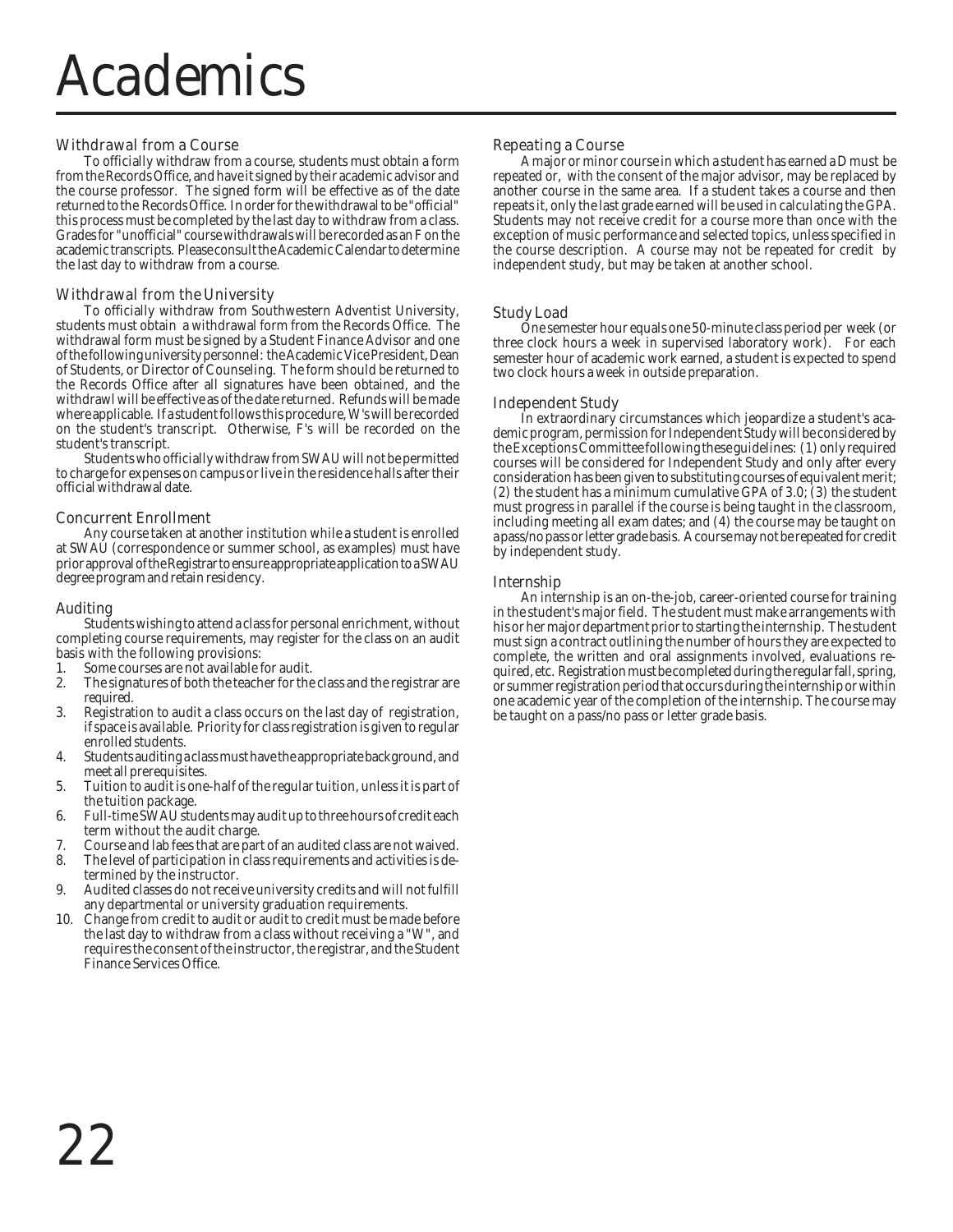#### GRADING, RECORDING & QUALIFYING POLICIES

#### Grade Point

The number value assigned to the grade a student earns in each course.

#### Grade Point Average

Two grade point averages are maintained by SWAU: (1) a semester average based on courses taken during a particular term, and (2) a cumulative average based on all college level work recorded on the transcript.

A student's grade point average (GPA) is computed by dividing the number of grade points (grade points are earned per semester hour for the successful completion of academic work) by the number of hours (total credit hours attempted, excluding those attempted on a pass/no pass basis or from which a student officially withdrew).

#### Grade Reports

Mid-term and final grade reports are available to students and advisors through the web portal. Students should check their grade reports carefully. If a student believes any part of the report is incorrect, the corrections must be taken care of within 3 months, unless subject to the Academic Appeals Procedure (see page 30). Only the end-of-semester grades are recorded on the permanent grade transcript. The system of grading used is:

|                                           | <b>Grade Points per hour</b> |
|-------------------------------------------|------------------------------|
| (Superior)<br>A                           |                              |
| (Above Average)<br>B                      | 3                            |
| C (Average)                               | 2                            |
| D (Below Average)                         |                              |
| F (Failure)                               |                              |
| $P$ (Pass)*                               |                              |
| NP (No Pass)                              |                              |
| I (Incomplete)                            |                              |
| W (Withdraw)                              |                              |
| AU(Audit)                                 |                              |
| IP (In progress)                          |                              |
| NC (No credit)                            |                              |
| CR (Credit by examination)*               | 0                            |
| *P and CR represent grades of C or better |                              |

#### Incomplete Grades

An incomplete grade of I indicates the student was unable to complete class work because of illness or other unavoidable circumstances. Grades of I are not given because the class work was below passing or because the student neglected to complete scheduled assignments. When an I is received, the work necessary to complete the class must be finished within nine weeks of the end of the semester or module. If the makeup work is of such a nature that it may require additional time, the student must seek approval of the instructor and request permission from the Academic Exceptions Committee. (Forms for this request may be obtained in the Records Office.) An incomplete grade will become an F if the class work is not finished in the prescribed time.

#### Grade Changes

A grade may be changed only by the faculty member administering the course. Changes in a grade are permitted only when a computational error has been made. A student who feels that an improper grade has been received must notify the faculty member immediately upon receipt of the grade. All grades are final three months after they are posted.

#### Transcript, Requesting

To request your current SWAU transcript, a written and signed request must be submitted to the Records Office preferably one week in advance of desired mailing. A faxable transcript request form is available on the SWAU web-site. There is no charge for transcripts, except when requesting express mail (\$20), same day service (\$5), or fax service (\$5). Payment for all services is required in advance. Transcripts and diplomas are not released if a student's account and/or FSB note is not paid in full, if government loans are not current in repayment, or if the academic file is incomplete. If a check to pay off a student account or First State Bank balance accompanies a transcript request, the transcript will be held until the check is cleared. Requests accompanied by credit card information, a money order or a bank draft are processed more quickly.

#### Classification of Students

Class standing is determined at the beginning of each semester as follows:

Freshmen have completed 0-23 hours Sophomores have completed 24-55 hours Juniors have completed 56-89 hours Seniors have completed 90+ hours

#### Residency Requirement

A student in residence is someone who is regularly and continuously enrolled for classes at SWAU. One breaks residence by withdrawing from classes for two or more semesters, or by taking classes off campus without permission of the Exceptions Committee. A student who breaks residence must meet current Bulletin requirements.

A bachelor's degree student is required to take at least 32 of the last 38 semester hours in residence. At least one-half of the upper division hours in the major and six of the upper division hours in the minor must be taken in residence. For the associate degree at least 24 semester hours must be taken in residence, including the last 12 hours before graduation. Proficiency and experiential credits do not count towards residency.

#### Residency Required for BBA, MBA Concurrent Degree

Transfer students with a BBA degree from a foreign country who wish to receive a BBA from the U.S. must take a minimum of 52 hours in residence. Sixteen upper division business hours including BUAD 472 must be taken from BBA courses. When a student completes the requirements for the MBA degree, he/she will also receive a BBA degree.

#### Double Major

Although students are encouraged to seek a broad educational experience at SWAU, the approval to earn a double major is not automatic. In some cases, receiving a double major may require actually earning two degrees. (See Concurrent Bachelor's Degrees below.) Because the requirements of double majors are complex, students wishing to pursue more than one major should investigate major and degree requirements early in their career at SWAU. To pursue a double major, written application must be filed with the Records Office. Classes fulfilling the requirements of one major may not be used to meet the requirements of another major and the requirements for each major must be fulfilled.

#### Concurrent Bachelor's Degrees

A SWAU student who wishes to pursue two bachelor's degrees concurrently must (1) file a written application and all degree plans prior to completing the last 30 hours of the first degree; (2) fulfill all specific major, minor, and University degree requirements in force at the time of his/her initial enrollment, and (3) successfully complete 30 hours on each bachelor's degree that did not apply to the other bachelor's degree. A minimum of 158 cumulative semester hours is required to earn two bachelor's degrees.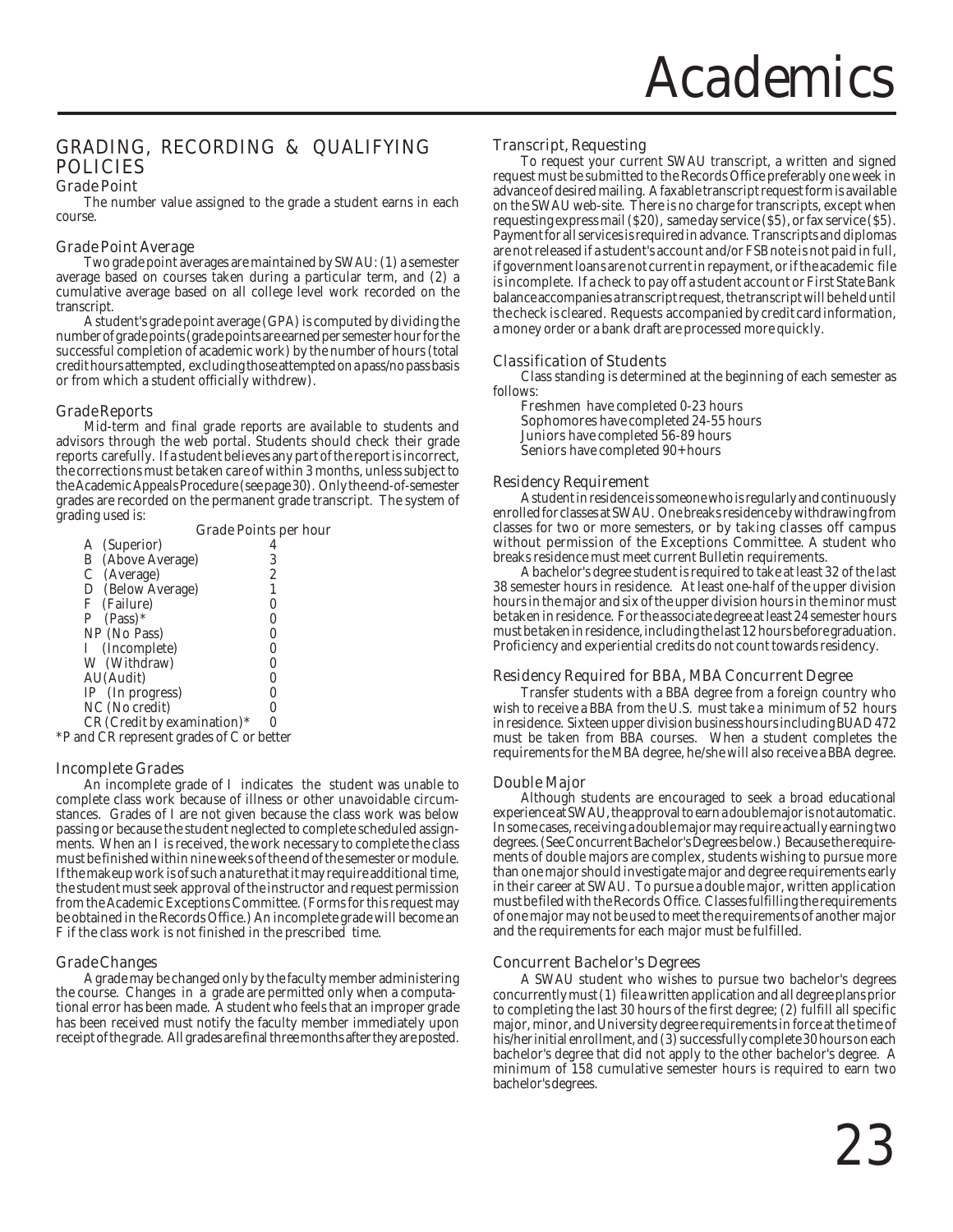#### Additional Bachelor's Degree

An applicant holding a bachelor's degree from an accredited institution must successfully fulfill all specific major, minor, and University degree requirements in force at the time of enrollment at SWAU to earn an additional bachelor's degree. Courses from a previously earned bachelor'sdegree will be evaluated on an individual basis to determine their applicability to University degree requirements. Additionally, a returning SWAU student must complete a minimum of 158 cumulative semester hours to earn an additional bachelor's degree. A non-SWAU graduate must successfully complete a minimum of 32 semester hours in residence. Students with a bachelor's degree from a United States regionally accredited post-secondary institution will be considered to have fulfilled, with the exception of the religion requirements, SWAU's general education requirements. The religion requirement must be explicitly fulfilled.

#### ACADEMIC SANCTION POLICIES

Students must maintain a minimum cumulative GPA of 2.00 in order to graduate. The current semester GPA, as well as the cumulative GPA of every student, whether full or part-time, is calculated after each semester grading period. The University will notify students when their performance is not reaching that minimum level.

Students who are not making satisfactory progress are subject to the Academic Sanction Policies involving four increasingly serious steps: Academic Warning, Academic Probation, Academic Suspension, and Academic Dismissal.

#### Academic Warning

When a student's semester GPA falls below 2.00 while the cumulative GPA remains above 2.00, the student and the advisor will receive a letter indicating the student has been placed on academic warning. There are no restrictions on registration but the student will be encouraged to enroll in UNIV 011 University Strategies the next semester.

#### Academic Probation

When a student's GPA falls below 2.00, or when the student's semester GPA falls below 2.00 for two consecutive semesters, that student is placed on academic probation. Transfer students admitted to SWAU with a GPA lower than 2.00 will also be placed on academic probation. The probationary status is communicated in writing to the student and the advisor. The Academic Vice President and the Academic Support Advisor will monitor the student's progress during the probationary period. Student on academic probation must be aware that their academic careers are in serious jeopardy and that some programs and activities, including financial aid, may not be available.

Academic Probation includes the following conditions designed to help students improve their academic performance:

- Late registration is not allowed
- 2. Enrollment is limited to 13 semester hours and emphasizes repeating classes for which D or F grades were received
- 3. Enrollment in UNIV 011 University Strategies, unless completed previously
- 4. Development of a Contract for Academic Success
- 5. A biweekly conference with the Academic Support Advisor
- 6. Completion of all registered classes with minimum grade of C. A student meeting these conditions continues on academic probation until the cumulative GPA reaches 2.00.

#### Academic Suspension

 A student who fails to meet the probation conditions during any probationary semester will be placed on academic suspension for one semester. During the suspension period the student may not register for classes at SWAU. A suspended student may apply for readmission to SWAU after successfully completing at least one 12 semester hour term at another school

#### Academic Dismissal

Suspended students who are readmitted and who then fail to raise their cumulative GPA, or have a deficiency which makes it unreasonable to anticipate eventual completion of degree requirements, will be academically dismised.

#### ACADEMIC HONORS POLICIES

#### Dean's List/Dean's Distinguished List

Special recognition and scholarships are given at the end of each semester to students having high GPAs. Two lists of these names are posted. One is the Dean's Distinguished List, for which a student must have a semester GPA of 3.75 to 4.00 on at least 12 hours of completed college level class work. The other is the Dean's List, for which a student must have a semester GPA of 3.50 to 3.74 on at least 12 hours of completed college level class work. (On both lists, at least 12 hours of the class load must be graded courses, not pass, credit, or other such designations, and there may be no incompletes.)

#### Gold Award

Students who have completed 75+ hours of college credit at the end of the fall semester with a cumulative GPA of 3.90+ will receive Gold Awards of \$600. Recipients of this award must be currently enrolled in at least 12 hours for the spring semester and must have earned (in residence) a minimum of 12 hours of credit in the fall. Students who have been under citizenship probation any time during the school year automatically forfeit all eligibility for this award. This award is given to returning students during the following academic year.

#### Silver Award

Students who have completed 75+ hours of college credit at the end of the fall semester with cumulative GPAs of 3.70 to 3.89 will receive Silver Awards of \$400. The same enrollment, residency, and citizenship stipulations apply to the Silver Award as stated under the Gold Award. This award is given to returning students during the following academic year

An eligible student will receive either a Gold or a Silver Award one time.

#### Graduation Honors

Honors status will be calculated for bachelor's degree graduates after the final semester grades are issued. The following designations are given to graduates who have maintained high GPAs.

GPA of 3.50 to 3.74 may graduate *cum laude*

GPA of 3.75 to 3.89 may graduate *magna cum laude*

GPA of 3.90 to 4.00 may graduate *summa cum laude* The associate degree candidate who has maintained a cumulative GPA of at least 3.60 may graduate *with distinction*.

Upon recommendation of the major department, bachelor's degree candidates may be given departmental recognition if the GPA in the major area is at least 3.50 and the cumulative GPA is at least 3.00.

The candidate must also have earned 64 hours in residence to qualify for this departmental recognition.

Honors students may graduate with the designation of Honors Program Graduate by meeting the requirements outlined under Honors Program.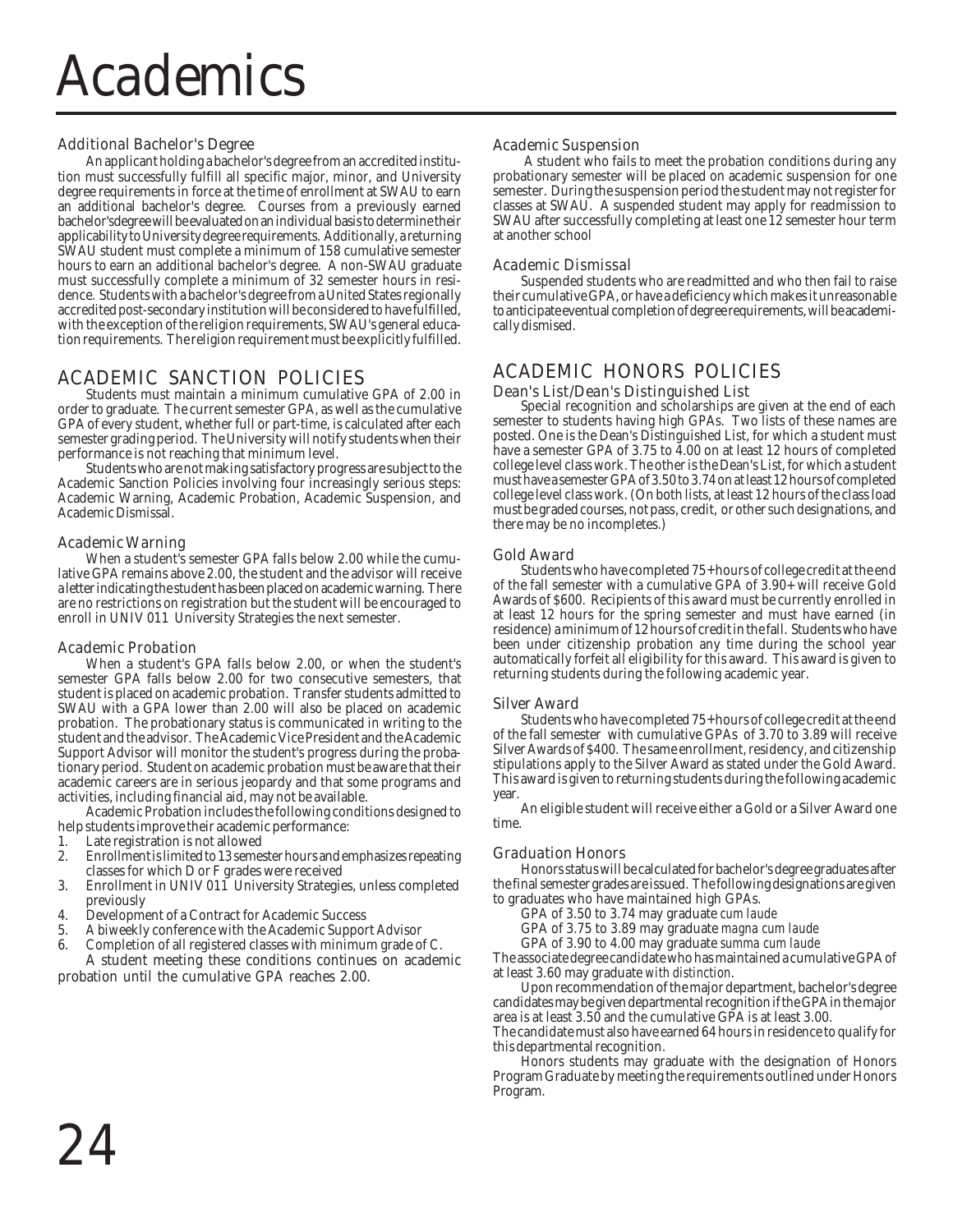### **Academics**

#### EXAMINATION/CREDIT POLICIES

#### Final Examinations

In order to complete the semester, each student must take final examinations as scheduled. The final examination is considered to be such an important part of each course that every class has its own final examination period. The final examination schedule is part of the class schedule which is published before the beginning of the Fall semester. It is the student's responsibility to arrange travel in a manner that will not interfere with the examination schedule. Requests for modification of a student's final examination schedule because of unforeseen emergencies must be arranged through the Exceptions Committee. A form may be obtained from the Records Office.

#### Multiple Exams

Students having three or more final exams on the same day may make arrangements with the instructor and the Academic Vice President two weeks in advance to reschedule one exam at another time during exam week. Forms may be obtained in the Academic Vice President's Office or on the internet under Academic Vice President.

#### Proficiency Exams

Qualified students who wish to challenge a course offered on campus may apply to take a proficiency examination. Forms for this purpose are available at the Records Office. A proficiency exam is given to evaluate learning from significant life experiences, not to measure textbook cramming skills, and is not available for all courses. (If a CLEP exam exists for the subject in which the student desires a proficiency exam then the CLEP exam must be used.) Students must be currently enrolled to be eligible to take a proficiency exam. The University will grant credit on the following basis:

- 1. If the student passes the examination with a grade of C or better, then he/she will be allowed to receive course credit or have the requirement of the course waived.
- 2. Proficiency credit will be recorded as CR, and only after 12 hours of current SWAU course work is on the transcript.
- 3. In addition to a fee for the proficiency exam, there is a recording fee of \$25.
- 4. All proficiency examinations must be taken before the last semester of the senior year.
- 5. Proficiency examinations may not be retaken and students who have audited a course may not take a proficiency exam for that course.

#### CLEP Exams

The University will grant credit for the College Level Examination Program of the College Entrance Examination Board (CLEP), on the following basis.<br>1. The passing

- The passing level for all examinations is a score of 50, with additional levels for intermediate foreign languages.
- 2. The transcript will indicate that credits accepted have been completed by examination and will be recorded as CR. CLEP credit will be recorded only after 12 hours of current SWAU course work.
- In addition to the fee payable to the Educational Testing Service, the University charges a \$25 recording fee per exam for credit earned on CLEP examinations.
- 4. CLEP examinations must be taken, and the recording fees paid, before the last semester of the senior year in order for a student to be considered as a May graduate.
- 5. CLEP examinations may not be repeated and students who have audited a course may not take a CLEP exam for that course.

|                              |                                           |                 | <b>Credit</b>      |                |
|------------------------------|-------------------------------------------|-----------------|--------------------|----------------|
| <u>Subject</u>               | <b>CLEP Exam</b>                          |                 | <b>Awarded</b> for | <b>Hours</b>   |
| ACCT                         | Financial                                 | ACCT 211        |                    | 3              |
|                              |                                           |                 |                    |                |
| <b>BIOLOGY</b>               | <b>Biology</b>                            | <b>BIOL</b>     | 111 & 112          | 8              |
|                              | Natural Science****                       | BIOL            | 291 ***            | 6              |
|                              |                                           |                 |                    |                |
| <b>CHEMISTRY</b>             | Chemistry                                 |                 | CHEM 111 & 112     | 8              |
|                              |                                           |                 |                    |                |
| COMPUTER                     |                                           |                 |                    |                |
| <b>SCIENCE</b>               | Information Systems &                     |                 |                    |                |
|                              | <b>Computer Application</b>               | <b>CSIS</b>     | $291***$           | 3              |
|                              |                                           |                 |                    |                |
| <b>ECONOMICS</b>             | Principles of Macroeconomics              | ECON 211        |                    | 3              |
|                              | Principles of Microeconomics              | ECON 212        |                    | 3              |
|                              |                                           |                 |                    |                |
| <b>ENGLISH</b>               | English Composition or                    |                 |                    |                |
|                              | Freshman Composition                      | $ENGL$ 121*     |                    | 3              |
|                              |                                           |                 |                    |                |
| <b>FRENCH</b>                | French Language                           |                 | FREN 111 & 112     | 6              |
|                              | French Language w/score<br>of 59 or above |                 | FREN 111, 112,     |                |
|                              |                                           |                 | 211 & 212          | 12             |
|                              |                                           |                 |                    |                |
| <b>GERMAN</b>                | German Language                           |                 | GRMN 111 & 112     | 6              |
|                              | German Language w/score                   |                 |                    |                |
|                              | of 60 or above                            |                 | GRMN 111, 112,     |                |
|                              |                                           |                 | 211 & 212          | 12             |
|                              |                                           |                 |                    |                |
| <b>HISTORY</b>               | History of the United States I            | HIST            | $111***$           | 3              |
|                              | History of the United States II           | HIST            | $112**$            | 3              |
|                              | Western Civilization I                    | HIST            | 211**              | $\overline{3}$ |
|                              | Western Civilization II                   | HIST            | $212**$            | 3              |
|                              | Social Sciences & History                 | <b>HIST</b>     | $291***$           | 3              |
|                              |                                           |                 |                    |                |
| <b>HUMANITIES</b> Humanities |                                           | ARTS            | 291*****           | 3              |
|                              |                                           | <b>MUSC 291</b> |                    | 3              |
|                              |                                           |                 |                    |                |
| MATH                         | College Mathematics                       | <b>MATH 101</b> |                    | 3              |
|                              | College Algebra                           | <b>MATH 110</b> |                    | 3              |
|                              | Precalculus                               | <b>MATH 121</b> |                    | 3              |
|                              | Calculus                                  | <b>MATH 181</b> |                    | 4              |
|                              | Trigonometry                              | <b>MATH 291</b> |                    | 3              |
| POLITICAL                    |                                           |                 |                    |                |
| <b>SCIENCE</b>               | American Government                       | <b>POLS</b>     | $291***$           | 3              |
|                              |                                           |                 |                    |                |
|                              | PSYCHOLOGY Introductory Psychology        | <b>PSYC</b>     | 212                | 3              |
|                              | Human Growth & Development PSYC           |                 | 220                | 3              |
|                              | Intro to Educational Psychology           | EDUC 312        |                    | 3              |
|                              |                                           |                 |                    |                |
| <b>SOCIOLOGY</b>             | Introductory Sociology                    | SOCI            | 111                | 3              |
|                              |                                           |                 |                    |                |
| SPANISH                      | Spanish Language                          | <b>SPAN</b>     | 111 & 112          | 8              |
|                              | Spanish Language w/score                  |                 |                    |                |
|                              | of 63 or above                            | SPAN            | 111, 112,          |                |
|                              |                                           |                 | 211 & 212          | 12             |

*\* If the student takes the essay section, it will either be included with the grade or sent to SWAU for grading. If the student does not take the essay section, he/she must take and pass an essay examination administered by the SWAU English Department.*

*\*\* Maximum of 6 hours of CLEP history credit will be applied toward a history or social science major or minor.*

*\*\*\*Does not apply to a major or minor.*

*\*\*\*\*This is a non-lab science credit and does not apply to the lab science general education requirement.*

*\*\*\*\*\*May be applied toward the Social Science general education requirement.*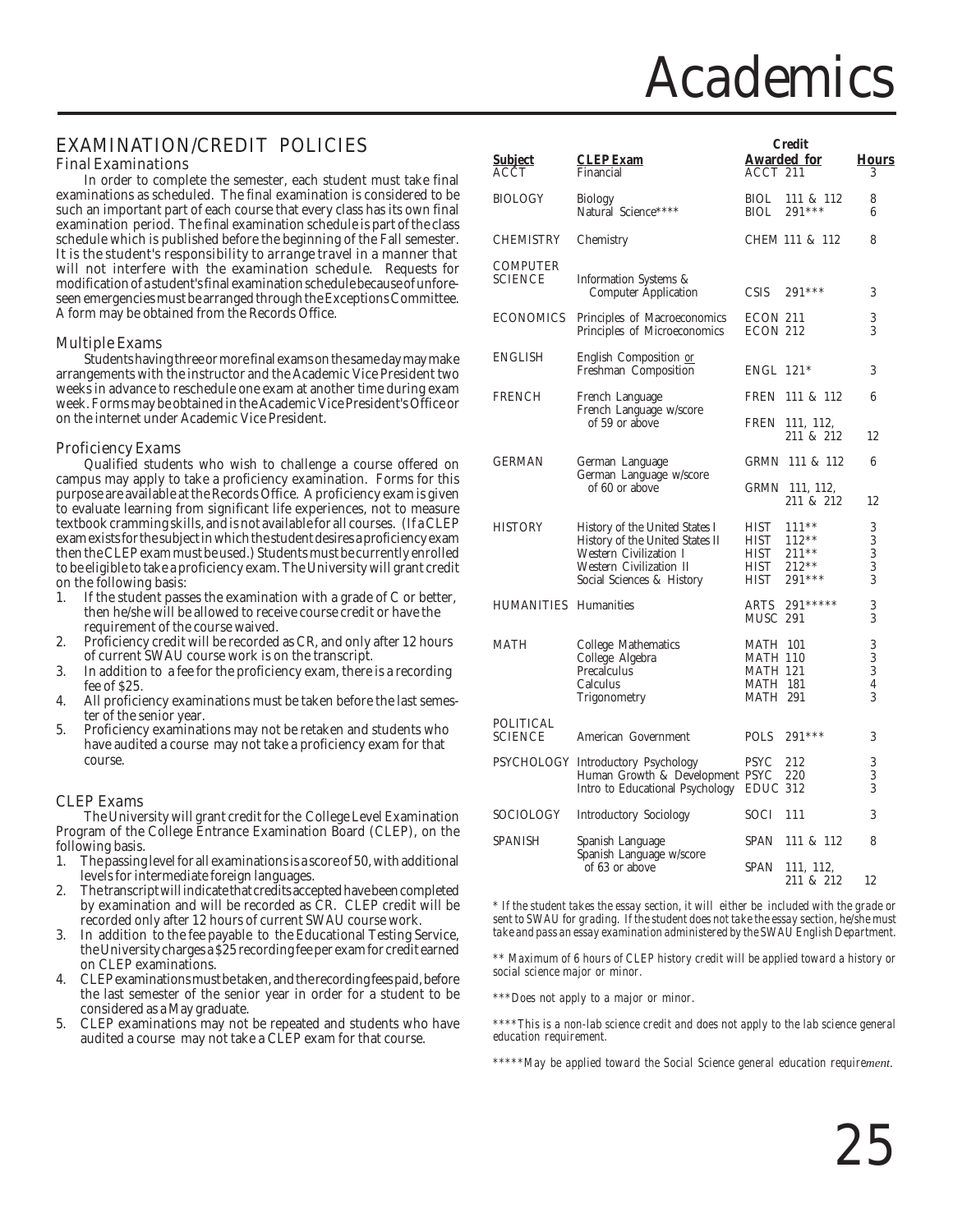#### Advanced Placement Exams

The university will grant credit for successful completion of Advanced Placement courses and examinations taken during high school on

- the following basis:<br>1. The passing lev
- 1. The passing level for all examinations is a score of 3, 4, or 5.<br>2. The transcript will indicate that credits accepted have been com-2. The transcript will indicate that credits accepted have been completed by examination and will be recorded as CR. AP credit will be recorded only after 12 hours of current SWAU course work.
- 3. There will be a \$25 recording fee per exam.

| <b>Subject</b><br>ART              | <b>Advanced</b><br>Placement Exam<br>Studio Art: Drawing, 2D or 3D<br><b>History of Art</b> | Credit<br><b>Awarded for</b><br>ARTS 111 & 112<br>ARTS 221     | <b>Hours</b><br>6<br>3 |
|------------------------------------|---------------------------------------------------------------------------------------------|----------------------------------------------------------------|------------------------|
| <b>BIOLOGY</b>                     | <b>Biology</b><br>Environmental Science                                                     | BIOL 104 & 105<br><b>BIOL 291</b>                              | 8<br>4                 |
| <b>CHEMISTRY</b>                   | Chemistry                                                                                   | CHEM 111 & 112                                                 | 8                      |
| <b>COMPUTER</b><br>SCIENCE         | Computer Science A<br>Computer Science AB                                                   | $CSIS$ 105<br>CSIS 110 & 111                                   | 3<br>6                 |
| <b>ECONOMICS</b>                   | Macroeconomics<br>Microeconomics                                                            | ECON 211<br>ECON 212                                           | 3<br>3                 |
| <b>ENGLISH</b>                     | Eng Language & Comp or<br>Eng Literature & Comp                                             | <b>ENGL 121</b>                                                | 3                      |
| FRENCH                             | French Language<br>French Literature                                                        | FREN 211 & 212<br><b>FREN</b> 291                              | 6<br>6                 |
| GERMAN                             | German Language                                                                             | GRMN 211 & 212                                                 | 6                      |
| <b>HISTORY</b>                     | <b>United States History</b><br>European History<br>World History                           | <b>HIST</b><br>111 & 112<br><b>HIST</b> 212<br><b>HIST 291</b> | $6*$<br>$3*$<br>$3*$   |
| MATH                               | Mathematics/Calculus AB<br><b>Statistics</b>                                                | <b>MATH 181</b><br><b>MATH 241</b>                             | 4<br>3                 |
| <b>MUSIC</b>                       | Music Theory                                                                                | MUCT 111 & 151                                                 | 6                      |
| <b>PHYSICS</b>                     | Physics B<br>Physics C - Mechanics<br>Physics C - Electricity &                             | <b>PHYS</b> 101<br>PHYS 121 & 221                              | 3<br>5                 |
|                                    | Magnetism                                                                                   | PHYS 122 & 222                                                 | 5                      |
| <b>POLITICAL</b><br><b>SCIENCE</b> | Government & Politics - US<br>Gov & Politics - Comparative                                  | <b>POLS 291</b><br><b>POLS 291</b>                             | $3*$<br>$3*$           |
| PSYCHOLOGY Psychology              |                                                                                             | <b>PSYC 212</b>                                                | 3                      |
| SPANISH                            | Spanish Language<br>Spanish Literature                                                      | SPAN 211 & 212<br><b>SPAN 291</b>                              | 6<br>6                 |

*\* Maximum of 6 hours of AP history and government credit will be applied toward a history or social science major or minor.*

#### Transfer Credit

Students who want to register for off campus classes while earning their degrees at SWAU must request permission from the Exceptions Committee. Special petition forms for this purpose are available at the Records Office and must include the course specifics and intended substitutions. Classes taken without written permission are not guaranteed to be transferred.

Generally, college-level courses will transfer if completed with a Cgrade or higher through a regionally accredited college. Because of differences in degree requirements and course content, all credits may not apply toward specific graduation requirements at SWAU. Vocational credits and English as a Second Language (ESL) courses will not be accepted for transfer credit. All transfer credit will be recorded only after the successful completion of 12 semester hours at SWAU.

Credit may be accepted from certain unaccredited institutions. Students transferring credit from an unaccredited post secondary institution must have an institutional grade point average of at least 2.0. Validating examinations may be required for such transfer credits at the discretion of the Academic Vice President. No credit will be transferred until a minimum of 12 semester credits are earned at SWAU.

College credit earned by Proficiency Exams may be transferred provided such credit meets the guidelines used by SWAU for granting credit. No courses transferred from a two-year college may be used to satisfy the SWAU upper division requirement.

Transfer students fron non-SDA schools must have three hours of religion credit per 30 credits taken in residence at SWAU, with a minimum of six hours. Though religion classes taken prior to enrollment at SWAU will be considered for transfer, at least three hours must be from an SDA school, and non-SDA religion classes taken after enrollment here will not be transferred.

#### Credit for Military Service Schools

The University follows, with limitations, the recommendations of the American Council of Education as published in the *Guide to the Evaluation of Educational Experiences in the Armed Forces* in granting credit for military service schools. At a minimum, the following limitation applies.

Courses must be in the baccalaureate/associate degree category as defined by the ACE Guide. This precludes acceptance of vocational, technical or certificate category courses, or military occupational specialties or job experience.

For consideration of credit from military service schools, the applicant may submit the following military records:

1. A certified original of the DD Form 295, or

2. A copy of the DD Form 214, or

3. Course completion certificates.

The Assistant Registrar will assist persons eligible for veterans educational assistance benefits.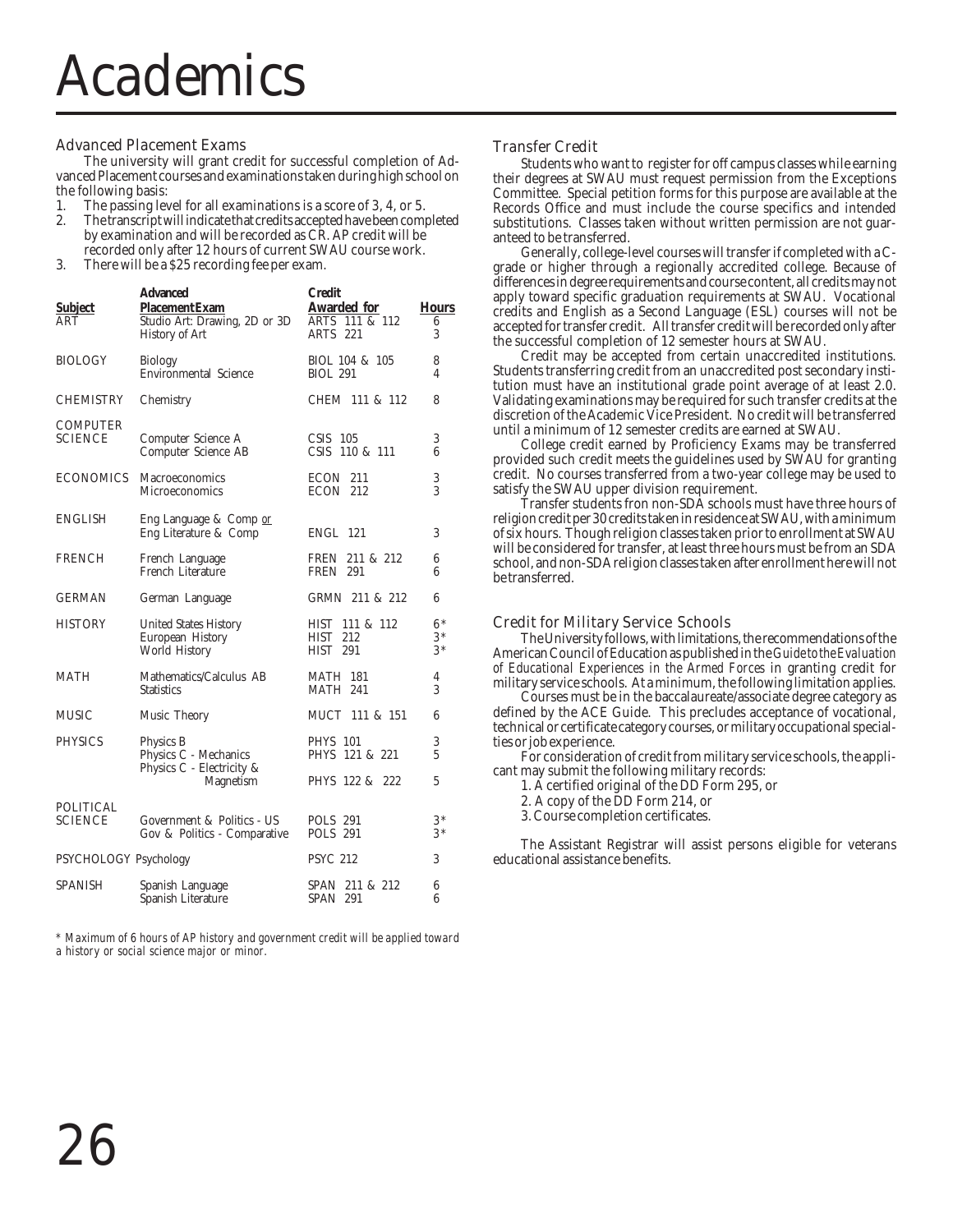#### Outcome Assessment

In keeping with the University's commitment to program improvement, and in accordance with the criteria regarding institutional effectiveness established by the University's accrediting agencies, the University has established several measures to assess effectiveness in meeting its stated educational goals. Students will take tests or complete surveys designed to measure achievement in general education and/or selected major areas, academic support services, student and spiritual life, and administrative areas for the purpose of evaluating institutional effectiveness.

#### GRADUATION REQUIREMENT POLICIES Quality Enhancement Plan (QEP)

Southwestern Adventist University's Quality Enhancement Plan, "Improving Research Skills and Writing through Information Literacy," brings together four aspects of education -- research, writing, critical thinking, and information technology -- and integrates these aspects into the curriculum through a matrix of classes delivered through the general education curriculum and by the specific academic departments. Each student must complete these requirements in order to graduate.

**QEP Curriculum Four-Year Matrix**

| (Academic Departments may designate a particular |
|--------------------------------------------------|
|                                                  |
|                                                  |

#### **Junior/Senior**

Two upper-division classes within the student's major designated as fulfilling the requirements of the QEP (Writing, Research, Technology, and Critical Thinking). This requirement may be fulfilled by one upperdivision class and the Capstone class if the academic department has a separate class for the completion of the portfolio.

A Capstone Class designated by the student's major academic department.

**Portfolio**

The requirement for the portfolio will be set by the QEP committee and the academic departments. The portfolio will be completed in either the Capstone class or a specially designated portfolio class.

#### Baccalaureate Degree

Students must meet the following requirements:

- 1. Be recommended by the faculty and approved by the Board of Trustees.
- 2. Complete at least 128 semester hours, including 40 hours of upper division credit.
- 3. Satisfactorily complete specific requirements for prescribed classes in the major, minor, and general education and meet the residency requirements.
- Earn a minimum cumulative GPA of 2.00\*.
- 5. Earn a minimum GPA of 2.25 in upper division major or emphasis course work. No course with a grade below C may apply toward a major, minor, concentration, or emphasis. Only courses required for the student's major or emphasis will be included in computing the major GPA.
- 6. Nursing majors must have a minimum cumulative GPA of 2.5 in all nursing courses.
- 7. Take at least 12 hours in the major and 6 hours in the minor of upper division courses, except for the BS in General Studies.
- 8. Take a Major Field Achievement Test as designated by the major department. This comprehensive examination will cover material the student is expected to know as a graduating senior in his/ her major. (See the Academic Calendar inside the front cover for scheduled date.)
- 9. Take the College Base General Education Assessment. A senior who does not achieve a minimum score of 200 in any section must retake that section or sections. The retake cost is \$30.00 for one section and \$40.00 for more than one section. Students missing the two scheduled testing times will have to pay \$40.00 to take the test individually at the Counseling Center. (See Academic Calendar for the scheduled date.) All payments must be made in cash.

\* Elementary Education majors must have a minimum cumulative GPA of 2.75. See Nursing and Education sections for special graduation requirements for these majors.

#### Associate Degree

Students must meet the following requirements:

- Be recommended by the faculty and approved by the Board of **Trustees**
- 2. Complete at least 64 hours of credit.
- 3. Satisfactorily complete specific requirements for prescribed classes in the major and general education (see General Education for requirement distribution of general education courses), and meet residency requirements.
- Earn a minimum cumulative GPA of 2.00.
- 5. A General Studies major completes all general education requirements for the Bachelor's degree with the following exception: 6 hours of religion instead of 12 will be required.
- 6. Earn a minimum overall GPA in their major courses of 2.00 (C)\*. No course with a grade below C may apply toward the major.
- 7. Take a Major Field Achievement Test as designated by the major department. This comprehensive examination will cover material the student is expected to know as an associate graduate in his or her major. (See the Academic Calendar inside the front cover of this bulletin for scheduled date.)
- 8. Take the College Base General Education Assessment. AS candidates who do not achieve a minimum score of 200 in any section must retake that section or sections. The retake cost is \$30.00 for one section and \$40.00 for more than one section. Students missing the two scheduled testing times will have to pay \$40.00 to take the test individually at the Counseling Center. (See Academic Calendar for the scheduled date.) All payments must be made in cash.

\*Nursing majors must have a minimum cumulative GPA of 2.50 in all nursing courses.

A graduating student will fulfill all requirements published in the University Bulletin. The student may complete the major and minor requirements published in the Bulletin at the time of enrollment or any Bulletin issued during continuous enrollment, unless changes by a licensing or certifying body require otherwise. A student not in regular attendance for two or more consecutive semesters must meet the requirements of the current Bulletin upon resuming attendance. All general requirements for graduation must be fulfilled as published in the current Bulletin.

An application for graduation should be completed and filed in the Records Office three semesters before the student expects to graduate. Ordering deadlines for gowns and diplomas require that each student finalize all arrangements for graduation by January 15 in order to march in that spring's ceremony.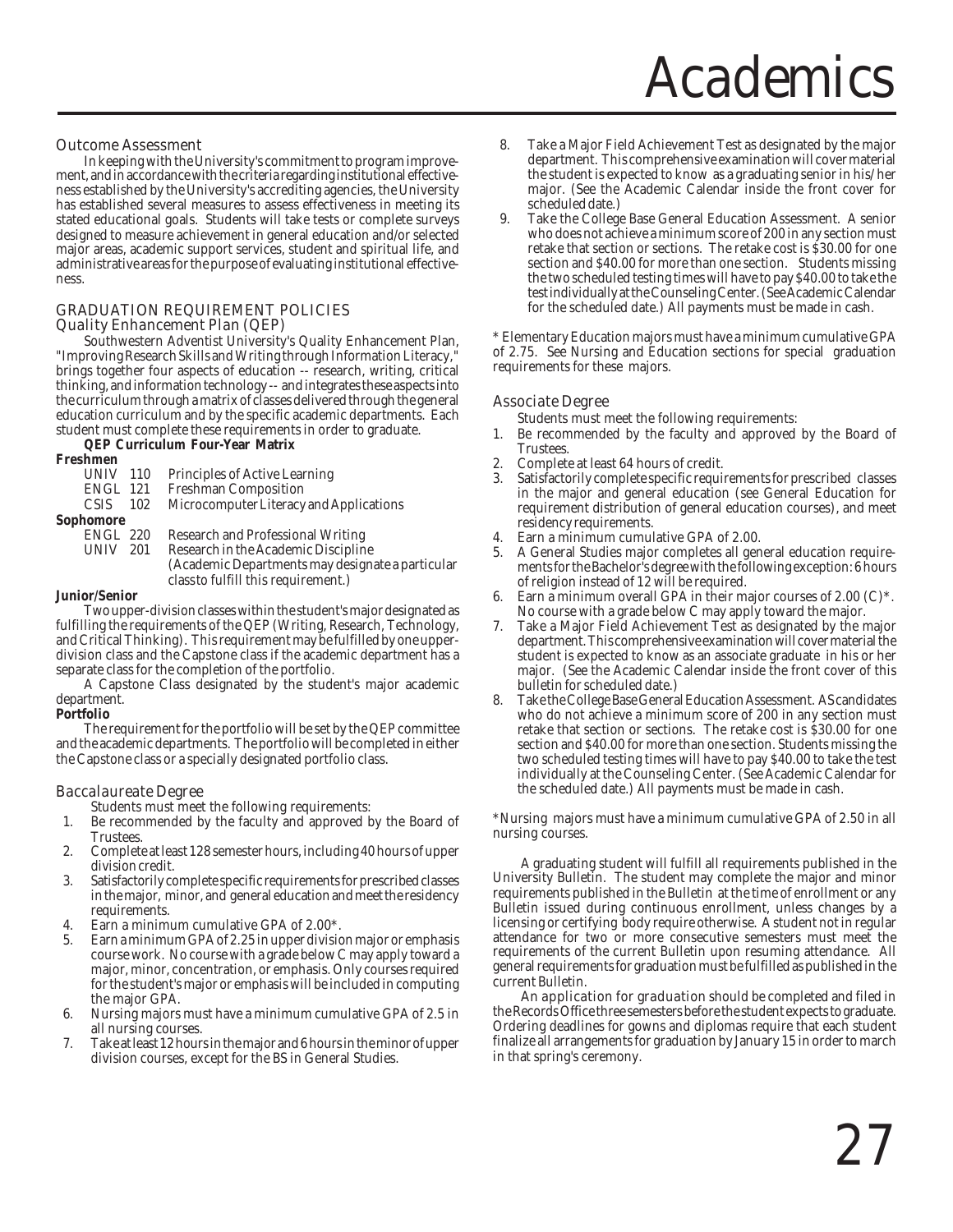### Academics

A Graduation Contract must be completed and returned to the Records Office no later than one week after the start of the senior year.

Any transfer work must be completed and the official transcript of this work must be in the Records Office by March 1 for May graduates, July 15 for August graduates, and November 15 for December graduates. Seniors registering for any off-campus courses during their last semester will delay their graduation. All CLEP and Proficiency examinations must be taken, and the recording fees paid, before the last semester of the senior year.

The student must satisfactorily meet all financial obligations to the University, including payment of graduation dues, in order to obtain a diploma or transcript showing graduation. (The amount of dues is determined by the class with the approval of the president.) If graduation dues were paid as a previous graduate, only half of the dues will be required for the next degree.

All graduates are expected to participate in the commencement exercises unless given permission by the Academic Vice President to graduate in absentia.

#### Graduation Ceremonies

The commencement ceremonies are held at the end of the fall and spring semesters each year. Students eligible to participate in graduation must complete all arrangements with the Records Office prior to January 15 in order to be included in the ceremony. The program for each commencement ceremony lists the names of all students who have completed the requirements for December and May graduation and also the names of candidates for August graduation.

Diplomas and transcripts showing graduation are issued following August, December and May graduation dates, conditional on financial clearance.

#### Deferred Graduation

Seniors in their last semester, who are registered at SWAU for all remaining hours and who fulfill their graduation requirements by the end of the semester, may participate in the graduation exercises. An exception will be made for students whose requirements are incomplete because of D's, F's, or I's in no more than two of these final SWAU classes. They may still participate in the graduation exercises if documented evidence is provided that any remaining requirements can reasonably be completed prior to the August graduation deadlines. The student will be listed as a Candidate for August graduation in the graduation program. After April 15 of the following year, students will be expected to meet the graduation requirements of the new Bulletin.

#### SPECIAL PROGRAM POLICIES

#### Transitional Program

- 1. Freshmen will be enrolled in this A.S. program if their SAT Critical Reading and Math composite score is between 740-810 (or their ACT composite score is between 15 and 16). Students wishing to transfer into a four-year degree program may do so when they have completed a minimum of 32 semester hours, including completion of ENGL 121, 220 and a college level math, with a minimum cumulative GPA of 2.0.
- 2. **Enrollment must be initiated on registration day. Late registration will not be allowed.**
- 3. The courses for Fall semester are: Composition Review, Introductory Algebra or Intermediate Algebra (as determined by the Math Aptitude Profile), Principles of Active Learning, University Strategies, and two three-hour classes chosen in consultation with your General Studies Program advisor. Students are limited to 14 hours while in the Transitional Program.
- 4. Students may not withdraw from the following classes: ENGL 011, MATH 011, MATH 012, or UNIV 011.
- 5. No off-campus activities that require classes to be missed will be allowed. These activities include club sports, music trips, recruitment trips, etc.
- 6. Students must live in the dormitory unless living with immediate family.
- 7. Students must enroll in a math class each semester of attendance until the college math requirement is completed, which means receiving a grade of at least a C in MATH 011 and/or MATH 012 before enrolling in MATH 110 the following semester.
- 8. Students must enroll in an English class each semester of attendance until the college English requirement is completed, which means receiving a grade of at least a C in ENGL 021 before enrolling in ENGL 121 the following semester.
- 9.. Students will not be allowed to enroll for their sophomore year unless they complete both Composition Review and Introduction to Algebra with a grade of C or higher. If Introduction to Algebra is not completed at SWAU during the freshman year, then it must be completed during the following summer in order for enrollment to continue.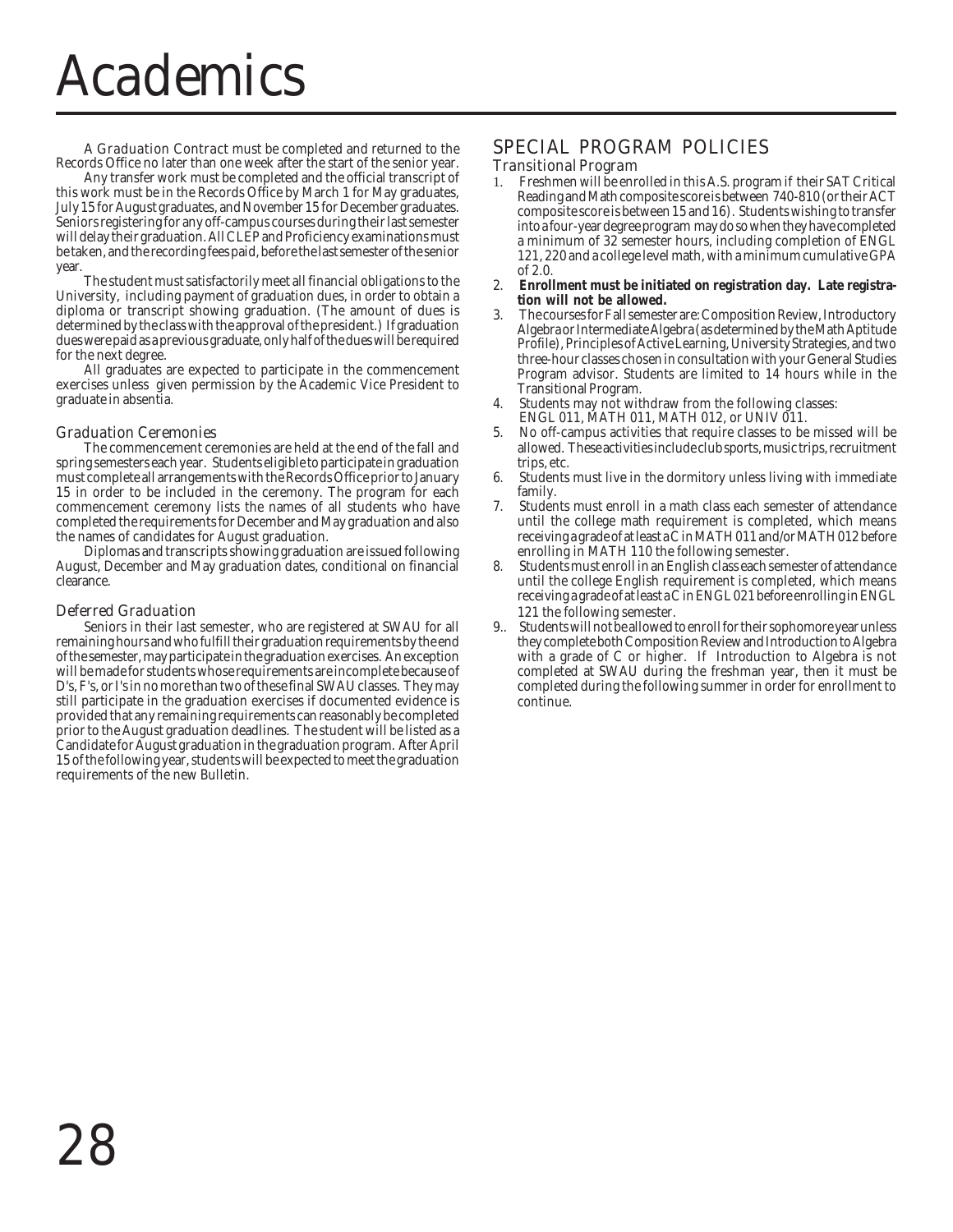#### Graduate Programs

SWAU provides graduate programs in Education and Business. Call for a Graduate Bulletin at (800) 433-2240 ext. 6724 or stop by the Graduate Office.

#### Adventist Colleges Abroad

Through Adventist Colleges Abroad (ACA), qualifying students may elect to take a year out of their curriculum to become immersed in a foreign culture and learn a foreign language. Applicants for this program need not be language majors. The colleges affiliated with ACA are Colegio Adventista de Sagunto, Sagunto, Spain; Centre Universitaire et Pedagogique du Saleve, Collonges-sous-Saleve, France; Seminar Schloss Bogenhofen, St. Peter am Hart, Austria; Universidad Adventista del Plata, Entre Rios, Argentina; University of Eastern Africa, Baraton, Eldoret, Kenya; and Instituto Adventista Villa Aurora, Firenze, Italy. Following are the requirements for a year of study abroad:

- 1. Admission to SWAU.<br>2. Complete and return
- 2. Complete and return the ACA application form, which is available at the SWAU Records Office. An application fee of \$100 is also required. Financial application agreement forms need to be completed at the Student Finance Office before the ACA application is mailed. See Finances section for application procedures and types of aid available.
- 3. Be competent in the language. (The minimum requirement is one year of foreign language study in college or two years in high school.)
- 4. Have a grade point average of 3.00 in the foreign language and 2.50 overall.
- 5. Have a good citizenship record.
- Meet the financial requirements. (These costs, including transportation, are comparable to those at Adventist colleges in the United States.)

A year of study is usually taken during the sophomore or junior year; however, freshmen who have competence in the language are not excluded.

#### Summer Abroad Language Program

Adventist Colleges Abroad operates summer language programs. These are primarily for students with no previous language instruction. This program is designed to provide students with elementary or intermediate language proficiency, therefore allowing them to enroll in the Year Abroad Program, should they be interested. Contact the Records Office for more information.

#### Student Missionary Program

Following the call of Matthew 28 to go into all the world, the Student Missions Program is a chance for students to experience being a missionary for 9-12 months.

Student Missionaries teach English and Bible in Asia, Russia, Eastern Europe, Central and South America. There are positions to teach in elementary and secondary classrooms in Micronesia and the Marshall Islands. Pre-med and nursing students can receive experience in their fields working in many different countries as medical assistants or nurses. Religion majors can get experience in Australia and New Zealand as youth pastors and Bible workers. Assistant dean positions are available in Europe, Australia, and Africa. Students who prefer to stay in the United States may choose to serve as a Taskforce worker for 9-12 months. Taskforce workers are assistant deans at academies, student chaplains, church youth pastors, kindergarten teachers, cooks, Bible and literature evangelists who serve in the United States and Canada.

These are just a few of the hundreds of calls available to students each year for places far and near. The benefits of going as a Student Missionary include improving your Christian walk, travel, learning about a new culture and language, new friends, scholarships, and strengthening personal resumes. Check out chaplain.swau.edu for more information.

#### STUDENT RIGHTS & APPEALS POLICIES Student Academic Appeals Process \*

A student who feels that he or she has been treated unfairly or unjustly by a faculty member of the university with regard to an academic process has the right to appeal according to approved procedure. Specific grounds for an appeal include one or more of the following occurrences: (1) that a computational/recording, or other technical error has been made but has not been acknowledged by the instructor; (2) that the grade has been assigned in an arbitrary, capricious, or vindictive manner, or in a manner intended to inappropriately manipulate or control the student; (3) that the assigned grade does not reflect the grading criteria in the course syllabus; or (4) that published department policies have not been followed.

#### Initial Appeals Procedure

- 1. To initiate the appeals procedure, the student must talk with the course instructor for explanation/review of the decision within three (3) University days of the occurrence. (University days are defined as time during the fall, spring or summer semester that the academic program is in session from registration through final exams).
- 2. If the problem is not resolved within two (2) University days of talking with the course instructor, the student must obtain an Academic Appeals Review Form from the course instructor's department chair. Within two (2) University days, the student must submit the form with a written summary and talk to the instructor's department chair. The chair has two (2) University days to respond to the student. This completes STEP I on the Academic Appeals Review Form.
- If the problem is not resolved, the student has two (2) University days from receipt of the chair's decision to contact the Academic Vice President, providing the written summary of the complaint and the academic appeals review form. Within two (2) University days the Academic Vice President will provide a written decision. This completes STEP II on the Academic Appeals Review Form.

**\* Nursing students see page 104.**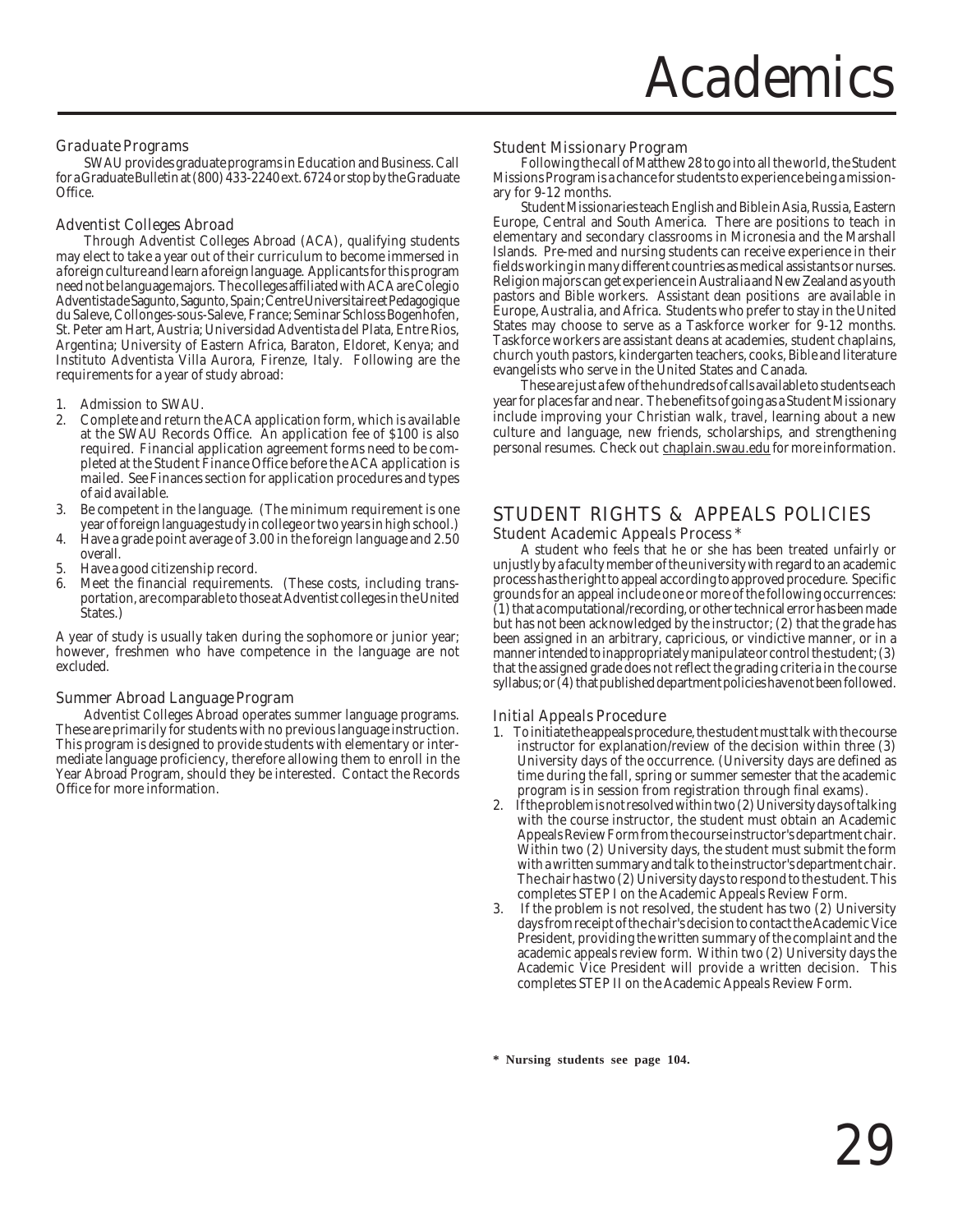### Academics

#### Formal Appeals Procedure

If the problem is not resolved with the decision of the Academic Vice President, the student may file a formal grievance. A formal grievance is a serious matter and should be done with careful consideration.

Within two (2) days of the Academic Vice President's decision, the student must request in writing to the Academic Vice President a formal hearing before the Grievance Committee, an ad hoc subcommittee of the Academic Policies Committee. The Grievance Committee will meet within three (3) days of the request to hear the student's case and will issue a decision which will constitute final action by the University. This completes STEP III on the Appeals Review Form.

#### Withdrawal of Grievance

At any time during the grievance procedure, the student may withdraw the complaint. Additionally, missing a deadline or failure by the student to appear for any scheduled hearing without prior notification or evidence of extenuating circumstances, shall constitute final action by the University.

#### Matters not Grievable

University policies, regulations or procedures adopted by the University and/or the Board of Trustees are not subject to the grievance process. Students may request discussion and recommend changes to such policies, but this dialogue is advisory and not grievable.

#### For academic policy and procedure appeals:

1. Registrar

- 2. Vice President for Academic Administration
- 3. Academic Policies Committee

#### Student Records - Student Rights

 The Family Educational Rights and Privacy Act (FERPA) affords students certain rights with respect to their education records. They have:

- 1. The right to inspect and review their education records within 45 daysof the day the University receives a request for access. Students should submit to the registrar, head of the academic department, or other appropriate official, written requests that identify the record(s) they wish to inspect. The University official will make arrangements for access and notify the student of the time and place where the records may be inspected. If the records are not maintained by the University official to whom the request was submitted, that official shall advise the student of the correct official to whom the request should be addressed.
- 2. The right to request the amendment of the student's education records that the student believes are inaccurate or misleading. If the University decides not to amend the records as requested by the student, the University will notify the student of the decision and advise the student of his/her right to a hearing regarding the request for amendment. Additional information regarding the hearing procedures will be provided to the student when notified of the right to a hearing.
- 3. The right to consent to disclosures of personally identifiable information contained in the student's education records, except to the extent that FERPA authorizes disclosure without consent. One exception which permits disclosure without consent is disclosure to school officials with legitimate education interests. A school official is a person employed by the University in an administrative, supervisory, academic research, or support staff position (including law enforcement unit personnel and health service staff); a person or company

with whom the University has contracted (such as an attorney, auditor, or collection agent); or a student serving on an official committee, such as a disciplinary or grievance committee, or assisting another school official in performing his or her tasks. A school official has a legitimate educational interest if the official needs to review an education record in order to fulfill his/her professional responsibility. FERPA permits the University to disclose any and all education records , including disciplinary records, to another institution at which a student seeks or intends to enroll.

- 4. The right to file a complaint with the U. S. Department of Education concerning the alleged failures by Southwestern Adventist University to comply with the requirements of FERPA. The name and address of the office that administers FERPA is:
	- Family Policy Compliance Office
	- U.S. Department of Education
	- 400 Maryland Avenue, SW
	- Washington, DC 20202-4605

The University may, at its discretion, publish or release the following information without prior consent unless the student requests in writing that certain information be withheld: Student name, address, telephone listing, enrollment status, class, major field of study, most recent previous school attended, photographs, date and place of birth, participation in officially recognized activities, e-mail address, dates of enrollment, anticipated date of graduation, degrees, awards and honors. The Registrar is responsible for compliance with the provision of this Act. Questions concerning the Family Education Rights and Privacy Act may be referred to the Records Office.

#### Student Records - Southwestern Adventist University Rights

 The Family Educational Rights and Privacy Act (FERPA) provides ways in which the University may share information with parents without the student's consent. For example:

- 1. The University will disclose education records to parents, upon request, if the student is a dependent for income tax purposes.
- 2. The University will disclose education records to parents if a health or safety emergency involves their son or daughter.
- The University will inform parents if the student who is under age 21 has violated any law or its policy concerning the use or possession of alcohol or a controlled substance.
- 4. A University official will generally share with a parent information that is based on that official's personal knowledge or observation of the student.

The University will disclose to an alleged victim of any crime of violence or non-forcible sex offense the final results of a disciplinary proceeding conducted by the University against the alleged perpetrator of that crime, regardless of whether the institution concluded a violation was committed. The University may disclose to anyone - not just the victim - the final results of a disciplinary proceeding, if it determines that the student is an alleged perpetrator of a crime of violence or non-forcible sex offense, and with respect to the allegation made against him or her, the student has committed a violation of the University's rules or policies.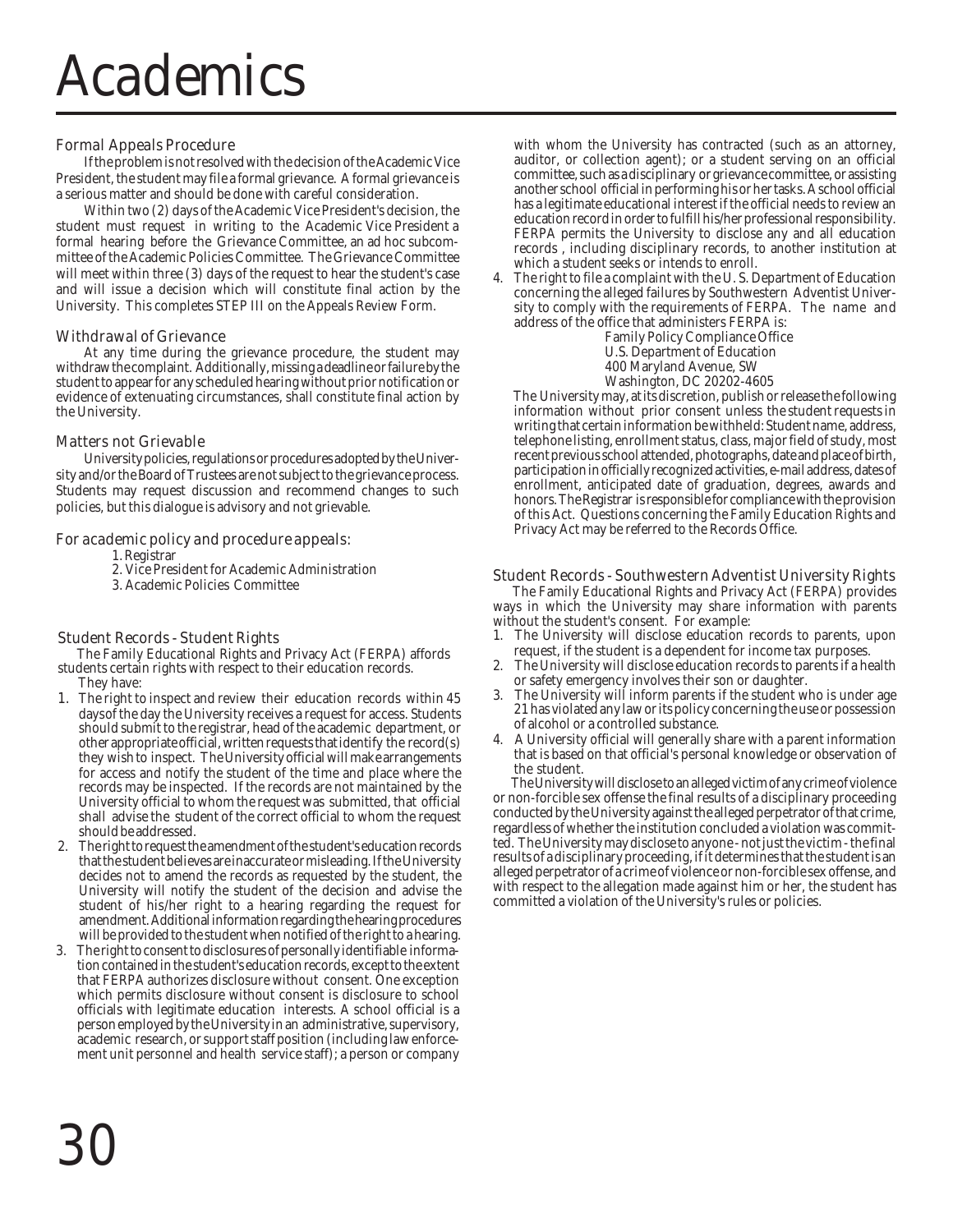#### ACADEMIC SUPPORT SERVICES Information Services Center

The office of Information Services is responsible for providing computer resources, campus network infrastructure, digital and voice telecommunications, standard software licensing, and institutional research to support the academic and administrative functions of the university. The staff installs and maintains servers, off-campus connectivity, administrative computer systems, as well as providing help for faculty, staff, and administrators in addressing their computer-related problems. There is a continual program to upgrade connectivity, external access, hardware and software, and digital resources for classroom use.

The MicroGarden, located in the Chan Shun Library, contains computers for the use of SWAU students during library hours. The Computer Teaching Lab, located in Pechero Hall, houses a number of computers that are available for general use when classes are not scheduled in that facility.

#### Library Instruction Program

The Chan Shun Library staff aim to serve the information needs of the SWAU community through acquiring, organizing and preserving books and serials, non-print and electronic resources, and providing guidance, consultation and instruction to assist users in effectively obtaining, evaluating and applying needed information.

The library contains a growing collection of books, periodicals, audiovisual and multimedia resources selected to support student learning. Print and electronic reference tools point to a wealth of information resources that can be delivered to students through interlibrary loan or printed as full-text. Computer workstations provide network access to the on-line catalog, bibliographic databases, and the Internet. Through cooperative agreements, faculty and students have easy access to the resources of the Chan Shun Library.

Librarians participate with classroom instructors in helping students to develop information literacy, skills and concepts essential for functioning effectively in an information society. Information literacy includes the ability to locate, evaluate and use needed resources in a variety of formats. SWAU's on-line card catalog can be accessed at http:// silc.swau.edu/. The library homepage can be accessed at http:// library.swau.edu/.

#### Student Services

Students with personal and campus concerns and questions should contact the Dean of Students, whose office is located in the Findley Administration Building. The Vice President for Student Services/Dean of Students' staff practices a student-centered, student-first philosophy of service. The student code of conduct, which is in place for the safety and well being of our university campus community, is enforced by the Vice President for Student Services. The Student Services staff is further involved in student life by sponsoring numerous programs and activities, planning and coordinating new student orientation, providing leadership training and opportunities for student involvement in campus governance.

#### Counseling and Testing Center

The Counseling and Testing Center provides services which focus on helping students cope with personal concerns as they engage in their spiritual, academic, social and personal activities. Typical student needs and concerns include learning how to study more effectively, resolving interpersonal conflicts, managing stress reactions, coping with loneliness, and handling feelings of depression, anxiety and other emotional crises.

**Career Planning:** Several career and interest inventories are given by the Counseling Center to help students learn more about their aptitudes, achievements, interests, values, and personality. The College-Level Examination Program (CLEP), correspondence tests, and national tests for admission to graduate schools are administered by the Counseling Center.

Special Needs: The Counseling Center strives to assist students with qualifying disabilities which can include vision and hearing, medical conditions, and learning disabilities which substantially limit one or more of a person's major life activities and may necessitate modifications to the facilities, programs, or services of the University. Information provided by the student will be used only in the coordination and facilitation of service and accommodations required to make programs accessible to the student. The University reserves the right to request current documentation of physical and/or mental disabilities prior to the determination and facilitation of appropriate accommodations; documentation requirements are discussed in more detail in the ADA Policy found in the Counseling and Testing Center.

#### Health Services

Health Services provides assistance to students or staff who are ill or have minor injuries, without cost. The clinic is located in Harmon Hall and is open from 8:00 P.M. - 10:00 P.M. Sunday - Thursday. If you should have a health care need during weekends or nights, call the dean on duty.

#### ADA Support

SWAU is committed to policies which provide an equal opportunity for full participation of all qualified individuals with disabilities. The university prohibits discrimination on the basis of disability in admission or access to its educational programs and associated activities.

Appropriate aids and services to accommodate the needs of individuals with disabilities are coordinated through the Disability Services Office in the Counseling and Testing Center. Students with disabilities who require accommodations should contact the office as soon as possible. Students seeking accommodation are responsible for providing the university with documentation of this disability.

#### Post-baccalaureate Student

SWAU offers four-year graduates of any accredited college/university, including SWAU, the opportunity to take additional undergraduate classes or to complete another undergraduate degree at half the current tuition rate. Discounts do not apply to classes in nursing, student teaching, Adult Degree Program, ESL Program, Criminal Justice Program, independent study, private lesson fees or laboratory charges.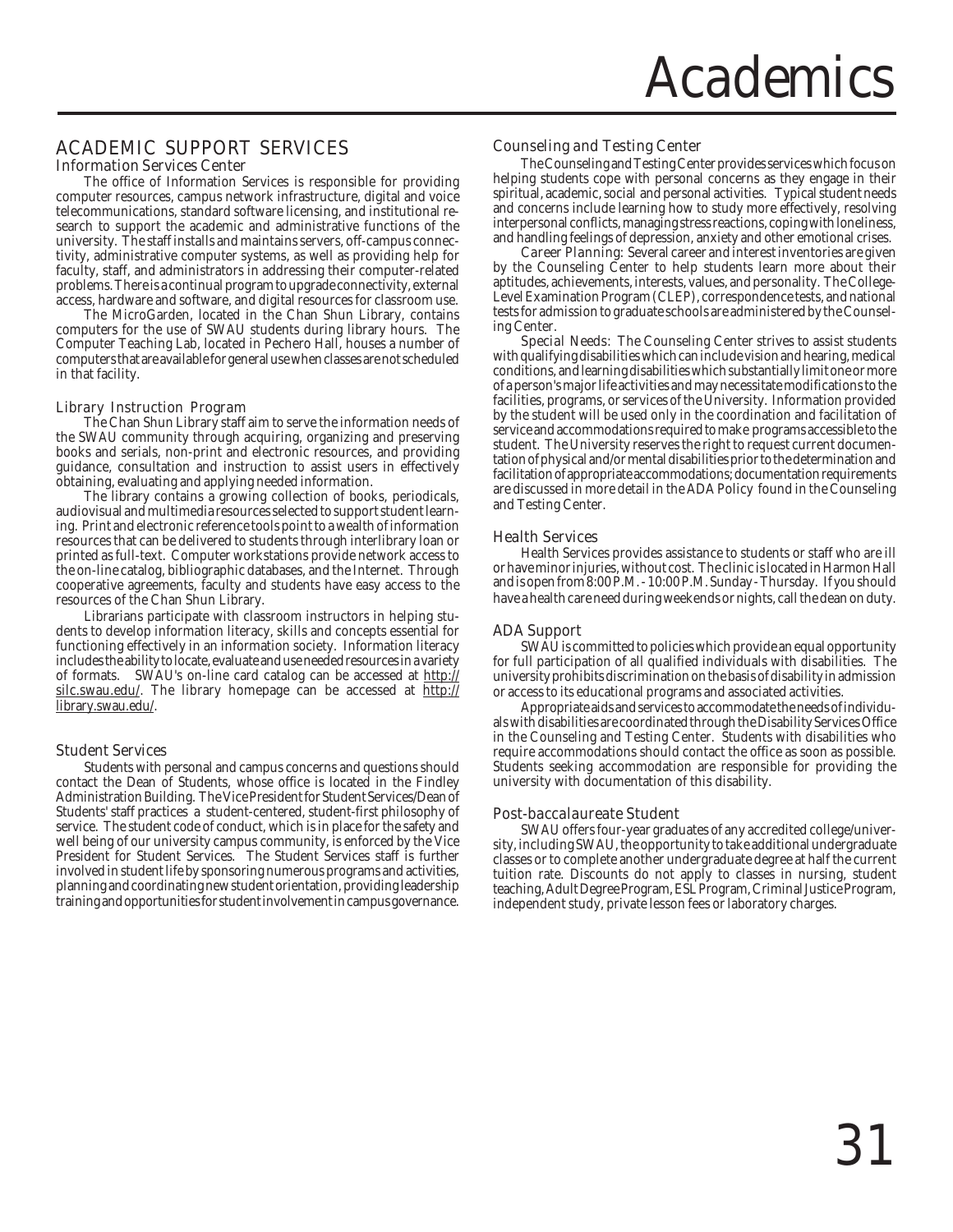#### COURSE CODES

#### Course Numbering System

All courses are prefixed with the subject, such as ENGL, MATH, CHEM, etc. This abbreviation is followed by a three position number.

Course numbers are intended to guide students and advisors in appropriate course selection.

|         | 000-099 Developmental classes. Do not meet graduation require-                                       |
|---------|------------------------------------------------------------------------------------------------------|
|         | ment and cannot be transferred.                                                                      |
| 100-199 | Courses primarily for first-year students and General                                                |
|         | Education.                                                                                           |
|         | 200-299 Courses primarily for sophomores and juniors.                                                |
|         | $0.00 \pm 0.00$ and $\sigma$ is the $\sigma$ in $\sigma$ is the $\sigma$ in $\sigma$ is the $\sigma$ |

- 300-499 Courses primarily for juniors and seniors.
- 500+ Graduate level courses.

Courses separated by a comma mean that course content is covered sequentially and that normally the courses are taken in sequence, but that they can be taken out of sequence.

#### First Digit

0 is reserved for college preparatory (non-college level) courses. The numeral 1 is reserved for freshman level courses, with 2,3, and 4 reserved for sophomore, junior, and senior level courses respectively.

#### Second Digit

The numerals 1-8 are used at the discretion of the department. The numeral 9 is reserved for independent study type courses.

#### Third Digit

Numerals 0-9 are to be used at the discretion of the department.

#### Explanation of Abbreviations

Lec - the number of 50-minute lecture periods per week. Lab - the number of clock hours in laboratory per week. u.d. - upper division. i.e., courses numbered in the 300 and 400 range.

#### Semester Course is Taught

Following the course description will be the code indicating when the course is generally taught. This is provided as a guide only and is subject to change. (Fall) - taught every fall semester (Spring) - taught every spring semester

(Fall, odd years) - taught fall 2009, 2011, etc. (Fall, even years) - taught fall 2010, 2012, etc. (Spring, odd years) - taught spring 2009, 2011, etc. (Spring, even years) - taught spring 2010, 2012, etc. (Fall, Spring) - taught every semester (Summer) (Offered periodically)

#### DEGREE REQUIREMENTS

A four-year degree is called a bachelor or baccalaureate degree. A twoyear degree is called an associate degree.

Generally, degrees granted by SWAU follow these guidelines:

| <b>Bachelor of Arts</b>  | <b>Bachelor of Science</b> |
|--------------------------|----------------------------|
| 30 hour major            | 33 hour major*             |
| 18 hour minor            | 18 hour minor              |
| 53 general ed. hours     | 53 general ed. hours       |
| 21 elective hours        | 24 elective hours          |
| 6 hours intermediate     | 128 hours (including 4     |
| level foreign language   | upper division ho          |
| 128 hours (including 40) |                            |

upper division hours)

33 hour major\* 18 hour minor 18 hour minor 53 general ed. hours 53 general ed. hours 24 elective hours

28 hours (including 40 upper division hours)

#### Associate of Science

major courses +general ed. hours +elective hours 64 total hours

*\*Some Bachelor of Science majors are composite. (The major will include at least 48 semester hours and a minor is not required.)*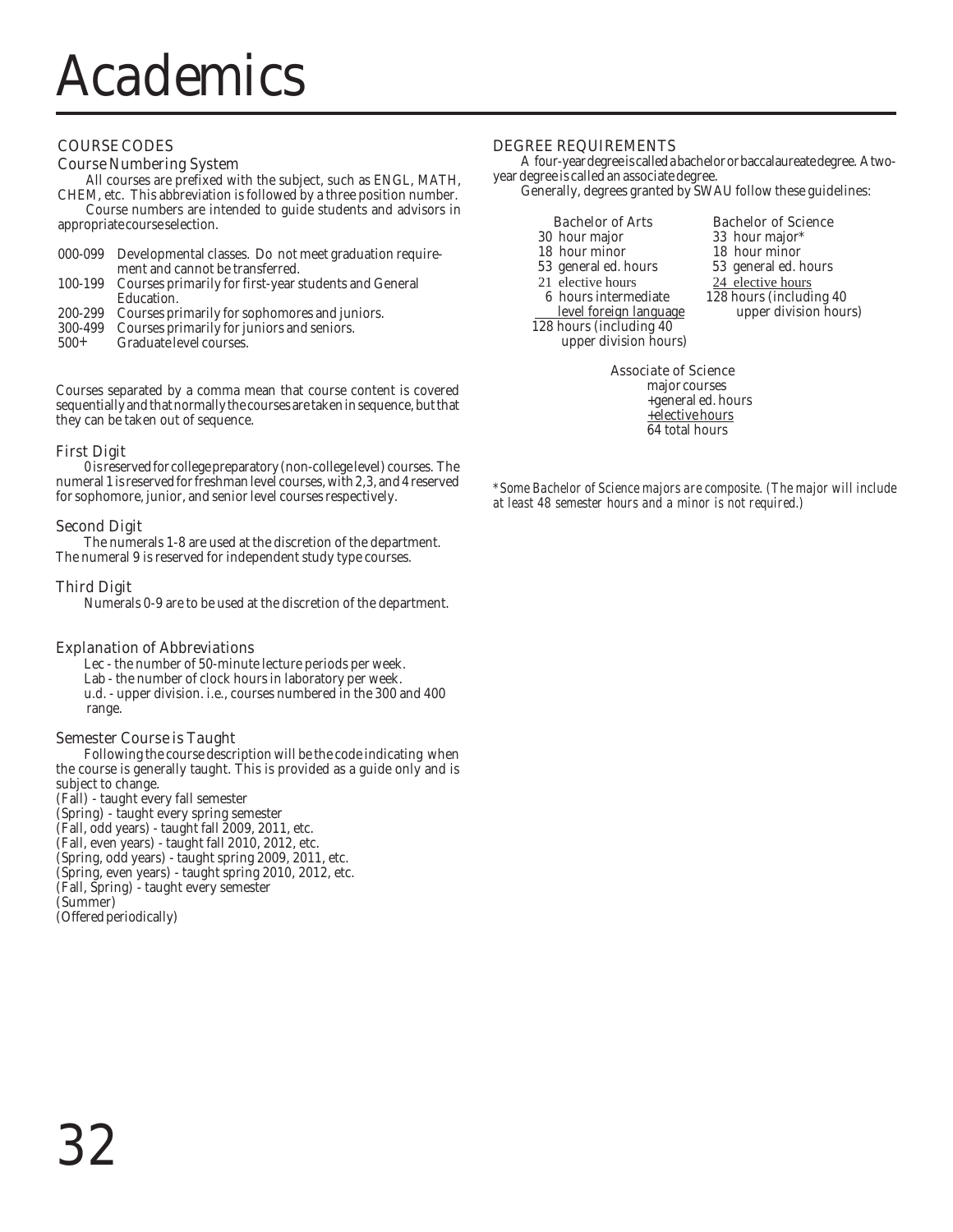### Academics

#### Southwestern Adventist University offers the following academic programs:

| <b>Master of Business Administration (MBA)</b>                                   | <b>Hours</b><br>36 |
|----------------------------------------------------------------------------------|--------------------|
| <b>Master of Education in Elementary Education (MEd)</b>                         | 36                 |
| with concentration in: Curriculum and Instruction                                |                    |
| or Educational Leadership                                                        |                    |
| <b>Bachelor of Arts (BA)</b>                                                     |                    |
| <b>Biology</b>                                                                   | 37-38              |
| Chemistry                                                                        | 39                 |
| English                                                                          | 37                 |
| History                                                                          | 37-38              |
| <b>Interdisciplinary Studies</b>                                                 | 30                 |
| Journalism                                                                       | 36                 |
| Life Science (Secondary Certification only)<br>Mathematics                       | 37-38<br>33        |
| Music                                                                            | 39                 |
| PR and Advertising                                                               | 37                 |
| Radio-TV-Film                                                                    | 37                 |
| Religion                                                                         | 31                 |
| Social Science                                                                   | 42                 |
| Theology                                                                         | 53                 |
|                                                                                  |                    |
| <b>Bachelor of Business Administration (BBA)</b><br>* Accounting (concentration) | 67                 |
| * Finance (concentration)                                                        |                    |
| * International Business (concentration)                                         | 65                 |
| * Management (concentration)                                                     | 65                 |
| * Marketing (concentration)                                                      | 65                 |
|                                                                                  |                    |
| <b>Bachelor of Science (BS)</b>                                                  |                    |
| <b>Business and Kinesiology</b>                                                  | 57                 |
| * Biochemistry<br><b>Biology</b>                                                 | 45                 |
| * Business /Computer Info Systems                                                | 78                 |
| <b>Business</b>                                                                  | 38                 |
| Chemistry                                                                        | 43                 |
| * Clinical Laboratory Sciences                                                   | 88-99              |
| * Computer Science                                                               | 54                 |
| * Elementary Education (Early Childhood-Grade 4)                                 | 72                 |
| * Elementary Education (Grade 4 - Grade 8)                                       | 72                 |
| * Exercise Science                                                               | 61                 |
| <b>General Studies</b>                                                           | 30                 |
| <b>Interdisciplinary Studies</b><br>* Journalism                                 | 48<br>49           |
| * Kinesiology                                                                    | 52                 |
| Life Science (Secondary Certification only)                                      | 44                 |
| * Mathematical Physics                                                           | 52                 |
| <b>Mathematics</b>                                                               | 36                 |
| Music                                                                            | 41                 |
| * Nursing                                                                        | 61                 |
| * Nursing - RN to BS                                                             | 27                 |
| * Physical Science (Secondary Certification only)                                | 51                 |
| * PR and Advertising                                                             | 49                 |
| Psychology                                                                       | 37                 |
| Psychology with emphasis in School Guidance<br>*Radio-TV-Film                    | 37<br>49           |
| * Social Science                                                                 | 48                 |
| * Social Science, emphasis on International Affairs                              | 42                 |
| Social Studies (Secondary Certification only)                                    | 51                 |
| Wellness                                                                         | 43                 |

| <b>Associate of Science (AS)</b>             | <b>Hours</b> |
|----------------------------------------------|--------------|
| <b>General Studies</b>                       |              |
| Wellness                                     | 24           |
| Minors are available in the following areas: |              |
| Accounting                                   | 18           |
| <b>Biblical Languages</b>                    | 21           |
| <b>Biology</b>                               | 18           |
| <b>Business</b>                              | 18           |
| Chemistry                                    | 18           |
| Coaching                                     | 18           |
| Computer Science                             | 25           |
| English                                      | 18           |
| <b>History</b>                               | 18           |
| Journalism                                   | 18           |
| <b>Mathematics</b>                           | 18           |
| Music                                        | 21           |
| <b>Physical Education</b>                    | 19           |
| <b>Physics</b>                               | 19           |
| <b>Political Science</b>                     | 18           |
| PR and Advertising                           | 18           |
| Psychology                                   | 18           |
| Radio-TV-Film                                | 18           |
| Religion                                     | 18           |
| Social Science                               | 24           |
| Spanish                                      | 18           |
| Speech Communication                         | 21           |
| Wellness                                     | 18           |

\* Composite Major

#### **Teaching Certification**

North American Division of Seventh-day Adventists:

Elementary Endorsement for Grades 1-9, Speciality Endorsement in Kindergarten, and Secondary Content Area Endorsement for Grades 7- 12. Content areas available for Grades 7-12 are Business, English, History, Journalism, Life Science, Mathematics, Music, Physical Education, Social Studies, and Speech.

#### State of Texas:

EC-6, GR 4-8, GR 8-12, and All Level Physical Education and Music K-12. Content areas available for Grades 8-12 are: Business, English, History, Journalism, Life Science, Mathematics, Physical Science, Social Studies and Speech.

#### Federal Title II Rating

S.W.A.U. is currently ranked in the second quartile nationally for its Title II rating. This reflects a 96% pass rate by students taking the state certification exams during the 2007-2008 school year.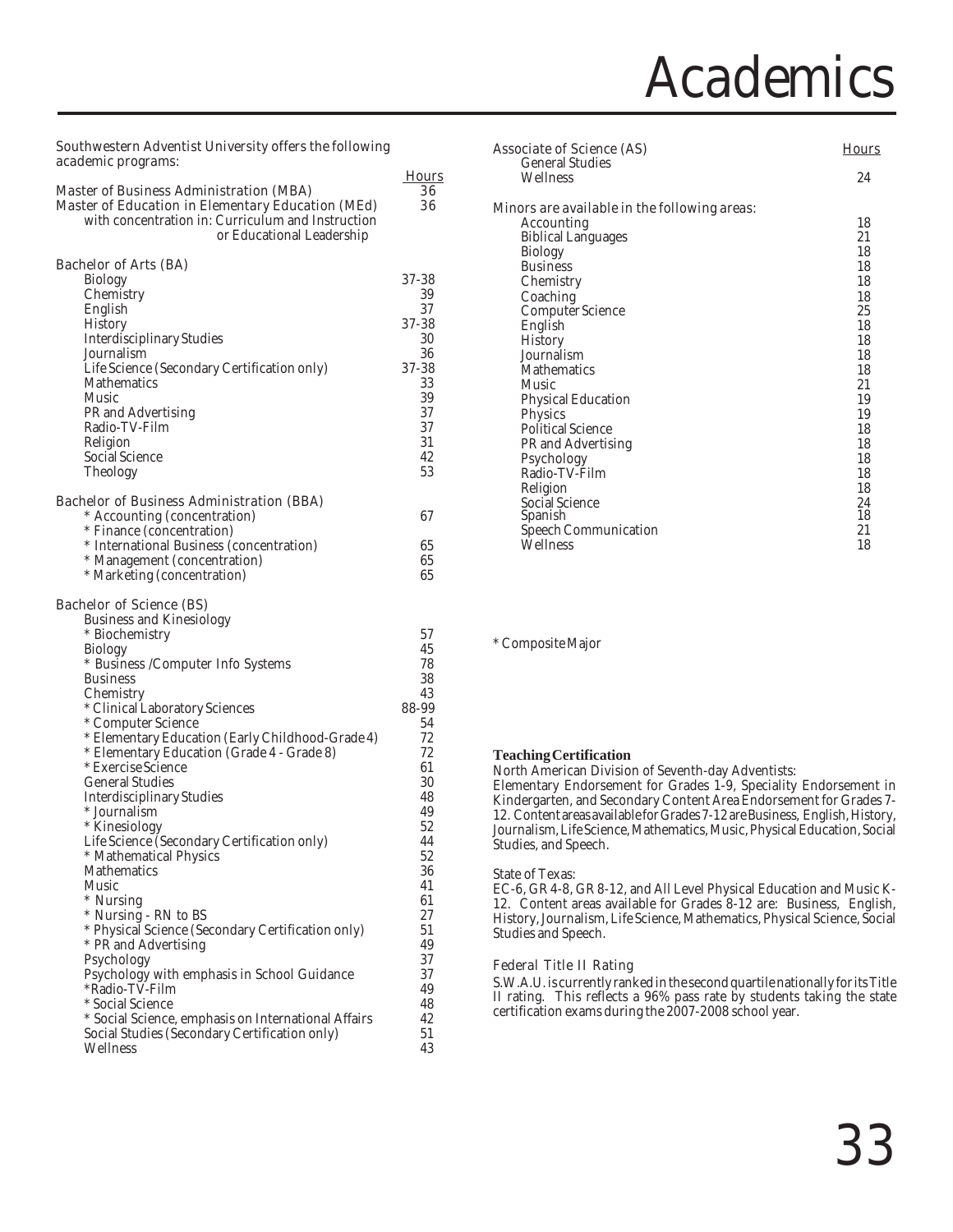#### Major Studies Advisors

In the back pages of this bulletin is a list of the faculty members in departments. The chair of the department is the main advisor for that department.

#### Undeclared Major Advisors

Rudy Dennis Murray Cox Susan Gardner Ingo Sorke Cristina Thomsen

#### **ACADEMIC INTEGRITY**

Southwestern Adventist University was founded by the Seventhday Adventist Church in order to educate its students academically and spiritually for Christian service. The ethical training of students is as important as their academic competence. Academic integrity rests on honesty, the first principle of the Christian life. Students must be honest in their dealings inside and outside the classroom.

Students must maintain a high ethical standard in their academic work. When a student turns in work for credit in the classroom, that work must be the student's own. Students have access to some forms of authorized assistance. Authorized assistance may come in the form of tutoring by official university tutors, help from the professor, or the legitimate use of outside sources which are cited according to standard form. Other forms of outside assistance are unauthorized, for example, having another person complete all or part of an assignment, taking material from the Internet or other sources without citing it, or bringing unauthorized materials into an examination. Unauthorized help, in these and other forms, constitutes academic dishonesty.

#### General responsibilities of students:

- 1. Students must produce their work independently, except when the professor has assigned the work as a group project.
- 2. Students must not represent work as their own which is not their own.
- 3. Students must not aid others in academic dishonesty.

#### Examples of violations:

What follows are examples of academic dishonesty which will jeopardize a student's standing in the classroom and at the university. This is a representative list only, not an exhaustive one.

**1. Misusing Sources of Information (Plagiarism)**

When using outside sources in a paper, students must cite the source plainly in the text of the paper and on a references page, using the style which their professor requests. Failure to cite sources properly may result in failure on the paper or in the class. Students must cite the source **when quoting, when paraphrasing, or even when using an idea which is unique to that source.** If a student fails to do so, he or she may be subject to failure in the class. Fabricating a quotation, a paraphrase, or any part of a bibliographic reference also constitutes academic dishonesty.

Students may not turn in written work as their own which was produced wholly or partly by others. If a student will receive credit for the work, the student must have, in fact, done the work. Students may not turn in material taken from the Internet as their own work, whether the material was taken from a free website or a pay service. Repeated acts of plagiarism may result in expulsion from the university.

#### **2. Misrepresenting One's Work**

Work that is assigned to the student must be done by the student. Homework assignments in any subject area must be the work of the student getting the credit and must not reflect unauthorized help from others.

#### **3. Using Unauthorized Materials During an Examination**

Unless the professor indicates otherwise, students should assume that the use of notes, textbooks, the Internet, databases, calculators, or any other outside sources of help during an examination, will constitute academic dishonesty.

#### **4. Exchanging Information During an Examination**

Students may not share information with each other in any form or by any means during an examination. Talking or signaling in any manner during an examination may result in failure on the examination. Obtaining information from another student's paper by any means during an examination is a violation of academic integrity.

#### **5. Tampering with Computers**

Students may not access faculty computers by any means in order to obtain advance copies of tests or quizzes, alter grades on an online grade book, or for any other purpose.<br>6 Forging a Signature

#### **6. Forging a Signature**

Students may not sign anyone's name but their own on any advisement form, registration form, exceptions form, or any other document for any purpose whatsoever.

#### **7. Aiding Others in Academic Dishonesty**

Students who enable others to misrepresent their work are also guilty of academic dishonesty and may be penalized as if they had misrepresented their own work. No student may do the class work for which another student will get credit, except in those cases when the professor has assigned work to be done in a group.

#### Procedure to be Followed in Cases of Academic Dishonesty

Professors have discretion in the classroom when academic integrity has been violated. The class syllabus should contain a statement on how violations of academic integrity will be treated. A first case of academic dishonesty may be handled by the professor, but will be reported to the Vice-President for Academic Administration. A second offense may be handled by the Vice-President for Academic Administration in conjunction with the professor. Students may appeal a decision made by either the professor or the Vice-President for Academic Administration by following the student academic appeals process as outlined in this bulletin under "Student Rights and Appeals Policies." (See page 30.)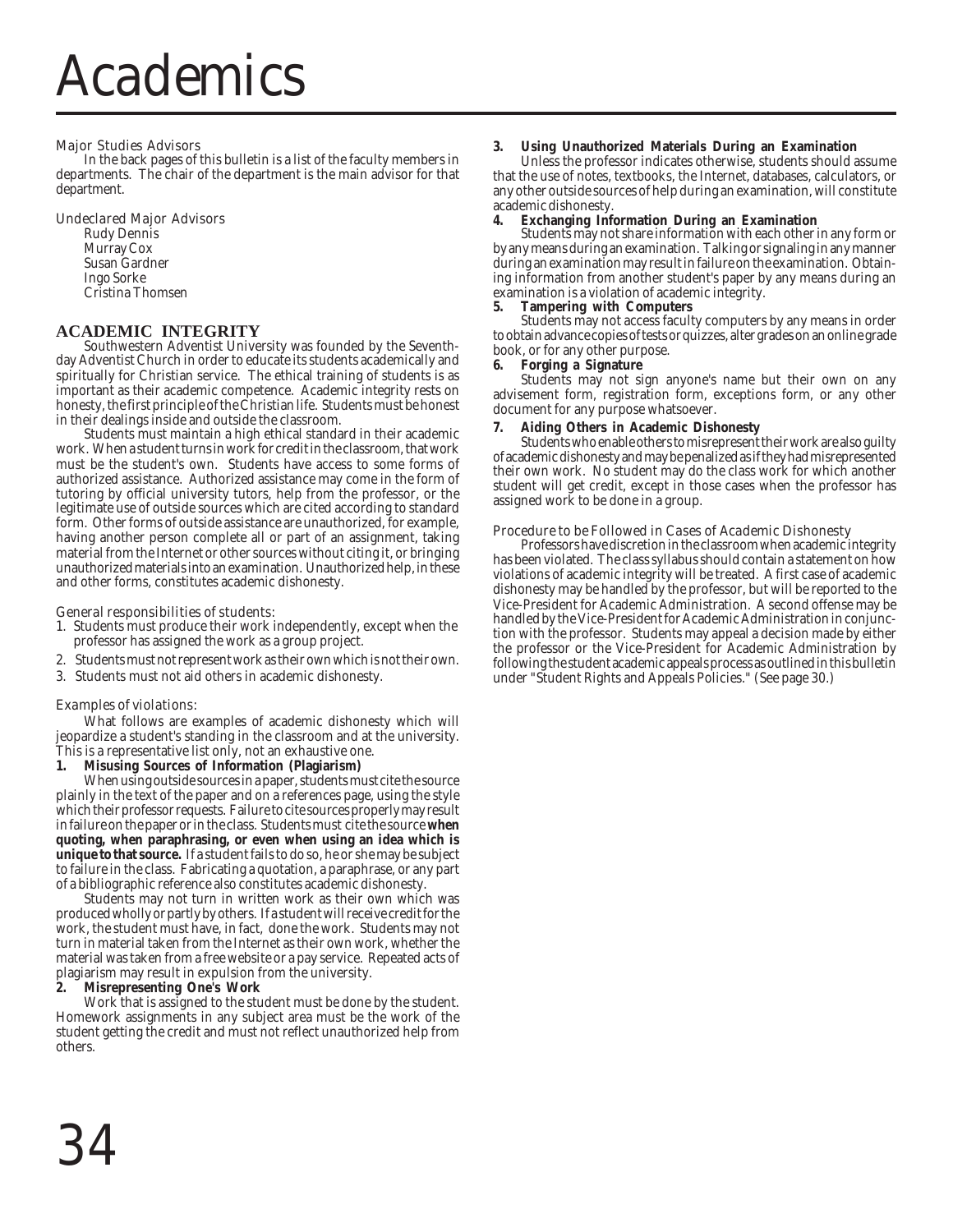### **Academics**

#### **General Education Purpose**

It is the purpose of the General Education Program at Southwestern Adventist University to build a strong foundation for academic and professional programs, and to enrich the intellectual, spiritual, physical and cultural experiences of the student beyond the focus of the specific major.

#### **General Education Objectives**

As a result of a planned education process, the General Education Program will achieve the following student learning outcomes:

- 
- 1. Expose students to broad areas of knowledge<br>2. Encourage the improvement and refinement of 2. Encourage the improvement and refinement of students' academic skills
- 3. Foster the strengthening and broadening of students' spiritual lives
- 4. Encourage the attitudes and practices of healthful living

To demonstrate achievement of those outcomes, students will be able to:

- 1. Expose students to broad areas of knowledge
	- a. Evaluate algebraic and numerical expressions
	- b. Solve equations and inequalities<br>c. Read accurately and critically by
	- Read accurately and critically by asking pertinent questions about a text, by recognizing assumptions and implications, and by evaluating ideas
	- d. Read literary texts analytically, seeing relationships between form and content
	- e. Understand the various elements of the writing process, including collecting information and formulating ideas, determining relationships, arranging sentences and paragraphs, establishing transitions, and revising written text
	- f. Use the conventions of standard written English
	- Write an organized, coherent, and effective essay
	- h. Recognize basic features and concepts of world geography i. Recognize basic features and concepts of the world's political
	- and economic structures j. Recognize appropriate investigative and interpretive procedures
	- in the social sciences
	- k. Understand the fundamental concepts, principles, and theories of the natural sciences
	- l. Demonstrate basic computer skills appropriate to information literacy
- 2. Utilize interpretive reasoning, strategic reasoning, and adaptive reasoning in all academic subjects.
- 3. Demonstrate a sense of harmonious interconnectedness between self, others, nature, and God, which exists throughout and beyond time and space
- 4. Encourage the attitudes and practices of healthful living
	- a. Acquire skills that enable participation in lifetime physical activity
	- b. Understand how individual decision making and behavior impact personal health.

#### **General Education Requirements**

Degree completion includes major, minor, and general education courses listed below. A bachelor's degree from a United States regionally accredited post-secondary institution fulfills, with the exception of the religion requirement, SWAU's general education requirements. The religion courses provide students with a general orientation to Christian life, increase the student's knowledge of the Bible, and provide an avenue for the development of a maturing Christian faith. These must be explicitly fulfilled.

|    |                | <b>General Education - Bachelor's Degree*</b>                                                                                              | <b>Hours</b> |
|----|----------------|--------------------------------------------------------------------------------------------------------------------------------------------|--------------|
| A. |                |                                                                                                                                            |              |
| B. |                |                                                                                                                                            |              |
|    | 1.             |                                                                                                                                            |              |
|    | 2.             |                                                                                                                                            |              |
|    |                | (To be taken the freshman year.)                                                                                                           |              |
|    | 3.             | Research and Professional Writing3                                                                                                         |              |
|    |                | (To be taken the sophomore year. Satisfactory completion of ENGL                                                                           |              |
|    |                | 121 and 220, or the equivalent is prerequisite to registration for                                                                         |              |
|    |                | courses numbered 300 or higher.)                                                                                                           |              |
|    | 4.             |                                                                                                                                            |              |
|    |                | (To be taken the junior year.)                                                                                                             |              |
|    | 5.             | A required upper division course, with a writing component,                                                                                |              |
|    |                |                                                                                                                                            |              |
|    |                | in the student's major or minor area of specialization.                                                                                    |              |
|    |                | (To be taken the senior year.)                                                                                                             |              |
| C. |                |                                                                                                                                            |              |
|    |                | Choose one of these options:                                                                                                               |              |
|    | 1.             | KINT 111 & P.E. Activity Course                                                                                                            |              |
|    | 2.             | PSYC 244, KINA 111, & P.E. Activity Course                                                                                                 |              |
|    | 3.             | KINT 216, KINA 111, & P.E. Activity Course                                                                                                 |              |
|    | 4.             | KINA 111 & three different P.E. Activity Courses                                                                                           |              |
| D. |                |                                                                                                                                            |              |
|    | 1 <sub>1</sub> |                                                                                                                                            |              |
|    |                | Students will complete at least three hours of mathematics. MATH                                                                           |              |
|    |                | 110, MATH 121, MATH 181, or MATH 241 can satisfy this require-                                                                             |              |
|    |                | ment.                                                                                                                                      |              |
|    | 2.             |                                                                                                                                            |              |
|    | 3.             |                                                                                                                                            |              |
|    |                | a. Microcomputer Literacy and Applications  3                                                                                              |              |
|    |                | or                                                                                                                                         |              |
|    |                | b. Principles of Computer Programming I  3                                                                                                 |              |
| E. |                |                                                                                                                                            |              |
|    |                |                                                                                                                                            |              |
|    |                | It is strongly recommended that students enroll for a minimum of                                                                           |              |
|    |                | one course each school year. Applied religion is not to exceed three                                                                       |              |
|    |                | credits; three of the religion credits must be upper division. Transfer<br>students from non-SDA schools must have three hours of religion |              |
|    |                | credit per 30 credits taken in residence at SWAU, with a minimum                                                                           |              |
|    |                | of six hours. Though religion classes taken prior to enrollment at                                                                         |              |
|    |                | SWAU will be considered for transfer, at least three hours must be                                                                         |              |
|    |                |                                                                                                                                            |              |
|    |                | from an SDA school, and non-SDA religion classes taken after enrollment here will not be transferred.+                                     |              |
| F. |                |                                                                                                                                            |              |
|    | 1.             |                                                                                                                                            |              |
|    |                | (Must include 3 hours in non-American history)                                                                                             |              |
|    | 2.             |                                                                                                                                            |              |
|    |                | Economics, History of Western Art, Geography, Modern Language,                                                                             |              |
|    |                |                                                                                                                                            |              |
|    |                | Political Science, Psychology, Sociology, Survey of Music.                                                                                 |              |
| G. |                |                                                                                                                                            |              |
|    |                | The Bachelor of Arts degree, and some other degrees, require six                                                                           |              |
|    |                | hours of an intermediate-level foreign language. (6 hours of Hebrew                                                                        |              |
|    |                | or 12 hours of Greek will count as meeting the intermediate language                                                                       |              |
|    |                | level requirement.)                                                                                                                        |              |
|    |                |                                                                                                                                            |              |
|    |                |                                                                                                                                            |              |
|    |                |                                                                                                                                            |              |

*\* Students seeking a degree in Elementary Education must see the Education section of the bulletin for specific general education requirements.*

*\*\* All freshmen who have taken less than twelve previous college hours, which does not include credits taken while in high school or by examinations, must enroll in the Principles of Active Learning course.*

*+ Students involved in off-campus programs affiliated with SWAU must meet the 12 hour requirement. Education majors should see Religion requirements under the Education program.*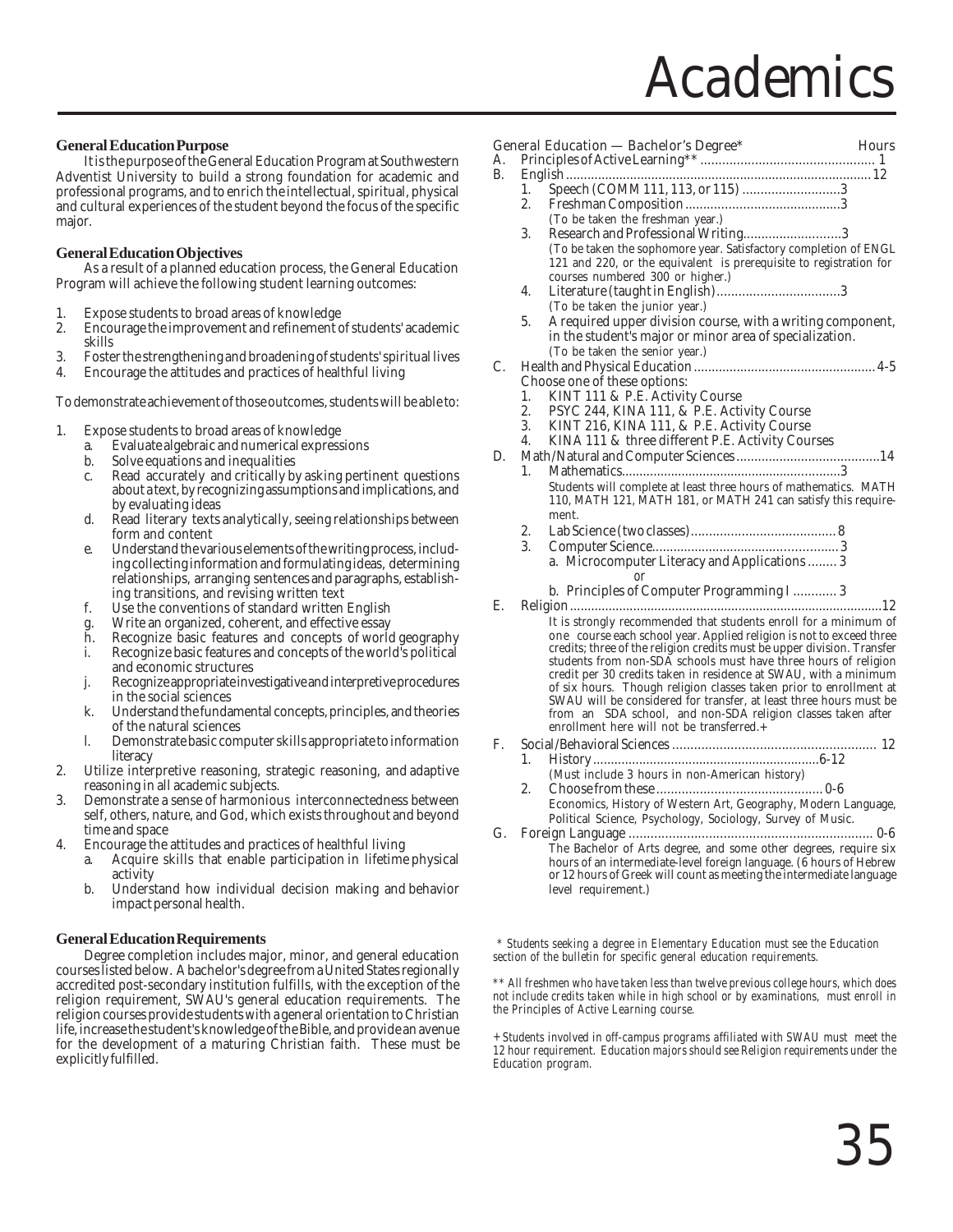# Academics

# General Education — Associate Degree **Hours**

| A. |                                                                            |
|----|----------------------------------------------------------------------------|
| B. |                                                                            |
|    | Freshman Composition (ENGL 121)  3                                         |
|    | Research and Professional Writing (ENGL 220)**<br>2.                       |
|    | or a Speech elective (COMM 111, 113, or 115)  3                            |
| C. |                                                                            |
|    | Choose one of these options:                                               |
|    | 1.                                                                         |
|    | Nutrition (KINT 216) and KINA 111  3<br>2.                                 |
|    | 3.                                                                         |
| D. |                                                                            |
|    | 1.                                                                         |
|    | 2.                                                                         |
|    | a. Microcomputer Literacy and Applications 3                               |
|    | or                                                                         |
|    | b. Principles of Computer Programming I 3                                  |
| E. |                                                                            |
|    | It is strongly recommended that students enroll for a minimum of one       |
|    | course each school year. Applied religion is not to exceed three credits.  |
|    | Though religion classes taken prior to enrollment at SWAU will be con-     |
|    | sidered for transfer, at least three hours must be from an SDA school, and |
|    | non-SDA religion classes taken after enrollment here will not be trans-    |
|    | ferred.                                                                    |

F. Social and Behavioral Sciences ................................................... 3

*\* All freshmen who have taken less than twelve previous college hours, which does not include credits taken while in high school or by examinations, must enroll in the Principles of Active Learning course.*

*\*\* ENGL 220 is required by some departments.*

### ENGLISH AND MATHEMATICS PLACEMENT AND PROGRESSION

#### ENGLISH

Students whose SAT Critical Reading score is below 400, or whose ACT English score is below 17, or whose grade in ENGL 021 is below a C, or who successfully completed the ESL program with a score below 80 on the Michigan Test of Language Proficiency will be required to enroll in ENGL 021 Composition Review.

#### MATHEMATICS

Students whose recent SAT Math score is below 500 or whose recent ACT Math score is below 21, and who have not already completed a university level mathematics course, may sit for the Mathematics Advising Profile (M.A.P.) prior to completing their first registration at Southwestern Adventist University.

Students whose academic plan indicate they are to take MATH 011, need to register for this course starting with their first semester at Southwestern Adventist University and continue until their mathematics general education requirement has been met.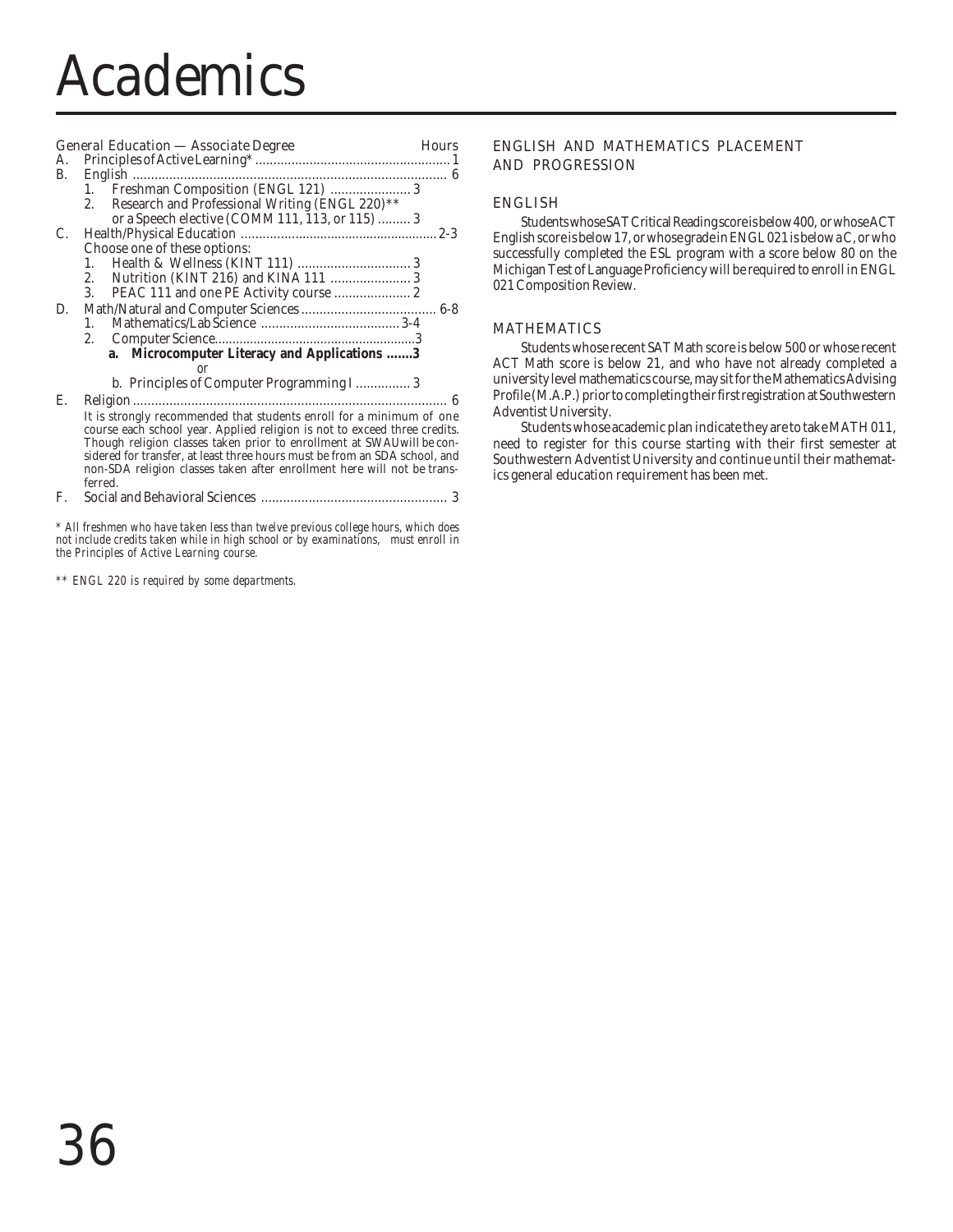# **Academics**

#### COURSES OF INSTRUCTION UNIV 011 University Strategies **1 hour**

A review of strategies necessary to have a successful university experience. Required of all students on Academic Probation or Academic Suspension. Students may not withdraw from this course, and it does not apply towards graduation requirements. Pass/no pass course.

#### UNIV 110 Principles of Active Learning 1 hour

A course to introduce the freshman student to the skills and concepts needed for academic success, including study skills, basic research procedures, library use, campus-oriented-software use, and critical thinking skills.

#### UNIV 201 Research in an Academic Discipline 1 hour

This course is an introduction to the types and purposes of research within an academic discipline. Emphasis will be on library research and sources, including the nature of sources, their correct use, scholarly writing principles within a specific academic discipline, discipline-specific documentation rules, and critical thinking problems. Students will begin the process of senior portfolio development. (Academic Departments may designate a particular class to fulfill this requirement.)

#### STUDENT MISSIONARY PROGRAM UNIV 103 Experiential Program 1-6 hours

This course is designed to allow the student missionary, taskforce worker, or summer colporter to serve in the field and, in combination with UNIV 211, maintain full-time enrollment. By this the University recognizes the legitimate educational value of this experience. Credit does not apply towards graduation requirements.

#### UNIV 211 Field Experience 6 hours

Through this course, the student missionary or taskforce worker will earn 6 hours of credit per semester while serving in the field. A maximum of 12 hours of credit may be earned, and will be applied as elective credit toward graduation. This course is monitored by the campus chaplain, and students must make financial arrangements for this course before leaving campus. Pass/no pass course.

# ADULT DEGREE PROGRAM

ADPS 230 Prior Learning Assessment 1 hour

Prerequisite: Admission to the Adult Degree Program

This course will guide a student through the prior learning assessment process and assist him or her in developing an assessment portfolio. The portfolio will describe and document specific areas of prior collegelevel learning achieved through work and life experiences. The completed portfolio includes a student profile section, individual learning components, course credit petitions, and learning documentation. This course is available on-line through distance education.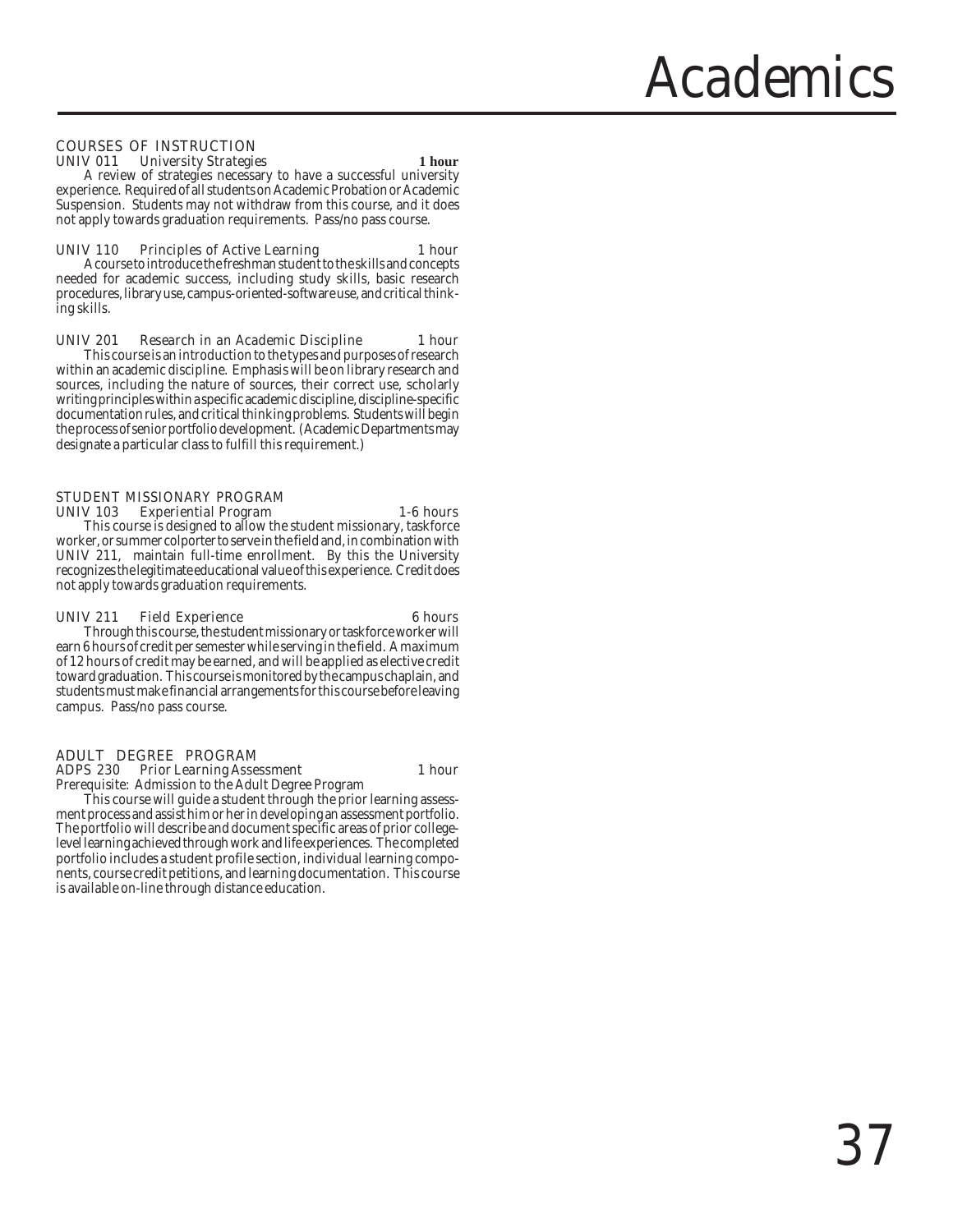# Adult Degree Program

Robert Gardner, Director; Jeanne Mizher, Secretary

# MISSION STATEMENT

In keeping with the Christian mission and academic goals of the University, the purpose of the Adult Degree Program is to give a broad spectrum of SWAU students an opportunity to learn and to earn college credit through distance education. Distance education is focused on the delivery of a select number of programs and courses. The courses are taught by the same faculty who teach on-campus programs and content, objectives, and outcomes are the same. SWAU faculty and staff are committed to helping distance education students complete their programs successfully.

The Adult Degree Program offers distance education to individuals who often have commitments to family, work, and community that make it impossible to attend classes on campus on a regular basis. Mature and motivated students will find the flexibility of a distance education study program helpful in their pursuit of various higher-education opportunities. SWAU has offered the Adult Degree Program since 1980, and hundreds of students have successfully completed degree and certification programs in this manner.

# AIMS OF THE PROGRAM

The objectives of the Adult Degree Program are:

- 1. To provide students with distance education courses that contain the same rigor, currency, and quality that is offered in the traditional curriculum.
- 2. To provide appropriate distance education technology and be responsible for the quality of all aspects of the delivery method.
- To provide adult degree students with the necessary academic activities required to complete a college degree or certification through distance education.
- 4. To provide distance education students with access to important academic support services including library and learning resources, information on technology employed in the program, and counseling and testing services.
- 5. To provide distance education students with a full range of student services appropriate to support the program, including admissions, financial aid, academic advising, registration, delivery of course materials, degree audits, and graduation assistance.

# ADMISSION

Admission to the Adult Degree Program falls under the Transfer Student admission policies described on pages 6 and 7 of this *Bulletin*. In addition, the program has set minimum requirements to ensure that the adult orientation of the program is maintained.

Eligible students:

- 1. Have completed a minimum of 24 transferable semester hours of college credit.
- 2. Have work experience.<br>3. Are at least 25 years of
- Are at least 25 years of age.
- 4. Have a cumulative grade point average of 2.00 or higher on all previous college work.

Adult degree applicants must:

- 1. Complete an application for admission.
- 2. Have official transcripts from all previously attended colleges sent to the Adult Degree Program office.

# NEW STUDENT SEMINAR

Students accepted into the Adult Degree Program must attend an admisisons seminar prior to beginning classes. The admissions seminar is offered on campus before Fall and Spring semesters. The seminar provides students with academic advisement on degree completion requirements, information about registration and financial aid, classes on information literacy and distance education technology, sessions on alternative ways of acquiring college credit, and other activities to assist the adult student to reenter the world of the university through distance education.

### TRANSFER CREDITS

The office of the Registrar is responsible for SWAU's transfer evaluation service. Transcripts are reviewed to determine which academic credits will transfer and their applicability to SWAU degree requirements. Course credits earned from regionally accredited colleges and universities will be accepted as transfer credit subject to the following guidelines:

- 1. Courses with grades of C- or higher will transfer.
- 2. Concurrent enrollment for transfer credit must be approved prior to registering at another college or university. The student must file a petition with the Adult Degree Program office, and the course(s) must be approved by the Registrar's office for applicability of credit for degree requirements.
- 3. A limited amount of transfer credit from certain unaccredited schools may be accepted upon review by the Registrar's office.
- 4. Courses considered technical, developmental/remedial, continuing education, co-operative education, extension, English as a Second Language, and non-credit classes will not transfer.
- Even though credit hours are transferable, the transferred hours may not necessarily apply toward a particular degree program or general education.
- 6. Religion courses will be considered for transfer.
- 7. Transfer students' cumulative grade point averages will include both grades earned in courses accepted in transfer and grades earned in courses taken in the SWAU Adult Degree Program.
- 8. Transfer credit is recorded on the student's permanent record after he or she successfully completes 12 hours in the SWAU Adult Degree Program.
- 9. Transfer of experiential credit is described below in the section on Alternatives for Acquiring Credit.

# PROVISIONAL ADMISSION

Students who do not meet the requirements for regular admission may be provisionally admitted for one term. Criteria for regular admission must be met prior to registering for a second term. Students younger than 25 years of age may be granted an exception by the Adult Degree Committee.

# INTERNATIONAL STUDENTS

Admission requirements for international students are different from the requirements for U.S. citizens. International students who apply to the Adult Degree Program must comply with the academic admission policies on pages 7 and 8 of this *Bulletin*. General information related to the on-campus residence of international students does not apply.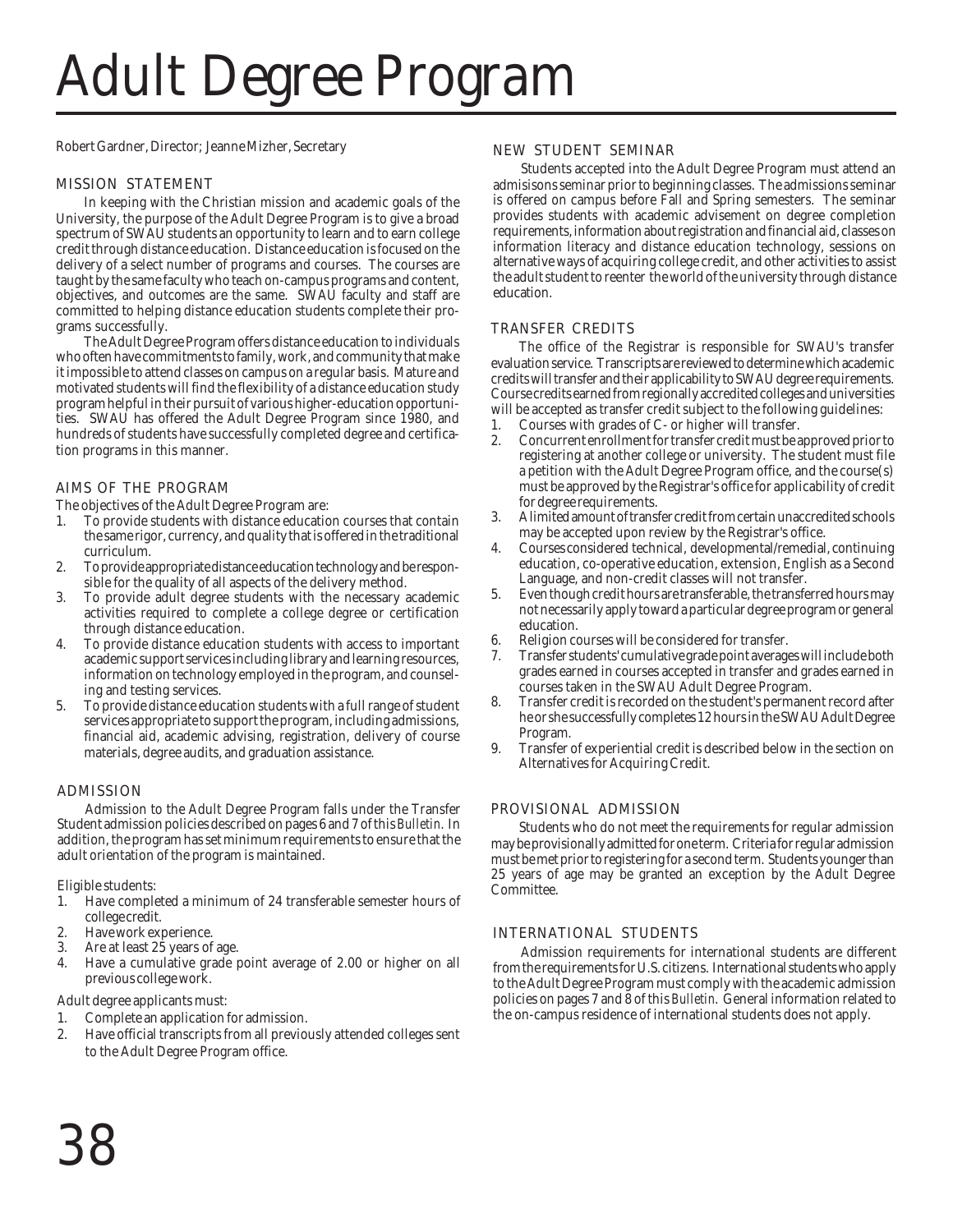# Adult Degree Program

### READMISISON

Former Adult Degree Program students are encouraged to apply for readmission by submitting an updated application. Application for readmission is required for a student who has not registered for three or more consecutive semesters. Transcripts of subsequent work taken at other colleges or universities will need to be submitted. New degree audits will be prepared and reviewed with readmitted students and their faculty advisors. The degree requirements in effect at the time of readmission will be applicable. Students not maintaining active enrollment will be withdrawn from the program.

### ALTERNATIVES FOR ACQUIRING CREDIT

Adult Degree Program students can take advantage of the following alternatives for acquiring college credit:

- 1. CLEP is a national system of college credit by examination offered by the College Board in Princeton, New Jersey. The SWAU policies on CLEP examinations are described on page 26 of this *Bulletin.*
- 2. Proficiency examinations provide the opportunity to challenge a course for credit. The polices for this alternative are also described on page 26 of this *Bulletin.*
- 3. Credit for prior learning is available through the portfolio assessment program. The student may receive up to 16 credits for college level learning acquired outside the formal credit granting process. To obtain this credit, the student must register for ADPS 230 Prior Learning Assessment, a one hour course. The course guides the student through the development of a portfolio to document college level learning. The portfolio will be evaluated by faculty in the discipline for which credit is requested. A limited number of courses, primarily in business and religion, are available for experiential credit. The student considering this alternative should consult carefully with the Adult Degree Program office for course applicability. Credit awarded through the portfolio does not apply toward the 32 hour residency requirement. In addition to the tuition for the Portfolio Development course, there is an evaluation and transcription fee for experiential credit.

#### FINANCIAL INFORMATION

The tuition rate for students in the Adult Degree Program is \$515 per semester credit hour. There are no scholarship or payment plans for this program. All charges must be covered at the time of registration. Students are eligible for many financial aid plans and are encouraged to contact the SWAU Financial Aid office at the time they apply for admission. Students will be issued an ID card and those who are able to come on campus are welcome to use the library and other facilities like the gymnasium.

# DEGREE REQUIREMENTS

Students must meet the graduation requirements described on page 28 of this *Bulletin.* A minimum of 32 hours for the bachelor's degree and 24 hours for the associate degree must be taken from SWAU. Alternatives for acquiring credit do not apply to the residency requirement. The final 12 credits taken prior to graduation must be completed at SWAU.

#### ACADEMIC POLICIES

The academic policies of the University described from page 21 to page 37 of this *Bulletin* apply to students in the Adult Degree Program. Since most ADP students have additional responsibilities of employment and family, a normal course load is considered to be two courses per term (6-8 credits). Students may take up to 13 credits per term without petitioning for an overload. Petitions for an overload are filed with the Adult Degree Program office and approved by the University Academic Exceptions Committee.

A student may realize early in the semester that he or she cannot complete a course in a timely manner. The policy for withdrawing from a course is described on page 22 of this *Bulletin.* Students wishing to drop a course need to notify the Adult Degree Program office prior to the last day to withdraw from a class. This date is listed in the Academic Calendar on the inside cover of the *Bulletin*. The Adult Degree Program office will regularly inform students of the dates for dropping a class. Refunds to students withdrawing from a course are made on a prorated basis. Students will be informed of the eligible refund at the time they request a withdrawal from a course. Withdrawing from a class may also affect financial aid eligibility. The student should check with the Adult Degree Program office to understand the financial impact of reducing course enrollment.

It is expected that students will complete all academic work for a course during the dates designated for the semester of registration. The policy on Incomplete Grades is on page 24 of this *Bulletin.* After first seeking the approval of the instructor, the student files a request with the Adult Degree Program office for an incomplete grade and an extension of time to complete the requirements of the course. The Adult Degree Program office will review the request and forward it to the Vice President for Academic Administration for official action. Incomplete grades may adversely affect the assessment of satisfactory academic progress used to determine eligibility for continuing financial aid.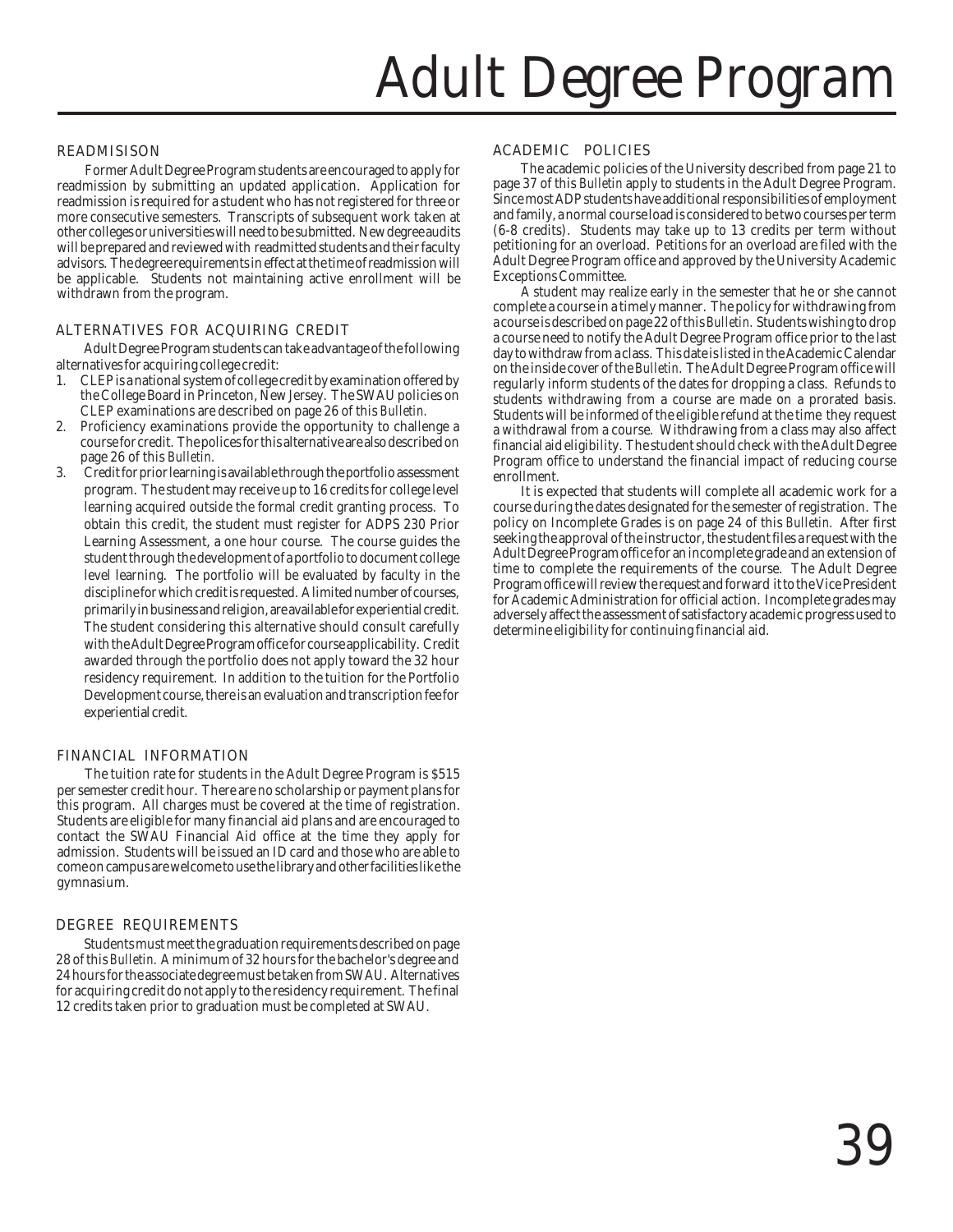# Adult Degree Program

# UNDERGRADUATE MAJORS

| Certificate                        |              |
|------------------------------------|--------------|
| Church Ministry                    | page 118     |
| <b>Associate of Science Degree</b> |              |
| General Studies                    | 79<br>page   |
| Bachelor of Science                |              |
| <b>Business</b>                    | 45<br>page   |
| <b>Elementary Education</b>        | page 65      |
| General Studies                    | page 79      |
| Psychology                         | page 113     |
| Social Science                     | - 81<br>page |
| <b>Bachelor of Arts</b>            |              |
| English                            | page 75      |
| <b>History</b>                     | page 81      |
| Religion                           | page 110     |
| Social Science -                   |              |
| <b>International Affairs</b>       | 82<br>page   |
| <b>Theology</b>                    | page 117     |

# POST BACCALAUREATE

Alternative Certification Program page 71

# DISTANCE EDUCATION

Distance education courses are available to a wide spectrum of students at SWAU. The Adult Degree Program office is available to provide assistance to students in these other programs. The University uses Desire2Learn (D2L) as the on-line course management system. All courses require the student to have access to the Internet and e-mail. Some courses have video lectures which are played on a computer. Other SWAU programs which currently use distance educaiton courses are described below.

# INDEPENDENT STUDY

Students who are approved by the Registrar's office for independent study may take the course, if it is available, through distance education. Students should contact the Adult Degree Program office for access to the course on D2L, for copies of video lectures and for other course materials.

# SUMMER DISTANCE EDUCATION

Distance education courses offered by SWAU are available for traditional, on-campus, undergraduate students during the summer. The Summer Distance Education course schedule is available for students prior to the beginning of summer registration. Students interested in this option should contact the Adult Degree Program office. Summer students must first obtain registration approval from the Registrar's Office, his or her academic advisor and receive clearance from the Student Finance office. The Adult Degree Program office will assist students with course materials such as syllabi, video lectures, on-line access, and textbooks. This program follows the summer Academic Calendar. Adult Degree Program tuition rates apply to courses taken in this program.

# ADVENTIST DIGITAL EDUCATION CONSORTIUM (ADEC)

Southwestern Adventist University is a member of the Adventist Digital Education Consortium (ADEC). More information about the consortium and the services it provides is available at its website. SWAU students are eligible to take on-line courses provided by other Seventhday Adventist colleges and universities. See http://www.adventistedu.org/

# TEACHER CERTIFICATION

For a number of years, the Adult Degree Program has offered the Teacher Education Program through distance education. Post-baccalaureate students interested in completing the requirements for teacher certification must apply for admission to the University and to the SWAU Teacher Education Program. See page 61 of this *Bulletin* for further information or contact the SWAU Department of Education by telephone at (817)645-3921 extension 6256 or on-line at http://www.swau.edu/ academics/education.asp. A special distance education teacher certification program for teachers in the Seventh-day Adventist Southwestern Union Conference is also available. Teachers interested in this program should contact the Southwestern Union Department of Education. The e-mail address is education@swuc.org or telephone (817) 295-0476.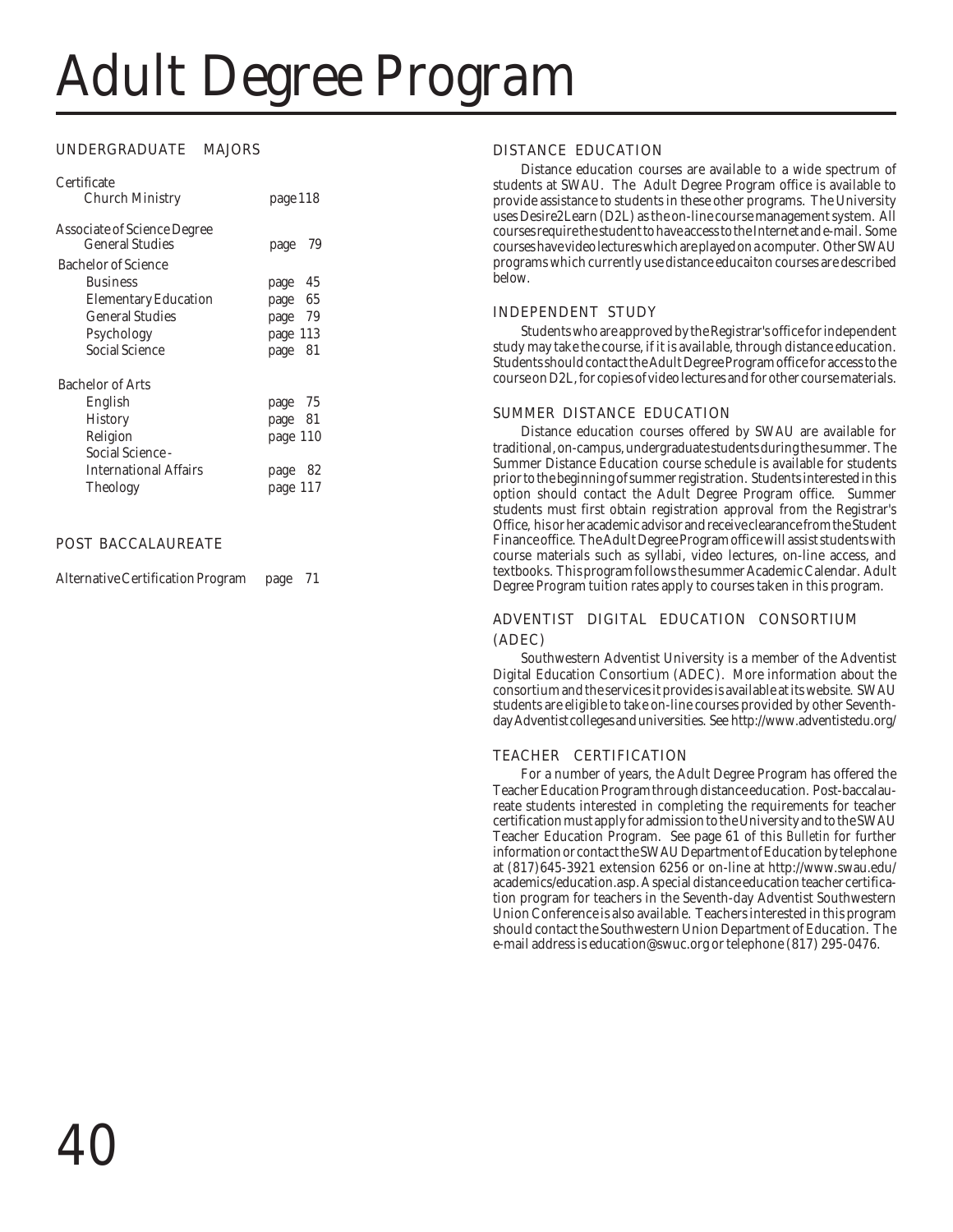David R. Anavitarte, Chair Adjunct: Joy Chadwick

#### AIMS OF THE ART PROGRAM

The aim of the art program is to cultivate an appreciation of the various forms of visual experience and to provide opportunity for selfexpression. (The following classes may be taught with sufficient student demand.)

# COURSES

### ARTS 111 Drawing 3 hours

Introduction to the basic elements of drawing with emphasis on sketching techniques, media, concept formulation, design, color, and development of drawing skills. No prerequisites are required. Each student will work to their evaluated skill levels. 2 Lec 4 Lab. (Fall, even years)

#### ARTS 131 Introductory Studio Ceramics 3 hours

Emphasis is placed on understanding the basic ways in which clay has served human needs throughout history. The course will parallel the historical and cultural development of ceramics from its primitive beginnings to its current status. May include slides and readings to augment studio work aimed at making functional as well as conceptually-oriented objects. A special fee for art supplies is assessed. 2 Lec 4 Lab. (Fall, Spring)

#### ARTS 212 Painting I 3 hours

Introduction to the basic elements of painting with an emphasis on oil painting on canvas. Color, composition, media techniques, and design will be covered. No prerequisites are required. Each student will work to their evaluated skills levels. 2 Lec 4 Lab. (Fall, odd years)

# ARTS 221 History of Western Art 3 hours

A survey of the fine arts and how they have related to the various cultures throughout western civilization. The class will deal with the arts from the Renaissance to the present time. (Spring, odd years)

# ARTS 223 Arts and Crafts 3 hours

A course of exploratory activities in a variety of two- and threedimensional arts and crafts media and methods of Discipline-Based Art Education for children. (Spring)

# ARTS 231 Intermediate Studio Ceramics 3 hours

Prerequisite: ARTS 131 or permission of instructor.

Offers additional experience in ceramics. The student will engage in a more sophisticated degree of problem-solving in the medium of clay. A special fee for art supplies is assessed. 2 Lec 4 Lab. (Fall, Spring)

# ARTS 291 Selected Topics 1-3 hours

Prerequisite: Approval by department chair

Designed for the student who wishes to do independent study or research. Content and methods of study must be arranged prior to registration. May be repeated for a total of 3 credits.

# ARTS 312 Painting II 3 hours

Prerequisite: ARTS 212 or permission of instructor

Additional introduction to the basic and advanced elements of painting with an emphasis on oil painting on canvas. Color, composition, media techniques, and design will be covered. Each student will work to their evaluated skill levels. 2 Lec 4 Lab. (Spring, even years)

# ARTS 331 Advanced Studio Ceramics 3 hours

Prerequisite: ARTS 231 or permission of instructor

Offers the experienced student in ceramics the opportunity to explore more complex problems of expression in ceramics. A special fee for art supplies is assessed. 2 Lec 4 Lab. (Fall, Spring)

### ARTS 491 Selected Topics 1-3 hours

Prerequisite: Approval by department chair

Designed for the advanced student who wishes to do independent study or research. Content and methods of study must be arranged prior to registration. May be repeated for a total of 3 credits.

# 41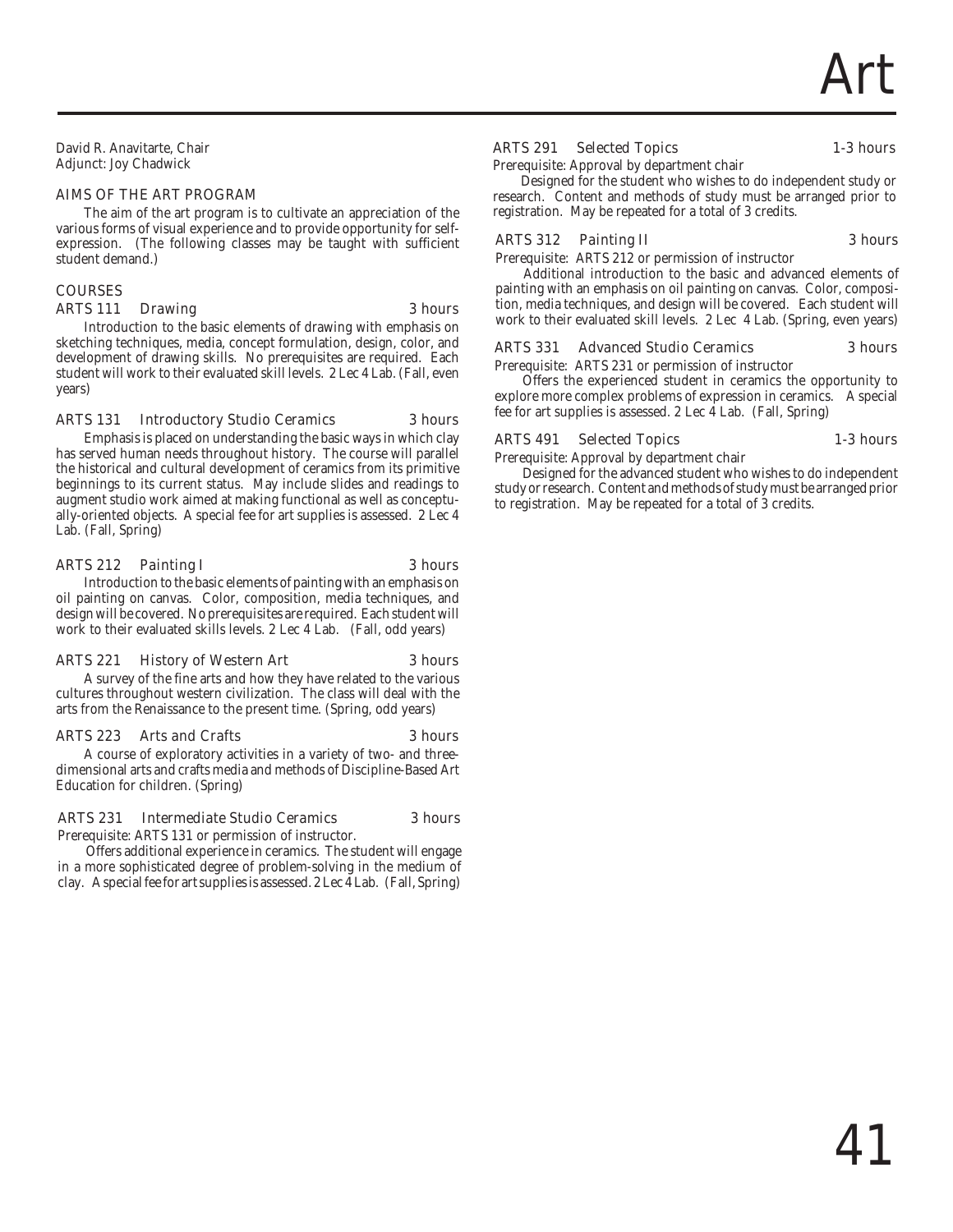# Biology

Suzanne Phillips, Chair; Arthur V. Chadwick, Richard L. McCluskey, Hoyet Taylor

# AIMS OF THE DEPARTMENT

The objectives of the department are:

- to encourage the study of living organisms,
- to prepare biology majors in basic and advanced courses that provide
- a foundation for graduate study, teaching, and research in biology,

• to prepare pre-professional students in courses that satisfy entrance requirements for medical, dental, and veterinary medical school, and other professional programs,

• to prepare students anticipating careers in nursing and allied health fields,

• to prepare students seeking to fulfill general education lab science requirements, and

• to prepare students to respond intelligently to Creation/Evolution issues.

The department offers a Bachelor of Arts and a Bachelor of Science degree in biology. The B.A. degree requires 36 semester hours in biology and includes a foreign language component. The B.S. degree requires 44 semester hours in biology and emphasizes course work in biology and the sciences. Required cognate courses are specified for each degree. The program has flexibility to allow students the choice of elective biology courses of special interest beyond the basic requirements listed below. Seggested class schedules can be found at http:// Biology.swau.edu.

# PROGRAMS

|                 | Biology, B.A. |              |       |
|-----------------|---------------|--------------|-------|
|                 |               |              |       |
|                 |               |              |       |
|                 | BIOL 240      |              |       |
|                 | BIOL $280***$ |              |       |
|                 |               |              |       |
| BIOL 419        |               |              |       |
| BIOL.           |               |              |       |
|                 | BIOL $480**$  |              |       |
| <b>BIOL 481</b> |               |              |       |
| <b>BIOL</b>     |               |              |       |
|                 |               | <b>TOTAL</b> | 37-38 |
|                 |               |              |       |

Required Cognates: CHEM 111, 112; MATH 121. Recommended Cognates: CHEM 331, 332.

#### Biology, B.S.

|                 | BIOL 230      |       |    |
|-----------------|---------------|-------|----|
| <b>BIOL 240</b> |               |       |    |
|                 | BIOL 280***   |       |    |
|                 | BIOL 340, 341 |       |    |
| <b>BIOL 344</b> |               |       |    |
| <b>BIOL 419</b> |               |       |    |
| BIOL.           |               |       |    |
| BIOL            |               |       |    |
| BIOL.           |               |       |    |
|                 | BIOL $480**$  |       |    |
| <b>BIOL 481</b> |               |       |    |
|                 |               | TOTAL | 45 |

Required Cognates: CHEM 111\*, 112\*, 231\*, 232\*; PHYS 121\*, 122\*; MATH 121\*.

*\*\* May be substituted by up to 2 hours of mentored internship.*

*\*\*\* Must be taken sophomore year.*

# Group I Biology of Plants

BIOL 314 Systematic Botany BIOL 360 Plant Dynamics

# Group II Biology of a Taxon

BIOL 330 Bacteriology and Virology BIOL 440 Mammalogy GEOL 240 The Dinosaurs

# Group III Organismic Biology

BIOL 410 Principles of Human Physiology BIOL 443 Comparative Vertebrate Anatomy

BIOL 450 Histology

# Biology Minor

18 hours (6 u.d.) of biology, including: BIOL 111, 112.

# PRE-PROFESSIONAL REQUIREMENTS

The entrance requirements for most medical, dental and veterinary medical schools are satisfied by the Biology B.S. degree and its cognate requirements of Chemistry, Physics and Math. Medical schools may require additional math and schools of veterinary medicine often have unique entrance requirements. The pre-professional student must choose a major from the list on page 34 and should consult with his/her pre-professional advisor to develop the best degree plan to satisfy specific pre-professional requirements.

# TEACHING CERTIFICATION PROGRAM

The following Life Science major and minor are for teaching certification only. Requirements for certification are listed in the Education section of this bulletin.

*You must make formal application for admittance to the Teacher Education Program. Applications are available at the Education Department office.*

# Life Science B.A. or B.S. - Secondary Teaching Area

The student must meet the requirements for a B.A. or B.S. degree in Biology.

#### Life Science Minor - Secondary Teaching Area **Option II**

| орион н         |              |    |
|-----------------|--------------|----|
|                 |              |    |
|                 |              |    |
| BIOL 240        |              |    |
| <b>BIOL 419</b> |              |    |
| BIOL            |              |    |
|                 | <b>TOTAL</b> | 24 |
|                 |              |    |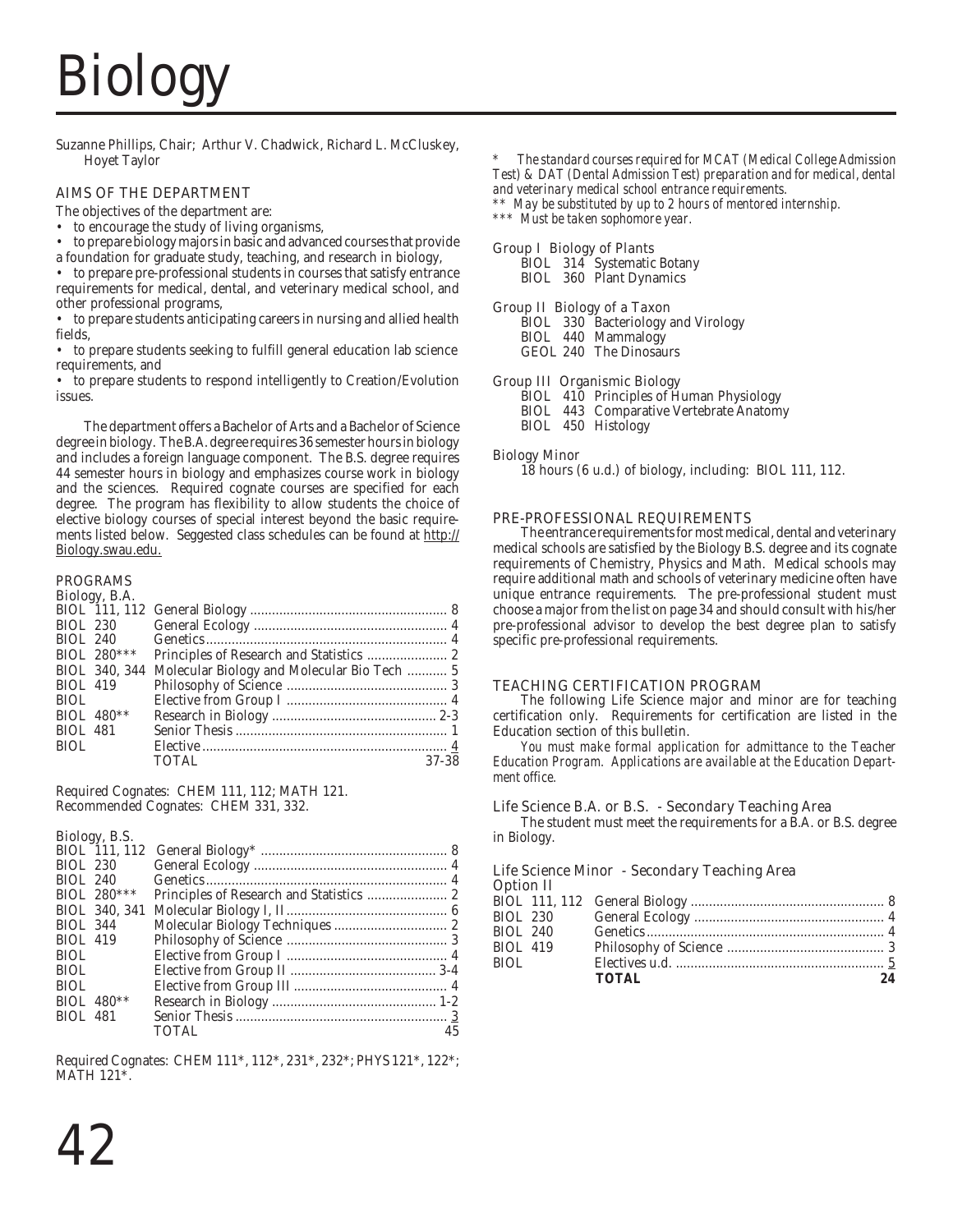BIOLOGY COURSES

#### BIOL 101, 102 Anatomy & Physiology I, II 4, 4 hours

An integrated two-semester study of the anatomy and physiology of human organ systems as well as cellular biology and fluid, electrolyte and acid-base balance. 3 Lec 3 Lab. Does not apply toward a biology major nor minor. (BIOL 101 Fall, BIOL 102 Spring)

#### BIOL 104, 105 Human Biology I, II 4, 4 hours

A two-semester survey-study of the human body including structure and function, life-span from conception to death, impact of disease processes and injury on the human body, and the interaction of humans with each other and with the environment. Discussion of the impact of healthful living on human physiology is a very important part of this course. This course is designed to meet the General Education Science requirement and does not apply toward a Biology major nor minor. 3 Lec 3 Lab. (BIOL 104 Fall, BIOL 105 Spring)

#### BIOL 220 Microbiology and Immunology 4 hours

Introduction to the structure, function and control of microorganisms in the environment with special emphasis on those organisms of medical importance. Introduction to immune responses and mechanisms including antibody and host-antigen interactions, bursal and thymic influences on the lymphoid system, and humoral and cellular immunological response mechanisms. 3 Lec 3 Lab. Lab fee. (Fall)

#### BIOL 230 General Ecology 4 hours

Prerequisite: BIOL 111, 112

A general course including study of plant and animal distribution, ecological interrelationships, and observations of the delicate balance in nature. The laboratory includes a four-day field trip. 3 Lec 3 Lab. Field trip fee. (Fall)

#### BIOL 240 Genetics 4 hours

Prerequisite: BIOL 111, 112

The study of inheritance as it relates to man, animals and plants, including a detailed study of molecular genetics. Experimental work in the laboratory involves both lower and higher organisms. 3 Lec 3 Lab. (Spring)

#### BIOL 280 Principles of Research and Statistics 2 hours

Prerequisite: BIOL 111, 112, or any entry level science sequence

A general introduction to the techniques and methodologies of scientific literature and presentations based upon library and on-line research. Each student will select a specific topic for research, prepare a paper, and make an oral presentation based on that work. The student will learn scientific methodology, basic statistical skills, and critical data analysis. Students will begin the process of senior portfolio development. **This course fulfills the requirement for UNIV 201: Research in an Academic Discipline as specified in SWAU's Quality Enhancement Plan.** (Fall)

#### BIOL 291 Selected Topics 1-3 hours

Prerequisite: BIOL 111, 112, and approval of instructor

A study in an area of student interest under the direction of a staff member. This study may involve data collection, or library work and will involve a written report. Content and method of study must be arranged prior to registration. May be repeated for a total of 3 credits.

#### BIOL 312 Ornithology 3 hours

Prerequisite: BIOL 111, 112

A study of native American birds, with emphasis on avian identification, geographic distribution, migration, habits and conservation. Attention is given to anatomical and physiological features that contribute to their unique lifestyles. Laboratory sessions are largely in the field and include a four-day field trip. 2 Lec 3 Lab. Field trip fee. (Spring)

| <b>BIOL 314</b> | <b>Systematic Botany</b> | <b>4 hours</b> |
|-----------------|--------------------------|----------------|
| Prerequisite:   | BIOL 111, 112            |                |

A taxonomic study of the flowering plants of Texas. Includes methods for identification and preservation of plant specimens. Laboratory includes a four-day field trip. 3 Lec 3 Lab. Field trip fee. (Offered in odd years)

#### BIOL 315 Field Invertebrate Zoology 4 hours

Prerequisite: BIOL 111, 112

A taxonomic and ecological study of invertebrates from marine, freshwater, and terrestrial environments. Some attention is focused on the direct role of invertebrates on human life. Laboratory studies include field work locally and at the Texas Gulf Coast. Field fee covering cost of transportation, room and board, and use of a research vessel. 3 Lec 3 Lab (Offered in odd years)

| <b>BIOL 330</b> | <b>Bacteriology and Virology</b> | <b>4 hours</b> |
|-----------------|----------------------------------|----------------|
| Prerequisite:   | BIOL 111, 112                    |                |

Biology of bacteria, viruses, fungi and other microorganisms, and their interactions with their environment. Includes surveys of microbial diversity and taxonomy, human-microbe relationships, environmental and industrial microbiology. Bacteria and viruses will be used in the laboratory to provide training and experimental methodology. 3 Lec. 3 Lab. (Spring)

### BIOL 340, 341 Cellular and Molecular Biology I, II 3 hours Prerequisite: BIOL 111, 112; CHEM 232.

Co-requisite: BIOL 344

A study of the internal workings of the cell. The molecular basis of various cell activities is emphasized. Particular attention is paid to molecular genetics, energetics, replication and synthesis, molecular transport, and excitability of cells. 3 Lec (Fall, Spring)

#### BIOL 344 Molecular Biology Techniques 2 hours Co-requisite: BIOL 340.

Laboratory course in modern molecular biology techniques for gene manipulation and analysis in prokaryotes and eukaryotes. Evaluation and discussion of experimental results in group sessions. Techniques include: plasmid prep., genomic DNA prep. , digestion, ligation, making competent cells, kockout construction, transformation, electroporation, Southern analysis, Northern analysis, SDS-PAGE, Western analysis. 1 Lec 3 Lab (Fall)

#### BIOL 360 Plant Dynamics 4 hours

Prerequisite: BIOL 111, 112 *or* permission of instructor

A broad course emphasizing the biological importance of plants in the world ecosystem as well as their direct vital role in human life. This is an applied botany course in which plant physiology, plant structure, ecology, and systematics are studied. Methods in experimental horticulture are examined. Laboratory includes a four-day field trip. 3 Lec 3 Lab. Field trip fee. (Spring, even years)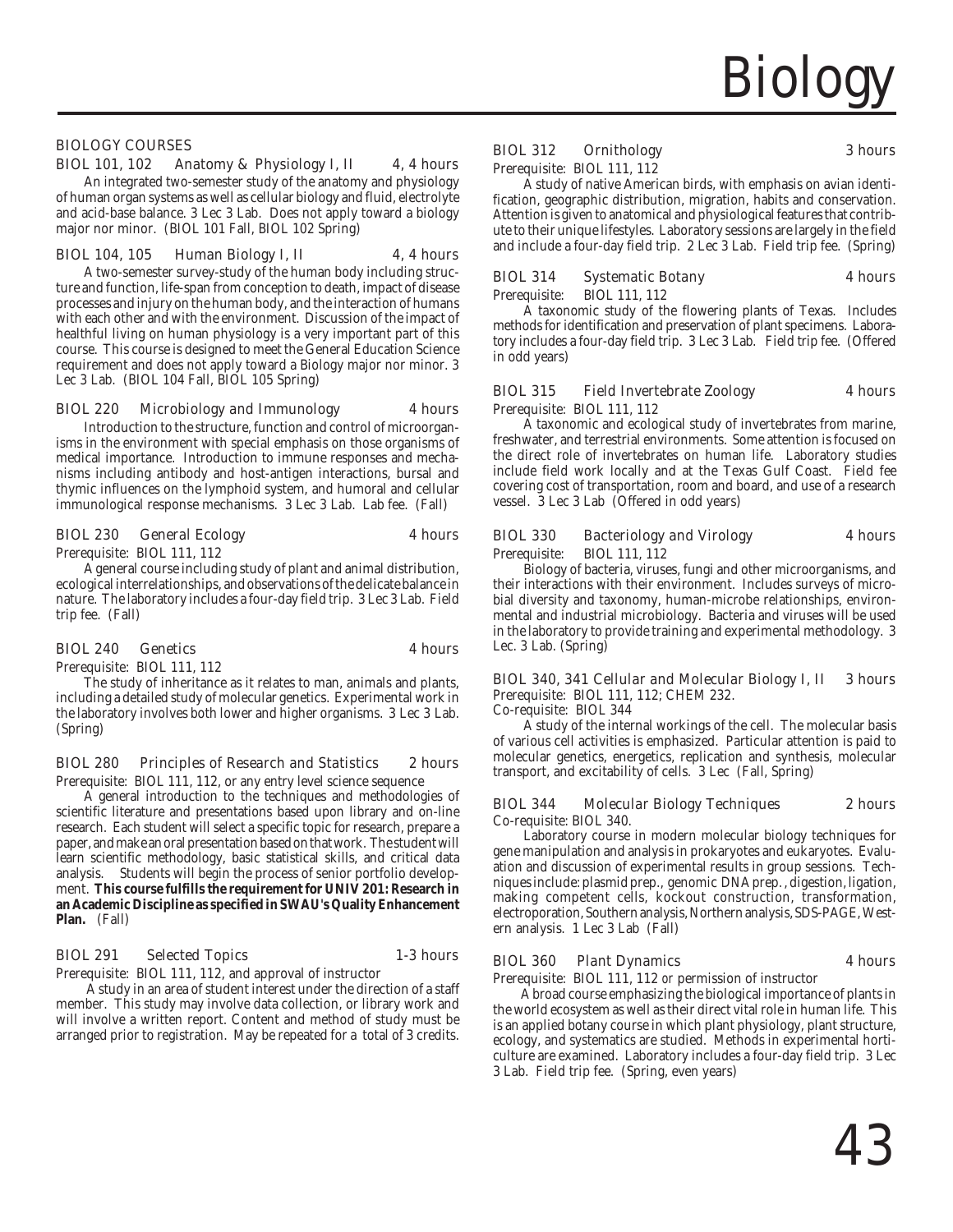# **Biolog**

# BIOL 410 Principles of Human Physiology 4 hours

Prerequisite: BIOL 111, 112 *or* BIOL 101, 102

Principles of Human Physiology is the study of the physiological processes that occur in humans. This one semester course is designed to make students competent in their understanding of human body functions, system by system, and dynamically. Topics included are, an in depth review of metabolism, endocrinology, neurology, muscle physiology, cardiovascular studies, urology and sexual reproduction. 3 Lec 3 Lab (Fall, even years)

# BIOL 419 Philosophy of Science 3 hours

A study of the philosophies and methodologies of science. Includes a review of the history of scientific and religious thought and the role each has played in the development of modern theories of origin. (Also taught as RLGN or GEOL 419.) **This course fulfills the requirement for an upper-division course with components as specified in SWAU's Quality Enhancement Plan.** (Spring)

# BIOL 420 Animal Behavior 3 hours

Prerequisite: BIOL 112

A comparative study of behavioral patterns seen in animals and the forces behind them. This course draws from biological fields such as physiology, ecology and genetics, and interfaces with disciplines such as psychology and sociology. (Offered periodically)

### BIOL 440 Mammalogy 4 hours

Prerequisite: BIOL 111, 112

A systematic study of mammals with emphasis on natural history and ecology. 3 Lec 3 Lab. (Fall, odd years)

# BIOL 443 Comparative Vertebrate Anatomy 4 hours

Prerequisite: BIOL 111, 112

An introduction to the classification and diversity of chordates and a comparison of the different vertebrate organ systems. Special consideration will be given to taxonomic comparisons of the skeletal and muscular systems. 3 Lec 3 Lab. (Spring, odd years)

# BIOL 450 Histology 4 hours

Prerequisite: BIOL 111, 112

An investigation of the structure and function of the tissues of the human body. The course is lab intensive and is intended to acquaint the student with the microscopic characteristics of tissues. 3 Lec 3 Lab. (Spring, even years)

#### BIOL 480 Research in Biology 1-3 hours

Prerequisite: BIOL 280 and approval of instructor

A supervised research experience involving the development of a research proposal, data collection, and a written paper. Research proposal may be developed in BIOL 280. May be repeated for a total of 5 credits. **This course fulfills the requirement for a capstone/portfolio completion course with components as specified in SWAU's Quality Enhancement Plan.** (Offered periodically)

# BIOL 481 Senior Thesis 1 hour

#### Prerequisite: BIOL 480

This course is designed to permit the student to develop a publishable-quality research paper. Instruction consists of writing techniques and guidance in the completion of the project. Students will give several oral progress-reports, a final presentation at the Biology Research Symposium, and a completed Senior Thesis. **This course fulfills the requirement for a capstone/portfolio completion course with components as specified in SWAU's Quality Enhancement Plan.** (Spring)

# BIOL 491 Selected Topics 1-3 hours

Prerequisite: BIOL 111, 112; two upper division courses; and permission of the instructor

Special study may be pursued beyond completed course work under the direction of a staff member. This study may involve data collection or library work and will involve a written report. Content and method of study must be arranged prior to registration. May be repeated for a total of 3 credits.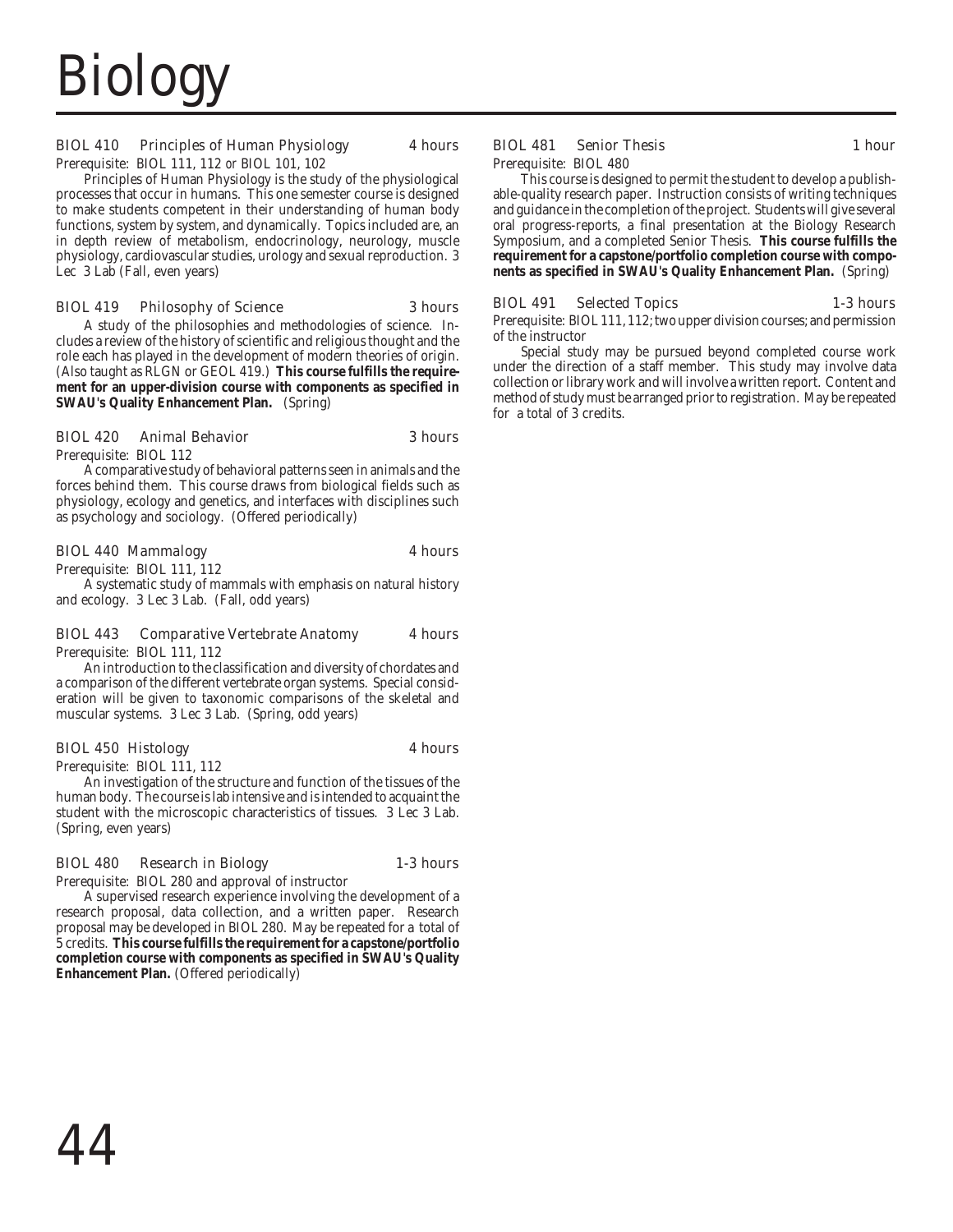Jerry L. Chi, Chair; Roger Dunder, Radhames Lizardo, Judith F. Miles, Karen Senecal

Adjunct: Fred Harder, David Phillips, Sarah Proctor, J. T. Shim, Maryon Westmoreland

### MISSION

Through its undergraduate and graduate programs, the Department of Business Administration prepares students for Christian service and business leadership in the global economy. Our department recognizes that excellence is best pursued through the development of the whole person, and is built on a solid foundation of business ethics and international cooperation.

#### AIMS OF THE UNDERGRADUATE BUSINESS PROGRAMS

- 1. Maintain a curriculum that provides students with the necessary knowledge for successful work experience in today's business environment and graduate studies.
- 2. Promote student's awareness of free enterprise with an international orientation within a framework of moral and ethical guidelines.
- 3. Enrich the learning-teaching experience by fostering access to and utilization of appropriate learning resources.
- 4. Promote faculty and student's involvement in community activities.

### GRADUATE PROGRAM, MBA

See *Graduate Bulletin*. PROGRAMS - Accounting Finance Management/Leadership

#### PROGRAMS OFFERED

#### Bachelor of Business Administration (BBA)

With concentration in: Accounting Finance International Business Management Marketing

#### Bachelor of Science (BS)

Business Business and Computer Information Systems (Composite Major) Business and Kinesiology (Composite Major)

#### Minors

Accounting Business

### DEGREE REQUIREMENTS

#### Business Core Courses

Required of all BBA and BS in Management students.

| RUAD     | 202 |                            |    |
|----------|-----|----------------------------|----|
| BUAD     | 203 |                            |    |
| BUAD     | 211 |                            |    |
| RUAD     | 301 |                            |    |
| RUAD     | 302 |                            |    |
| RUAD     | 311 |                            |    |
| BUAD     | 321 |                            |    |
| BUAD     | 460 |                            |    |
| BUAD     | 466 |                            |    |
| RUAD     | 472 |                            |    |
| BUAD     | 496 |                            |    |
| BUAD     |     |                            |    |
| ECON     | 211 |                            |    |
| ECON     | 212 |                            |    |
| MKTG 343 |     |                            |    |
|          |     | <b>TOTAL Business Core</b> | 44 |
|          |     |                            |    |

#### Cognate Requirement

| MATH 241* | <b>TOTAL</b> |  |
|-----------|--------------|--|
|           |              |  |

*\*MATH 110 is a prerequisite for MATH 241.*

#### Portfolio

Each senior student will develop a portfolio of the work that they have done. The portfolio needs to include examples of the student's work, covering the following areas: writing skills, group projects, quantitative analysis, problem solving, and community projects and or service.

Two professors will evaluate the portfolio according to the following scale : extremely good, very good, good, average, below average, poor.

#### Area of Concentration or Major

See following pages.

# REQUIREMENTS BY CONCENTRATION

#### ACCOUNTING, B.B.A.

Numerous career choices are available to accounting graduates, including working in not-for-profit accounting (for the Seventh-day Adventist denomination or other not-for-profit entities), public accounting, industry (ranging from small businesses to large corporations), and governmental accounting. To accommodate the different requirements of these and other possible accounting careers, the accounting curriculum has two separate tracks.

#### Four-Year Track

The four-year track is designed for students who do not intend to take the national Certified Public Accounting (CPA) examination for CPA certification. Students graduating with this degree would have the ability to pursue different accounting careers, except public accounting. National certifications include Certified Managerial Accountant (CMA), Certified Internal Auditor (CIA), and Certified Fraud Examiner (CFA). Program requirements include the following:

|  | TOTAL |  |
|--|-------|--|
|  |       |  |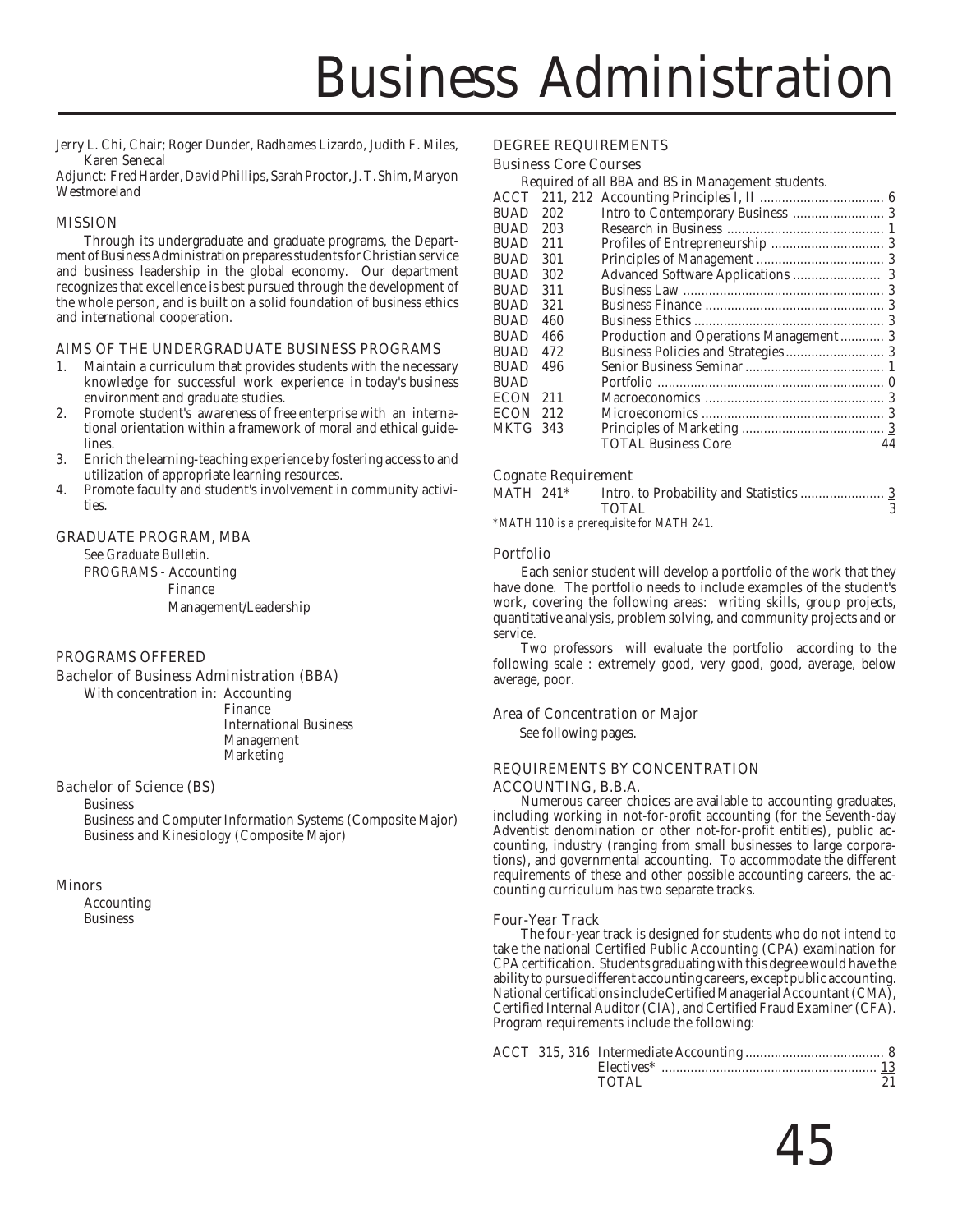*\*Electives to be selected from the following courses:*

# Five-Year Track

The five-year track is designed for students who intend to take the national Certified Public Accounting (CPA) examination for CPA certification. The five-year track will flow seamlessly into the MBA program; therefore, at the end of the fifth year, the student will graduate with both a BBA with a concentration in accounting and the MBA.(For additional information, see Graduate Bulletin.) Program requirements include the following:

| ACCT 317   |              |    |
|------------|--------------|----|
| ACCT 319   |              |    |
| ACCT 412   |              |    |
| $ACCT$ 415 |              |    |
| $ACCT$ 417 |              |    |
| ACCT 418   |              |    |
| $ACCT$ 492 |              |    |
|            | <b>TOTAL</b> | 30 |

# FINANCE, B.B.A.

The Bachelor of Business Administration in Finance prepares students with the skills necessary to meet today's business demands and those for the future. This finance curriculum explores the principles of financial analysis and control of individual business firms. It applies these principles to financial management, investment, the valuation and selection of securities, and the influence of the monetary and banking system on economic activity.

#### Finance:

|  | TOTAL | 21 |
|--|-------|----|

*\*Electives to be selected from the following courses:*

|  | BUAD 373 Finance Theory and Structure of Financial Markets  3 |
|--|---------------------------------------------------------------|

#### INTERNATIONAL BUSINESS, B.B.A.

International business is the current growth area for most organizations: large and small firms, not-for-profit organizations, and the public sector. Students wishing to maximize both their career options and their promotional opportunities in management, marketing, and finance while enjoying the opportunities of travel and cross-cultural activities will find that the more familiar they are with the international arena of business the more likely they will find career satisfaction.

### International Business Concentration:

|  | HIST/GEOG 312 Historical and Political Geography  3 |    |
|--|-----------------------------------------------------|----|
|  |                                                     |    |
|  | <b>TOTAL</b>                                        | 22 |
|  | Elective to be selected from the following courses: |    |
|  |                                                     |    |

|  | Elective to be selected from the following courses: |  |
|--|-----------------------------------------------------|--|
|  |                                                     |  |
|  |                                                     |  |
|  | BUAD 492 Business Internship or                     |  |
|  |                                                     |  |
|  |                                                     |  |
|  |                                                     |  |

# MANAGEMENT, B.B.A.

This concentration provides education and training in theoretical and applied management principles and functions for students desiring a management career in for-profit, not-for-profit, and governmental entities.

#### Management Concentration:

|  | TOTAL | 21 |
|--|-------|----|
|  |       |    |

|  | *Electives to be selected from the following courses: |  |
|--|-------------------------------------------------------|--|
|  |                                                       |  |
|  |                                                       |  |
|  |                                                       |  |
|  |                                                       |  |
|  |                                                       |  |
|  |                                                       |  |
|  |                                                       |  |
|  |                                                       |  |
|  |                                                       |  |
|  |                                                       |  |
|  |                                                       |  |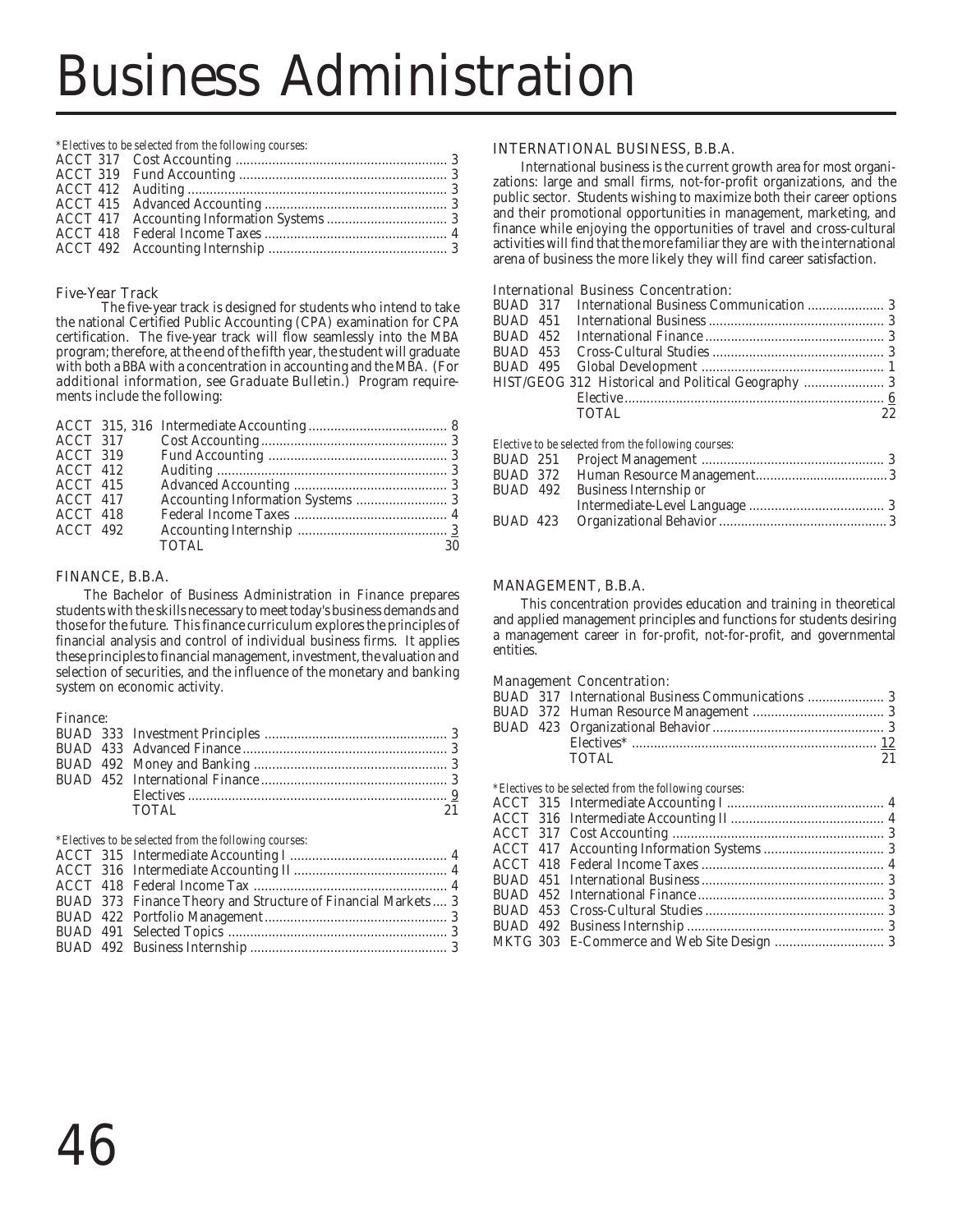### MARKETING, B.B.A.

The marketing concentration within the BBA prepares students to meet the marketing challenges of today's organizations. Hands-on projects are used to encourage creativity and build marketing skills. Students completing this academic option will be prepared for job opportunities in advertising, sales, e-commerce, product line management, new product development, and customer relationship management.

### Marketing:

| <b>TOTAL</b> | 22. |
|--------------|-----|
|              |     |

*\*Electives to be selected from the following courses:*

### BUSINESS, B.S.

The Bachelor of Science (BS) in Business prepares students with the skills necessary to meet today's business demands and those for the future. This general business curriculum develops the breadth of management, interpersonal, and professional skills required to advance in today's complex business world. Students can focus their electives in areas as finance, accounting, marketing, human resources, or a second major that meets their professional goals and needs. People who choose this specialization are often pursuing entry-level business positions or seeking to advance their careers in a variety of business functions and settings.

|  | <b>TOTAL</b> | 38 |
|--|--------------|----|

\* Students need to consult the Business Department Chair for selecting their business electives.

### COURSE REQUIREMENTS BY MINOR

#### Minor: Accounting ACCT 211, 212 Accounting Principles I, II .................................... 6 ACCT 315, 316 Intermediate Accounting I, II ................................ 8 ACCT Electives (upper division) ..................................... 4 TOTAL 18 Minor: Business ACCT 211, 212 Accounting Principles I, II .................................... 6

| ECON 211 | Macroeconomics or |    |
|----------|-------------------|----|
| ECON 212 |                   |    |
| BUAD 301 |                   |    |
| BUAD     |                   |    |
|          | TOTAL             | 18 |
|          |                   |    |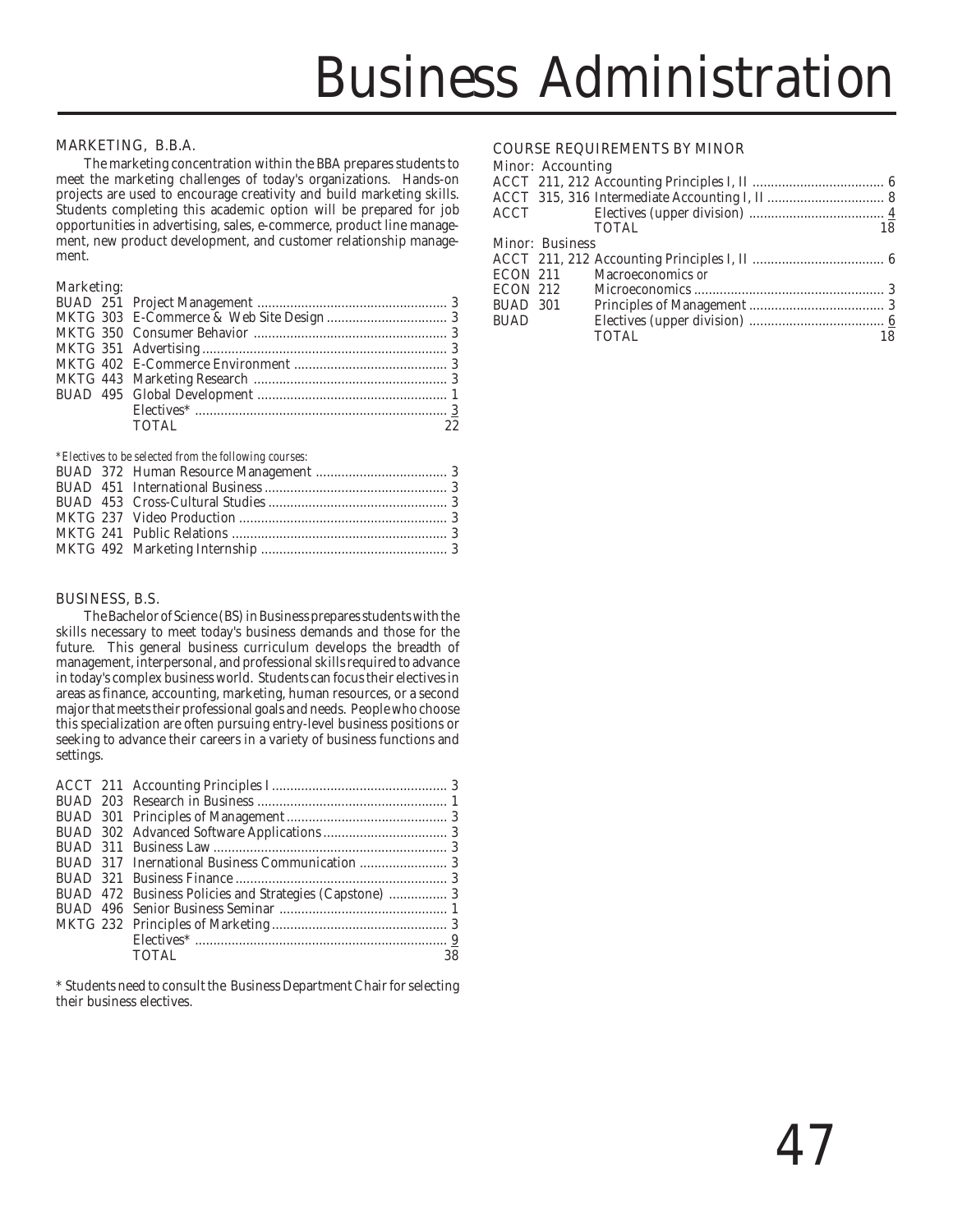### COMPOSITE MAJOR IN BUSINESS AND COMPUTER INFOR-MATION SYSTEMS, B.S.

Students who wish to pursue this program must make formal application both to the Department of Business Administration and the Department of Computer Science.

# Business Courses:

|  | TOTAL. | 38 |
|--|--------|----|

# Computer Information Systems Courses:

|             |     | CSIS 110, 111 Principles of Computer in Programming I, II  6 |    |
|-------------|-----|--------------------------------------------------------------|----|
| CSIS.       | 125 |                                                              |    |
| $CSIS$ 201  |     |                                                              |    |
| $CSIS$ 211  |     |                                                              |    |
| $CSIS$ 215  |     |                                                              |    |
| $CSIS$ 225  |     |                                                              |    |
| $CSIS$ 245  |     |                                                              |    |
| $CSIS$ 303  |     | E-Commerce and Web Site Design  3                            |    |
| $CSIS$ 310  |     | Assembler Programming & Machine                              |    |
|             |     |                                                              |    |
| $CSIS$ 315  |     | <b>Application Development for</b>                           |    |
|             |     |                                                              |    |
| $CSIS$ 360  |     |                                                              |    |
| CSIS -      | 445 |                                                              |    |
| CSIS -      | 450 |                                                              |    |
| <b>CSIS</b> | 490 |                                                              |    |
|             |     | TOTAL                                                        | 44 |
|             |     |                                                              |    |

### **Required Cognates:**

| TOTAL |  |
|-------|--|

*\*MATH 110 is a prerequisite for this class.*

The Bachelor of Science in Computer Science is a composite major. It therefore does not require a minor.

# COMPOSITE MAJOR IN BUSINESS AND KINESIOLOGY Business Concentration:

| ECON 211 Macroeconomics or |    |
|----------------------------|----|
|                            |    |
|                            |    |
|                            |    |
| <b>SUBTOTAL</b>            | 38 |

*\*Electives to be selected from the following courses:*

|  | model to be beloved if one the following courses. |  |
|--|---------------------------------------------------|--|
|  |                                                   |  |
|  |                                                   |  |
|  |                                                   |  |
|  |                                                   |  |
|  |                                                   |  |
|  |                                                   |  |
|  |                                                   |  |
|  |                                                   |  |
|  | ECON 211 Macroeconomics or                        |  |
|  |                                                   |  |
|  |                                                   |  |
|  |                                                   |  |

### **Cognate:**

| <b>SUBTOTAL</b> |  |
|-----------------|--|

# Kinesiology Concentration:

| <b>KINT</b> |      |                                                           |     |
|-------------|------|-----------------------------------------------------------|-----|
|             |      |                                                           |     |
| <b>KINT</b> | -331 |                                                           |     |
|             |      |                                                           |     |
|             |      |                                                           |     |
|             |      |                                                           |     |
|             |      |                                                           |     |
|             |      |                                                           |     |
|             |      | KINT 354 Certified Strength & Conditioning Specialist*  3 |     |
| <b>KINT</b> |      |                                                           |     |
|             |      | KINT 352 American College of Sports Medicine*  3          |     |
| <b>KINT</b> |      |                                                           |     |
|             |      |                                                           |     |
|             |      | <b>SUBTOTAL</b>                                           | 37  |
|             |      | <b>TOTAL</b>                                              | 125 |
|             |      |                                                           |     |

The Bachelor of Science in Kinesiology is a composite major. It therefore does not require a minor.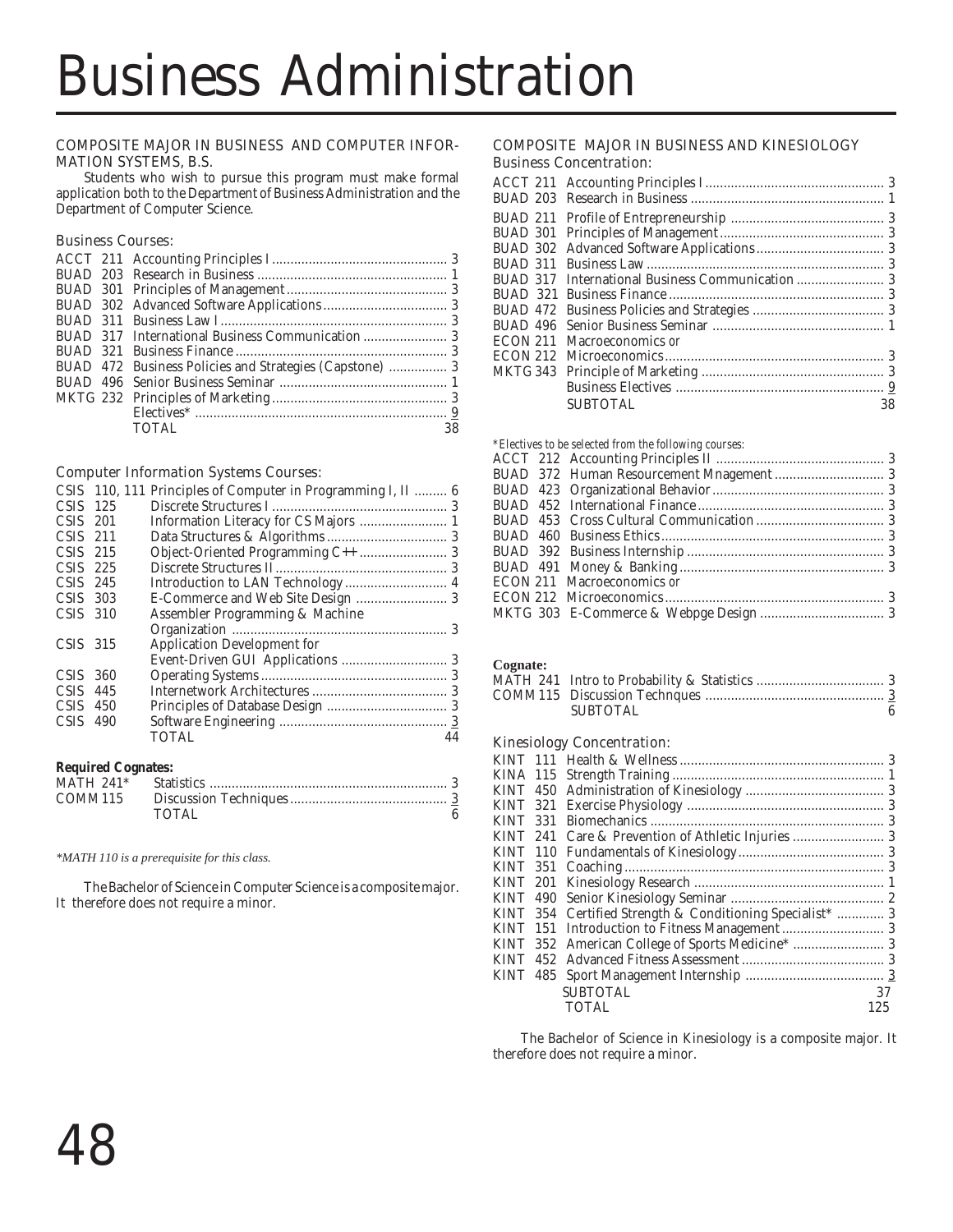# ACCOUNTING COURSES

# ACCT 211 Accounting Principles I 3 hours

Nature of accounting data and its use in business, fundamental procedures and records, operating cycle, preparation of financial statements, measurement of income and assets. (Fall)

# ACCT 212 Accounting Principles II 3 hours

Prerequisite: ACCT 211

Accounting procedures and practices in partnerships and corporations, development of accounting data for use in management decisions, financial statement analysis, cash flow, income tax. (Spring)

#### ACCT 315 Intermediate Accounting I 4 hours Prerequisite: ACCT 212

An in-depth study of the theory and techniques of financial accounting, including an accounting conceptual framework, a review of the accounting process and financial statement presentation, liabilities, and accounting concerns and standards relating to both current and noncurrent assets. This course covers materials and methods tested on the CPA exam. (Fall)

#### ACCT 316 Intermediate Accounting II 4 hours Prerequisite: ACCT 315

A continuation of ACCT 315 emphasizing the application of accounting theory and standards to liabilities, equity, revenue recognition, leases, post-retirement benefits, income taxes, financial analysis, and accounting prices. This course covers materials and methods tested on the CPA exam. (Spring)

# ACCT 317 Cost Accounting 3 hours

Prerequisite: ACCT 212 An in-depth study of the technical aspects of cost accounting systems including cost allocations; joint product and by-product accounting; actual, standard, and direct cost methods. Process costing is emphasized. This course covers materials tested on the CPA exam. (Fall odd years)

# ACCT 319 Fund Accounting 3 hours

Prerequisite: ACCT 212

Special accounting procedures for units of government and other not-for-profit organizations. This course covers materials and methods tested on the CPA exam.(Fall, even years)

# ACCT 412 Auditing 3 hours

Prerequisite: ACCT 212; MATH 241

A study of the theory and practice of auditing, with an emphasis on auditor compliance with governmental and professional regulations as well as ethical standards and on the detection of fraud. This course covers materials and methods tested on the CPA exam. (Fall)

# ACCT 415 Advanced Accounting 3 hours

Prerequisite: ACCT 316

A study of advanced accounting and financial reporting topics including business combinations and consolidated financial statements, partnerships and branches, bankruptcy, multinational enterprises, and segments. This course covers materials and methods tested on the CPA exam.(Spring)

# ACCT 417 Accounting Information Systems 3 hours

Prerequisite: ACCT 212

A conceptual foundation of accounting information systems with emphasis on security, internal controls and setting up a computerized system using commercial acounting software. (Spring, even years)

ACCT 418 Federal Income Taxes 4 hours

Prerequisite: ACCT 212

A study of the provisions of federal income tax laws as they apply to individuals, corporations, and other taxpayers. Emphasis is on personal income taxes, the various types of income, and the deductibility of costs and expenses in the determination of tax liability. This course covers materials and methods tested on the CPA exam. (Spring, odd years)

# ACCT 491 Selected Topics 1-3 hours

Prerequisite: Permission of department chair

Designed for the student who wishes to do independent study or research. Content and method of study must be arranged prior to registration. May be repeated for a total of 3 credits.

# ACCT 492 Accounting Internship 3-8 hours

This course is an on-the-job, career-oriented internship program for training in accounting. Variable credit of 3-8 semester hours is available. Admission to internship is limited to students who have completed 40 semester hours in the business core and concentration and have maintained a GPA of at least 2.50 in the major. Prior approval of the business internship coordinator and department chair are required before the internship is started. The internship may count as one three-hour elective course in the accounting concentration. Note: A student may not exceed a total of 8 hours for ACCT 492, BUAD 492, and MKTG 492 combined.

#### BUSINESS COURSES

BUAD 202 Introduction to Contemporary Business 3 hours

An introduction to business models and functions within the current cultural and technological environments. The course aims to provide practical skills and strategies for creating competitive advantage. (Fall)

#### BUAD 203 Research in Business 1 hour

This course is an orientation to the resources, skills, thinking processes, critical thinking, and software used in business research. Students will be introduced to the concepts and procedures of businessspecific portfolio development. The students will also be introduced to library usage, quantitative and qualitative research, and documentation. The course will be team-taught with the library staff. **This course fulfills the requirement for UNIV 201: Research in an Academic Discipline as specified in SWAU's Quality Enhancement Plan.** (Spring)

# BUAD 211 Profiles of Entrepreneurship 3 hours

A course exploring the essence of entrepreneurship as expressed by leading experts in the field and visiting business professionals who share their personal experience. Emphasis is placed on innovation and teamwork as class members engage in new venture development. (Spring)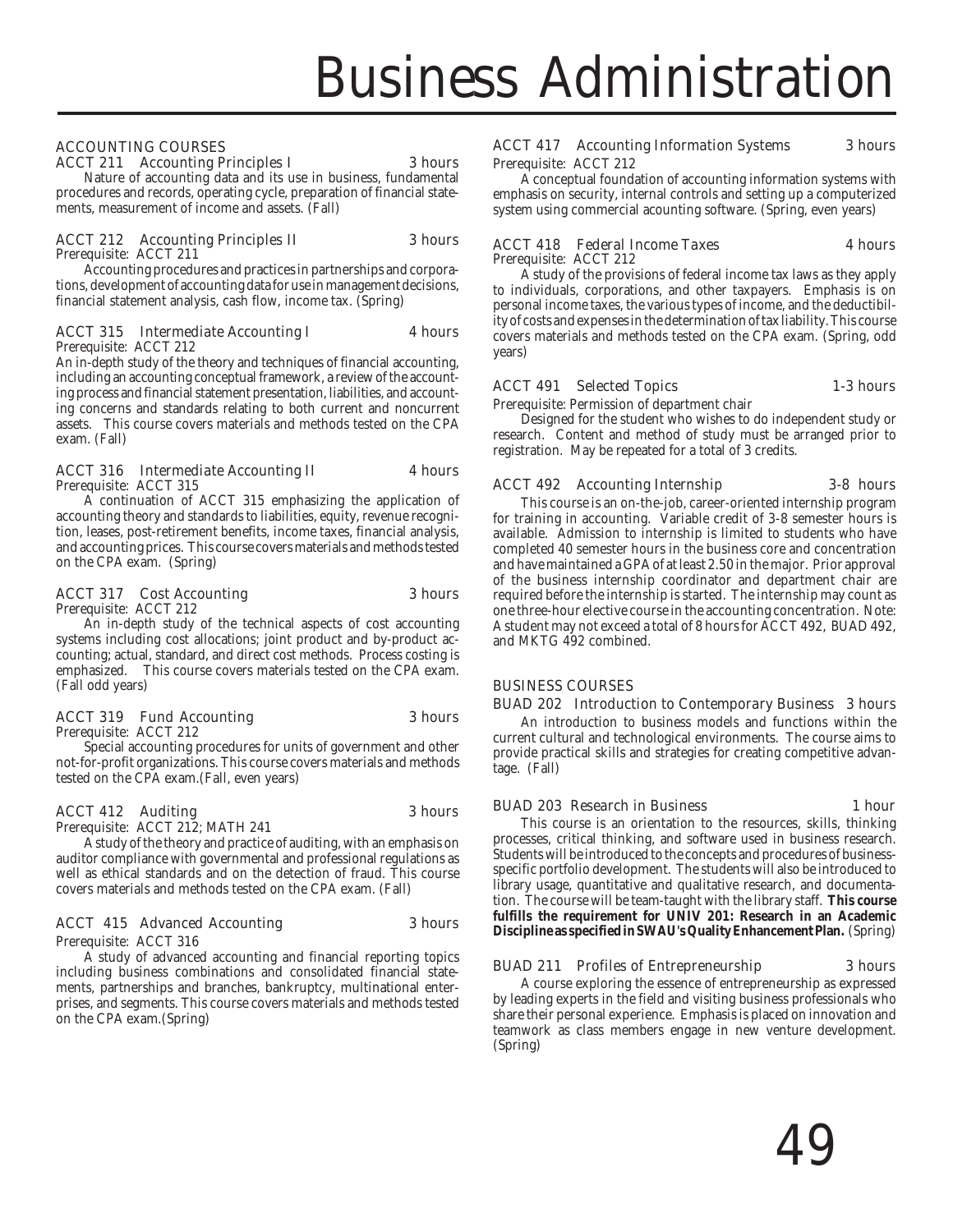### BUAD 250 Project Management and Leadership 1 hour

Course open to business and nonbusiness students who desire to learn and practice the intricacies of project management and leadership. Subjects include project planning, budgeting, scheduling, implementing, evaluating and reporting. Students will work as part of entrepreneurial teams to design, develop and implement projects. Each team will work independently, with the guidance of industry mentors and faculty coaches, to develop and implement specific projects. Students in Free Enterprise (SIFE) may be used as a means for accomplishing the practical aspects of the course. Lec & Lab. (Fall)

#### BUAD 251 Project Management 1-3 hours

Prerequisite: BUAD 250 or permission of department chair

Course open to business majors to practice the intricacies of project management and leadership. Under the direction of a faculty member, a student will identify, plan, and implement a project that is congruent with his/her professional training and goals. Students will be active members of Students in Free Enterprise (SIFE) team. May be repeated for a total of 3 credits.(Spring)

#### BUAD 301 Principles of Management 3 hours

A foundation course introducing the key management function of planning, organizing, leading, and controlling. Emphasis placed on leading and managing international organizations in a global economy and marketplace. (Fall)

# BUAD 302 Advanced Software Applications 3 hours

Prerequisite: CSIS 102

 A foundation course introducing the key management function of planning, organizing, leading, and controlling. Emphasis placed on leading and managing international organizations in a global economy and marketplace. (Spring)

#### BUAD 311 Business Law 3 hours

covers materials tested on the CPA exam. (Spring)

A study of the legal issues confronted in business operations. A general overview of the legal environment is presented, followed by an in-depth examination of contract law and the law of agency. This course

#### BUAD 317 International Business Communication 3 hours Prerequisite: ENGL 121

This course is designed to survey the principles and forms of communication frequently found in domestic and international organizations. Emphasis on oral and written communication theory and practice. This covers materials tested on the CPA Exam. (Spring)

#### BUAD 321 Business Finance 3 hours

Prerequisite: ACCT 211

A survey of the field of finance, both private and public. Emphasis is placed on current problems in the field. Financial institutions are discussed, and loans and investment practices are analyzed. (Fall)

#### BUAD 372 Human Resources Management 3 hours

A course designed to provide a working knowledge of personnel functions, with emphasis on recruitment, selection, training, job design, performance evaluation, wage/salary administration, and compliance with regulation. (Fall)

# BUAD 373 Finance Theory and Structure of Financial Markets 3 hours

Prerequisite: BUAD 321

Finance theories underlie the fundamentals in understanding finance and its role in markets. From measuring investment value, risk and return on investment, exposure to foreign currencies provide important tools for finance graduates. This subject will include foreign currency transactions, value at risk and portfolio theory. (Spring, even years)

### BUAD 422 Portfolio Management 3 hours

Prerequisite: BUAD 321

This course will focus on portfolio optimization and asset allocation, the basics of bond pricing and debt portfolio management, the theory of asset pricing models and their pricing and debt portfolio management, the theory of asset pricing models and their implications for investment as well as techniques for evaluating investment management performance. The course will build upon the analytical skills developed in Financial Management. (Fall, even years)

# BUAD 423 Organizational Behavior 3 hours

Prerequisite: BUAD 301

A study of the understanding, prediction, and control of human behavior within organizations. Topics include motivation, learning, leadership, diversity, communication, interpersonal behavior, group dynamics, decision-making and change. (Spring)

# BUAD 433 Investment Principles 3 hours

Prerequisite: BUAD 321

Provides the student with the tools necessary for evaluating investments, including stocks, bonds, options and commodities. Evaluate the organization of securities markets, mutual fund investing, efficient market hypothesis, and fundamental analysis and valuation. Additionally, it presents a systematic methodology for constructing efficient portfolios and evaluating portfolio performance. (Spring)

# BUAD 451 International Business 3 hours

Prerequisites: BUAD 301, MKTG 343

An analysis of how culture and social values influence management and marketing practices throughout the world. Problems and perspectives encountered in operating business across boundaries are considered. (Fall)

# BUAD 452 International Finance 3 hours

Prerequisites: BUAD 321; ECON 211 Financial management and economic theory in the international environment. The impact of regulation, taxation, capital and money markets, working capital management, capital budgeting, risk, and exchange rates on decision-making are considered. Consideration is also given to the development and application of economic principles within the world economy. (Spring)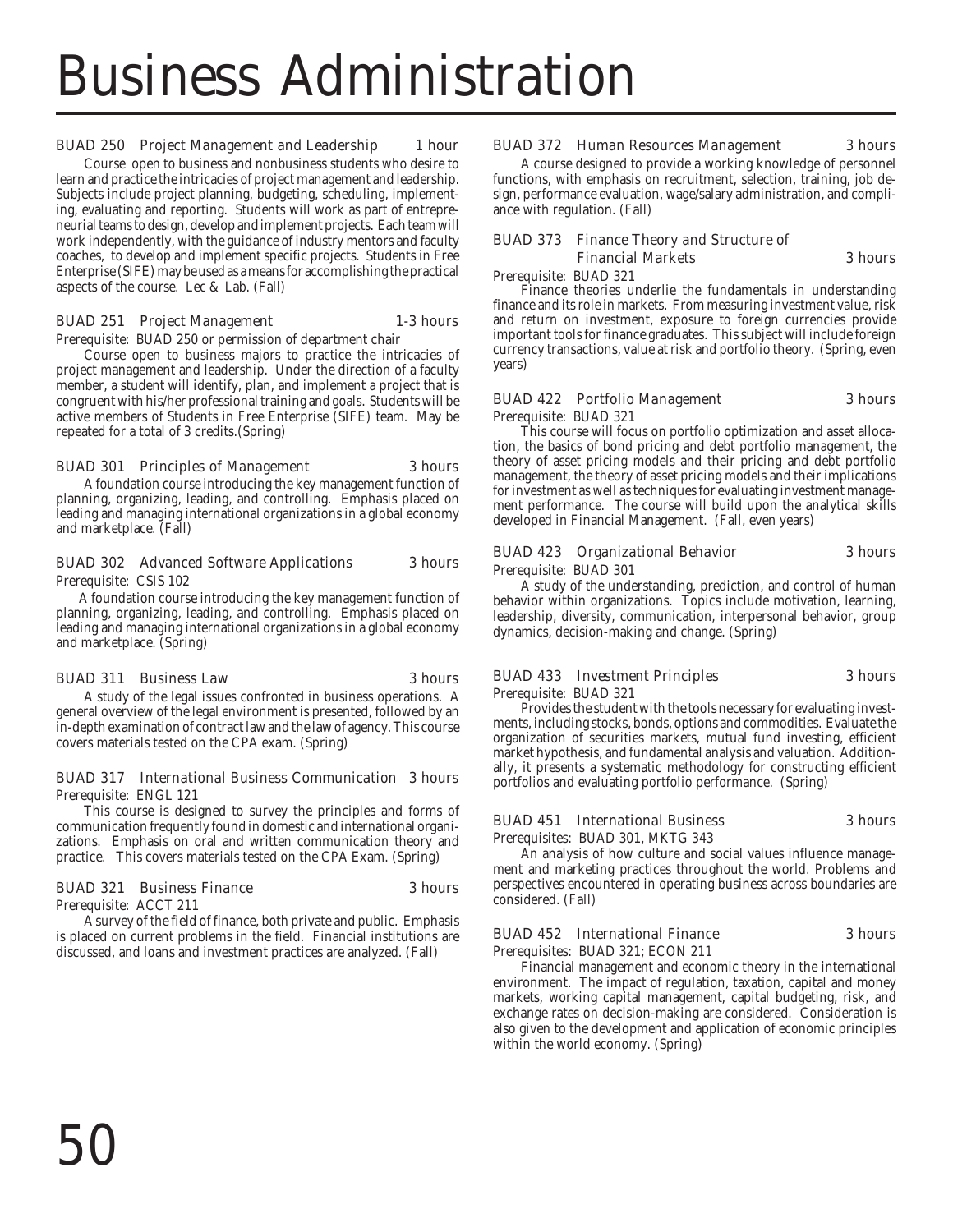#### BUAD 453 Cross-Cultural Studies 3 hours

Variables and effects of both verbal and nonverbal communication in international business. Practical applications are made for cultural differences, management expectations, and marketing practices. (Spring)

#### BUAD 460 Business Ethics 3 hours

A study of the ethical, social, and legal responsibilities of business to its stakeholders, in relation to a dynamic macro-environment. Research paper required. **This course fulfills the requirement for an upper-division course with components as specified in SWAU's Quality Enhancement Plan.** (Fall)

#### BUAD 466 Production and Operations Management 3 hours Prerequisite: MATH 241

A study and analysis of the planning, design, direction, and control of physical and human resources used in the production of goods and services. Emphasis is placed on solutions to operational problems in the physical, locational, storage, and general service subsystems. (Fall)

#### BUAD 472 Business Policies and Strategies 3 hours

Prerequisite: Open only to seniors majoring in the department. Subject to prior permission of department chair.

An integrative capstone course that explains what policies are, how they relate to strategies, and how a manager builds a strategic dimension into his or her actions. Any problem or opportunity - accounting, management, marketing, finance, production, organizational, personnel or other organizational dimensions - if it materially affects a firm's performance, is of strategic concern. Business ETS Test is taken. **This course fulfills the requirement for an upper-division course with components as specified in SWAU's Quality Enhancement Plan.** (Spring)

#### BUAD 488 Advanced Finance 3 hours

Prerequisite: BUAD 301

492 combined.

General survey of financial theories, from the viewpoint of both the financial officer or manager and creditor or stockholder. (Fall)

#### BUAD 491 Selected Topics 1-3 hours

Prerequisite: Permission of department chair

Designed for the student who wishes to do independent study or research. Content and method of study must be arranged prior to registration. May be repeated for a total of 3 credits.

#### BUAD 492 Business Internship 3-8 hours

business management. Variable credit of 3-8 semester hours is available. Admission to internship is limited to students who have completed 40 semester hours in the business core and concentration and have maintained a GPA of at least 2.50 in the major. Prior approval of the business internship coordinator and department chair are required before the internship is started. The internship may count as one threehour elective course in the management concentration. Note: A student may not exceed a total of 8 hours for BUAD 492, ACCT 492, and MKTG An on-the-job, career-oriented internship program for training in

### BUAD 493 Money and Banking 3 hours

Prerequisites: ECON 211

This course addresses classical and contemporary issues in the theory of money, banking, and financial institutions. Topics covered include: the gold standard, the structure of central banks and the Federal Reserve system, theories of money demand and money supply, the relationship between money supply and overall economic activity, the theoretical and practical aspects of monetary policies and money creation, the efficacy of fiscal policies versus monetary policies, and the role the Federal Reserve plays in economic stabilization. We shall pay particular attention to the money creation plays in economic stabilization. We shall pay particular attention to the money creation process, to endogenous money versus exogenous money, and to the ability of the Federal Reserve to stabilize the economy.

# BUAD 495 Global Development 1 hour

In this course students will study global development issues and develop proposals suitable for submission to funding agencies, such as the Loma Linda University Center for Global Partnership. (Fall)

### BUAD 496 Senior Business Seminar 1 hour

Preparation for meeting the demands of the work and academic worlds after graduation. Topics include current trends, issues, challenges, and opportunities in business and in graduate education. Portfolio requirement. Senior Exit Test given. **This class fulfills the requirement for a capstone/portfolio completion course with components as specified in SWAU's Quality Enhancement Plan.** (Fall)

#### ECONOMICS COURSES

ECON 211 Macroeconomics 3 hours

A basic study of macroeconomics which includes national problems such as supply and demand, growth, output and productivity, inflation, employment, interest rates, trade balance, and fiscal and monetary policies. (Fall)

#### ECON 212 Microeconomics 3 hours

A basic study of microeconomics which includes supply and demand theory, production and operation cost theory, consumer theory, price theory, competition, market structures, economics of the firm, and the role of government. (Spring)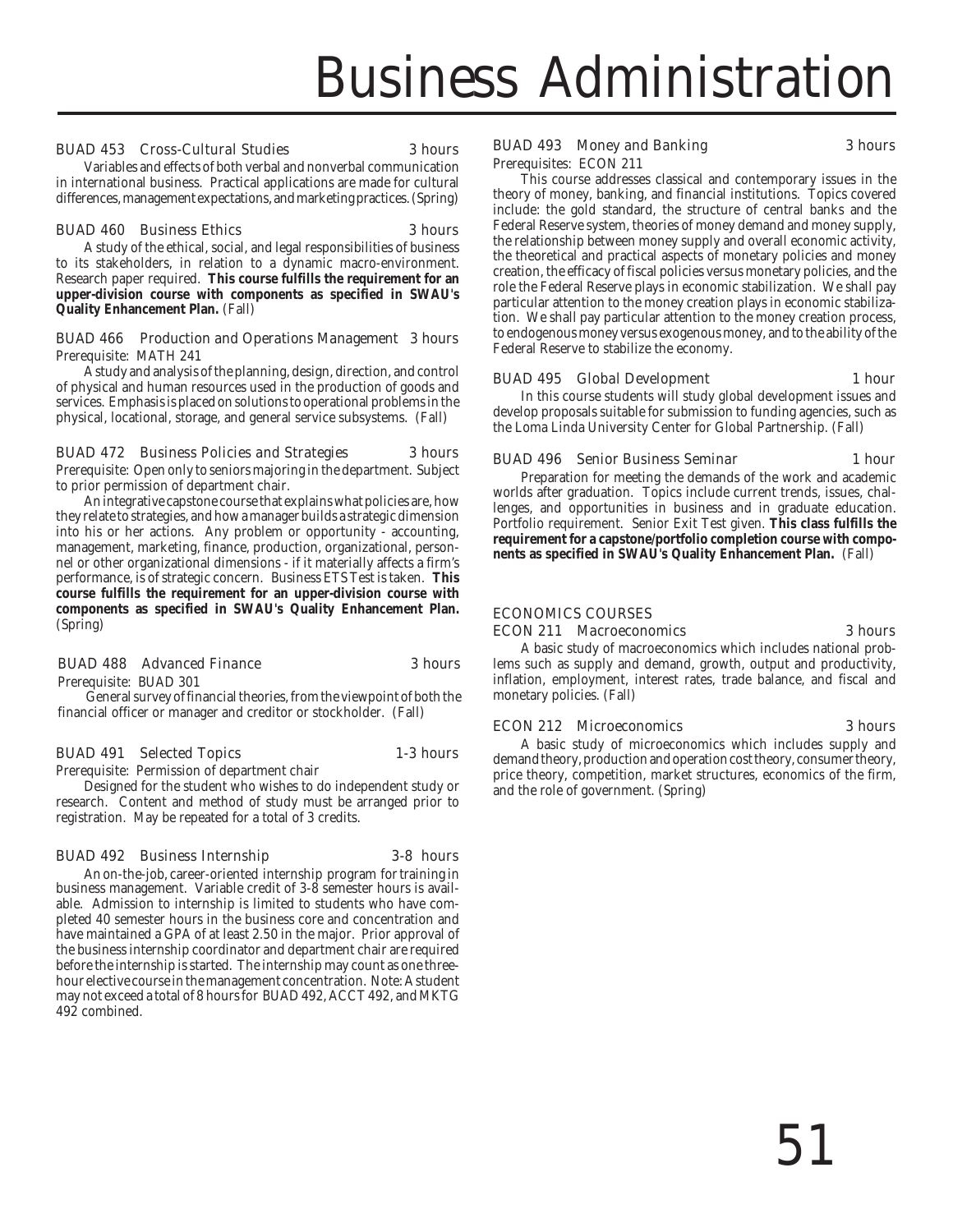# MARKETING COURSES

#### MKTG 237 Video Production 3 hours

This course includes segments on lighting, the video camera, the production switcher, equipment interconnection, digital nonlinear edit ing, and program production for television. Emphasis is given to multiple camera techniques for both studio and location productions. Supplies fee. 2 Lec 3 Lab. (Fall)

#### MKTG 241 Public Relations 3 hours

A course dealing with definitions, basic objectives, and concepts of public relations. Attention is given to the role of public relations, research for public relations, public and target audiences, communication concepts and channels, campaigns, and the legal and ethical environment of public relations. (Also taught as COMM 241.) (Fall)

#### MKTG 303 E-Commerce and Web Site Design 3 hours

An examination of the ground rules for competitive survival in the new market space of electronic commerce, including the electronic channels or well-designed Web sites and their impact on small and large business entities. Emphasis will be placed on analyzing information and applying graphic design techniques to develop effective Web pages for on-line business. Topics include e-commerce, navigation, security issues, networks, business models, and an overview of Web design and development tools. (Also taught as CSIS 303.) (Fall)

#### MKTG 343 Principles of Marketing 3 hours

An introductory course dealing with basic marketing concepts. Emphasis is placed on managerial decisions to meet customer needs in the areas of product design, price, promotion, and distribution. (Fall, summer overseas)

#### MKTG 350 Consumer Behavior 3 hours

Prerequisite: MKTG 343

An integration of marketing theory and the behavioral sciences in order to understand choices and influences in consumer decision behavior. (Spring, odd years)

#### MKTG 351 Advertising 3 hours

This course studies the role of advertising in society, its impact on the economy, its function in business and marketing, and its communication aspects, including media applications. Attention is given to social, legal, and ethical considerations, the business of advertising, consumer behavior, and creative strategies and processes. (Spring)

# MKTG 402 E-Commerce Environment 3 hours

A course designed to explore the world of e-business through using the web for selling and promotion. Emphasis is placed on developing e-commerce sites, processing payments, trust and security, protecting intellectual property, optimizing search engine results, and new methods of doing business online. (Spring, odd years)

# MKTG 443 Marketing Research 3 hours

Prerequisite: MKTG 343

An overview of research theories, concepts, and methodologies as applied to marketing problems. Attention is directed toward the application of sampling, sample design, data analysis of marketing problems, and how findings are used in formulating marketing policies. (Spring)

#### MKTG 492 Marketing Internship 3-8 hours

This course is an on-the-job, career-oriented internship program for training in marketing and e-commerce. Variable credit of 3-8 hours is available. Admission to internship is limited to students who have completed 40 semester hours in the business core and concentration and have maintained a GPA of at least 2.50 in the major. Prior approval of both the business internship coordinator and the department chair is required before the internship is started. The internship may count as one three-hour elective course in the marketing concentration. Note: A student may not exceed a total of 8 hours for MKTG 492, ACCT 492 and BUAD 492 combined.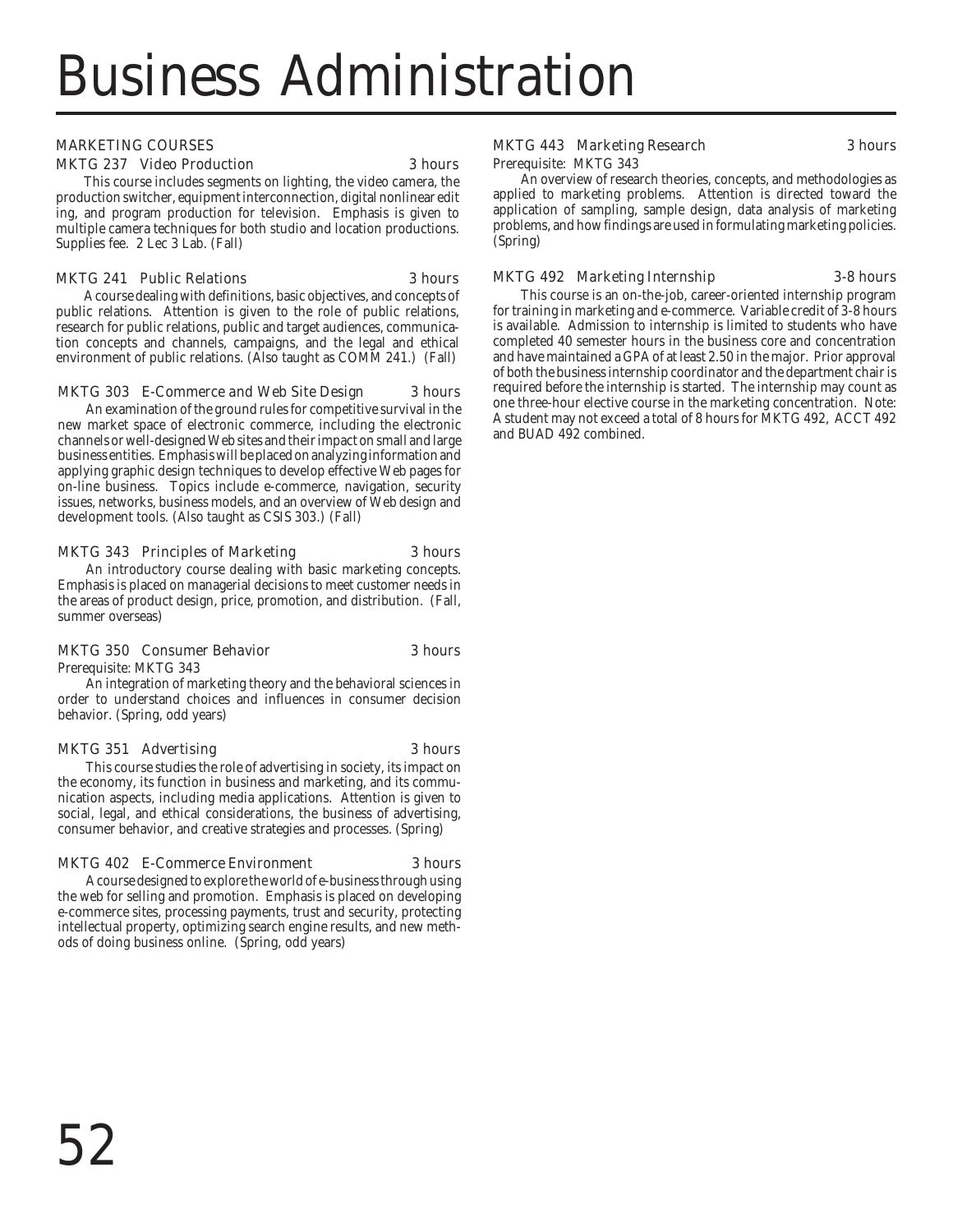

Lawrence Turner, Chair; Karl Konrad, Gerald Springer

#### AIMS OF THE CHEMISTRY PROGRAM

The aim of the chemistry program is to develop in students the ability to think critically and creatively. The chemistry curriculum is designed to provide the student with a strong background in the areas of organic, biochemistry, analytical and physical chemistry. The major will serve as a solid foundation upon which the candidate can build a professional career or a more specialized graduate program.

#### PROGRAMS

B.A. Chemistry - 39 (19 u.d.) B.S. Chemistry - 43 hours (23 u.d.) B.S. Biochemistry - 57 hours (29 u.d.) B.S. Physical Science - Secondary Certification - 51 hours (21 u.d.) Minor in Chemistry - 18 hours (6 u.d.)

#### Chemistry, B.A.

| <b>CHEM 111</b> |                           |    |
|-----------------|---------------------------|----|
| <b>CHEM 112</b> |                           |    |
| <b>CHEM 221</b> |                           |    |
| <b>CHEM 231</b> |                           |    |
| <b>CHEM 232</b> |                           |    |
| <b>CHEM 341</b> |                           |    |
| <b>CHEM 431</b> |                           |    |
| <b>CHEM 432</b> |                           |    |
| <b>CHEM 462</b> |                           |    |
| <b>CHEM 475</b> |                           |    |
| <b>CHEM</b>     |                           |    |
|                 | TOTAL (19 upper division) | 39 |
|                 |                           |    |

Required cognates: CHEM 201; MATH 181; PHYS 121, 122. Recommended cognates: MATH 282, 283; CSIS 110; PHYS 221, 222.

#### Chemistry, B.S.

| CHEM 111        |                           |    |
|-----------------|---------------------------|----|
| <b>CHEM 112</b> |                           |    |
| <b>CHEM 221</b> |                           |    |
| <b>CHEM 231</b> |                           |    |
| <b>CHEM 232</b> |                           |    |
| <b>CHEM 341</b> |                           |    |
| <b>CHEM 342</b> |                           |    |
| <b>CHEM 431</b> |                           |    |
| <b>CHEM 432</b> |                           |    |
| <b>CHEM 462</b> |                           |    |
| <b>CHEM 475</b> |                           |    |
| <b>CHEM</b>     |                           |    |
|                 | TOTAL (23 upper division) | 43 |

| Required cognates: CHEM 201; CSIS 110; MATH 181, 282, 283; |                |  |  |
|------------------------------------------------------------|----------------|--|--|
|                                                            | PHYS 121, 122. |  |  |

Recommended cognates: MATH 321; PHYS 221, 222;

an intermediate foreign language.

#### Chemistry Minor

| <b>CHEM 111</b> |                          |    |
|-----------------|--------------------------|----|
| CHEM 112        |                          |    |
| CHEM            |                          |    |
|                 | TOTAL (6 upper division) | 18 |

#### Biochemistry, B.S.

| <b>CHEM 111</b> |      |                                      |    |
|-----------------|------|--------------------------------------|----|
| <b>CHEM</b>     | -112 |                                      |    |
| <b>CHEM</b>     | 221  |                                      |    |
| <b>CHEM</b>     | 231  |                                      |    |
| <b>CHEM</b>     | 232  |                                      |    |
| <b>CHEM 341</b> |      |                                      |    |
| <b>CHEM</b>     | 431  |                                      |    |
| <b>CHEM</b>     | 432  |                                      |    |
| <b>CHEM</b>     | 433  |                                      |    |
| <b>CHEM</b>     | 434  |                                      |    |
| <b>CHEM</b>     | 475  |                                      |    |
| <b>CHEM</b>     |      |                                      |    |
| BIOL.           | 111  |                                      |    |
| BIOL.           | 112  |                                      |    |
| BIOL.           | 340  |                                      |    |
| BIOL            | 344  |                                      |    |
| <b>BIOL</b>     |      |                                      |    |
|                 |      | BIOL 330 Bacteriology & Virology (4) |    |
|                 |      | BIOL 410 Human Physiology (4)        |    |
|                 |      | BIOL 450 Histology (4)               |    |
|                 |      | TOTAL (29 upper division)            | 57 |
|                 |      |                                      |    |

Required cognates: CHEM 201; MATH 181, 282, PHYS 121, 122 Recommended cognates: PHYS 221, 222, RLGN 419

This is a composite major and therefore does not require a minor.

#### TEACHING CERTIFICATION PROGRAM

The following Physical Science major is for teaching certification only. Requirements for certification are listed in the Education section of this bulletin.

*You must make formal application for admittance to the Teacher Education Program. Applications are available at the Education Department office.*

#### Physical Science with Chemistry Emphasis, B.S. Secondary Teaching Area

| CHEM 111        |     |                           |    |
|-----------------|-----|---------------------------|----|
| CHEM 112        |     |                           |    |
| CHEM 231        |     |                           |    |
| <b>CHEM 232</b> |     |                           |    |
| CHEM 341        |     |                           |    |
| CHEM 431        |     |                           |    |
| CHEM 432        |     |                           |    |
| CHEM            | 462 |                           |    |
| CHEM            | 475 |                           |    |
| PHYS            | 112 |                           |    |
| PHYS            | 121 |                           |    |
| PHYS            | 122 |                           |    |
| PHYS            | 221 |                           |    |
| PHYS            | 222 |                           |    |
| PHYS            | 311 |                           |    |
| PHYS            |     |                           |    |
|                 |     | TOTAL (21 upper division) | 51 |
|                 |     |                           |    |

Required cognates: MATH 201 or CHEM 201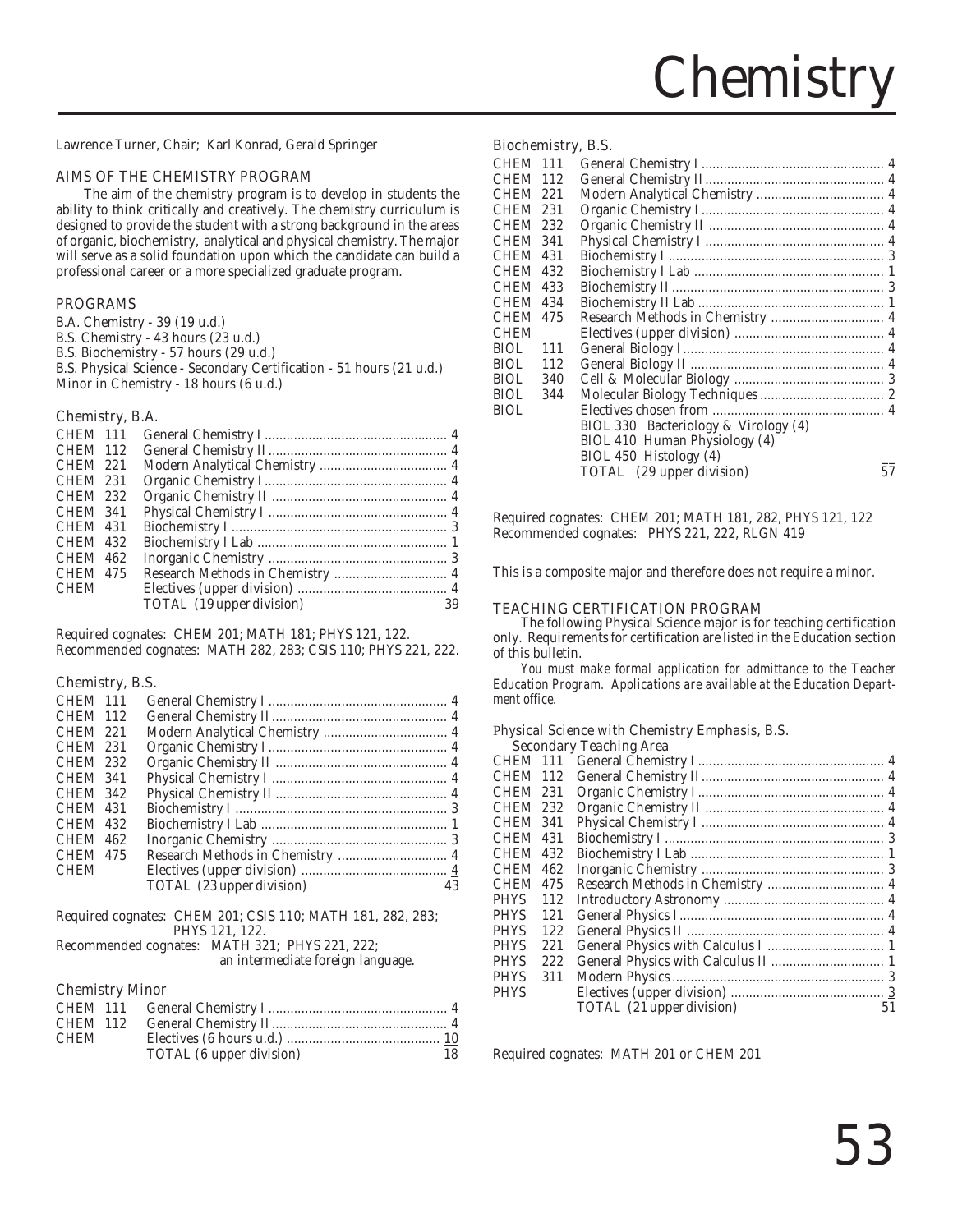# **COURSES**

# CHEM 105 Survey of Chemistry 4 hours

Prerequisite: MATH 012 with a grade of C or higher, or acceptable M.A.P. recommendation\*.

An introduction to the fundamental principles of chemistry, plus additional introductory topics from organic and biochemistry with an emphasis on human metabolism. Not applicable to major, minor, or teaching sequence. 3 Lec 3 lab. (Fall)

# CHEM 111 General Chemistry I 4 hours

Prerequisite: MATH 110 with a grade of C or higher, or high school Algebra II with grade of B or higher and acceptable M.A.P. recommendation\*, or permission of chemistry faculty, or corequisite: MATH 121 or higher.

This course develops basic topics such as atomic structure, periodicity, chemical equations, chemical bonding, solutions, nomenclature, and states of matter. 3 Lec 3 Lab. (Fall)

#### CHEM 112 General Chemistry II 4 hours

Prerequisite: CHEM 111 with a grade of C or higher.

A continuation of CHEM 111. Included are discussions of kinetics, acids and bases, equilibrium, electrochemistry, and introduction to nuclear and organic chemistry. 3 Lec 3 Lab. (Spring)

#### CHEM 201 Research Methods in the Physical Sciences 1 hour Prerequisite: ENGL 121 and PHYS 121, 122 or CHEM 111, 112.

An introduction to the library research skills used in the physical sciences, especially chemistry. The use of primary and secondary sources including the use of on-line databases will be discussed as well as publication styles. Students will engage in activities to sharpen critical thinking. In this course, majors in the physical sciences begin the process of senior portfolio development. **This course fulfills the requirement for UNIV 201; Research in an Academic Discipline, as specified in SWAU's Quality Enhancement Plan.** (Spring)

#### CHEM 221 Modern Analytical Chemistry 4 hours

Prerequisite: CHEM 112 with grade of C or higher.

A course in which quantitative and instrumental techniques of chemical analysis are combined. Emphasis will be on developing analytical skills. 3 Lec 3 Lab. (Fall, even years)

#### CHEM 231 Organic Chemistry I 4 hours

Prerequisite: CHEM 112 with a grade of C or higher.

This course deals with the theory and applications of basic organic chemistry. Included is the study of alkanes, alkenes, alkynes, simple aromatics, alkyl halides, alcohols, ethers, and spectroscopic methods. 3 Lec 3 Lab. (Fall)

#### CHEM 232 Organic Chemistry II 4 hours

Prerequisite: CHEM 231 with a grade of C or higher.

A continuation of the study of basic organic chemistry. Includes carboxylic acids, aldehydes, ketones, amines, heterocyclics, unsaturated carbonyl compounds, carbohydrates, phenols, glycols and epoxides. 3 Lec 3 Lab. (Spring)

### CHEM 291 Selected Topics 1 hour

Prerequisite: Permission of the department chair.

This course offers the lower division student opportunity for independent study under the direction of a faculty member. This study may involve research, laboratory, or library work. Content and methods of study must be arranged prior to registration. May be repeated for a total of 2 credits.

CHEM 310 Environmental & Geological Chemistry 4 hours Prerequisite: CHEM 112 or equivalent with a grade of C or higher, MATH 181 or permisison of instructor.

Chemistry of how geological and anthropogenic activities impact Earth's hydrosphere, continents, and atmosphere. 3 Lec 3 Lab. (Offered periodically)

# CHEM 341 Physical Chemistry I 4 hours

Prerequisite: CHEM 112 or equivalent with a grade of C or higher, MATH 181.

Rigorous mathematical treatment of gas laws, physical states of matter, solutions, thermodynamics, equilibrium, chemical potential, electrochemistry, and an introduction to quantum mechanics. 3 Lec 3 Lab. (Fall, odd years)

# CHEM 342 Physical Chemistry II 4 hours

Prerequisite: CHEM 341 with a grade of C or higher.

Further development of atomic and molecular quantum mechanics, spectroscopy, kinetics and reaction mechanisms, and statistical thermodynamics. 3 Lec 3 Lab. (Spring, even years)

# CHEM 421 Modern Analytical Instrumentation 4 hours

Prerequisite: CHEM 221 with a grade of C or higher or CHEM 231 with a grade of C or higher.

A course in modern analytical instrumentation, including electroanalytical, spectroscopic, separations, and kinetic methods. Application of spreadsheet and computer simulation software. Laboratory emphasis. 2 Lec 6 Lab. (Offered periodically)

#### CHEM 431 Biochemistry I 3 hours

Prerequisite: CHEM 232 with a grade of C or higher. Corequisite: CHEM 432 (required for chemistry and biochemistry

majors). A course in the molecular logic of life; in particular the molecular structure, nomenclature, properties, and functions of carbohydrates, lipids, proteins, and nucleic acids. Properties and mechanisms of

enzymes, vitamins,a and co-enzymes, biological membrane structure and function, and introduction to bioenergetics. 3 Lec. (Fall)

# CHEM 432 Biochemistry I Lab 1 hour

Prerequisite or corequisite: CHEM 431.

This course is designed to accompany CHEM 431. Experiments demonstrate the theoretical principles discussed in CHEM 431, including structure, pH, and molecular interactions of carbohydrates, lipids, proteins, enzymes, nucleic acids, and the specific methods of analysis associated with these molecules. 3 Lab. (Fall)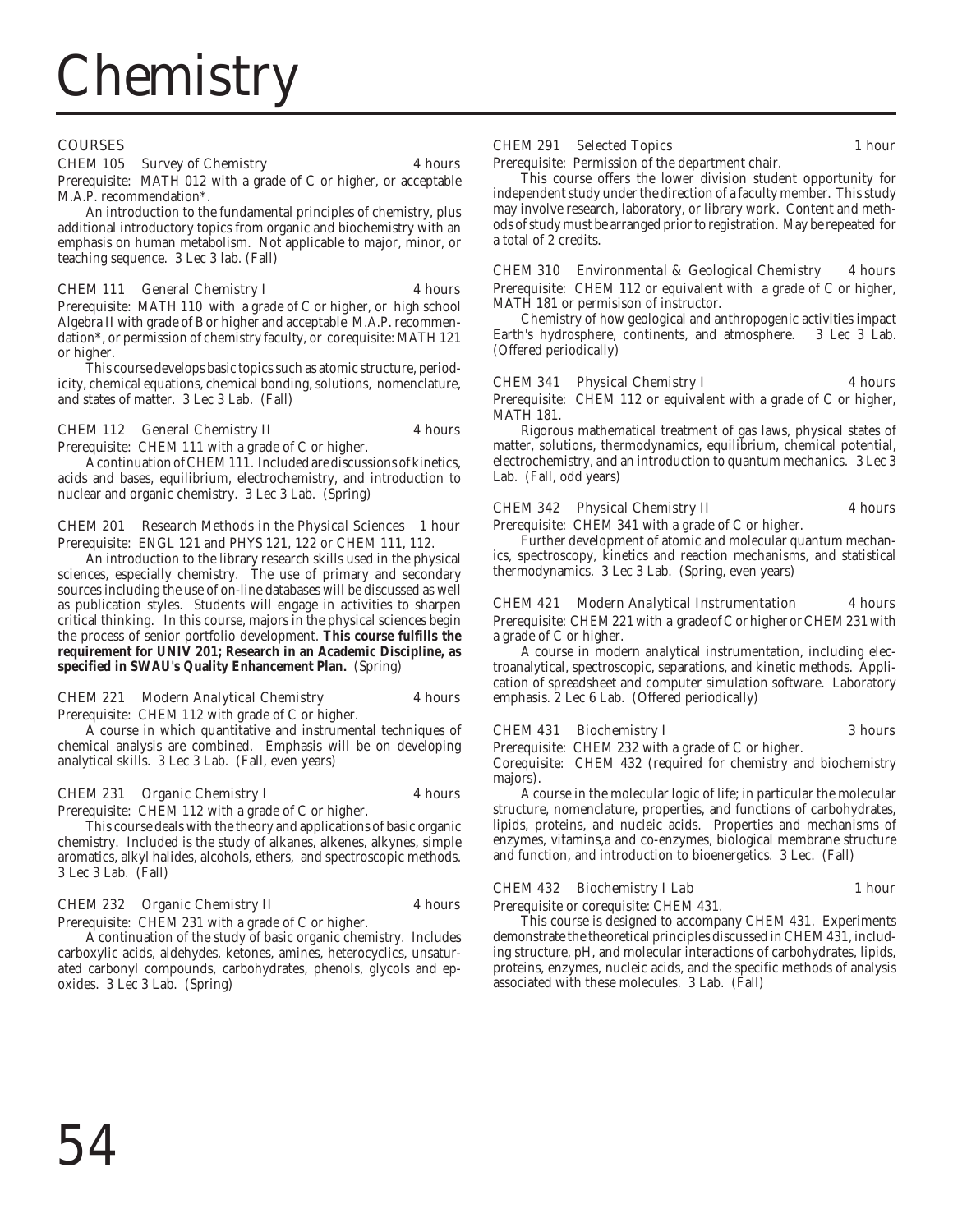#### CHEM 433 Biochemistry II 3 hours

Prerequisite: CHEM 431 with a grade of C or higher. Corequisite: CHEM 434 (required for chemistry and biochemistry majors).

This course focuses on the metabolic pathways of biomolecules, accompanied by bioenergetic requirements, regulatory mechanisms and flow of genetic information. Includes photosynthesis, metabolism of amino acids, fatty acids, lipids, nucleic acids and proteins, and application of recombinant DNA. Intended for students taking chemistry as their major or minor. Also suitable for biology majors with a strong chemistry background and pre-professionals. 3 Lec. (Spring, odd years)

#### CHEM 434 Biochemistry II Lab 1 hour

Prerequisite or corequisite: CHEM 433.

This course is designed to accompany CHEM 433. Emphasis will be important experimental techniques not covered in CHEM 432, including electrophoresis, adsorption chromatography, thin-layer chromatography and DNA analysis. 3 Lab. (Spring, odd years)

#### CHEM 462 Inorganic Chemistry 3 hours

Prerequisite: CHEM 341 or CHEM 112 with permission of instructor. A course including a study of the elements and their periodic relationships, acid-base theories, current bonding theories, coordination compounds, and other selected topics. 3 Lec. (Offered periodically)

#### CHEM 475 Research Methods in Chemistry 4 hours

Prerequisite: Either CHEM 221 or CHEM 341 with a grade of C or higher, CHEM 232 with a grade of C or higher, and permission of the chemistry faculty.

This course is a capstone course, designed to involve the chemistry major in the process of research, including literature searching, formation of hypotheses, and experimental design. Preparation and presentation of report, completion of portfolio. **This course fulfills the requirement for an upper-division course with components as specified in SWAU's Quality Enhancement Plan.** 2 Lec 6 Lab. (Offered periodically)

#### CHEM 491 Selected Topics 1-3 hours

Prerequisite: Permission of the department chair.

The subject of study is selected by conference between the student and the chemistry faculty, and will consist mainly of independent study and/or laboratory work summarized by a comprehensive report. Content and method of study must be arranged prior to registration. May be repeated for a total of 3 credits.

Chemistry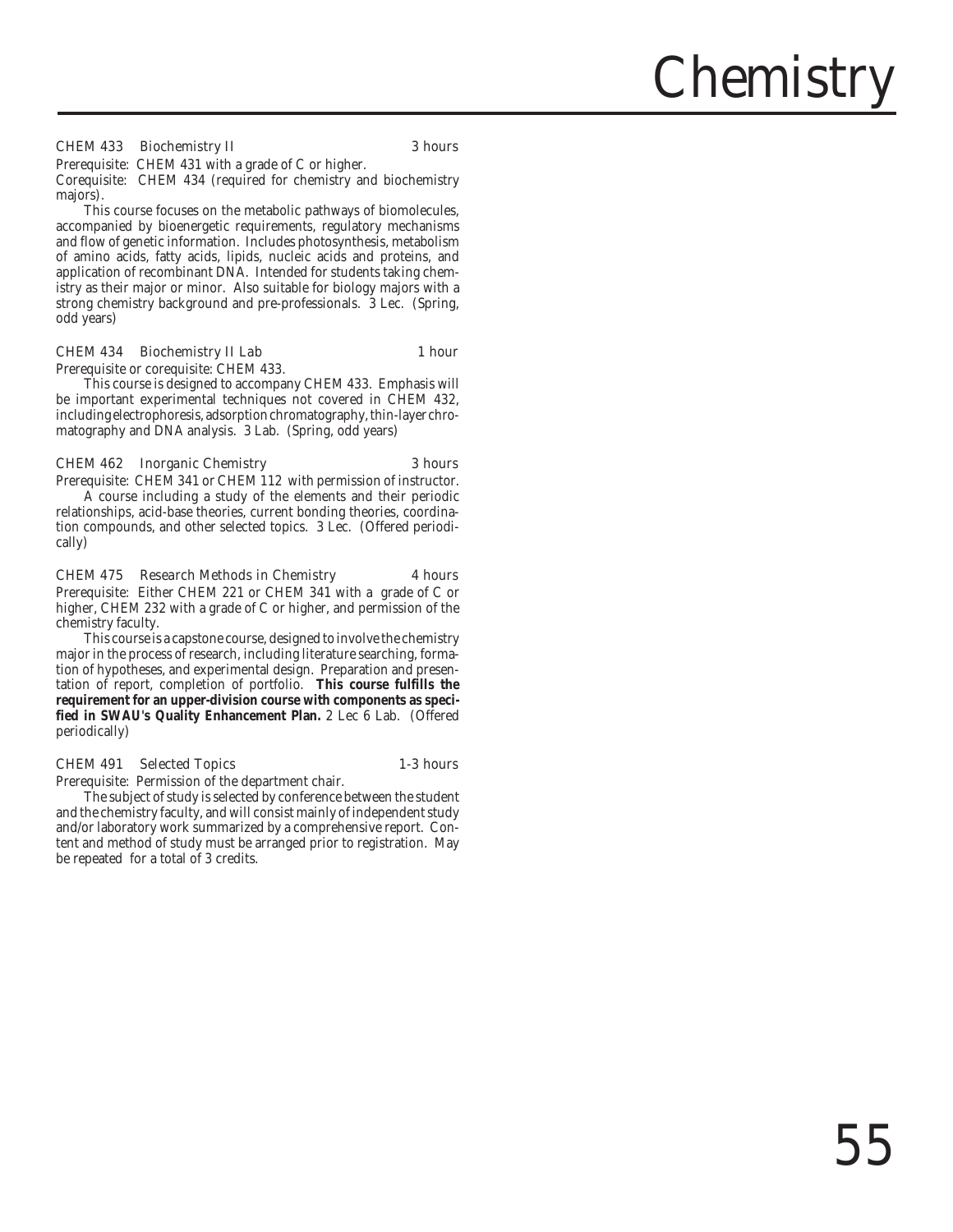# Clinical Laboratory Sciences

Art Chadwick, Chair; Suzanne Phillips

# AIMS OF THE PROGRAM

The Clinical Laboratory Sciences program prepares students to be certified clinical laboratory technologists in hospitals and other clinical laboratory settings.

# PROGRAM

Southwestern Adventist University offers a Bachelor of Science degree (131-138 semester hours) in Clinical Laboratory Sciences. This degree is offered in affiliation with Tarleton State University in Fort Worth, Texas or Andrews University in Berrien Springs, Michigan. The first three years are completed at the SWAU campus. The fourth year (12-14 months) of the program consists of clinical training to be completed at one of the affiliated hospital-based programs. Tarleton State University starts classes in July and January. Andrews University classes start in June. The program is accredited by the Council on Allied Health Education and Accreditation in conjunction with the National Accrediting Agency for Clinical Laboratory Sciences.

Each student must apply to the hospital training program of his/her choice, preferably early in the junior year. Acceptance into the Southwestern Adventist University program and declaration as a Clinical Laboratory Sciences major does not imply that the student will be accepted for the senior clinical year by an affiliated hospital program. The student is encouraged to maintain a science and an overall grade point average of 3.0 (on a four-point scale) or higher. The criteria for student selection by an affiliated hospital institution include scholastic ability, completed application materials, letters of reference, and a personal interview. At least 32 of the last 38 semester hours of academic work taken prior to the senior clinical year must be taken in residence at Southwestern Adventist University. Sixteen of the 32 hours must be science courses. English as a Second Language courses are not applicable toward residency.

# Clinical Laboratory Sciences, B.S.

|                 | BIOL 111, 112 | General Biology or                      |    |
|-----------------|---------------|-----------------------------------------|----|
|                 | BIOL 101, 102 |                                         |    |
| <b>BIOL</b>     | 220           |                                         |    |
| BIOL.           | 240           |                                         |    |
| BIOL.           | 280           | Principles of Research and Statistics 2 |    |
| <b>MATH 121</b> |               |                                         |    |
|                 | CHEM 111, 112 |                                         |    |
|                 | CHEM 231, 232 |                                         |    |
| <b>CSIS</b>     |               |                                         |    |
|                 |               | <b>TOTAL</b>                            | 40 |
|                 |               |                                         |    |
|                 |               |                                         |    |

|--|--|

# Recommended Courses for Clinical Laboratory Sciences

| CHEM 221 | Modern Analytical Chemistry 4 |  |
|----------|-------------------------------|--|
| CHEM 431 |                               |  |
| CHEM 432 |                               |  |
|          |                               |  |

# Suggested Curriculum for Clinical Laboratory Sciences Majors FRESHMAN YEAR

Fall

| г ан   |              |    |
|--------|--------------|----|
|        |              |    |
|        |              |    |
|        |              |    |
|        |              |    |
|        |              |    |
|        | <b>TOTAL</b> | 15 |
| Spring |              |    |
|        |              |    |
| RLGN   |              |    |
| HIST   |              |    |
|        |              |    |
|        | <b>TOTAL</b> |    |
|        |              |    |

# SOPHOMORE YEAR

### Fall

|  | <b>TOTAL</b> | 14 |
|--|--------------|----|
|  |              |    |

### Spring

| ------ |       |  |
|--------|-------|--|
| COMM   |       |  |
|        |       |  |
|        |       |  |
| HIST   |       |  |
|        | TOTAL |  |
|        |       |  |

#### JUNIOR YEAR Fall

| . |                                         |    |
|---|-----------------------------------------|----|
|   |                                         |    |
|   |                                         |    |
|   |                                         |    |
|   | CHEM 221 Modern Analytical Chemistry or |    |
|   |                                         |    |
|   |                                         |    |
|   | TOTAL.                                  | 15 |
|   |                                         |    |

# Spring

| CSIS- |       |  |
|-------|-------|--|
| HIST  |       |  |
| PEAC  |       |  |
| RLGN  |       |  |
|       | TOTAL |  |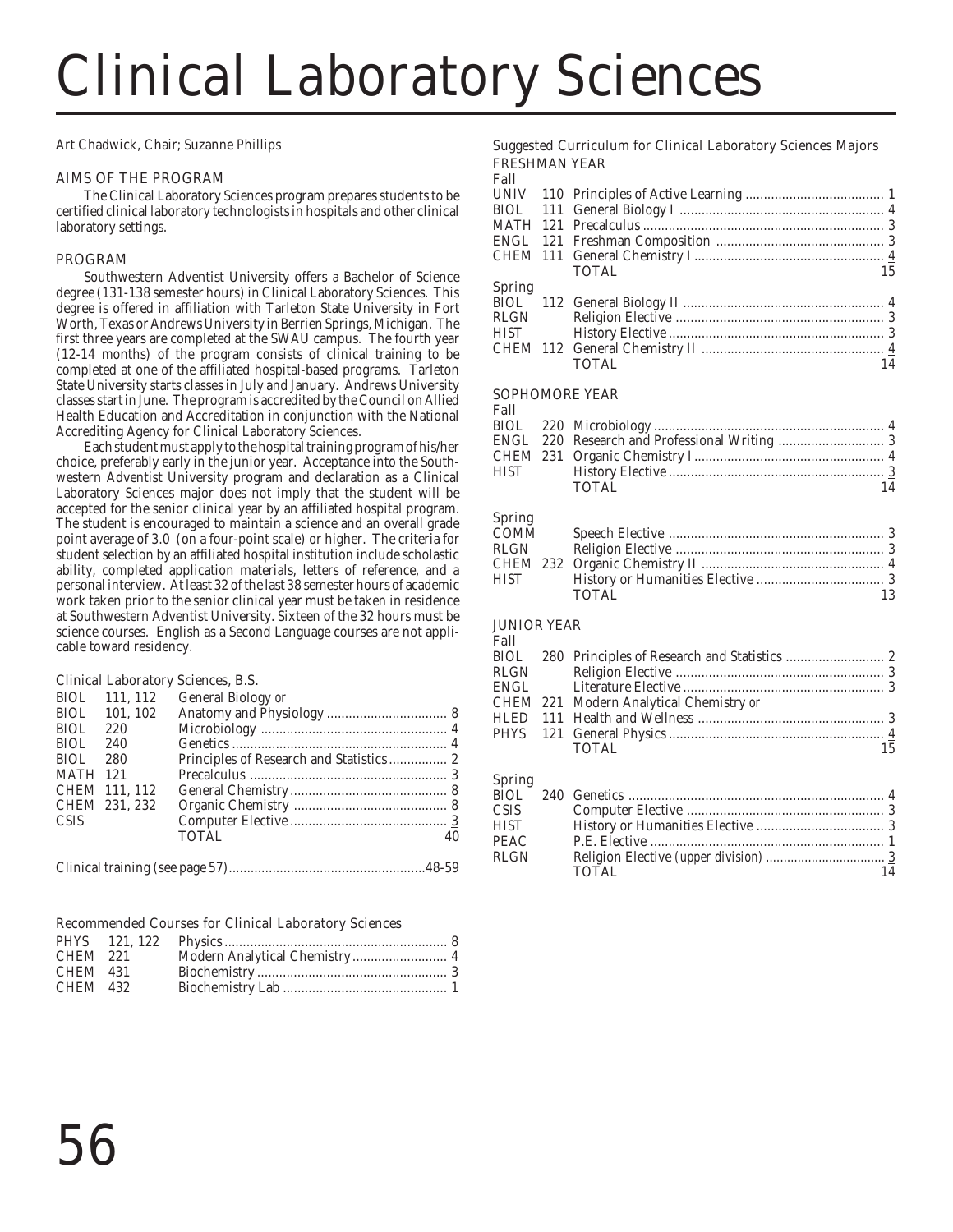# Clinical Laboratory Sciences

SENIOR YEAR - Clinical training at an affiliated hospital institution.

|                 | Courses as listed by the Andrews University Program:     |
|-----------------|----------------------------------------------------------|
| CLSC 230        |                                                          |
| <b>CLSC 250</b> |                                                          |
| <b>CLSC 260</b> | Fundamentals of Human Blood Biology  3                   |
| <b>CLSC 320</b> |                                                          |
| <b>CLSC 400</b> | Specimen Procurement & Processing & Lab  2               |
| CLSC 401        |                                                          |
| CLSC 402        |                                                          |
| CLSC 411        |                                                          |
| CLSC 412        |                                                          |
| <b>CLSC 413</b> | Clinical Hematology & Hemostasis Practicum  4            |
| <b>CLSC 421</b> |                                                          |
| <b>CLSC 423</b> |                                                          |
| <b>CLSC 431</b> |                                                          |
| <b>CLSC 432</b> |                                                          |
| <b>CLSC 433</b> |                                                          |
| <b>CLSC 441</b> |                                                          |
| <b>CLSC 442</b> |                                                          |
| <b>CLSC 443</b> | Clinical Immunohematology Practicum  4                   |
| <b>CLSC 451</b> |                                                          |
| <b>CLSC 452</b> | Clinical Chemistry & Body Fluids & Lab  2                |
| <b>CLSC 453</b> |                                                          |
| <b>CLSC 460</b> |                                                          |
| <b>CLSC 463</b> |                                                          |
| <b>CLSC 495</b> |                                                          |
|                 | TOTAL.<br>59                                             |
|                 | (Tarleton State University clinical year experience  48) |

# TOTAL hours for graduation 131-138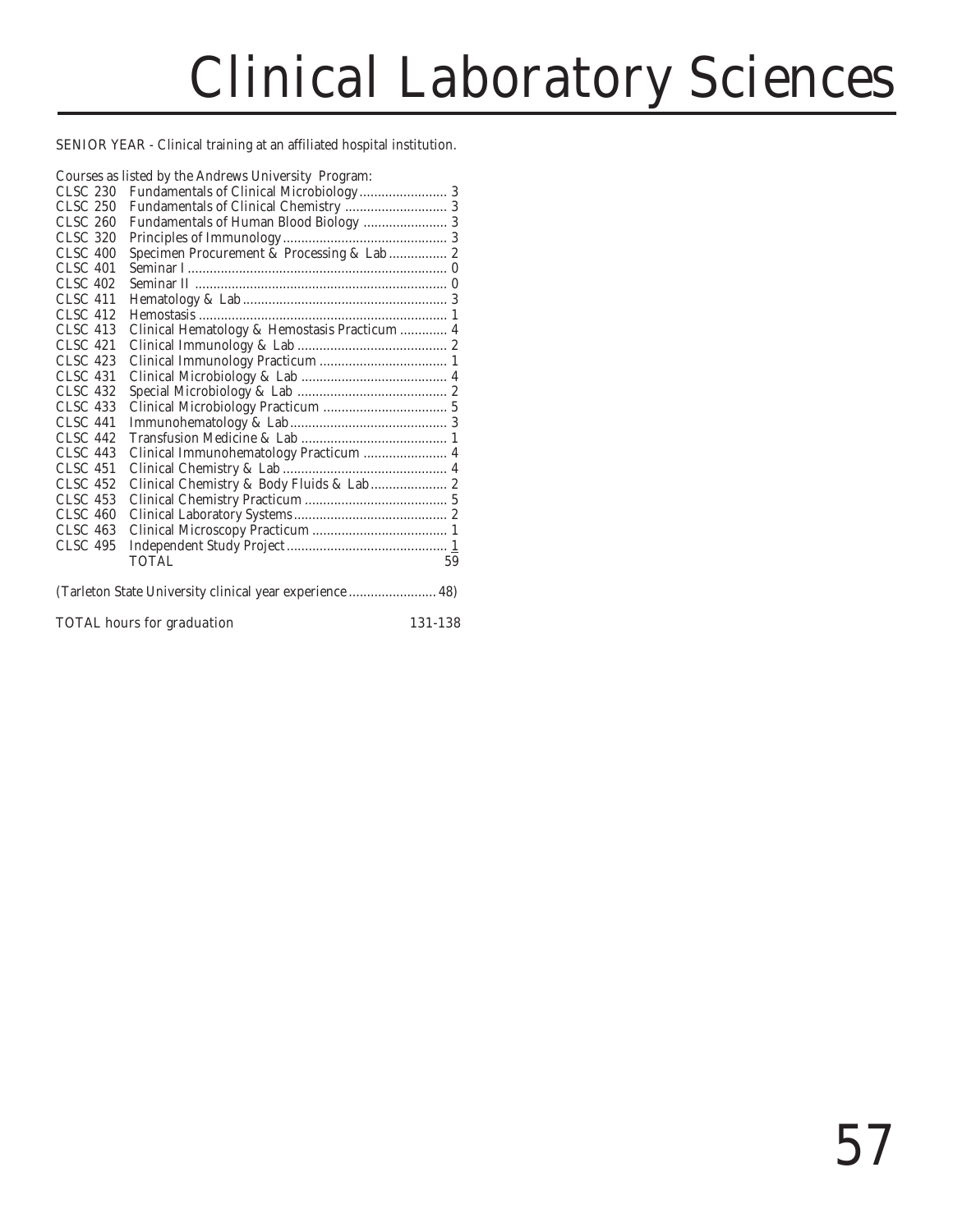# Communication

Robert R. Mendenhall, Chair; Glen Robinson, Randy Yates

### AIMS OF THE DEPARTMENT

There is great demand both in the United States and around the world for men and women skilled in creating and managing the elements of communication. It is the aim of this department to strengthen students' personal, public, and professional communication skills.

Communication students at Southwestern Adventist University choose one of the department's three major areas of study: Journalism, PR and Advertising, or Radio-TV-Film. The department also offers a minor in Speech Communication. Many communication students acquire valuable training and experience at one or more of the following facilities on or adjoining the campus:

88.3 KJCR, the University's FM station KGSW, Channel 31, the University's TV station The Studios at Southwestern (digital audio/video production) Cable TV Channel 8 in Keene

The department encourages all upper division majors to complete an off-campus internship in their major field. Even before graduation, and sometimes as a direct result of internship positions, many of our majors are hired by these communication firms, and communication alumni from Southwestern who have continued their education through graduate school have done so very successfully.

This department prepares men and women to meet the challenges and to take advantage of the opportunities of Christian communication professionals in today's world.

#### Withdrawing from or Repeating Courses

Students may withdraw from or repeat a course in their communication major or minor only one time.

#### Multiple Communication Majors/Minors

 A student cannot earn either two communication majors or both a communication major and minor. This is due to required course duplication and because career preparation in two academic fields is preferable to preparation in one field.

#### Communication Competencies

Competence in both oral and written communication is required for progress in each of the majors and minors offered by the department. Competence in oral communication is considered to be the completion of Speech Communication performance courses required in the major or minor with a grade of C or above.

Writing is a major component of upper division communication courses. The university requires all students to have passed ENGL 220 Research and Professional Writing or its equivalent before enrolling in any upper division course.

#### PROGRAMS

- B.A. Journalism 37 hours (18 u.d.)
- B.A. PR and Advertising 37 hours (21 u.d.)
- B.A. Radio-TV-Film 37 hours (15 u.d.)
- B.S. Journalism 49 hours (27 u.d.)
- B.S. PR and Advertising 49 hours (27 u.d.)
- B.S. Radio-TV-Film 49 hours (26 u.d.)

Minors in Journalism, PR and Advertising, Radio-TV-Film, and Speech Communication.

|      |     |                              | <b>Major</b> | Minor |
|------|-----|------------------------------|--------------|-------|
| COMM | 110 |                              |              | 3     |
| COMM | 111 |                              |              |       |
| COMM | 201 | Communication Research  1    |              |       |
| COMM | 222 |                              |              | 3     |
| COMM | 224 |                              |              |       |
| COMM | 230 |                              |              | 3     |
| COMM | 241 |                              |              |       |
| COMM | 322 | News Writing and Reporting 3 |              |       |
| COMM | 343 |                              |              |       |
| COMM | 383 |                              |              | 2     |
| COMM | 384 |                              |              |       |
| COMM | 422 |                              |              | 3     |
| COMM | 431 |                              |              | 3     |
| COMM | 451 | Communication Theory  3      |              |       |
|      |     | <b>TOTAL</b>                 | 37           | 18    |
|      |     |                              |              |       |

# Journalism, B.S. (This major does not require a minor.)

|       |     | Major                         | Minor |
|-------|-----|-------------------------------|-------|
| COMM  | 110 |                               | 3     |
| COMM- | 111 |                               |       |
| COMM  | 112 |                               |       |
| COMM  | 201 |                               |       |
| COMM  | 222 |                               | 3     |
| COMM  | 224 | Digital Photography  3        |       |
| COMM  | 230 |                               | 3     |
| COMM  | 241 |                               |       |
| COMM  | 322 | News Writing and Reporting 3  |       |
| COMM  | 324 |                               |       |
| COMM  | 343 |                               |       |
| COMM  | 351 |                               |       |
| COMM  | 383 |                               | 2     |
| COMM  | 384 |                               |       |
| COMM  | 422 |                               | 3     |
| COMM  | 431 |                               | 3     |
| COMM  | 442 | Applied PR and Advertising  3 |       |
| COMM  | 451 | Communication Theory  3       |       |
|       |     | TOTAL<br>49                   | 18    |
|       |     |                               |       |

#### PR and Advertising, B.A.

|      |     |                              | <b>Maior</b> | <b>Minor</b> |
|------|-----|------------------------------|--------------|--------------|
| COMM | 110 |                              |              |              |
| COMM | 111 |                              |              |              |
| COMM | 201 |                              |              |              |
| COMM | 222 |                              |              | 3            |
| COMM | 224 |                              |              |              |
| COMM | 241 |                              |              | 3            |
| COMM | 335 |                              |              |              |
| COMM | 343 |                              |              | 3            |
| COMM | 351 |                              |              | 3            |
| COMM | 381 |                              |              |              |
| COMM | 431 |                              |              |              |
| COMM | 442 | Applied PR and Advertising 3 |              | 3            |
| COMM | 451 | Communication Theory 3       |              |              |
|      |     | <b>TOTAL</b>                 | 37           | 18           |
|      |     |                              |              |              |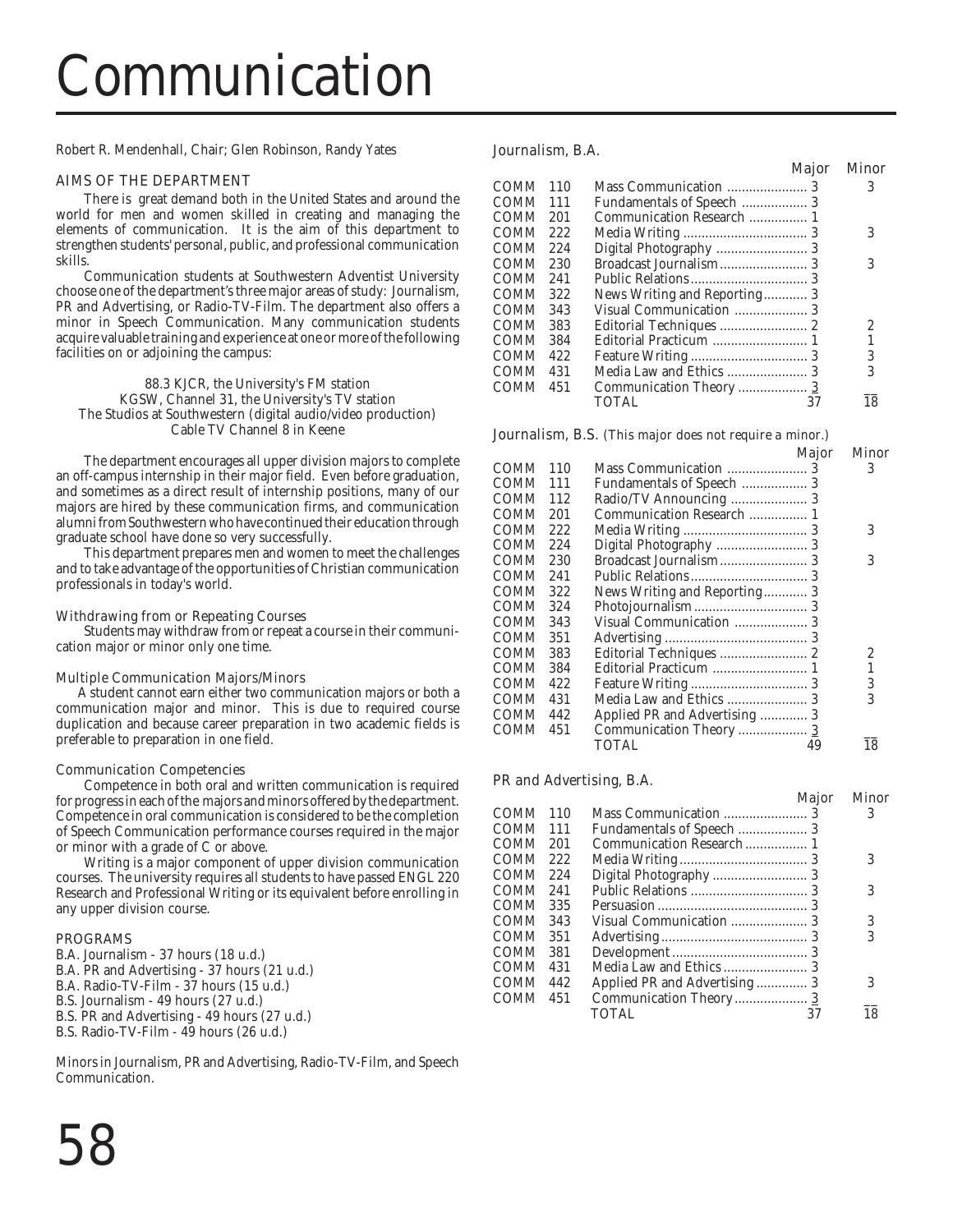# Communication

# PR and Advertising, B.S. (This major does not require a minor.)

|             |     |                                | Major | Minor |
|-------------|-----|--------------------------------|-------|-------|
| <b>COMM</b> | 110 |                                |       | 3     |
| <b>COMM</b> | 111 |                                |       |       |
| <b>COMM</b> | 115 |                                |       |       |
| <b>COMM</b> | 201 |                                |       |       |
| <b>COMM</b> | 222 |                                |       | 3     |
| <b>COMM</b> | 224 |                                |       |       |
| COMM        | 233 | Interpersonal Communication  3 |       |       |
| COMM        | 241 |                                |       | 3     |
| <b>COMM</b> | 324 |                                |       |       |
| COMM        | 322 | News Writing and Reporting  3  |       |       |
| <b>COMM</b> | 335 |                                |       |       |
| COMM        | 343 |                                |       | 3     |
| <b>COMM</b> | 351 |                                |       | 3     |
| <b>COMM</b> | 381 |                                |       |       |
| COMM        | 431 |                                |       |       |
| <b>COMM</b> | 442 |                                |       | 3     |
| COMM        | 451 |                                |       |       |
|             |     | TOTAL                          | 49    | 18    |
|             |     |                                |       |       |

### Radio-TV-Film, B.A.

|             |     | Major                      | Minor          |
|-------------|-----|----------------------------|----------------|
| <b>COMM</b> | 110 |                            | 3              |
| <b>COMM</b> | 111 |                            |                |
| <b>COMM</b> | 112 |                            | 3              |
| <b>COMM</b> | 201 |                            |                |
| <b>COMM</b> | 222 |                            |                |
| <b>COMM</b> | 226 |                            | 3              |
| <b>COMM</b> | 230 |                            |                |
| <b>COMM</b> | 237 |                            | 3              |
| <b>COMM</b> | 313 | Broadcasting in America  3 | 3              |
| <b>COMM</b> | 332 |                            |                |
| <b>COMM</b> | 351 |                            |                |
| <b>COMM</b> | 431 |                            |                |
| <b>COMM</b> | 451 |                            | $\overline{3}$ |
|             |     | <b>TOTAL</b><br>37         |                |

#### Radio-TV-Film, B.S. (This major does not require a minor.)

|             |     |                                    | <b>Major</b> | Minor |
|-------------|-----|------------------------------------|--------------|-------|
| <b>COMM</b> | 110 |                                    |              | 3     |
| <b>COMM</b> | 111 |                                    |              |       |
| <b>COMM</b> | 112 |                                    |              | 3     |
| <b>COMM</b> | 201 |                                    |              |       |
| <b>COMM</b> | 217 | <b>Broadcast Graphic Design</b>    |              |       |
|             |     |                                    |              |       |
| COMM        | 222 |                                    |              |       |
| COMM        | 226 |                                    |              | 3     |
| <b>COMM</b> | 230 |                                    |              |       |
| <b>COMM</b> | 237 |                                    |              | 3     |
| <b>COMM</b> | 313 | Broadcasting in America  3         |              | 3     |
| COMM        | 332 | Broadcast Management  3            |              |       |
| <b>COMM</b> | 338 | Advanced Video Production  3       |              |       |
| COMM        | 351 |                                    |              |       |
| <b>COMM</b> | 355 |                                    |              |       |
| <b>COMM</b> | 431 |                                    |              |       |
| <b>COMM</b> | 437 | TV Field Production & Reporting  3 |              |       |
| <b>COMM</b> | 451 | Communication Theory  3            |              | 3     |
|             |     | TOTAL                              | 49           | 18    |
|             |     |                                    |              |       |

### Minor in Speech Communication

|  | <b>TOTAL</b> | 21 |
|--|--------------|----|
|  |              |    |

# TEACHING CERTIFICATION PROGRAM

*The student must make formal application for admittance to the Teacher Education Program. Applications are available at the Education Department office.*

### Journalism B.A. or B.S. - Secondary Teaching Area

The student must meet the requirements for a B.A. or B.S. degree in Journalism.

# COURSES

#### COMM 110 Mass Communication 3 hours

An historical and critical survey of the role played by mass communication in shaping culture. Individual media institutions are examined in terms of the information they distribute, the entertainment they provide, and the influence they bring. Attention is given to the audience/medium relationship and to improving students' media literacy. (Fall)

# COMM 111 Fundamentals of Speech 3 hours

Theoretical and practical instruction in the principles of effective oral communication, with a concern for its importance in a democratic society. Emphasis is placed on content, organization, speaker attitudes, critical listening, audience analysis, and delivery. (Fall, Spring)

# COMM 112 Radio/TV Announcing 3 hours

Introduces the student to current radio and television announcing techniques. Emphasis is given to interpretation of copy, audio and video performance, voice analysis and improvement, interviewing techniques, pronunciation and articulation, and general speech improvement. Some attention is also given to ad-lib announcing, narration, and techniques of news, music, and sports announcing. (Spring)

# COMM 113 Oral Interpretation 3 hours

Introduction to and experience in discovering the meaning in literature and effectively sharing this meaning through oral presentations. A variety of readings will be selected from scripture, poetry, prose, and drama. (Spring, odd years)

# COMM 115 Discussion Techniques 3 hours

A study of the democratic methods used to solve problems and conduct business in various kinds of group organizations. Includes a number of traditional face-to-face group activities as well as individual presentations. (Spring, even years)

# COMM 170 Media Production Practicum 1 hour

Prerequisite: Permission of instructor and department chair.

Supervised work in an off-campus media production environment. A minimum of 50 clock hours of work experience is required. Pass/fail course. May be repeated for a total of 3 credits. (Fall, Spring)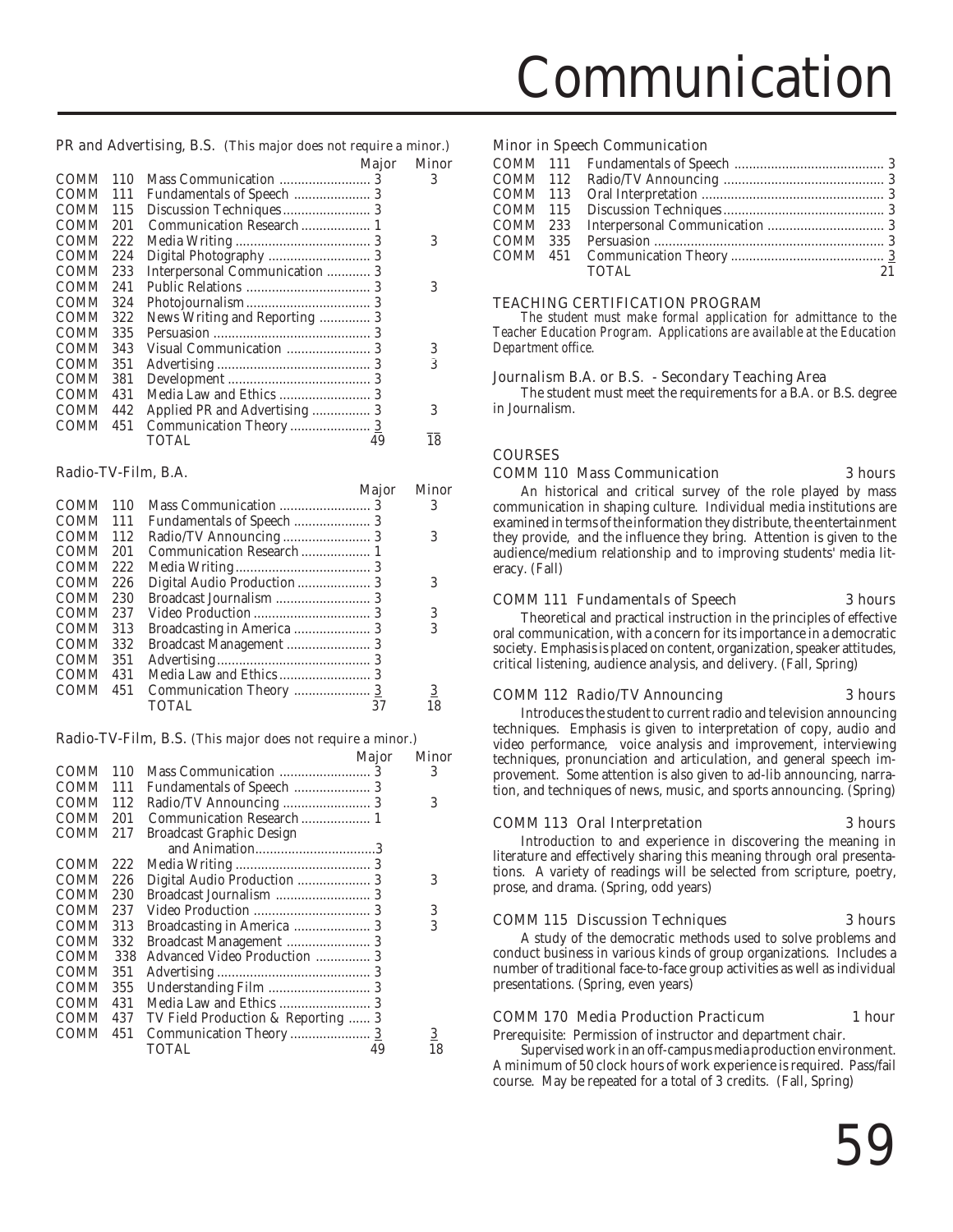# Communication

### COMM 201 Communication Research 1 hour

Prerequisite: ENGL 121

An introduction to the research skills used in the field of communication. Students will use primary and secondary sources as well as communication journals, indexes, and databases as they produce a research paper and engage in other activities relative to critical thinking within the discipline of communication. Students will also be exposed to current communication scholarship and begin the process of senior portfolio development. **This course fulfills the requirement for UNIV 201: Research in an Academic Discipline as specified in SWAU's Quality Enhancement Plan.** (Spring)

#### COMM 217 Broadcast Graphic Design and Animation 3 hours

An introduction to broadcast graphic design principles and requirements for still and animated images. The student will learn the fundamentals of computer animation through basic 2-D, 3-D, and Stop-Motion techniques. Upon completion of this course students will have a basic working knowledge of several software packages commonly used in the industry. Students will also have designed and completed broadcast-quality projects suitable for their portfolios. Supplies fee. (Fall, odd years)

# COMM 222 Media Writing 3 hours

Prerequisite: ENGL 121.

An introduction to news, public relations, advertising, and other writing styles for communicating effectively. This course examines the writing process, including appropriate use of grammar, spelling, and punctuation, and shows students how to accomplish a variety of writing tasks in a media context. Extensive practice in writing. (Spring)

# COMM 224 Digital Photography 3 hours

Prerequisite: Permission of instructor

Introduces the basic tools, materials, and techniques of digital photography. Assignments are designed to develop skill in camera operation, composition, and editing and printing the digital photograph. Student must furnish digital camera. Supplies fee. 2 Lec 3 Lab. (Fall)

# COMM 226 Digital Audio Production 3 hours

In this course the student receives practical hands-on experience with digital audio equipment. Attention is given to mixing, recording, and editing. Includes segments on news, music, and commercial production. Supplies fee. 2 Lec 3 Lab. (Spring)

# COMM 230 Broadcast Journalism 3 hours

Prerequisite: ENGL 121.

This broadcast news course emphasizes the importance of clear, concise, and engaging writing, as well as accurate, thorough, and fair reporting. Other elements include writing to audio, producing newscasts and public affairs programs, writing to visuals, news on the Web, and ethics and law. (Fall, even years)

# COMM 233 Interpersonal Communication 3 hours

Cognitive and experiential learning about interpersonal relationships. Students acquire insights about themselves and how they relate to others. (Spring, even years)

# COMM 237 Video Production 3 hours

This course includes segments on lighting, the video camera, the production switcher, equipment interconnection, digital nonlinear edit ing, and program production for television. Emphasis is given to multiple camera techniques for both studio and location production. Supplies fee. 2 Lec 3 Lab. (Fall)

#### COMM 241 Public Relations 3 hours

A course dealing with definitions, basic objectives, and concepts of public relations. Attention is given to the role of public relations, research for public relations, public and target audiences, communication concepts and channels, campaigns, and the legal and ethical environment of publics relations. (Also taught as MKTG 241.) (Fall)

### COMM 291 Selected Topics 1 hour

Prerequisite: Permission of department chair

This course offers the lower-division student opportunity to pursue investigations in fields of special interest under the direction of the departmental staff. Content and method of study must be arranged prior to registration. May be repeated for a total of 2 credits.

### COMM 313 Broadcasting in America 3 hours

An advanced study of broadcasting in the United States, this course includes elements on the origins and growth of broadcasting and cable; the physical bases of radio, television, and cable; programming, ratings, and effects; regulatory and constitutional matters; and current issues, including an international perspective. (Fall, odd years)

### COMM 322 News Writing and Reporting 3 hours

Prerequisite: COMM 222 or permission of instructor

A continuation of COMM 222, with emphasis on the principles, practices, and ethics of news reporting, interviewing, and writing. Extensive writing. (Fall, even years)

# COMM 324 Photojournalism 3 hours

Prerequisite: COMM 224 or permission of instructor

An advanced study of the visual image as it is used to document social conditions. Emphasis is given to news photographs, cropping, and legal and ethical considerations. Student must furnish digital camera. Supplies fee. (Spring, odd years)

#### COMM 332 Broadcast Management 3 hours

Emphasis on radio and television station management, including segments on financial and human resource management, promotion and marketing, sales, broadcast regulations, and cable television systems. (Fall, even years)

# COMM 335 Persuasion 3 hours

A study and practice of the principles and techniques involved in persuasion. Elements include the psychology of persuasion; the relation of persuasion to imaging, advertising, and propaganda; and the role of persuasion in a free society. (Spring, odd years)

# COMM 338 Advanced Video Production 3 hours

Prerequisite: COMM 237 or permission of instructor

The student will use advanced production techniques to create news story packages and documentary films. These productions will be used in regular news broadcasts. The course will also include multiple camera techniques for both studio and location production. Video projects required. Supplies fee. 2 Lec 3 Lab. (Spring, odd years)

60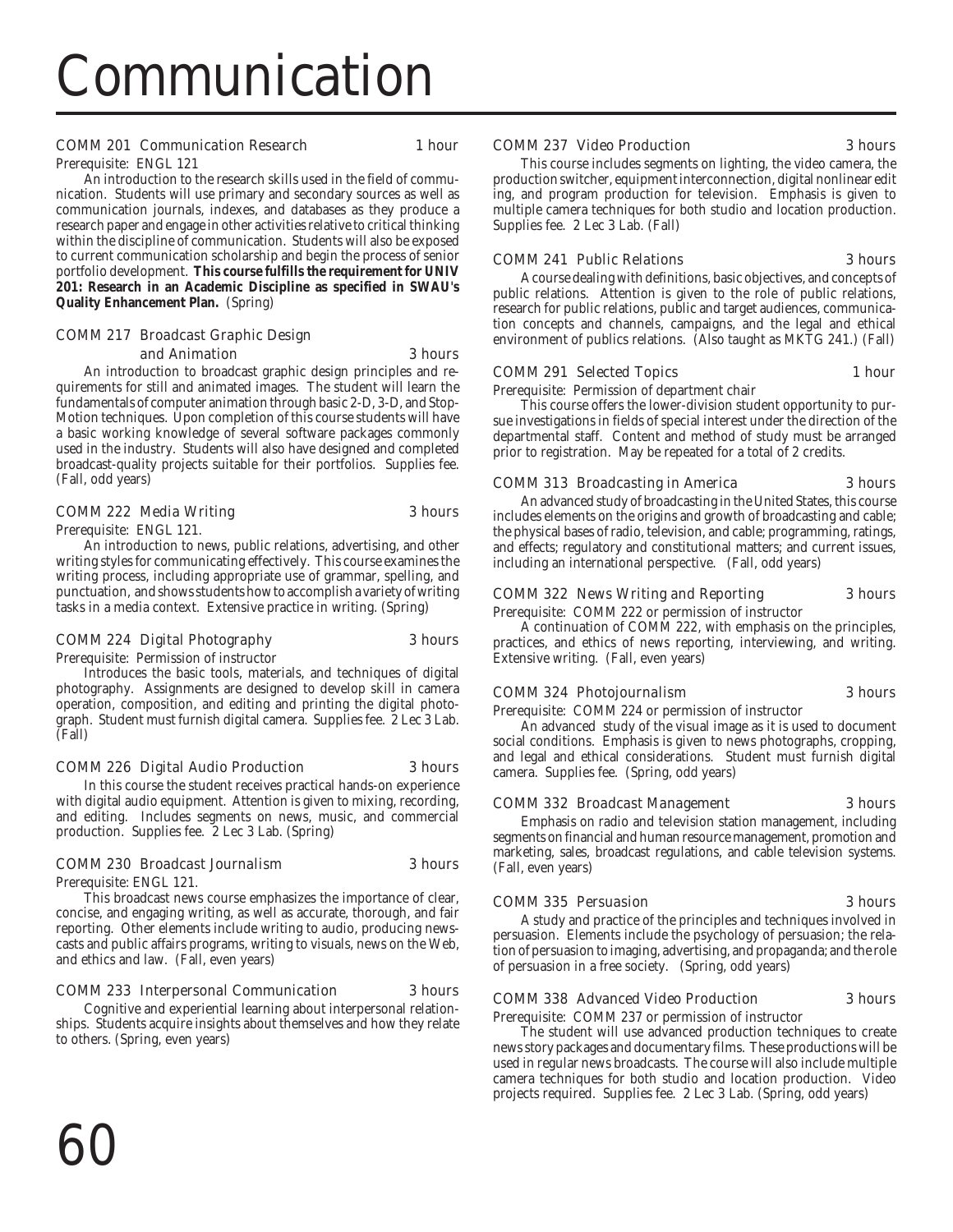# COMM 343 Visual Communication 3 hours

A study of visual rhetoric, specifically the relationship between images and the messages they convey. The course will survey images in all areas of modern mass communication, including advertising, public relations, journalism, graphic design, photography, motion pictures, television and video, and the World Wide Web. Includes a broad segment teaching publication software. (Fall)

#### COMM 351 Advertising 3 hours

This course studies the role of advertising in society, its impact on the economy, its function in business and marketing, and its communication aspects, including media applications. Attention is given to social, legal, and ethical considerations; the business of advertising; consumer behavior; and creative strategies and processes. (Spring)

#### COMM 355 Understanding Film 3 hours

A study of film, including the medium's history and the development of cinema structure within social and cultural contexts. Elements include photography, mise en scene, movement, editing, sound, acting, drama, story, writing, ideology, and critique. Viewing and analysis of significant films in cinema history. 2 Lec 3 Lab. (Spring, even years)

#### COMM 381 Development 3 hours

A study of fundraising and the philanthropic tradition and its role in the successful operation of nonprofit organizations. Attention is given to the techniques of producing fundraising proposals and campaigns directed to individuals, foundations, corporations, and other philanthropic organizations. (Spring, even years)

#### COMM 383 Editorial Techniques 2 hours

Prerequisite: COMM 222

Prerequisite or corequisite: COMM 322

This course emphasizes the principles and practices of copy preparation and editorial decision making. Elements include working with writers and a production staff, meeting deadlines, headline and caption writing, picture editing, and editing copy for accuracy. Students will apply coursework by serving as the editorial staff of the *Southwesterner*, the campus news website and the campus newspaper. (Fall)

#### COMM 384 Editorial Practicum 1 hour

Prerequisite: COMM 383

In this course, a continuation of COMM 383, students serve as editorial managers of the *Southwesterner*, the campus news website and the campus newspaper. (Spring)

#### COMM 422 Feature Writing 3 hours

Prerequisite: COMM 222 or permission of instructor

A course dealing with newspaper and magazine features. Emphasis is placed on publishing articles in on- and off-campus publications. Extensive practice in writing various types of feature stories and in dealing with editors and deadlines. (Fall, odd years)

# COMM 431 Media Law and Ethics 3 hours

A study of the major principles of media law and media-related ethical concerns. Emphasis is given to the most important court decisions and statutory enactments in communication law, including prior restraint, libel and slander, fair trial/free press conflicts, and the First Amendment. Attention is given to building a personal approach to ethics within the context of the individual's relationships both with supervisors and with the public. **This course fulfills the requirement for an upper-division course with components as specified in SWAU's Quality Enhancement Plan.** (Fall, even years)

#### COMM 437 Television Field Production and Reporting 3 hours Prerequisite: COMM 237 or permission of instructor.

Advanced study in television news reporting, photography, and editing. Emphasis is given to writing for television, using the camera and microphone, and video editing for broadcast-quality storytelling. Supplies fee. (Spring, even years)

# COMM 442 Applied Public Relations and Advertising 3 hours

This course uses team projects to teach the tools and techniques necessary to work in the fields of public relations and advertising. Public relations assignments may include, but are not limited to, crisis management, special events, media relations, publications, and internal communications. Advertising assignments may include, but are not limited to, image and identity, political advertising, jingles and slogans, campaigns for large and small companies, and demographic and psychographic research. (Fall, odd years)

#### COMM 451 Communication Theory 3 hours

This course presents the theoretical bases of interpersonal communication, group and public communication, mass communication, and communication in cultural contexts. Attention is given to the nature of inquiry and theory as well as several topics in communication theory, including interpersonal messages, cognitive processing, relationship development and maintenance, influence, group decision making, organizational communication, public rhetoric, media and culture, media effects, and intercultural and gender communication. There are ethical reflections throughout the course and an attempt to integrate and relate the various communication theories covered. **This course fulfills the requirement for an upper-division course with components as specified in SWAU's Quality Enhancement Plan.** (Spring, odd years)

| <b>COMM 471 Radio Internship</b>            | 1-3 hours |
|---------------------------------------------|-----------|
| <b>COMM 472 Television Internship</b>       | 1-3 hours |
| <b>COMM 473 Journalism Internship</b>       | 1-3 hours |
| <b>COMM 474 Public Relations Internship</b> | 1-3 hours |
| <b>COMM 475 Advertising Internship</b>      | 1-3 hours |

Prerequisite: Permission of department chair and instructor.

These courses offer the advanced student university credit for onthe-job, off-campus work in radio, television, journalism, public relations, or advertising under the joint direction of the departmental staff and a supervisor at the medium or business selected.

#### COMM 491 Selected Topics 1 hour

Prerequisite: Permission of department chair

This course offers the advanced student opportunity to pursue investigations in fields of special interest under the direction of the departmental staff. Content and method of study must be arranged prior to registration. May be repeated for a total of 2 credits.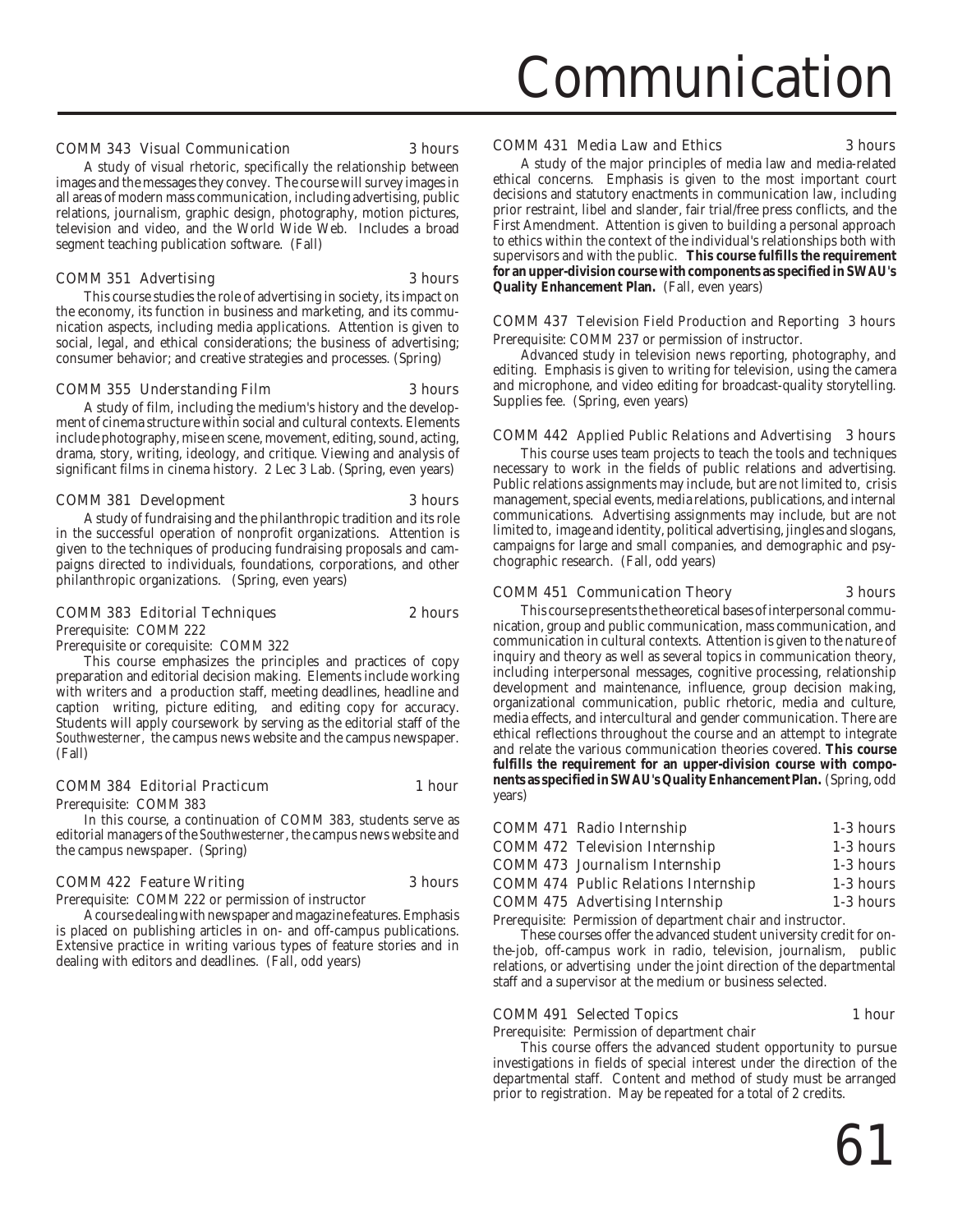# Computer Science

Daryl D. Thomas, Chair; Miguel Espinosa, Judith F. Miles

### AIMS OF THE PROGRAM

The primary mission of the Department of Computer Science is to prepare students for professional work in the field of computer science, within a Christian context. A secondary mission of the Department is to provide service courses in computer science to the University community at-large.

The Department of Computer Science offers two bachelor of science degree programs. The first, the Bachelor of Science in Computer Science, is intended for students who wish to pursue careers in computer science, either in industry or in academia. The second program, offered in collaboration with the Department of Business Administration, is a composite major leading to a Bachelor of Science in Business Administration and Computer Information Systems. This program is intended for students who wish to apply the tools of computer science in a management context. The Department also offers a minor in Computer Science.

In addition to the course requirements set forth below, each student majoring in Computer Science or in Computer Information Systems must successfully develop and release a useful program under an open-source model.

#### Computer Science, B.S.

| <b>CSIS</b>     |                                                      | 110, 111 Principles of Computer Programming I, II 6 |  |  |
|-----------------|------------------------------------------------------|-----------------------------------------------------|--|--|
| <b>CSIS</b>     | 125                                                  |                                                     |  |  |
| <b>CSIS</b>     | 201                                                  | Information Literacy for CS Majors 1                |  |  |
| <b>CSIS</b>     | 2.11                                                 |                                                     |  |  |
| <b>CSIS</b>     | 215                                                  | Object-Oriented Programming in C++  3               |  |  |
| <b>CSIS</b>     | 225                                                  |                                                     |  |  |
| <b>CSIS</b>     | 245                                                  | Introduction to LAN Technology  4                   |  |  |
| <b>CSIS</b>     | 301                                                  | Issues and Practices in Information Security  3     |  |  |
| <b>CSIS</b>     | 310                                                  | Assembler Programming & Machine                     |  |  |
|                 |                                                      |                                                     |  |  |
| <b>CSIS</b>     | 315                                                  | Application Development for Event-Driven            |  |  |
|                 |                                                      |                                                     |  |  |
| <b>CSIS</b>     | 360                                                  |                                                     |  |  |
| <b>CSIS</b>     | 405                                                  | Formal Languages and Automata  3                    |  |  |
| <b>CSIS</b>     | 445                                                  |                                                     |  |  |
| <b>CSIS</b>     | 450                                                  |                                                     |  |  |
| <b>CSIS</b>     | 490                                                  |                                                     |  |  |
| <b>PHYS</b>     | 305                                                  |                                                     |  |  |
|                 |                                                      |                                                     |  |  |
|                 |                                                      | TOTAL.<br>54                                        |  |  |
|                 | <b>Required Cognates:</b>                            |                                                     |  |  |
| <b>PHYS</b>     | 121                                                  |                                                     |  |  |
| <b>PHYS</b>     | 122                                                  |                                                     |  |  |
| <b>MATH</b>     | 121                                                  |                                                     |  |  |
| MATH            | 181                                                  |                                                     |  |  |
| <b>MATH 241</b> |                                                      |                                                     |  |  |
| <b>COMM 115</b> |                                                      |                                                     |  |  |
|                 |                                                      | <b>TOTAL</b><br>2.1                                 |  |  |
|                 |                                                      |                                                     |  |  |
|                 | <b>General Education and Elective Courses:</b><br>53 |                                                     |  |  |

| General Equeation and Elective Courses: | ລວ  |
|-----------------------------------------|-----|
| <b>GRAND TOTAL</b>                      | 128 |

The Bachelor of Science in Computer Science is a composite major. It therefore does not require a minor.

We strongly suggest that students seeking a Bachelor of Science in Computer Science or the Composite Major in Computer Information Systems and Business plan to take their major courses in the following sequence:



All students pursuing majors or minors in this department should plan on enrolling in MATH 221 in the fall semester of their Freshman year.

#### Composite Major in Computer Information Systems and Business, B.S.

Students who wish to pursue this program must make formal application both to the Department of Business Administration and the Department of Computer Science.

#### Business Courses:

|  | BUAD 472 Business Policies and Strategies (Capstone)  3 |    |
|--|---------------------------------------------------------|----|
|  |                                                         |    |
|  |                                                         |    |
|  |                                                         |    |
|  | <b>TOTAL</b>                                            | 35 |
|  |                                                         |    |

#### Computer Information Systems Courses:

|                  |     | CSIS 110, 111 Principles of Computer in Programming I, II  6 |
|------------------|-----|--------------------------------------------------------------|
| CSIS.            | 125 |                                                              |
| CS <sub>IS</sub> | 201 | Information Literacy for CS Majors  1                        |
| <b>CSIS</b>      | 211 |                                                              |
| CS <sub>IS</sub> | 215 |                                                              |
| CSIS.            | 225 |                                                              |
| CSIS.            | 245 |                                                              |
| CSIS-            | 303 |                                                              |
| $CSIS$ 310       |     | Assembler Programming & Machine                              |
|                  |     |                                                              |
| $CSIS$ 315       |     | <b>Application Development for</b>                           |
|                  |     |                                                              |
| <b>CSIS</b>      | 360 |                                                              |
| <b>CSIS</b>      | 445 |                                                              |
| CS <sub>IS</sub> | 450 |                                                              |
| CS <sub>IS</sub> | 490 |                                                              |
|                  |     | <b>TOTAL</b><br>44                                           |
|                  |     |                                                              |

# **Required Cognates:**

| $MATH 241*$         |                                             |  |
|---------------------|---------------------------------------------|--|
| COMM <sub>115</sub> |                                             |  |
|                     | TOTAL                                       |  |
|                     | *MATH 110 is a prerequisite for this class. |  |

The composite major in Computer Information Systems and Business does not require a minor.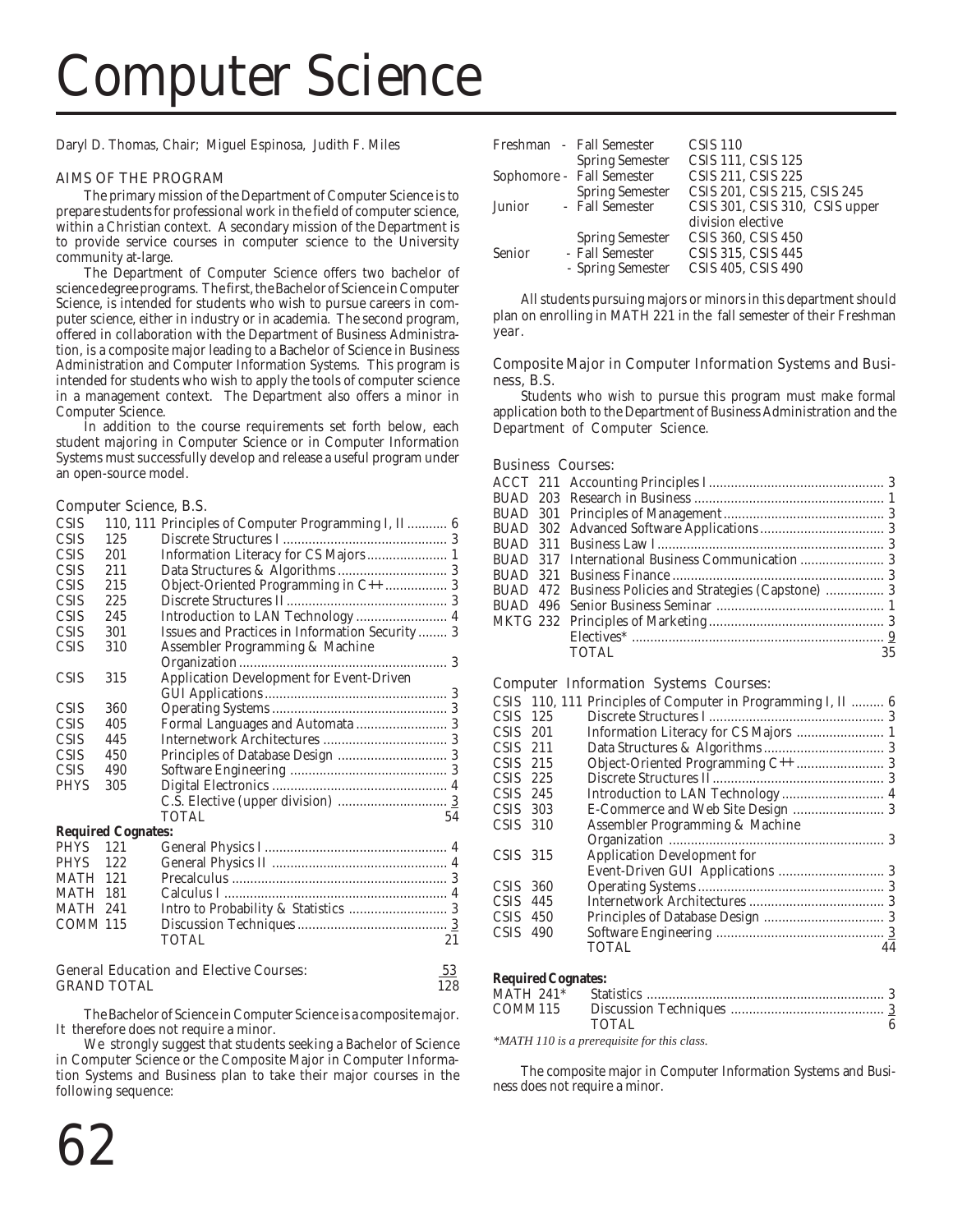# Computer Science

#### Computer Science Minor

|            | CSIS 110, 111 Principles of Computer Programming I, II 6 |    |
|------------|----------------------------------------------------------|----|
| CSIS 125   |                                                          |    |
| $CSIS$ 211 |                                                          |    |
| CSIS 215   |                                                          |    |
| CSIS 225   |                                                          |    |
| $CSIS$ 245 | Introduction to LAN Technology  4                        |    |
| CSIS 315   | Application Development for Event-Driven                 |    |
|            |                                                          |    |
| $CSIS$ 445 |                                                          |    |
|            | <b>TOTAL</b>                                             | 28 |
|            |                                                          |    |

#### **COURSES**

#### CSIS 100 Essential Computer Skills 1 hour

This course covers basic computer skills and knowledge needed to use the Windows environment, Internet search engines, e-mail, and word processing software to create, edit, and print documents. (Fall, Spring)

### CSIS 102 Microcomputer Literacy and Applications 3 hours

An introduction to the use of microcomputers, oriented toward future microcomputer users, not computer specialists. Topics include history of the field, computer hardware, software, operating systems, the Internet, and information systems. Students will work with popular applications for business and personal use, including web browsers, word processors, spreadsheets, and databases. (Fall, Spring)

### CSIS 110 Principles of Computer Programming I 3 hours

Introduction to problem solving using computers. Topics include top-down design, algorithm development, information representation, and programming using the Java language. Assumes a basic knowledge of PC operation. (Fall)

#### CSIS 111 Principles of Computer Programming II 3 hours Prerequisite: CSIS 110

A continuation of CSIS 110 with emphasis on elementary data structures and advanced techniques. Students will be introduced to C++. (Spring)

# CSIS 125 Discrete Structures I 3 hours

Prerequisite: MAP score of 49, or Corequisite: MATH 110 An introduction to the basics of discrete mathematics as applied in computer science. Topics include elementary logic, propositional logic, predicate logic, proof techniques, sets, relations, functions, counting, elementary number theory, and Boolean algebra. (Spring)

#### CSIS 201 Information Literacy for CS Majors 1 hour Prerequisite: ENGL 121

An introduction to the research methods, documentation techniques, and publication styles commonly used in the field of computer science. Specific topics to be covered will include: the software development process, trends in computer science research, the peer review process, quality evaluation of sources, IEEE publication guidelines, the IEEE style manual, and the portfolio development process. **This course fulfills the requirement for UNIV 201: Research in an Academic Discipline as specified in SWAU's Quality Enhancement Plan.** (Spring)

#### CSIS 211 Data Structures and Algorithms 3 hours Prerequisite: CSIS 111, CSIS 125

A continuation of CSIS 111's study of data structures, and a study of the time-complexity of algorithms. There will be an emphasis on choosing the appropriate storage arrangement and the appropriate algorithms to manipulate data, both in high-speed memory, on mass storage devices, or using a combination of the two. (Fall)

#### CSIS 215 Object-Oriented Programming in C++ 3 hours Prerequisite: CSIS 211 or Instructor's approval

A development of a strategic object-oriented approach to problem solving — analysis, design and coding — using the  $\hat{C}_{++}$  language. There will be a focus on the use of classes to implement abstract data types, thus supporting the modern approach to loosely linked, modular code. The overloading of functions and operators, inheritance, and polymorphism will be studied as abstraction tools. (Spring)

#### CSIS 225 Discrete Structures II 3 hours Prerequisites: CSIS 125

A continuation of the study of discrete structures begun in CSIS 125. Topics include recurrence relations, graphs and trees, matrices, discrete probability, computational complexity, and elementary computability. (Fall)

# CSIS 245 Introduction to Local Area Network Technology **4 hours**

Prerequisite: CSIS 111, CSIS 225

A practical introduction to current LAN network technologies, with emphasis on Ethernet. Topics include: signal encoding, channel access/utilization, integration/configuration/operation of hardware, cabling, protocols, and LAN operating systems. (Spring)

# CSIS 291 Selected Topics 1-3 hours

Prerequisite: Permission of Department Chair

Designed for the student who wishes to do independent study or research. Content and method of study must be arranged prior to registration. May be repeated for a total of 6 credits.

### CSIS 301 Issues and Practices in Information Security 3 hours

Prerequisite: CSIS 110 or permission of Instructor.

An examination of the issues to be considered and practices typically employed when implementing security measures to protect computing resources and data. Topics to be considered include basics of computation and networking, as well as securing communications channels, computer systems, and information resources. (Fall)

# CSIS 303 E-Commerce & Web Site Design 3 hours

An examination of the ground rules for competitive survival in the new market space of electronic commerce, including the electronic channels of well-designed Web sites and their impact on small and large business entities. Emphasis will be placed on analyzing information and applying graphic design techniques to develop effective Web pages for on-line business. Topics include e-commerce, navigation, security issues, networks, business models, and an overview of Web design and development tools. (Also taught as MKTG 303.) (Fall)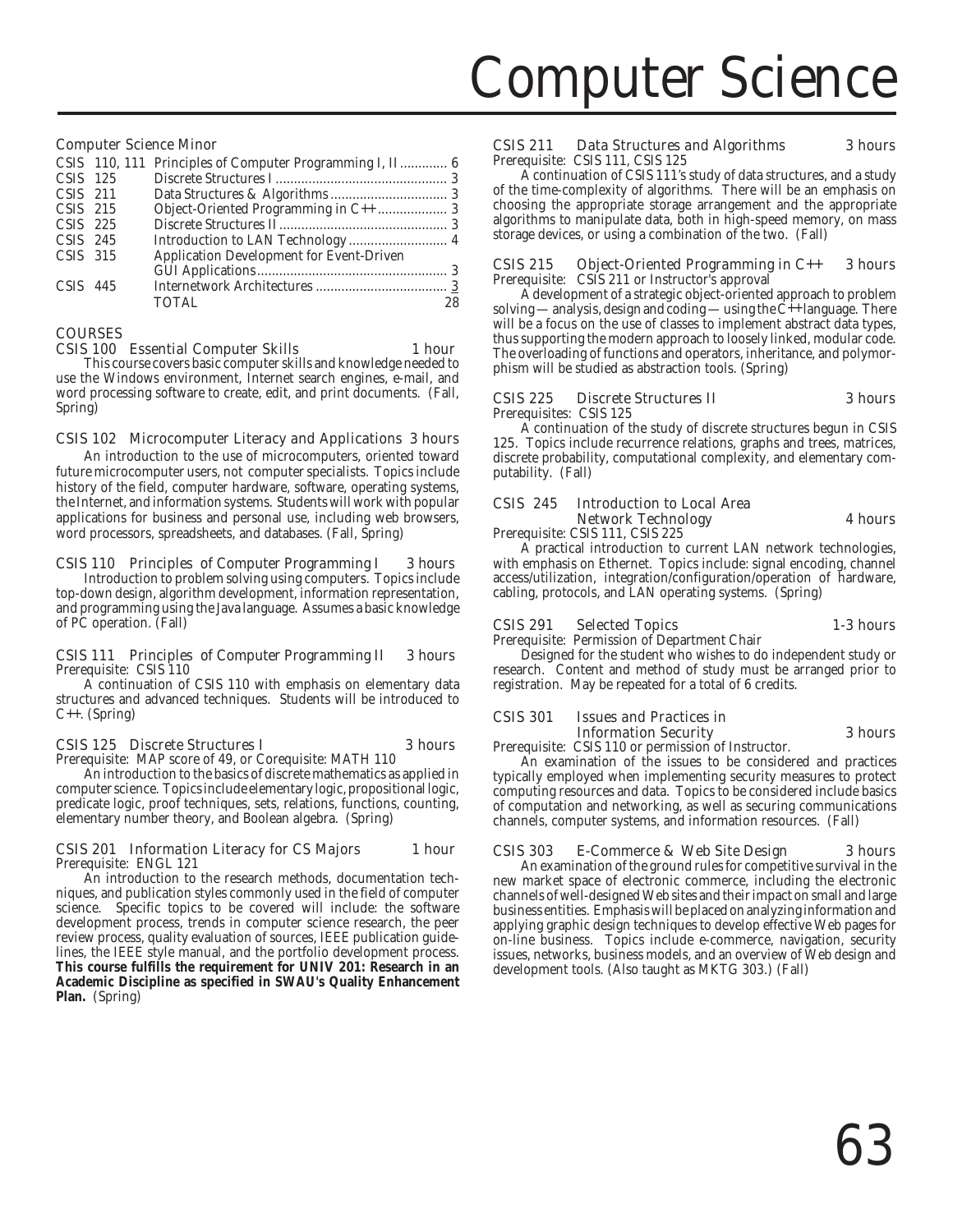# Computer Science

#### CSIS 310 Assembler Programming and Machine Organization 3 hours Prerequisites: CSIS 211

An introduction to assembler language programming and computer organization and architecture. (Fall)

#### CSIS 315 Application Development for Event-Driven **GUI Applications**

Prerequisites: CSIS 215

An introduction to the event-driven programming model using a windowed graphical user interface. Emphasis will be on using available tools and libraries to speed the development of significant applications. (Fall)

#### CSIS 360 Operating Systems 3 hours Prerequisites: CSIS 310

A study of operating system organization, job control, I/O, and resource management. Emphasis will be placed on features of the Linux O/S. (Spring)

#### CSIS 370 Programming Languages 3 hours Prerequisite: CSIS 211

Comparative study of programming languages with emphasis on formal language specification and analysis, run-time behavior, and implementation. (Fall)

#### CSIS 405 Formal Languages and Automata 3 hours Prerequisite: CSIS 225.

An introduction to formal language theory, with emphasis on regular and context-free grammars. Topics include: language properties, the Chomsky Hierarchy, Finite State Machines, uncomputability, and computational complexity. (Spring)

#### CSIS 445 Internetwork Architectures 3 hours Prerequisite: CSIS 245

An in-depth study of internetwork architectures. Topics include: protocols, switching, WAN routing, interconnectivity, virtual circuits, Client/Server based distributed applications, and distributed processing. (Fall)

#### CSIS 450 Principles of Database Design 3 hours Prerequisite: CSIS 211

Course covers design and implementation of databases with emphasis on structures and schemas, information retrieval, SQL, security, and integrity. (Spring)

# CSIS 490 Software Engineering 3 hours

Prerequisite: CSIS 315

A study of the management and implementation of programming projects. Topics include project management, scheduling and control, programming assignments and specifications, testing and documentation, system implementation, and evaluation. Students will be required to complete a significant team project involving both design and implementation. **This course fulfills the requirement for an upperdivision course with components as specified in SWAU's Quality Enhancement Plan.** (Spring)

#### CSIS 491 Selected Topics 1-3 hours Prerequisite: Approval by Department Chair

Designed for the student who wishes to do independent study or research. Content and method of study must be arranged prior to registration. May be repeated for a total of 6 credits.

#### CSIS 492 Computer Science Internship 1-3 hours Prerequisite: Approval by Department Chair

On-the-job supervised experience in a field of computer science related to the student's concentration area. Limited to senior majors. May be repeated for a total of 6 credits.

#### CSIS 495 Special Topics Seminar 1-3 hours Prerequisite: Approval by Department Chair

Covers topics of special interest such as new developments in the field of computer science, as well as occasional specialized topics such as artificial intelligence, computer graphics, etc. May be repeated for a total of 6 credits.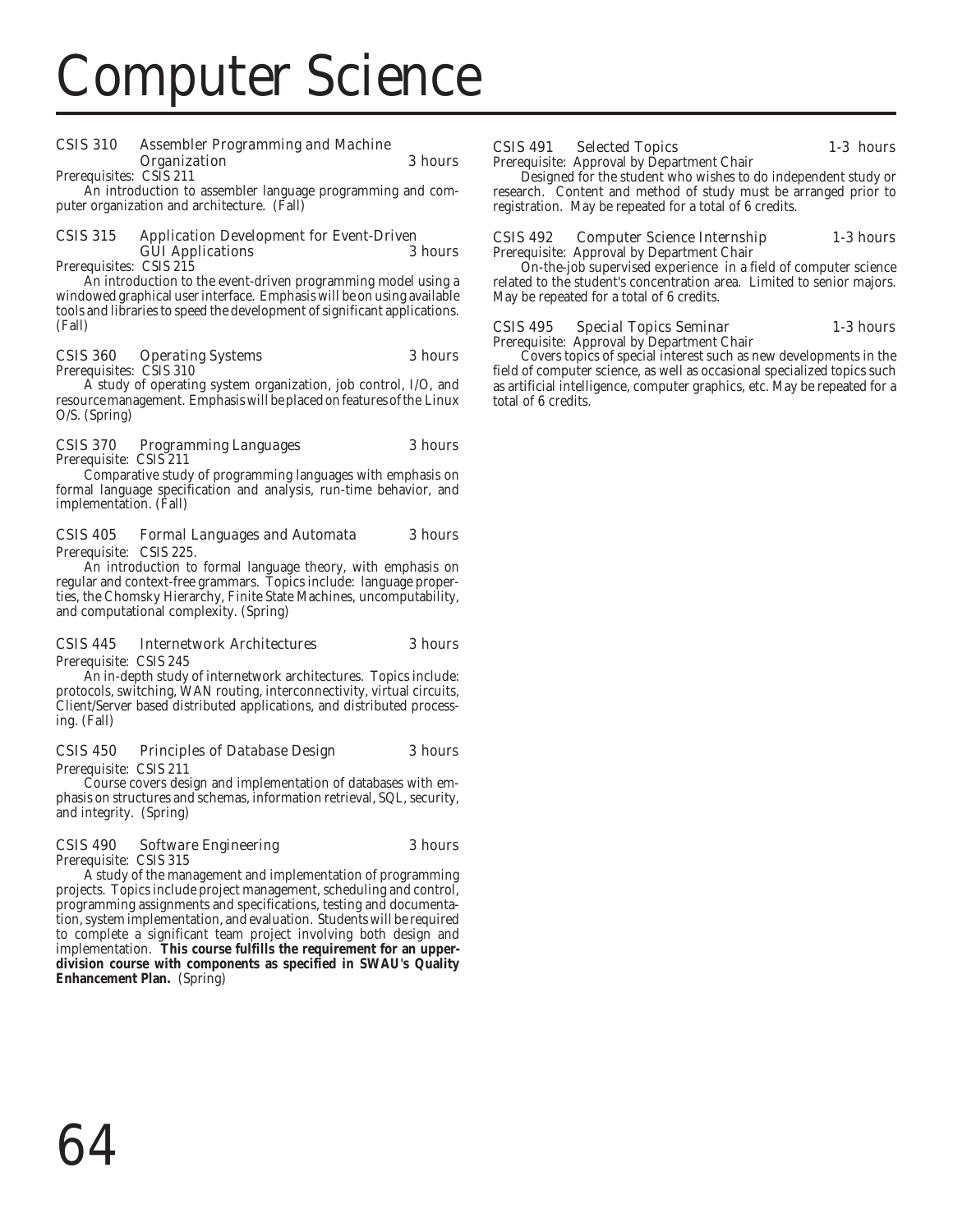Randy Gilliam, Chair and Certification Officer; Carol Campbell, Michael England, Marcel Sargeant

# AIMS OF THE PROGRAM

The Education Department of Southwestern Adventist University directly addresses the mission to which the University is committed by preparing individuals for effective service in this world. The program incorporates a broad liberal arts education as a basis for the more in-depth focus on academic teaching specializations, field based experience and the pedagogy associated with the teaching and learning process. The program prepares individuals for a profession in which they can affect the lives of others in a Christian paradigm.

### PROGRAM OBJECTIVES FOR TEACHER EDUCATION

Southwestern Adventist University's goal is to provide each student with outcome driven educational competencies. Upon completion of this program, the student will demonstrate:

- 1. Subject Matter Proficiency
- 2. Instructional Planning Using Broad Based Media
- 3. A Variety of Presentation Skills to meet the needs of a diverse population
- 4. Assessment and Screening Procedures to ensure competency
- 5. Supervision and Management Skills
- 6. Record Keeping as a Process of Accountability
- 7. Christian Professional and Interpersonal Responsibilities for service in their local church

### THE TEACHER EDUCATION PROGRAM

The Teacher Education Program at Southwestern Adventist University provides teacher training in elementary education, including the intermediate school, and at the secondary level. Through the School of Graduate Studies one can obtain a masters degree in Education.

The Education program is designed to prepare students for certification with the State of Texas, and thus be qualified to teach in either the public or private sector. This preparation is accomplished through a combination of campus and field-based delivery systems.

Degrees are awarded by Southwestern Adventist University, while certification is awarded by the State of Texas. Therefore, a student may seek certification upon completion of any degree, the completion of a state-approved teacher certification program, and the receipt of a satisfactory score on the TExES examinations. To be recommended for certification by Southwestern Adventist University, a minimum of 12 successful semester hours in residence is required.

The State Board of Educator Certification (SBEC) establishes the teacher certification standards. Any change in these standards must be reflected in Southwestern Adventist University's certification requirements; therefore, any modification in the state law affecting our certification requirements takes precedence over statements in the Bulletin.

Seventh-day Adventist teacher certification may be acquired simultaneously by meeting the requirements as outlined in the North American Division Office of Education, "Certification Requirements, K-12", as revised in 2001.

#### ADMISSION TO THE TEACHER EDUCATION PROGRAM

Admission to the University and admission to the Teacher Education Program are two separate entities. Students pursuing teacher certification or Teacher's Professional Development courses will be required to take and pass the Texas Higher Education Assessment (THEA) exam. Registration bulletins for taking the THEA are available in the Teacher Education Department. The THEA is offered six times each year. Persons who fail the test may retake it after a four month interval for as many times as needed to pass.

Professional education course work is reserved for students who have met admissions requirements, made application and have been approved by the Teacher Education Committee. The requirements for admission to teacher education at Southwestern Adventist University are as follows:

- 1. Take the THEA exam and meet a minimum score of 260 in reading, 230 in math, and 220 in writing. Passing standards are subject to change, as the State Board of Education changes minimum standards.
- 2. Have completed a minimum of 60 semester hours, or be enrolled in the semester that will complete 60 hours.
- 3. Have a minimum cumulative grade point average (GPA) of 2.75.
- 4. Have completed with a "C" or higher College Algebra, Fundamentals of Speech, Freshman Composition and Research and Professional Writing or equivalent courses.
- 5. Secondary Education certification candidates must have a minimum cumulative GPA of 2.5 in their major courses.
- 6. Meet all other requirements implemented by the Education Department faculty.
- 7. **Before acceptance all students must submit to, pay for, and pass a criminal background check.**

The candidate is responsible for initiating the application, which is available in the Office of Teacher Certification. All applications will be accompanied by:

- 1. A statement of purpose a one page, typed essay describing reasons for desiring a profession in the teaching field.
- 2. Two letters of recommendation from individuals other than relatives. Preferably, these recommendations will come from SWAU faculty members not in the Education Department, or other work experience supervisors.

#### DEGREE PLAN

After the student has been admitted to the Teacher Education Program, they should develop a degree plan with their major advisor and the Department of Education. The plan will show the declared major or teaching fields, the work completed and the remaining requirements for the degree. Copies of the degree plan will be filed with the registrar's office, Teacher Education Department and the major advisor.

#### RETENTION IN THE TEACHER EDUCATION PROGRAM

To be retained in the Teacher Education Program, students must:

- 1. Maintain a cumulative 2.75 grade point average in all course work.<br>2. Secondary Education certification candidates must have a minimum
- Secondary Education certification candidates must have a minimum cumulative GPA of 2.5 in their major courses.
- 3. Give evidence of satisfactory professional growth.
- 4. Show promising development in field experiences.
- 5. Demonstrate behavior that is ethically and morally responsible.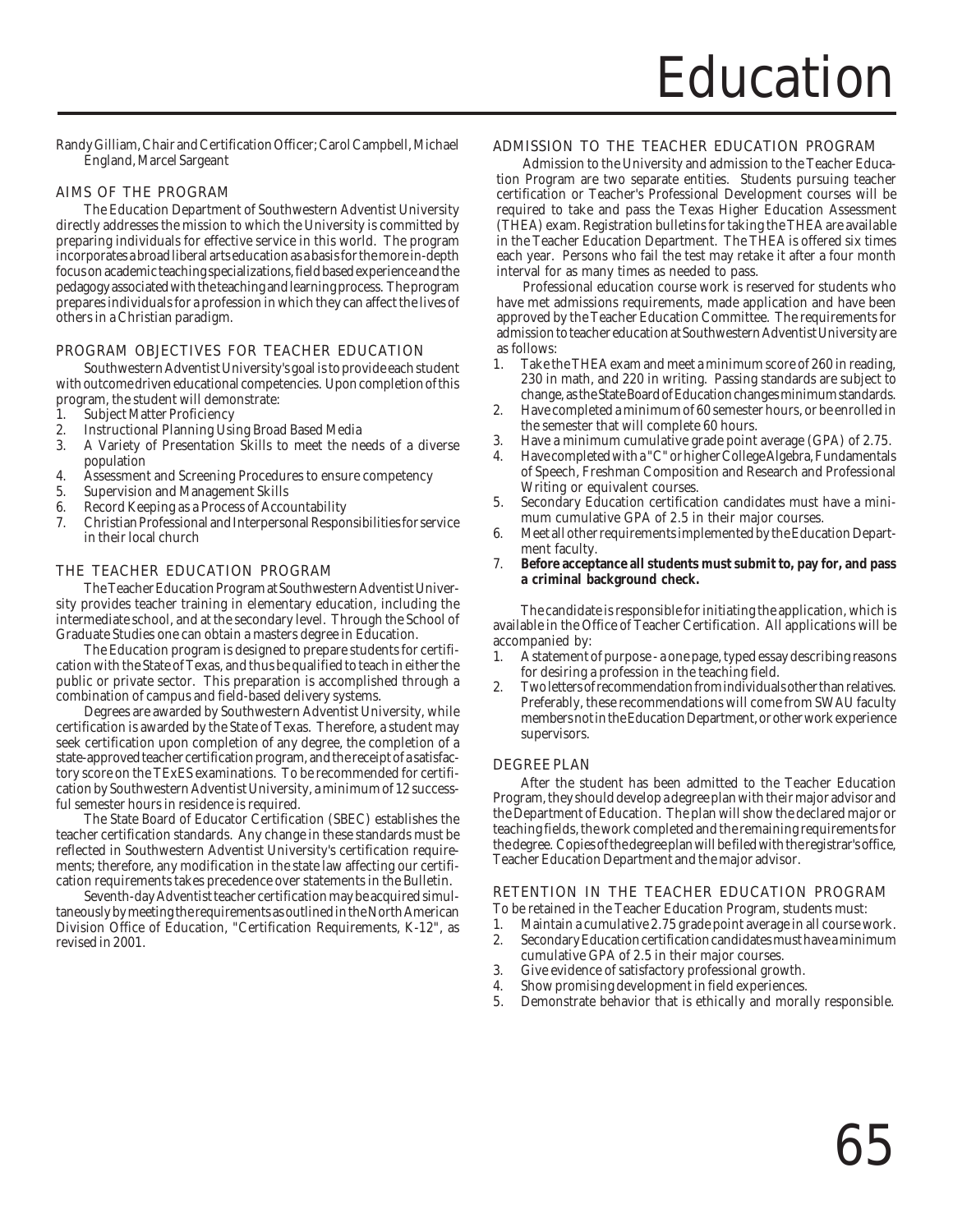# Education

At the end of the junior year, the teacher education staff will review each student's progress and advise each according to the findings. A student found in violation of any of the above criteria will be placed on probation. Probationary procedures may be obtained from the Education Department.

# STUDENT TEACHING

Student Teaching is a privilege granted to the student through the courtesy of the school and/or district to which the student teacher is assigned. Prompt and regular attendance is required. Students are advised to become familiar with the Student Teaching Handbook prior to student teaching.

Student teaching normally will be taken during the last semester. Student teaching requires full days in the schools for a minimum of 14 consecutive weeks in accordance with the calendar of the school district. Students may not take classes at the university during the hours they are scheduled to student teach, and are limited to 12 credit hours.

Students who do not graduate within six months of student teaching may lose credit for the course and would then need to repeat student teaching. The Teacher Education Committee, prior to consideration for an additional student teaching assignment, must review candidates who withdraw or are withdrawn from a student teaching assignment.

# ADMISSION TO STUDENT TEACHING

To be eligible for student teaching, students must:

- 1. Be unconditionally admitted to the Teacher Education Program.<br>2. Maintain an overall grade point average of not less than 2.75
- 2. Maintain an overall grade point average of not less than  $2.75$ .<br>3. Maintain a grade of 'C' or better in courses in the teaching fiel
- Maintain a grade of  $\check{C}$  or better in courses in the teaching field(s), or academic specialization area, with an overall grade point average of not less than 2.75.
- 4. Maintain a grade of 'C' or better in the courses in professional education, with an overall grade point average of not less than 2.75.
- 5. Secondary Education certification candidates must have a minimum cumulative GPA of 2.5 in their major courses.
- 6. Complete a minimum of 45 clock hours of satisfactory work in the field experience component of the professional education courses.
- 7. Have senior status.
- 8. Have a commitment to high moral and ethical standards, as defined by the SWAU bulletin.
- 9. Students planning for S.D.A. certification only must complete at least one module in a multi-grade teaching setting.
- 10. File an application for student teaching by April 1 for a fall student teaching assignment, and by October 1 for a spring assignment.

The Teacher Education Committee will review all applications to determine eligibility for student teaching. Admission to the Teacher Education Program does not necessarily ensure acceptance into Student Teaching. Appeals to any decision must be made in writing to the Teacher Education Council and if needed to the Vice President for Academic Affairs.

#### RECOMMENDATION TO THE STATE BOARD FOR EDUCA-TOR CERTIFICATION

To be recommended to the State Board for Educator Certification (SBEC) for teacher certification, a student must have successfully met the following criteria:

- 1. All specified course work must be completed on the degree plan or certification plan in which certificate is sought.
- 2. Acceptable scores on the appropriate professional development and content specialization portions of the TExES exam.
- 3. In accordance with Article 6252-13c, Texas Civil Statutes, the Texas Commissioner of Education may suspend or revoke a teaching certificate, or refuse to issue a teaching certificate, for a person who has been convicted of a felony or misdemeanor for a crime which directly relates to the duties and responsibilities of the teaching profession. All applicants for Texas certificates will be screened for a record of felony or misdemeanor conviction through the Texas Department of Public Safety. Students must make application through the SBEC website and enclose the appropriate fee required for the certificate sought. The Teacher Certification Officer will make recommendations based upon satisfactory completion of all requirements pertaining to certification.

# STATE CERTIFICATION

Certification levels for teaching certificates will be:

- 1. Early Childhood-Grade 6 (EC-GR 6)
- 2. Grades 4-8 (GR 4-8)<br>3. Grades 8-12 (GR 8-1
- Grades 8-12 (GR 8-12) with specialization in English, History, Journalism, Life Science, Physical Science, Mathematics, Speech, or Social Studies
- 4. All Level Physical Education or Music for Early Childhood-Grade 12 (EC-12).

# PROGRAMS

Southwestern Adventist University offers a major in Elementary Education. A major in Secondary Education is not available. A person interested in Secondary Education must complete a major and a minor in another discipline in addition to the course work required for teaching certification. The Teacher Education Program consists of three major components; academic foundations (general education), professional development and academic specialization.

# ALTERNATIVE CERTIFICATION PROGRAM

see page 71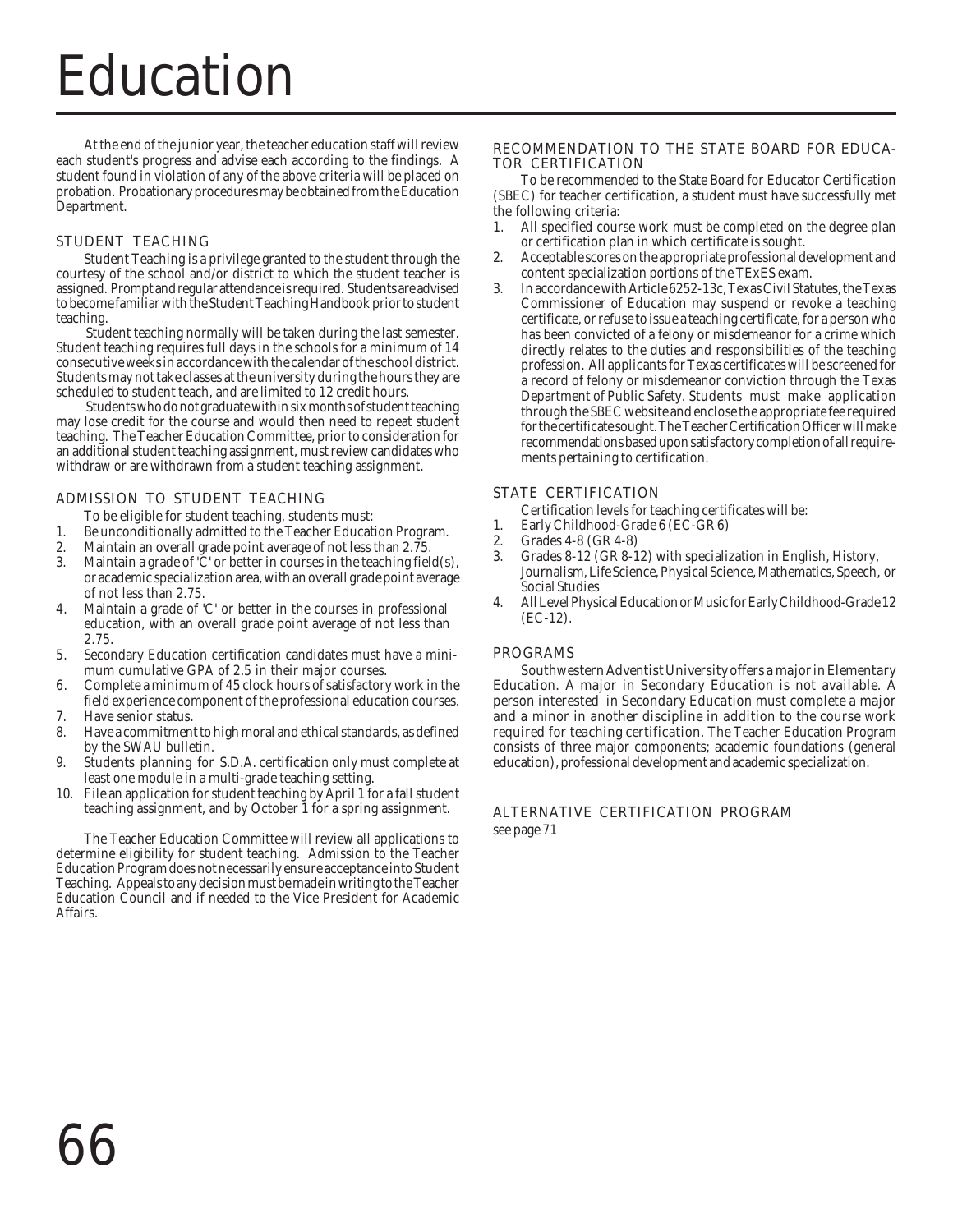#### A. ACADEMIC FOUNDATIONS required for EC-GR6, GR4-8 (GR8-12, All Level PE or Music K-12 should meet general education requirements on page 35.)

General Education Curricula Minimum Requirements\*

| <b>ENGLISH</b>    |        | ar mateution carriedia minimum nequn emento          |
|-------------------|--------|------------------------------------------------------|
|                   |        |                                                      |
|                   |        |                                                      |
| ENGL              |        | 220+ Research and Professional Writing  3            |
| ENGL              | 231 or |                                                      |
| <b>ENGL</b>       | 232    |                                                      |
| ENGL              | 464    |                                                      |
| <b>SPEECH.</b>    |        |                                                      |
|                   |        | COMM 111+ Fundamentals of Speech                     |
|                   |        |                                                      |
| <b>HIST</b>       | 111    |                                                      |
| <b>HIST</b>       | 112    |                                                      |
| MUHL 221          |        | <b>Survey of Music</b>                               |
| or ARTS 221       |        |                                                      |
| <b>POLS</b>       | 211    | Texas & National Constitutions  3                    |
|                   |        | <b>MATH/NATURAL AND COMPUTER SCIENCE 14-15</b>       |
| MATH 110+         |        | Math (College Algebra or above)3                     |
|                   |        |                                                      |
|                   |        | It is recommended that you take one semester of life |
|                   |        | science and one semester of physical science.        |
| <b>CSIS</b>       | 100    |                                                      |
|                   |        | (required of those scoring below 71% on the SWAU     |
|                   |        | Computer Placement test)                             |
| <b>CSIS</b>       | 102    | Microcomputer Literacy  3                            |
|                   |        | <b>HEALTH AND PHYSICAL EDUCATION</b><br>. 4          |
| <b>KINT</b>       | 111    |                                                      |
|                   |        |                                                      |
| <b>RELIGION**</b> |        |                                                      |
| <b>RLGN</b> 101   |        |                                                      |
| RLGN              | 230    | History of the SDA Church  3                         |
| RLGN              | 211    |                                                      |
| Upper Div.        |        | Old Testament, New Testament, or other               |
|                   |        |                                                      |
|                   |        | . 1                                                  |
|                   |        | <b>TOTAL</b><br>58-59                                |
|                   |        |                                                      |

 *\* Students who qualify for honors classes may substitute where appropriate.*

*\*\* These specific classes are required for SDA certification only. For those seeking only state certification, it is strongly recommended that students enroll for a minimum of one course each school year. Applied religion is not to exceed three credits; three of the religion credits must be upper division. Transfer students from non-SDA schools must have three hours of religion credit per 30 credits taken in residence at SWAU, with a minimum of six hours. Though religion classes taken prior to enrollment at SWAU will be considered for transfer, at least three hours must be from an SDA school, and non-SDA religion classes taken after enrollment here will not be transferred.*

*\*\*\* All freshmen who have taken less than 12 previous college hours, which does not include credits taken while in high school or by examinations, must enroll in the Principles of Active Learning course.*

#### B. PROFESSIONAL DEVELOPMENT (required for Elementary Education Majors and for Secondary Education Certification)

| PSYC | 220    |                                 |    |
|------|--------|---------------------------------|----|
| EDUC | 254    |                                 |    |
| EDUC | $263*$ |                                 |    |
| EDUC | 312    |                                 |    |
| EDUC | 326    |                                 |    |
| EDUC | 350    |                                 |    |
| EDUC | 384    |                                 |    |
| EDUC | 416    |                                 |    |
| EDUC | 434    |                                 |    |
| EDUC | 436    |                                 |    |
| EDUC |        | 465, 475, 485 Directed Teaching |    |
|      |        |                                 |    |
|      |        | TOTAL                           | 36 |
|      |        |                                 |    |

\* for SDA certification only

#### Secondary Education Certification also requires:

### C. ACADEMIC SPECIALIZATION

#### ELEMENTARY EDUCATION MAJORS

|      |     | <b>Option I (Early Childhood - Grade 6)</b> |    |
|------|-----|---------------------------------------------|----|
| KINT |     |                                             |    |
| MUED | 253 |                                             |    |
| EDUC | 175 |                                             |    |
| EDUC | 310 |                                             |    |
| EDUC | 364 |                                             |    |
| EDUC | 366 |                                             |    |
| EDUC | 375 | Children's Literature and the               |    |
|      |     |                                             |    |
| EDUC | 382 | Reading and Language Arts in the            |    |
|      |     |                                             |    |
| EDUC | 386 |                                             |    |
| EDUC | 413 |                                             |    |
| EDUC | 419 |                                             |    |
| EDUC | 424 | Language Arts Essential Skills in the       |    |
|      |     |                                             |    |
|      |     | <b>TOTAL</b>                                | 36 |

#### Option II (Grade 4 - Grade 8)

| ARTS | 223 |                                            |    |
|------|-----|--------------------------------------------|----|
| KINT | 243 |                                            |    |
| MUED | 253 |                                            |    |
| HIST | 312 |                                            |    |
| EDUC | 175 |                                            |    |
| EDUC | 310 |                                            |    |
| EDUC | 375 | Children's Literature and the              |    |
|      |     |                                            |    |
| EDUC | 382 | Reading and Language Arts in the           |    |
|      |     |                                            |    |
| EDUC | 386 |                                            |    |
| EDUC | 413 |                                            |    |
| EDUC | 419 | Social Studies in the Elementary School  3 |    |
| EDUC | 424 | Language Arts Essential Skills in the      |    |
|      |     |                                            |    |
|      |     | <b>TOTAL</b>                               | 36 |
|      |     |                                            |    |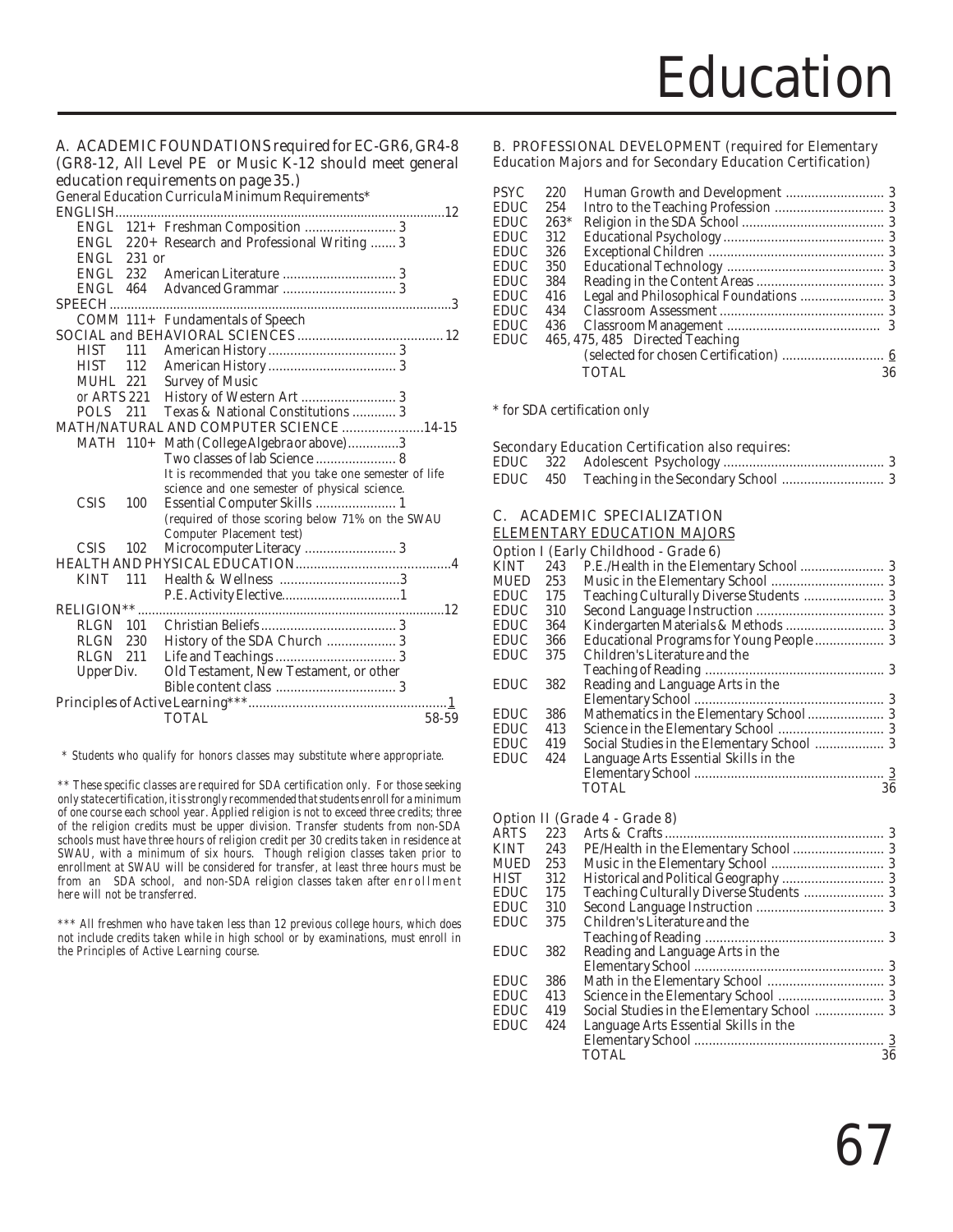#### SECONDARY EDUCATION CERTIFICATION

#### Option I

Option one shall prepare the individual to teach in one area of grades 8-12 and shall require completion of a major in one of the following teaching areas:

 English, History, Journalism, Life Science, Mathematics, Physical Science, Speech

With the exception of Journalism and Physical Science, these areas are not composite majors and would therefore also require a minor to be completed.

# Option II

Option two shall prepare the individual to teach in two areas of grades 8-12 and shall require completion of a major, plus a minor which includes 24 hours with a minimum of 12 semester hours of upper division courses. The major and minor must both be chosen from the following teaching areas:

 English, History, Journalism, Life Science, Mathematics, Physical Science, Speech

**Option III**<br>Option three shall prepare the individual to teach in grades 8-12 and shall require completion of a composite teaching field with 24 semester hours in one area, 12 semester hours of which must be upper division, and a minimum of 6 semester hours in each additional area. May include the following composite field:

Social Studies

# Option IV - All Level Certification for Physical Education (Grades EC-12)

Option four leads to an all level certificate and shall prepare the individual to teach Physical Education in Early Childhood through grade twelve and shall require completion of a major in Physical Education.

# Option V - All Level Certification for Music (Grades EC-12)

Option five leads to an all level certificate and shall prepare the individual to teach Music in Early Childhood through grade twelve and shall require completion of a major in Music.

NOTE: IT IS RECOMMENDED THAT YOU OBTAIN A MATRIX OUTLINING THE COURSE OF STUDY FOR THE CERTIFICATION PLAN YOU HAVE CHOSEN. These may be obtained from the Department of Education or on-line at http://ed.swau.edu

# EDUCATION COURSES

# EDUC 175 Teaching Culturally Diverse Students 3 hours

Addresses the preparation of teachers for the wide diversity of students they will encounter in their classrooms with an emphasis on developing methods for involving the family in the educational process. Also emphasizes the knowledge and skills needed to help students be better informed and proactive in a multicultural society along with the legal basis for desegregation and multiculturalism in American Education. (Spring)

#### EDUC 254 Introduction to the Teaching Profession 3 hours Prerequisite: ENGL 121

An analysis of implications for teachers and teaching as education moves into the 21st century. Focus is on preparing beginning teachers to understand different aspects of diversity and how they can address these differences in their teaching. This course should be the first one taken in the teacher education program.

An introduction to the library research skills used in the field of teaching. The use of primary and secondary sources including the use of on-line data bases will be discussed as well as publication styles. Students will also engage in activities designed to sharpen critical thinking as well as acquaint themselves with current trends in the discipline of teaching. Students will begin the process producing senior portfolio development. **This course fulfills the requirement for UNIV 201: Research in an Academic Discipline as specified in SWAU's Quality Enhancement Plan.** (Fall)

# **EDUC 263 Religion in the SDA School 3 hours** A study of a variety of strategies in teaching the Bible creatively.

Students will discover an approach to learning that Jesus perfected- totally involving people through active experiences, creating learning environments, adjusting emphasis from teaching to learning, and developing lessons using a model of teaching repertoire. (This course does not apply to religion requirements but is required for Seventh-day Adventist Denominational Certification.) Includes field experience. (Fall)

# EDUC 291 Selected Topics 1-2 hours

Prerequisite: Admission to teacher education program, and approval of department chair

A study in an area of interest under the direction of a staff member. This study may involve research, laboratory, or library work. Content and method of study must be arranged prior to registration. May be repeated for a total of 3 credits. (Fall, Spring)

#### EDUC 310 Second Language Instruction and Assessment 3 hours

This course will address theoretical and practical aspects of ESL instruction and testing. A variety of teaching strategies will be presented, along with how to incorporate national and state standards in classroom activities. Socio-cultural issues of language and language acquisition will be covered, with an in-depth analysis of how policy affects classroom teaching. Discussion of formal and informal assessment procedures and instruments will also be included to learn basic concepts, issues, and practices related to test design, development, and interpretation and to use this knowledge to select, adapt, and develop assessments for different purposes in the ESL program; to apply knowledge of formal and informal assessments used in the ESL classroom and to know their characteristics, uses, and limitations; and to understand relations among state mandated standards, instruction, and assessment in the ESL program. (Spring)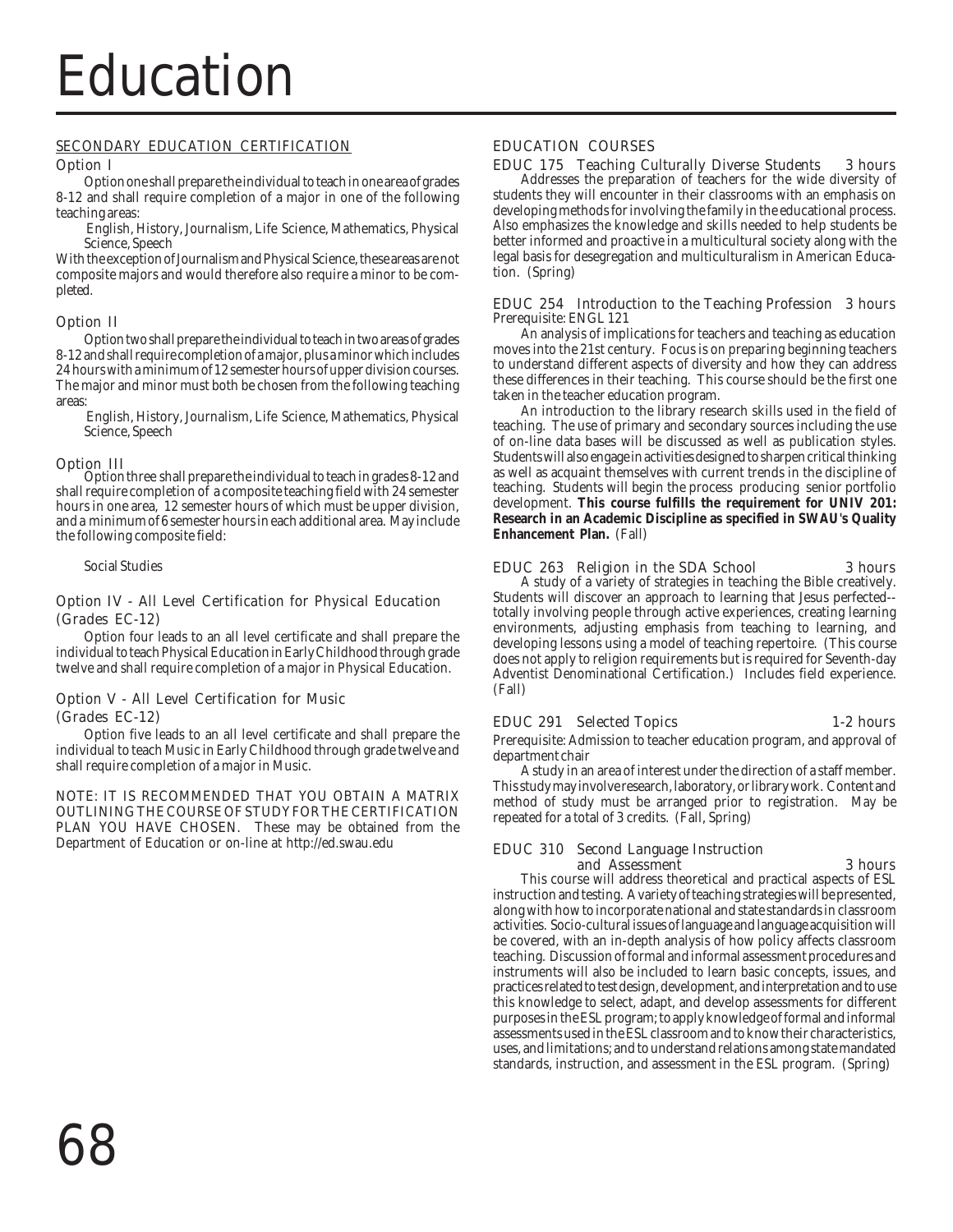#### EDUC 312 Educational Psychology 3 hours

A study of psychology as it relates to the learning processes and teaching methods. Principles and theories of learning are reviewed and individual differences and psychological concepts examined. Attention is given to exceptional learners. Includes field experience. **This course fulfills the requirement for an upper-division course with components as specified in SWAU's Quality Enhancement Plan.** (Fall)

#### EDUC 322 Adolescent Psychology 3 hours

An overview of the physical, mental and emotional phases of human development during the adolescent years. A study of the environmental and educational problems of the teenager. (Also taught as PSYC 322.) (Spring)

#### EDUC 326 Exceptional Children 3 hours

Prerequisite: Admission to teacher education program.

Provides students with skills to include children of all abilities

through appropriate arrangement of the environment. Study will include the characteristics, assessment, admission, review, and dismissal processes for special students requiring individualized or specialized programs. (Also taught as PSYC 326.) (Spring)

#### EDUC 350 Educational Technology 3 hours

Prerequisite: Admission to teacher education program Examination of both soft and hard technology. Emphasis is on multiple intelligences, learning styles, informational processing habits, and motivational factors that are integrated into multi-media planning using software to develop units of instruction. A working knowledge of Microsoft Office is needed before enrolling in this class. (Fall)

#### EDUC 364 Kindergarten Materials and Methods 3 hours Prerequisite: Admission to teacher education program and EDUC 366

A course designed to acquaint the student with developmentally appropriate kindergarten curriculum, with emphasis on addressing each child's individual needs, abilities, interests, and cultural diversity. Includes topics such as language and literacy, puppets, dramatic play, art, sensory centers, music and movement, math, science, and social studies. Includes field experience. (Fall)

#### EDUC 366 Educational Programs for **Young Children** 3 hours

Prerequisite: Admission to teacher education program

A course designed to acquaint the student with the what, who, why, where, and how of early childhood education, ranging from the history of early childhood education to the implementation of developmentally appropriate practice. Includes field experience. (Spring)

#### EDUC 375 Children's Literature and the Teaching of Reading 3 hours

Prerequisite: Admission to teacher education program

A course designed to acquaint the student with the many ways children benefit from literature at different times in their lives and appreciate what happens when a child is engaged by a book; to acquaint the student with the wealth of children's books that are available today and to enable them to make critical judgments about them; and to equip the student with a range of proven strategies to bring children together with books productively and pleasurably. (Fall)

#### EDUC 382 Reading and Language Arts in the Elementary School 3 hours

Prerequisite: Admission to teacher education program

A course designed to acquaint the student with the strategies to help ALL children become better readers through systematic, multimethod, multilevel instruction. The focus will be on essential components of a balanced literacy program (Guided Reading, Self-Selected Reading, and Working With Words), steps for implementation and management, and a variety of classroom activities. Includes field experience. (Fall)

#### EDUC 384 Reading in the Content Areas 3 hours Prerequisite: Admission to teacher education program

A study of the basic principles of teaching reading in the content areas and in the secondary school. Study will include concepts, methods, materials, and organizational skills for reading instruction. Includes field experience. (Fall)

#### EDUC 386 Mathematics in the Elementary School 3 hours Prerequisite: Admission to teacher education program

A course designed to acquaint the student with concepts, methods, and available materials for effective mathematics instruction in the elementary school. Creative development of materials and lesson plans are emphasized. (This course does not apply to mathematics requirements.) Includes field experience. (Fall)

#### EDUC 413 Science in the Elementary School 3 hours Prerequisite: Admission to teacher education program

A course designed to prepare students with practical classroomtested activities and ideas that are presented on planning, organizing, managing, and assessing an effective guided discovery science program. Students will have opportunities to develop teaching lessons and instruct local area elementary students in a laboratory setting. (This course does not apply to science requirements.) (Spring)

### EDUC 416 Legal and Philosophical Foundations of Education 3 hours

Prerequisite: Admission to teacher education program.

A study of the legal aspects of education, with emphasis on the responsibilities, duties, and existing constitutional statutory rights of agencies and individuals, including the handicapped, and those from minority groups. This course also surveys the philosophic enterprise, from the Christian viewpoint, as it relates to the understanding and evaluation of contemporary movements in educational thinking. (Spring)

#### EDUC 419 Social Studies in the Elementary School 3 hours

Prerequisite: Admission to teacher education program

An overview of the multicultural elementary school social studies program which incorporates proven teaching strategies such as models of teaching, cooperative learning, learning styles, and dimensions of learning. Students will have opportunity to develop thematic lesson plans in an active-learning environment. (This course does not apply to social studies requirements.) Includes field experience. (Spring)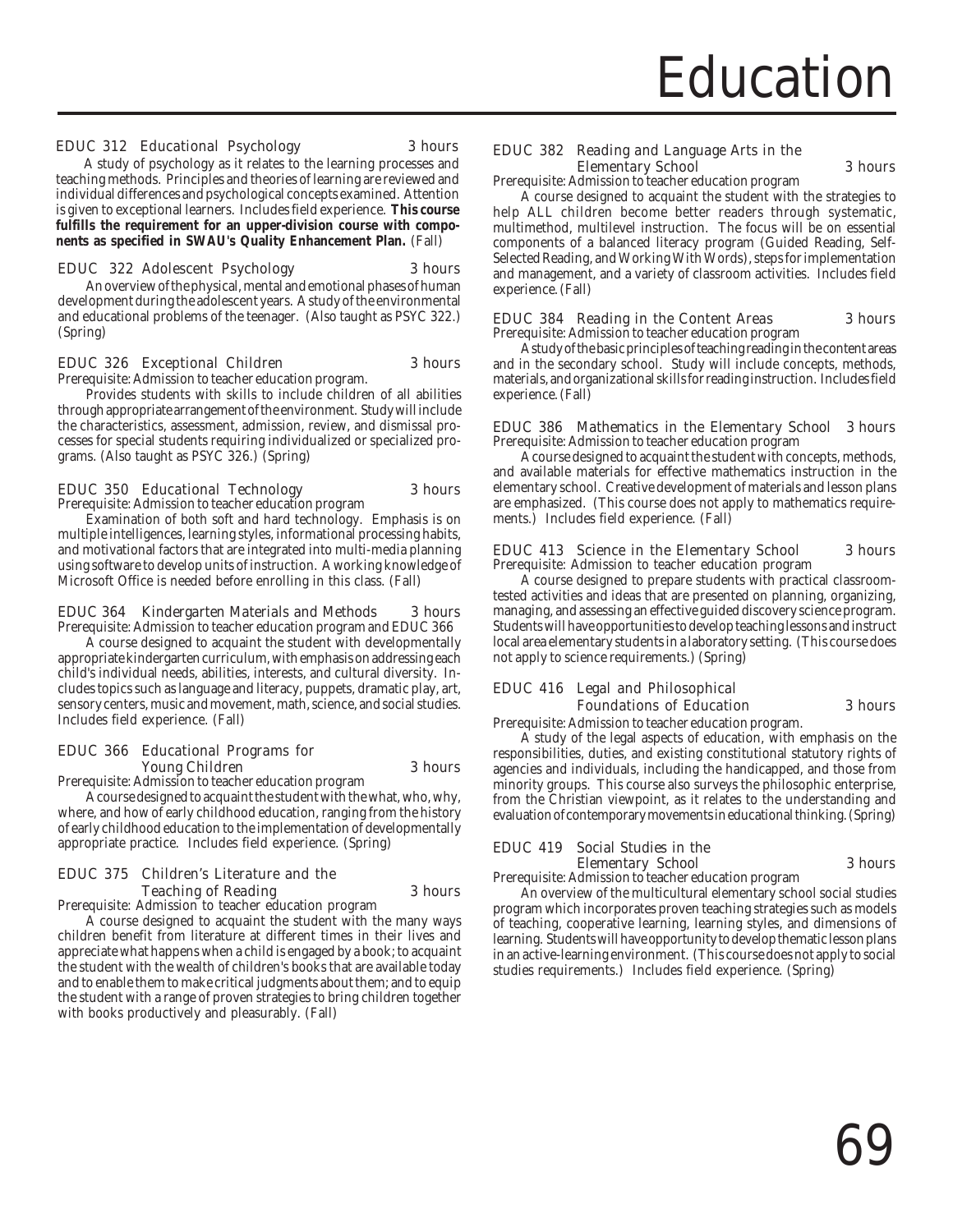#### EDUC 424 Language Arts Essential Skills in the Elementary School 3 hours

Prerequisite: Admission to teacher education program and EDUC 382

A course designed to acquaint the student with the principles that underlie the writing workshop and the major components that make it work. (Spring)

#### EDUC 434 Classroom Assessment 3 hours

Prerequisite: Admission to teacher education program and senior class status.

This class prepares prospective teachers to have a better understanding of classroom learning and assessment. Attention will be given to test construction and evaluation of test results. (Spring)

#### EDUC 436 Classroom Management 3 hours

Prerequisite: Admission to teacher education program and senior class status.

 The purpose of this course is to help teachers develop systematic strategies and techniques for organizing and managing classroom activities and students. Research and practitioner-based models for classroom management will be reviewed and explored. Emphasis will be based upon real-world solutions that prepare teachers to be effective managers of their classrooms so that student learning is maximized. (Fall)

#### EDUC 450 Teaching in the Secondary School 3 hours Prerequisite: Admission to student teaching

A study of the teacher's role, teaching techniques, classroom management and evaluation of learning experiences in the secondary school as these affect all students, including the those with special needs and minorities. Includes field experience. (Fall)

#### EDUC 465 Directed Teaching in Kindergarten 3 hours

Prerequisite: Two-thirds of the professional education classes, academic specialization(s) and academic foundations, senior standing, and admission to student teaching

This course is open only to students seeking Kindergarten Endorsement. Requires full-day observations and student teaching in an approved kindergarten for seven weeks under the direction of supervising teachers. Pass/no pass course. (Fall, Spring)

#### EDUC 475 Directed Teaching in Elementary School 3-6 hours\*

Prerequisite: Two-thirds of the professional education classes, academic specialization(s) and academic foundations, senior standing, and admission to student teaching

This course is open only to students seeking certification in Elementary Education. It requires full-day observations and student teaching in an approved elementary school for fourteen weeks under the direction of supervising teachers. **This course fulfills the requirement for a capstone/portfolio completion course with components as specified in SWAU's Quality Enhancement Plan.** Pass/no pass course.

\*Depends on certification emphasis. (Fall, Spring)

#### EDUC 485 Directed Teaching in Secondary School 6 hours

Prerequisite: Two-thirds of the professional education classes, academic specialization(s) and academic foundations, senior standing, and admission to student teaching

This course is open only to students seeking certification in Secondary Education. It requires full-day observations and student teaching in an approved secondary school for fourteen weeks under the direction of supervising teachers. **This course fulfills the requirement for a capstone/portfolio completion course with components as specified in SWAU's Quality Enhancement Plan.** Pass/no pass course. (Fall, Spring)

#### EDUC 491 Selected Topics 1-2 hours

Prerequisite: Admission to teacher education program, and approval of department chair

A study in an area of student interest under the direction of a staff member. This study may involve research, laboratory, or library work. Content and method of study must be arranged prior to registration. May be repeated for a total of 3 credits. (Fall, Spring)

#### OTHER COURSES REQUIRED ARTS 223 Arts and Crafts 3 hours 3 hours

A course of exploratory activities in a variety of two- and threedimensional arts and crafts media and methods of Discipline-Based Art Education for children. (Spring)

#### KINT 243 Health and Physical Education in the Elementary School 3 hours

The course provides the student with an extensive repertoire of teaching techniques in the elementary physical education program. Emphasis is placed on health-related fitness, skill development, special events, and game development. Students will have the opportunity to coordinate lab activities for local elementary school students. Includes field experience. (Fall)

# MUED 253 Music in the Elementary School 3 hours

A course designed to prepare teachers to direct the music activities of children. The contents include fundamentals, appreciation, singing and rhythm activities. (Fall)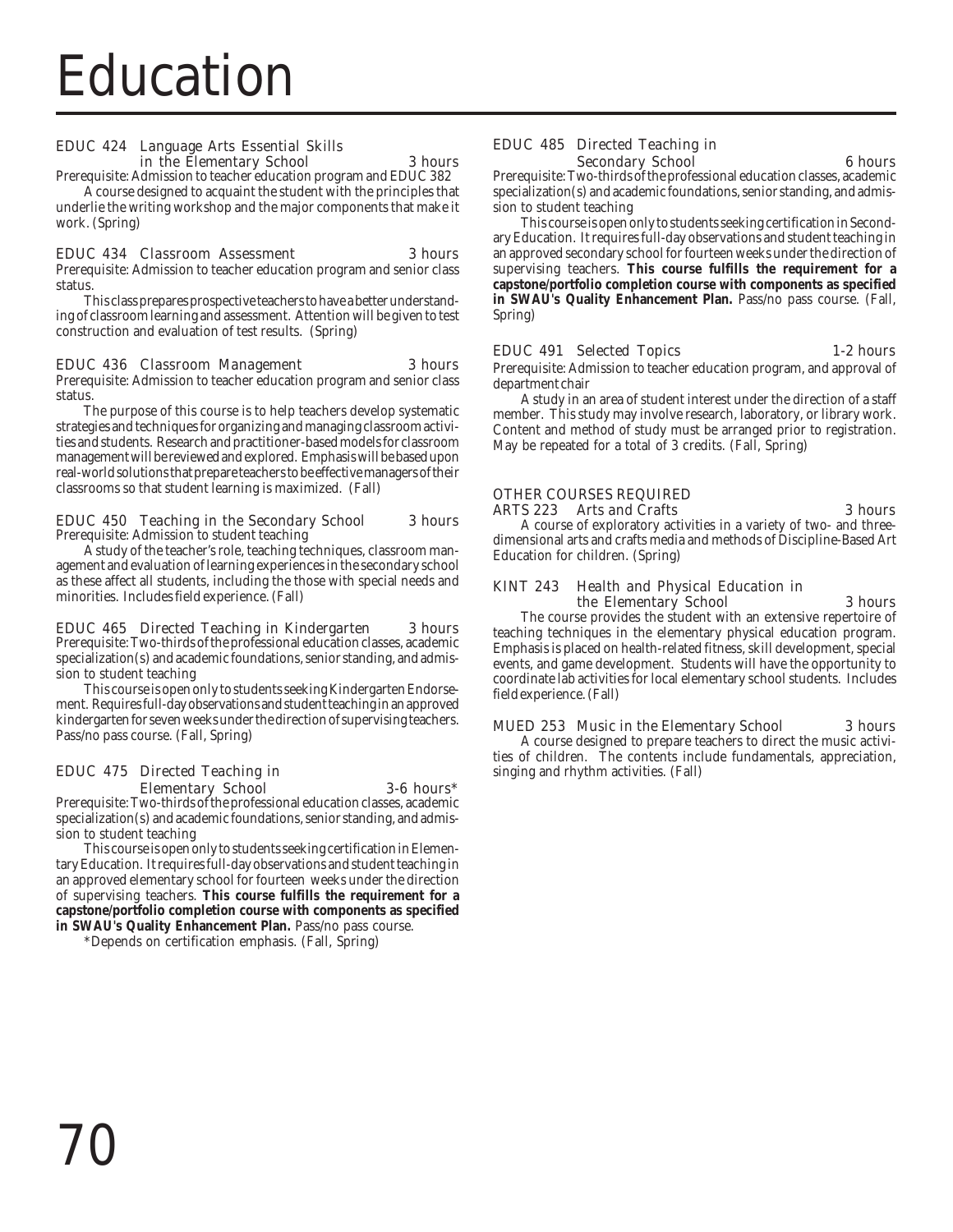Marcel Sargeant, Director

### ALTERNATIVE CERTIFICATION PROGRAM

This program is designed for individuals who are in possession of an undergraduate degree and their degree is not in the field of education, but they want to enter the teaching profession. It is our goal to prepare individuals for State Certification in the State of Texas by means of online/ campus and field-based delivery systems.

The State Board of Educator Certification (SBEC) establishes the teacher certification standards and grants the certification once students have passed the necessary certification tests as stipulated by said body. This Alternative Certification Program (ACP) prepares and recommends students for certification when they have completed all requirements as stipulated by the Teacher Education Department at SWAU.

#### ADMISSION REQUIREMENTS

There are certain general admission requirements for all applicants and other requirements that are specific to your level and area of certification. General admission requirements for all applicants are as follows:

#### 1. Bachelor's degree from an accredited university.

Note: Applicants who are currently completing degree requirements will not be admitted to (ACP) until degree is confirmed. All applicants with degrees outside of the United States must have these degrees evaluated from an accredited evaluation service and admission to the alternative certification program will be determined by the results of the evaluation. You can obtain an approved list of accredited evaluators from our office or the university registrar (Educational Credential Evaluators, Inc., P O Box 514070, Milwaukee, WI. 53203-3470. Tel: 414-289-3400 or website: www.ece.org). If you have already completed this evaluation process, please submit your transcripts and evaluation to our Program Director for further evaluation.

#### 2. GPA Requirement:

GPA of 2.50 from all post secondary coursework from accredited institutions will be taken into consideration (i.e., community college and college/university) Maintain a minimum cumulative GPA of 2.75 in all courses in the ACP at SWAU.

- 3. Prospective student is responsible for the following: Completing application for admittance to the ACP (download application form from department website: ed.swau.edu
	- A statement of purpose one page, typed essay describing reasons for desiring a profession in the teaching field
	- Two letters of recommendation from individuals other than relatives. Preferably, these recommendations should come from work experience supervisors or former professors
	- Before acceptance to the program all students must submit to and pay for a criminal background check.

# 4. Cost of Program

- Application: \$75
- A package price of \$5,000.00 will be charged for this program. A portion of this fee is designated as a training fee (\$200.00 for exam preparation and \$400.00 for the internship) Students will be responsible for purchasing their textbooks.
- Financial aid will be available to qualifying students. All fees related to TExES exam fees and SBEC certification fees are not included as part of the program costs – students pay for their probationary and standard certificates

#### 5. Length of Program:

12 – 18 months

#### 6. To maintain Program status students must:

- Give evidence of satisfactory professional growth
- Show promising development during internship period
- Demonstrate behaviors that are ethically and morally responsible

See current bulletin under the Education section for additionalinformation regarding student teaching and recommendation to SBEC for certification.

#### Certification Areas:

**Early Childhood (EC-GR6)**

- EC-GR6 Generalist
- EC-GR6 Generalist/ESL

#### **Secondary Areas (GR8-12)**

- English Language Arts and Reading
- **Life Science**
- **Mathematics**
- Social Studies Composite

#### **All Level Areas**

- Music Education (EC-GR12)
- Physical Education (EC-GR12)

#### Course of Study for Certification Areas:

#### **1. ELEMENTARY EDUCATION** Early Childhood - Grade 6

| CERT 424 Language Arts Essential Skills in the |  |
|------------------------------------------------|--|
|                                                |  |
|                                                |  |
|                                                |  |
|                                                |  |
|                                                |  |
|                                                |  |
|                                                |  |
|                                                |  |

# **2. SECONDARY EDUCATION**

Option 1 (English Language Art and Reading 8 – 12)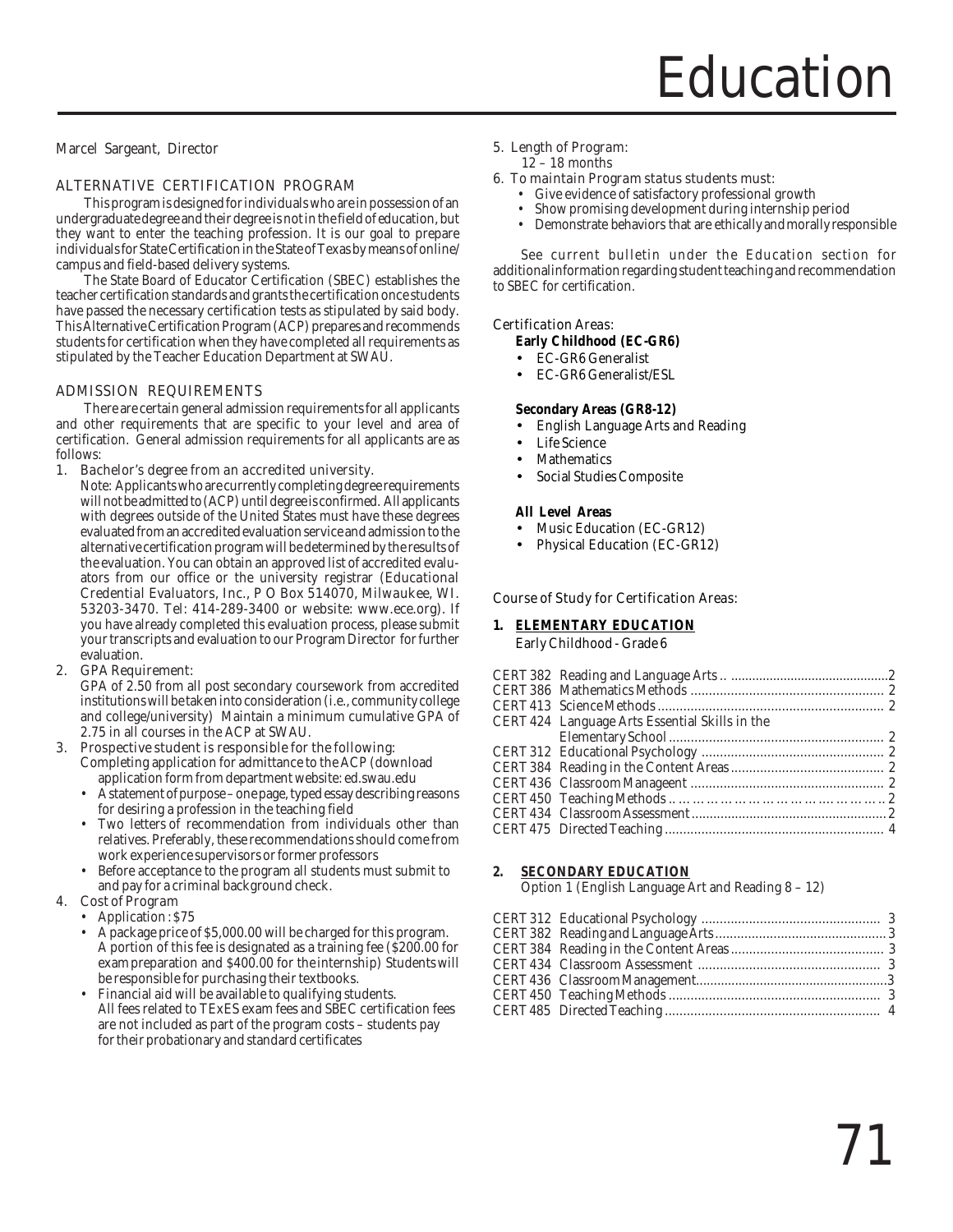## Education

### **SECONDARY EDUCATION**

Option 2 (Mathematics 8 – 12)

### **SECONDARY EDUCATION**

Option 3 (Social Studies 8 - 12)

### **SECONDARY EDUCATION**

Option 4 (Life Science 8 -12)

### **3. ALL LEVEL EDUCATION**

Option 1 (Music EC – 12)

### Option 2 (Physical Education EC – 12)

### ALTERNATIVE CERTIFICATION COURSES CERT 243 Physical Education/Health Methods 3 hours

The course provides the teacher with an extensive repertoire of teaching techniques in all level (EC – 12) physical education program. Emphasis is placed on health-related fitness, skill development, special events, and game development.

### CERT 253 Music Methods 3 hours

A course designed to prepare teachers to direct the music activities of children in all levels ( $\overline{EC} - 12$ ). The contents include fundamentals, appreciation, singing and rhythm activities.

### CERT 312 Educational Psychology 2 – 3 hours

A study of psychology as it relates to the learning processes and teaching methods. Principles and theories of learning are reviewed and individual differences and psychological concepts examined. Attention is given to exceptional learners. Includes field experience.

### CERT 382 Reading and Language Arts 2 – 3 hours

A course designed to acquaint the student with the strategies to help all children become better readers through systematic, multimethod, multilevel instruction. The focus will be on essential components of a balanced literacy program (Guided Reading, Self-Selected Reading, and Working With Words), steps for implementation and management, and a variety of classroom activities. Includes field experience

### CERT 384 Reading in the Content Areas 2 – 3 hours

A study of the basic principles of teaching reading in the content areas and in schools. Study will include concepts, methods, materials, and organizational skills for reading instruction. Includes field experience.

### CERT 386 Mathematics Methods 2 – 3 hours

A course designed to acquaint the student with concepts, methods, and available materials for effective mathematics instruction in the schools. Creative development of materials and lesson plans are emphasized. (This course does not apply to mathematics requirements.) Includes field experience.

### CERT 413 Science Methods 2 – 3 hours

A course designed to prepare students with practical classroom tested activities and ideas that are presented on planning, organizing, managing, and assessing an effective guided discovery science program. Students will have opportunities to develop teaching lessons. (This course does not apply to science requirements.)

### CERT 419 Social Studies Methods 3 hours

An overview of the social studies program that incorporates proven teaching strategies such as models of teaching, cooperative learning, learning styles, and dimensions of learning. Students will have opportunity to develop thematic lesson plans in an active-learning environment. (This course does not apply to social studies requirements.) Includes field experience. (Spring)

### CERT 424 Language Arts Essential Skills in the Elementary School 2 hours

A course designed to acquaint the student with the principles that underlie the writing workshop and the major components that make it work.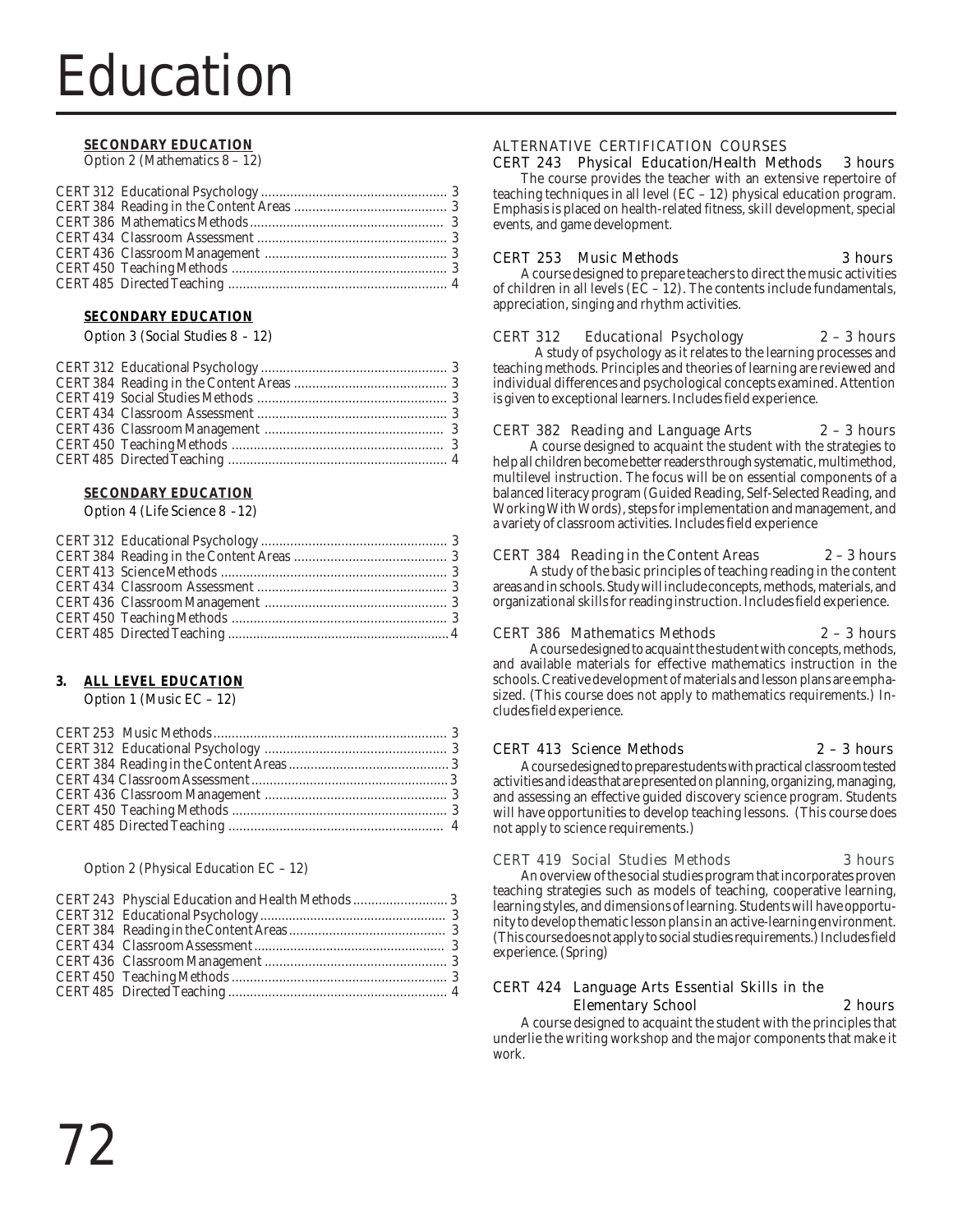### EDUC 434 Classroom Assessment 2 – 3 hours

This class prepares prospective teachers to have a better understanding of classroom learning and assessment. Attention will be given to test construction and evaluation of test results.

### EDUC 450 Teaching Methods 2 – 3 hours

A study of the teacher's role, teaching techniques, classroom management and evaluation of learning experiences in schools as these affect all students, including the those with special needs and minorities. Includes field experience.

### CERT 475 Directed Teaching in the Elementary School 4 hours

Prerequisite: Two-thirds of the professional education classes as outlined in the Alternative Certification Program.

This course is open only to students seeking certification in Elementary Education. It requires full-day observations and student teaching in an approved elementary school for fourteen weeks under the direction of supervising teachers. Pass/no pass course.

### CERT 485 Directed Teaching in the Secondary School 4 hours

Prerequisite: Two-thirds of the professional education classes as outlined in the Alternative Certification Program.

This course is open only to students seeking certification in Secondary Education. It requires full-day observations and student teaching in an approved secondary school for fourteen weeks under the direction of supervising teachers. Pass/no pass course.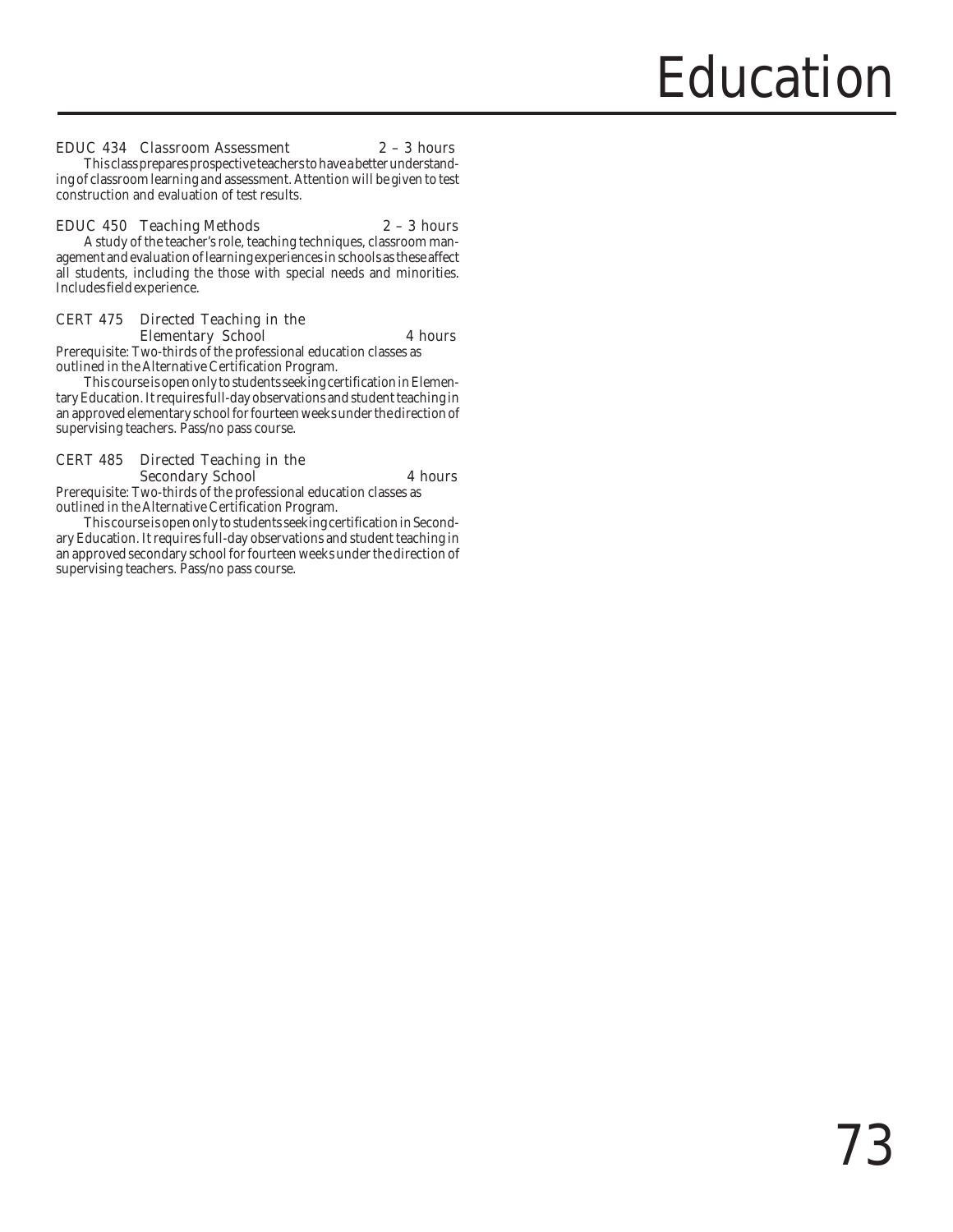Renard Doneskey, Chair; Susan Gardner, Judy Myers Laue, Karl Wilcox, Andrew Woolley III

### AIMS OF THE DEPARTMENT

The English Department provides classes and support for English majors, English minors, and general studies students. In Freshman Composition and Research and Professional Writing all students at the university learn how to write coherent, well-organized essays. In the junior year students take a literature class which requires writing on literary topics. The department helps English majors and minors understand and appreciate American, English, and world literature, as well as linguistics and advanced composition.

Students may elect courses which prepare them for careers as secondary English teachers or for graduate study in English. A major in English is also an important asset to any student who wishes to specialize in several professional areas: law, medicine, business, public relations, or federal service.

### General Information

ENGL 121 and 220 must be completed in sequence during the freshman and sophomore years before any other course in English can be taken.

### English, B.A.

| ENGL 201 |                                  |  |
|----------|----------------------------------|--|
|          | ENGL 221 World Masterpieces I or |  |
| ENGL 222 |                                  |  |
| ENGL 224 |                                  |  |
|          |                                  |  |
|          |                                  |  |
|          |                                  |  |
|          |                                  |  |
|          |                                  |  |
|          |                                  |  |
|          |                                  |  |

|                 | ENGL 451 Studies in Renaissance Literature (3)  |    |
|-----------------|-------------------------------------------------|----|
|                 | ENGL 452 Studies in 17th Century Literature (3) |    |
|                 | ENGL 453 Studies in 18th Century Literature (3) |    |
| ENGL 454        | Studies in Medieval Literature (3)              |    |
| <b>ENGL 455</b> | Studies in Romantic Literature (3)              |    |
| ENGL 456        | Studies in Victorian Literature (3)             |    |
| ENGL 457        | Studies in 20th Century Literature (3)          |    |
|                 | <b>TOTAL</b>                                    | 37 |
|                 |                                                 |    |

*\*ENGL 464 is prerequisite to EDUC 485.*

### English Minor

|          | ENGL 221 World Masterpieces I or                |    |
|----------|-------------------------------------------------|----|
|          |                                                 |    |
|          |                                                 |    |
|          | ENGL 231 American Literature Lor                |    |
|          |                                                 |    |
|          |                                                 |    |
|          |                                                 |    |
|          |                                                 |    |
|          | ENGL 451 Studies in Renaissance Literature (3)  |    |
|          | ENGL 452 Studies in 17th Century Literature (3) |    |
|          | ENGL 453 Studies in 18th Century Literature (3) |    |
| ENGL 454 | Studies in Medieval Literature (3)              |    |
| ENGL 455 | Studies in Romantic Literature (3)              |    |
|          | ENGL 456 Studies in Victorian Literature (3)    |    |
|          | <b>TOTAL</b>                                    | 18 |
|          |                                                 |    |

### TEACHING CERTIFICATION PROGRAM

The following English major and minors are for teaching certification only. Requirements for certification are listed in the Education section of this bulletin.

*You must make formal application for admittance to the Teacher Education Program. Applications are available at the Education Department office.*

### English, B.A. - Secondary Teaching Area

The student must meet the requirements for a B.A. degree in English.

### English Minor - Secondary Teaching Area

 $O<sub>n</sub>$  ion II

| орион н         |                                        |  |
|-----------------|----------------------------------------|--|
| <b>ENGL 221</b> | World Masterpieces I or                |  |
| <b>ENGL 222</b> |                                        |  |
| <b>ENGL 224</b> |                                        |  |
| <b>ENGL 231</b> |                                        |  |
| <b>ENGL 464</b> |                                        |  |
|                 |                                        |  |
|                 |                                        |  |
| <b>ENGL 451</b> | Studies in Renaissance Literature (3)  |  |
| <b>ENGL 452</b> | Studies in 17th Century Literature (3) |  |
| <b>ENGL 453</b> | Studies in 18th Century Literature (3) |  |
| <b>ENGL 454</b> | Studies in Medieval Literature (3)     |  |
| <b>ENGL 455</b> | Studies in Romantic Literature (3)     |  |
| <b>ENGL 456</b> | Studies in Victorian Literature (3)    |  |
| <b>ENGL 457</b> | Studies in 20th Century Literature (3) |  |
|                 | 24<br>TOTAL                            |  |
|                 |                                        |  |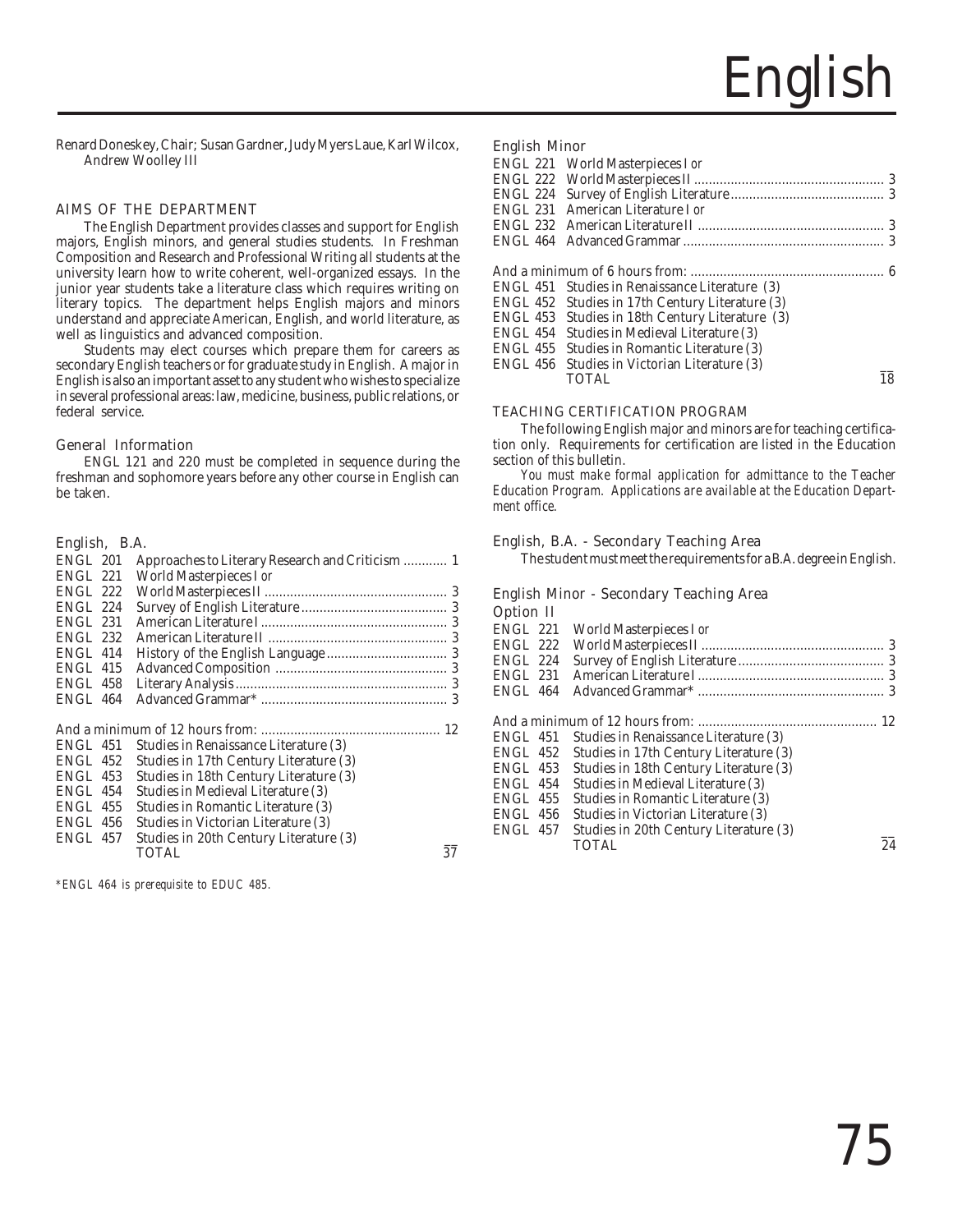

### COMPOSITION COURSES

### ENGL 021 Composition Review 3 hours

This class is required of students whose SAT Critical Reading score is below 400 or whose ACT English score is below 17. Those students who enroll in ENGL 121 and demonstrate in their introductory essay that they need reinforcement in basic mechanics, usage, and structure will be advised to enroll in this class. Credit will not apply toward graduation.

A basic review of spelling, punctuation, and grammar. Special emphasis will be given to the construction of a coherent paragraph. Students may not withdraw from this course. (Fall, Spring)

### ENGL 121 Freshman Composition 3 hours

Prerequisite: Minimum SAT Critical Reading score of 400, a minimum ACT English score of 17, a minimum grade of C in ENGL 021, or successful completion of the ESL program with a score of 80 on the Michigan Test of Language Proficiency.

This course focuses on individual writing processes, the production of quality expository and argumentative prose for a variety of purposes and audiences, and the introduction of information literacy skills. The course also emphasizes the development and use of critical thinking and reading skills essential for writing college-level papers. (Fall, Spring)

### ENGL 201 Approaches to Literary Research and Criticism 3 hours

Prerequisite: ENGL 121, 220. ENGL 220 can be taken concurrently.

The course introduces the concepts, applications and research involved in literary criticism. The student will be introduced to literary genres and terms. Writing of literary criticism will be the main emphasis of the class, including the use of primary sources, the construction of an essay, and the correct documentation format as specified in the Modern Language Association Stylebook. English majors will begin the process of senior portfolio development. **This course fulfills the requirement for UNIV 201: Research in an Academic Discipline as specified in SWAU's Quality Enhancement Plan.**

### ENGL 220 Research and Professional Writing 3 hours Prerequisite: ENGL 121 and sophomore status

This course focuses on elements of research and information literacy skills, writing using sources, and professional career writing. Structured for students from a variety of academic disciplines, the course emphasizes the rhetorical principles of audience, purpose, and genre and practice with APA/MLA documentation. A major focus includes critically evaluating scholarly and popular resources, both hard copy and electronic. (Fall, Spring)

### ENGL 242 Writing Seminar 3 hours

Prerequisite: ENGL 121, 220

This course emphasizes both the theoretical and practical aspects fundamental to successful writing or the teaching of writing in a particular genre. Topic or emphasis will vary depending on the instructor or sequence when the course is taught. Students may repeat the course for credit if topic, emphasis, or genre differs from the previous class. (Fall)

### ENGL 415 Advanced Composition 3 hours

Prerequisite: ENGL 121, 220

An advanced course in the art of rhetoric. Students will study the components of the rhetorical context in which all communication exists. The writing process will be reviewed in detail. Special attention will be devoted to style. Students will develop the ability to make appropriate rhetorical choices. (Spring, odd years)

### ENGL 221 World Masterpieces: Ancient to Enlightenment 3 hours

Prerequisite: ENGL 121, 220

A basic course with emphasis on an understanding of and an appreciation for the various types of literature including poetry, drama, and prose. Selections will be chosen from English and World literature. (Fall)

### ENGL 222 World Masterpieces:

Enlightenment to Contemporary 3 hours

Prerequisite: ENGL 121, 220 A continuation of the study of world masterpieces from the Enlightenment to modern literature. (Spring)

ENGL 224 Survey of English Literature 3 hours

Prerequisite: ENGL 121, 220

A survey of major figures and trends in British literature from the Anglo-Saxon period into the 20th century. (Spring)

### ENGL 231 American Literature I 3 hours

Prerequisite: ENGL 121, 220 A comprehensive study of the major writers and literary movements from 1609-1860 with emphasis on Franklin, Hawthorne, Whitman, and Dickinson. The class focuses on the establishment of a distinctly American literature in both content and style. (Spring)

### ENGL 232 American Literature II 3 hours

Prerequisite: ENGL 121, 220

A continuation of the study of American literature from 1860 present with emphasis on Twain and Chopin. Deals with the genres of the novel, poetry, the short story, and the essay with focus on the way Americans prefer individual freedom to society's accepted norms. (Fall)

### ENGL 241 Literary Seminar 3 hours

Prerequisite: ENGL 121, 220

A study of literature in an approach other than by literary period, for example, by genre, by theme, or by author. Content will change depending on the year in which it is taught. May apply toward the general education requirement. May be repeated once for credit with a different topic. (Fall, even years)

### ENGL 451 Studies in Renaissance Literature 3 hours Prerequisite: ENGL 121, 220

The historical and literary background of the English Renaissance from 1485-1616 with emphasis on the most significant writers of the period, including Shakespeare. **This course fulfills the requirement for an upper-division course with components as specified in SWAU's Quality Enhancement Plan.** (Spring, even years)

### ENGL 452 Studies in 17th Century Literature 3 hours Prerequisite: ENGL 121, 220

English prose and poetry from 1603-1660 with particular attention to the poetry of Jonson, Donne, and Herbert: and a more detailed study of John Milton and his major poems. (Fall, odd years)

76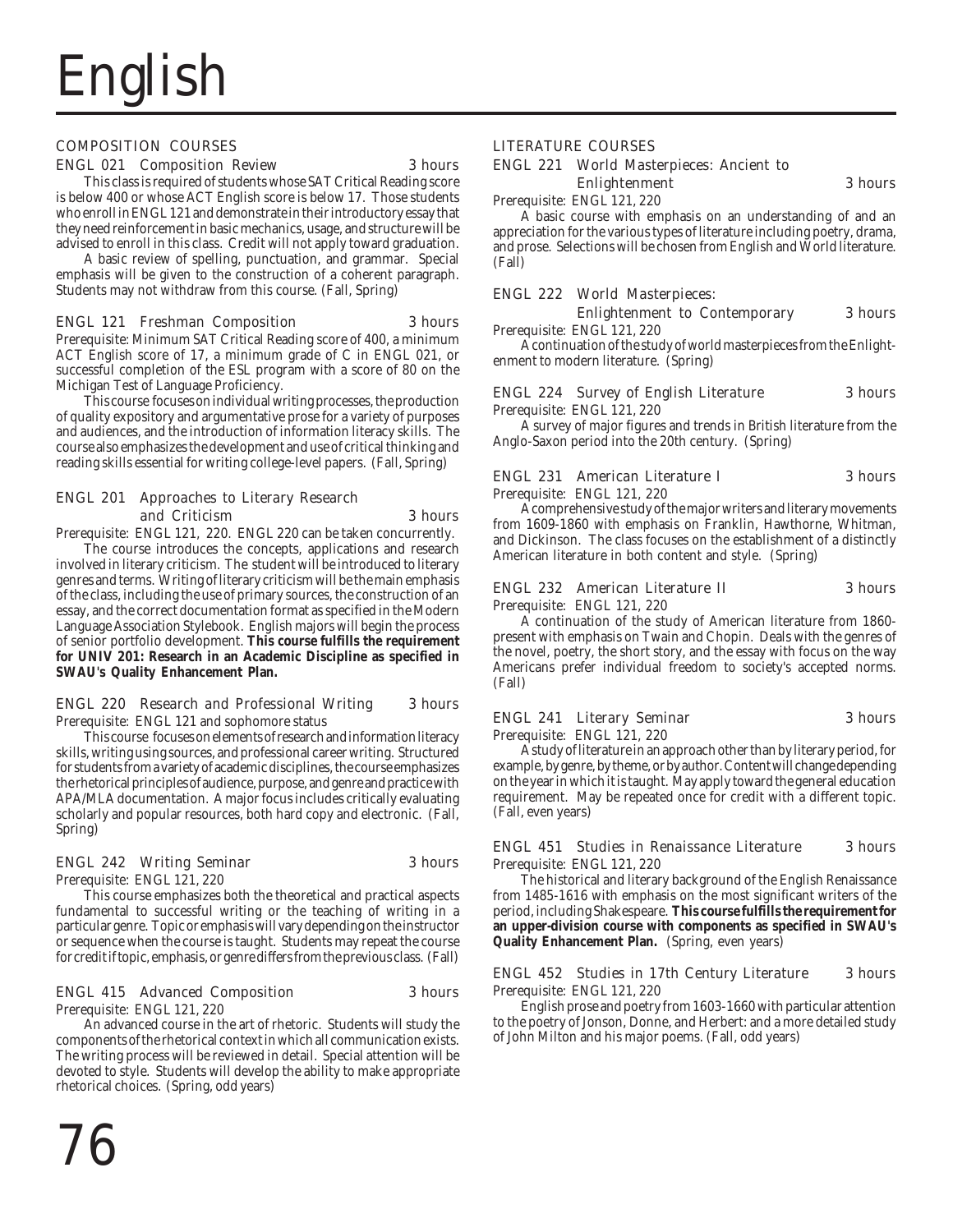

### ENGL 453 Studies in 18th Century Literature 3 hours Prerequisite: ENGL 121, 220

English poetry and prose from 1660-1800 with special attention to the major works of Dryden, Swift, and Pope. (Fall, even years)

### ENGL 454 Studies in Medieval Literature 3 hours

Prerequisite: ENGL 121, 220

A study of selected Old and Middle English texts (900-1400) with special emphasis on Anglo-Saxon language, Middle English, Chaucer, the *Pearl* Poet, and religious dissent in the fourteenth century. (Spring, odd years)

### ENGL 455 Studies in Romantic Literature 3 hours Prerequisite: ENGL 121, 220

Representative English Romantic poetry and prose with special emphasis on Wordsworth, Coleridge, Shelley, Keats, and Byron. (Spring, odd years)

### ENGL 456 Studies in Victorian Literature 3 hours Prerequisite: ENGL 121, 220

A study of British poetry, novels, essays, and plays from 1830-1900. Emphasis on Dickens, R. Browning, Hardy, and E. Bronte. **This course fulfills the requirement for an upper-division course with components as specified in SWAU's Quality Enhancement Plan.** (Fall, odd years)

### ENGL 457 Studies in 20th Century Literature 3 hours Prerequisite: ENGL 121, 220

A study of the major trends and writers in English and American literature since 1900. **This course fulfills the requirement for an upper-division course with components as specified in SWAU's Quality Enhancement Plan.** (Spring, even years)

### ENGL 458 Literary Analysis 3 hours

Prerequisite: Completion of all lower-division English requirements. An examination of literary theories and genres and their application to selected works of literature. Designed as a capstone to the English major, this class will be taken during the student's senior year and serves as the **fourth-year writing class**. **This course fulfills the requirement for a capstone/portfolio completion course with components as specified in SWAU's Quality Enhancement Plan.** (Spring)

### OTHER COURSES

### ENGL 272 Introduction to Drama 3 hours

Prerequisite: Permission of instructor A study of representative plays written in English, considering their literary history and dramatic staging. Students will help to produce a play for the university, cultivating voice control, stage presence, character creation, and stage management. May be repeated. (Elective credit only; does not apply toward the general education requirement.) (Spring)

### ENGL 291 Selected Topics 1-3 hours

Prerequisite: Approval by department chair

May be repeated for a total of 3 credits.

This course offers the student opportunity to pursue investigations in fields of special interest under the direction of the departmental staff. Content and method of study must be arranged prior to registration.

### ENGL 414 History of the English Language 3 hours Prerequisite: ENGL 121, 220

A linguistic study of the history of the English language through modern English. Also, study will be given to American English and how it relates to our present culture. (Fall, even years)

### ENGL 464 Advanced Grammar 3 hours

Prerequisite: ENGL 121, 220 This course is primarily designed for prospective elementary and secondary teachers who will need the knowledge and methods for teaching basic English grammar. Also, study will be given to current theories and rules of grammar. (Fall)

### ENGL 491 Selected Topics 1-3 hours

Prerequisite: Approval by department chair

This course offers the advanced student opportunity to pursue investigations in fields of special interest under the direction of the departmental staff. Content and method of study must be arranged prior to registration. May be repeated for a total of 3 credits.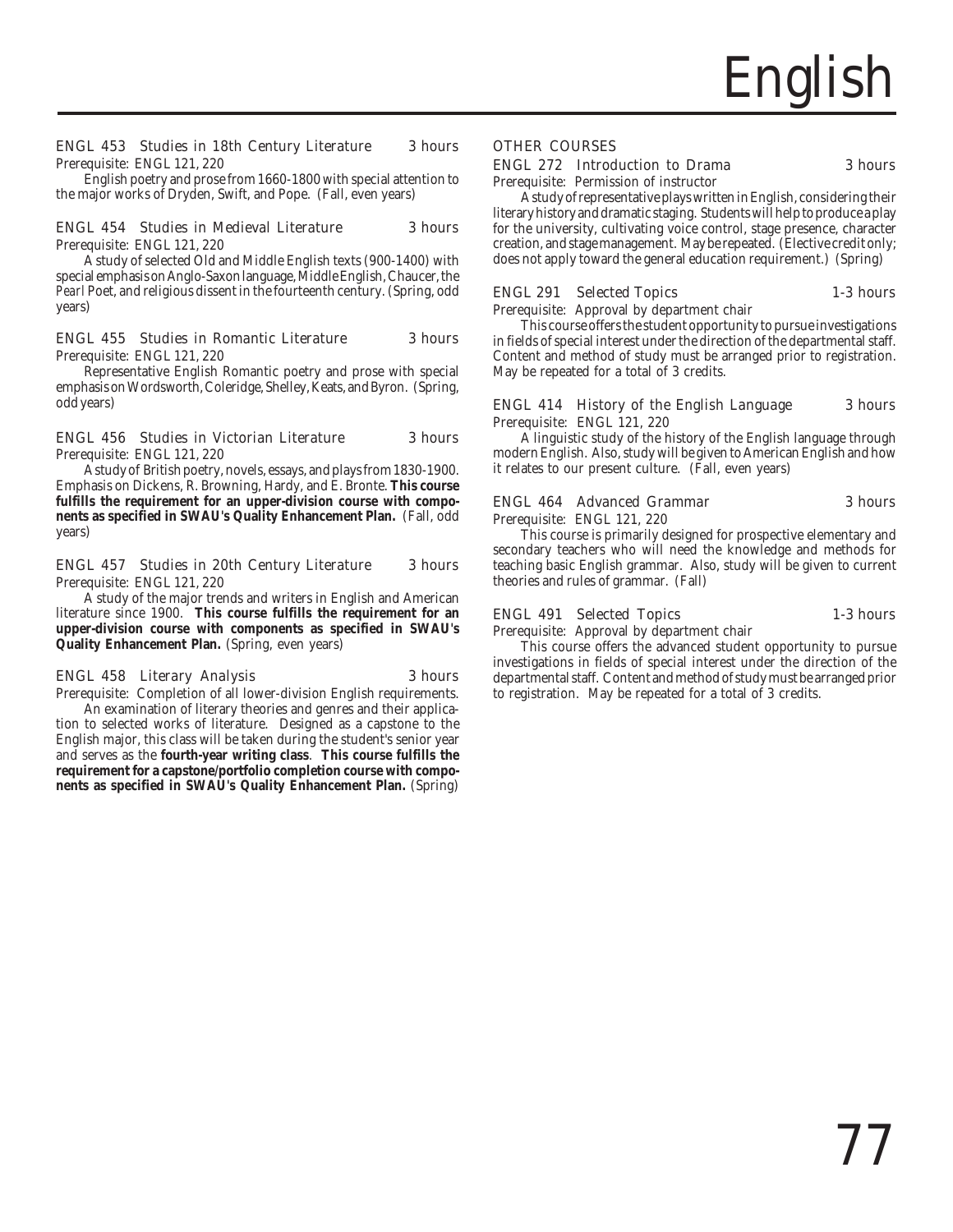# English as a Second Language

Eun-Young Kim, Program Director

### ENGLISH AS A SECOND LANGUAGE

Intensive English Language courses are designed to immerse limited English proficient (LEP) students in the English language. These remedial ESL classes will help the student develop the language and language-related skills necessary to progress in the university program. These classes cover phonetics, syntax, aural comprehension, speech, reading, vocabulary and writing skills. Classes and laboratories are taught in English for four to six hours a day, according to the individual student's needs. Students will also have opportunities to visit various tourist attractions in Texas to extend their language learning beyond school and gain valuable experience in cultural and social aspects. Twelve hours of 100 level ESL classes may apply to a Bachelor's Degree and six hours may apply to an Associate Degree.

### ADMISSION

Students must meet all admission requirements for enrollment at Southwestern Adventist University.

Students taking ESL classes will take the Michigan Placement Test to determine the level of ESL classes best suited to their level of English proficiency. Students will then be advised on the courses they should take. Students may also take university courses along with Level 3 ESL courses if they have taken the Michigan Test of English Language Proficiency and the results show they have the proficiency necessary to succeed in selected courses. Students in Level 3 are encouraged to take UNIV 110 along with ESL coures.

For academic advising, the results of the ESL course work will be evaluated along with the Michigan Test of English Language Proficiency.

### ESOL 010 Oral Composition 3 hours

A basic course that introduces language used in everyday life on the university campus and in society. Emphasis is placed on the development of vocabulary, phrases necessary to function in all social interactions, clear pronunciation, and fluent speech. (Fall, Spring)

### ESOL 012 Advanced Oral Composition 3 hours

This course includes an introduction to the phonology of the English language. Specific listening skills are developed. Class time is given to practical exercises developing extemporaneous and prepared speech. Fluency and accuracy are encouraged. (Fall, Spring)

### ESOL 020 Grammar 3 hours

Introduction to the basics of English spelling, handwriting, parts of speech, punctuation, and sentence patterns. (Fall, Spring)

### ESOL 025 Advanced Grammar 3 hours

Study of the structure of English sentence patterns, parts of speech, verb tenses and forms, idioms, and spelling. (Fall, Spring)

### ESOL 030 Reading I 3 hours

An introduction to reading in the English language with emphasis on developing vocabulary and comprehesion skills. (Fall, Spring)

### ESOL 035 Reading II 3 hours

This course is designed to develop phonetic skills as well as emphasize the understanding of vocabulary in context, reading for the main idea, reading for facts and details, and making inferences. (Fall, Spring)

### ESOL 050 Writing I 3 hours

This course is designed to develop the creation of original sentences and paragraphs. Students move from sentence-level writing to guided paragraphs. (Fall, Spring)

### ESOL 055 Writing II 3 hours

Guided composition practice with a focus on the process of writing paragraphs. Emphasis on different patterns of organization, coherence, transitions, and error correction. (Fall, Spring)

### ESOL 113 Writing III 3 hours

This course provides an overview of the writing process with practice in revising and editing. Extensive practice in writing five-paragraph essays of different thetorical modes and summaries. (Fall, Spring)

### ESOL 116 Speech Composition and Comprehension 3 hours

A study of the phonology of the English language, with in-class practice of the sounds, stress, intonation, and inflection of words, phrases, and sentences. This class emphasizes listening skills necessary for taking notes and discussion techniques for participating in mainstream classes. Emphasis is given to fluent speech as well as pronunciation. (Fall, Spring)

### ESOL 121 Reading III 3 hours

This course is designed to bring the reading skills of LEP students up to college entry standards. This course includes intensive exercises in reading, comprehension, making infrences, vocabulary, discussion, and oral presentation. (Fall, Spring)

### ESOL 131 English Structure and Usage 3 hours

Review of all English grammar structures with concentration on preparation for the university entrance tests. Emphasis is given to the understanding and use of structural patterns**.** (Fall, Spring)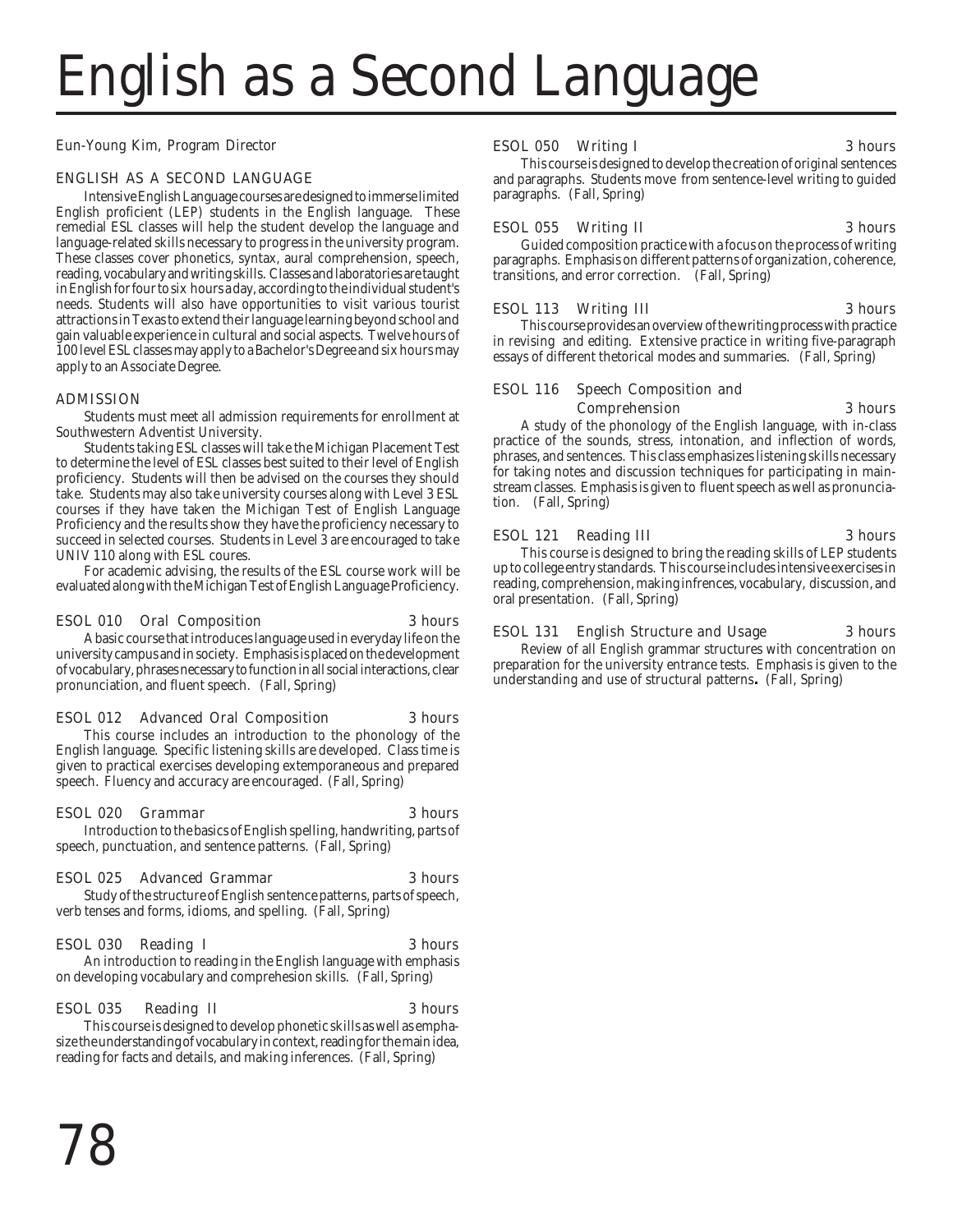# General Studies

Judy Miles, Advisor Tom Bunch, Advisor

### AIM OF THE DEPARTMENT

The General Studies program at Southwestern Adventist University is designed for students whose main goal is to earn a college degree without specializing in a major or minor field of emphasis. Students will be able to choose from a wide selection of classes and yet meet the requirements of the General Education Program within a liberal arts curriculum.

The Interdisciplinary Studies program allows students, with planning, to enhance their education program by including an area of emphasis not offered on campus.

### PROGRAMS

A.S. General Studies B.S. General Studies B.S. Interdisciplinary Studies

### A.S. in General Studies

The A.S. in General Studies requires completion of 64 hours and a minimum GPA of 2.0, with at least 24 hours taken in residence. The last 12 hours before graduation must be taken in residence at SWAU. This degree includes all General Education courses required for a Bachelor's degree, with the following exception: 6 hours of religion instead of 12 will be required.

The Associate of Science degree is considered a terminal degree and is available only for students who do not plan to pursue a Bachelor's degree at Southwestern Adventist University.

### B.S. in General Studies

The B.S. in General Studies requires the following:

- a. Meet the general education, residency and upper division requirements.
- b. Complete one area of emphasis of 30 hours (12 hours upper division in residence) or two areas of emphasis with 18 hours each (6 hours upper division in residence in each emphasis). Areas of emphasis will typically be determined by course prefix, and will include only classes that would be applicable to a major. No course with a grade below C may apply toward an emphasis.
- c. Earn a minimum GPA of 2.25 in upper division emphasis course work. No course with a grade below C may apply towards an area of emphasis.
- d. After earning a Bachelor of Science in General Studies, a student may return to earn a second Bachelor's degree. However, an area of emphasis may only be used as a major in the second degree if there are 30 additional hours available in the major. A minimum of 158 cumulative semester hours is required to earn the second degree.

### B.A./B.S. in Interdisciplinary Studies

A student who has a specific career goal not included in the list of majors and minors may counsel with the Academic Vice President about a Bachelor of Science degree in Interdisciplinary Studies. Since this is a planned course of study, which may include courses not offered on our campus, approval must be sought and granted before completion of 64 semester hours. The development of this plan is done in consultation with a selected faculty advisor and with one or more selected faculty members from separate academic disciplines who then comprise the faculty committee for the program. A degree proposal must be submitted to the Records Office which includes the following:

- a. A short essay which explains the proposed course of study.
- b. An abstract which can be included with the student's transcript. c. Two areas of emphasis which include a minimum of 24 hours each
- (9 hours upper division from each emphasis) or three areas of emphasis which include a minimum of 18 hours each (6 hours upper division from each emphasis). Areas of emphasis will typically be determined by course prefix, and require a minimum grade of C in all classes.
- d. Courses must be grouped by general education, areas of emphasis, and electives under the headings of Courses Completed, Courses In-progress and Proposed Courses.
- e. Upper division courses should be identified with an asterik (\*) and must total a minimum of 40 hours.
- f. All courses taken or planned to be taken off-campus must be identified as such.
- g. Signatures by each faculty member of the committee.

The approved program will become the student's major, and the Registrar will determine the student's readiness for graduation by checking compliance with all components of the degree.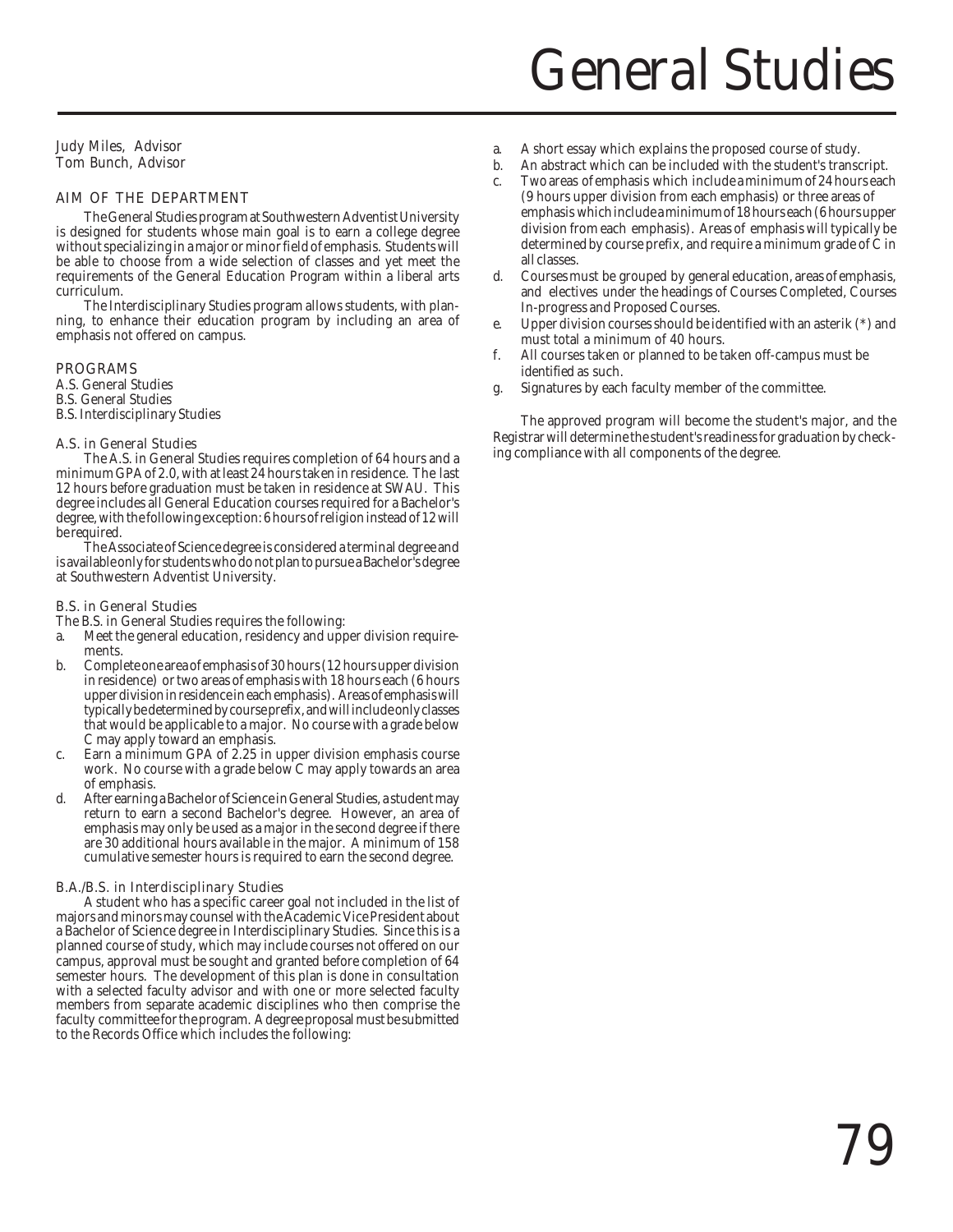### Art Chadwick, Chair

### AIMS OF THE GEOLOGY PROGRAM

Southwestern Adventist University, in conjunction with Loma Linda University, offers a geology program with major emphasis in sedimentology, stratigraphy and paleontology. The freshman and sophomore years are taken on the campus of Southwestern Adventist University, while the junior and senior years are taken on the campus of Loma Linda University.

### FRESHMAN YEAR

|               | GEOL 111, 112 Physical Geology & Historical Geology  8 |    |
|---------------|--------------------------------------------------------|----|
|               |                                                        |    |
|               |                                                        |    |
|               |                                                        |    |
|               |                                                        |    |
|               |                                                        |    |
|               | <b>TOTAL</b>                                           | 33 |
| <b>SUMMER</b> |                                                        |    |
|               |                                                        |    |

### SOPHOMORE YEAR

| CHEM 310    | Environmental & Geological Chemistry  4 |    |
|-------------|-----------------------------------------|----|
| ENGL 220    |                                         |    |
| <b>PEAC</b> |                                         |    |
| RLGN        |                                         |    |
| <b>HIST</b> |                                         |    |
|             |                                         |    |
|             | TOTAL.                                  | 32 |

### GEOLOGY COURSES

### GEOL 111 Physical Geology 4 hours

A study of the earth, its composition, and the forces that control and change it. Laboratory includes recognition of common rocks and minerals and training in use of geologic maps and interpreting the physical processes recorded in the earth's surface. Laboratory includes a four-day field trip. 3 Lec 3 Lab. Field trip fee. (Offered periodically)

### GEOL 112 Principles of Historical Geology and Paleontology 4 hours

A study of the disciplines of historical geology and invertebrate paleontology. Emphasis will be on the tools of historical interpretation. Laboratory will cover the invertebrate and vertebrate fossil groups systematically. May apply toward biology major by petition. Laboratory includes a four-day field trip. 3 Lec 3 Lab. Field trip fee. (Offered periodically)

### GEOL 220 Mineralogy 4 hours

Prerequisite: GEOL 112, 112, CHEM 112

Introduction to crystallography; crystal optics; structure, composition, properties, stability and geological occurrences of minerals; and mineral identification. Student will be familiar with laboratory techniques for mineral identification, including x-ray, thin-section, and microprobe analyses. 3 Lec 3 Lab. (Spring, even years.)

### GEOL 240 The Dinosaurs 4 hours

Prerequisite: GEOL 112 or permission of instructor.

A field course covering the taxonomic relationships, environment and fossil record of the dinosaurs. Includes extensive training in field methods of vertebrate paleontology and participation in the dinosaur research project. Taught for four weeks in Wyoming. Field fee covering the cost of transportation, room and board. 3 Lec 1 Lab (Summer)



### GEOL 291 Selected Topics 1-3 hours

Prerequisite: GEOL 111, 112, and approval of instructor.

A study in an area of student interest under the direction of a staff member. This study may involve data collection, or library work and will involve a written report. Content and method of study must be arranged prior to registration. May be repeated for a total of 3 credits.

### GEOL 320 Stratigraphy and Sedimentary Petrology and Petrography **4 hours** Prerequisite: GEOL 111 and 112.

An introduction to the description, origin, and historical interpretation of stratified rocks. (Offered periodically)

### GEOL 330 Summer Field Geology 4 hours

Prerequisite: GEOL 320

Stratigraphic and structural mapping of sedimentary and related igneous and metamorphic rocks and analysis of data collected in the field. Taught for four weeks in Wyoming in connection with the Dinosaur course. Field fee covering the cost of transportation, room and board. 3 Lec 1 Lab (Summer)

### GEOL 380 Research Methods 2 hours

Prerequisite: GEOL 111, 112 or any entry level science sequence.

A general introduction to the techniques and methodologies of scientific literature and presentations based upon library and on-line research. Each student will select a specific topic for research, prepare a paper, and make an oral presentation based on that work. The student will learn scientific methodology, basic statistical skills, and critical data analysis. (Fall)

### GEOL 419 Philosophy of Science 3 hours

A study of the philosophies and methodologies of science. Includes a review of the history of scientific and religious thought and the role each has played in the development of modern theories of origin. (Also taught as RLGN or BIOL 419.) **This course meets the upper division writing component for senior year English and supports SWAU's Quality Enhancement Plan.** (Spring)

### GEOL 480 Research in Geology 1-3 hours

Prerequisite: GEOL 380 and approval of instructor.

A supervised research experience involving the development of a research proposal, data collection, and a written paper. Research proposal may be developed in GEOL 380. May be repeated for a total of 5 credits. (Offered periodically.)

### GEOL 481 Senior Thesis 1 hour

Prerequisite: GEOL 480

This course is designed to permit the student to develop a publishable-quality research paper. Instruction consists of writing techniques and guidance in the completion of this project. Students will give several oral progress-reports, a final presentation at the Honors Research Symposium, and a completed Senior Thesis. **This course meets the upper division writing component for senior year English and supports SWAU's Quality Enhancement Plan.** (Spring)

### GEOL 491 Selected Topics 1-3 hours

Prerequisite: GEOL 111, 112; two upper division courses, and permission of the instructor.

Special study may be pursued beyond completed course work under the direction of a staff member. This study may involve data collection or library work and will involve a written report. Content and method of study must be arranged prior to registration. May be repeated for a total of 3 credits.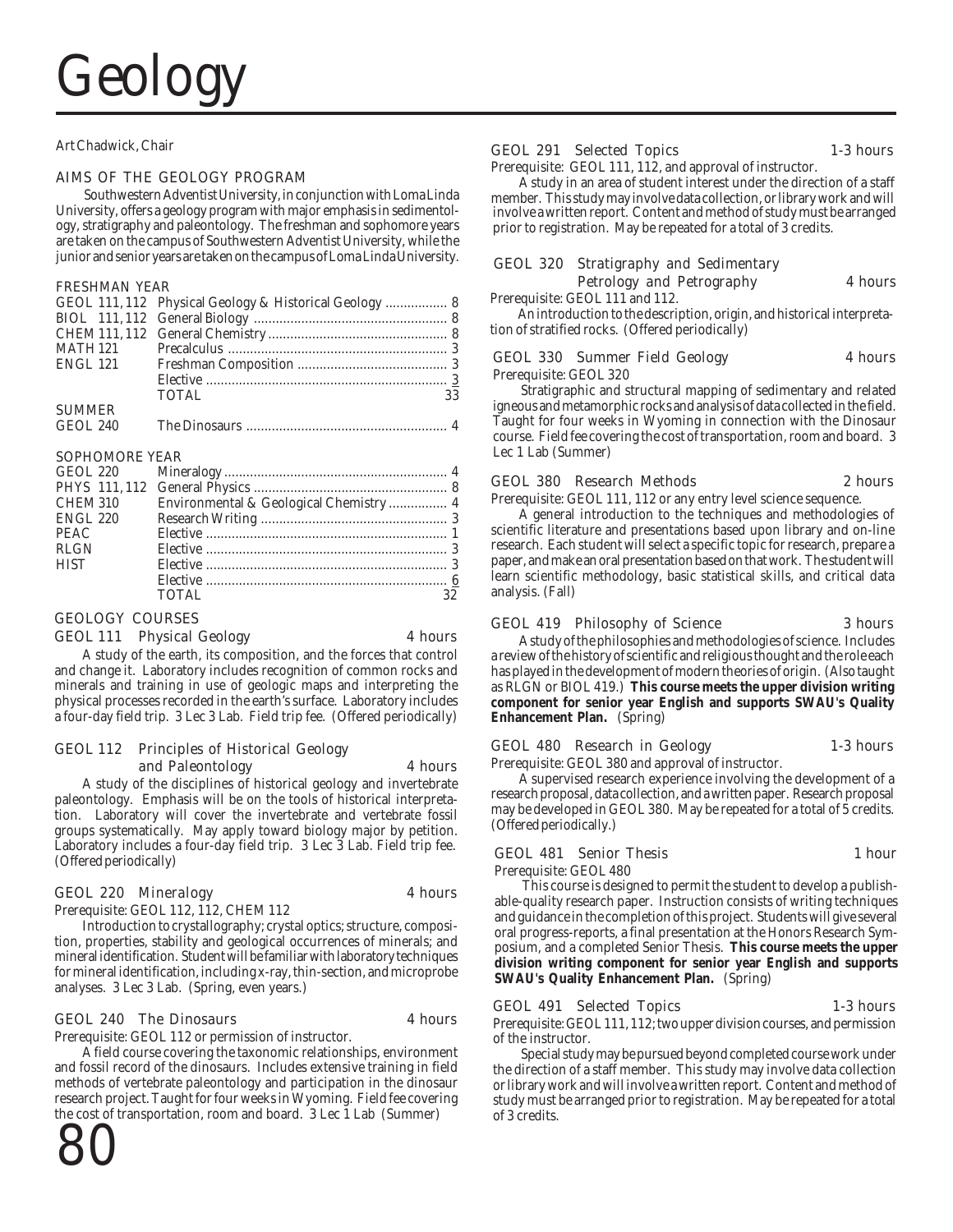R. Steven Jones, Chair; Eric Anderson, Elizabeth Bowser, Cristina M. Thomsen

Senior Lecturer: Erwin Sicher

### MISSION STATEMENT

The mission of the History/Social Science Department is to help students acquire critical, analytical, and communicative skills through a mastery of Social Science courses, taught in a Christian context.

### AIMS OF THE DEPARTMENT

The department's offerings in history are designed to help the student to understand the present more fully by guiding him in a study of the past and by helping him to reason from cause to effect. The study of history is approached from the biblical viewpoint. "In the annals of human history the growth of nations, the rise and fall of empires, appear as dependent on the will and prowess of man. The shaping of events seems, to a large degree, to be determined by his power, ambition, or caprice. But in the Word of God the curtain is drawn aside, and we behold, behind, above, and through all the play and counter-play of human interests and power and passions, the agencies of the all-merciful One, silently, patiently working out the counsel of His own will." E. G. White, EDUCATION, p. 173.

In political science the student traces the development, functions, and operation of national, local, and foreign governments.

### PROGRAMS

B.A. History

- B.A. History -- Secondary Certification
- B.A Social Science, emphasis on International Affairs
- B.S. Social Science

B.S. Social Studies -- Secondary Certification

Minors in History, Social Science, and Political Science

### History, B.A.

| <b>HIST 112</b><br>Historical Methods: Research & Historiography  3<br><b>HIST 201</b><br><b>HIST 211</b> |                 |  |
|-----------------------------------------------------------------------------------------------------------|-----------------|--|
|                                                                                                           |                 |  |
|                                                                                                           |                 |  |
|                                                                                                           |                 |  |
|                                                                                                           | <b>HIST 212</b> |  |

History electives (nine hours must be non-U.S. history\*) .............. 21 *Choose from:*

| <b>HIST 320</b> | American International Relations      |    |
|-----------------|---------------------------------------|----|
| <b>HIST 326</b> | From Colony to Nation, 1607-1783      |    |
| <b>HIST 331</b> | History of Christianity I*            |    |
| <b>HIST 332</b> | History of Christianity II            |    |
| <b>HIST 335</b> | Establishing a Nation, 1783-1836      |    |
| HIST 345        | Sectionalism and Civil War, 1836-1865 |    |
| <b>HIST 355</b> | Reconstruction and Reunion, 1865-1917 |    |
| HIST 360        | History of the British Isles*         |    |
| HIST 370        | East Asian History*                   |    |
| <b>HIST 364</b> | Ancient Cultures <sup>*</sup>         |    |
| HIST 365        | Global Power: America 1917-Present    |    |
| <b>HIST 414</b> | Early Modern Europe*                  |    |
| <b>HIST 415</b> | <b>Texas and the West</b>             |    |
| <b>HIST 424</b> | Modern Europe <sup>*</sup>            |    |
| <b>HIST 430</b> | Medieval Europe*                      |    |
|                 | TOTAL                                 | 36 |
|                 |                                       |    |

### Required cognates:

History Minor All history minors are required to take 18 semester hours of history (9 hours u.d.) which must include HIST 111, 112 and 211 or 212.

### Social Science, B.S.

|                 | HIST 201 Historical Methods: Research & Historiography  3 |  |
|-----------------|-----------------------------------------------------------|--|
| <b>HIST 211</b> |                                                           |  |
|                 |                                                           |  |
|                 |                                                           |  |

History electives (nine hours must be non-U.S. history\*) .............. 18 Choose from:<br>HIST 320<br>HIST 326 American International Relations HIST 326 From Colony to Nation, 1607-1783<br>HIST 331 History of Christianity I\* HIST 331 History of Christianity I\*<br>HIST 332 History of Christianity II<br>HIST 335 Establishing a Nation, 178<br>HIST 345 Sectionalism and Civil Wa History of Christianity II Establishing a Nation, 1783-1836 HIST 345 Sectionalism and Civil War, 1836-1865 HIST 355 Reconstruction and Reunion, 1865-1917<br>HIST 360 History of the British Isles\* HIST 360 History of the British Isles\*<br>HIST 364 Ancient Cultures\* HIST 364 Ancient Cultures\*<br>HIST 365 Global Power: Ame HIST 365 Global Power: America 1917-Present<br>HIST 370 East Asian History\*<br>HIST 414 Early Modern Europe\* East Asian History\* HIST 414 Early Modern Europe\*<br>HIST 415 Texas and the West HIST 415 Texas and the West<br>HIST 424 Modern Europe\* HIST 424 Modern Europe\* Medieval Europe\* Political Science electives ................................................................... 6 *Choose from:* POLS 211 National and Texas Constitutions<br>POLS 320 American International Relations POLS 320 American International Relations<br>POLS 360 American National Government<br>POLS 364 American Constitutional Develop American National Government POLS 364 American Constitutional Development Executive Leadership HIST 312 Historical and Political Geography ............................. 3 ECON 211 Macroeconomics ........................................................ 3 ECON 212 Microeconomics *or* COMM 110 Mass Communication ............................................... 3 TOTAL 48

No language is required for the B.S. degree. Because the B.S. in Social Science is a composite major, no minor is required.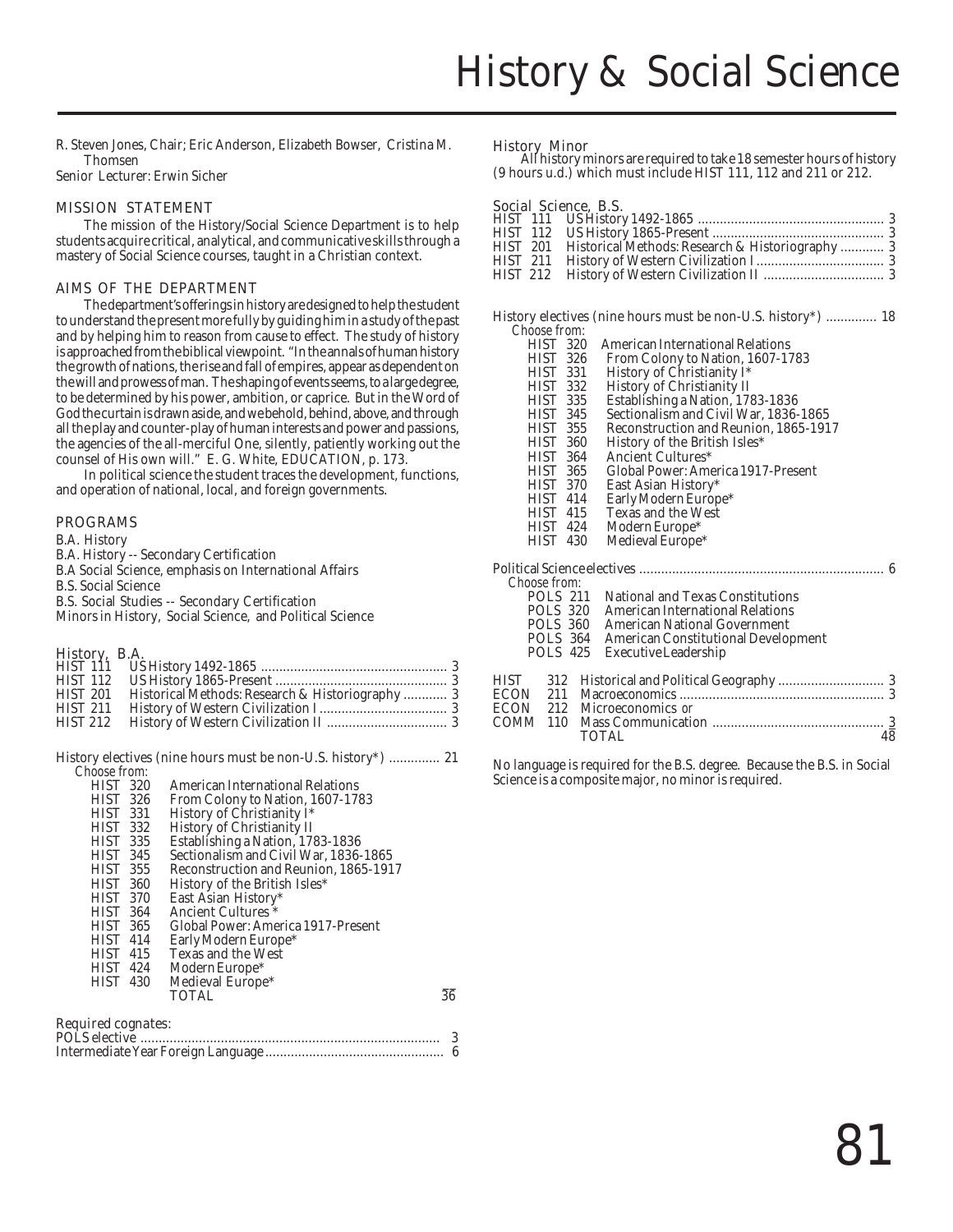## History & Social Science

### Social Science, B.A., emphasis on International Affairs

| <b>HIST 111</b> |                                                  |  |
|-----------------|--------------------------------------------------|--|
| <b>HIST 112</b> |                                                  |  |
| <b>HIST 201</b> | Historical Methods: Research & Historiography  3 |  |
| <b>HIST 211</b> |                                                  |  |
| <b>HIST 212</b> |                                                  |  |
|                 |                                                  |  |
| <b>HIST 320</b> |                                                  |  |
| <b>HIST 365</b> |                                                  |  |
| <b>HIST 370</b> |                                                  |  |
|                 |                                                  |  |

History electives (six hours must be non-U.S. history\*) ................... 9 *Choose from:* From Colony to Nation, 1607-1793

| 1 I I . 2 I<br>020. | Profil Colony to Nation, 1007-1763      |  |
|---------------------|-----------------------------------------|--|
| HIST 331            | History of Christianity I*              |  |
| HIST 332            | History of Christianity II              |  |
| <b>HIST 335</b>     | Establishing a Nation, 1783-1836        |  |
| <b>HIST 345</b>     | Sectionalism and Civil War, 1836-1865   |  |
| HIST 355            | Reconstruction and Reunion, 1865-1917   |  |
| HIST 360            | History of the British Isles*           |  |
| HIST 364            | Ancient Cultures*                       |  |
| <b>HIST 414</b>     | Early Modern Europe*                    |  |
| <b>HIST 415</b>     | <b>Texas and the West</b>               |  |
| HIST 424            | Modern Europe*                          |  |
| HIST 430            | Medieval Europe*                        |  |
|                     |                                         |  |
|                     |                                         |  |
| Choose from:        |                                         |  |
| <b>POLS 211</b>     | <b>National and Texas Constitutions</b> |  |
| POLS 360            | <b>American National Government</b>     |  |
|                     |                                         |  |

| PULO 411        | - National and Texas Constitutions  |    |
|-----------------|-------------------------------------|----|
| <b>POLS 360</b> | <b>American National Government</b> |    |
| <b>POLS 364</b> | American Constitutional Development |    |
| <b>POLS 425</b> | <b>Executive Leadership</b>         |    |
|                 | <b>TOTAL</b>                        | 42 |
|                 |                                     |    |

### Political Science Minor

All political science minors are required to take 18 semester hours of political science (9 hours u.d.) which must include POLS 211.

### Social Science Minor

The minor in social science requires 24 semester hours (9 hours u.d.) which must include HIST 112 and 212. The remaining hours must include 3 hours of historical/political geography, 6 hours of political science, 6 hours of economics, and 3 hours of history electives.

### TEACHING CERTIFICATION PROGRAM

The following history and social studies majors and minors are for teaching certification only. Requirements for certification are listed in the Education section of the bulletin.

*You must make formal application for admittance to the Teacher Education Program. Applications are available at the Education Department office.*

### History, B.A. - Secondary Teaching Area

|             | HIST 211.212 |                                                   |    |
|-------------|--------------|---------------------------------------------------|----|
| <b>HIST</b> | 201          | Historical Methods: Research                      |    |
|             |              |                                                   |    |
| <b>HIST</b> | $\ast$       | Electives (including 9 hrs. non-U.S. History)  21 |    |
|             |              | TOTAL (21 hrs. must be u.d.)                      | 36 |
|             |              |                                                   |    |

### History Minor - Secondary Teaching Area

| Option II |              |                                                   |    |
|-----------|--------------|---------------------------------------------------|----|
|           | HĪST 111.112 |                                                   |    |
| HIST      | 211.212      |                                                   |    |
| HIST      | ∗            | Electives (including 9 hrs. non-U.S. History)  12 |    |
|           |              | TOTAL (12 hrs. must be u.d.)                      | 24 |

### Social Studies, B.S. - Secondary Teaching Area

Option IV

|                 | HIST 201 Historical Methods: Research |    |
|-----------------|---------------------------------------|----|
|                 |                                       |    |
|                 |                                       |    |
| <b>HIST 312</b> |                                       |    |
| <b>HIST 415</b> |                                       |    |
| HIST            |                                       |    |
| HIST *          |                                       |    |
| POLS            |                                       |    |
| ECON            |                                       |    |
|                 | <b>TOTAL</b>                          | 51 |
|                 |                                       |    |

\**The following are non-U.S. History courses:*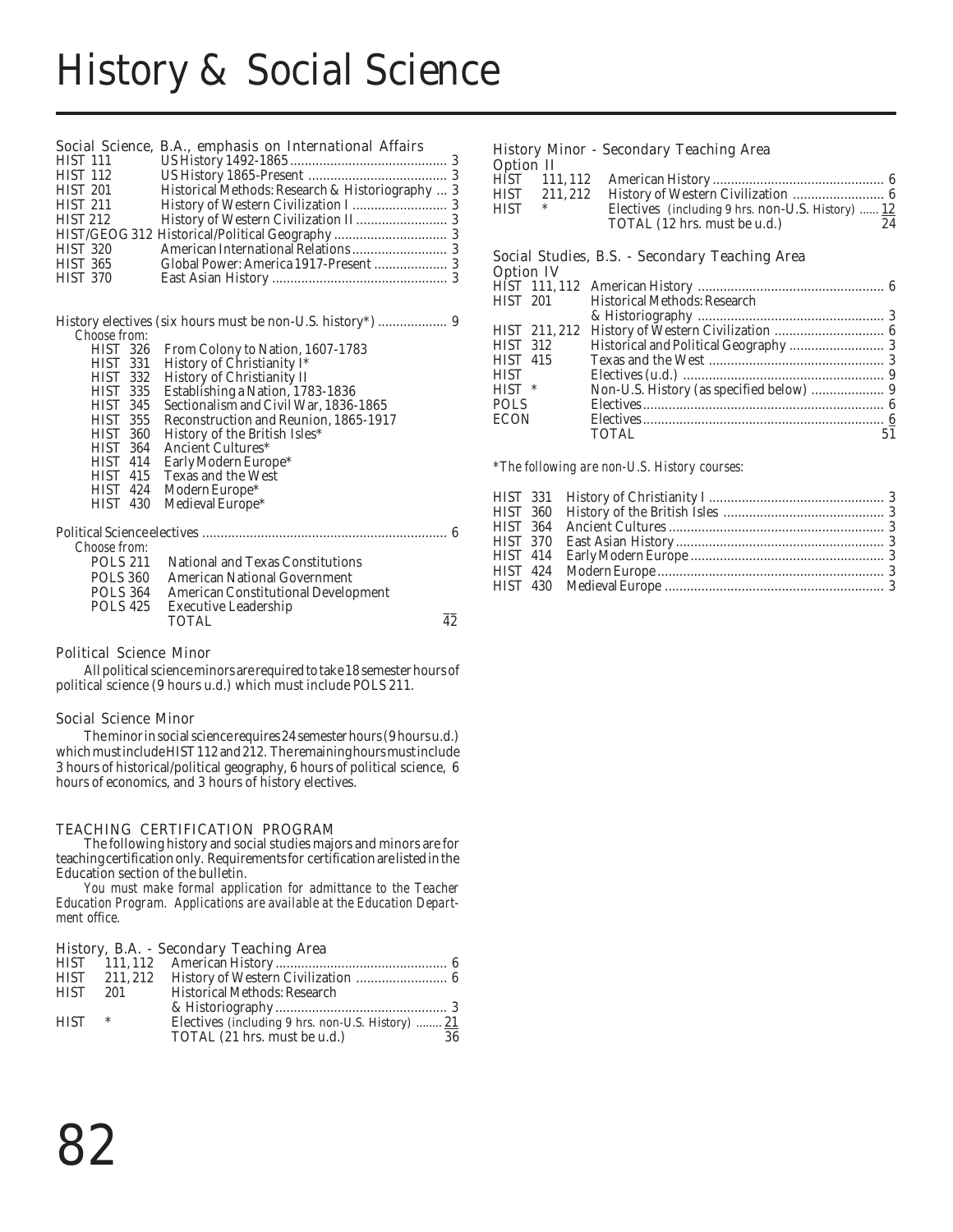### HISTORY COURSES

### HIST 111 American History, 1492-1865 3 hours

A brief account of the discoveries, colonization, and the struggle for independence; growth of federal government, expansion of territory, and the Civil War. (Fall)

### HIST 112 American History, 1866 to Present 3 hours

A survey of U.S. history beginning with Reconstruction and big business, through two major world wars, to the present time of cold and hot wars. (Spring)

### HIST 201 Historical Methods: Research and Historiography 3 hours

Prerequisite: ENGL 121

An introduction to the skills used in the profession of history. Students will use primary and secondary sources as well as historical journals, indexes, and databases as they produce a major research paper, bibliography, and book review; prepare a presentation based on their work; and engage in other activities relative to critical thinking within the discipline of history. Students will also be exposed to basic trends in historiography. Within this class, history/social science majors begin the process of senior portfolio development. **This course fulfills the requirement for UNIV 201: Research in an Academic Discipline as specified in SWAU's Quality Enhancement Plan.** (Spring)

### HIST/HNRS 204 Advanced American History, 1866-Present 3 hours

This course provides a detailed study of American history from Reconstruction to the present, charting the United States' rise from a frontier nation to a world power. This course covers the turbulent days of post-Civil War Reconstruction and the settlement of the west, booming industrialism, Populism and Progressivism, the United States in World Wars I & II, the Cold War, and the distrust of the post-Watergate era. Students will become acquainted with trends in American historiography and practice the skills of historical interpretation and writing. The class satisfies general education requirements for history. It is required for history/social science majors. Students taking this course should not take HIST 112, American History, 1866-Present. (Spring)

### HIST/HNRS 206 Advanced Western Civilization, early times to the 16th Century 3 hours

A study of key issues, events, and transformations that form the basis for pre-modern western civilization and established the foundations for early modern and modern western history, including the Agricultural Revolution, the development of Hebrew monotheism, classical Greek social ideas, the rise and fall of the Roman empire, and medieval Europe. Students taking this course should not take HIST 211, History of Western Civilization. (Fall)

### HIST 211 History of Western Civilization I 3 hours

A study of Near Eastern and Western man's past from the earliest time to the 16th Century. Special attention is given to man's evolving cultural framework, his changing ideas and beliefs, his views of human nature, the world, the universe, the deity, and the good life. The rise and fall of many of the Near Eastern and Western empires will also be considered. (Fall)

### HIST 212 History of Western Civilization II 3 hours

The course of European history from the 16th Century to the present. Examined will be the political, social, cultural, and economic history of that period, including the Age of Absolutism, the Scientific Revolution, the Enlightenment, the Age of Revolution, the Nineteenth Century "isms", world wars, cold wars, and contemporary history. (Spring)

### HIST 221 History of Western Art 3 hours

A survey of fine arts and how they have related to the various cultures throughout western civilization. The class will deal with the arts from the Renaissance to the present time. (Also taught as ARTS 221) (Spring)

### HIST 291 Selected Topics 1-3 hours

Prerequisite: Approval of department chair.

Designed for the student who wishes to do independent study or research. Content and method of study must be arranged prior to registration. May be repeated for a total of 3 credits.

HIST 312 Historical and Political Geography 3 hours This course considers the interaction between world cultures, environments, and geographic regions to explain patterns of human history and political development. (Also taught as GEOG 312) (Spring, odd years)

### HIST 320 American International Relations 3 hours

Details American foreign policies and diplomatic relations toward Europe, Latin America, and Asia, from the revolutionary era to the present. Will detail major foreign policy decisions and initiatives and the results of each. **This course fulfills the requirement for an upper-division course with components as specified in SWAU's Quality Enhancement Plan.** (Also taught as POLS 320) (Fall, odd years)

HIST 326 From Colony to Nation, 1607-1783 3 hours A study of the creation of the American nation. The course examines how transplanted Europeans became a new people, emphasizing social, political, and economic changes that led to independence. Includes a discussion of the impact of African slavery upon American democracy. **This course fulfills the requirement for an upper-division course with components as specified in SWAU's Quality Enhancement Plan.** (Spring, odd years)

### HIST 331, 332 History of Christianity I, II 3, 3 hours

A study of the rise and impact of Christianity in the Roman world and western culture. Attention is given to theological and social movements, the influence of Islam, the crusades, expansionism, and religious adaptation to modern life. The second semester traces development from the Reformation through the growth of American religion. (Also taught as RLGN 331, 332) (Spring)

### HIST 335 Establishing a Nation, 1783-1836 3 hours An in-depth study of United States history from the Articles of Confederation through the Constitution, War of 1812, and Jacksonian Democracy. (Spring, every other odd year)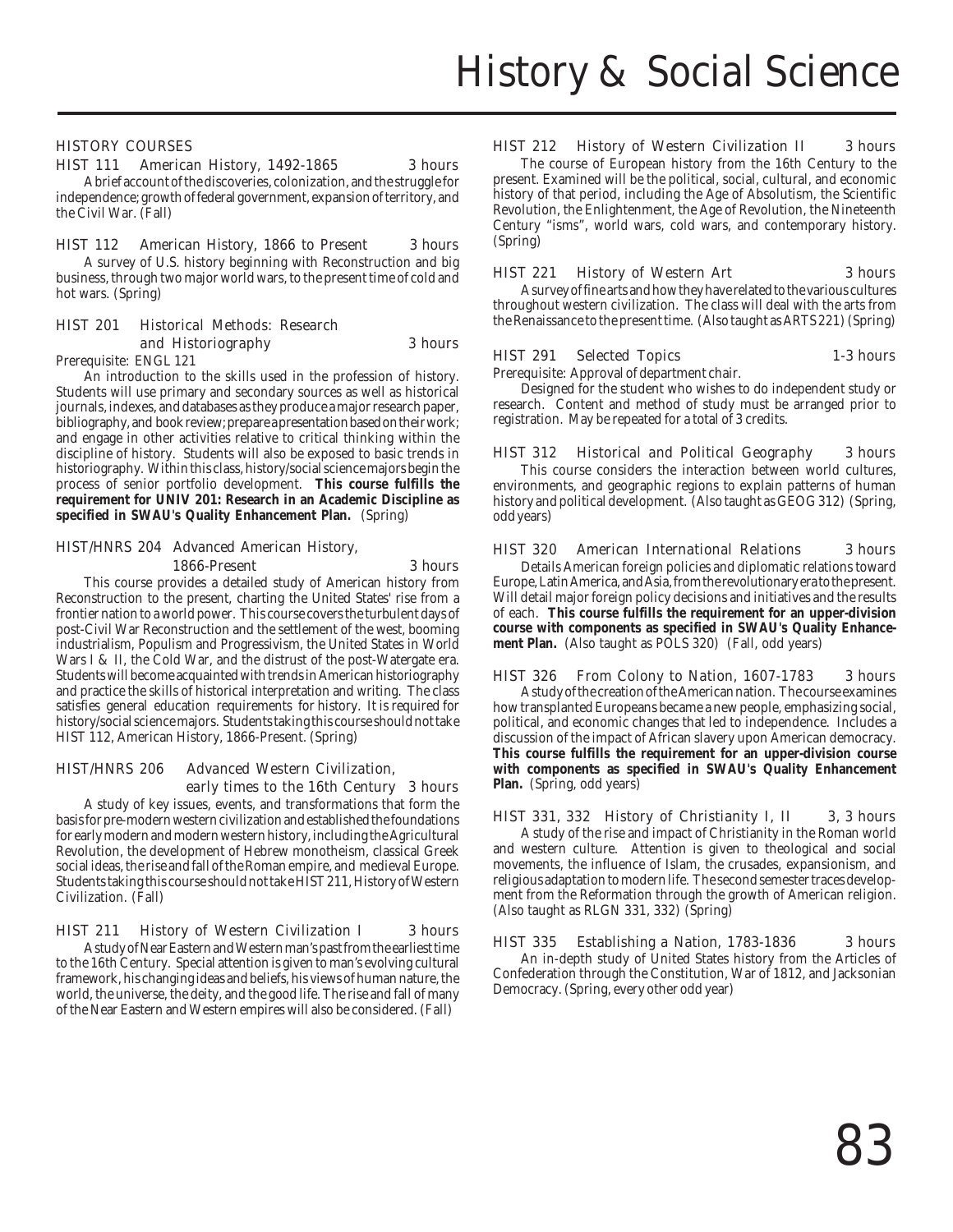### HIST 345 Sectionalism and Civil War, 1836-1865 3 hours

American history from the Reform Era through Manifest Destiny, Sectionalism and Civil War. **This course fulfills the requirement for an upper-division course with components as specified in SWAU's Quality Enhancement Plan.** (Spring, odd years)

### HIST 355 Reconstruction and Reunion, 1865-1917 3 hours

American history from the close of the Civil War to the US entry into World War I. Among the topics examined in this course are Reconstruction and the New South, industrialization, the "winning of the West," immigration, and America's changing world role. **This course fulfills the requirement for an upper-division course with components as specified in SWAU's Quality Enhancement Plan.** (Spring, even years)

### HIST 360 History of the British Isles 3 hours

A study Britain from pre-Roman times through the restoration of the monarchy under William and Mary in 1688. Topics include Anglo-Saxon England, the Norman Conquest, the Wars of the Roses, the Tudor and Stuart dynasties, and the English Civil War. (Offered periodically)

### HIST 364 Ancient Culture 3 hours

This is a study of man from his beginning through the empires of Assyria, Babylon, Egypt, Persia, Israel, Greece, and Rome to the end of the Roman Republic. (Fall, even years)

### HIST 365 Global Power:

### America from 1917 to Present 3 hours

A study of the American rise to global power. Class will focus on WWII, the Cold War, Era of Civil Rights, Vietnam, Watergate, and the post-Cold War era. **This course fulfills the requirement for an upperdivision course with components as specified in SWAU's Quality Enhancement Plan.** (Spring, even years)

### HIST 370 East Asian History 3 hours

A survey of the history of East Asia, primarily China, Korea, and Japan, from its foundations until modern times. Topics will include China's enduring influence over its neighbors, interactions with and isolation from the West, the emergence and growth of Buddhism, the influence of Confucian philosophy Chinese and Japanese imperialism, Western imperialism in East Asia, and Nationalism and Communism. (Offered periodically)

### HIST 414 Early Modern Europe 3 hours

A survey of the Renaissance, Reformation, counter-Reformation, Absolutism, competition for empire, the Scientific Revolution, the Enlightenment, and the coming of Revolutions. (Fall, odd years)

### HIST 415 Texas and the West 3 hours

A study of the multi-cultural heritage of Texas and the West with special emphasis on the pre-Columbian Native American cultures; Spanish, Mexican, and Anglo-American colonization; the annexation of the region to the US; and social, political, and industrial developments up to the present. **This course fulfills the requirement for an upperdivision course with components as specified in SWAU's Quality Enhancement Plan.** (Fall, even years)

### HIST 424 Modern Europe 3 hours

A study of the Intellectual and Industrial Revolution, the New Imperialism, the intensification of Nationalism, World War I, the Depression, the development and spread of Fascism and Communism, World War II, the Cold War, Decolonization and the emergence of a multipolar world. (Spring, even years)

### HIST 430 Medieval Europe 3 hours

A study of European history during the middle ages, approximately 500-1500 A.D. Course topics include feudalism, monasticism, the growth of monarchies, the Crusades, heresy and inquisition, the commercial revolution, the Hundred Years' War, the Bubonic Plague, and the advent of the university. (Spring, even years)

### HIST 475 Portfolio Development 1 hour

In this class, departmental majors will meet at arranged times with departmental faculty to finalize the contents of their portfolio before graduation. Students will also complete their senior thesis in this course. This class is required of majors in History, Social Science, Social Science (emphasis International Relations), and Social Studies, Secondary Education. Students will take the class in their senior year. **This course fulfills the requirement for a capstone/portfolio completion course with components as specified in SWAU's Quality Enhancement Plan.** (Fall, Spring)

### HIST 491 Selected Topics 1-3 hours

Prerequisite: Approval of department chair.

Designed for the student who wishes to do independent study or research. Content and method of study must be arranged prior to registration. May be repeated for a total of 3 credits.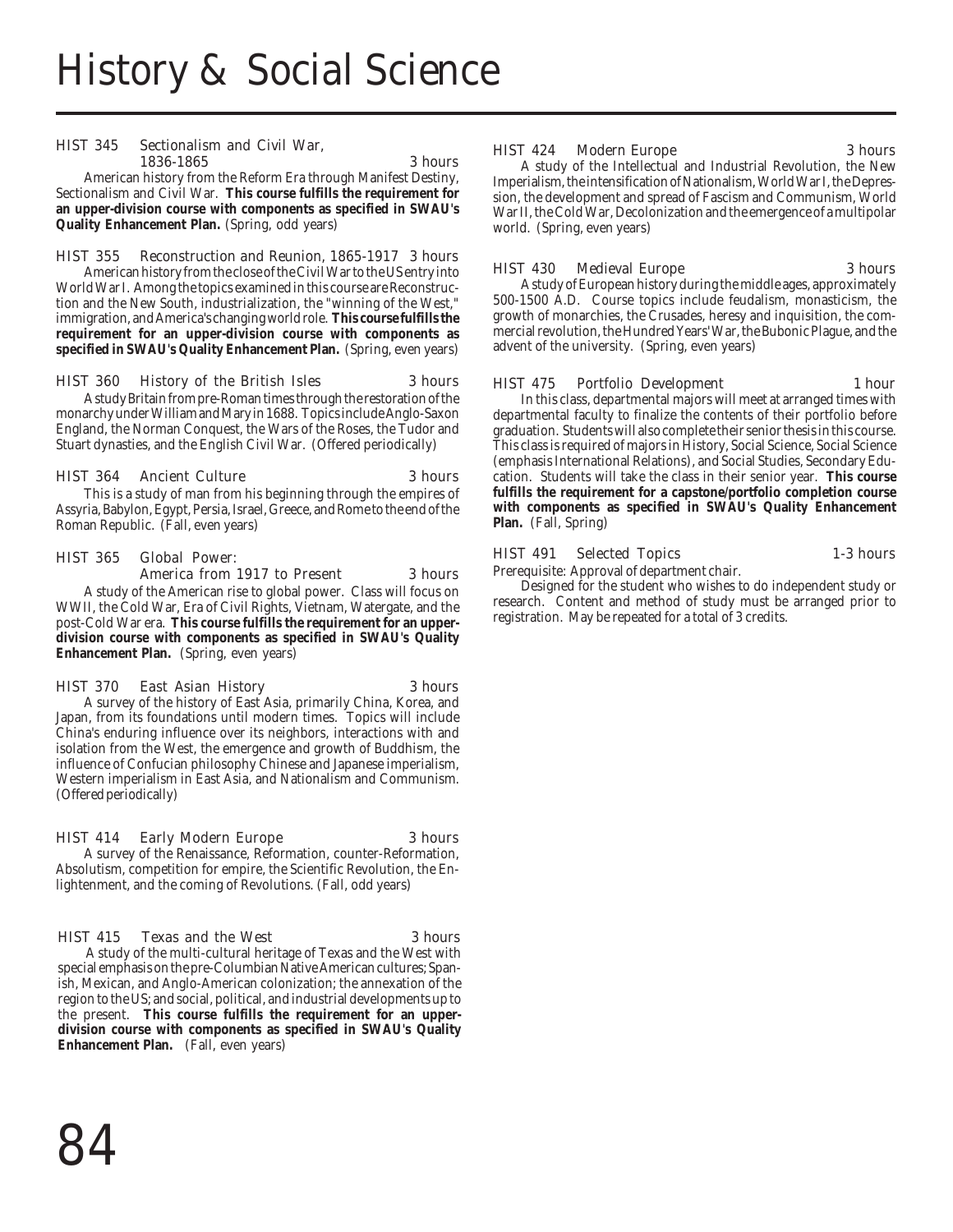### POLITICAL SCIENCE COURSES

### POLS 211 National and Texas Constitutions 3 hours

This is a comprehensive treatment of U.S. and Texas Constitutions. The course deals with the formation of these constitutions and the governments which were established as a result. This course fulfills the government requirements as established by the Texas Education Agency. (Fall)

### POLS 291 Selected Topics 1-3 hours

Prerequisite: Approval of department chair.

Designed for the student who wishes to do independent study research. Content and method of study must be arranged prior to registration. May be repeated for a total of 3 credits.

### POLS 320 American International Relations 3 hours

Details American foreign policies and diplomatic relations toward Europe, Latin America, and Asia, from the revolutionary era to the present. Will detail major foreign policy decisions and initiatives and the results of each. **This course meets the upper division writing component for senior year English and supports SWAU's Quality Enhancement Plan.** (Also taught as HIST 320.) (Fall, odd years)

### POLS 360 American National Government 3 hours

The organization, functions, and processes of America's national government, with particular attention to constitutional framework, the judiciary, Congress, the presidency, political parties, interest groups, and the individuals as citizen. (Offered periodically)

### POLS 364 American Constitutional Development 3 hours

An historical and institutional study of the origin, growth, and interpretation of the United States Constitution, with emphasis on the leading decisions of the Supreme Court. (Offered periodically)

### POLS 425 Executive Leadership 3 hours

A study of leadership styles and their impact on politics and history. Examines the elements of leadership by focusing on different figures from the political, military, and corporate arenas, such as Ulysses S. Grant, Andrew Carnegie, Alexander the Great, and Winston Churchill. Students will be able to take information gained from this class and apply it to a variety of life situations. **This course meets the upper division writing component for senior year English and supports SWAU's Quality Enhancement Plan.** (Offered periodically)

### POLS 491 Selected Topics 1-3 hours

Prerequisite: Approval of department chair.

Designed for the student who wishes to do independent study or research. Content and method of study must be arranged prior to registration. May be repeated for a total of 3 credits.

### GEOGRAPHY COURSES

### GEOG 291 Selected Topics 1-3 hours

Prerequisite: Approval of department chair.

Designed for the student who wishes to do independent study or research. Content and method of study must be arranged prior to registration. May be repeated for a total of 3 credits.

### GEOG 312 Historical and Policital Geography 3 hours

This course considers the interaction between world cultures, environments, and geographic regions to explain patterns of human history and political development. (Also taught as HIST 312.) (Spring, odd years)

### SOCIOLOGY COURSE

### SOCI 111 Introduction to Sociology 3 hours

A general survey of sociology and many of the areas of investigation in sociology; these areas will include the family, race and ethnic relations, social class, formal organizations, collective behavior, population problems and dynamics, culture, etc. Additionally, a brief introduction to the scientific methods and theories utilized in the study of society will be presented. (Spring)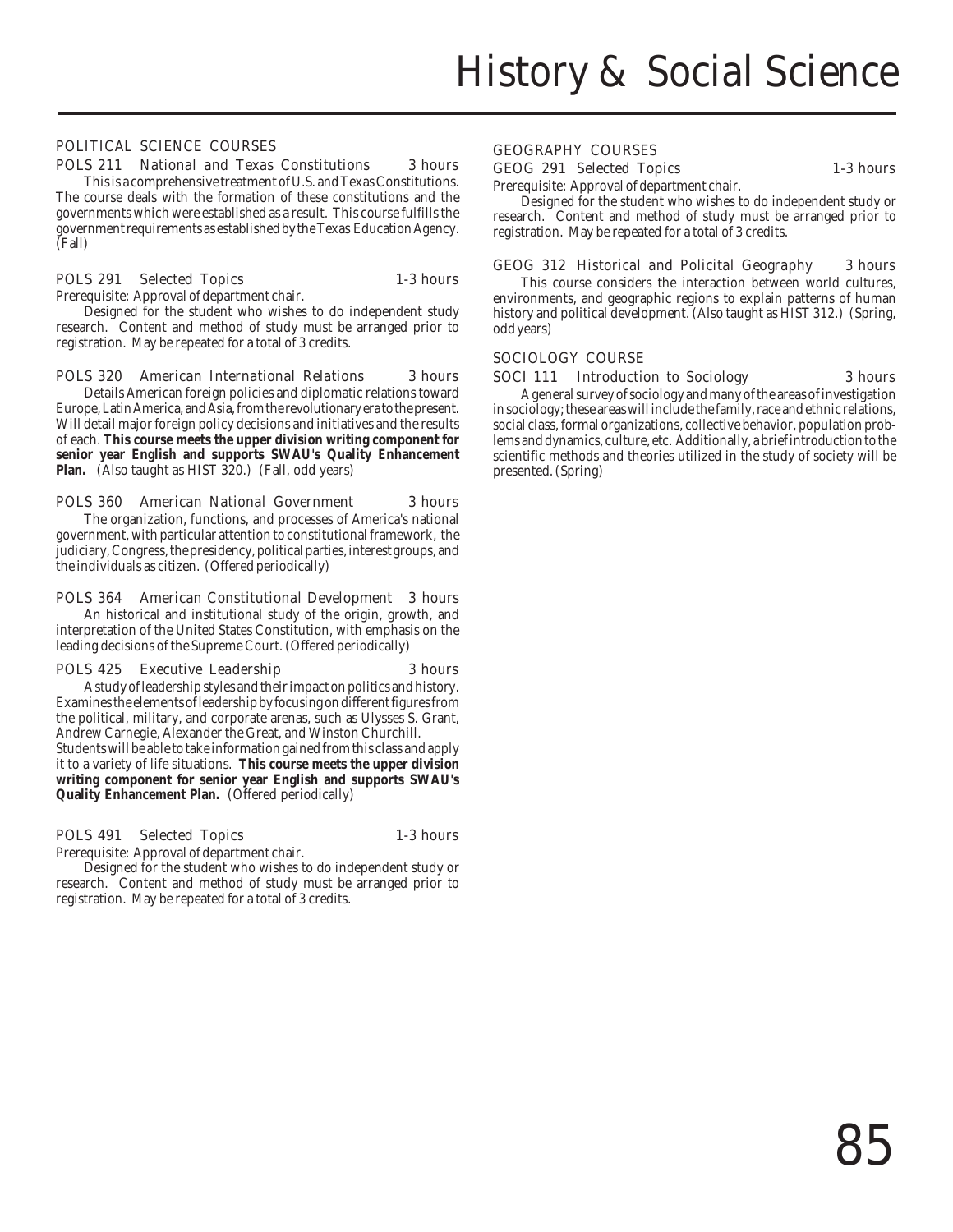# Honors Program

### Andrew Woolley, Director

The mission of Southwestern Adventist University's Honors Program is to enrich educational opportunities for high-achieving students and to increase cultural appreciation.

### Admission and Retention

Entering freshmen with a cumulative high school GPA of at least 3.5 or an SAT composite score (critical reading and math) of at least 1050 (or a minimum ACT composite score of 24 plus) are invited to apply for admisison to the Honors Program. Currently enrolled SWAU students and transfer students with a GPA of at least 3.4 on all their college courses may apply for admission to the Honors Program. Upon acceptance into the Honors Program a student will be designated an Honors Student. In order to remain in the Honors Program as an Honors Student, a student must maintain an overall GPA of at least 3.4.

### Requirements and Procedures

In order to earn the designation Honors Graduate upon completing a bachelor's degree, an Honors Student must fulfill the following requirements:

- A. File an application form with the Honors Committee.
- B. Complete 9 hours from the following: HNRS 104, HNRS 204 or 206, HNRS 275, HNRS 375, HNRS 304, HNRS 404
- C. Complete 3 hours of HNRS 250 and/or 450.
- D. Complete 3 hours of HNRS 480.
- E. Complete 1 hour of HNRS 481
- F. The Honors Committee will vote the student an *Honors Graduate* upon satisfactory completion of all requirements.

### COURSES

### HNRS 104 Human Communication 3 hours

This course emphasizes the theory and technique of effective oral communication through public speaking, group discussion, and oral interpretation. The class satisfies general education requirements for communication. Students taking this course should not take COMM 111, Fundamentals of Speech. (Fall)

### HNRS 204 Advanced American History 1866-Present 3 hours

This course provides a detailed study of American history from Reconstruction to the present, charting the United States' rise from a frontier nation to a world power. The course covers the turbulent days of post-Civil War Reconstruction and the settlement of the west, booming industrialism, Populism and Progressivism, the United States in World Wars I & II, the Cold War, and the distrust of the post-Watergate era. Students will become acquainted with trends in American historiography and practice the skills of historical interpretation and writing. The class satisfies general education requirements for history. It is required for history/social science majors. Students taking this course should not take HIST 112, American History, 1866-Present. (Spring)

### HNRS 206 Advanced Western Civilization,

### early times to 1500 3 hours

A study of key issues, events, and transformations that form the basis for pre-modern western civilization and established the foundations for early modern and modern western history, including the Agricultural Revolution, the development of Hebrew monotheism, classical Greek social ideas, the rise and fall of the Roman empire, and medieval Europe. Students taking this course should not take HIST 211, History of Western Civilization. (Fall)

### HNRS 250, 450 Honors Seminar 1 hour

Prerequisite: Permission of the Honors Committee. Courses specifically designed for the Honors Program covering a wide range of interests. Topic for the semester chosen by the faculty member in charge. (Fall, Spring)

### HNRS 275 Honors Study Tour 1-3 hours

Prerequisite: Permission of the Honors Committee.

A course emphasizing a particular topic approached through travel and on-site visits to historical, cultural, and artistic locations associated with the specified topic. Topics may vary. Depending on the topic, the class may be applied to a specific general education requirement, or, if applicable, to a specific academic department requirement. The student may take a combination of HNRS 275 and/or 375 for up to a total of 6 hours if the topics vary.

### HNRS 375 Honors Study Tour 1-3 hours

Prerequisite: Permission of the Honors Committee.

A course emphasizing a particular topic approached through travel and on-site visits to historical, cultural, and artistic locations associated with the specified topic. In addition, the student will submit a research project as directed by the instructor. Topics may vary. Depending on the topic, the class may be applied to a specific general education requirement, or, if applicable, to a specific academic department requirement. The student may take a combination of HNRS 275 and/or 375 for up to a total of 6 hours if the topics vary.

### HNRS 304 Discovering the Universe 4 hours

This course presents a study of modern and historical astronomy, what we know about the universe and how we know it. Topics include planets and the solar system, stellar evolution, galaxies and cosmology. The class satisfies general education requirements for a lab science. Students taking this course should not take PHYS 112, Introductory Astronomy. 3 hours lecture, 3 hours lab. (Spring, odd years)

### HNRS 404 The Bible and Human Understanding 3 hours

This course explores Biblical approaches to the human search for our relationship to self, society, nature, and God. The class satisfies general education requirements for a Bible-content class. (Spring)

### HNRS 480 Honors Thesis 1-3 hours

Prerequisite: Permission of the Honors Committee and an acceptable thesis proposal.

The student will work with a faculty advisor on a scholarly work of mutual interest. This course is open to Honors Students only. The course may be repeated for a total of 5 hours; 3 hours are required for Honors graduation. (Fall, Spring)

### HNRS 481 Honors Thesis Forum 1 hour

Co-requisite: HNRS 480.

The student will submit the Honors thesis in publishable form and present it in an open forum. (Fall, Spring)

86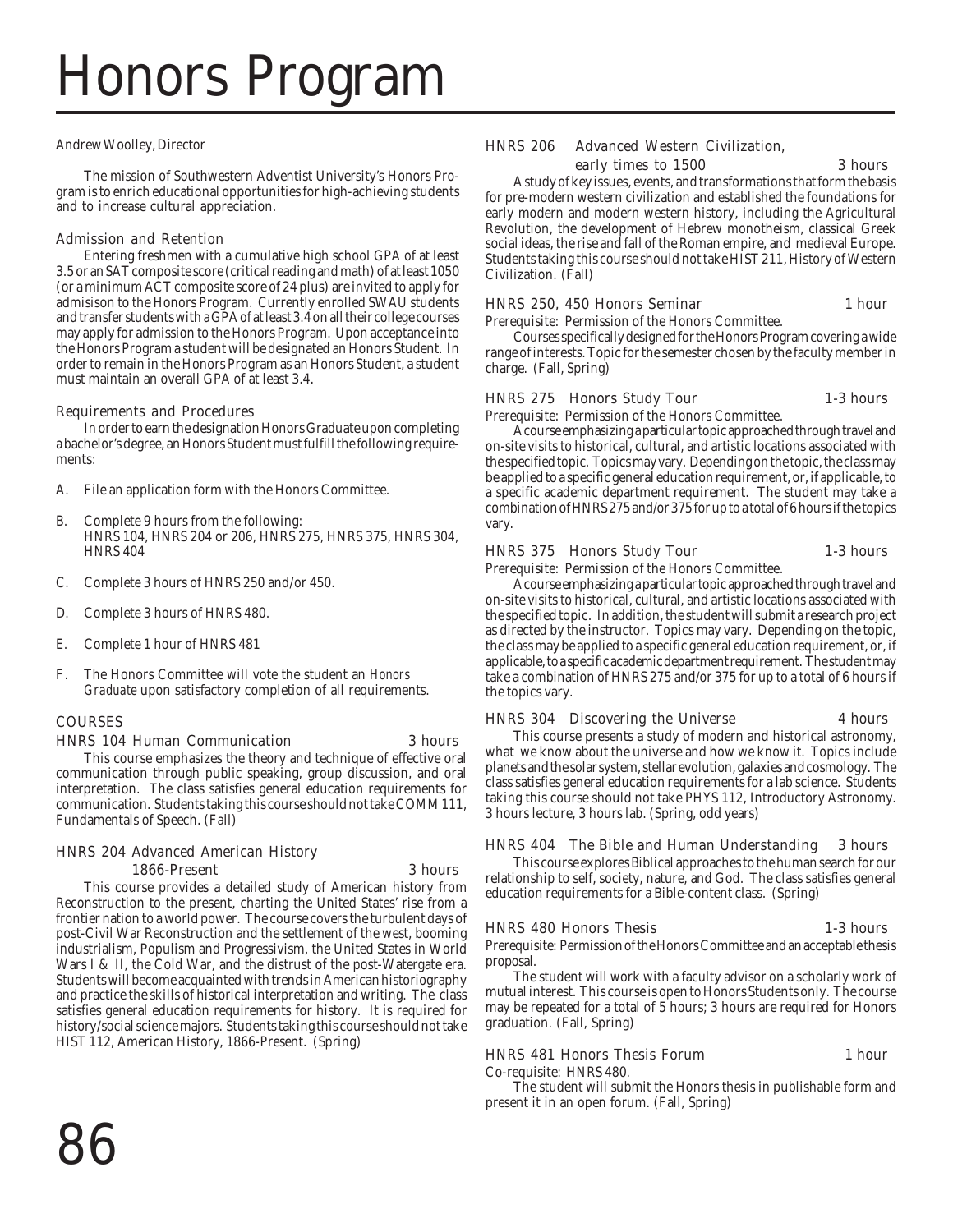Rodney W. Bussey, Chair; Krystal R. Hauff, Chad Hutchinson, Michael England

Adjunct: Maricela Cabrera, Janet Goodman, Brian Hauff, Bev Mendenhall, Kent Tucker

### AIMS OF THE DEPARTMENT

The Department of Kinesiology provides classes and support for Physical Education, Wellness and Exercise Science majors as well as minors in Physical Education, Wellness, and Coaching. Classes to support the general studies students in fitness, wellness and physical education are also provided. In the basic fitness and wellness classes, students are guided through a personal fitness program and encouraged to adopt a proactive wellness lifestyle, consistent with SDA teachings. Infrastructure to the University is provided by the Department of Kinesiology through the management of an intramural sports program and the operation of a fitness/recreation center that are available to all students and faculty 16 hours a day.

Students may elect courses which prepare them for careers as elementary or secondary physical education teachers. A major in Physical Education will also prepare the student for a career in the public or private sector of recreation. Exercise Science is an excellent pre-professional course of study for exercise physiology, physical therapy or other areas of medicine. A major in Wellness prepares the student to become a certified personal trainer and find a career in the hospital, corporate or private fitness industry. All of the majors prepare students to enter graduate school.

### PROGRAMS

B.S. Exercise Science B.S. Physical Education B.S. Wellness A.S. Wellness Teaching Area - All Level Certification Minors in Coaching, Physical Education, and Wellness

### Exercise Science, B.S.

| BIOL.           | 101 |                                                  |    |
|-----------------|-----|--------------------------------------------------|----|
| BIOL.           | 102 |                                                  |    |
| <b>CHEM 111</b> |     |                                                  |    |
| <b>CHEM 112</b> |     |                                                  |    |
| <b>HNRS</b>     | 480 |                                                  |    |
| <b>KINA</b>     | 115 |                                                  |    |
| <b>KINT</b>     | 111 |                                                  |    |
| <b>KINT</b>     | 216 |                                                  |    |
| <b>KINT</b>     | 260 | First Aid, CPR, and AED Training*  2             |    |
| <b>KINT</b>     | 201 |                                                  |    |
| <b>KINT</b>     | 241 |                                                  |    |
| <b>KINT</b>     | 310 |                                                  |    |
| <b>KINT</b>     | 321 |                                                  |    |
| <b>KINT</b>     | 331 |                                                  |    |
| <b>KINT</b>     | 352 |                                                  |    |
| <b>KINT</b>     | 354 | Certified Strength & Conditioning Specialist*  3 |    |
| <b>KINT</b>     | 452 |                                                  |    |
| <b>KINT</b>     | 460 | Applied Social Research Methods or               |    |
| <b>KINT</b>     | 480 |                                                  |    |
| <b>KINT</b>     | 490 |                                                  |    |
| <b>PHYS</b>     | 121 |                                                  |    |
|                 |     | TOTAL                                            | 61 |
|                 |     |                                                  |    |

*\*Requires additional fee.*

### **Required Cognates:**

 *\*MATH 110 or a MAP score of 52 is prerequisite for this class. \*\*MATH 110 or a MAP score of 41 is prerequisite for this class.*

### Physical Education, B.S.

| KINT 110        |     |                                                 |  |
|-----------------|-----|-------------------------------------------------|--|
| <b>KINT 131</b> |     |                                                 |  |
| KINT 132        |     |                                                 |  |
| KINT 201        |     |                                                 |  |
| KINT 231        |     |                                                 |  |
| KINT            | 232 |                                                 |  |
| KINT            | 241 |                                                 |  |
| KINT 243        |     |                                                 |  |
| KINT            | 310 |                                                 |  |
| KINT 321        |     |                                                 |  |
| KINT 331        |     |                                                 |  |
| KINT            | 351 |                                                 |  |
| KINT 354        |     | Certified Strength & Conditioning Specialist  3 |  |
| KINT            | 420 |                                                 |  |
| KINT            | 431 |                                                 |  |
| KINT            | 450 |                                                 |  |
| KINT            | 490 |                                                 |  |
|                 |     | KINA 112 or 312 Aerobics or Advanced Aerobics   |  |

| KINA 112 or 312 Aerobics or Advanced Aerobics           |    |
|---------------------------------------------------------|----|
| KINA 131 or 133 Swimming or Intermediate Swimming       |    |
| KINA 141 Badminton                                      |    |
| KINA 142 or 342 Tennis or Intermediate Tennis           |    |
| KINA 143 or 343 Racquetball or Intermediate Racquetball |    |
| KINA 334 Lifeguard Training*                            |    |
| KINA 344 $Gol\bar{f}^*$                                 |    |
| KINA 429 Gymnastics Team                                |    |
| KINT 346 Pro Act/Track & Field                          |    |
| TOTAL                                                   | 52 |
|                                                         |    |

*\*Requires additional fee.*

### **Required Cognates:**

The degrees in Exercise Science and Physical Education are composite majors, therefore no minors are required.

### Physical Education Minor

| KINT 241 Care and Prevention of Athletic Injuries  3 |  |
|------------------------------------------------------|--|
| KINT 431 Secondary Methods in Physical Education  3  |  |
|                                                      |  |
|                                                      |  |
| KINA 312 Advanced Aerobics                           |  |
| KINA 334 Lifeguard Training*                         |  |
| KINA 335 Advanced Swimming                           |  |
| KINA 342 Intermediate Tennis                         |  |
| KINA 343 Intermediate Racquetball                    |  |
| KINA 344 $G$ olf <sup>*</sup>                        |  |
| KINA 429 Gymnastics Team                             |  |
| <b>TOTAL</b>                                         |  |
|                                                      |  |

*\*Requires additional fee.*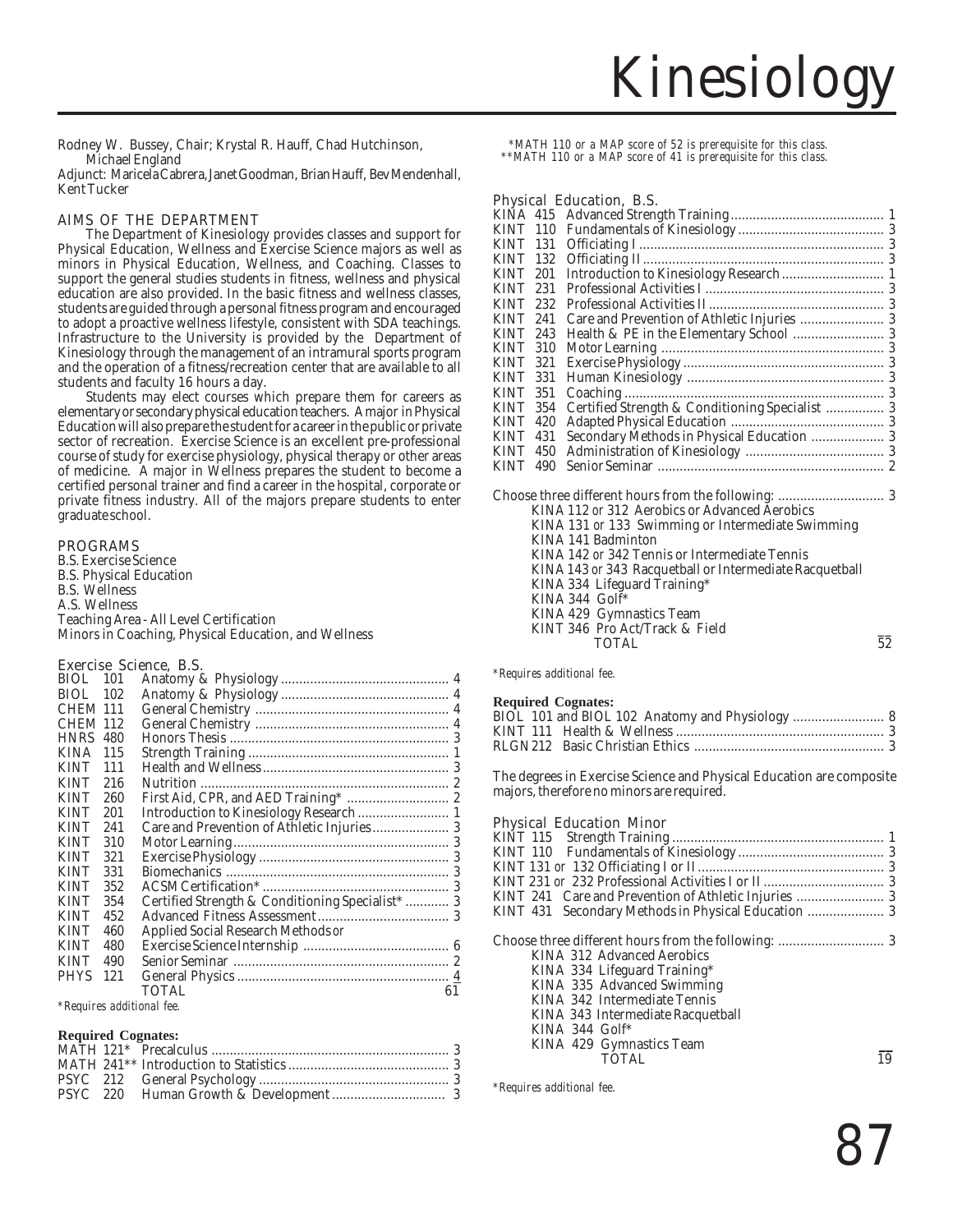# Kinesiology

|                                    |     | <b>Required Cognates:</b>                                |    |
|------------------------------------|-----|----------------------------------------------------------|----|
|                                    |     |                                                          |    |
|                                    |     |                                                          |    |
|                                    |     |                                                          |    |
|                                    |     | <b>Coaching Minor</b>                                    |    |
|                                    |     |                                                          |    |
|                                    |     |                                                          |    |
|                                    |     |                                                          |    |
|                                    |     |                                                          |    |
|                                    |     |                                                          |    |
|                                    |     | KINT 354 Certified Strength & Conditioning Specialist* 3 |    |
|                                    |     |                                                          |    |
|                                    |     | <b>TOTAL</b>                                             | 18 |
|                                    |     | <b>Required Cognates:</b>                                |    |
|                                    |     |                                                          |    |
|                                    |     |                                                          |    |
|                                    |     | Wellness, B.S.                                           |    |
|                                    |     |                                                          |    |
|                                    |     |                                                          |    |
|                                    |     |                                                          |    |
| <b>KINA 115</b><br><b>KINA 116</b> |     |                                                          |    |
| KINA 333                           |     | <b>Water Aerobics or</b>                                 |    |
| KINA 334                           |     |                                                          |    |
| <b>KINA 415</b>                    |     |                                                          |    |
| <b>KINT</b>                        | 111 |                                                          |    |
|                                    |     |                                                          |    |
| <b>KINT</b>                        | 151 |                                                          |    |
| KINT                               | 216 |                                                          |    |
| <b>KINT</b>                        | 260 |                                                          |    |
| <b>KINT</b>                        | 280 |                                                          |    |

### *\*Requires additional fee.*

TOTAL

### **Required Cognates:**

| COMM 222 Media Writing or |  |
|---------------------------|--|
|                           |  |
|                           |  |

KINT 320 Physical Assessment Internship.................................... 3 KINT 452 Advanced Fitness Assessment ...................................... 3 KINT 201 Introduction to Kinesiology Research............................ 1 KINT 241 Care and Prevention of Athletic Injuries ....................... 3 KINT 321 Exercise Physiology ....................................................... 3 KINT 331 Human Kinesiology ...................................................... 3 KINT 352 ACSM Certification\* ..................................................... 3 KINT 354 Certified Strength & Conditioning Specialist\* ............... 3 KINT 490 Senior Seminar .............................................................. 2

### Wellness, A.S.

|          | KINA 115 or 415 Strength Training or Adv. Strength Training 1 |    |
|----------|---------------------------------------------------------------|----|
|          |                                                               |    |
|          | KINA 333 Water Aerobics or                                    |    |
|          |                                                               |    |
|          |                                                               |    |
|          |                                                               |    |
| KINT 216 |                                                               |    |
|          |                                                               |    |
|          | KINT 280 Health Fitness Internship or                         |    |
| KINT 320 |                                                               |    |
| KINT 241 |                                                               |    |
|          |                                                               |    |
|          | <b>TOTAL</b>                                                  | 24 |
|          |                                                               |    |

*\*Requires additional fee.*

### **Required Cognate:**

| <b>Wellness Minor</b>                                                                        |
|----------------------------------------------------------------------------------------------|
| KINA 115 or 415 Strength Training or Adv. Strength Training  1<br>KINA 333 Water Aerobics or |
| KINA 334<br><b>KINT 111</b><br><b>KINT</b><br>151                                            |
| <b>KINT 216</b><br>KINT 241                                                                  |
| <b>KINT 352</b><br>TOTAL<br>18<br>*Requires additional fee.                                  |

### **Required Cognate:**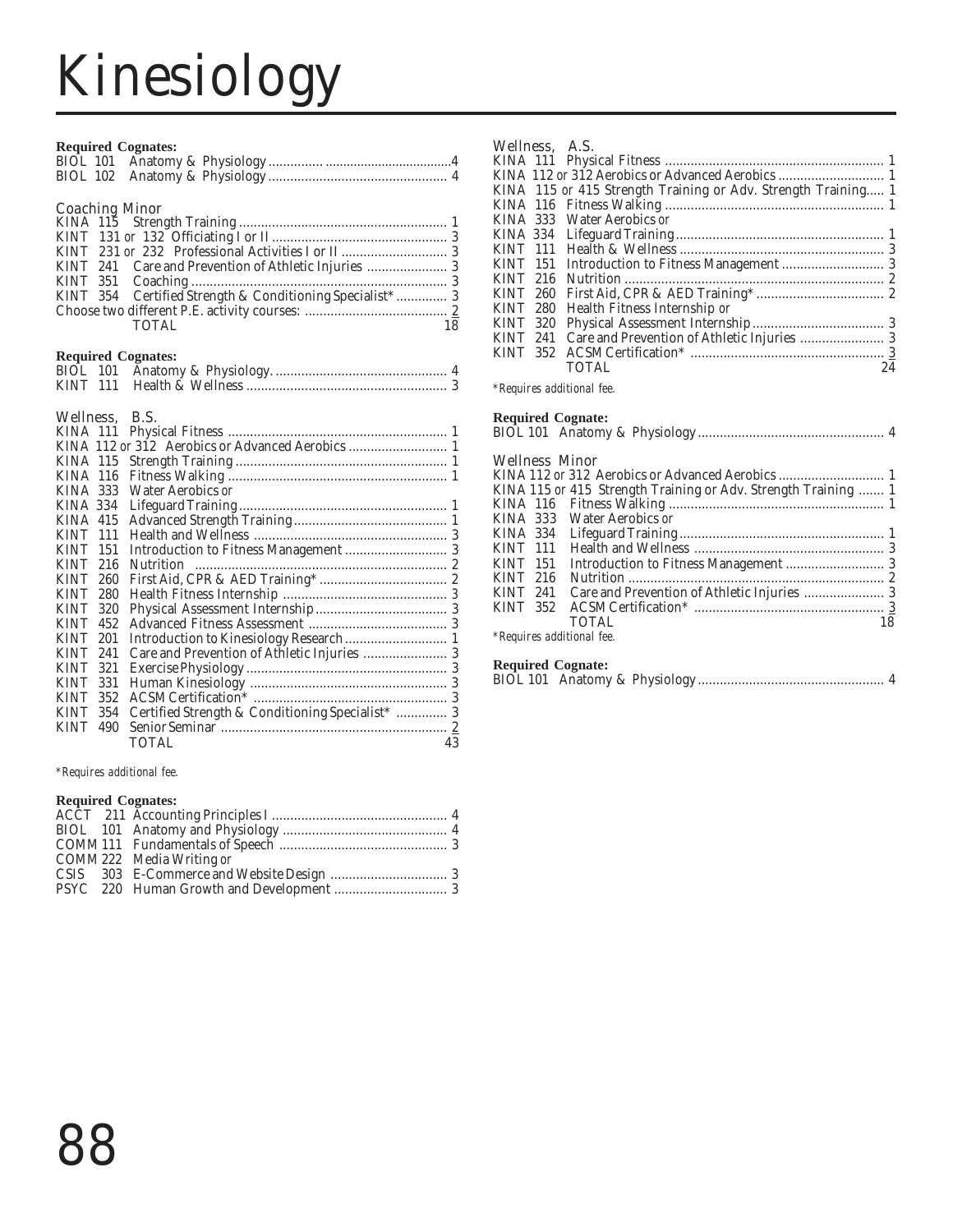### Business Concentration: COMPOSITE MAJOR IN BUSINESS AND KINESIOLOGY

| ACCT 211        |                   |    |
|-----------------|-------------------|----|
| BUAD 203        |                   |    |
| BUAD 211        |                   |    |
| BUAD 301        |                   |    |
| BUAD 302        |                   |    |
| BUAD 311        |                   |    |
| BUAD 317        |                   |    |
| <b>BUAD 321</b> |                   |    |
| <b>BUAD 472</b> |                   |    |
| <b>BUAD 496</b> |                   |    |
| <b>ECON 211</b> | Macroeconomics or |    |
| <b>ECON 212</b> |                   |    |
| <b>MKTG 343</b> |                   |    |
|                 |                   |    |
|                 | SUBTOTAL          | 38 |

### **Cognates:**

| <b>SUBTOTAL</b> | 44 |
|-----------------|----|

### Kinesiology Concentration:

| KINA 115        |     |                                                           |     |
|-----------------|-----|-----------------------------------------------------------|-----|
| <b>KINT</b>     |     |                                                           |     |
| KINT 321        |     |                                                           |     |
| <b>KINT</b>     | 331 |                                                           |     |
| <b>KINT 241</b> |     |                                                           |     |
| <b>KINT 110</b> |     |                                                           |     |
|                 |     |                                                           |     |
|                 |     |                                                           |     |
|                 |     |                                                           |     |
|                 |     | KINT 354 Certified Strength & Conditioning Specialist*  3 |     |
| <b>KINT</b>     | 151 |                                                           |     |
| <b>KINT</b>     | 352 |                                                           |     |
| <b>KINT</b>     | 452 |                                                           |     |
| <b>KINT</b>     | 485 |                                                           |     |
|                 |     | <b>SUBTOTAL</b>                                           | 41  |
|                 |     | <b>TOTAL</b>                                              | 125 |

### **Cognates:**

### TEACHING CERTIFICATION PROGRAM

*You must make formal application for admittance to the Teacher Education Program. Applications are available at the Education Department office.*

## Physical Education, BS - All Level K-12 Teaching Certification

The student must meet the requirements for a B.S. degree in Physical Education.

## **COURSES**<br>KINT 110

T 110 Fundamentals of Kinesiology 3 hours A general introduction to physical education, including historical and scientific foundations of physical education, exercise science and sports. Students will explore career opportunities and current issues in these fields. (Fall, odd years)

### KINT 111 Health and Wellness 3 hours

A study of wellness as it relates to personal fitness, nutrition, stress management, substance abuse, communicable diseases, cancer, heart disease, environmental health, and SDA health heritage. Each student participates in a 15 week personal fitness program in which they track their body composition, strength, and oxygen uptake. Lecture and lab. (Fall, Spring, Summer)

KINT 131 Officiating & Recreational Sports I 3 hours Theory and practice of officiating soccer, basketball and floor hockey, including rules, interpretation of rules, officiating techniques and examinations. Part of the class requirements are to officiate college intramurals and to assist in the administration of the recreational sports program. *Requires additional fee.* (Spring, even years)

KINT 132 Officiating & Recreational Sports II 3 hours Theory and practice of officiating flagball, volleyball, and softball including rules, interpretation of rules, officiating techniques and examinations. Part of the class requirements are to officiate college intramurals and to assist in the administration of the recreational sports program. *Requires additional fee.* (Fall, odd years)

KINT 151 Introduction to Fitness Management 3 hours An introduction to the fitness marketplace with emphasis in administration. Laboratory experience includes selected aspects of fitness including fitness screening, weight management programs, and fitness assessments. Visitation to hospitals, private clubs, and corporate clubs are part of the class. (Spring, even years)

### KINT 201 Introduction to Kinesiology Research 1 hour Prerequisite: ENGL 121

This course is an introduction to methods of research and scholarly writing in kinesiology. Physical education, exercise science and wellness majors begin the process of senior portfolio development. **This course fulfills the requirement for UNIV 201: Research in an Academic Discipline as specified in SWAU's Quality Enhancement Plan.** (Spring)

### KINT 216 Nutrition 2 hours

A study of the nutrients now known to be required in the human diet and how to best obtain these nutrients. The student will learn to correlate dietary practice with physiological consequences and understand basic physiological functions of the nutrients in food. (Fall, Spring)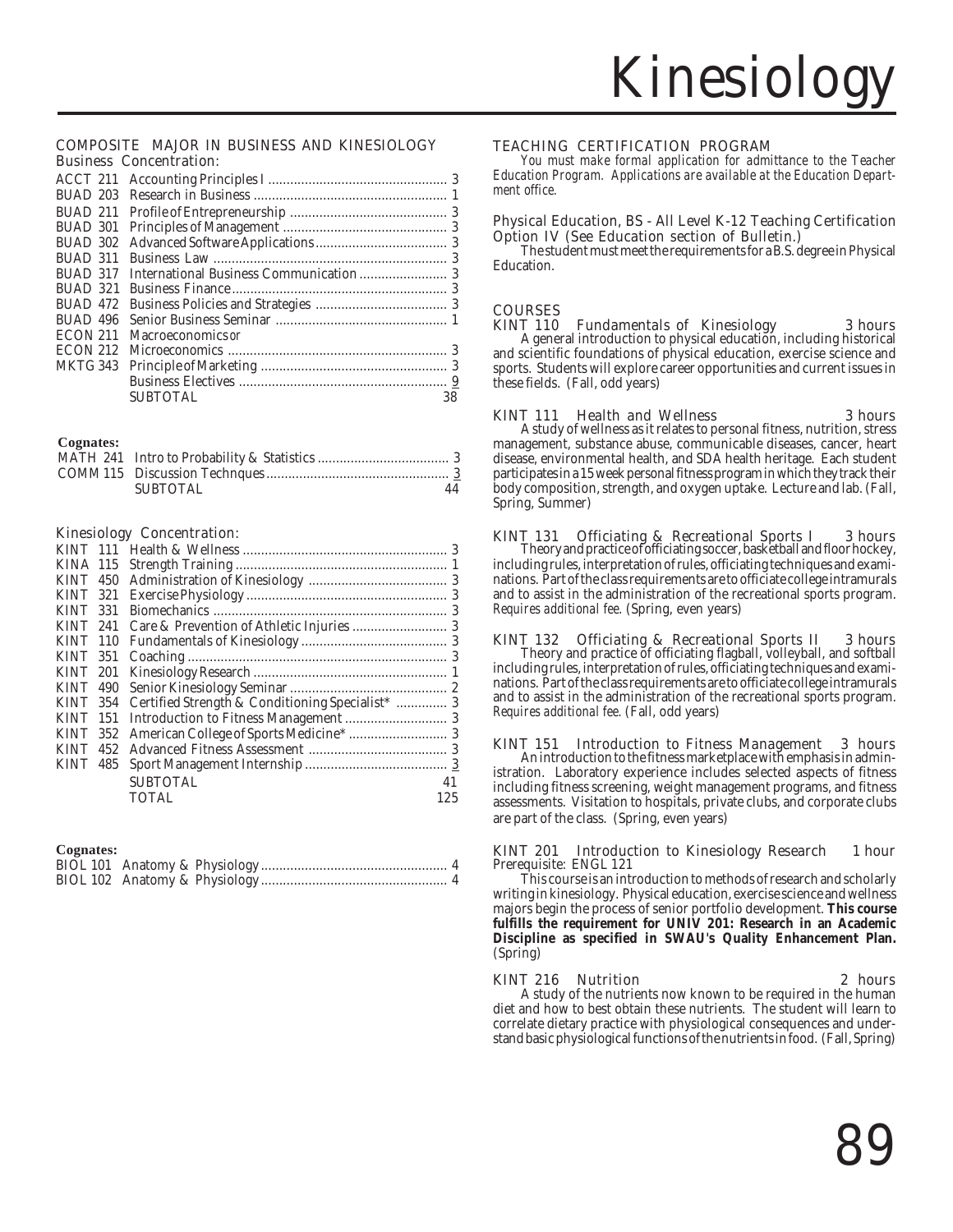### KINT 231 Professional Activities I 3 hours

Development of skills and teaching techniques of soccer, basketball, badminton and floor hockey. (Spring, odd years)

### KINT 232 Professional Activities II 3 hours

Development of skills and teaching techniques of flagball, volleyball, softball and tennis. (Fall, even years)

### KINT 241 Care and Prevention of Athletic Injuries 3 hours<br>Prerequisite: BIOL 101

An introduction to prevention and management of injuries resulting from athletic activities. Treatment options include: support methods, conditioning exercises, and therapeutic aids. Laboratory work includes bandaging and taping various athletic injuries. (Spring)

### KINT 243 Health and Physical Education in the **Elementary School** 3 **hours** The course provides the student with an extensive repertoire of

teaching techniques in the elementary physical education program. Emphasis is placed on health-related fitness, skill development, special events, and game development. Students will have the opportunity to develop lesson plans. Includes field experience. (Fall)

## KINT 260 First Aid, CPR, and AED Training 2 hours This course will give students the opportunity to be certified by the

American Red Cross in First Aid, CPR and AED. *Requires additional fee.* (Fall, even years)

### KINT 280 Health Fitness Internship 3 hours

Prerequisite: 2.5 GPA in major courses, completion of KINT 111 Health and Wellness, KINT 352 ACSM and approval of department chair.

This course provides on-the-job training for students at an approved fitness center. Rotation of duties is planned so the student will be exposed to a variety of experiences, including, but not limited to: monitoring the front desk, assisting in the weight room, class observations, child care, pool maintenenance and general supervision. Forty-five hours of work are required for each hour of credit earned. Pass/fail course. (Fall, Spring, Summer)

## KINT 291 Selected Topics 1-3 hours This course is reserved for physically disabled students who are

unable to participate in other activity classes.

### KINT 310 Motor Learning 3 hours

Prequisite: BIOL 101

Students will develop the ability to analyze motor behavior in a physical education or clinical setting, create solutions to motor problems, and coach athletes and students to better performance. Class includes laboratory activities, critical readings and a research study. **This course fulfills the requirement for an upper-division course with components as specified in SWAU's Quality Enhancement Plan.** (Fall, odd years)

### KINT 320 Physical Assessment Internship 3 hours

Prerequisite: 2.5 GPA in major field, junior standing, completion of KINT 111 Health and Wellness, KINT 352 ACSM and approval of department chair.

Students will work with the Huguley Assessment laboratory and have the opportunity to observe or assist with 12 lead EKG's maximal and sub-maximal stress testing. Students will work forty-five hours for each hour of credit earned. Pass/fail course. *Requires additional fee.* (Fall, Spring, Summer)

### KINT 321 Exercise Physiology 3 hours Prerequisite: BIOL 101

Emphasizes physiological response and adaptation to exercise with regard to human performance limitations, training effects, and healthrelated benefits. Class includes laboratory activities and fitness assessments. (Fall, even years)

### KINT 331 Biomechanics 3 hours Prerequisite: BIOL 101

This course teaches students to analyze, describe, and understand motion principles of the body that relate to sport and teaching movement skills. Class includes laboratory activities and qualitative research. **This course fulfills the requirement for an upper-division course with components as specified in SWAU's Quality Enhancement Plan. (Spring, even years)**

KINT 346 Professional Activities/Track & Field 3 hours Development of skills and teaching techniques of the triple jump, long jump, high jump, hurdles, sprints, relays, cross-country, javelin throw, discus and shot-put. (Fall, odd years)

### KINT 351 Coaching 3 hours

Prerequisite: KINT 131 or 132, 231 or 232

This course is designed to introduce the student to coaching sports. It will consist of several types of learning activities: reading, lecture, discussion, videotape, and writing. **This course fulfills the requirement for an upper-division course with components as specified in SWAU's Quality Enhancement Plan.** *Requires additional fee.* (Spring, odd years)

### KINT 352 ACSM Health & Fitness Instructor 3 hours Prerequisite: BIOL 101

Covers an in-depth knowledge of exercise physiology, health appraisal techniques, risk factor identification, sub-maximal exercise testing and exercise prescriptions for various populations. Class includes laboratory activities. *Certification requires additional fee.* (Fall, odd years)

### KINT 354 Certified Strength & Conditioning Specialist 3 hours Prerequisite: PETH 321, 331.

The study of safe and effective strength training, lifting, and spotting techniques. In depth study of anatomy and kinesiology affecting muscle strength and endurance. *Certification requires additional fee.* (Spring, odd years)

KINT 420 Adapted Physical Education 3 hours A course designed to aid the educator in identifying physical, structural, functional or neurological impairments found in school-age children. Emphasis includes a survey of source material needed to plan and conduct individual, developmental and special courses in physical education. Lecture and lab. (Fall, even years)

90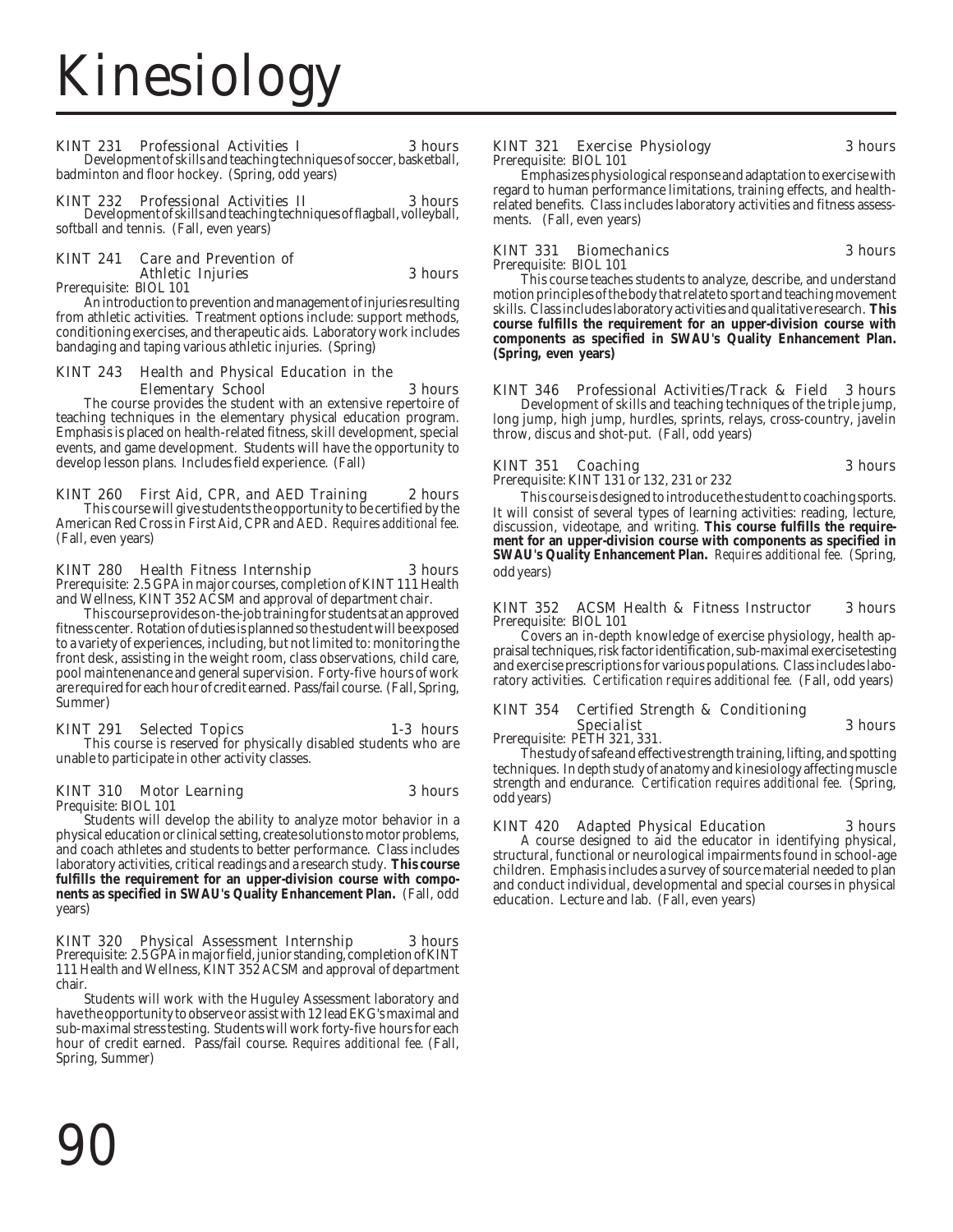### KINT 431 Secondary Methods 3 hours

Prerequisite: PETH 231 and 232. The study of methods and techniques of teaching physical education

in the secondary school, includes individual as well as group activities; students are required to observe and demonstrate in class. Should be taken the senior year. (Fall, even years)

### KINT 450 Administration of Kinesiology 3 hours

Topics include facility management, intramural activities, adapted physical education, fiscal management, leadership, and legal issues. **This course meets the upper division writing component for senior year English and supports SWAU's Quality Enhancement Plan.** (Fall, odd years) Students develop basic skills and knowledge necessary to administer daily activities of a physical education department or athletic program.

### KINT 452 Advanced Fitness Assessment 3 hours

Includes an in-depth study of electrophysiology of the heart, normal 12 lead EKG tracing, and identification of abnormalities due to medications and heart disease. Students will have the opportunity to perform sub-maximum and maximum stress tests used to identify heart disease and estimated VO2. (Spring, even years)

### KINT 460 Applied Social Research Methods 3 hours Prerequisite: MATH 241.

An introduction to applied research methods and their applications to the disciplines of Criminal Justice and Law Enforcement, Physical Education, and Psychology. Emphasis is on understanding basic terminology, the use of fundamental research tools, and the integration of research and practice. Students will gain experience with single subject designs, program evaluation methods, SPSS-driven data analysis, and case studies in data collection. **This course meets the upper division writing component for senior year English and supports SWAU's Quality Enhancement Plan.** (Also taught as PSYC 460.) (Fall)

### KINT 480 Exercise Science Internship 3-6 hours Prerequisite: Approval by department chair.

The Physical Education Department coordinates placement of students. The nature of the work depends on the student's interest. Possibilities include medical clinic, sports team, athletic training, or physical therapy. Credit earned depends on hours of work. May be repeated for a total of 6 credits. (Fall, Spring, Summer)

### KINT 485 Sports Management Internship 3 hours

Prerequisite: Senior standing and approval by department chair.

The department of Kinesiology coordinates placement of students. The nature of the work depends on the student's interest. Possibilities include high school or college athletic programs, professional sports teams, or fitness centers. (Fall, Spring, Summer)

## KINT 490 Senior Seminar (Capstone/Portfolio) 2 hours This is a capstone course where students will study and discuss

current issues and concepts within the Physical Education, Exercise Science and Wellness professions. In addition, the students will prepare for employment in the profession. The class also prepares students for the major exit exam. **This course fulfills the requirement for a capstone/portfolio completion course with components as specified in SWAU's Quality Enhancement Plan.** (Spring) (Spring) Students develop skill in the basic strokes (forehand, backhand, in SWAU's Quality Enhancement Plan. (Spring)

### KINT 491 Selected Topics 1-3 hours

Prerequisite: Approval by department chair.

Open to Wellness majors for research or special projects. Content and methods of study must be arranged prior to registration. May be repeated for a total 3 credits.

### KINT 491 Selected Topics 1-3 hours

Prerequisite: Approval by department chair. Open to advanced physical education students for research or special project. Content and method of study must be arranged prior to registration. May be repeated for a total of 3 credits.

### KINESIOLOGY ACTIVITY COURSES

**KINA 111 Physical Fitness** 1 **hour** An introduction to personal fitness and application of training principles. Includes flexibility, strength, body composition, and cardiovascular pre- and post-semester assessment. This course also incorporates SDA heritage on healthful living. (Fall, Spring)

KINA 112 Aerobics 1 hour An introduction to basic floor movements, calisthenics, and step aerobics. Students are also introduced to choreography. (Fall, Spring)

KINA 115 Strength Training 1 hour<br>An introduction to the development of muscular strength through the use of weighted resistance. Safety procedures are stressed. (Fall, Spring odd years)

### KINA 116 Fitness Walking 1 hour

An introduction to cardiovascular fitness through walking. (Fall)

## KINA 118 Individual Conditioning 1 hour<br>Designed for special students who, because of physical limitations,

cannot mainstream in other physical education classes. (Fall, Spring)

### KINA 122 Futsal (Indoor Soccer) 1 hour

Students are taught the basic skills in kicking, passing, and goal keeping. Offensive and defensive strategies are introduced. Rules and scorekeeping are taught. (Fall, odd years)

KINA 125 Volleyball 1 hour Students are taught basic skills in passing, setting, serving, and spiking. Offensive and defensive strategies are introduced. (Spring)

KINA 131 Beginning Swimming 1 hour Students are introduced to basic aquatic safety, floating, freestyle, and elementary back stroke. (Fall)

## KINA 133 Intermediate Swimming 1 hour<br>Students are taught elementary rescue and intermediate skills in

freestyle, back crawl, and side stroke. The butterfly stroke is introduced. (Fall)

### KINA 141 Badminton 1 hour

Students will develop skill in the basic badminton strokes, including the long and short serve, overhead clear, drop shot, smash, round-thehead shot and net shots. They will also learn doubles and singles strategy. (Fall, Spring)

serve, volley, and lob). They are also introduced to strategy of play. (Fall)

KINA 145 Beginning Racquetball 1 hour An introduction to five basic serves, forehand, backhand, strokes, rules, sportsmanship and strategy of the game. (Fall, Spring)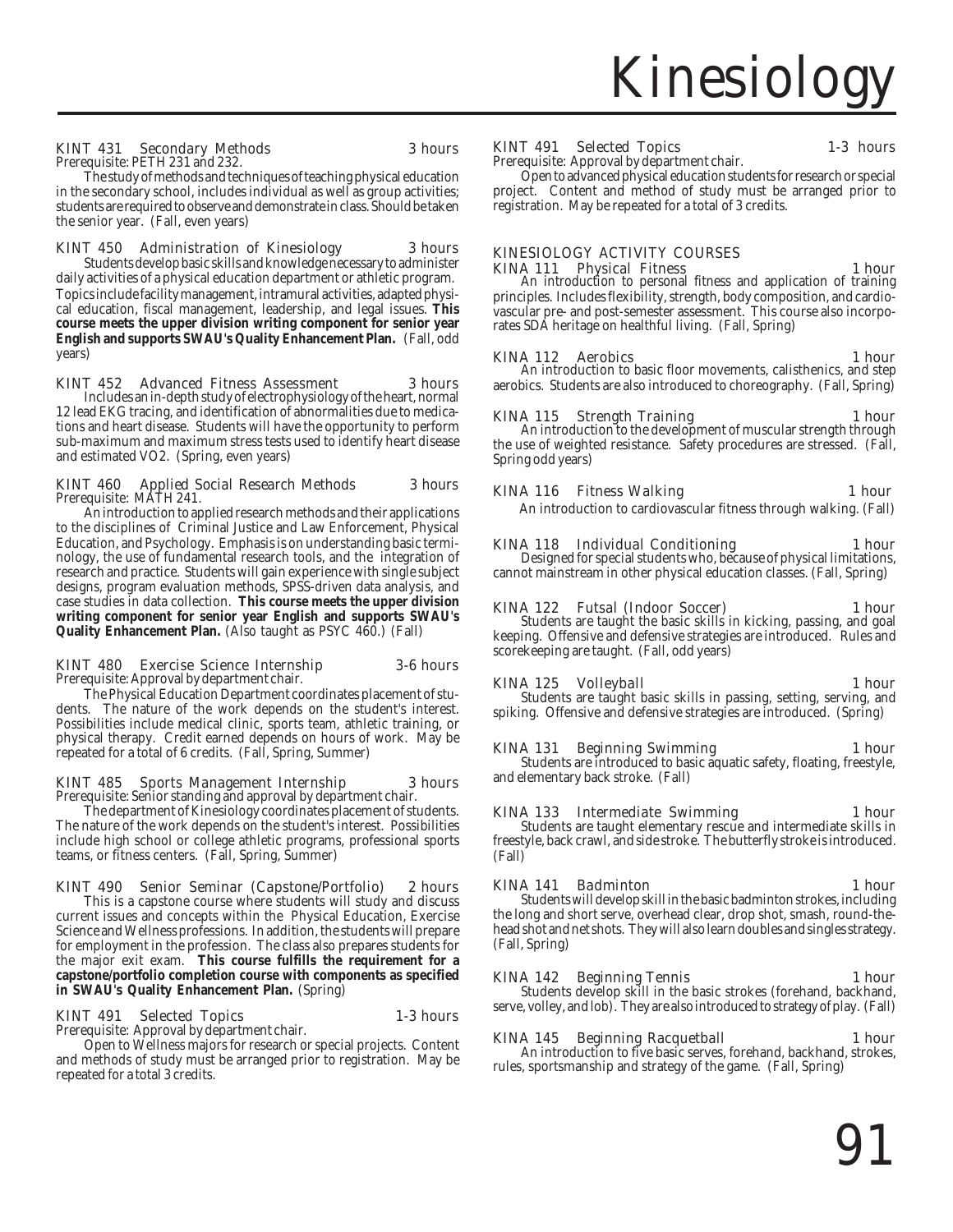### KINA 237 Canoeing 1 hour

An introduction to basic skills and safety procedures of recreational canoeing. (Offered periodically)

KINA 240 Backpacking 1 hour This course enables students to participate in outdoor recreation and provide experience for those interested in preparing for different phases of camping life, outdoor living, backpacking, and group activities. (Spring)

KINA 241 Terra Caching 1 hour This course develops fundamental skills in GPS navigation, knowledge of basic hiking skills, and computer technology. Set in a recreational environment this course promotes physical activity. (Fall)

## KINA 243 Snow Boarding 1 hour An introduction to basic skills of snow boarding. Mountain trip

during spring break. *Requires additional fee*. (Spring)

KINA 245 Snow Skiing 1 hour An introduction to basic skills of downhill snow skiing. Mountain trip during spring break. *Requires additional fee*. (Spring)

### KINA 291 Selected Topics 1 hour

Prerequisite: Introductory course or approval of instructor.

A course designed for disabled students who must complete a class independently.

### KINA 312 Advanced Aerobics 1 hour

Prerequisite: KINA 112

High intensity aerobic class. May include step aerobics, kick boxing, or other popular routines. (Spring)

### KINA 315 Intermediate Basketball 1 hour

Development of skills in shooting, passing, executing plays and understanding offensive and defensive strategies. (Spring, odd years)

### KINA 333 Water Aerobics 1 hour

An introduction to basic water movements for strength and flexibility. (Fall)

KINA 334 Lifeguard Training 1 hour Credit granted only by proficiency for those holding current Red Cross certification. *Requires a recording fee.* (Offered periodically)

### KINA 335 Advanced Swimming 1 hour

Prerequisite: Approval by department chair. Opportunity is given for students to progress to advanced levels of swimming in backstroke, freestyle, breaststroke, and butterfly stroke. (Offered periodically)

### KINA 342 Intermediate Tennis 1 hour Prerequisite: Introductory course or approval of instructor.

For the student who wants to develop advanced skills in overhead smash, full serve, drop shot, and advanced strategy for both singles and doubles plays. (Offered periodically)

## KINA 343 Intermediate Racquetball 1 hour<br>Students have the opportunity to develop advanced skills in over-

head, kill, drive serve and advanced strategies for offensive and defensive play for both singles and doubles. (Spring, odd years)

### KINA 344 Golf 1 hour

An introduction to the basic strokes in golf (driving, chipping, and putting). Scoring terminology and golf etiquette are also taught. Students play on community golf courses. *Requires additional fee*. (Fall, even years)

KINA 346 Inline Hockey 1 hour Students will learn fundamental skills of skating, stick handling, passing and shooting. They will also be introduced to offensive and defensive strategies. Students must have their own skates. It is preferred that students bring their own protective equipment, including helmet/ mask, gloves, shin guards and elbow pads. The department does have a limited supply. (Spring)

### KINA 415 Advanced Strength Training 1 hour Prerequisite: PEAC 115 or Approval by Instructor.

Students enhance their strength training routines with advanced methods of resistance training. Students are introduced to new training techniques and sport-specific routines. (Spring, even years)

### KINA 429 Gymnastics Team 1 hour

This class is a touring, witnessing acrosport team. The skills required are basic and power tumbling, pyramid building and basket tossing. Team members are required to tour and attend clinics. May be repeated for credit. (Fall, Spring)

### KINA 430 Golf Team 1 hour

Prerequisite: Approval by Instructor. Students must be prepared for match play and develop course management skills. (Offered periodically)

### KINA 491 Selected Topics 1 hour

Prerequisite: Approval by department chair. A course designed for students with intermediate skill level.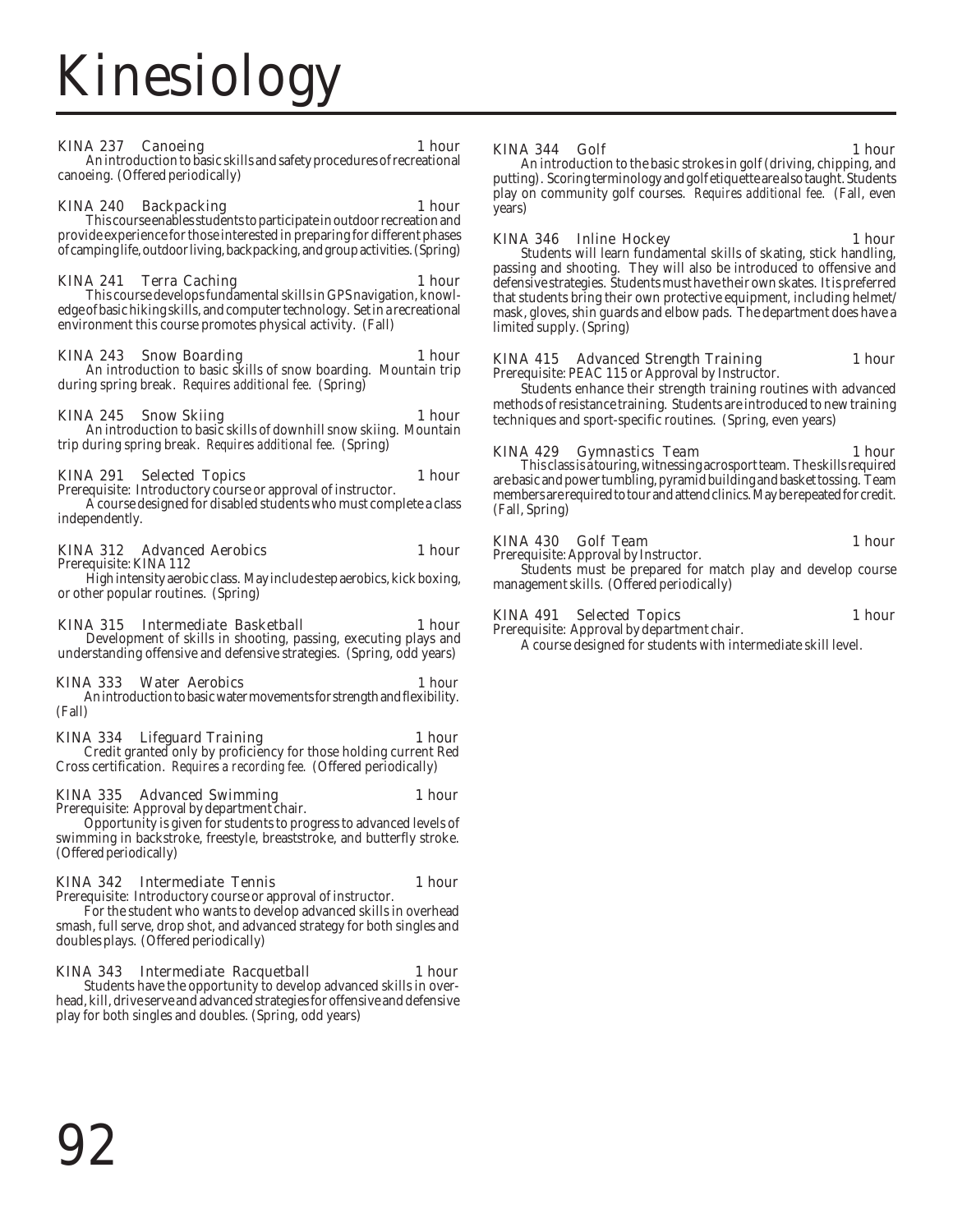## **Mathematics**

Lawrence Turner, Chair; Paulos Berhane, Murray Cox

### AIMS OF THE PROGRAM

First, we aim to give each student an understanding of basic mathematics and its application to solving problems expressible by algebraic equations and inequalities. Second, we aim to train students to understand the fundamental concepts of mathematics so that they can teach the subject on the elementary or secondary level. Third, we aim to give a solid foundation in the area of mathematics which will prepare students to pursue further studies in mathematics, the physical sciences, economics, and the engineering sciences.

### PROGRAMS

B.A. Mathematics - 33 hours (21 u.d.) B.S. Mathematics - 36 hours (24 u.d.) B.S. Mathematical Physics - 52 hours (30 u.d.) Minor in Mathematics - 18 hours (6 u.d.) B.S. Mathematics - Secontary Certification - 36 hours (21 u.d.) Minor in Mathematics - Secondary Certification - 26 hours (12 u.d.)

### Mathematics, B.A.

| <b>MATH 283</b> |                           |    |
|-----------------|---------------------------|----|
| <b>MATH 321</b> |                           |    |
| <b>MATH 341</b> |                           |    |
| MATH 361        |                           |    |
| <b>MATH 431</b> |                           |    |
| <b>MATH 471</b> |                           |    |
| MATH            |                           |    |
|                 | TOTAL (21 upper division) | 33 |

Required cognates: MATH 201

### Mathematics, B.S.

| <b>MATH 181</b> |                           |    |
|-----------------|---------------------------|----|
| <b>MATH 282</b> |                           |    |
| <b>MATH 283</b> |                           |    |
| <b>MATH 321</b> |                           |    |
| <b>MATH 341</b> |                           |    |
| <b>MATH 361</b> |                           |    |
| <b>MATH 431</b> |                           |    |
| <b>MATH 461</b> |                           |    |
| <b>MATH 471</b> |                           |    |
| <b>MATH</b>     |                           |    |
|                 | TOTAL (24 upper division) | 36 |

Required cognate: MATH 201; CSIS 110 or equivalent.

### Mathematics Minor

| MATH |                          |  |
|------|--------------------------|--|
|      | TOTAL (6 upper division) |  |

### Mathematical Physics, B.S.

| <b>MATH 181</b> |                           |    |
|-----------------|---------------------------|----|
| MATH 282        |                           |    |
| MATH 283        |                           |    |
| MATH 321        |                           |    |
| MATH 361        |                           |    |
| MATH 381        |                           |    |
| <b>MATH 411</b> |                           |    |
| MATH 431        | Modern Algebra or         |    |
| <b>MATH 471</b> |                           |    |
| MATH 455        |                           |    |
| <b>PHYS 121</b> |                           |    |
| <b>PHYS</b> 122 |                           |    |
| <b>PHYS 221</b> |                           |    |
| <b>PHYS</b> 222 |                           |    |
| PHYS 311        |                           |    |
| <b>PHYS 322</b> |                           |    |
| <b>PHYS 351</b> |                           |    |
| <b>PHYS 411</b> |                           |    |
|                 | TOTAL (30 upper division) | 52 |
|                 |                           |    |

Required cognates: MATH 201 or CHEM 201; CHEM 111, 112; and CSIS 110; or equivalent.

The B.S. in Mathematical Physics is a composite major, therefore no minor is required.

### TEACHING CERTIFICATION PROGRAM

The following mathematics major and minor are for teaching certification only. Requirements for certification are listed in the Education section of this bulletin.

*You must make formal application for admittance to the Teacher Education Program. Applications are available at the Education Department office.*

### Mathematics, B.S. - Secondary Teaching Area

| <b>MATH 181</b> |                           |    |
|-----------------|---------------------------|----|
| <b>MATH 241</b> |                           |    |
| <b>MATH 282</b> |                           |    |
| <b>MATH 283</b> |                           |    |
| <b>MATH 321</b> |                           |    |
| <b>MATH 341</b> |                           |    |
| <b>MATH 361</b> |                           |    |
| <b>MATH 431</b> |                           |    |
| MATH            |                           |    |
|                 | TOTAL (21 upper division) | 36 |
|                 |                           |    |

Required cognates: MATH 201

### Mathematics Minor - Secondary Teaching Area Option II

| $v$ puon n |                           |      |
|------------|---------------------------|------|
|            |                           |      |
|            |                           |      |
|            |                           |      |
|            |                           |      |
|            |                           |      |
|            |                           |      |
|            |                           |      |
|            | TOTAL (12 upper division) | - 26 |
|            |                           |      |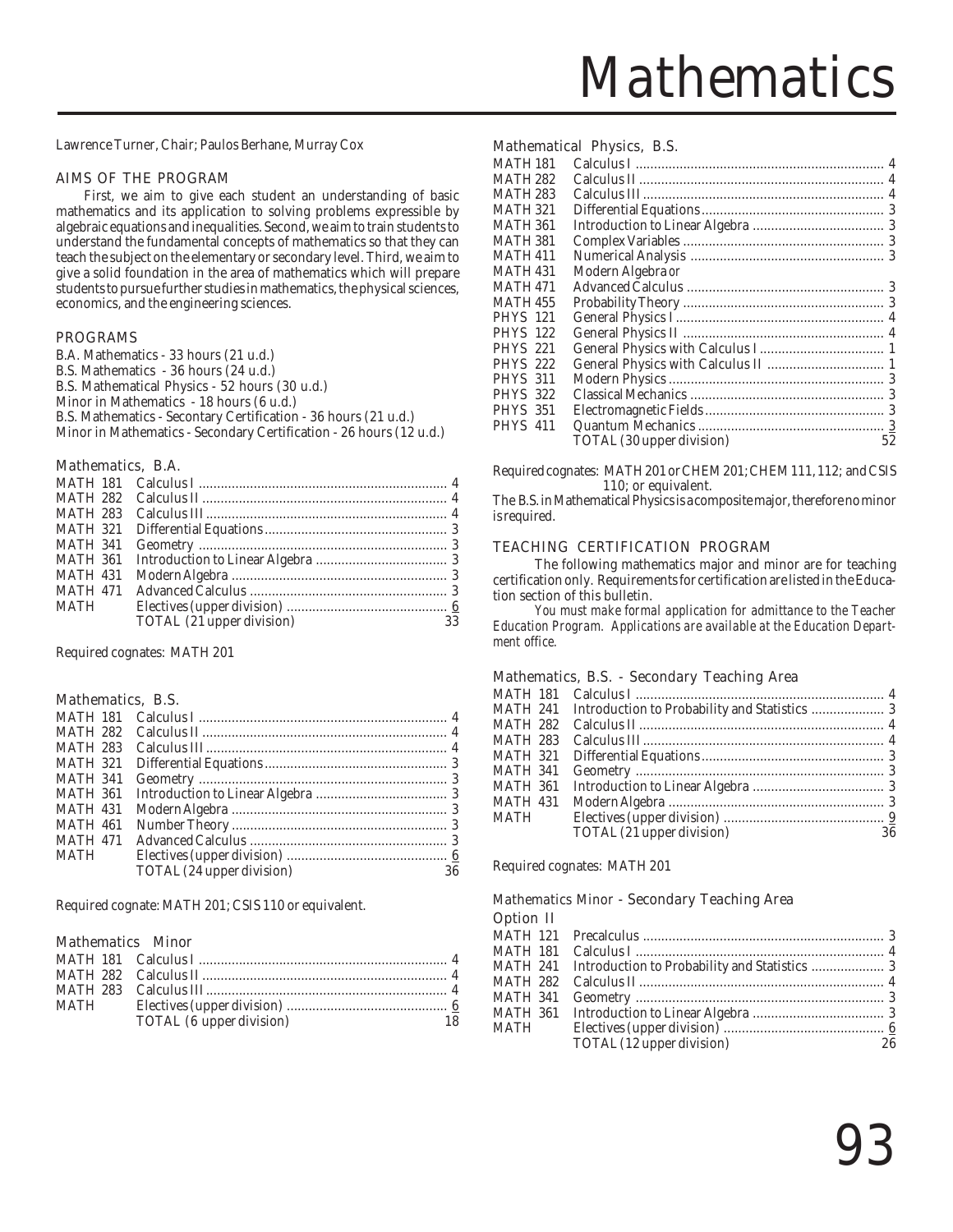### MATHEMATICS FOUNDATION COURSES

It is recognized that attempting a mathematics course for which a student is not prepared can be challenging and frustrating. In order that the mathematics experience be as smooth and gentle as possible, the department offers two review courses, MATH 011 and MATH 012 to provide a foundation for college-level mathematics courses. These are available for any student who needs to take advantage of the additional time and exposure and build a solid basis in algebra. Students whose previous mathematics courses or M.A.P. recommends they register for MATH 110 or a higher-level mathematics course are not permitted to register for either MATH 011 or MATH 012 except by the permission of the department.

### **COURSES**

### MATH 011 Introduction to Algebra 3 hours

The course begins the review of the arithmetic and algebra of the real numbers. Topics include problem solving, sets, arithmetic operations on integers, rational numbers, and real numbers, variable expressions, rectangular coordinate system and graphs, relations and functions, properties of functions, solution techniques and applications of firstdegree equations, absolute value, linear functions, introduction to linear regression, systems of linear equations, applications and solution methods for simultaneous linear equations.

This course is available only for those students who have a need to review elementary algebra. It schedules extra help and instruction and progresses through the material in a paced manner. Students whose M.A.P. recommends that they register for Intermediate Algebra, MATH 012, or a higher level mathematics course are not allowed to register for MATH 011 except by permission of the department. The course meets five days a week. A student may withdraw from this course only in the event he or she withdraws from all courses. *This course does not apply toward general education or graduation requirements.* (Fall, Spring)

### MATH 012 Intermediate Algebra 3 hours

Prerequisite: MATH 011 with a grade of at least a C, or high school Algebra I with a grade of at least a C and acceptable M.A.P. recommendation, or permission of the department.

A continuation of the review of algebra begun in MATH 011. Topics include rational expressions and rational equations, proportions, radical expressions and rational exponents, the pythagorean theorem, operations on radical expressions, radical functions, introduction to complex numbers, quadratic equations, solution methods for quadratic equations, and properties of quadratic functions.

This review course is available only for those students who have a need to prepare for a further mathematics course. It schedules extra help and instruction and progresses through the material in a paced manner. Students whose M.A.P. recommends that they register for College Algebra, MATH 110, or a higher level mathematics course are not allowed to register for MATH 012 except by permission of the department. This course meets five days a week. A student may withdraw from this course only in the event he or she withdraws from all courses. *This course does not apply toward general education or graduation requirements.* (Fall, Spring)

### MATH 110 College Algebra 3 hours

Prerequisite: MATH 012 with a grade of at least a C, or high school Algebra II with a grade of at least a C and acceptable M.A.P. recommendation, or permission of the department.

A study of algebraic expressions, equations, inequalities, and functions. Includes function composition, inverse functions, and graphs of functions. Solutions of linear and quadratic functions are presented (including complex numbers) with extension to other polynomial functions. Topics also include properties and graphs of rational functions, exponential and logarithmic functions and applications, and systems of linear equations and their solutions including matrix methods and determinants. (Fall, Spring)

### MATH 121 Precalculus 3 hours

Prerequisite: High school algebra II with a grade of at least a B and acceptable M.A.P. recommendation, or MATH 110, or permission of the department.

A review of basic properties of functions including their domain, range, graphs, and relationship to their inverse functions. An introduction to trigonometry including basic definitions of the trigonometric functions and their properties, identities, and specific trigonometric formulae such as addition and subtraction, double-angle, and half-angle. Applications to triangles are covered utilizing the laws of sines and cosines. Other topics such as polar coordinates and conic sections are presented. This course includes an introduction to sequences, series, limits, and aspects of calculus. (Fall, Spring)

### MATH 181 Calculus I 4 hours

Prerequisite: MATH 121 with a grade of C or higher, or a high school precalculus course and permission of the instructor.

A study of algebraic and transcendental functions of one variable, limits, continuity, differentiation, integration, and applications of derivatives and integrals. (Spring)

### MATH 201 Research Methods in Mathematics 1 hour Prerequisite: ENGL 121, MATH 181

An introduction to the library research skills used in mathematics. The use of primary and secondary sources will be discussed as well as publication styles. Students will be exposed to the mathematical software used in mathematics research, and will engage in activities to sharpen critical thinking. In this course, majors in mathematics begin the process of senior portfolio development. **This course fulfills the requirement for UNIV 201; Research in an Academic Discipline, as specified in SWAU's Quality Enhancement Plan.** (Spring)

### MATH 241 Introduction to Probability and Statistics 3 hours

Prerequisite: High school Algebra II with a grade of at least a B and acceptable M.A.P. recommendation, or MATH 110, or permission of the department.

An introduction to the statistical processes of sampling, descriptive statistics, presentation of data, and inferential statistics. Included are elements of probability, discrete and continuous random variables, and the probability basis for hypothesis testing. Specific statistical techniques and concepts include use of the normal distribution, the t-distribution, *X*<sup>2</sup> distribution, analysis of variance, correlation, and linear regression. (Fall, Spring)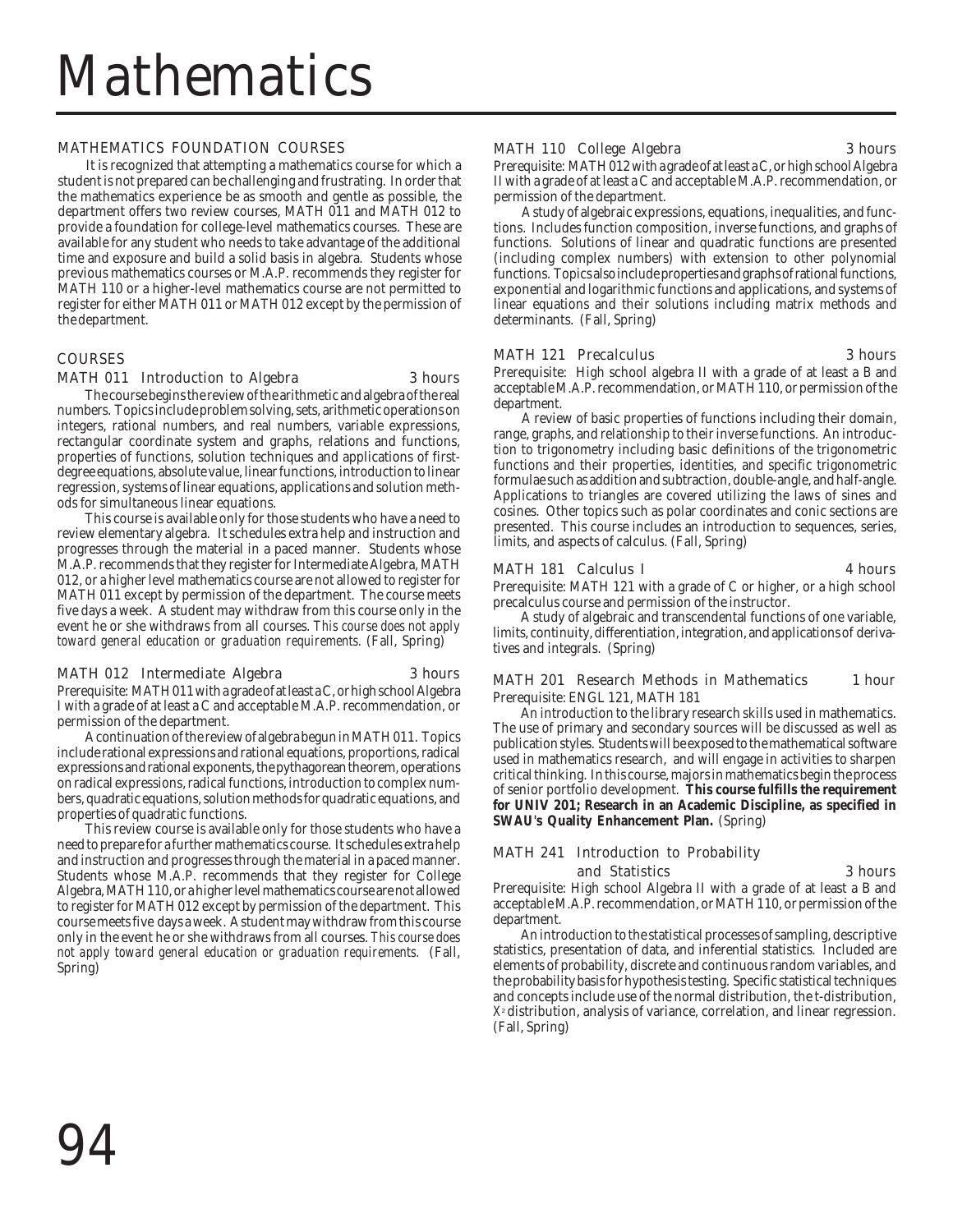## **Mathematics**

### MATH 282 Calculus II 4 hours

Prerequisite: MATH 181 with a grade of C or higher.

A study of the calculus of transcendental functions, introduction to differential equations, applications of integration, techniques of integration, and infinite series. (Fall)

### MATH 283 Calculus III 4 hours

Prerequisite: MATH 282 with a grade of C or higher.

A study of vectors in two and three dimensions, motion in space, polar, cylindrical and spherical coordinate systems, functions of several variables, partial derivatives, multiple integrals, and differentiation and integration in scalar and vector fields. (Spring)

### MATH 291 Selected Topics 1 hour

Prerequisite: Approval by the department chair.

Designed for the student who wishes to do independent study or research. Content and method of study must be arranged prior to registration. May be repeated for a total of 2 credits.

### MATH 321 Differential Equations 3 hours

Prerequisite: MATH 283.

This is a study of ordinary differential equations with emphasis on the analytic methods for solving them. (Fall, even years)

### MATH 341 Geometry 3 hours

Prerequisite: MATH 282.

This course is a study of Euclidean and non-Euclidean geometry. (Spring, even years)

### MATH 361 Introduction to Linear Algebra 3 hours

Prerequisite or corequisite: MATH 283. An introduction to vector spaces and matrix theory over the field of real numbers. (Spring, odd years)

### MATH 381 Complex Variables 3 hours

Prerequisite: MATH 283.

This course is a study of analytic functions, power series, calculus of residues, and conformal mappings. (Spring, odd years)

### MATH 411 Numerical Analysis with Application 3 hours

Prerequisite: MATH 283 and knowledge of a computer programming language.

This is a course in numerical methods for solving mathematical problems. The writing of computer programs for solving problems is a part of the course. (Spring, even years)

### MATH 431 Modern Algebra 3 hours

A study of the abstract systems: groups, rings, fields, and integral domains. (Fall, odd years)

### MATH 455 Probability Theory 3 hours

Prerequisite: MATH 282.

Prerequisite: MATH 361.

A study of the basic ideas of probability theory, discrete and continuous random variables, and their distributions. **This class fulfills the requirement for an upper-division class with QEP components as specified in SWAU's Quality Enhancement Plan.** (Fall, odd years)

### MATH 461 Number Theory 3 hours

Prerequisite: MATH 282.

A study of topics including Diophantine equations, congruences, prime numbers, and applications. Emphasis is placed on proving theorems. **This class fulfills the requirement for an upper-division course with components as specified in SWAU's Quality Enhancement Plan.** (Fall, even years)

### MATH 471 Advanced Calculus 3 hours Prerequisite: MATH 283.

This is a study of functions of one real variable, and the conditions for differentiability and for integrability of these functions. Emphasis is placed on proving theorems. (Spring, odd years)

### MATH 491 Selected Topics 1-3 hours

Prerequisite: Approval by the department chair.

Designed for the student who wishes to do independent study or research as well as a mathematics lecture based course covering a topic not routinely offered. Content and method of study must be arranged prior to registration. May be repeated for a total of 3 credits.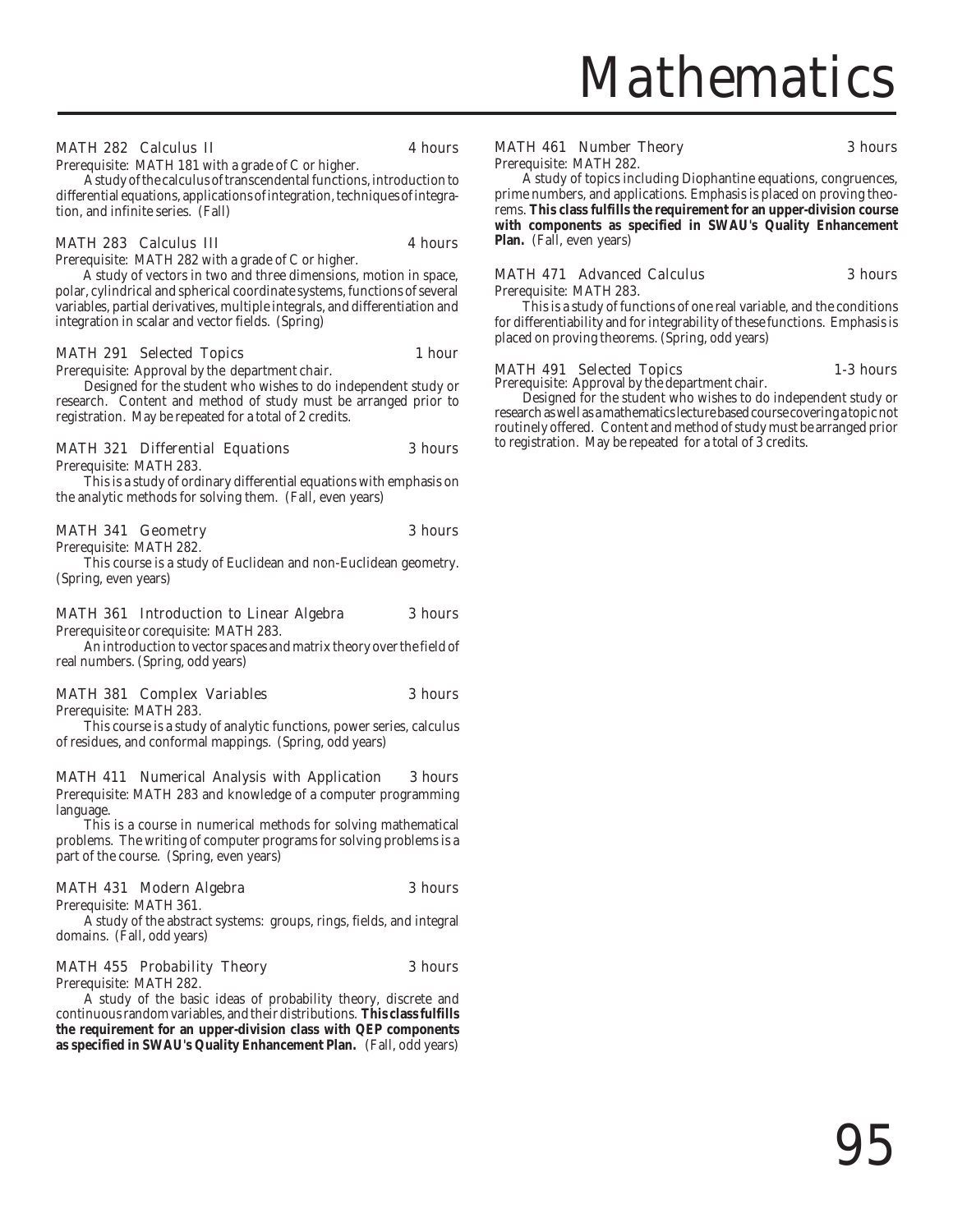# Modern Languages

R. Steven Jones, Chair; Roberto Valencia

### AIMS OF THE DEPARTMENT

The Spanish language and Hispanic culture have rapidly gained importance and influence during the past two decades. More than 400 million people in twenty-five countries speak Spanish, and it has become the second most prevalent language in the United States.

The growing preeminence of Spanish makes it an ideal complement to any liberal arts education. Indeed, Spanish, or another modern language, is a degree component of all B.A. programs at Southwestern Adventist University. Spanish opens doors to both personal and professional development, and it is a working language of many international organizations and corporations. Professionals in many different fields including business, theology, medicine, international relations, journalism, and education - use Spanish daily.

SWAU strongly encourages students to study a foreign language, and Spanish at Southwestern is a great investment in a promising future.

### PROGRAM

Minor in Spanish

### Spanish Minor

A minor consists of 18 hours, exclusive of the elementary course or its equivalent, 12 hours of which must be upper division and includes 3 hours of literary analysis.

### ADVENTIST COLLEGES ABROAD

The Modern Languages Department offers to both the student majoring in languages and the general University student body the privilege of studying abroad without losing credit or lengthening the course of study. SWAU is a member of a consortium known as Adventist Colleges Abroad, and through this consortium the student is able to study languages in the actual homeland of that particular language. The colleges affiliated with ACA are Colegio Adventista de Sagunto, Sagunto, Spain; Centre Universitaire et Pedagogique du Saleve, Collonges-sous-Saleve, France; Seminar Schloss Bogenhofen, St. Peter am Hart, Austria; Universidad Adventista del Plata, Entre Rios, Argentina; University of Eastern Africa, Baraton, Eldoret, Kenya; and Instituto Adventista Villa Aurora, Firenze, Italy. The ACA bulletin, which is available at the Records Office, contains a listing of the courses offered on each campus.

### MEETING THE INTERMEDIATE LANGUAGE REQUIREMENT

Students may meet the reqirement for intermediate language by passing a CLEP test at the approved level (see page 26). There is a fee for CLEP testing and recording.

### **COURSES**

| <b>SPAN 111 Elementary Spanish I</b>  | <b>4 hours</b> |
|---------------------------------------|----------------|
| <b>SPAN 112 Elementary Spanish II</b> | 4 hours        |
|                                       |                |

The sound and sentence patterns of Spanish are learned through drills, dialogues, readings and models, both live and recorded. 4 Lec 1 Lab. (SPAN 111 Fall, SPAN 112 Spring)

|  | SPAN 211 Intermediate Spanish I  |  | 3 hours |
|--|----------------------------------|--|---------|
|  | SPAN 212 Intermediate Spanish II |  | 3 hours |

Prerequisite: SPAN 112 or demonstrated proficiency.

A thorough review of Spanish grammar through oral and written composition as well as cultural and literary readings. Attention is given to the history, customs, and traditions of the Spanish-speaking people. 3 Lec 1 Lab. (SPAN 211 Fall, SPAN 212 Spring)

### SPAN 291 Selected Topics 1-3 hours

Prerequisite: Approval by department chair.

Designed for the student who wishes to do independent study or research. Content and method of study must be arranged prior to registration. May be repeated for a total of 3 credits.

ALL COURSES NUMBERED ABOVE 300 are conducted in Spanish. The instructor may require a demonstrated ability in the language before granting permission to enroll.

### SPAN 311 Spanish Composition and Conversation 3 hours

Prerequisite: SPAN 212 or demonstrated proficiency.

The development of confidence in accepted oral and written expression, based on topics of current interest and cultural significance. (Fall)

### SPAN 315 Spanish Civilization and Culture 3 hours

Prerequisite: SPAN 311 or demonstrated proficiency.

A presentation of some of the dominant themes, personalities, and creative achievements in Hispanic history, civilization and culture. (Spring, even years)

### SPAN 317 Spanish American Civilization 3 hours

Prerequisite: SPAN 311 or demonstrated proficiency.

A presentation of some of the dominant themes, personalities, and creative achievements in Latin-American history, civilization, and culture. (Spring, odd years)

### SPAN 411 Masterpieces of Spanish-American Literature I 3 hours

Prerequisite: Three years of college Spanish, including SPAN 311, or permission of the instructor.

A presentation of the history of Spanish-American literature from the discovery of America to Romanticism. (Fall, even years)

### SPAN 412 Masterpieces of Spanish-American Literature II 3 hours

Prerequisite: Three years of college Spanish, including SPAN 311, or permission of instructor.

A presentation of the history of Spanish-American literature from Modernism to contemporary literature. (Spring, odd years)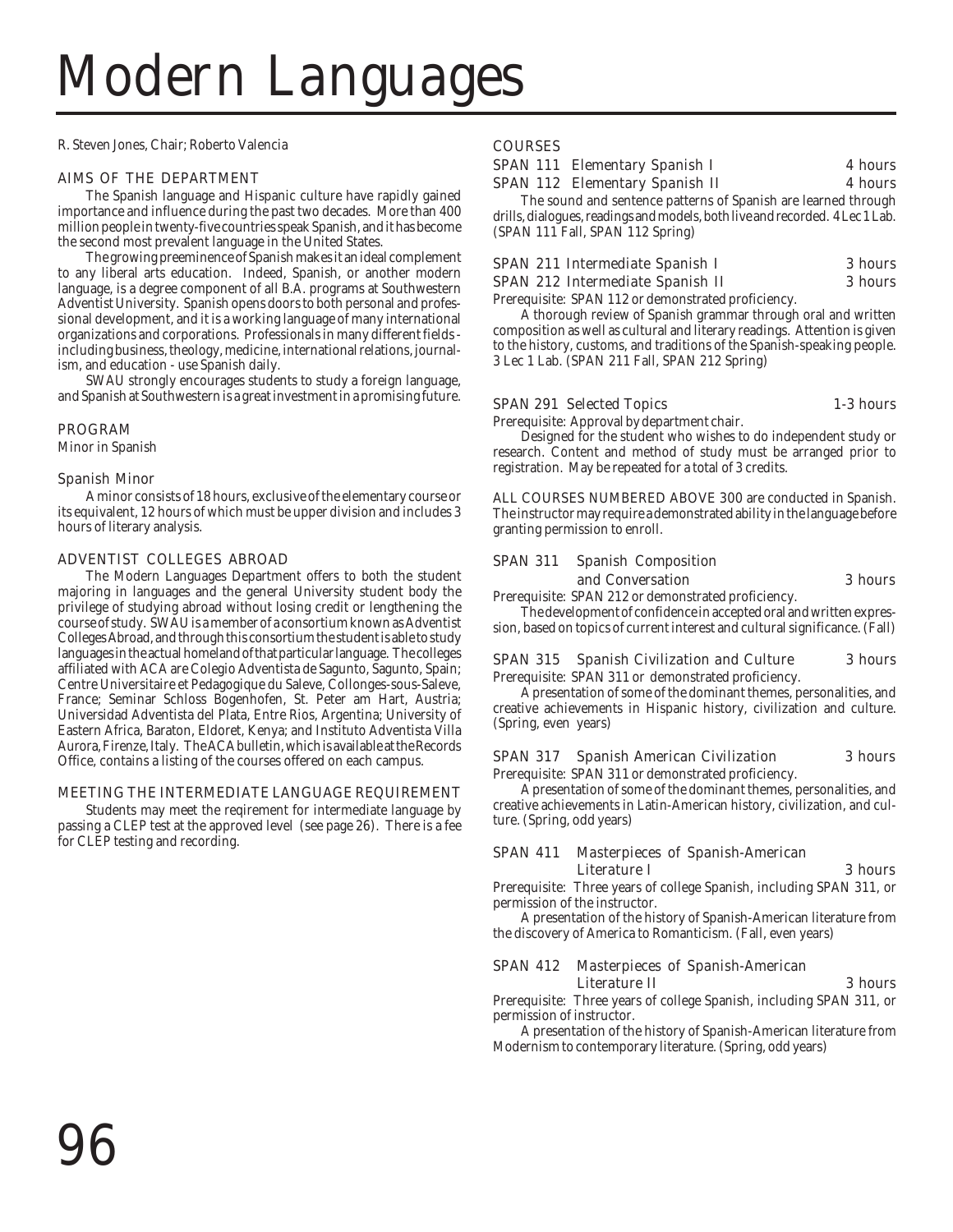### SPAN 413 Masterpieces of Spanish Literature I 3 hours

Prerequisite: Three years of college Spanish, including SPAN 311, or permission of the instructor.

A survey of peninsular Spanish literature with selections from the Middle Ages to Neoclassicism. (Fall, odd years)

### SPAN 414 Masterpieces of Spanish Literature II 3 hours

Prerequisite: Three years of college Spanish, including SPAN 311, or permission of the instructor.

A survey of peninsular Spanish literature with selections from the Romanticism to contemporary literature. (Spring, even years)

### SPAN 491 Selected Topics 1-3 hours

Prerequisite: Approval of department chair.

Designed for the student who wishes to do independent study or research. Content and method of study must be arranged prior to registration. May be repeated for a total of 3 credits.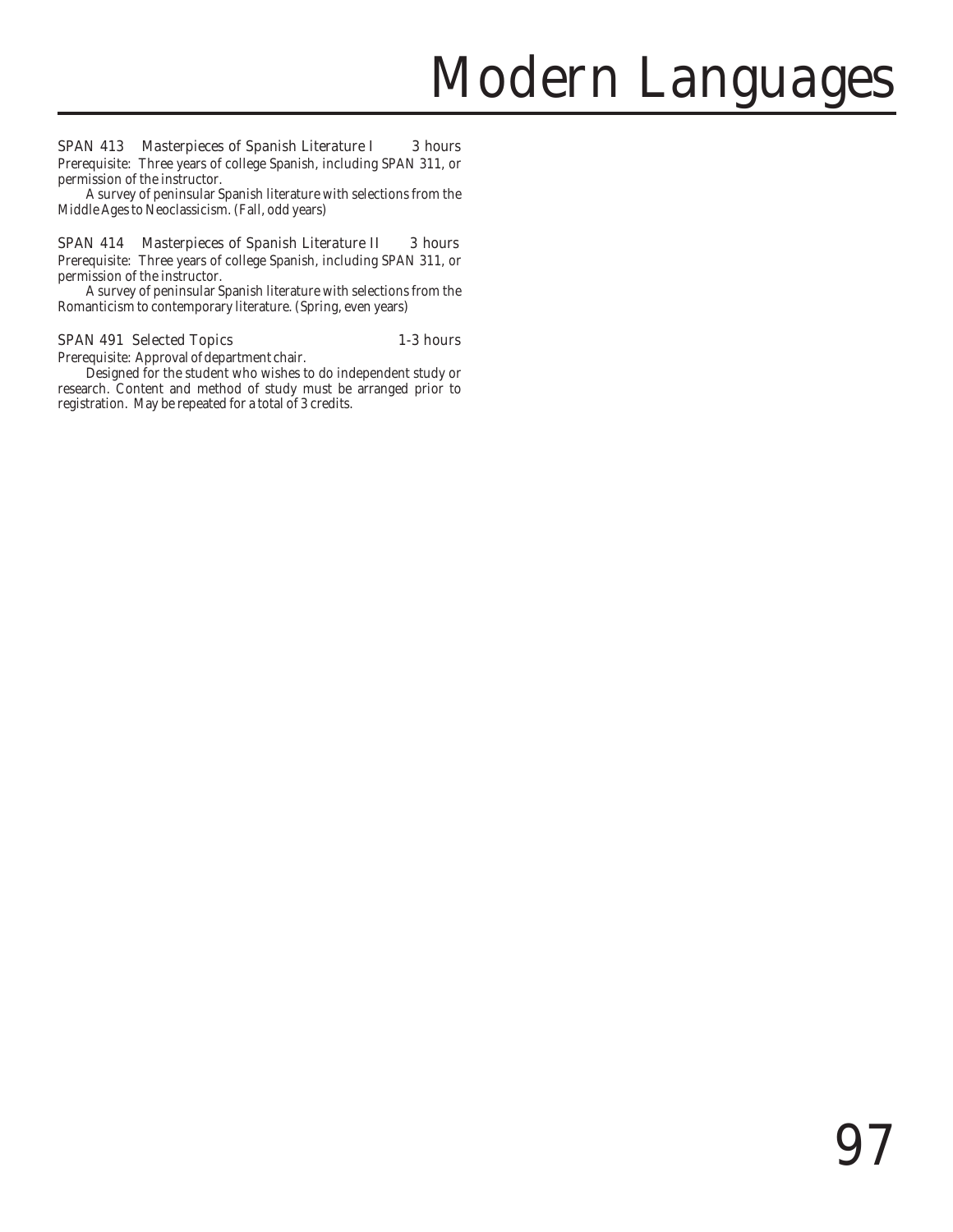# **Music**

David R. Anavitarte, Chair; John W. Boyd, Rudyard Dennis Adjunct: Mugur Doroftei, Henry Welch

### AIMS OF THE MUSIC DEPARTMENT

Music classes are offered to provide an atmosphere in which students can learn to be proficient performers and music leaders in their home communities, schools, and churches.

The music program offers classes which provide experience in solo performance, ensemble playing, and choral singing as well as keyboard and instrumental instruction.

Since music is an important, creative outlet for emotion and a means of spiritual expression, a high priority is placed on individual involvement by many students in all academic disciplines.

The music program is positioned to serve in a variety of ways and several of the following programs indicate the underlying philosophy that music is all inclusive, an important activity for all people, and an art that can be combined with other academic offerings.

### PROGRAMS

B.A. Music B.S. Music Music minor Teaching Area - Secondary Certification

### ENTRANCE REQUIREMENTS

Students in the Music Degree Programs must qualify in three areas: practical piano skills, music theory and performance. A student who only knows that he likes to sing or play his instrument may not be successful as a major any more than a student who wants to be a math major that has only had algebra and geometry.

Since success in music is greatly enhanced by piano skills, the functional exam will include the major and minor scales, harmonizing a melody, accompanying a soloist on an easy classical solo, performing three intermediate piano solos (Baroque, Classic and Romantic), and playing a classical chord progression by reading the chord symbols. For a complete description of the exam, contact the music department. If the student does not pass the exam, he will take piano lessons (MUPF 151) for up to four semesters, starting no later than the second semester in residence.

Music Theory I, MUCT 111, requires some basic knowledge of music theory. The incoming student will take a test on the major scales. If he does not pass his likelihood of doing well in Music Theory I is minimal. However, a music fundamentals class will be taught which will prepare the student to enter Music Theory I in the next school year. **THE INCOMING STUDENT WOULD BE WISE TO CONTACT THE MUSIC DEPARTMENT TO LEARN HOW TO STUDY FOR THE ENTRANCE TEST.**

Most successful music majors have prepared during high school, and even grade school, to have the musical performing skills necessary for success. The incoming music major is asked to send a recording of his best performing for advising purposes.

### GENERAL REQUIREMENTS

- 1. A pre-senior recital, performed before the music faculty at least three weeks before the senior recital, is required by all senior music majors. The pupose is to determine the readiness for the public senior recital.
- 2. Each major or minor will perform in at least one recital per semester.
- 3. All majors will perform each semester for a jury composed of the music faculty.
- 4. A student is encouraged to practice ten hours a week in their major performance area.
- 5. The first year is a conditional time when the students will show their ability to function as a music major. At the end of the first and second semesters the student's progress and potential will be evaluated. The students will receive a progress letter at the end of the first semester and an official letter at the end of the second semester notifying them if they have achieved full music major status.
- 6. A letter from the chair, written in advisement with the major's performance teacher, will be placed in the student's file at the end of each school year, encouraging and/or noting areas needing improvement. Continuation in the music program is at all times contingent upon the student maintaining satisfactory academic and performance progress.
- 7. Majors will attend all general, major, minor, and faculty recitals. In addition, two approved off-campus recitals per semester are required. If a major misses a recital, a suitable replacement approved by the chair must be arranged.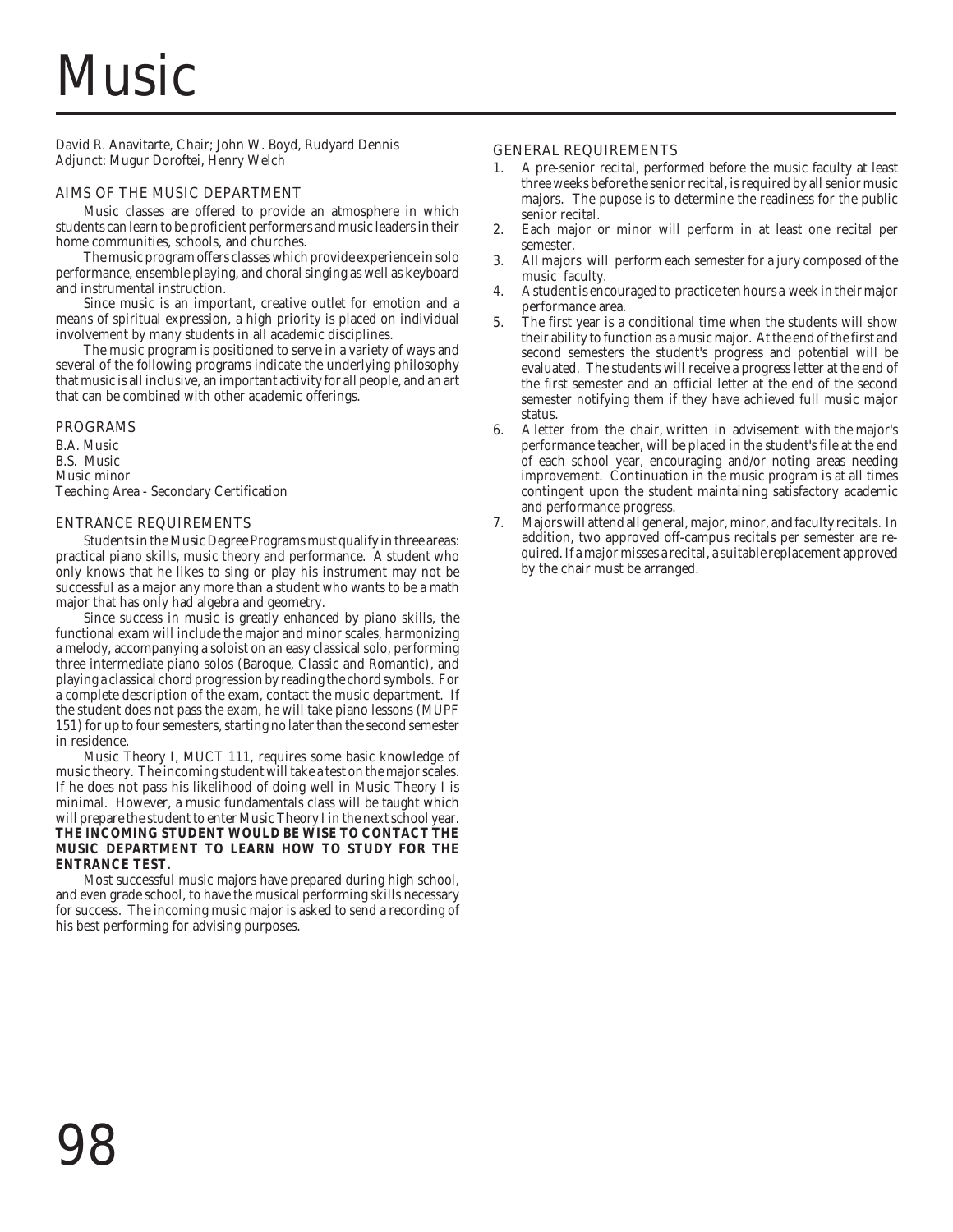### Music, B.A.

The Bachelor of Arts in music is a nonprofessional degree designed to give the student a broad understanding of the musical heritage of man.

| MUCT 111        |     |       |    |
|-----------------|-----|-------|----|
| <b>MUCT 121</b> |     |       |    |
| <b>MUCT</b>     | 151 |       |    |
| <b>MUCT 161</b> |     |       |    |
| MUCT 221        |     |       |    |
| MUCT 251        |     |       |    |
| <b>MUCT 315</b> |     |       |    |
| MUCT 414        |     |       |    |
| <b>MUEN</b>     |     |       |    |
| <b>MUEN</b>     |     |       |    |
| MUHL.           | 201 |       |    |
| MUHL.           | 311 |       |    |
| <b>MUHL 312</b> |     |       |    |
| <b>MUPF</b>     |     |       |    |
| <b>MUPF</b>     | 468 |       |    |
|                 |     | TOTAL | 39 |
|                 |     |       |    |

\**One major ensemble required for each semester in residenc*e.

### Music, B.S.

| MUCT 111        |     |       |    |
|-----------------|-----|-------|----|
| <b>MUCT</b>     | 121 |       |    |
| <b>MUCT</b>     | 151 |       |    |
| <b>MUCT</b>     | 161 |       |    |
| MUCT 221        |     |       |    |
| MUCT 251        |     |       |    |
| <b>MUCT 315</b> |     |       |    |
| MUCT 414        |     |       |    |
| MUCT            | 416 |       |    |
| <b>MUED</b>     | 280 |       |    |
| <b>MUED</b>     | 380 |       |    |
| MUED 381        |     |       |    |
| <b>MUEN</b>     |     |       |    |
| <b>MUEN</b>     |     |       |    |
| MUHL 201        |     |       |    |
| MUHL 311        |     |       |    |
| <b>MUHL 312</b> |     |       |    |
| MUPF            |     |       |    |
| <b>MUPF</b>     | 468 |       |    |
|                 |     | TOTAL | 45 |

\**One major ensemble required for each semester in residence.*

### Music Minor

| MUCT 111        |                      |  |
|-----------------|----------------------|--|
| MUCT 121        |                      |  |
| MUCT 151        |                      |  |
| MUCT 161        |                      |  |
| <b>MUHL 221</b> |                      |  |
| MUED 280        |                      |  |
| MUED 380        | Choral Conducting or |  |
| MUED 381        |                      |  |
| <b>MUED</b>     |                      |  |
| MUEN            |                      |  |
| <b>MUPF</b>     |                      |  |
|                 | <b>TOTAL</b>         |  |

### TEACHING CERTIFICATION PROGRAM - MUSIC

This program is for music teaching certification only. The Teaching Certification Program includes all courses from the Professional Development section, p. 66, section B, including Directed Teaching. It also includes 8 additional hours in Music Education as listed below.

*You must make formal application for admittance to the Teacher Education Program. Applications are available at the Education Department office.*

### Music, B.A. or B.S. - All Level Certification - Option V on p. 67

The student must meet the requirements for a B.A. or B.S. degree in Music and the courses in Professional Development, section B, in the Education section of this bulletin. In addition, the following Music Education courses are required:

|                 |     |                                    | 8 |
|-----------------|-----|------------------------------------|---|
|                 |     |                                    |   |
| Piano Emphasis: |     |                                    |   |
|                 |     |                                    |   |
|                 |     |                                    |   |
|                 |     |                                    |   |
|                 |     |                                    |   |
| Voice Emphasis: |     |                                    |   |
|                 |     |                                    |   |
|                 |     |                                    |   |
|                 |     |                                    |   |
|                 |     |                                    |   |
|                 |     | <b>Instrumental Emphasis:</b>      |   |
|                 |     |                                    |   |
| MUED            | 372 |                                    |   |
| MUED 373        |     |                                    |   |
| MUED            | 374 | Woodwind Technique and Pedagogy  2 |   |
|                 |     |                                    |   |
|                 |     |                                    |   |

### **COURSES**

### MUEN Ensembles 1 hour

Prerequisite for 300 level courses: 4 semesters credit at the 100 level in the same ensemble. All ensembles are by permission of instructor.

Practical experience in the performance of selected ensemble works. (Fall, Spring)

| WOLKS. (Fall, Spillig) |       |             |           |                           |
|------------------------|-------|-------------|-----------|---------------------------|
| <b>MUEN</b>            | 111   | <b>MUEN</b> | 311       | Choraliers                |
| <b>MUEN</b>            | 161-1 | <b>MUEN</b> | $361 - 1$ | Piano Ensemble            |
| <b>MUEN</b>            | 161-3 | <b>MUEN</b> | $361-3$   | <b>University Singers</b> |
| <b>MUEN</b>            | 161-4 | <b>MUEN</b> | $361 - 4$ | Southwestern Brass        |
| <b>MUEN</b>            | 161-5 | <b>MUEN</b> | $361 - 5$ | <b>ASAPH</b>              |
| <b>MUEN</b>            | 161-6 | <b>MUEN</b> | $361-6$   | <b>Guitar Ensemble</b>    |
| <b>MUEN</b>            | 161-7 | <b>MUEN</b> | $361 - 7$ | Southwestern Strings      |
| <b>MUEN</b>            | 181   | <b>MUEN</b> | 381       | Wind Symphony             |
|                        |       |             |           |                           |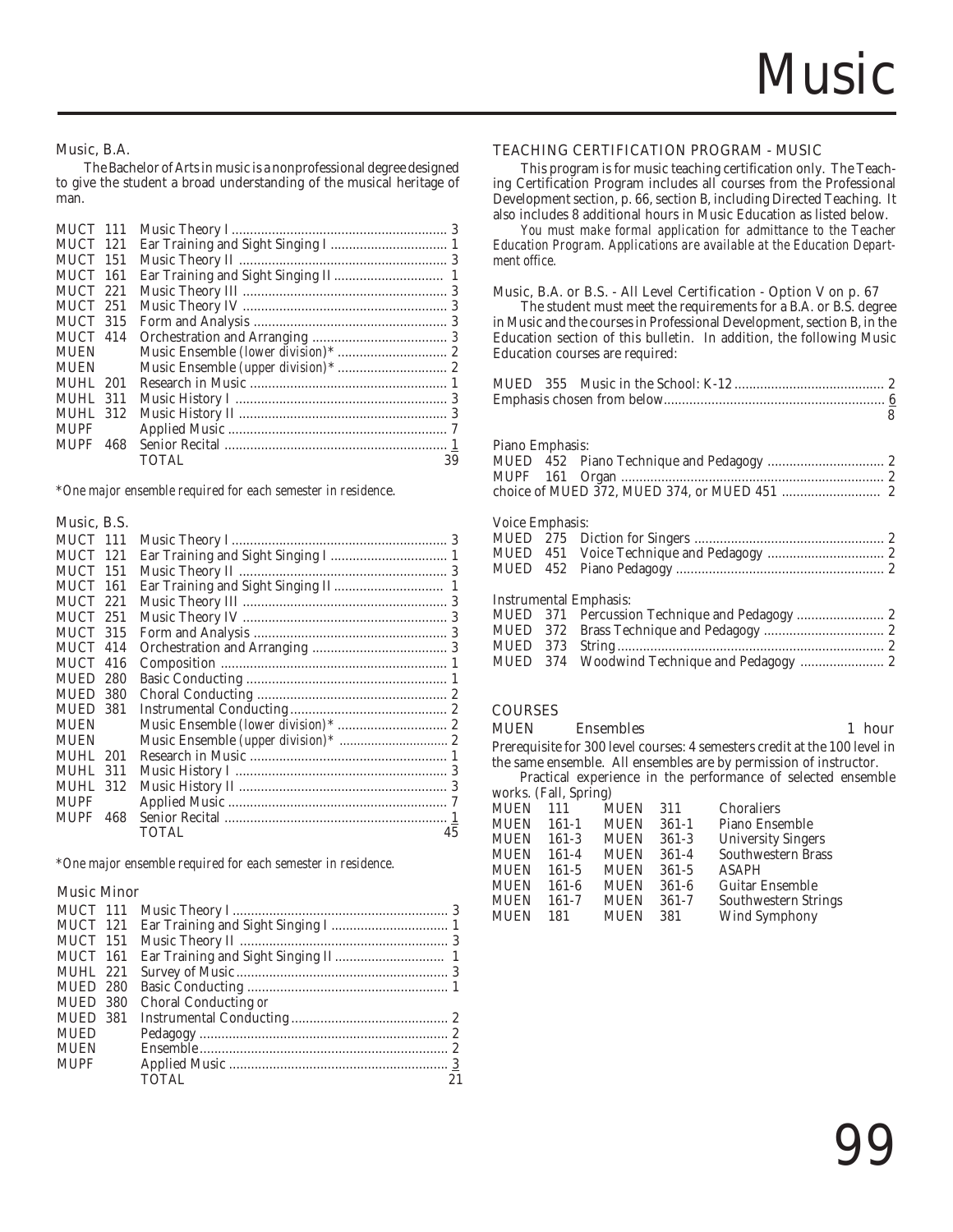### MUSIC PERFORMANCE

### MUPF Applied Music 1 hour

Prerequisite for 300/400 level courses: 2 semester credit at 100/200 level in the same performance area.

Weekly private instruction with major teacher in piano, voice, organ, brass woodwinds, percussion, and strings. (Fall, Spring)

Music majors are required to take sections numbered in the two hundreds or four hundreds for weekly one-hour private instruction.

Organ lessons with instructor's permission.

| <b>MUPF</b> | 111/211 | <b>MUPF</b> | 311/411 | <b>Strings</b> |
|-------------|---------|-------------|---------|----------------|
| <b>MUPF</b> | 131/231 | <b>MUPF</b> | 331/431 | Voice          |
| <b>MUPF</b> | 141/241 | <b>MUPF</b> | 341/441 | <b>Brass</b>   |
| <b>MUPF</b> | 151/251 | <b>MUPF</b> | 351/451 | Piano          |
| <b>MUPF</b> | 161/261 | <b>MUPF</b> | 361/461 | Organ          |
| <b>MUPF</b> | 171/271 | <b>MUPF</b> | 371/471 | Woodwinds      |
| <b>MUPF</b> | 182/282 | <b>MUPF</b> | 382/482 | Percussion     |
| <b>MUPF</b> | 191/291 | <b>MUPF</b> | 391/491 | Guitar         |
|             |         |             |         |                |

### MUPF 102 Class Guitar 1 hour

This class is for the beginning guitarist. In this class, the student will learn how to apply basic musical concepts, such as rhythm, harmony, and melody to the guitar. At the end of this class you will be able to read and play basic chord symbols and melodies.

Student must provide his/her own acoustic guitar, set of strings and guitar picks. Electric guitar may be used. (Fall, Spring)

### MUPF 468 Music Major Senior Recital 1 hour

The final semester of applied music lessons for the music major, culminating in the senior recital. (Fall, Spring)

### MUSIC HISTORY & LITERATURE

MUHL 201 Research in Music 1 hour

Prerequisite: ENGL 121 An introduction to research skills associated with the field of music. Students will learn to become discriminating in the use of primary and secondary sources as well as journals, indexes and databases as they produce a research paper. Students will also engage in activities designed to sharpen critical thinking as well as acquaint themselves with current trends in the discipline of music. Music majors in the course will begin the process of senior portfolio development. **This course fulfills the requirement for UNIV 201: Research in an Academic Discipline as specified in SWAU's Quality Enhancement**

### MUHL 221 Survey of Music 3 hours

Music in western civilization including music fundamentals and a brief history from antiquity to the present. Presented by recordings, visuals, and lectures. This does not apply to a music major. (Fall, Spring)

### MUHL 311 Music History I 3 hours

Prerequisite: MUCT 251

**Plan.** (Fall)

100

A study of the history, style, and musical forms of the antiquity through the Baroque period. Music analysis and listening assignments will supplement lectures. **This course fulfills the requirement for an upper-division course with components as specified in SWAU's Quality Enhancement Plan.** (Fall)

### MUHL 312 Music History II 3 hours

Prerequisite: MUHL 311

A study of the history, style, and musical forms of the Classical period through the twentieth century. Music analysis and listening assignments will supplement lectures. **This course fulfills the requirement for an upper-division course with components as specified in SWAU's Quality Enhancement Plan.** (Spring)

### MUSIC EDUCATION

### MUED 253 Music in the Elementary School 3 hours

Music in the education of children six to twelve years of age. Students develop their philosophy of music education as they practice methods for guiding children in musical experiences of listening, performing, and creating to foster aesthetic and cognitive growth. (Fall)

### MUED 275 Diction for Singers 2 hours

Must be enrolled simultaneously in MUPF 131 or MUPF 331 (Applied Voice Lessons)

Introduction to proper pronunciation necessary for singers. Students will learn the International Phonetic Alphabet as well as the basic principals of Italian, French, German and English diction. (Offered periodically)

### MUED 280 Basic Conducting 1 hour

Prerequisite: MUCT 151

The study and drill of basic conducting patterns and coordination of hand and baton techniques. (Fall)

### MUED 355 Music in the School: K-12 2 hours

Prerequisite: MUCT 251

Music in the school from kindergarten through high school. Covers objectives, organization of subject matter, teaching techniques, and materials for general music classes. Will involve observation in the classroom. (Offered periodically)

### MUED 380 Choral Conducting 2 hours

Prerequisite: MUED 280

The study of Choral Repertoire from all periods as well as emphasis on score reading, rehearsal techniques, and conducting problems with regard to choral ensembles. (Fall)

### MUED 381 Instrumental Conducting 2 hours

Prerequisite: MUED 280

Conducting patterns applied to elements of interpretation. Emphasis on score reading, rehearsal techniques, and conducting problems. Practical application in active musical organizations. (Spring)

### MUED Technique & Pedagogy 2 hours

Prerequisite: MUCT 151

An introduction to teaching and performing through intermediate level. Performance techniques, pedagogical methods and materials, maintenance and practical teaching experience. (Offered periodically)

MUED 371 Percussion MUED 372 Brass MUED 373 Strings MUED 374 Woodwind MUED 451 Voice MUED 452 Piano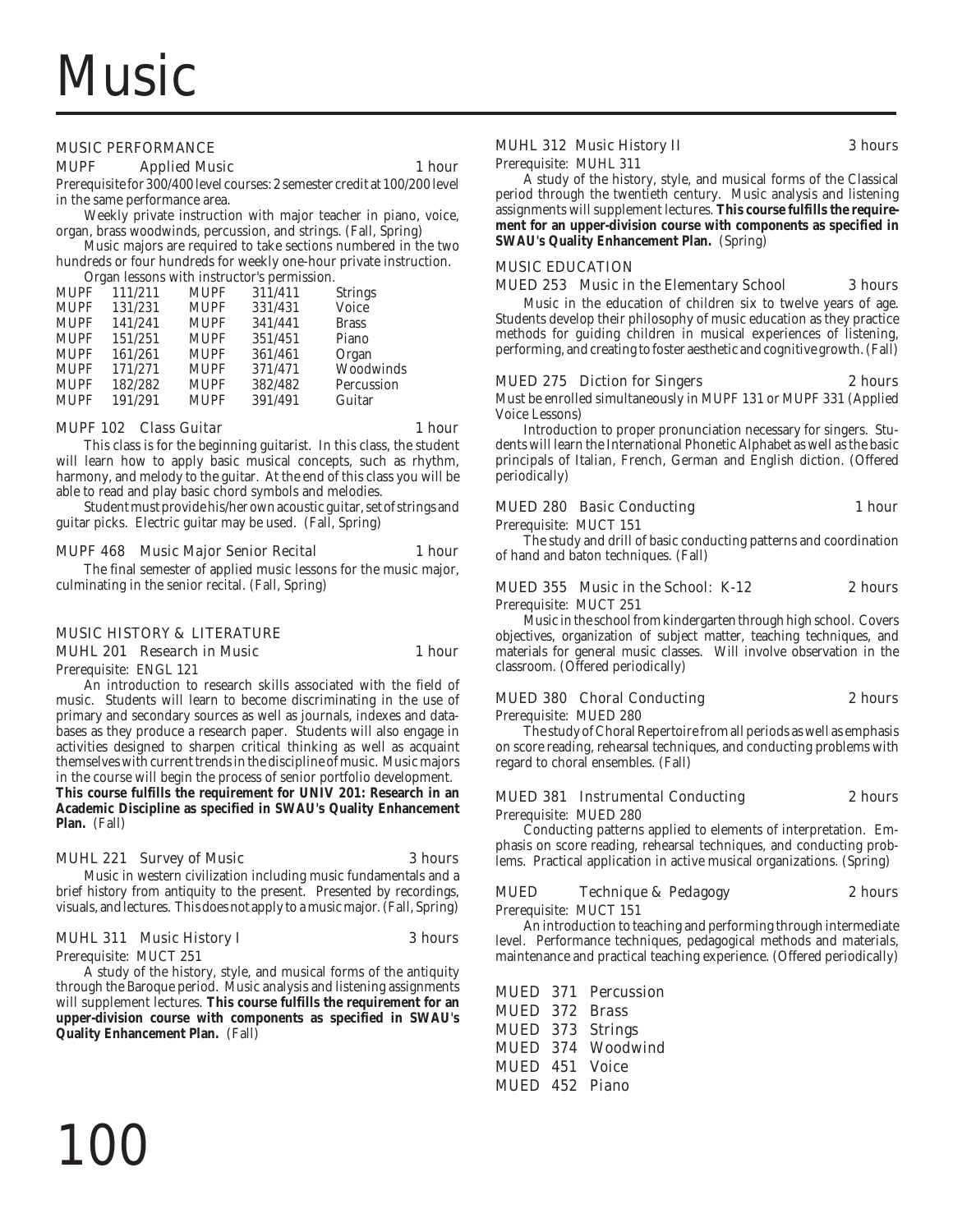

### MUSIC THEORY

### MUCT 101 Music Fundamentals 2 hours

Music Fundamentals is a course which prepares the student to enter MUCT 111. The curriculum will cover notes, rhythms, the musical clefs, and basic ear training. Music Fundamentals is a computer-based course, but the class will meet together one day a week for a Lab. MUCT 101 will teach the first steps of speaking the language of music. This class does not apply toward a music major or minor. (Spring)

### MUCT 111 Music Theory I 3 hours

Co-requisite: MUCT 121

An integrated study of harmony, keyboard harmony, form, and aural training, focusing mainly on Baroque style. (Fall)

### MUCT 121 Ear Training and Sight Singing I 1 hour

The lab component to accompany Music Theory I. (Fall)

### MUCT 151 Music Theory II 3 hours

Prerequisite: MUCT 111 or permission of the instructor. Co-requisite: MUCT 161

A continuation of the concepts begun in MUCT 111, focusing mainly on Classical period style. (Spring)

### MUCT 161 Ear Training and Sight Singing II 1 hour

The lab component to accompany Music Theory II. (Spring)

### MUCT 221 Music Theory III 3 hours

Prerequisite: MUCT 151 or permission of the instructor. The study of harmony, form, and aural skills based on the chromatic style of the Romantic period. (Fall)

### MUCT 251 Music Theory IV 3 hours

Prerequisite: MUCT 221

The study of harmony, form, and composition based on a wide variety of 20th century styles. (Spring)

### MUCT 315 Form and Analysis 3 hours

Prerequisite: MUCT 251

A study of musical form, both polyphonic and homophonic, covering the period of common practice and emphasizing the late Baroque and Classical periods. (Fall, even years)

### MUCT 414 Orchestration and Arranging 3 hours

Prerequisite: MUCT 251

The technical aspects of and sound qualities of instruments. Arranging for a variety of instrumental groups. (Fall, odd years)

### MUCT 416 Composition 1 hour

Prerequisite: MUCT 221 or permission of the instructor.

A composition seminar focusing on the smaller forms, including ABA, theme and variation and sonatina, as they pertain to contemporary composition. Class will also include lectures on melodic and harmonic development, form, and listening to significant 20th century musical movements. May be repeated for a total of 3 credits. (Spring)

### SELECTED TOPICS

### MUSC 291 Selected Topic 1 hour

Prerequisite: Approval by department chair

Designed for the student who wishes to do independent study or research. Content and methods of study must be arranged prior to registration. May be repeated for a total of 2 credits.

### MUSC 475 Portfolio Development 1 hour

In this course senior music majors will meet with departmental faculty to arrange and finalize the contents of their professional portfolio. Taken concurrently with the senior recital, this course will include the research and writing of scholarly recital concert notes. Required for all majors in music. **This class fulfills the requirement for a capstone/ portfolio completion class with components as specified in SWAU's Quality Enhancement Plan**. (Fall, Spring)

### MUSC 491 Selected Topic 1 hour

Permission of department chair

Prerequisite: Approval by department chair Designed for the student who wishes to do independent study or

research. Content and methods of study must be arranged prior to registration. May be repeated for a total of 2 credits.

MUSC 492 Music Internship 1-3 hours

An on-the-job, career-oriented internship program for advanced training in the following areas: conducting, accompanying, church music, school music, professional music (such as concert hall, orchestra, symphonic chorus), and private studio. The internship is limited to those students who are in their senior year of study. May be repeated for a total of 3 credits.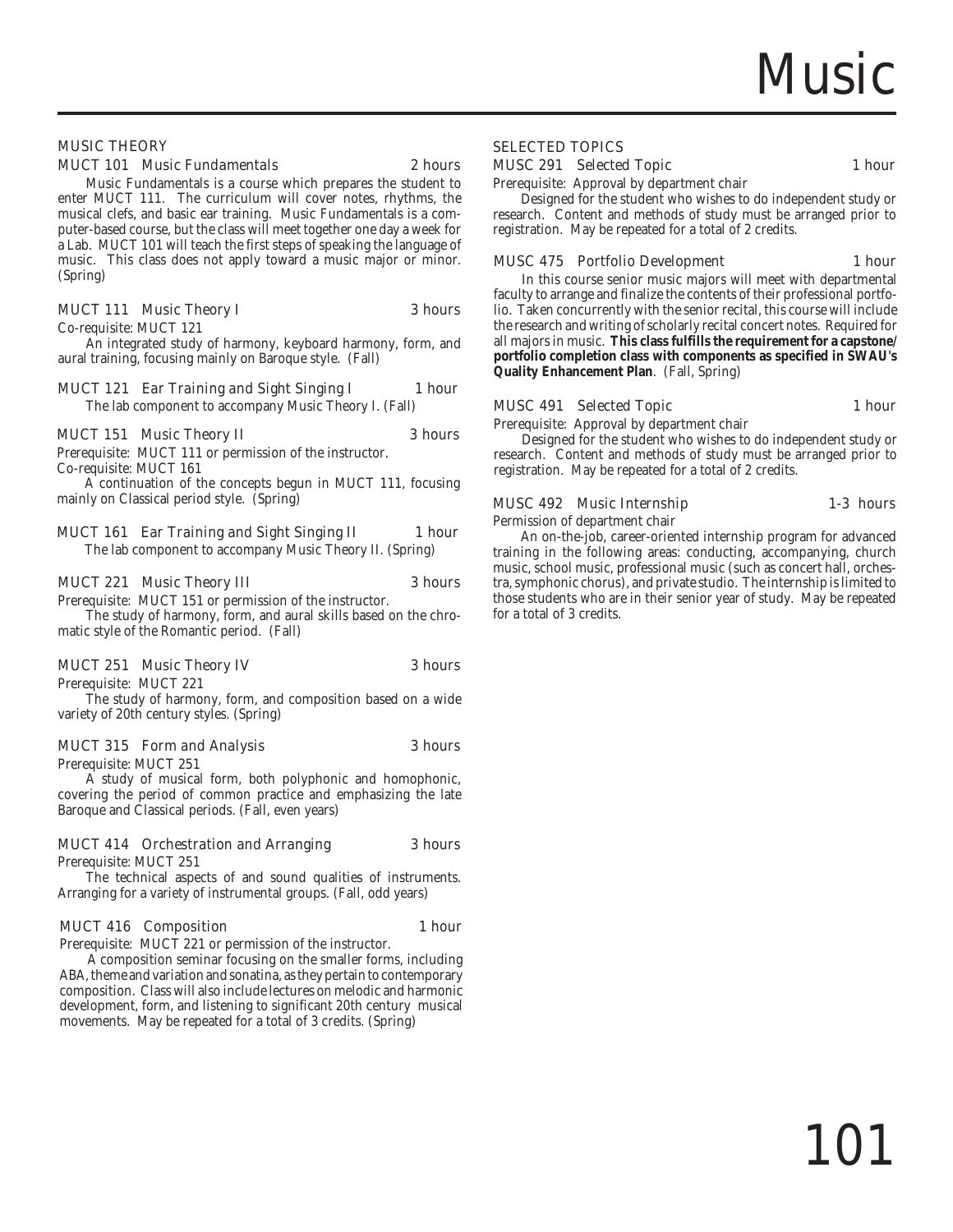# Nursing

Catherine Turner, Chair; Jean Alway, Meriam Fabriga, Bonnie Gnadt, Donna Read, Bunny Reid, Lolita Valdez, Etla Van Horne, Jill Vollmer

### MISSION STATEMENT

The purpose of the Southwestern Adventist University (SWAU) Department of Nursing is to prepare a competent generalist in the profession of nursing with a Christian perspective of liberal arts, applied theology and natural, behavioral, and nursing sciences. The department seeks to provide a Christian environment, which facilitates growth of the student as a whole person, as a contributing member of society, and as a member of the nursing profession.

### GOAL

The goal of the nursing program is to graduate competent, employable, safe practitioners who are prepared to participate in the delivery of evidenced-based nursing care, who have the knowledge base on which to build advanced study, and who are contributing members of society. Graduates of the nursing program are eligible for licensure as a Registered Nurse (RN). The graduates of the B.S. Program are prepared for graduate study. Differentiated entry level competencies are used to ensure skilled practitioners.

### ACCREDITATION

The BS program is fully approved by the Texas Board of Nursing and is accredited with the Commission on Collegiate Nursing Education: One Depont Circle, NW, Suite 530, Washington, DC 20036-1120.

### APPLICATION PROCESS

- 1. File an application form with SWAU.<br>2. File a nursing application form (availa
- 2. File a nursing application form (available on-line) with the Nursing Department. Applications should be received prior to October 1 for consideration of acceptance into the B.S. program which admits each spring. A \$100 nonrefundable fee must be paid upon acceptance into the nursing program .
- 3. Submit all high school and college/university transcripts.
- 4. Provide three letters of recommendation from employers and/or teachers, which attest to professional competence, scholastic ability, emotional stability and physical health, (forms are available on the website).
- 5. Provide proof of CPR certification, physical examination, immunizations, and TB testing.
- 6. An applicant whose first language is not English must have a score of at least 550 on the Test of English as a Foreign Language (TOEFL) or 80th percentile on the University of Michigan English Language Institute Test.
- 7. Take the pre-admission assessment exam. The exam fee is \$35 (nonrefundable).
- 8. Applicants who have taken all their academic courses at SWAU will be given preferential consideration for admission to the nursing program. GPA, date of application, and entrance exam scores are also considered.
- 9. Applicants must be willing to submit to and pay for a background check and a drug screening as arranged by the Department of Nursing.
- 10. Students must purchase uniforms from department selected vendor.

## **BACHELOR OF SCIENCE (four year degree program)** The freshman student seeking a B.S. degree in nursing or a student

transferring from another institution may enter the B.S. degree plan at the place determined by the Admissions Committee. Follow the application process outlined for the nursing program.

### Admission Criteria

- 1. Meet all admission requirements for enrollment at SWAU.<br>2. Cumulative college GPA of at least 2.75 on a 4.0 scale.
- 2. Cumulative college GPA of at least 2.75 on a 4.0 scale.<br>3. The following prerequisites are required within the last?
- 3. The following prerequisites are required within the last 7 years with a grade of C or better:
	- CHEM 105 Survey of Chemistry\*
	- BIOL 101 and 102 Anatomy & Physiology with lab,
	- BIOL 220 Microbiology with Lab
	- MATH 110 College Algebra (or Math Placement Test)+
	- PSYC 212 General Psychology
- 4. The following prerequisites are required with a grade of C or better: ENGL 121 plus any other 29 hours of non-nursing required courses.
- 5. Previous nursing credits must be earned within the past three years and the nursing credit awarded will be determined by the Admissions Committee.
- 6. Three letters of reference.
- 7. Proof of current immunization as required by the State of Texas.<br>8. Health care provider CPR certification and Report of Physical Exami
- 8. Health care provider CPR certification and Report of Physical Examination.
- \* If taking a two course sequence both courses are required.
- + Statistics transfer credit will be processed after the math department administrates a proficiency exam.

### Student Selection

Due to the high number of applicants, not all who meet the admission criteria can be accepted. Students are selected from the applicant pool based on the following process:<br>1. Applicants who have taken the prerequis

- 1. Applicants who have taken the prerequisites at SWAU.<br>2. SDA transfer applicants who meet the admission criteria (
- 2. SDA transfer applicants who meet the admission criteria (preference is given to students with high science GPAs)
- 3. Second degree applicants.
- 4. Remaining applicants by GPA (especially in the sciences and verbal skills on the admission exam).
- 5. Admission exam performance.
- 6. Student orientation, conducted immediately before registration the semester in which NURS 211: Fundamentals of Nursing is taken, is mandatory. If a student is not present for orientation that seat may be offered to the next person on the alternate applicant list.

### Licensed Vocational Nurse Applicants (LVN-BS)

The licensed vocational nurse who wishes placement with advanced standing to earn a B.S. degree in nursing must:

- 1. Currently hold an unencumbered license as a LVN/LPN.<br>2. Have at least one vear of work experience as a LVN/LPN.
- 2. Have at least one year of work experience as a LVN/LPN.<br>3. Fulfill the admission criteria and prerequisites for the B.S.
- 3. Fulfill the admission criteria and prerequisites for the B.S. program.
- LVNs may petition the Nursing Progression Committee to waive the admission criteria "within seven years" in the B.S. admission criteria.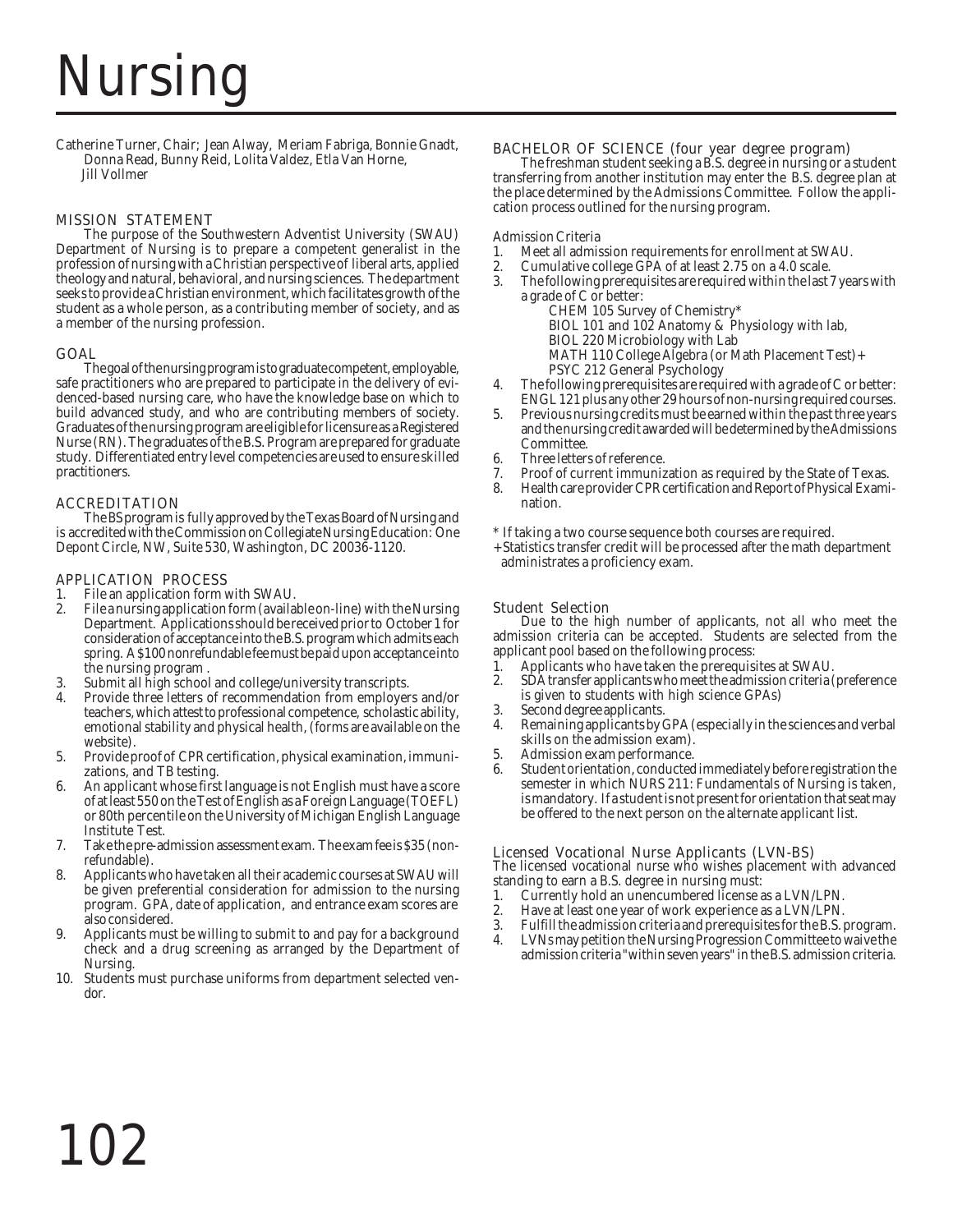# Nursi

General education, science, and cognate requirements are met through transfer of credit or completion of courses in residence. Credits for NURS 211 and NURS 315 (clinical portion) are awarded as credit by exam or by transfer of LVN course work. The LVN student may then enter the program in either fall or spring semester.

### READMISSION POLICY

Readmission is possible for nursing students who left the program in good standing, and according to the nursing progression criteria. Students who have been out of the program will return under the current bulletin at a point in the program specified by the Admissions Committee. All nursing courses must be completed within six years.

### SPECIAL STUDENT

An applicant who wishes to enroll in nursing courses without pursuing a degree at SWAU should apply for enrollment in SWAU as a special student. Consent for enrollment as a special student is subject to fulfillment of course prerequisites, instructor's consent, and space availability.

### PART-TIME STUDENTS

Any qualified student may enroll on a part-time basis. Required general education or cognate courses must be completed in the sequence specified in the full-time degree plan.

### TRANSFER STUDENTS

Students wishing to transfer into the nursing program are required to have a minimum college GPA of 2.75. A minimum grade of C (2.0) is required for any course accepted for transfer credit. Course descriptions or outlines will be required when necessary to determine the acceptability of a course or the amount of transfer credit to be granted. Previous nursing credits must have been earned within the past three years. The department reserves the right to require the transfer applicant to pass written and/or practical examinations in any course for which transfer credit is requested. Transfer credit in nursing is accepted for RN-BS students only. Admission as a transfer student is subject to available space. Nursing GPA is calculated on credits earned at SWAU only.

### CONTINUATION AND PROGRESSION POLICIES

- 1. The Department of Nursing reserves the right to require withdrawal of a nursing student from the program or a nursing course who fails to demonstrate competency and/or displays inappropriate/unprofessional or unsafe behavior. Additional criteria for continuation in the program are consistent with the standards of the Texas Board of Nursing (TBON)
- 2. Students must maintain a cumulative GPA of 2.5 in required nursing courses (see list below) to progress in nursing and to graduate. No grade lower than C will be accepted in nursing and nursing cognate courses.\* Students whose nursing GPA falls below 2.5 at any time during the program must raise their nursing GPA to 2.5 or better in the next long (not summer) semester to continue in the program. If the nursing GPA remains below 2.5 for a second semester, the student will be required to repeat a nursing course (including clinical) specified by the Nursing Progression Committee to raise the nursing GPA to 2.5 or above. Students who repeat a nursing course to raise their nursing GPA must re-enroll in the course within one year. If the nursing GPA remains below 2.5 after the repeated nursing course, the student will be permanently dropped from the program. A 3.0 nursing GPA is required to progress to junior level nursing courses.
- 3. Students may only progress to 300 level nursing courses when they have a B or better in both NURS 211 Fundamentals and NURS 212 Physical Assessment.
- 4. The nursing GPA, for the purpose of progression, will be computed on the following courses:

| NURS 211        |                   | NURS        | -318 | <b>NURS</b> | 42.4 |
|-----------------|-------------------|-------------|------|-------------|------|
|                 | NURS 212 NURS 319 |             |      | NURS        | 425  |
| NURS 313        |                   | NURS 320    |      | NURS -      | 426  |
|                 | NURS 314/315      | <b>NURS</b> | 421  | NURS -      | 427  |
| <b>NURS</b> 316 |                   | NURS        | 422  |             |      |
| NURS 317        |                   | <b>NURS</b> | 423  |             |      |
|                 |                   |             |      |             |      |

- 
- 5. All nursing courses are to be completed within a six-year time frame.<br>6. Students, must, complete, their, nursing, courses, at SWAU unless Students must complete their nursing courses at SWAU unless special permission is granted.
- Students are allowed only one repeat of one nursing course during their nursing program. Nursing courses dropped within one week of the midterm date on the academic calendar will not count as a completed course. A nursing course that is dropped after that time will be treated as a completed nursing course and will count as the repeated course if the student is eligible for re-enrollment of the course. This can occur only one time.
- 8. Students who fail a course may progress only with permission of NPC.
- 9. Students are required to pass dosage calculation tests periodically throughout the program. Failure to achieve a passing score will prevent continuation in nursing courses that semester and may result in termination from nursing.
- 10. Proof of Health Care Provider CPR certification and proof of current immunizations is required of all nursing students and Report of Physical Examination.
- 11. LVN and RN students must provide the Nursing Department with proof of current Texas unencumbered licensure throughout their program.
- 12. After acceptance but before the first clinical course all students must submit to and pay for a criminal background check and drug screening as arranged by the Nursing Department.
- 13. A score of at least 850 is required on the exit examination for graduates.

*\*Nursing cognate courses:*

*BIOL 101, 102, 220 CHEM 105\* HLED 216 MATH 241\*\* PSYC 212, 220 SOCI 111*

\* *If taking a two course sequence both courses are required.*

*\*\* Competency placement exam is available in math.*

### TERMINATION POLICY

The following situations or conditions may result in termination from the nursing program:

- 1. Unsafe, unethical, or unprofessional nursing practice<br>2. Nursing GPA less than 2.5 following a repeat of one nu
- 2. Nursing GPA less than 2.5 following a repeat of one nursing course<br>3. Failure to pass dosage calculation test
- 3. Failure to pass dosage calculation test
- 4. Failure to pass exit test
- 5. Dishonesty
- Unresolved issues with the drug screen and background check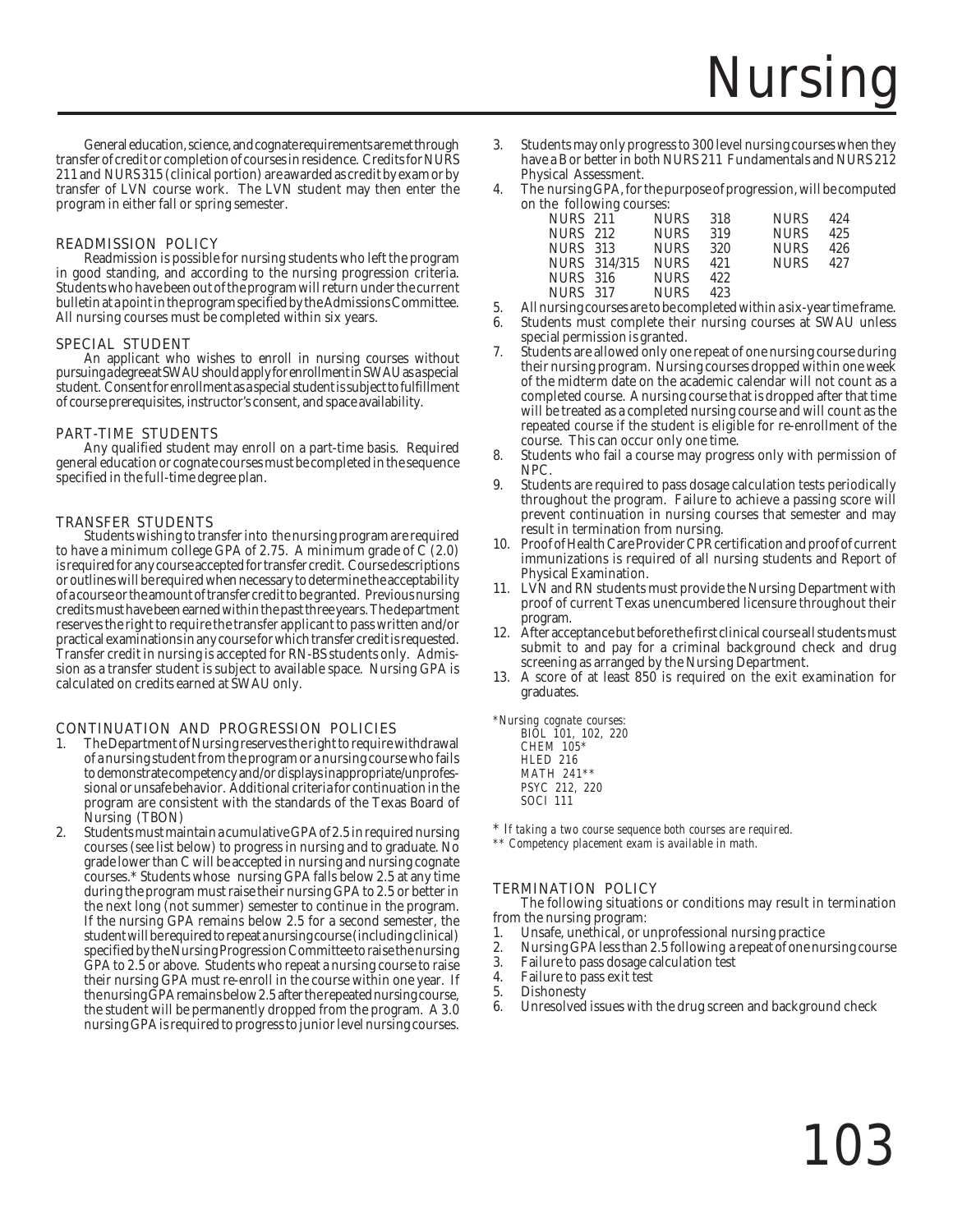# Nursii

### GENERAL INFORMATION

### TRANSPORTATION POLICIES

Students are expected to provide their own transportation to and from off-campus clinical labs. Faculty will not provide transportation. Students are advised not to transport clients in their own vehicles under any circumstances. This policy protects both the student and the client. Texas law requires proof of automobile liability insurance.

### RESIDENCY REQUIREMENT

 The candidate for a B.S. degree in nursing must take 28 semester hours of upper division nursing courses in residence at SWAU and must fulfill the University residency requirements as stated elsewhere in this bulletin.

Students must meet the requirements of the bulletin in effect at the time of acceptance into the nursing program. Prospective students and pre-nursing students, on and off SWAU campus, must work closely with the Nursing Department to ensure readiness to begin nursing classes. Students who do not take classes for one long semester will return under the new bulletin and must repeat the drug screen and background check.

## **GRADUATION REQUIREMENTS**<br>1. Satisfactory completion of 128 sen

- Satisfactory completion of 128 semester hours including 61 hours of nursing and 67 hours of cognate and general education\*.
- 2. Fulfillment of the general education requirements for a B.S. degree. (Students of nursing fulfill the writing component of the English requirement with NURS 320 and NURS 426 and speech requirement is completed with NURS 425.)
- 3. A minimum nursing GPA of 2.5.<br>4. Successfully pass the exit examina
- Successfully pass the exit examination.
- 5. Recommendation by the faculty for graduation.

### NURSING DEPARTMENT GRIEVANCE POLICY

Nursing students who wish to appeal an issue should refer to the SWAU policy on Student Academic Appeals, and should follow this departmental procedure\*\*:

- 1. The student should discuss his/her grievance with the instructor involved no later than 1-2 University days of the event/evaluation/ dismissal in an attempt to resolve the grievance.
- 2. If a resolution has not been reached, the student should submit his/ her grievance in writing to the Department Chair within 1-2 University days following discussion with the instructor. The Chair has one University day to respond.
- 3. If a resolution has not been reached, the student should submit his/her grievance in writing to the Nursing Progression Committee within one University day following discussion with the department chair. The Nursing Progression Committee has one University day to respond.
- If a resolution has not been reached, the student may contact the Academic Vice President within one University day following receipt of the Nursing Progression Committee decision to continue the SWAU process for Academic Appeals. This concludes STEP I of the University appeals process. All steps must be followed.

\* In compliance with the Texas State Board of Nursing's policy (TBON), completion of the nursing program does not guarantee eligibility for the registered nurse licensure examination. An individual who may be ineligible for licensure due to physical/emotional disabilities or past criminal convictions which are likely to affect professional practice and/ or behavior, should seek departmental/legal advising prior to enrolling in any professional nursing program in Texas. The Texas Board of Nursing also requires an exit examination as students graduate.

\*\* The appeals tracking form may be obtained from the advisor.



### BACHELOR OF SCIENCE MAJOR REQUIREMENTS

| <b>NURS 110</b> |                                              |    |
|-----------------|----------------------------------------------|----|
| <b>NURS 201</b> | Information Literacy for Nursing Students  1 |    |
| <b>NURS 211</b> |                                              |    |
| <b>NURS 212</b> |                                              |    |
| <b>NURS 313</b> |                                              |    |
| <b>NURS 315</b> |                                              |    |
| <b>NURS 316</b> |                                              |    |
| <b>NURS 317</b> |                                              |    |
| <b>NURS 318</b> |                                              |    |
| <b>NURS 319</b> |                                              |    |
| <b>NURS 320</b> |                                              |    |
| <b>NURS 421</b> |                                              |    |
| NURS 422        |                                              |    |
| <b>NURS 423</b> |                                              |    |
| <b>NURS 424</b> |                                              |    |
| <b>NURS 425</b> |                                              |    |
| <b>NURS 426</b> |                                              |    |
| NURS 427        |                                              |    |
| <b>NURS 428</b> |                                              |    |
|                 | <b>TOTAL</b>                                 | 61 |
|                 |                                              |    |

### Required Cognate Courses

|          | wequn eu cognate courses |    |
|----------|--------------------------|----|
|          |                          |    |
|          |                          |    |
| BIOL 220 |                          |    |
| HLED 216 |                          |    |
| PSYC 212 |                          |    |
| PSYC 220 |                          |    |
| SOCI 111 |                          |    |
| CHEM 105 |                          |    |
| MATH 110 |                          |    |
| MATH 241 |                          |    |
|          | <b>TOTAL</b>             | 33 |
|          |                          |    |

### General Education

| <b>ENGL 220</b> |     |                                                 |    |
|-----------------|-----|-------------------------------------------------|----|
| <b>ENGL</b>     |     |                                                 |    |
| CSIS            | 102 |                                                 |    |
| <b>HIST</b>     |     |                                                 |    |
| <b>PEAC</b>     |     |                                                 |    |
| <b>RLGN</b>     |     | Religion Electives (3 hours upper division)  12 |    |
| <b>UNIV</b>     | 110 |                                                 |    |
|                 |     |                                                 |    |
|                 |     | TOTAL.                                          | 34 |
|                 |     |                                                 |    |

DEGREE TOTAL 128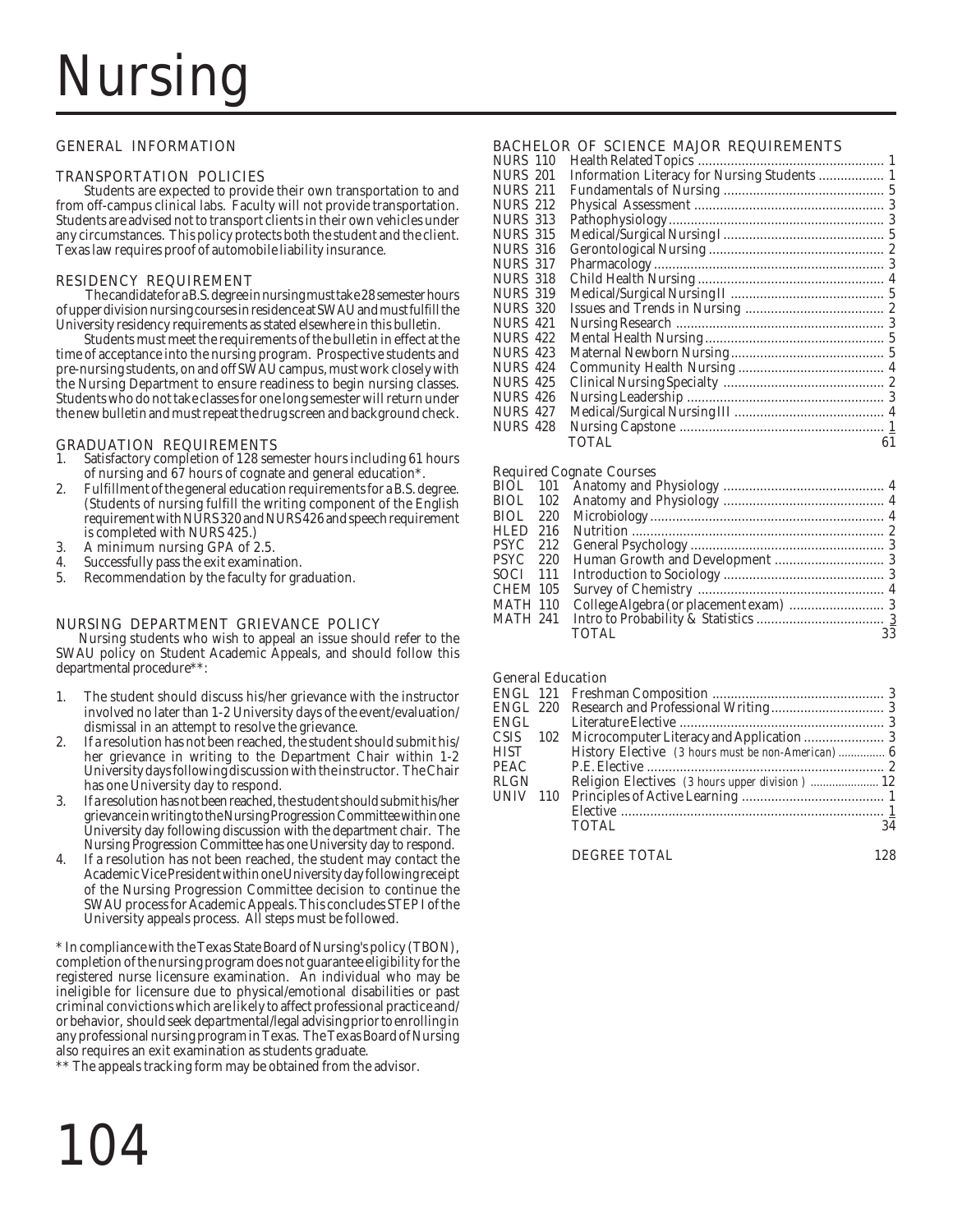# Nursing

### BACHELOR OF SCIENCE IN NURSING - Degree Plan

### FIRST YEAR

| Fall              |       |    |
|-------------------|-------|----|
|                   |       |    |
| CSIS <sup>-</sup> |       |    |
| <b>MATH 110</b>   |       |    |
| BIOL 101          |       |    |
| UNIV 101          |       |    |
| PEAC              |       |    |
|                   |       |    |
|                   | TOTAL | 16 |
|                   |       |    |

### Spring

| RLGN |       |    |
|------|-------|----|
|      |       |    |
|      | TOTAL | 16 |
|      |       |    |

### SECOND YEAR

| Fall        |        |    |
|-------------|--------|----|
|             |        |    |
|             |        |    |
|             |        |    |
| <b>HIST</b> |        |    |
| RLGN        |        |    |
|             | TOTAL. | 17 |
|             |        |    |

### Spring

| <b>HIST</b> |       |    |
|-------------|-------|----|
|             |       |    |
|             | TOTAL | 15 |

### THIRD YEAR

| Fall          |       |    |
|---------------|-------|----|
|               |       |    |
|               |       |    |
|               |       |    |
|               |       |    |
|               |       |    |
|               | TOTAL | 16 |
|               |       |    |
| <b>Spring</b> |       |    |

| TOTAL | 17 |
|-------|----|
|       |    |

\*\* Grade earned after summer clinical component is completed.

### SUMMER- First Module

|                    | <b>TOTAL</b>             |    |
|--------------------|--------------------------|----|
| <b>FOURTH YEAR</b> |                          |    |
| Fall               |                          |    |
| NURS 421           |                          |    |
| NURS 422           | Mental Health Nursing or |    |
| NURS 423           |                          |    |
| NURS 426           |                          |    |
| NURS 427           |                          |    |
| PEAC               |                          |    |
|                    | <b>TOTAL</b>             | 16 |

### Spring

| <b>NURS</b> 422 | Mental Health Nursing or |    |
|-----------------|--------------------------|----|
| NURS 423        |                          |    |
| NURS 424        |                          |    |
| NURS 425        |                          |    |
| NURS 428        |                          |    |
| RLGN            |                          |    |
|                 | TOTAL                    | 15 |
|                 |                          |    |

*\* Pre-requisites to NURS 211 Required Upper Division Hours = 40 Total Hours = 128*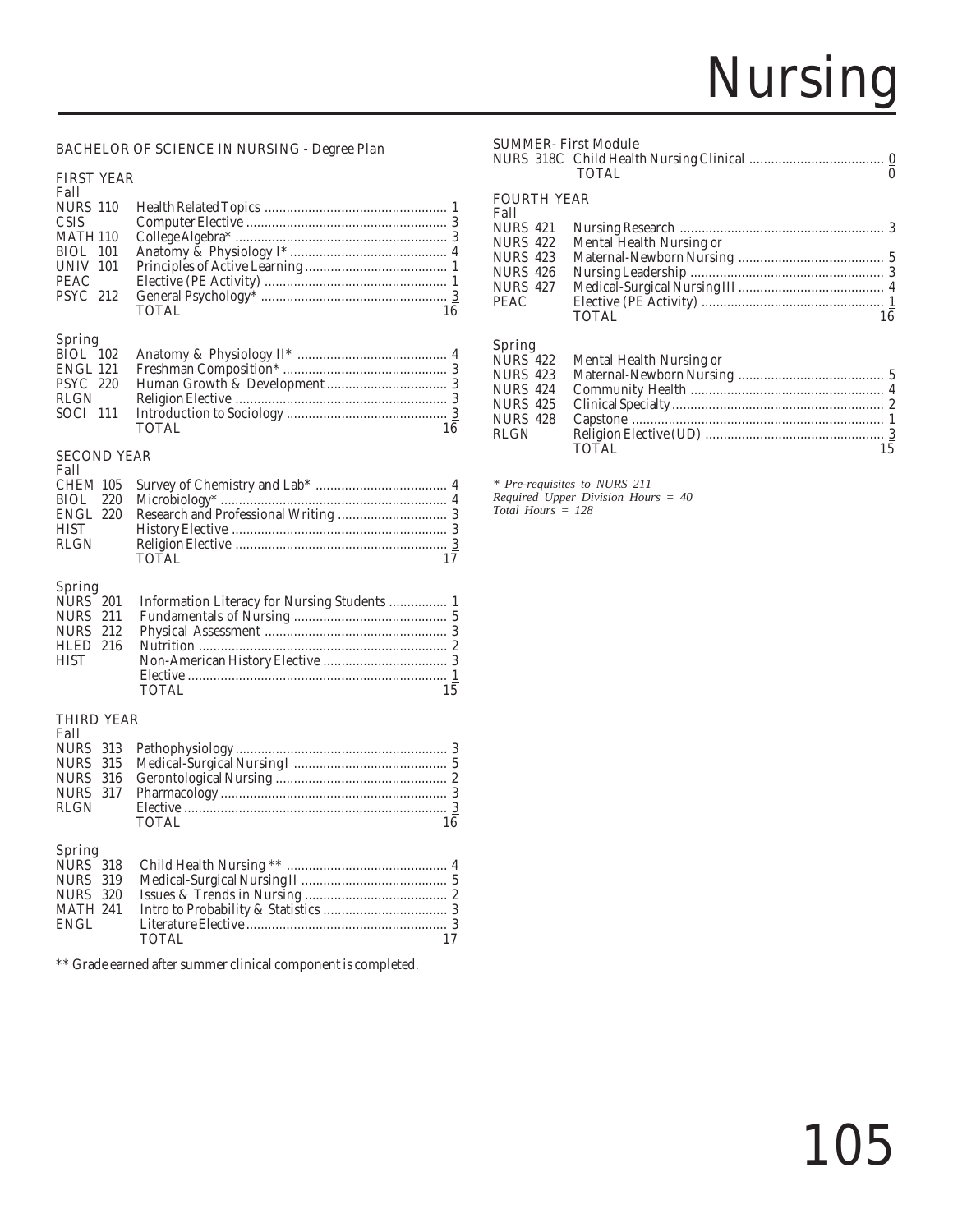# Nursin

### RN to BS COMPLETION PROGRAM\*

### Nursing Cognate Courses

| BIOL 102        |              |    |
|-----------------|--------------|----|
| BIOL 220        |              |    |
| CHEM 105        |              |    |
| <b>HLED 216</b> |              |    |
| <b>PSYC</b> 212 |              |    |
| <b>PSYC</b> 220 |              |    |
| SOCI 111        |              |    |
|                 | <b>TOTAL</b> | 27 |
|                 |              |    |

### General Education Courses

| $CSIS$ 102      |                                                   |         |
|-----------------|---------------------------------------------------|---------|
| ENGL 121        |                                                   |         |
| <b>ENGL 220</b> |                                                   |         |
| <b>ENGL</b>     |                                                   |         |
| <b>HIST</b>     |                                                   |         |
| <b>HIST</b>     | Non-American History Elective (upper division)  3 |         |
| <b>MATH 110</b> |                                                   |         |
| <b>MATH 241</b> |                                                   |         |
| <b>PEAC</b>     |                                                   |         |
| <b>PEAC</b>     |                                                   |         |
| <b>RLGN</b>     |                                                   |         |
| <b>RLGN</b>     |                                                   |         |
| <b>UNIV 110</b> |                                                   |         |
|                 | TOTAL                                             | 37 (40) |
|                 |                                                   |         |

### Fall

|  | TOTAL | 15 |
|--|-------|----|

### Spring

| TOTAL. | 14 |
|--------|----|
|        |    |

| Total upper division nursing credits           | 25 |
|------------------------------------------------|----|
| Total upper division general education credits | 15 |
| <b>TOTAL</b>                                   | 40 |

\* Current RN license required to enroll in the RN to BS Completion Program.

### Baccalaureate Degree

The registered nurse with an Associate of Science degree or a diploma in nursing may enter the nursing program at SWAU at the junior level and will usually be prepared to graduate with a Bachelor of Science degree in two academic years. After having met all general education requirements and cognate courses designated for the nursing curriculum, students may be able to earn the Bachelor of Science degree in one academic year.

Admission requirements include the following:

- 1. An Associate of Science degree in nursing from an NLN accredited associate degree program with requirements in nursing and cognate/ general education courses comparable to those at SWAU.
- 2. A minimum cumulative GPA of 2.25 for lower division courses and a minimum 2.25 GPA for Nursing courses.
- 3. Eligibility for junior standing in the university, having completed a minimum of 58 semester units (87 quarter units).
- 4. Current registered nurse licensure in the state of Texas.
- 5. Graduates of diploma programs must take a proficiency examination to validate college credit for nursing courses.
- 6. Proof of current CPR certification as Health Care Provider (or seek validation through professional review of an international transcript).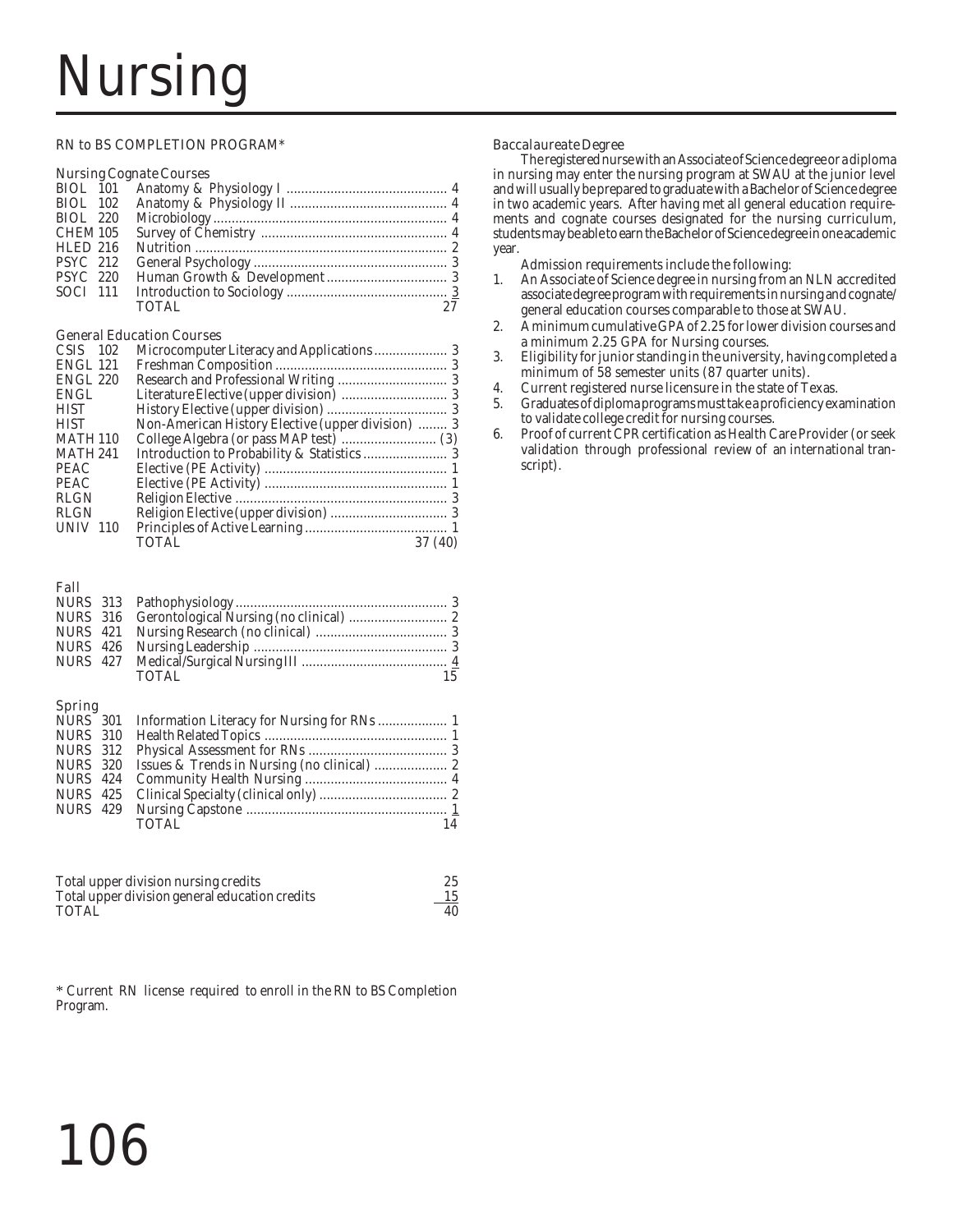### PREREQUISITES for LVN ADMISSION to BS PROGRAM

### Nursing Cognate Courses

| BIOL 220        |              |    |
|-----------------|--------------|----|
| CHEM 105        |              |    |
| <b>HLED 216</b> |              |    |
| <b>PSYC</b> 212 |              |    |
| <b>PSYC</b> 220 |              |    |
| SOCI 111        |              |    |
|                 | <b>TOTAL</b> | 27 |
|                 |              |    |

### General Education Courses

| $CSIS$ 102      |                    |
|-----------------|--------------------|
| <b>ENGL 121</b> |                    |
| <b>ENGL 220</b> |                    |
| <b>HIST</b>     |                    |
| <b>HIST</b>     |                    |
| <b>MATH 110</b> |                    |
| <b>MATH 241</b> |                    |
| PEAC            |                    |
| <b>UNIV 110</b> |                    |
|                 | <b>TOTAL</b><br>23 |

### LVN Credit

 With a current LVN license and at least one year work experience as a licensed LVN, credit will be granted for the following upon successful completion of at least 12 credit hours at SWAU:

| NURS 314 Clinical component of Med Surg Nursing I  2 |  |
|------------------------------------------------------|--|
| <b>TOTAL</b>                                         |  |

### FIRST YEAR

| NURS 201<br>Information Literacy for Nursing Students  1 |  |
|----------------------------------------------------------|--|
|                                                          |  |
|                                                          |  |
|                                                          |  |
|                                                          |  |
| TOTAL.                                                   |  |
|                                                          |  |

### SECOND YEAR

**Fall**<br>NURS 313 NURS 313 Pathophysiology (no clinical) ..................................... 3 NURS 315 Medical-Surgical Nursing 1 (theory only) ................... 3 NURS 316 Gerontological Nursing (no clinical) ........................... 2 NURS 317 Pharmacology (no clinical) .......................................... 3 RLGN Religion Elective .......................................................... 3 TOTAL 14

### Spring

| RLGN |       |    |
|------|-------|----|
|      | TOTAL | 17 |

### SUMMER- First Module

|  | <b>TOTAL</b> |  |
|--|--------------|--|

### THIRD YEAR Fall

| r an     |                          |    |
|----------|--------------------------|----|
| NURS 421 |                          |    |
| NURS 422 | Mental Health Nursing or |    |
| NURS 423 |                          |    |
| NURS 426 |                          |    |
| NURS 427 |                          |    |
|          | <b>TOTAL</b>             | 15 |
|          |                          |    |
|          |                          |    |

### Spring

| NURS 422 | Mental Health Nursing or |    |
|----------|--------------------------|----|
| NURS 423 |                          |    |
| NURS 424 |                          |    |
| NURS 425 |                          |    |
| NURS 428 |                          |    |
| PEAC     |                          |    |
|          | <b>TOTAL</b>             | 13 |
|          |                          |    |

### BACHELOR OF SCIENCE COURSES

NURS 011 Coaching for Success in Nursing 1 hour<br>This course is designed to enhance skills needed for success in nursing courses. Emphasis is placed on integrating knowledge to develop expert learning strategies. Required for students on probation or with a C in any nursing course. (Fall, Spring)

### NURS 110 Health Related Topics 1-2 hours

Prerequisites: none

Several different topics are offered each semester. These are open to all disciplines. Content will be health issues and may include theory, clinical and/or research. Contact the Nursing Department for specific information each semester. May be repeated. (Fall, Spring)

NURS 112 Medical Terminology 1 hour The focus of this course is on current terminology used by nurses and other health care providers. The course also contains elements of the historical development of certain medical terms including Greek and Latin word parts from the past and eponyms from modern language. (Fall, Spring)

### NURS 201 Information Literacy for Nursing Students 1 hour

Prerequisites: ENGL 121; CSIS 102; Acceptance into the nursing program

An introduction to beginning competencies in information literacy, scientific inquiry, and portfolio development. Using a variety of resources, students will learn to access, evaluate , and use information effectively, enabling them to ask informed questions specific to nursing. Students begin portfolio development illustrating their competencies in information literacy, scientific inquiry, and self-assessment.

**This course fulfills the requirement for UNIV 201: Research in an Academic Discipline as specified in SWAU's Quality Enhancement Plan.** (Fall, Spring) (Required of all transfer students.)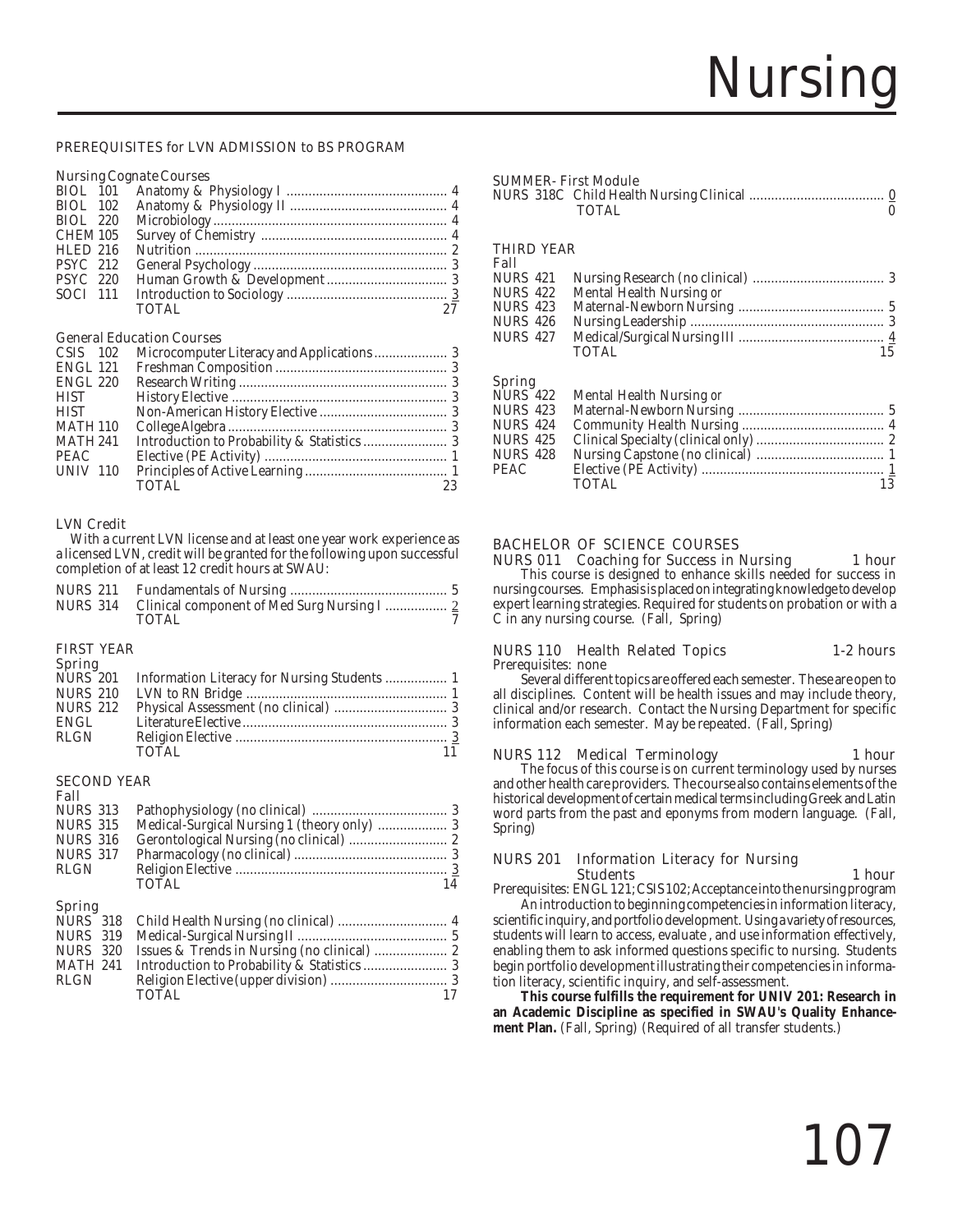### NURS 210 LVN to RN Bridge 1 hour

Prerequisite: Acceptance into the nursing program as an LVN

This course introduces the LVN to the core concepts of the nursing program including philosophy, conceptual model, program mission and outcomes, nursing values, and professionalism. Students will have the opportunity to gain experience in using nursing models for planning, implementing, and evaluating patient care.

### NURS 211 Fundamentals of Nursing 5 hours

Prerequisite: Acceptance into the nursing program

Introduces the students to core values, concepts and theories of nursing with emphasis on caring, nursing process, critical thinking, therapeutic communication process, health promotion and professionalism. Students acquire basic nursing skills to implement the nursing process for individuals in diverse settings. 2.5 Theory 10 Clinical/Lab. (Spring)

### NURS 212 Physical Assessment 3 hours

Prerequisite: Acceptance into the nursing program.

This course provides structured learning experiences to enable the student to perform complete nursing assessment and appropriate reporting of findings from infancy through senescence. The course will also include concepts of aging, chronic diseases and aspects of rehabilitation. Teaching/learning approaches include lecture, demonstration, and skills laboratory practice. 3 Theory. (Fall, Spring)

NURS 301 Information Literacy for RNs 1 hour Prerequisite: Acceptance into the nursing program, ENGL 121, CSIS 102 An introduction to beginning competencies in information literacy, scientific inquiry, and portfolio development. USing a variety of resources, students will learn to access, evaluate, and use information effectively, enabling them to ask informed questions specific to nursing. Students begin portfolio development illustrating their competencies in information literacy, scientific inquiry, and self-assessment. **This course fulfills the requirement for UNIV 201: Research in an Academic Discipline as specified in SWAU's Quality Enhancement Plan.** (Fall and Spring)

### NURS 310 Health Related Topics 1 hour

Prerequisites: All 200 level nursing courses or permission of instructor. Different topics will be offered each semester designed for the RN nursing student. Content will be health related and may include clinical, theory and research. May be repeated. (Fall, Spring)

### NURS 312 Physical Assessment 3 hours

Prerequisite: Acceptance into the RN to BS program

This course provides structured learning experiences to enable the RN student to perform a complete nursing assessment and appropriate reporting findings from infancy through senescence. Concepts of aging, chronic diseases and aspects of rehabilitation will be included in the course. The RN student will assist in demonstrations and observation of skills during the laboratory practice sessions. 3 Theory (Spring)

### NURS 313 Pathophysiology 3 hours

Prerequisites: All 200 level nursing courses or permission of instructor. The basic concepts essential to gaining understanding of the pathophysiology of common diseases are covered. Physiological changes from pathophysiological processes are explored within the framework of body systems. Alterations resulting from normal aging and some diseases common to children are also integrated into this course. 3 Theory. (Fall)

NURS 314 Medical Surgical Nursing I 3 hours The LVN-to-BS student will apply the nursing process in providing evidence-based interventions to individuals with common nursing care needs in supervised settings. Emphasis is on health promotion, risk reduction, disease prevention and intervention to clients with health care problems that are high volume. Concepts of nutrition, communication, human diversity, spirituality, gerontology and pharmacology are integrated into the course. 2.5 Theory 2 Lab. (Fall)

### NURS 315 Medical Surgical Nursing I 5 hours

Prerequisites: All 200 level nursing courses and HLED 216. The student will apply the nursing process in providing evidencebased interventions to individuals with common nursing care needs in supervised settings. Emphasis is on health promotion, risk reduction, disease prevention and intervention to clients with health care problems that are high volume. Concepts of nutrition, communication, human diversity, spirituality, gerontology and pharmacology are integrated into the course. 2.5 Theory, 10 Clinical/lab. (Fall)

### NURS 316 Gerontological Nursing 2 hours

Prerequisites: All 200 level nursing courses. This is a study of the nursing care of the older adult based upon the *American Association of Colleges of Nursing Baccalaureate Competencies and the National Gerontological Nursing Association Core Curriculum for Gerontological Nursing*. The student will learn theory and application related to normal aging, health promotion, disease/disability prevention, and other evidence-based practices. 2 Theory. (Fall)

### NURS 317 Pharmacology 3 hours

Prerequisites: All 200 level nursing courses. This course is designed to introduce the nursing student to pharmacological aspects of nursing. The course will focus on the basic principles and applications of pharmacology, major drug classifications, indications, and nursing considerations. (Required of LVN students.) 3 Theory. (Fall)

### NURS 318 Child Health Nursing 4 hours

Prerequisites: All 200 level nursing courses , NURS 313, NURS 315, NURS 317 and PSYC 220.

The course applies the nursing process to the nursing of children and their families with continued emphasis on growth and development, prevention and treatment of illness in the hospital and clinic. Complex health problems of children are examined including congenital and acquired conditions. 2 Theory (Spring), 8 Clinical/Lab taught in the first summer module after the completion of theory.

NURS 319 Medical Surgical Nursing II 5 hours Prerequisites: All 200 level nursing courses, NURS 313, NURS 315, and NURS 317.

The student will build on concepts introduced in Fundamentals, Assessment, Pathophysiology and Medical Surgical Nursing I. Application of the nursing process and standards of Medical Surgical Nursing will be integrated into theory and practice. Emphasis is on clients with acute and chronic health care problems requiring individualized care and learning needs. Content is selected to increase breadth and depth in medical/surgical nursing concepts. Technical skills will be developed focusing on the acutely ill clients in the acute and community care setting. The students will apply the professional roles in the provision of care in progressively complex situations. 2.5 Theory, 10 Clinical/Lab. (Spring)

108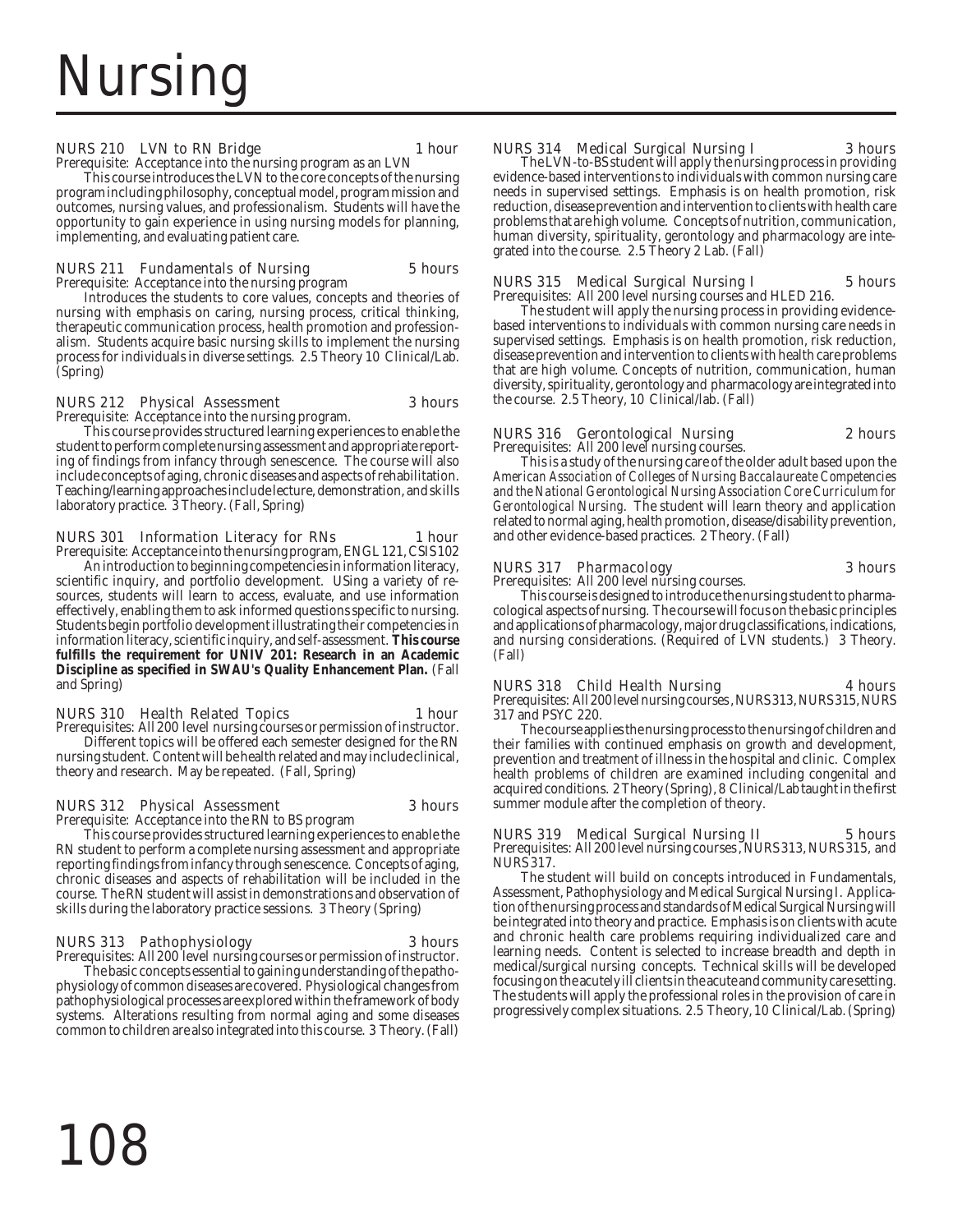### NURS 320 Issues and Trends in Nursing 2 hours

Prerequisites: All Level II nursing courses or permission of the instructor.

Content focuses on recent trends, issues, and concerns within professional nursing. Students have the opportunity to explore relevant topics regarding nursing and its relationship to a changing health care system. **This course fulfills the requirement for an upper-division course with components as specified in SWAU's Quality Enhancement Plan.** 2 Theory. (Spring)

### NURS 421 Nursing Research 5 hours

Prerequisites: All 300 level nursing courses, or permission of the instructor. MATH 241

This course focuses on the concepts and methodology involved in conducting research in nursing. Students learn to critique nursing research reports for clinical utilization. **This course fulfills the requirement for an upper-division course with components as specified in SWAU's Quality Enhancement Plan.** 3 Theory. (Fall)

#### NURS 422 Mental Health Nursing 5 hours Prerequisites: All 200 and 300 level nursing courses.

This course involves the study of thoughts, emotions, and behavior. Students apply the nursing process to the care of clients in a variety of psychiatric-mental health settings. Students are provided opportunities to increase skills in critical thinking, caring relationships, collaborative communication, self-awareness, and self-evaluation. This course reflects the *ANA Standards of Psychiatric/Mental Health Clinical Nursing Practice (*ANA, 1994). 2.5 Theory, 10 Clinical/Lab. (Fall, Spring)

### NURS 423 Maternal-Newborn Nursing 5 hours

Prerequisites: All 200 and 300 level nursing courses.

This course introduces the maternity cycle as a normal process, followed by obstetrical and neonatal complications. Attention is also given to women's reproductive health issues and menopause. Guidelines for student nursing care of women and newborns are based on the *Association of Women's Health, Obstetric and Neonatal Nursing Standards of Practice* which fall within the regulations of the *Nurse Practice Act.* 2.5 Theory, 10 Clinical/Lab. (Fall, Spring)

### NURS 424 Community Health Nursing 4 hours

Prerequisites: MATH 241, all 300 level nursing courses, or permission of the instructor.

The *ANA Standards* for Home Health Nursing and Community Nursing provides foundation for the practice of community health nursing. Included are the nursing care of individuals, families, populations, and communities. Emphasis is placed on health-promotion and disease prevention with increased attention to care of families at risk for physical, mental, socio-cultural, and spiritual dysfunction. Interventions for vulnerable individuals, families and groups are examined and practiced in a variety of community settings. 2 Theory, 8 Clinical/Lab. (Spring)

### NURS 425 Clinical Nursing Specialty 2 hours

Prerequisites: All 300 Level nursing courses, or permission of the instructor.

A clinical course in which students select an area of interest for indepth, progressive, and sequential study under the guidance of the faculty. Clinical experience is supervised by preceptors and guided by the *Professional Nurse's Code of Ethics and the American Nurses Association's Standards of Nursing Practice*. This course contains presentations which meet the speech requirements of the University. 8 Clinical/Lab. (Spring)

### NURS 426 Nursing Leadership 3 hours

Prerequisites: All 200 and 300 level nursing courses.

Leadership merges theory and research and provides practical applications in today's health-care settings. The student examines concepts related to building teams, problem solving, decision making, effective communication, managing change and conflict, and more. **This course fulfills the requirement for a capstone/portfolio completion course with components as specified in SWAU's Quality Enhancement Plan.** 1.5 Theory, 1 1/2 Seminar. (Fall)

### NURS 427 Medical Surgical Nursing III 4 hours Prerequisites: All 200 and 300 level nursing courses.

The student will build on concepts introduced in Fundamentals, Assessment, Pathophysiology and Med Surg I and Med Surg II. Application of the nursing process and standards of the *American Association of Critical Care Nurses* (AACN) will be integrated into theory and practice. Content is selected to increase breadth and depth in medical/surgical nursing with integration of community and mental health concepts. Technical skills will be developed focusing on the acutely ill clients in the emergency and critical care environment. Concepts will be discussed involving mass casualty, disaster preparedness, and emergency preparedness as it relates to nursing care delivery. The students apply the professional roles in the provision of care in progressively complex situations. 2 Theory, 8 Clinical/Lab. (Fall)

### NURS 428 Nursing Capstone 1 hour

Prerequisites: All 200 and 300 level nursing courses. A capstone course designed to provide structure and guidance in preparation for the NCLEX-RN and in finalizing a fully developed portfolio in compliance with SWAU's Quality Enhancement Plan. **This course fulfills the requirement for a capstone/portfolio completion course with components as specified in SWAU's Quality Enhance-**

**ment Plan.** 1 hour seminar. Pass/no pass course. (Spring)

NURS 429 Nursing Capstone for RNs 1 hour A capstone course designed for B.S. completion students. Course content is designed to provide structure and guidance in portfolio completion and professional development. **This course fulfills the requirement for a capstone/portfolio completion course with components as specified in SWAU's Quality Enhancement Plan.** Pass/no pass course. (Spring)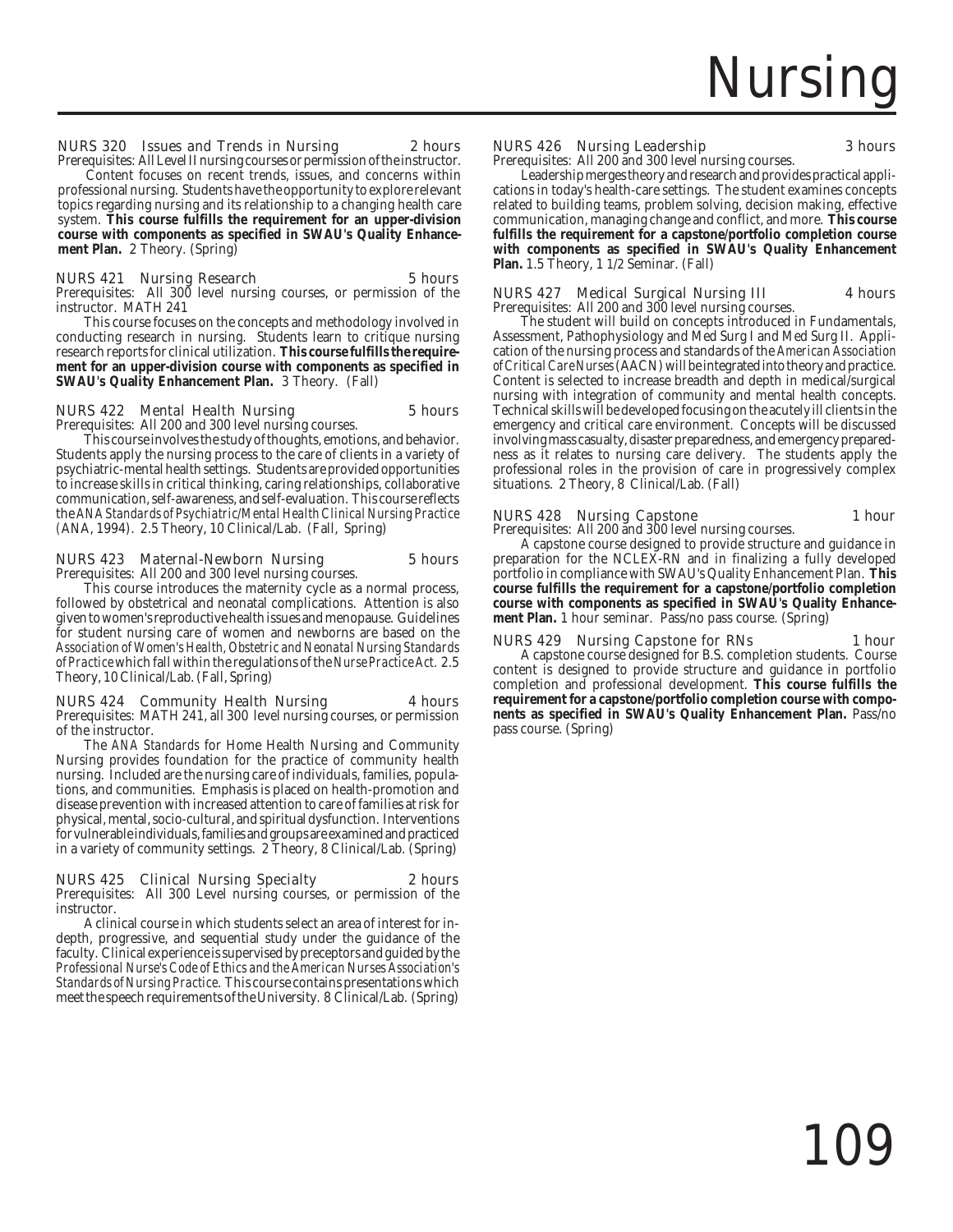# Physics

Lawrence Turner, Chair; Paulos Berhane

### AIMS OF THE PROGRAM

Studying physics can be a valuable part of a broad education. Students who combine mastery of the basic principles and methods of physics with the outlook and adaptability provided by a liberal Christian education will find themselves well-prepared for a variety of careers. Recent physics graduates have gone into top graduate and professional schools and have successfully entered careers in industry.

The objectives of the physics program are to prepare students for a professional career or graduate study, provide the training required by other programs and professional schools, and support the general education program of the University by providing courses of instruction for non-science students.

### PROGRAMS

B.S. Mathematical Physics - 52 hours (30 u.d.) B.S. Physical Science - Secondary Certification - 46 hours (32 u.d.) Physics Minor - 18 hours (6 u.d.)

### Mathematical Physics, B.S.

| <b>MATH 181</b> |                           |    |
|-----------------|---------------------------|----|
| <b>MATH 282</b> |                           |    |
| MATH 283        |                           |    |
| <b>MATH 321</b> |                           |    |
| <b>MATH 361</b> |                           |    |
| MATH 381        |                           |    |
| <b>MATH 411</b> |                           |    |
| <b>MATH 431</b> | Modern Algebra or         |    |
| <b>MATH 471</b> |                           |    |
| <b>MATH 455</b> |                           |    |
| <b>PHYS</b> 121 |                           |    |
| <b>PHYS</b> 122 |                           |    |
| <b>PHYS</b> 221 |                           |    |
| <b>PHYS</b> 222 |                           |    |
| <b>PHYS 311</b> |                           |    |
| <b>PHYS 322</b> |                           |    |
| <b>PHYS</b> 351 |                           |    |
| <b>PHYS</b> 411 |                           |    |
|                 | TOTAL (30 upper division) | 52 |
|                 |                           |    |

Required cognates: MATH 201 or CHEM 201; CHEM 111, 112; and CSIS 110; or equivalent.

The B.S. in Mathematical Physics is a composite major, therefore no minor is required.

### Physics Minor

110

| <b>PHYS</b> 122 |                          |    |
|-----------------|--------------------------|----|
| <b>PHYS 221</b> |                          |    |
| <b>PHYS 222</b> |                          |    |
| <b>PHYS 311</b> |                          |    |
| <b>PHYS</b>     |                          |    |
|                 | TOTAL (6 upper division) | 19 |
|                 |                          |    |

### TEACHING CERTIFICATION PROGRAM

The following Physical Science major is for teaching certification only. Requirements for certification are listed in the Education section of this bulletin.

*You must make formal application for admittance to the Teacher Education Program. Applications are available at the Education Department office.*

### Physical Science with Physics Emphasis, B.S. Secondary Teaching Area

| <b>PHYS</b> 112 |     |                           |    |
|-----------------|-----|---------------------------|----|
| <b>PHYS</b>     | 121 |                           |    |
| <b>PHYS</b>     | 121 |                           |    |
| <b>PHYS</b>     | 221 |                           |    |
| <b>PHYS</b>     | 222 |                           |    |
| <b>PHYS</b>     | 311 |                           |    |
| <b>PHYS</b>     | 322 |                           |    |
| <b>PHYS</b>     | 351 |                           |    |
| <b>PHYS</b> 411 |     |                           |    |
| CHEM 111        |     |                           |    |
| <b>CHEM 112</b> |     |                           |    |
| <b>CHEM 231</b> |     |                           |    |
| <b>CHEM 232</b> |     |                           |    |
| <b>CHEM 341</b> |     |                           |    |
|                 |     | TOTAL (16 upper division) | 46 |
|                 |     |                           |    |

Required cognates: MATH 201 or CHEM 201; MATH 181, 282, 283, . and CSIS 110.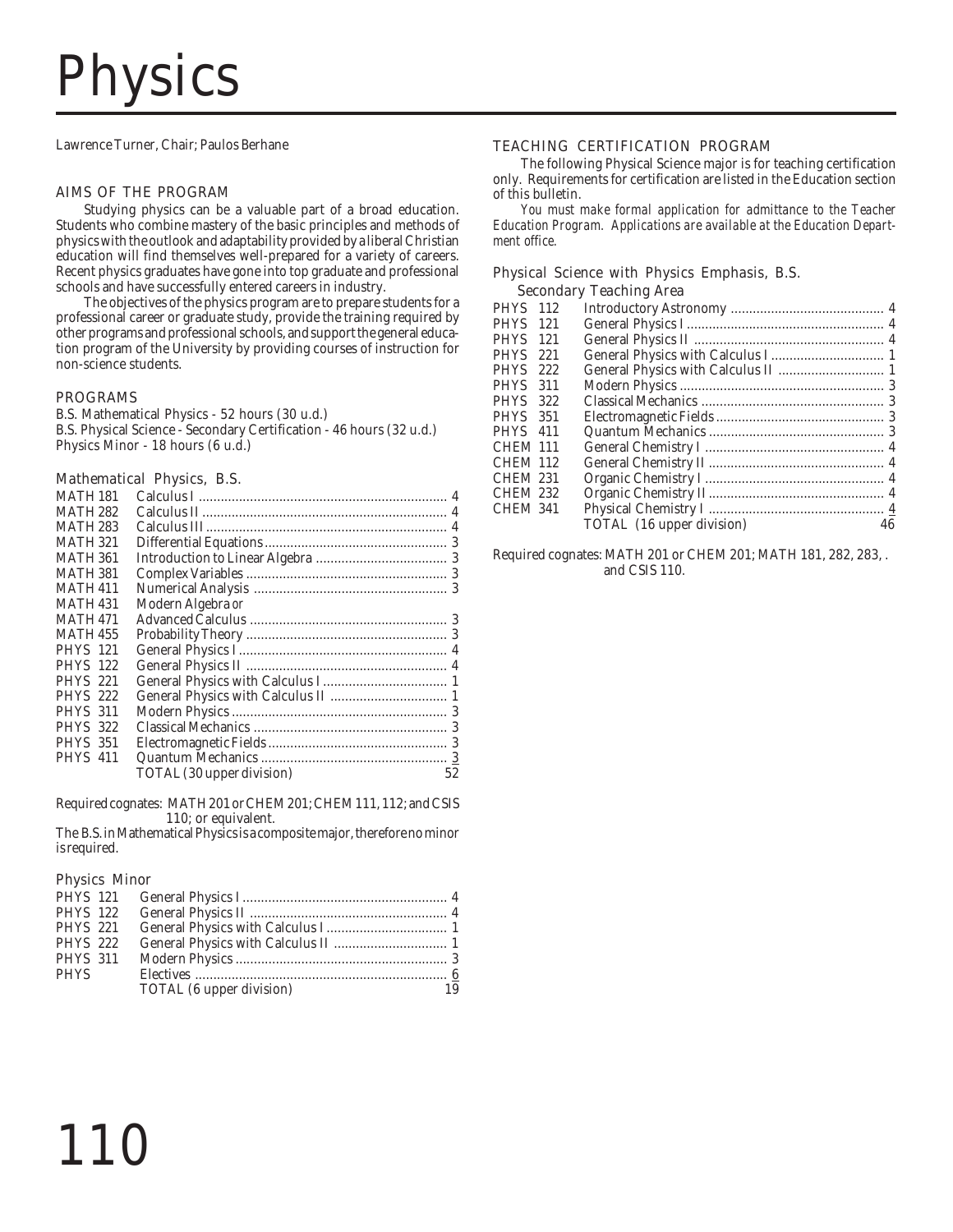### COURSES

### PHYS 101 Introductory Physics 4 hours

A laboratory science course for the student with no previous background in physics. A conceptual, rather than mathematical, approach is emphasized. Topics include mechanics, heat, sound, electromagnetism, light, and modern physics. 3 Lec 3 Lab. (Fall)

### PHYS 112 Introductory Astronomy 4 hours

An introductory study of the solar system; stellar structure and evolution; star clusters, galaxies, quasars, the large scale structure of the universe, and cosmology. A conceptual, rather than mathematical, approach is emphasized, though some arithmetic calculations are required. 3 Lec 3 Lab. (Spring)

### PHYS 121 General Physics I 4 hours

Prerequisite: MATH 121.

An introduction to motion in one dimension, vectors in 2 and 3 dimensions, the laws of motion, work and energy, momentum and collisions, uniform circular motion, gravity, rotational equilibria and dynamics involving torque and angular momentum, solids and fluids, thermal physics and heat, thermodynamical laws, vibrations, waves, and sound. Math level is algebra and trigonometry. 3 Lec 3 Lab. (Fall)

### PHYS 122 General Physics II 4 hours

Prerequisite: PHYS 121 with a grade of C or higher.

Continuation of PHYS 121. Topics include: electic force and electric field, electric potential, capacitance, resistance and resistivity, direct and alternating currents, Kirchhoff's Rules, Ohm's Law, magnetism and Ampere's Law, Faraday's Law, electromagnetic waves, reflection and refraction of light, mirrors and lenses, relativity, quantum physics, atomic and nuclear physics, and elementary particles. 3 Lec 3 Lab. (Spring)

### PHYS 221 General Physics with Calculus I 1 hour

Prerequisite: MATH 181. Corequisite: PHYS 121.

A one hour addition to the topics of PHYS 121 where calculus is thoroughly used. A student taking PHYS 121 and PHYS 221 will have the equivalent of a 4-hour university course in calculus-based general physics (topics as in PHYS 121). (Offered periodically, Fall)

### PHYS 222 General Physics with Calculus II 1 hour

Prerequisite: MATH 181.

Corequisite: PHYS 122.

A one hour addition to the topics of PHYS 122 where calculus is thoroughly used. A student taking PHYS 122 and PHYS 222 will have the equivalent of a 4-hour university course in calculus-based general physics (topics as in PHYS 122). (Offered periodically, Spring)

### PHYS 291 Selected Topics 1 hour

Prerequisite: Approval of the department chair.

Study in areas of interest beyond those listed in the bulletin. May include lectures, lab or readings under the direction of a faculty member. Content and method of study to be arranged prior to registration. May be repeated for a total of 2 credits.

### PHYS 305 Digital Electronics 4 hours

Prerequisite: PHYS 122.

An introduction to the theory and application of digital logic circuits. Combinatorial and sequential logic design principles and practices. Microcomputer interfacing: I/O programming, system bus structures and I/O interfaces. Does not apply toward a Mathematical Physics major or a Physics minor. 3 Lec 3 Lab. (Fall)

### PHYS 311 Modern Physics 3 hours

Prerequisite: PHYS 122, PHYS 222.

Corequisite: MATH 282.

Special relativity and quantum theory applied to atoms, molecules, solids, nuclei and elementary particles. (Offered periodically, Fall)

### PHYS 322 Classical Mechanics 3 hours

Prerequisite: PHYS 122, PHYS 222, MATH 283.

The Newtonian dynamics of particles and rigid bodies including central forces, harmonic motion, many particle systems, and an introduction to the formalisms of Lagrange and Hamilton. (Offered periodically, Fall)

### PHYS 351 Electromagnetic Fields 3 hours Prerequisite: PHYS 122, PHYS 222, MATH 283.

Electric and magnetic fields in the presence of matter, scalar, and vector potentials, multipole expansions, Poisson's and LaPlace's equations, and an introduction to Maxwell's equations. (Offered periodically, Spring)

### PHYS 411 Quantum Mechanics 3 hours

Prerequisite: PHYS 311, MATH 283.

The Schrödinger equation, operators, angular momentum, perturbation theory, scattering theory, and many particle systems. Techniques from the theory of partial differential equations and linear algebra will be introduced as needed. **This class fulfills the requirement for an upperdivision course with components as specified in SWAU's Quality Enhancement Plan.** (Offered periodically, Spring)

### PHYS 491 Selected Topics 1-3 hours

Prerequisite: Approval of the department chair.

Study in areas of interest beyond those listed in the bulletin. May include lectures, lab or readings under the direction of a faculty member. Content and methods of study to be arranged prior to registration. May be repeated for a total of 6 credits.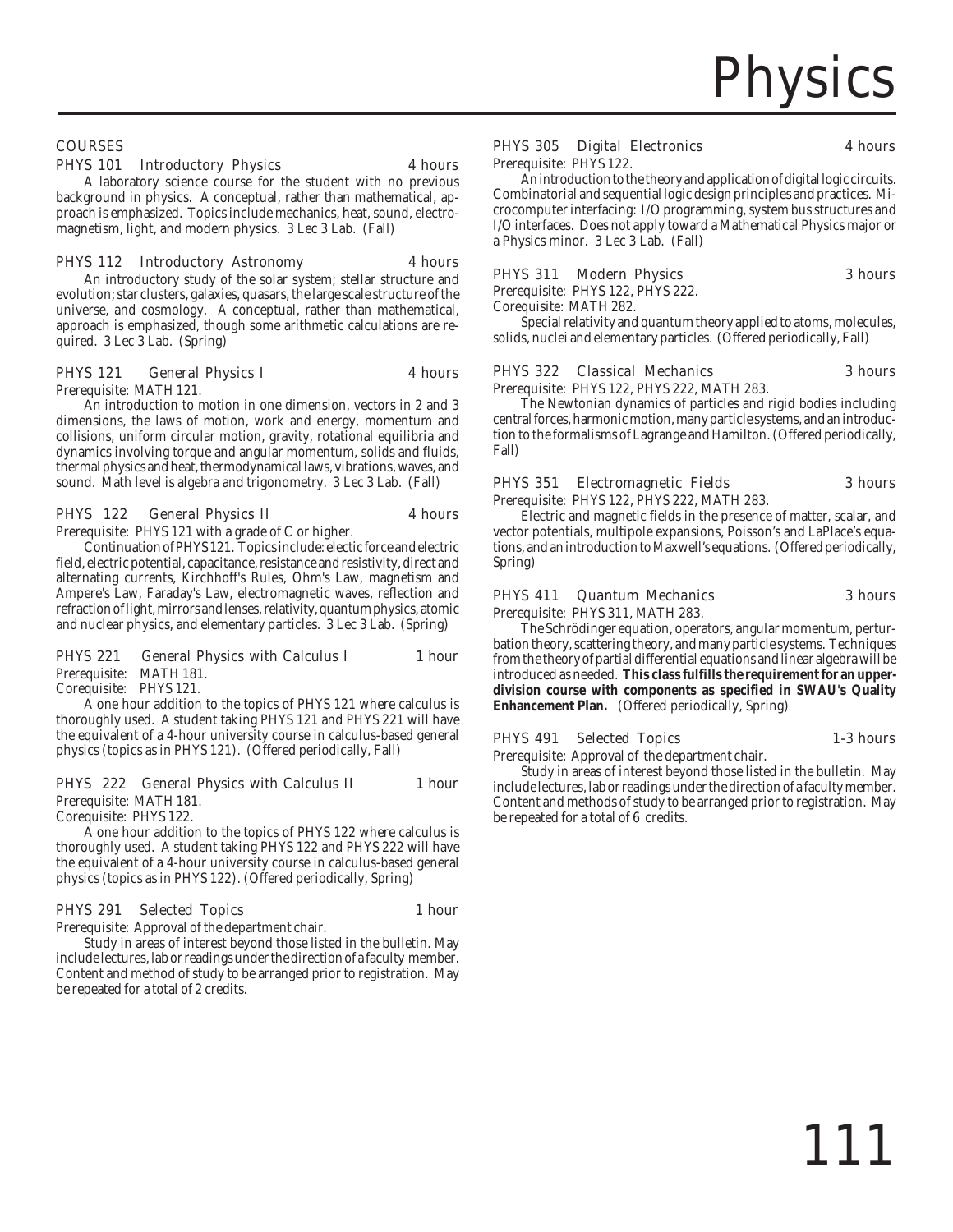# Pre-professional Programs

Southwestern Adventist University offers preparation for a number of professional programs that are offered at other universities. Certain professional programs build upon a four-year baccalaureate degree from Southwestern Adventist University. Others require one, two, or three years of undergraduate preparation at Southwestern Adventist University before transferring to complete the program requirements. In either case these professional programs typically include a specific list of required courses.

Students in pre-professional programs that involve a four-year degree from Southwestern Adventist University are encouraged to consult routinely with their major advisor and their pre-professional advisor.

For further information including program prerequisite requirements access the given URL and meet with the pre-professional advisor.

### Pre-Engineering

Advisor: Paulos Berhane

Currently Southwestern Adventist University coordinates with Walla Walla University and Andrews University to offer the first year of an undergraduate program in Engineering. http://mps.swau.edu/pre-eng/

### Pre-Law

### Advisor: Elizabeth Bowser

A graduate degree in law can be built on any four-year degree at Southwestern Adventist University. There are no specific prerequisite courses. However, a degree in the social sciences (such as History or Social Studies) can be a particularly useful background for law school.

### Pre-Medicine

Advisor: Arthur Chadwick

A Medical Doctor program is a graduate program building upon any four-year baccalaureate degree from Southwestern Adventist University that includes a specified list of prerequisites. Southwestern Adventist University coordinates with the medical program at Loma Linda University. http://biology.swau.edu/careers/premed/premed.html

### Pre-Pharmacy

Advisor: Lawrence Turner

A Doctor of Pharmacy program is a graduate program building upon any four-year baccalaureate degree from Southwestern Adventist University that includes a specified list of prerequisites. Southwestern Adventist University coordinates with the pharmacy program at Loma Linda University. http://mps.swau.edu/pre-pharm/

### Pre-Physical Therapy

Advisor: Lawrence Turner

There are typically two paths for entry into a Doctor of Physical Therapy program:

- 1. Complete a four-year baccalaureate degree from Southwestern Adventist University that includes a specified list of prerequisites.
- 2. Complete a three-year program of study including a number of specific prerequisites then transfer to complete a baccalaureate degree and enter a graduate program in Physical Therapy.

Currently Southwestern Adventist University coordinates with Loma Linda University and Andrews University to offer the three-year pre-physical therapy program. http://mps.swau.edu/pre-pt/

### Other Pre-professional Programs and Advisors

| Pre-Chiropractic          | Hoyet Taylor              | <b>Biology</b>         |
|---------------------------|---------------------------|------------------------|
| Pre-Dental                | Richard McCluskey Biology |                        |
| Pre-Dental Assisting      | Richard McCluskey Biology |                        |
| Pre-Dental Hygiene        | Richard McCluskey Biology |                        |
| Pre-Dietetics & Nutrition | <b>Art Chadwick</b>       | <b>Biology</b>         |
| Pre-Occupational Therapy  | Lawrence Turner           | Math/Physical Sciences |
| Pre-Optometry             | Lawrence Turner           | Math/Physical Sciences |
| Pre-Osteopathy            | Art Chadwick              | <b>Biology</b>         |
| Pre-Physician Assistant   | <b>Art Chadwick</b>       | <b>Biology</b>         |
| Pre-Podiatry              | Hoyet Taylor              | <b>Biology</b>         |
| Pre-Public Health         | Lawrence Turner           | Math/Physical Sciences |
| Pre-Respiratory Therapy   | Lawrence Turner           | <b>Biology</b>         |
| Pre-Speech Pathology      | Lawrence Turner           | <b>Biology</b>         |
| Pre-Veterinary Medicine   | Hoyet Taylor              | <b>Biology</b>         |
| Pre-X-Ray Technology      | Richard McCluskey Biology |                        |
|                           |                           |                        |

For Pre-professional programs not described above or with a listed advisor, see Karl Konrad - Math/Physical Sciences Department.

### COURSES

These courses are offered as Southwestern Adventist University courses taught in a distance learning format by professors from Loma Linda University and Walla Walla University.

### COMD 284 Introduction to Speech-Language Pathology and Audiology 3 hours

Major types of disorders. Etiology and treatment. Survey course for students majoring in speech-language pathology and audiology, prospective teachers, and others who may encounter speech-language or hearing disorders in their professions. Taught through Loma Linda University, School of Allied Health Profession. (Spring)

### ENGR 111 Introduction to Engineering and Design 3 hours

Introduction to the profession of engineering, computer based engineering, calculation tools, analysis of team dynamics, the design process, systems engineering, and principles of project management. This is taught via distance learning from Walla Walla University, Edward F. Cross School of Engineering. (Fall)

### ENGR 115 Introduction to CAD 1 hour

Introduction to computer aided design, and computer aided engineering (CAD and CAE). Includes coverage of hand sketching, drafting standards, pictorial representations, and principles of descriptive geometry. Covers both 2- and 3-D CAD, discipline specific computer applications will be represented as available. Taught during the first 10 weeks of the semester live via webcast from Walla Walla University, Edward F. Cross School of Engineering. (Spring)

### ENGR 116 CAD Project 1 hour

Prerequisite ENGR 111 and corequisite ENGR115 or prerequisite ENGL 115 and corequisite ENGR 111.

A full-scale project emphasizing teamwork where possible, and written and oral engineering communications. The project is introduced in ENGR 111 and builds on the skills developed in ENGR 115. Taught during the last five weeks of the semester through Walla Walla University, Edward F. Cross School of Engineering. (Fall, Spring)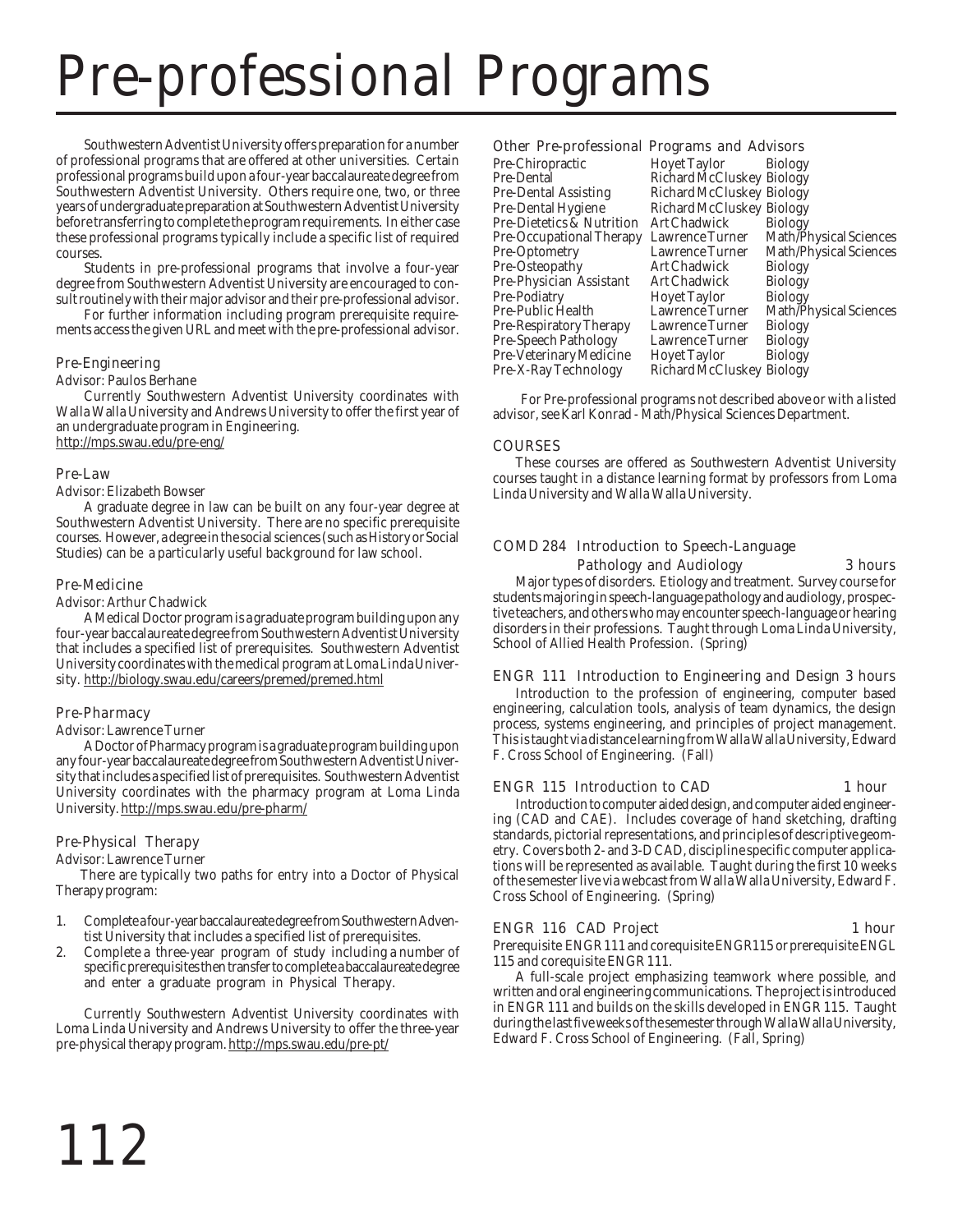

Mark Aldridge, Director; Nancy Giraldo, Marcel Sargeant

### AIMS OF THE DEPARTMENT

The goals of the department are to serve those who are interested in majoring in psychology and those who wish to pursue advanced degrees in the areas of psychology and counseling. This degree is designed as a basis for graduate work which provides a basic understanding of Christian psychological principles and to provide a background for a wide variety of careers that involve working with people.

### PROGRAMS

Psychology, B.S.

Psychology, B.S. with emphasis in School Guidance *see page 111*

### Psychology, B.S.

| <b>PSYC</b> 201 |      |                                            |    |
|-----------------|------|--------------------------------------------|----|
| <b>PSYC</b> 212 |      |                                            |    |
| <b>PSYC</b> 220 |      |                                            |    |
| <b>PSYC</b> 222 |      | Ethics for Mental Health Professionals   3 |    |
| <b>PSYC</b> 244 |      |                                            |    |
| <b>PSYC</b> 322 |      |                                            |    |
| <b>PSYC</b> 331 |      |                                            |    |
| <b>PSYC</b> 340 |      |                                            |    |
| <b>PSYC</b> 360 |      |                                            |    |
| <b>PSYC</b> 445 |      |                                            |    |
| <b>PSYC</b>     | -460 |                                            |    |
| <b>PSYC</b> 470 |      |                                            |    |
| <b>PSYC</b>     |      |                                            |    |
|                 |      | <b>TOTAL</b>                               | 37 |
|                 |      |                                            |    |

### Required Cognates:

|  | BIOL 101 & 102 Anatomy and Physiology |                 |
|--|---------------------------------------|-----------------|
|  | BIOL 104 & 105 Human Biology          |                 |
|  | BIOL 111 & 112 General Biology        |                 |
|  | TOTAL.                                | $\overline{11}$ |

*\*MATH 110 or a MAP score of 41 is prerequisite for this class.*

### Psychology Minor

18 semester hours (9 hours upper division), which must include PSYC 212, 220, and 340.

Psychology majors are expected to be individuals who exhibit high levels of personal and professional integrity as well as academic honesty. In keeping with this expectation, psychology majors who involve themselves in unethical behaviors and/or academic dishonesty may be dismissed from the psychology program.

### COURSES

### PSYC 201 Psychology Research 1 hour

Prerequisite: ENGL 121

This course will be an introduction to research skills used in the field of psychology. Students will learn to use primary and secondary sources as well as psychology journals, indexes, and databases as needed for psychology research papers as well as participating in activities that are required to think critically within the discipline of psychology. Exposure to current trends within the field of psychology will be part of the student experience. Psychology majors will begin the process of senior portfolio development. **This course fulfills the requirement for UNIV 201: Research in an Academic Discipline as specified in SWAU's Quality Enhancement Plan.** (Spring)

### PSYC 212 General Psychology 3 hours

A beginning course in the basic principles and concepts of psychology. Attention given to the concepts of Christian psychology. Recommended as a preliminary to other courses in the field. (Fall, Spring)

### PSYC 220 Human Growth and Development 3 hours

A study of the basic principles of human growth and development. The environmental and psychological functions of human development are examined. Includes case studies. (Fall, Spring)

### PSYC 222 Ethics for Mental Health Professionals 3 hours

An overview of ethical and legal issues related to human services professions. Topics include responsibility, competency, duty to warn, confidentiality, professional relationships, and professional licensing standards and procedures. (Spring)

### PSYC 244 Courtship, Marriage, and Family 3 hours

Emphasis on dating, engagement, marriage, and successful family life-styles. Good communication and relationship skills are studied. (Fall)

### PSYC 291 Selected Topics 1-3 hours

Prerequisite: Approval of department chair.

A study in an area of student interest under the direction of a staff member. This study may involve research, laboratory or library work. Content and method of study must be arranged prior to registration. May be repeated for a total of 3 credits.

### PSYC 320 Parenting Skills 3 hours

A study of the care and guidance of the young child. Strategies for handling problems and behaviors are discussed. (Fall)

### PSYC 322 Adolescent Psychology 3 hours

An overview of the physical, mental and emotional phases of human development during the adolescent years. A study of the environmental and educational problems of the teenager. (Also taught as EDUC 322.) (Spring)

### PSYC 326 Exceptional Children 3 hours

Provides students with skills to include children of all abilities through appropriate arrangement of the environment. Study will include the characteristics, assessment, admission, review, and dismissal processes for special students requiring individualized or specialized programs. (Also taught as EDUC 326.) (Spring)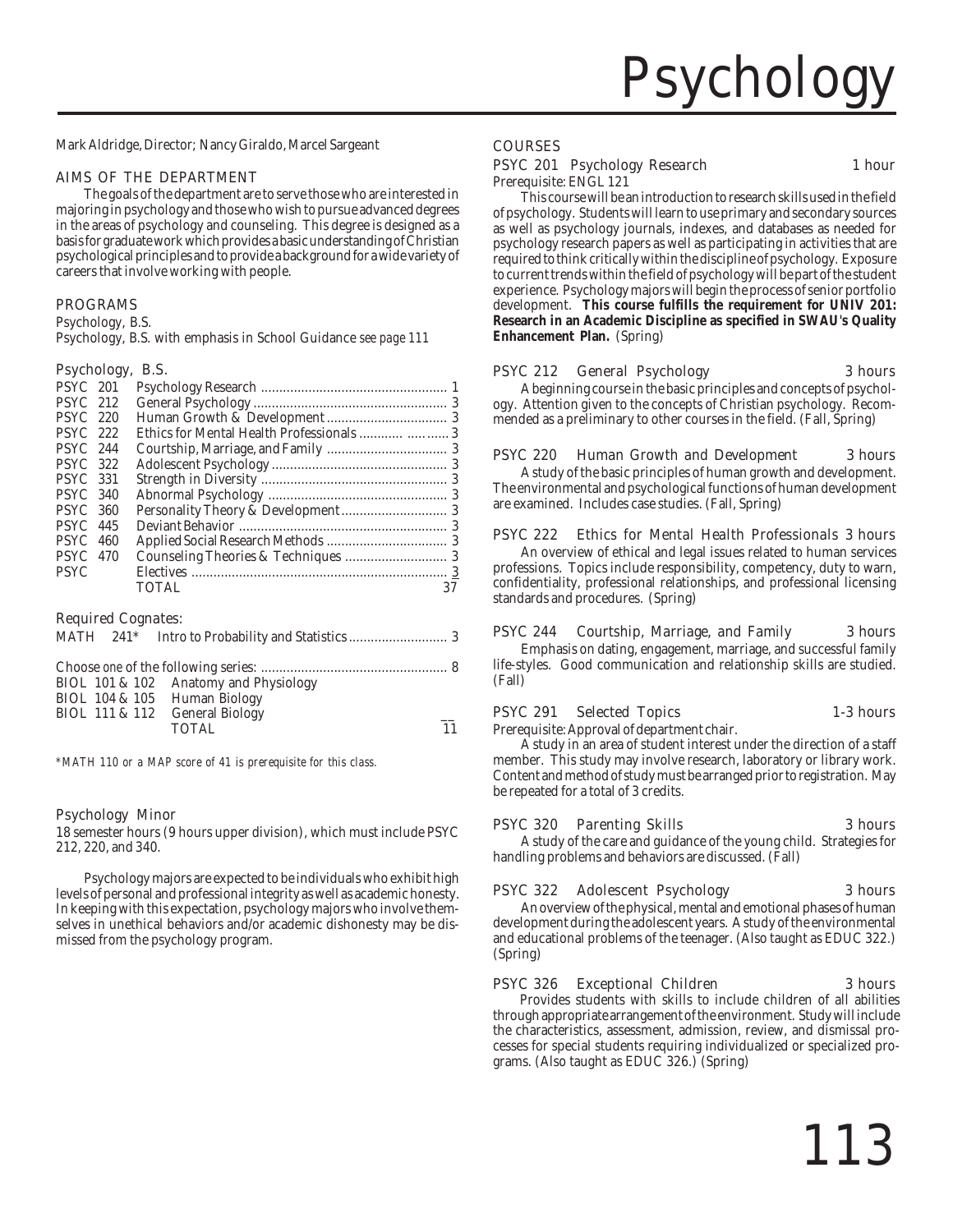# Psychology

### PSYC 331 Strength in Diversity 3 hours

A study of racial and ethnic groups in American society featuring an examination of their history, cultural heritage, contribution, struggles, and hopes for the future. Emphasis will be placed on a strengths-based analysis of diverse groups. (Spring)

### PSYC 338 Conflict Resolution 3 hours

Recommended prerequisites: PSYC 212, SOCI 111

A study of practical applications of conflict and dispute resolution. The course focuses on developing practical problem solving and decision making skills while exploring issues of self-awareness, identity, culture, power, race, gender, violence, and forgiveness. Workplace disputes are explored and addressed from a perspective emphasizing preventive models. (Fall)

### PSYC 340 Abnormal Psychology 3 hours

Prerequisite: PSYC 212.

A study of maladaptive and disorganized behavior patterns within a personal and social context, including their development, symptoms, and treatment. Focus on the various etiologies of mental illness and treatment modalities. (Spring)

### PSYC 360 Personality Theory & Development 3 hours

A study of major theories and the development of personality. (Fall)

### PSYC 410 Group Therapy 3 hours

A study of the group dynamics, the stages of group development, group interventions, and the selection of group participants. Students will gain the essential knowledge and skills for understanding, organizing, and working with groups. (Fall)

### PSYC 445 Deviant Behavior 3 hours

An examination of what deviant behavior is (including specific examples of behavior which is so labeled) and social explanations for its existence. (Spring)

PSYC 450 Psychology of Adulthood and Aging 3 hours A study of adult development covering the full range of adult years from 18 to 100 or more. Consideration is also given to death and dying. Biological, social, and psychological forces that govern the process of development are the focus of the course and how adult differences affect the process and pattern of development. (Spring)

### PSYC 460 Applied Social Research Methods 3 hours Prerequisite: MATH 241.

 An introduction to applied research methods and their applications to the disciplines of Criminal Justice and Law Enforcement, Physical Education, and Psychology. Emphasis is on understanding basic terminology, the use of fundamental research tools, and the integration of research and practice. Students will gain experience with single subject designs, program evaluation methods, SPSS-driven data analysis, and case studies in data collection. **This course fulfills the requirement for an upper-division course with components as specified in SWAU's Quality Enhancement Plan.** (Also taught as PETH 460.) (Fall)

### PSYC 470 Counseling Theory & Techniques 3 hours

 A study of various theories and techniques used in the counseling process. Study will also include techniques for interviews, administration and interpretation of tests, questionnaires, and records used in guidance work by teachers, ministers, counselors, and psychologists. Study will include the ethics and principles involved in the counseling process as they relate to the counselor, as well as the situation. **This course fulfills the requirement for a capstone/portfolio completion course with components as specified in SWAU's Quality Enhancement Plan.** (Spring) Senior year only.

### PSYC 480 Psychology Internship 1-6 hours

Prerequisite: Senior status, cumulative GPA 2.8, and approval of department director.

 This course is designed to provide the student with the opportunity for training in practical work situations and areas of interest dealing in the area of psychology. There are 45 clock hours required for each credit hour. Admission is limited to students who have completed at least 24 hours in psychology. The Psychology Internship must be student driven, but will require departmental approval on a case by case basis. Pass/fail course.

### PSYC 491 Selected Topics 1-3 hours

Prerequisite: Approval of the department director.

 A study in an area of student interest under the direction of a staff member. This study may involve research, laboratory or library work. Content and method of study must be arranged prior to registration. May be repeated for a total of 3 credits.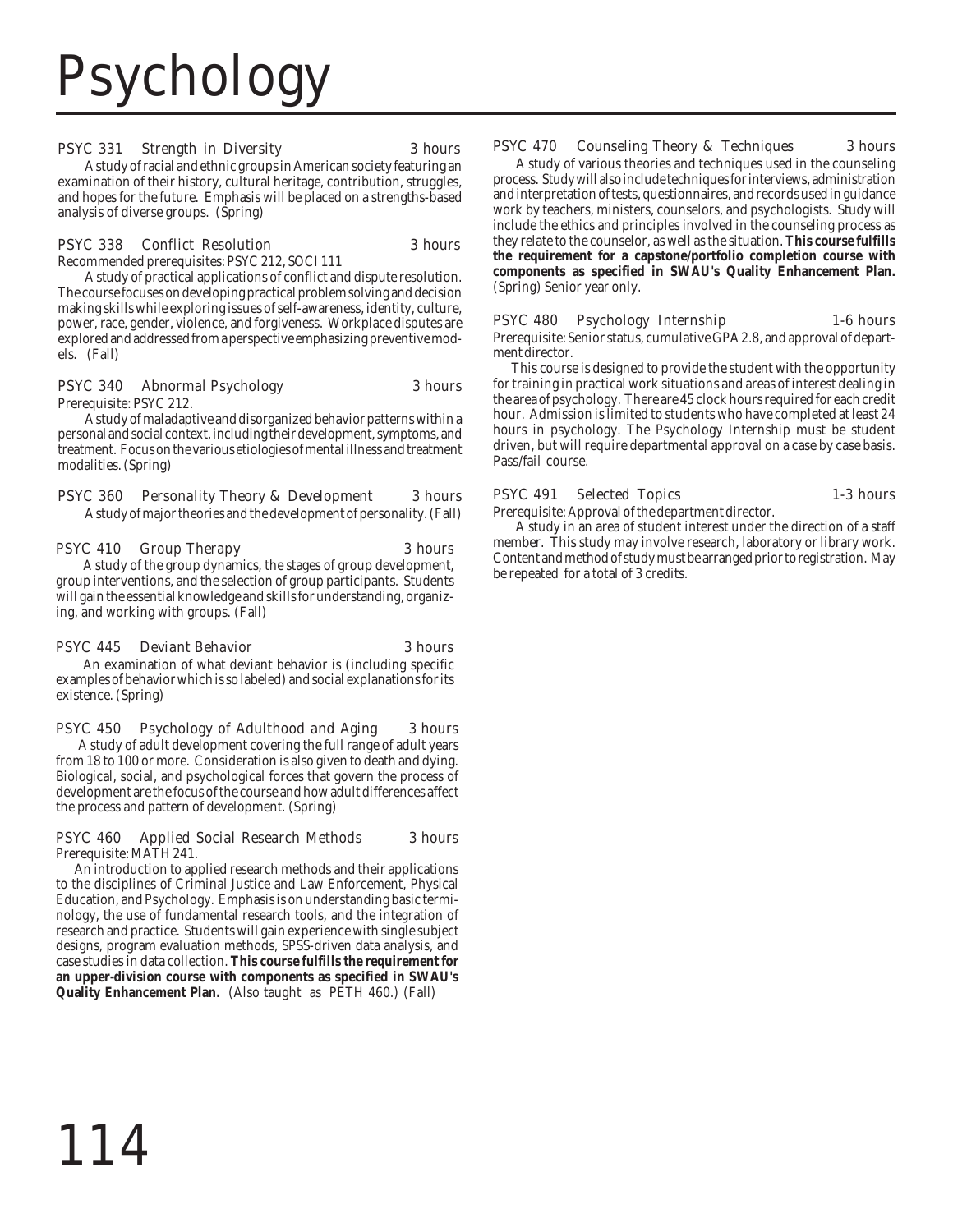### Psychology, B.S., emphasis School Guidance Psychology Courses:

| 19,01010        | ~~~~~~~ |    |
|-----------------|---------|----|
| <b>PSYC</b> 201 |         |    |
| <b>PSYC</b> 212 |         |    |
| <b>PSYC</b> 220 |         |    |
| <b>PSYC</b> 222 |         |    |
| <b>PSYC</b> 244 |         |    |
| <b>PSYC</b> 322 |         |    |
| <b>PSYC</b> 326 |         |    |
| <b>PSYC 340</b> |         |    |
| <b>PSYC 360</b> |         |    |
| <b>PSYC</b> 445 |         |    |
| <b>PSYC</b> 460 |         |    |
| <b>PSYC</b> 470 |         |    |
| <b>PSYC</b>     |         |    |
|                 | TOTAL   | 37 |
|                 |         |    |

### Education Courses\* (Early Childhood-Grade 6):

|  | EDUC 382 Reading and Language Arts in the Elem School  3      |    |
|--|---------------------------------------------------------------|----|
|  |                                                               |    |
|  |                                                               |    |
|  | EDUC 421 Language Arts Essential Skills in the Elem School  3 |    |
|  |                                                               |    |
|  |                                                               |    |
|  |                                                               |    |
|  | <b>TOTAL</b>                                                  | 30 |
|  |                                                               |    |

\* For Education course descriptions, see page ####.

### Additional Courses:

|  | TOTAL |  |
|--|-------|--|

### Required Cognates:

|  | BIOL 101 & 102 Anatomy and Physiology<br>BIOL 104 & 105 Human Biology |    |
|--|-----------------------------------------------------------------------|----|
|  | BIOL 111 & 112 General Biology<br>TOTAL.                              | 11 |

*\*MATH 110 or a MAP score of 41 is prerequisite for this class.*

EDUC 465/475 Directed Teaching can be taken by students, however, see criteria noted under sections - Student Teaching and Admission to Student Teaching.

### Bachelors of Science in Psychology, emphasis School Guidance

Psychology with emphasis in School Guidance is a composite major thus no minor is required.

This composite major will prepare you to complete a number of classes in education that are required by the State of Texas to fulfill course requirement before taking the State Exam for Educators (TExES). You will be required to complete student teaching internship (14 weeks) and any other additional courses as required by any Alternative Certification Program, and they will issue you the clearance to make the required State Test. Please note that the State of Texas requires candidates who desire a certificate in school counseling must have three years of successful teaching and in possession of a valid teaching certificate issued by the State of Texas and a Masters degree in School Guidance or School Counseling. The intent of this composite is to prepare you to take the State Exams (EC-6) that consists of two tests (Pedagogy and Professional Responsibility and Generalist EC-6), you will be certified to teach in the State of Texas, after passing these tests and successfully completed all the courses or additional requirement as required by any Alternative Certification Program (courses may vary by Alternative Certification Program).

- 1. Candidates must have a minimum cumulative GPA of 2.5 or higher
- 2. Before acceptance all students must submit to, pay for, and pass a criminal background check
- 3. Candidate is responsible for initiating the application, that is available in the Office of Teacher Certification. All applicants will be accompanied by:
	- A statement of purpose a one page, typed essay describing reasons for desiring a profession in the teaching field.
	- Two letters of recommendation from individuals other than relatives. Preferably, these recommendations will come from SWAU faculty members not in the Education & Psychology Department, or other work supervisor.

### Degree Plan

After the student has been admitted to this program, they should develop a degree plan with their major advisor and the Department of Education and Psychology. The plan will show the declared major with certification area, the work completed and the remaining requirements for the degree. Copies of the degree plan will be filed with the registrar's office, Education and Psychology Department and the major advisor.

### Retention in this Program

To be retained in this program, students must:

- Maintain a cumulative 2.50 grade point average in all course work.
- 2. Give evidence of satisfactory professional growth.<br>3. Show promising development in field experiences.
- 3. Show promising development in field experiences.
- Demonstrate behavior that is ethically and morally responsible.

*continuation page 112*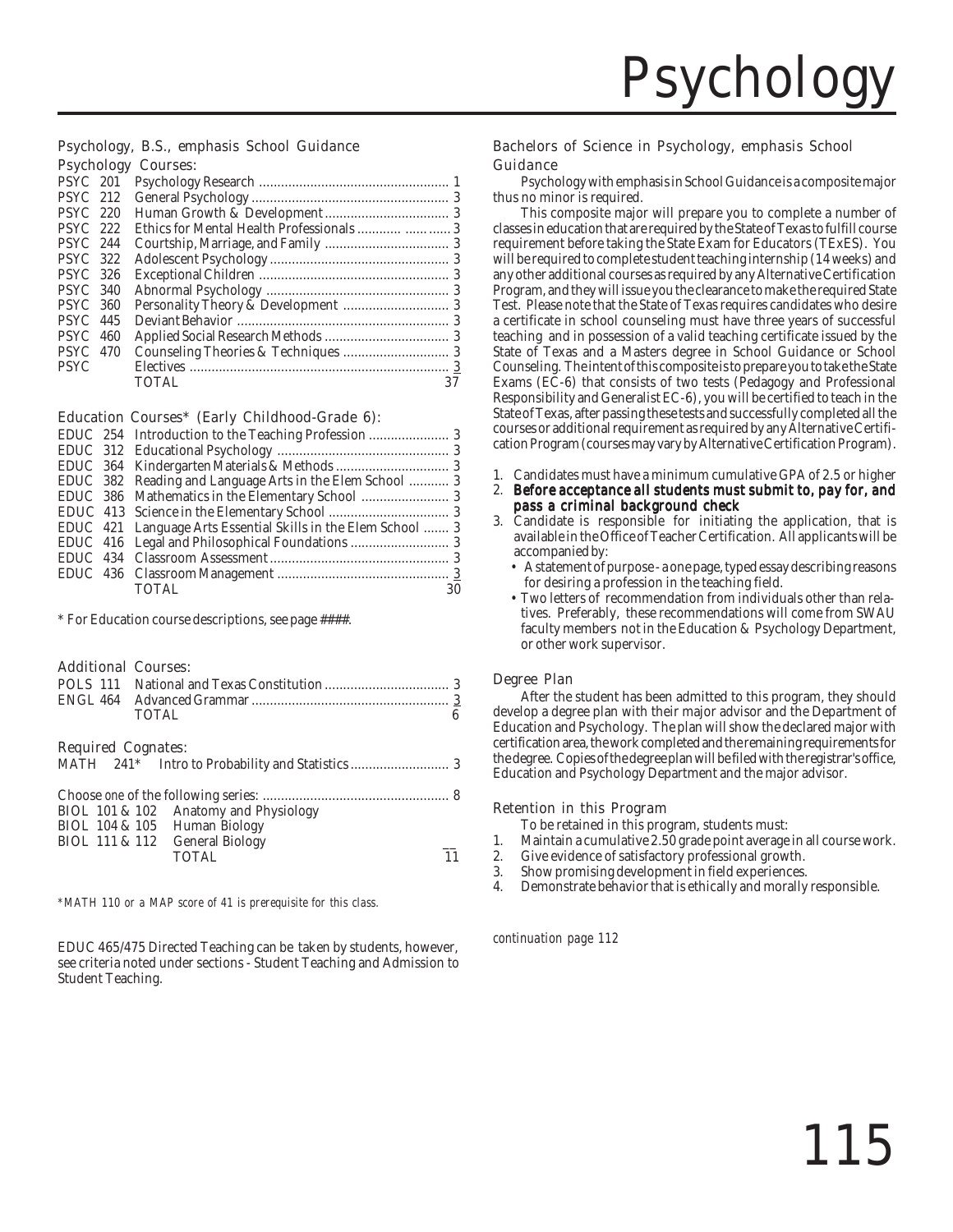# Psychology

### Student Teaching

student teaching. The Teacher Education Committee, prior to consideration for an additional student teaching assignment, must review candidates who withdraw or are withdrawn from a student teaching assignment. Student teaching is a privilege granted to the student through the courtesy of the school and/or district to which the student teacher is assigned. Prompt and regular attendance is required. Students are advised to become familiar with the Student Teaching Handbook prior to student teaching. Student teaching normally will be taken during the last semester. Student teaching requires full days in the schools for a minimum of 14 consecutive weeks in accordance with the calendar of the school district. Students may not take classes at the university during the hours they are scheduled to student teach, and are limited to 12 credit hours. Students who do not graduate within six months of student teaching may lose credit for the course and would then need to repeat

### Admission to Student Teaching

To be eligible for student teaching, students must:

- 1. Be unconditionally admitted to this program.
- 2. Maintain an overall grade point average of not less than 2.50.
- 3. Maintain a grade of 'C' or better in courses in the teaching field(s), or academic specialization area, with an overall grade point average of not less than 2.50.
- 4. Maintain a grade of 'C' or better in the courses in professional education, with an overall grade point average of not less than 2.50.
- 5. Complete a minimum of 45 clock hours of satisfactory work in the field experience component of the professional education courses.
- 6. Have senior status.
- 7. Have a commitment to high moral and ethical standards, as defined by the SWAU bulletin.
- 8. File an application for student teaching by April 1 for a fall student assignment, and by October 1 for a spring assignment.

The Teacher Education Committee will review all applications to determine eligibility for student teaching. Admission to this program does not necessarily ensure acceptance into student teaching. Appeals to any decision must be made in writing to the Teacher Education Council and if needed to the Vice President for Academics.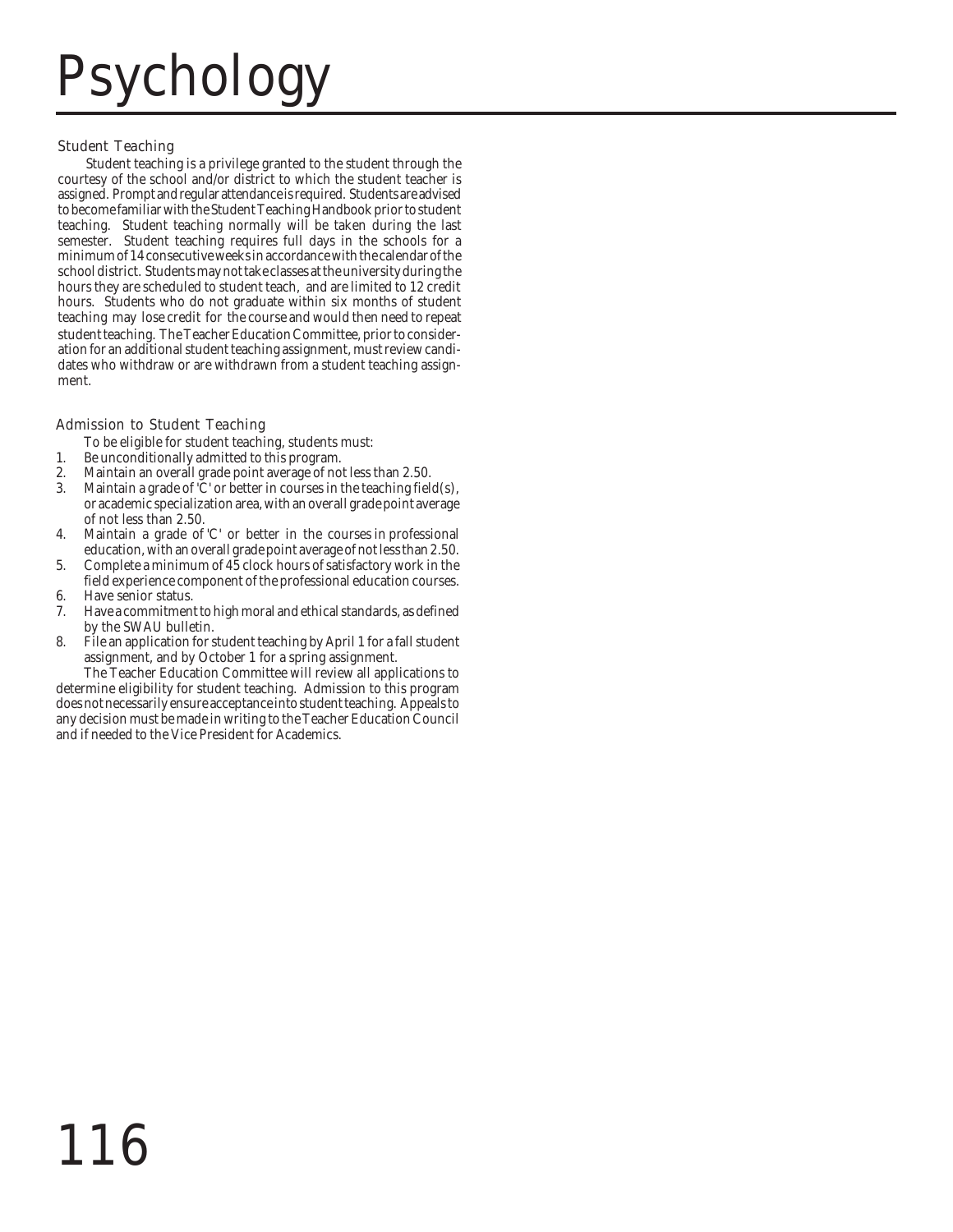Ingo Sorke, Chair; Bill Kilgore, John Peckham, Jorge Rico, Lloyd Willis Adjunct: Heather Crews, Russ Laughlin, George Reid, Theodore Stewart

### AIMS OF THE DEPARTMENT

This department seeks to introduce the student to a personal, vital and living experience with Jesus Christ, and to foster the growth of that experience. By careful examination and analysis of the written Word and its implications, every effort is made to determine the purposes and will of God, as well as His universal truths and ideals. Instruction is designed to provide students with a concept of service as well as to supply the methods which will enable them to share their experience, either in the ministry, or in effective lay witnessing in the church and the world at large, with the objective of advancing the proclamation of God's final message to the world.

### PROGRAMS

Besides providing courses designed to develop religious insights and skills in all students of the University, the department offers several programs to meet specific needs:

B.A. Theology (Professional - for Pastoral Work and Seminary) B.A. Religion (for General Study Purposes) Minor in Religion Minor in Biblical Languages Certificate Program page 121

### Religion, B.A.

| <b>RLGN</b> 101 |                             |                                           |  |
|-----------------|-----------------------------|-------------------------------------------|--|
| RLGN 207        |                             |                                           |  |
| $RLGN$ 211      |                             |                                           |  |
| RLGN 230        |                             |                                           |  |
| <b>RLGN</b> 313 |                             |                                           |  |
|                 | RLGN 331,332                |                                           |  |
|                 |                             |                                           |  |
|                 | 9 hours from the following: |                                           |  |
|                 |                             | RLGN 315,316 Old Testament I, II<br>TOTAL |  |
|                 |                             |                                           |  |
|                 |                             |                                           |  |

### Theology, B.A.

| <b>RLGN</b> | 101                         |                                     |
|-------------|-----------------------------|-------------------------------------|
| <b>RLGN</b> | 207                         |                                     |
| <b>RLGN</b> | 211                         |                                     |
| <b>RLGN</b> | 220                         |                                     |
| <b>RLGN</b> | 230                         |                                     |
| <b>RLGN</b> | 313                         |                                     |
| <b>RLGN</b> | 320                         |                                     |
| <b>RLGN</b> | 323.324                     |                                     |
| <b>RLGN</b> | 332                         |                                     |
| <b>RLGN</b> | 405                         |                                     |
| <b>RLGN</b> | 410 or 411                  |                                     |
| <b>RLGN</b> | 423, 424                    | Intro to Pastoral Ministry I, II  6 |
| <b>RLGN</b> | 425                         |                                     |
| RLGN        | 427                         |                                     |
|             | 9 hours from the following: |                                     |
| RLGN        | 315.316                     | Old Testament I, II                 |
| RLGN        | 317, 318                    |                                     |
|             |                             | <b>TOTAL</b><br>53                  |
|             | Required Cognates:          |                                     |
| COMM 111    |                             |                                     |
| <b>HIST</b> | 331                         |                                     |
|             |                             |                                     |
| <b>RLGN</b> | 317, 318                    |                                     |

A Biblical Languages Minor is required to complete the Theology Program and for Seminary entrance.

### Religion Minor

| RLGN 101    |                                            |    |
|-------------|--------------------------------------------|----|
| RLGN 211    |                                            |    |
| <b>RLGN</b> |                                            |    |
|             | Select any two classes from the following: |    |
|             | RLGN 313 Prophetic Studies                 |    |
|             | RLGN 315,316 Old Testament I, II or        |    |
|             |                                            |    |
|             | TOTAL                                      | 18 |
|             |                                            |    |

### Biblical Languages Minor

|          | RELL 340 |       |     |
|----------|----------|-------|-----|
|          |          |       |     |
| RLGN 314 |          |       |     |
|          |          | TOTAL | 21. |
|          |          |       |     |

### MINISTERIAL PROGRAM

Completion of the major in Theology meets the guidelines stipulated by the Adventist Church and the minimal requirements for admission to the seminary and entrance into the ministry.

The department warmly welcomes persons who are moved to offer their lives in full-time service to God and humanity. The faculty is available to assist such applicants who wish to evaluate and deepen their experience as well as to explore the expanding opportunities for service. The department will not recommend to the ministry any student who has not completed the course of study as outlined or who has a GPA that is less than 2.5, which is the minimum required for entrance to the SDA Theological Seminary. It is the student's personal responsibility to plan a course of study that includes all requirements for degree sought.

### B.A. in Theology

This program follows a special two-stage composite sequence, each stage approximately two years in length. During the first stage (freshman and sophomore years), attention is concentrated on fulfilling the requirements of the core curriculum of the University, together with introductory Religion classes. During the sophomore year, students begin the study of New Testament Greek, and apply for acceptance into the Pastoral Ministry Certification Program. Benefits of membership in the program include eligibility for higher departmental scholarships, an official departmental certificate and participation in the student pastoral program, and increases likelihood of future employment by a conference and it also gives eligibility for summer ministry opportunities.

The second stage (junior and senior years) provides for completion of requirements for the bachelor of arts degree, including specific professional studies. It is also the period when the student becomes more involved in practical aspects of ministerial training.

One goal of the Religion Department is to prepare ministers to commence service as pastors. Conference presidents seek graduates from Southwestern Adventist University who will be able to function as pastorevangelists immediately upon graduation. For this reason, it is required that theology students complete Field Evangelism (RLGN 425), during the summer prior to taking Introduction to Pastoral Ministry (RLGN 423, 424). The Field Evangelism course (RLGN 425) includes participation in a major evangelistic crusade under the mentorship of a seasoned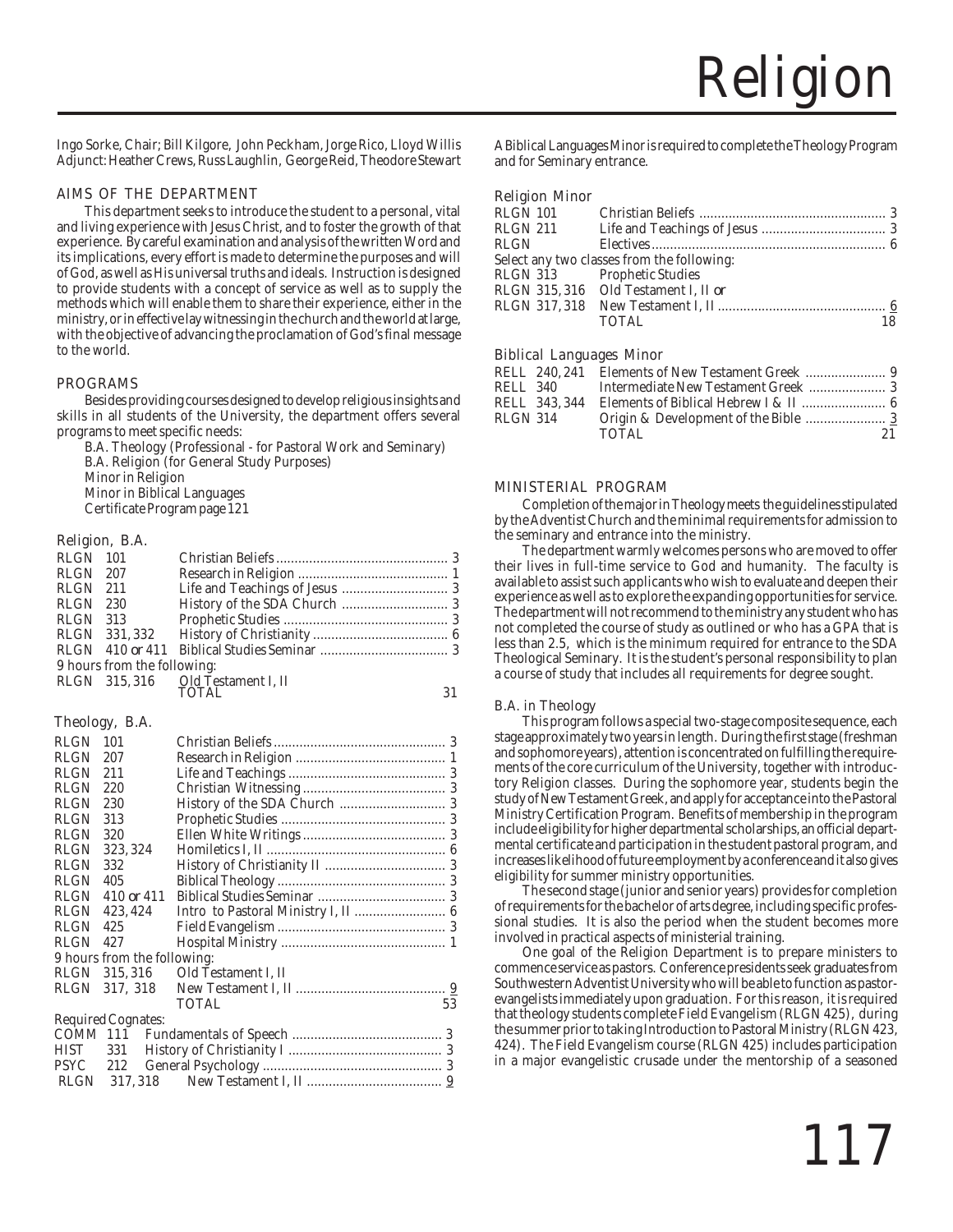# Religion

evangelist. This is to be followed by a three week personal evangelistic effort in a church within the conference where the major crusade was held. Those who have completed both of these programs before graduation are likely to be considered for conference employment ahead of others. The course Field Evangelism (RLGN 425) is a prerequisite for Introduction to Pastoral Ministry (RLGN 423, 424) and is an integral part of the theology degree. Most of our theology graduates will subsequently proceed to the Seminary for in depth training after field experience.

Theology students are encouraged to become involved in witnessing and spiritual activities throughout their time in college. However, the last two years are particularly focused on ministry, therefore, they are required to participate in the student pastoral program as well as be involved in other conference evangelism programs. The student pastoral program is coordinated by the SWAU Religion Department in conjunction with the Texas Conference and the Southwest Region Conference.

### Ministerial Profile and Progression

A call to pastoral ministry or any related form of ministry is very personal. The faculty of the Religion Department recognizes that students who come to the department will either have a sense of divine calling or will be currently wrestling with this issue. The choice of ministry implies a high level of spiritual commitment and an exemplary life style.

Since graduates from the department will desire and need recommendation from the Religion Department in order to be seriously considered for ministerial work and for admission to the Theological Seminary, a progressive procedure for guidance of prospective ministerial candidates has been set up. At the end of the first semester of the sophomore year, a personality profile inventory test is administered to all those pursuing the theology program. A small fee, in advance, is met by the student. After the test is processed, the department faculty sets up an appointment with each individual student for the purpose of analyzing the results and providing the student with an opportunity for self-evaluation.

Continuation in the theology program is at all times contingent upon the student's maintaining satisfactory academic progress, exemplary social and cultural development, and dedication to the principles of the Christian faith and practice as taught by the Seventh-day Adventist Church.

In fulfillment of the requirements for the classes RLGN 423 & 424 Introduction to Pastoral Ministry, senior theology students prepare a paper describing their personal call and philosophy of ministry. Each paper is reviewed by the members of the Religion faculty and followed by a personal exit interview with the combined Religion faculty. The composite results of this paper and interview constitute the basis for departmental recommendation for both ministerial work and the Theological Seminary. Subsequently, arrangements are made for senior theology majors to be interviewed by conference presidents on the University campus.

### COURSES BIBLICAL STUDIES AND THEOLOGY RLGN 101 Christian Beliefs 3 hours

A study of the basic concepts of Christian faith and practice with emphasis upon fundamental doctrines held by Seventh-day Adventists. (Fall, Spring)

### RLGN 201 Bible Study Methods 2 hours

This course will teach the student a variety of methods for studying the Bible in order to gain a greater understanding of its message. It will contribute to both skill and confidence in the Bible student. (Fall)

### RLGN 207 Research in Religion 1 hour

Prerequisite: CSIS 102, ENGL 121

An introduction to the research methods, documentation styles, and writing skills used in religious studies. Students will engage in critical thinking by utilizing and evaluating primary and secondary sources (including journals, indexes, and databases) to produce a book review, a research paper, and a professional presentation that involves public communication of the research process, evaluation of discipline-specific trends and resources, and the responsible and effective use of technology. Within this course, religion/theology majors begin the process of senior portfolio development. **This course fulfills the requirement for UNIV 201: Research in an Academic Discipline as specified in SWAU's Quality Enhancement Plan.** (Spring)

### RLGN 211 Life and Teachings of Jesus 3 hours

A survey study of the life and teachings of Jesus as outlined in the Gospels. His principles, methods, and teachings are studied in light of their application to modern life. (Fall, Spring)

### RLGN 212 Basic Christian Ethics 3 hours

An introduction to the theory and practice of Christian morality; its Biblical origins, norms, and sources of authority, including Christian approaches to basic issues such as decision-making, church-world relations, abortion, reproduction technology, euthanasia, marriage and divorce, and methods of social change. (Fall)

### RLGN 291 Selected Topics 1-2 hours

Prerequisite: Approval of department chair.

A study in an area of interest under the direction of a staff member. This study may involve research, laboratory or library work. May be repeated for a total of 2 credits.

### RLGN 313 Prophetic Studies 3 hours

An introduction to and survey of the books of Daniel and Revelation. The prophetic themes of Daniel and Revelation important to Seventh-day Adventist theology will be a major focal point. (Spring)

RLGN 314 Origin and Development of the Bible 3 hours A careful study of the history and development of the written material and canon of Scripture, covering Old Testament, intertestamental literature and New Testament. It also reviews the development of the

English Bible and seeks to assist in the evaluation of modern versions. (Fall)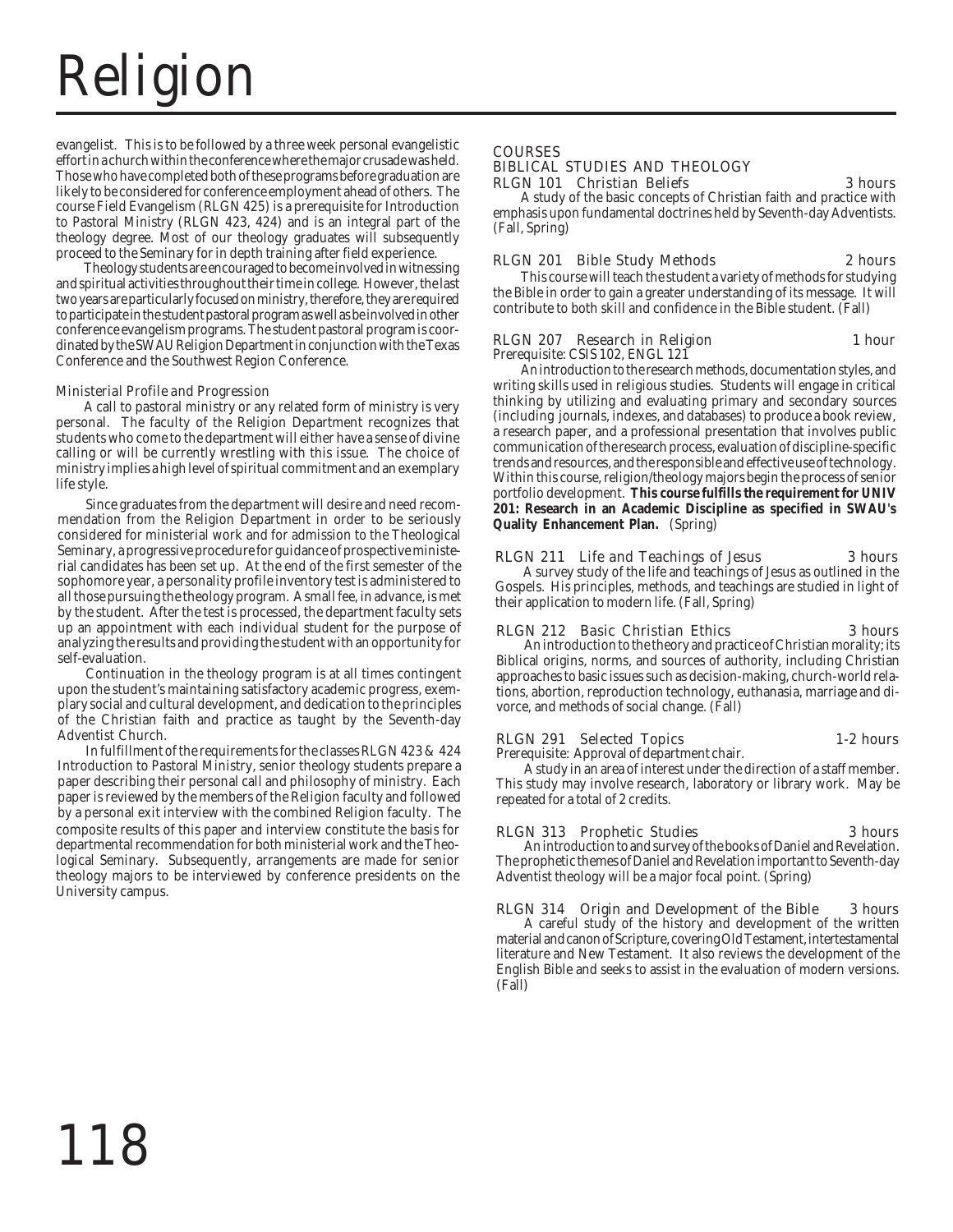### RLGN 315, 316 Old Testament 3, 3 hours

An introduction to the history, literature, and thought of the Old Testament. Study is given to the contemporary objectives of each book and application to life in modern times. Fall topics: Background, Pentateuch, The Writings. Spring topics: Prophets, Historical Books. (RLGN 315 Fall, RLGN 316 Spring)

### RLGN 317, 318 New Testament 3, 3 hours The study of the New Testament: its world and literature. Study is given to the theme and purpose of each book and applications to Christian life. Fall topic: Romans to Revelation. Spring topic: Gospels and Acts. (RLGN 317 Fall, RLGN 318 Spring)

### RLGN 320 Ellen White Writings 3 hours Prerequisite: RLGN 230

A course designed to give experience and guidelines in the study of the writings of Ellen G. White. The four major foci of the course are the historical context of the life of Ellen White, the development of her major literary works, the themes that tie her writings together across time, and principles for sound interpretation and current application of her writings. (Spring)

### RLGN 405 Biblical Theology 3 hours Prerequisite: RLGN 101 and at least one of the following: RLGN 315, RLGN 316, RLGN 317, RLGN 318

This course in Biblical Theology consists of the study of several selected topics approached from a biblical perspective. Topics for study will be selected from the following: biblical inspiration and interpretation, the doctrine of God, the doctrine of Christ, the doctrine of Salvation, the doctrine of the Church, eschatology, and the doctrine of Man. These studies will focus upon the contributions of several biblical writers to each doctrinal issue. Some attention will also be given to the way in which selected recent writers have handled the biblical material. (Spring)

### RLGN 410, 411 Biblical Studies Seminar I, II 3, 3 hours Prerequisites: 3 hours from RLGN 315, 316, 317 or 318, with

an additional prerequisite of RELL 240 for RLGN 411 only

A seminar on a biblical topic, book, or body of literature designed to encourage careful, responsible investigation and interpretation. May be repeated for credit. Fall semester: O.T. topic. Spring semester: N.T. topic. **This course fulfills the requirement for an upper-division course with components as specified in SWAU's Quality Enhancement Plan.** (RLGN 410 Fall, RLGN 411 Spring)

### RLGN 419 Philosophy of Science 3 hours

A study of the philosophies and methodologies of science. Includes a review of the history of scientific and religious thought and the role each has played in the development of modern theories of origin. (Also taught as BIOL or GEOL 419.) (Spring)

### RLGN 491 Selected Topics 1 hour

Prerequisite: Approval of department chair

Intensive study of a single approved topic in the field of religion. The course takes the form of a seminar, preparation of a research report, or other guided study as arranged with the department. Content and method of study must be arranged prior to registration. May be repeated for a total of 2 credits.

Religion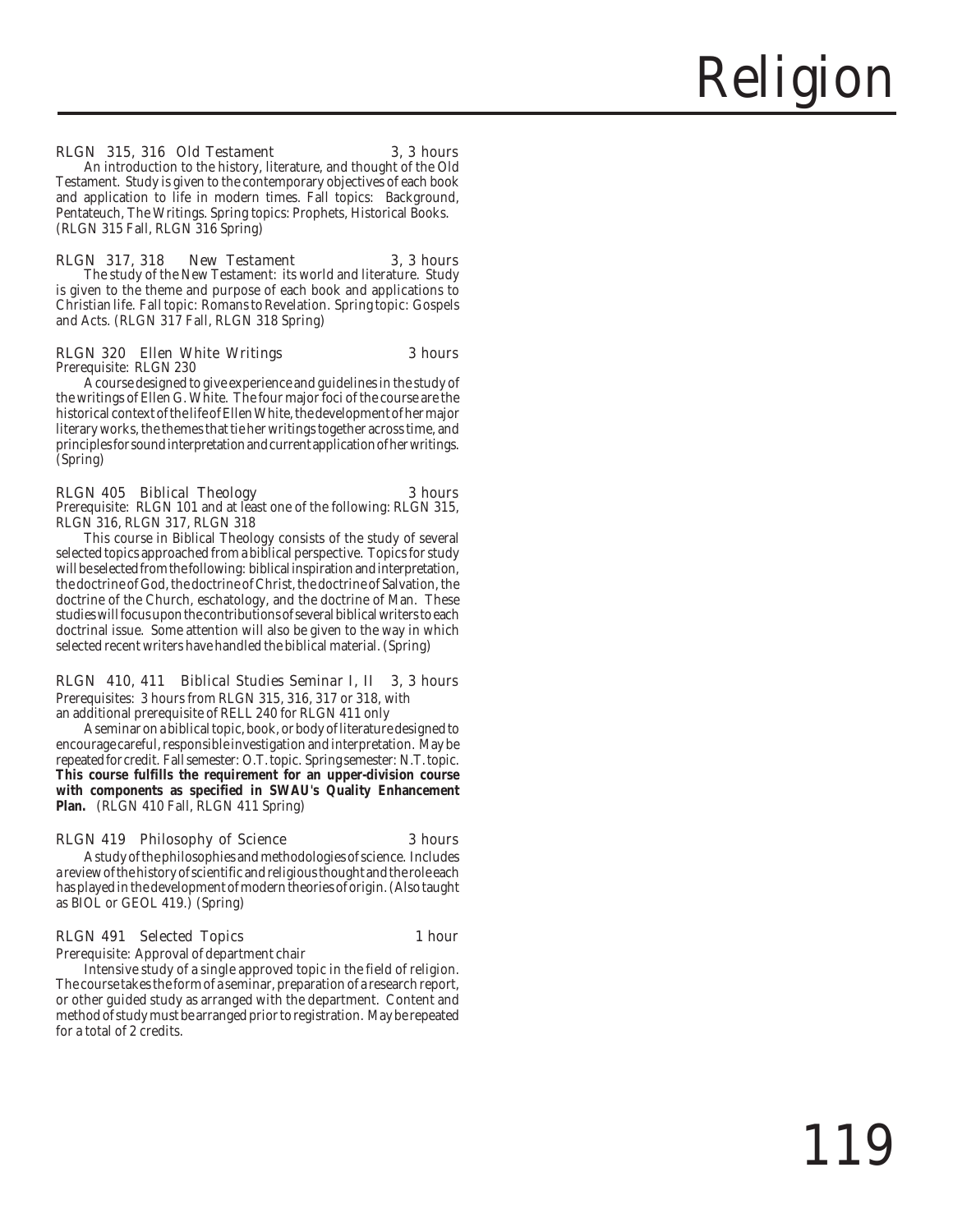### APPLIED RELIGION

### RLGN 210 Introduction to Missions 1 hour

Required for all student missionaries prior to service abroad. An introduction to issues and ideas in missions. Examines cultures and religions from the perspective of the national and the student missionary. (Spring)

### RLGN 220 Christian Witnessing 3 hours

A study of the biblical principles of the art and technique of personal evangelism. The student is taught to use the Scriptures effectively, to give specific Bible studies, to meet objections, and to gain decisions for Christ. (Fall, Spring)

### RLGN 271 Ministries Internship 1-3 hours

This course allows the student to earn credit through professionally directed mission, evangelistic, colporteur or youth camp programs. Arrangements must be made with the instructor prior to starting the internship and supervision will take place at the location of the internship. Credit earned will be elective only and will not apply to the general education religion requirement or toward a major or minor. Grading is on a pass/fail basis. May be repeated for a total of 3 hours.

### RLGN 323 Homiletics I 3 hours RLGN 324 Homiletics II 3 hours

Prerequisite: COMM 111

A study of the basic concepts of biblical preaching and sermon preparation, including persuasion, human responses, the art of illustration and effective structure. The second semester features actual practice in preparation and delivery. (RLGN 323 Fall, RLGN 324 Spring)

### RLGN 355 Music and Worship 1 hour

This course will acquaint the student with the variety of worship structures, musical styles and instruments available for the worship service. Students will be instructed in the purpose and design of worship services, in hymnology, in conducting and in rudimentary part-singing and choral conducting. (Fall)

### RLGN 420 Pastoral Practicum 1 hour

Prerequisite: RLGN 323, 324 completed or taken concurrently

Supervised field work in area churches as coordinated by the department. Designed to give practical experience in a wide variety of pastoral situations. May be repeated once for credit upon approval of the religion faculty. (Fall, Spring)

### RLGN 423, 424 Introduction to Pastoral Ministry 3, 3 hours Prerequisites: PSYC 212. RLGN 425

For senior ministerial students. Applied studies in church and ministry, leadership, pastoral care, visitation, counseling, organization and finance. The course is enriched by visits of specialists. (RLGN 423 Fall, RLGN 424 Spring)

### RLGN 425 Field Evangelism 3 hours

Prerequisite: RLGN 220

This course provides classroom instruction by a successful professional evangelist, accompanied by actual participation in a three-week series of meetings. All facets of the course are taught in the city where the series is conducted. Taught on an arranged basis. (Summer)

### RLGN 427 Hospital Ministry 1 hour

Prerequisite: Admission to junior or senior-level standing.

This course provides opportunity for students to expand mission focus to include ministry in specialized settings. Emphasis is given to the advancement of communication and assessment skills. Concentration will also be placed on the development of personal and professional identity and their related issues. (Spring)

### RELIGIOUS HISTORY

### RLGN 230 History of the Seventh-day Adventist Church 3 hours

A historical study of the Adventist awakening of the 19th century and the subsequent rise, growth, and worldwide expansion of the Seventh-day Adventist Church. Special attention is given to the role of Ellen G. White in the growing church. (Fall, Spring)

### RLGN 233 Introduction to Biblical Archaeology 3 hours

A study of the history of archaeology, recent achievements, and archaeological method. (Spring)

### RLGN 331, 332 History of Christianity I, II 3, 3 hours

A study of the rise and impact of Christianity in the Roman world and western culture. Attention is given to theological and social movements, the influence of Islam, the crusades, expansionism, and religious adaptation to modern life. The second semester traces development from the Reformation through the growth of American religion. (Also taught as HIST 331, 332.) (RLGN 331 Fall, RLGN 332 Spring)

### BIBLICAL LANGUAGES

RELL 240 Elements of New Testament Greek I 5 hours RELL 241 Elements of New Testament Greek II 4 hours

An introductory study of the elements of New Testament Greek. Emphasis upon the fundamentals of grammar and vocabulary. Translation from selected NT passages. One semester may be applied toward general education religion requirements. (RELL 240 Fall, RELL 241 Spring)

### RELL 340 Intermediate New Testament Greek 3 hours Continued reading in the Greek New Testament with emphasis on grammar and syntax, with interpretive translation of selected portions of the New Testament. (Summer)

### RELL 343 Elements of Biblical Hebrew I 3 hours RELL 344 Elements of Biblical Hebrew II 3 hours

An introductory course in the elements of Biblical Hebrew with emphasis on basic grammar and a working vocabulary. Translation frp, selected NT passages. The second semester will include grammar review, but will focus upon translation from selected Old Testament passages. (RELL 343 Fall, RELL 344 Spring)

### RELL 491 Selected Topics 1 hour

Prerequisite: Approval of department chair

A study in an area of student interest under the direction of a staff member. This study may involve research, laboratory or library work. May be repeated for a total of 2 credits.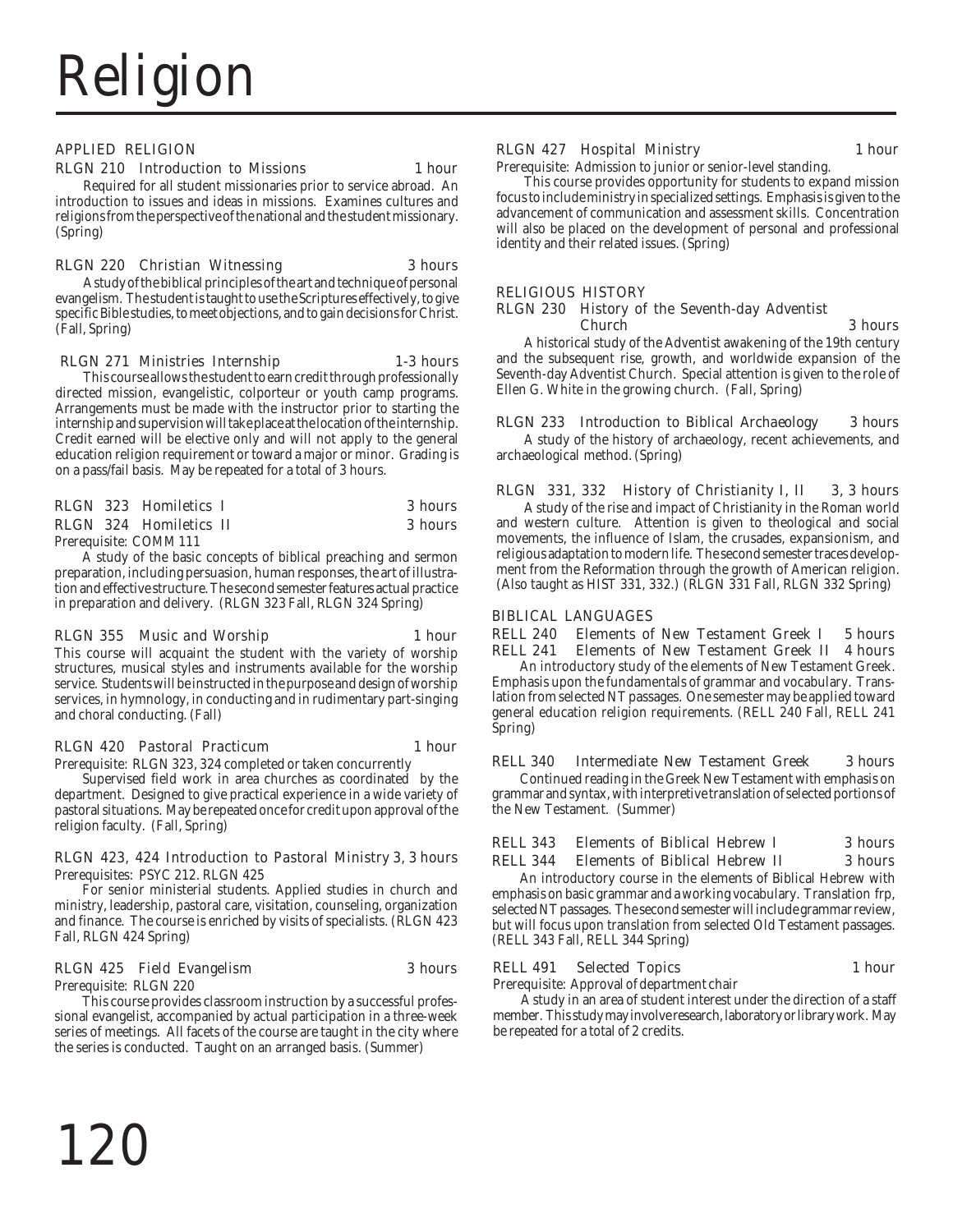### CERTIFICATE PROGRAM through ADP Program

The Southwestern Adventist University Adult Degree Program and the Department of Religion offers a Certificate in Church Ministry to prepare better lay leaders for the Seventh-day Adventist Church. It is a unique church ministry program which combines basic theological education with church history and applied ministerial methods and practices. The curriculum of the certificate consists of courses totaling 18 semester hours of college credit. These credits may be transferred to any other accredited college or university and may be applied to a degree at Southwestern Adventist University. The curriculum is also designed to help church lay leaders increase their knowledge and skills and be better equipped to work in various positions of lay leadership.

The Certificate in Church Ministry does not prepare candidates for full-time employment in pastoral ministry nor does it constitute an alternative theology degree. Anyone choosing full-time ministry as a goal for life must enroll in a four-year BA Theology program. Although the program will be entirely offered on-line, all courses can also be taken as traditional classes on the campus of Southwestern Adventist University in the current semester format. The courses in the certificate program are offered in either English or Spanish. The Spanish version, however, is only available on-line.

### Admission

The Certificate in Church Ministry is open to persons age 25 or older who have served in positions of lay leadership and are officially endorsed by their local congregations or conferences. Applicants must have a high school diploma or its equivalent. Previous college work is not required, but recommended.

Applicants must:

- 1. Complete an application for certificate program<br>2. Send a non-refundable \$25 application fee
- 2. Send a non-refundable \$25 application fee<br>3. Submit three letters of recommendation fro
- 3. Submit three letters of recommendation from a local church pastor, a local church elder, and a third local church leader which officially endorse the applicant
- 4. Write a letter of intent stating why the applicant would like to take the college-level certificate in church ministry
- 5. Send a current professional resume

### Time Limitations

Candidates for this certificate must complete all requirements within a five-year period.

### Certificate Completion

Certificates will be awarded to students who complete all course requirements and maintain a minimum 2.0 grade point average. Candidates must submit a Certificate Completion contract to the Records Office. A \$25 certificate fee is required at the time the certificate is completed.

### Certificate Course Requirements

| TOTAL | -18 |
|-------|-----|

### Cost of the Certificate

The on-line certificate will follow the tuition and fee policies of the Adult Degree Program. ADP tuition is currently discounted at 20%. The Certificate in Church Ministry is an accredited program. Local churches and conferences may provide students with scholarships for this certificate. There are no scholarships available from the university. All charges must be covered at the time of registration.

### Academic Support Services

Students taking the certificate will have access to important academic support services including library and learning resources, information on distance education technology, and the writing center.

### Student Support Services

The Adult Degree Program office will provide certificate students with a full range of student services appropriate to support the program, including admissions, financial aid, academic advising, registration, course materials, degree (certificate) audits, and graduation assistance.

### COURSES

### ADP Church Ministry on-line Program

RLGN 285 Introduction to Church Ministry 3 Hours This course will introduce the student to various aspects of church ministry and church life. Students will be instructed in such areas as Biblical ecclesiology; church organization and governance; distribution of funds; and the purpose and development of spiritual as well as social activities. This class is offered on-line and does not apply toward the requirements of a Theology major or Religion minor.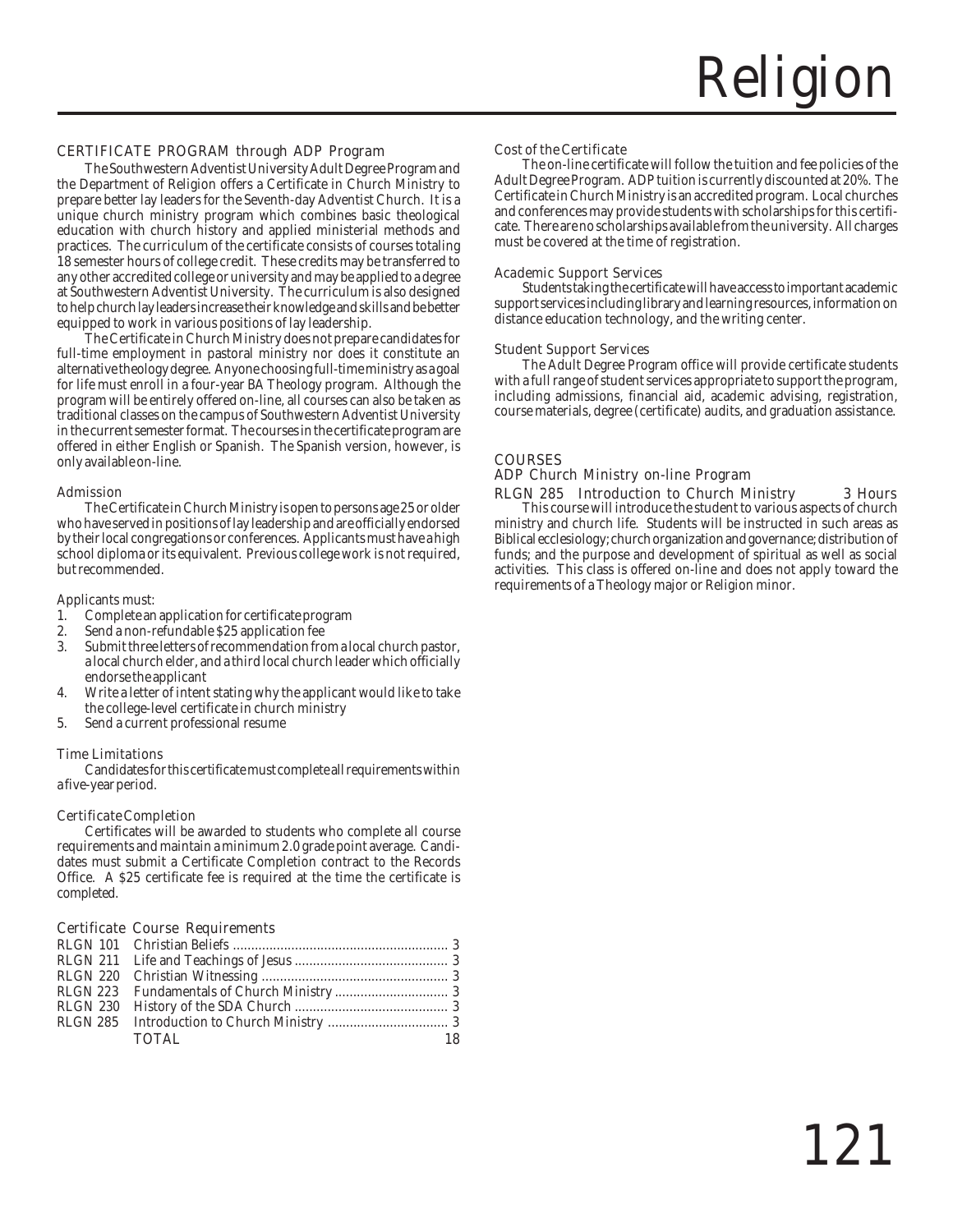## **Trustees**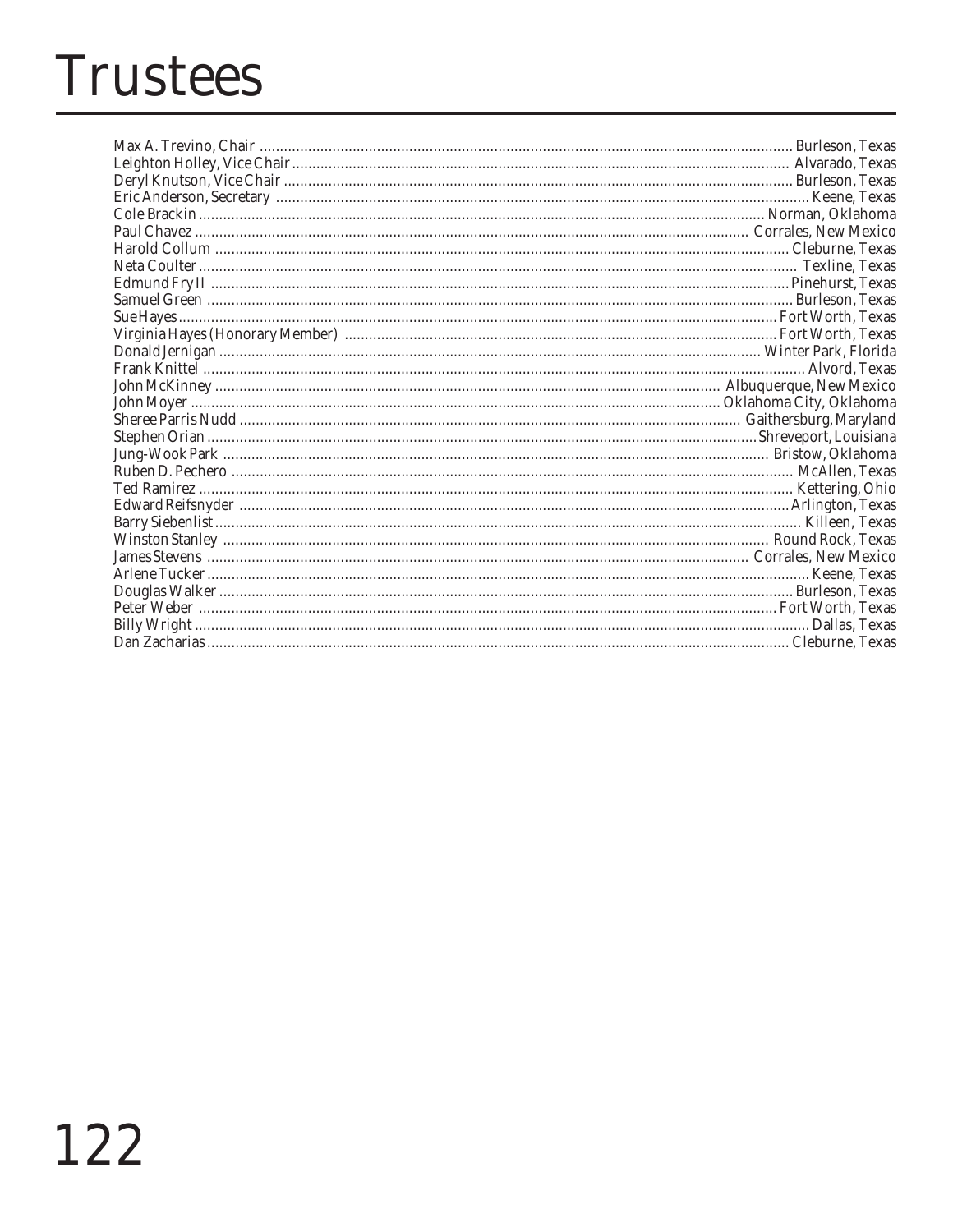### OFFICERS OF ADMINISTRATION

|                                                                     | Administration. Accreditation Liaison. Graduate Dean |
|---------------------------------------------------------------------|------------------------------------------------------|
| Larry W. Garrett, B.S.  Vice President for Financial Administration |                                                      |

### ADMINISTRATIVE SERVICES

| <b>President and Director of Planning</b>                         |
|-------------------------------------------------------------------|
| Robert Gardner, Ph.D.  Associate Academic VP, Registrar,          |
| <b>ADP Director, Admissions</b>                                   |
|                                                                   |
| David Knight, M.A.  Vice President for Student Services           |
| William Kilgore, D.Min.  Vice President for Spiritual Development |
|                                                                   |
| <b>Technology Services</b>                                        |
|                                                                   |
| Teresa Macomber, M.S.W. Student Accounts Advisor                  |
|                                                                   |
|                                                                   |
| Beverly Mendenhall, B.S.  Alumni Relations Director               |
| Patricia Norwood, B.S.  Assistant Vice President for Student      |
| <b>Financial Services</b>                                         |
| Italo Osorio, EdSDirector of Database Application Services        |
| Jerry Potter, M.B.A.  Assistant Student Accounts Director         |
| Marsha Rasmussen, A.M.L.S.  Technical Services Librarian          |
|                                                                   |
| Gary Temple, M.A.  Vice President for University Advancement      |
|                                                                   |
|                                                                   |
|                                                                   |
|                                                                   |
| <b>Financial Administration</b>                                   |
|                                                                   |
|                                                                   |

### CAMPUS SERVICES

| Randell Chastain, B.S.  Director for Bookstore and Media Services |
|-------------------------------------------------------------------|
|                                                                   |
|                                                                   |
|                                                                   |
|                                                                   |
|                                                                   |
| Greg Sullivan, B.S.  Executive Chef/Director for Food Service     |
|                                                                   |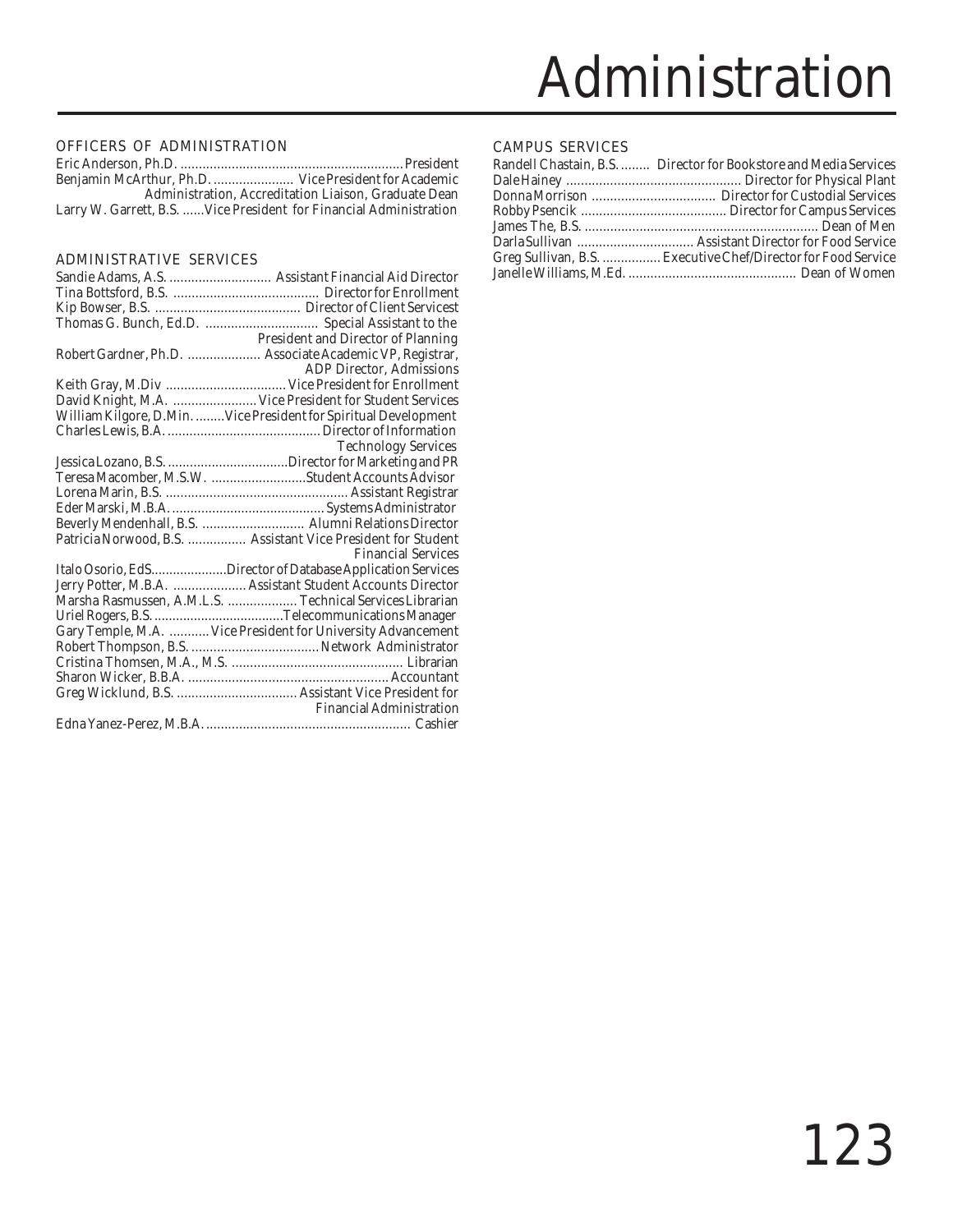## **Faculty**

### EMERITI FACULTY/ADMINISTRATION

- Clinton J. Anderson, M.A. ............................................................ Librarian B.A., Andrews University; M.A.T., Andrews University.
- Watson L. Chin, Ph.D. ........................................................... Mathematics B.A., Andrews University, 1963; M.A., Ohio State University, 1966; Ph.D., Illinois Institute of Technology, 1973.
- R. Edwin Connell, M.A. ................................................. Computer Science B.A., Union College, 1964; M.A., Andrews University, 1972.
- Robert Cooper, M.S. ..................................................................... Librarian B.S., Union College; M.S., in Library Science, University of Southern California.
- Laurice Durrant, Ed.D. ................................................................... Nursing B.S., Nursing Union College; Masters, Health Ed.., Stanford University; Ed.D., Stanford University.
- Barbara Harsany, M.S. .............................................................. PE/Wellness B.S., Walla Walla College, 1959; M.S., University of Southern California, 1962.
- Morris Lowry, M.A. ......................................................................... History B.A., Pacific Union College; M.A., Texas Christian University; M.A., Seventh-day Adventist Theological Seminary. Additional graduate study at University of Colorado, Texas Christian University.
- Marie Redwine, Ph.D. ........................................... Academic Vice President B.S., Union College; M.S., Northern Illinois University; Ph.D., Texas Woman's University.
- Herbert J. Roth, Ph.D. ..................................................................... English B.A., Columbia Union College; M.A., University of Maryland; Ph.D., Texas Christian University.
- Carol Sample, Ph.D. ........................................................................ English B.A., Union College; M.A., East Tennessee State University; Ph.D., Texas Christian University. Additional graduate study at University of Maryland.
- Erwin Sicher, Ph.D., Ph.D. .......................... Education and Social Sciences B.A., Atlantic Union College; M.A., Pacific Union College; Ph.D., University of Southern California; Ph.D., Texas Woman's University.
- Charles M. Underhill, Ed.D. ...................... Professor of Education/Religion B.A., Union College; M.A., Colorado State College of Education; Ed.D., Texas A&M University.
- Arthur L. White, M.B.A. ........................................ Business Administration B.S., Walla Walla College; M.B.A., University of Washington. Additional graduate study at University of Washington.

### TEACHING FACULTY

- R. Mark Aldridge, Ph.D. ............... Associate Professor of Psychology, 2003 B.S., Southwestern Adventist University, 1992; M.A., Andrews University, 1995; Ph.D., Andrews University, 2005.
- Jean Alway, M.S.N. ............................ Associate Professor of Nursing, 1995 B.S., Loma Linda University, 1975; M.S.N., University of New Mexico, 1992.
- David R. Anavitarte, M.A. ..................... Associate Professor of Music, 1991 B.S., Columbia Union College, 1982; M.A., Indiana University of Pennsylvania, 1988.
- Eric D. Anderson, Ph.D. .................................... Professor of History, 2005 B.A., Andrews University, 1970; M.A., University of Chicago, 1972; Ph.D., University of Chicago, 1978.
- Paulos Berhane, M.S. .. Associate Professor of Math/Physical Sciences, 2007 B.S., University of Texas at Dallas, 1994; B.S., University of Texas at Dallas, 1994; M.S., University of Texas at Dallas, 2000.
- Elizabeth Bowser, M.A........................ Assistant Professor of History, 2006 B.A., Pacific Union College, 1994; M.A., University of California at Riverside, 2000.
- John W. Boyd, D.A. .............................. Associate Professor of Music, 1998 B.A., Walla Walla College, 1969; M.M., Lewis & Clark College, 1974; D.A., University of Northern Colorado, 1998.
- Thomas G. Bunch, Ed.D. ...........................Professor of PE/Wellness, 1977 B.S., Pacific Union College, 1966; M.A., California State, 1968; Ed.D., Brigham Young University, 1977.
- Rodney W. Bussey, Ph.D., ......... Associate Professor of PE/Wellness, 2002 B.Ed., Canadian University College, 1991; M.Ed., Azusa Pacific University, 2002; Ph.D., Texas Woman's University, 2008.
- Carol Campbell, Ph.D. ................................. Professor of Education, 2002 B.S., Walla Walla College, 1978; M.Ed., Texas Christian University, 1982; Ph.D., University of North Texas, 1993.
- Arthur V. Chadwick, Ph.D. ......... Professor of Biology and Geology, 1984 B.A., La Sierra College, 1965; Ph.D., University of Miami, 1969. Additional graduate study at the University of California.
- Jerry L. Chi, Ph.D., Ph.D. ........ Professor of Business Administration, 1996 B.A., B.A., Taiwan Adventist College, 1987, 1989; M.B.A., Andrews University, 1991; Ph.D., Andrews University, 1995; Ph.D., Illinois State University, 1998.
- Murray Cox, M.A. ....................... Assistant Professor of Mathematics, 2001 B.A., Union College, 1991; M.A., University of California at Riverside, 2000.
- Rudyard Dennis, D.M.A........................................ Professor of Music, 2007 B.A./B.S., Pacific Union College, 1986; M.Mus., University of Washington, 2001; D.M.A., University of Washington, 2003.
- Renard K. Doneskey, Ph.D. .............................. Professor of English, 1999 B.A., Southwestern Adventist College, 1981; M.A., Andrews University, 1983; Ph.D., University of California, 1987.
- Roger Dunder, M.B.A. .............................................. Associate Professor of Business Administration, 2007 B.S., Andrews University, 1983; M.B.A., Indiana University Kokomo, 1997.
- Michael G. England, Ed.D. ........................... Professor of Education, 1996 B.S., Andrews University, 1977; M.A., Western Carolina University, 1980; M.Ed., Walla Walla College, 1986; Ed.D., Andrews University, 1997.
- Miguel Espinosa, M.Ed. ...... Assistant Professor of Computer Science, 2006 M.Ed., Southwestern Adventist University, 2003.
- Meriam Fabriga, M.S.N. ...................... Assistant Professor of Nursing, 1992 B.S.N, Mountain View College, 1978; M.S.N, Philippine Union College, 1985.
- Susan Gardner, Ph.D. ........................................ Professor of English, 2007 B.A., Walla Walla College, 1970; M.A., University of Utah, 1975; Ph.D., University of Michigan, 1985
- Randy Gilliam, Ed.D. ................................... Professor of Education, 1998 B.S., Colorado University, 1973; M.Ed., Central State University, 1976; Ed.D., Oklahoma University, 1987.
- Nancy Giraldo, M.S.W................... Assistant Professor of Psychology, 1999 B.S., Southwestern Adventist College, 1991; M.S.W., University of Texas at Arlington, 1993.
- Bonnie Gnadt, Ph.D. ......................................... Professor of Nursing, 1988 B.S., Union College, 1964; M.S.N., Washington University, 1969, Ph.D., University of North Texas, 2004.
- Krystal Hauff, Ph.D. .................... Associate Professor of PE/Wellness, 2000 B.S., Union College, 1998; M.Ed., University of Nebraska, 2000; Ph.D., Texas Woman's University, 2006.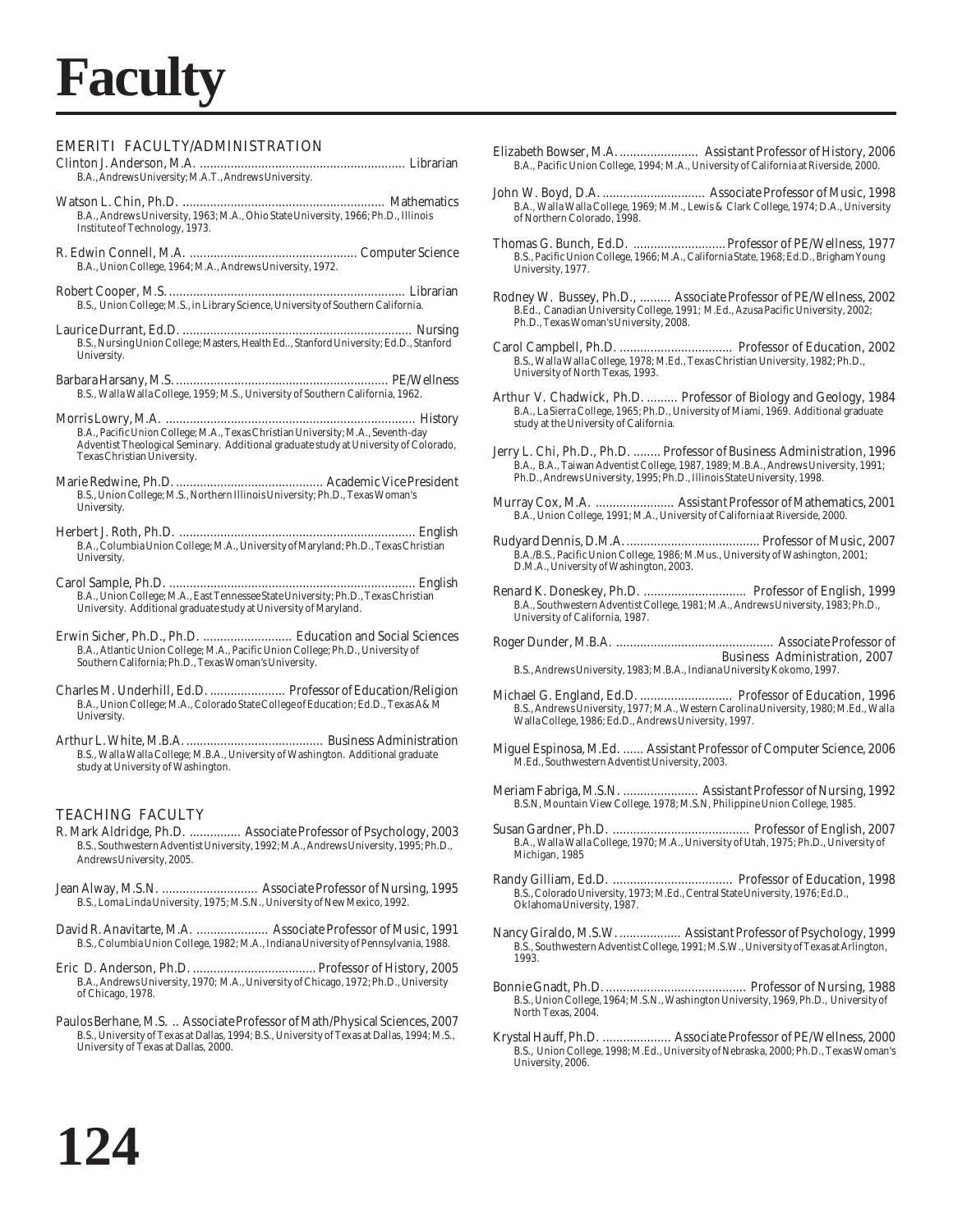- Chad Hutchinson, M.S.Ed. .......... Assistant Professor of PE/Wellness, 2005 B.S., Southern Adventist University, 1998 ; M.S.Ed., Southern Adventist, 2004.
- R. Steven Jones, Ph.D. ....................................... Professor of History, 1997 B.A., Northern Oklahoma State University, 1988; M.A., Oklahoma State University, 1990; Ph.D., Oklahoma State University, 1997.
- William L. Kilgore, D.Min. .............................. Professor of Religion, 1989 B.A., Columbia Union College, 1976; M.Div., Andrews University, 1980; D. Min., Southwestern Baptist Theological Seminary, 2003.
- Eun-Young Kim, Ph.D. ............... Assistant Professor/Director of ESL, 2006 B.A., Union College, 1992; M.A., Andrews University, 1994; Ph.D., Northern Illinois University, 2001.
- Karl Konrad, Ph.D. ........................................ Professor of Chemistry, 1968 B.A., Andrews University,1963; M.S., Illinois Institute of Technology, 1966; Ph.D., Illinois Institute of Technology, 1969.
- Judy Myers Laue, Ph.D. .................................... Professor of English, 2000 B.A., Andrews University, 1976; M.A., Andrews University,1977; Ph.D., University of Southern California, 1988.
- Radhames Lizardo, Ph.D. .............................................. Associate Professor of Business Administration, 2009 B.S.A., Antillian Adventist University, 1982; M.B.A., Interamerican University of Puerto Rico, 1986; M.S.A., University of North Texas, 1997; Ph.D., University of Texas, 2009.
- Richard L. McCluskey, Ph.D. ......... Professor of Biology, 1964-1978, 1997 B.A., Andrews University, 1961; M.A., Walla Walla College, 1966; Ph.D., University of North Texas, 1972.
- Robert R. Mendenhall, Ph.D. ............... Professor of Communication, 1970 B.S., Pacific Union College, 1967; M.A., Texas Christian University, 1977; Ph.D., University of Texas at Austin, 1994.
- Judith Foll Miles, M.A. ............................................... Associate Professor of Business Administration/Computer Science, 1979 B.S., Andrews University, 1969; M.A., Loma Linda University, 1978.
- Suzanne Phillips, Ph.D........................ Associate Professor of Biology, 2005 B.S., Union College, 1998; Ph.D., Loma Linda University, 2003.
- Donna Read, M.S.N. .......................... Associate Professor of Nursing, 2008 B.S.N., Columbia Unioin College, 1962; M.S.N., Duke University, 1965; F.N.P. University of Texas at Arlington, 1978; Ranch Management, Texs Christian University, 1995.
- Verna (Bunny) Reid, M.S.N., ............ Associate Professor of Nursing, 2006 B.S.N., University of Texas at Arlington, 1982; M.S.N., St. Joseph's College of Maine, 2003.
- Jorge Rico, D.Min., Ph.D. ................. Associate Professor of Religion, 2006 B.A., Columbia Union College, 1986; M.Div., Andrews University, 1989; D.Min., Andrews University, 1997; Ph.D., Andrews University, 2006.
- Glendal P. Robinson, Ph.D. ............... Professor of Communication, 1998 B.A., Pacific Union College, 1975; M.A., California State University, 1988; Ph.D., University of North Texas, 2004.
- Marcel Sargeant, Ph.D. .................................. Professor of Education, 2002 B.S., University of Guyana, 1987; M.A., Andrews University, 1995; Ph.D., Andrews University, 2003.
- Karen Senecal, M.B.A. .................................................... Associate Professor of Business Administration, 2008 B.B.A., Southwestern Adventist College, 1981; M.A.T., Andrews University, 1982; M.B.A., University of Texas at Arlington, 1995.
- Ingo Sorke, M.Div .............................. Assistant Professor of Religion, 2000 B.A., Southwestern Adventist College, 1993; M.Div., Andrews University, 1996.
- Gerald Springer, Ph.D. ............................................... Associate Professor of Math/Physical Sciences, 2007 B.S., Oakwood College, 1993; M.S., University of Tennessee at Knoxcille, 1996; Ph.D., Kansas State University, 2001.
- Hoyet Taylor, M.S. .............................. Assistant Professor of Biology, 2001 B.S., Southwestern Adventist College, 1991; M.S., Eastern Washington University, 2000.
- Daryl D. Thomas, Ph.D. ................... Professor of Computer Science, 1995 B.S., Louisiana State University, 1976; Ph.D., Louisiana State University, 1994.
- Catherine K. Turner, Ph.D. ............................... Professor of Nursing, 1996 B.S., Columbia Union College, 1963; M.S.N., University of Tennessee, 1980; Ph.D., Andrews University, 1995.
- Lawrence E. Turner, Ph.D. ............ Professor of Mathematics/Physics, 1996 B.S., Pacific Union College, 1968; M.A., Pacific Union College, 1968; M.S., Michigan State University, 1970; Ph.D., Michigan State University, 1971.
- Lolita Valdez, M.S. .............................. Assistant Professor of Nursing, 1991 B.S.N., Mountain View College, 1975; M.S., University of Philippines, 2002.
- Roberto Valencia, M.A...... Assistant Professor of Modern Languages, 2006 B.S., National Autonomous University of Mexico; M.A., Kansas State University.
- Jill Vollmer, B.S.N. ........................................... Instructor of Nursing, 2006 B.S.N., Andrews University, 1992.
- Etla Van Horne, M.S.N. ..................... Assistant Professor of Nursing, 2004 B.N., Montemorelos University, 1984; M.S.N., La Universidad Autonoma de Nuevo Leon, Mexico, 2002.
- Karl G. Wilcox, Ph.D. ....................... Associate Professor of English, 2006 B.A., Newbold College, England, 1986; M.Phil, University of St. Andrews, Scotland, 1990; Ph.D., University of Nevada, Las Vegas, 2005.
- Lloyd A. Willis, Ph.D. ....................................... Professor of Religion, 1989 B.A., Pacific Union College, Avondale Campus, 1961; M.A., Andrews University, 1970; Ph.D., Andrews University, 1982.
- Andrew P. Woolley III, Ph.D. ........................... Professor of English, 1978 B.A., Southern Missionary College, 1973; M.A., Andrews University, 1974; Ph.D., University of Tennessee, 1978.
- Randy Yates, M.Ed. .................... Assistant Professor Communication, 2004 B.S., Southwestern Adventist College, 1985; M.S., Sul Ross State University, 1988. Additional graduate study Southwestern Baptist Theological Seminar.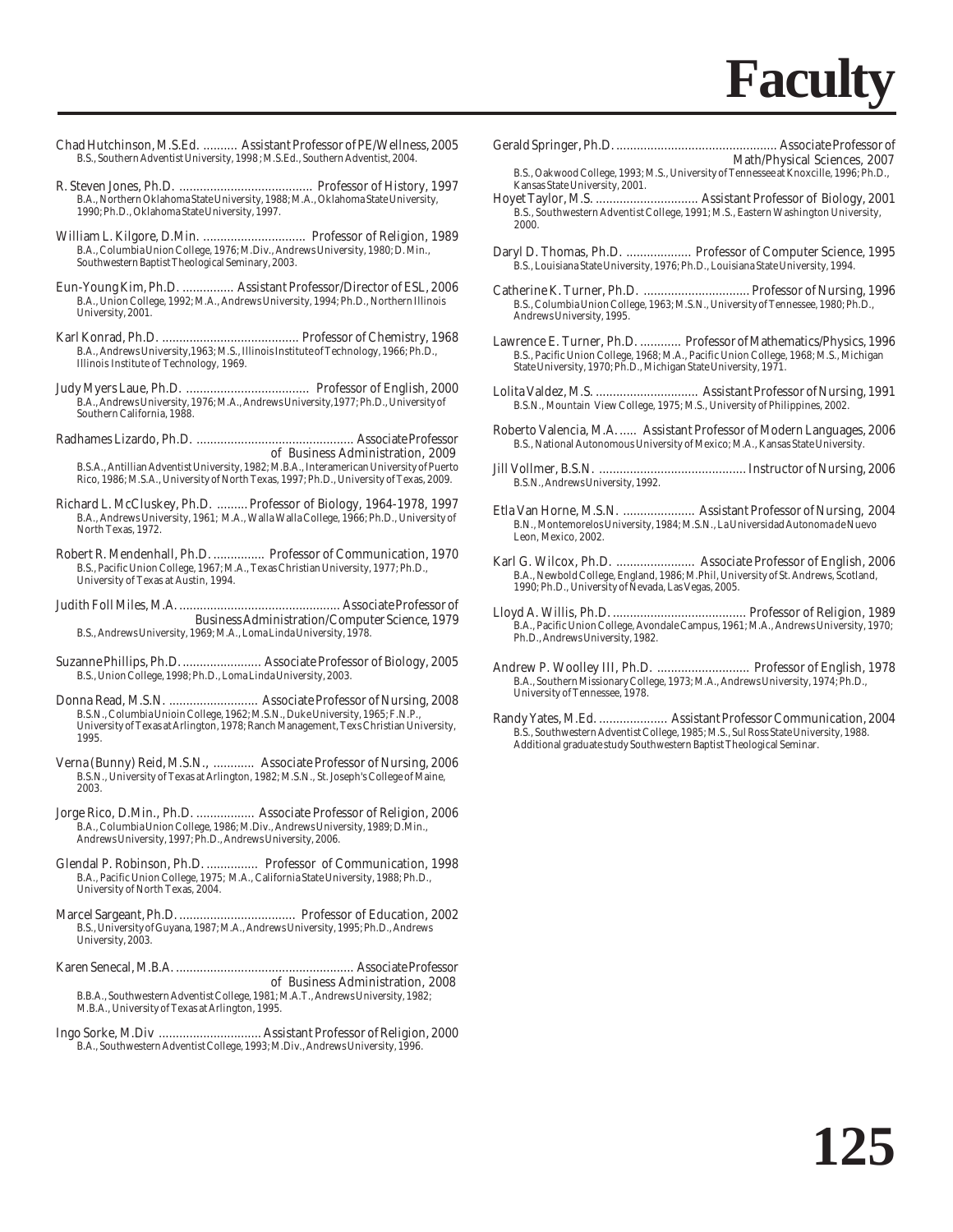## **Faculty**

### ADJUNCT FACULTY

| <b>Business Administration</b> |  |
|--------------------------------|--|
|                                |  |
| <b>Music and Art</b>           |  |

### History, Social Science, including Modern Languages

Cristina Thomsen, M.A., M.S., ....................................................Geography

### Kinesiology

| . |  |
|---|--|
|   |  |
|   |  |

### Religion

### Southwestern Union Conference of Seventh-day Adventists

Doug Walker, M.A. ................................................... Director of Education

### Arkansas-Louisiana Conference of Seventh-day Adventists

Donald Hevener ..................................................... Assistant in Supervision

### Oklahoma Conference of Seventh-day Adventists

Jack Francisco, M.Ed. ............................................. Assistant in Supervision

### Southwest Region Conference of Seventh-day Adventists

Frank L. Jones, III .................................................. Assistant in Supervision

### Texas Conference of Seventh-day Adventists

Bonnie Eder ............................................................ Assistant in Supervision

### Texico Conference of Seventh-day Adventists

Chuck Workman ................................................... Assistant in Supervision

### Clinical Laboratory Sciences Andrews University — Berrien Springs, Michigan

Virginia Reyes, M.T. (ASCP) SBB ................................................. Instructor Patricia Smith, M.T. (ASCP) SH .................. Instructor/Student Coordinator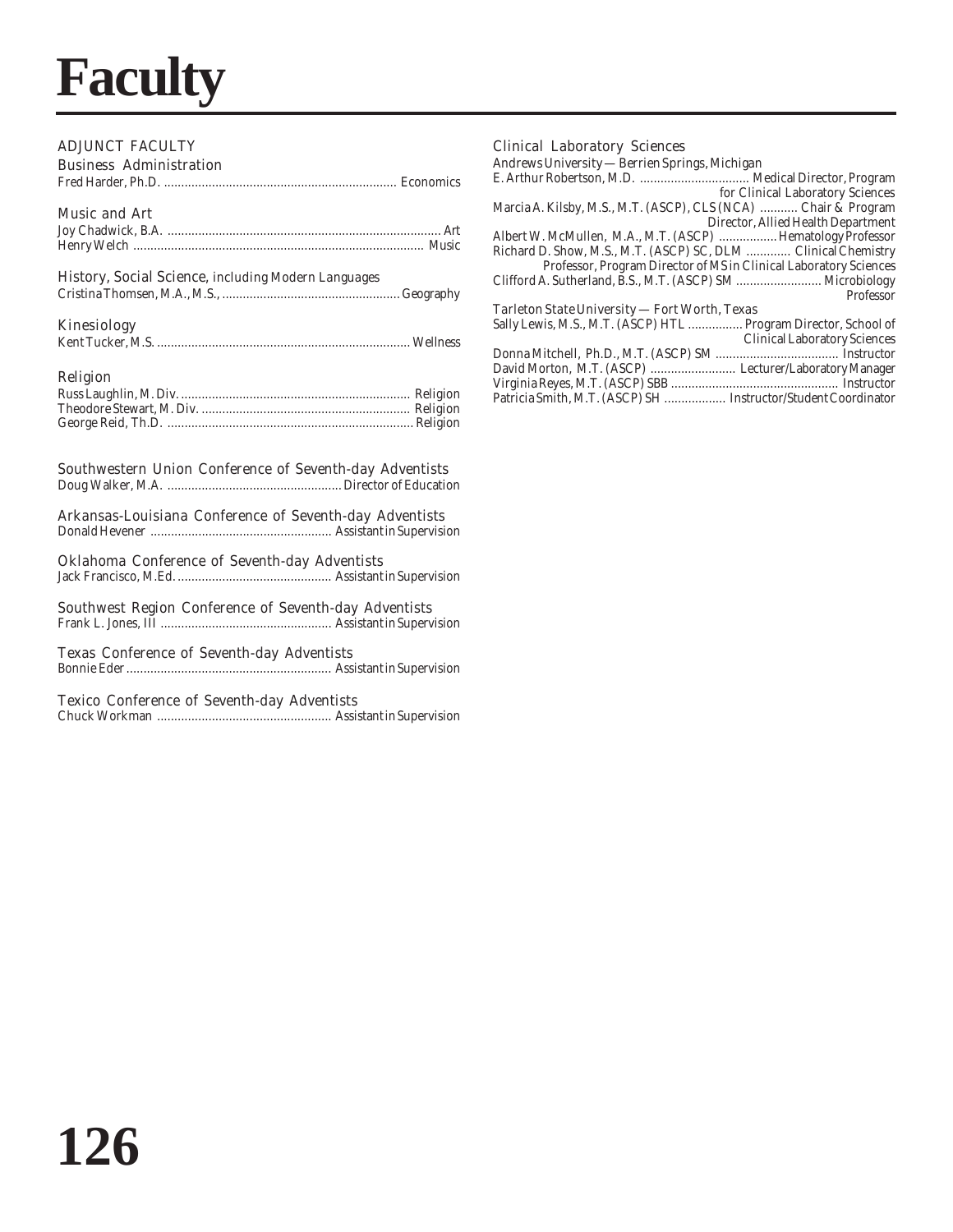## **Departments**

*First name listed is chair.*

### Department of Biology

including Clinical Laboratory Sciences Suzanne Phillips, Ph.D. Arthur Chadwick, Ph.D. Richard L. McCluskey, Ph.D. Hoyet Taylor, M.S.

### Department of Business Administration

Jerry L. Chi, Ph.D. Roger Dunder, M.B.A. Radhames Lizardo, Ph.D. Judith Miles, M.A. Karen Senecal, M.B.A.

### Department of Communication

Robert R. Mendenhall, Ph.D. Glendal P. Robinson, Ph.D. Randy Yates, M.Ed.

### Department of Computer Science

Daryl D. Thomas, Ph.D. Miguel Espinosa, M.Ed. Judith Miles, M.A.

### Department of Education & Psychology

Randy Gilliam, Ed.D. Mark Aldridge, Ph.D. Carol Campbell, Ph.D. Michael England, Ed.D. Nancy Giraldo, M.S.W. Marcel Sargeant, Ph.D.

### Department of English

Renard Doneskey, Ph.D. Judy Myers Laue, Ph.D. Susan Gardner, Ph.D. Karl Wilcox, Ph.D. Andrew Woolley III, Ph.D.

### Department of History, Social Sciences,

 including Modern Languages R. Steven Jones, Ph.D. Elizabeth Bowser, M.A. Eun-Young Kim, Ph.D. Roberto Valencia, M.A.

### Department of Kinesiology

Rod Bussey, Ph.D. Krystal Hauff, Ph.D. Chad Hutchinson, M.S.Ed.

### Department of Mathematics & Physical Sciences including Chemistry, Physics

Lawrence Turner, Ph.D. Paulos Berhane, M.S. Murray Cox, M.A. Karl Konrad, Ph.D. Gerald Springer, Ph.D.

### Department of Music

David R. Anavitarte, M.A. John W. Boyd, D.A. Rudyard Dennis, D.M.A.

### Department of Nursing

Catherine K. Turner, Ph.D. Jean Alway, M.S.N. Meriam Fabriga, M.S. Bonnie Gnadt, Ph.D. Donna Read, M.S.N. Verna (Bunny) Reid, M.S.N. Lolita Valdez, M.S.N. Etla Van Horne, M.S.N. Jill Vollmer, B.S.N.

### Department of Religion

Ingo Sorke, Ph.D. William Kilgore, D.Min. Jorge Rico, Ph.D. Lloyd Willis, Ph.D.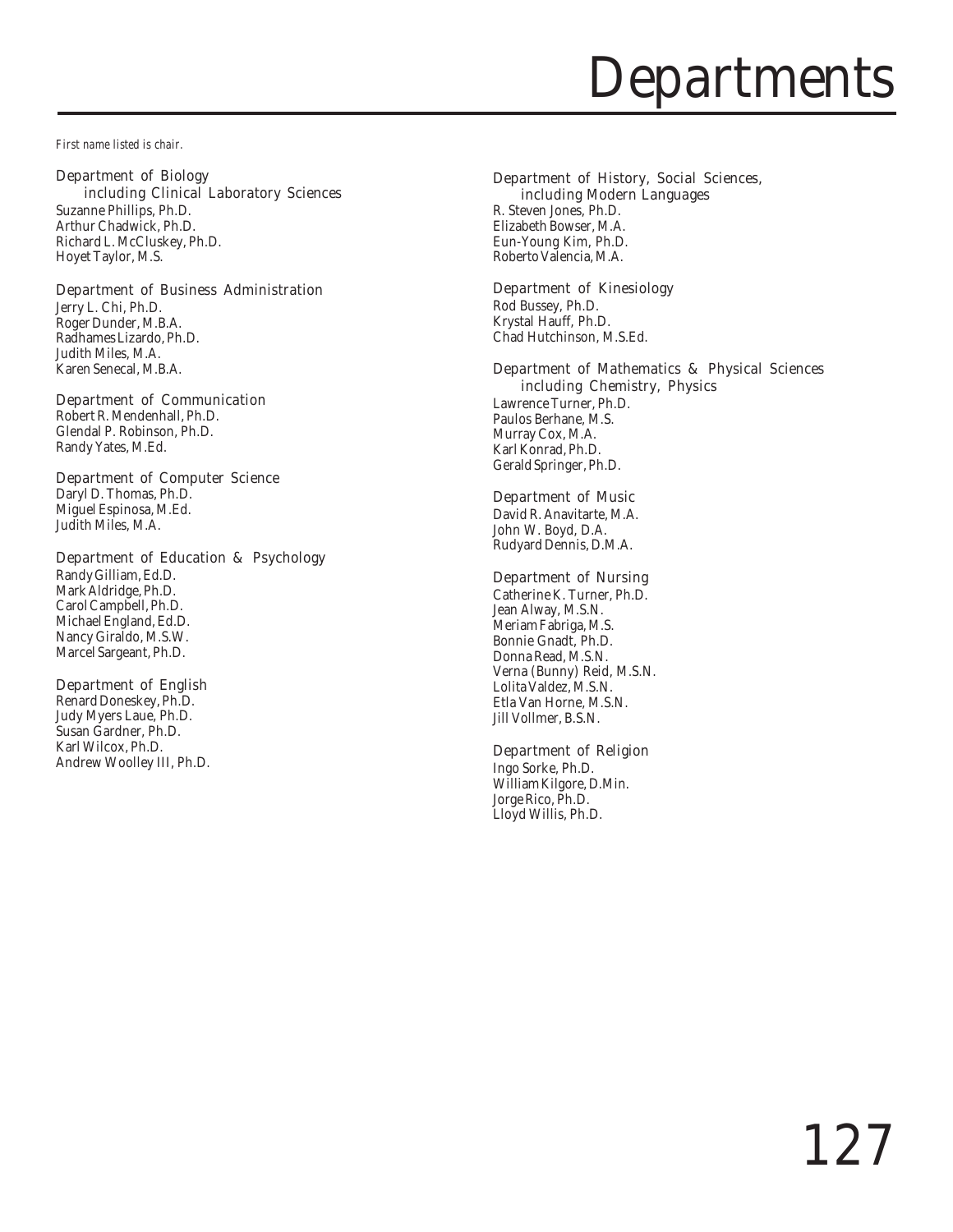## **Committees**

### COMMITTEES OF THE FACULTY

For the Academic Year 2009-2010

*First name listed is chair. All University officers are ex-officio members of all committees, standing and ad hoc.*

### Academic Policies

Ben McArthur, David Anavitarte, Rodney Bussey, Jerry Chi, Renard Doneskey, Robert Gardner, Randy Gilliam, Steve Jones, Robert Mendenhall, Suzanne Phillips, Ingo Sorke, Daryl Thomas, Cristina Thomsen, Catherine Turner, Larry Turner, Andrew Woolley, Student Senate President.

### Administrative Council

Eric Anderson, Tom Bunch, Robert Gardner, Larry Garrett, Keith Gray, Bill Kilgore, Dena King, David Knight, Chas Lewis, Ben McArthur, Patricia Norwood, Gary Temple, Greg Wicklund.

### Admissions

Robert Gardner, John Boyd, Murray Cox, Dorie Cruz, Susan Gardner, Keith Gray, David Knight, Patricia Norwood, Ben McArthur, Ingo Sorke.

### Adult Degree

Robert Gardner, Jerry Chi, Randy Gilliam, Lorena Marin, Ben McArthur, Jorge Rico, student.

### Distance Education

Robert Gardner, Carol Campbell, Roger Dunder, Michael England, Susan Gardner, Steve Jones, Ingo Sorke, Larry Turner, Roberto Valencia.

### **Discipline**

Judy Miles, Jean Alway, Murray Cox, Nancy Giraldo, Marcel Sargeant, James The, Janelle Williams.

### Education Admissions

Randy Gilliam, Carol Campbell, Charlotte Coy, Michael England, Robert Gardner, Ben McArthur, Marcel Sargeant.

### Exceptions

Robert Gardner, Mark Aldridge, Steven Jones, Lorena Marin, Suzanne Phillips, Ben McArthur, Marcel Sargeant, Karl Wilcox.

### Faculty/Staff Handbook

Ben McArthur, Carol Campbell, Steve Jones, Daryl Thomas, Andrew Woolley.

### Faculty/Staff Social Activities

Diem Dennis, Eric Anderson, Loretta Anderson, Tom Bunch, Susan Grady, Bill Kilgore, David Knight, Jessica Lozano, Bev Mendenhall, Robby Psencik, Karen Senecal, Roberto Valencia, Laura Yanez.

### First Year Experience

Tom Bunch, Susan Gardner, Keith Gray, Bill Kilgore, Ben McArthur, James The, Cristina Thomsen, Andrew Woolley.

### General Education

Steve Jones, Murray Cox, Michael England, Robert Gardner, Krystal Hauff, Ben McArthur, Catherine Turner, student.

### Graduate Council

Ben McArthur, Jerry Chi, Robert Gardner, Randy Gilliam, Judy Myers Laue, Cristina Thomsen, graduate student.

### Honors

Andrew Woolley, Elizabeth Bowser, Art Chadwick, Rudy Dennis, Ben McArthur, Donna Read, LarryTurner, Current Seminar Faculty, student.

### Human Subjects

Bonnie Gnadt, Carol Campbell, Marcel Sargeant, Gerald Springer, Hoyet Taylor, Catherine Turner, Lloyd Willis.

### Information Services

Charles Lewis, Kip Bowser, Robert Gardner, Larry Garrett, Ben McArthur, Marcel Sargeant, Cristina Thomsen, Andrew Woolley, student.

### Institutional Research and Effectiveness

Tom Bunch, Carol Campbell, Murray Cox, Larry Garrett, David Knight, Daryl Thomas, Cristina Thomsen

### Institutional Planning

Eric Anderson, Tom Bunch, Larry Garrett, Dale Hainey, Ben McArthur, Daryl Knutson, Robert Mendenhall, Larry Turner, Lloyd Willis, student.

### Library Advisory

Cristina Thomsen, Carol Campbell, Miriam Fabriga, Robert Gardner, Judy Myers Laue, Ben McArthur, Robert Mendenhall, Jorge Rico, student.

### Nursing Admissions

Catherine Turner, Robert Gardner, Keith Gray, Ben McArthur, all Nursing faculty.

### Preprofessional

Ben McArthur, Arthur Chadwick, Gerald Springer, Hoyet Taylor, James The, Janelle Williams.

### President's Cabinet

Eric Anderson, Larry Garrett, Keith Gray, Bill Kilgore, David Knight, Ben McArthur, Gary Temple.

### Quality Enhancement Plan

Andrew Woolley, Carol Campbell, Murray Cox, Miguel Espinosa, Susan Gardner, Ben McArthur, Judy Miles, Gerald Springer, Cristina Thomsen.

### Rank and Continuous Appointment

Ben McArthur, Carol Campbell, Susan Gardner, Randy Gilliam, Bonnie Gnadt, Steve Jones, Bill Kilgore.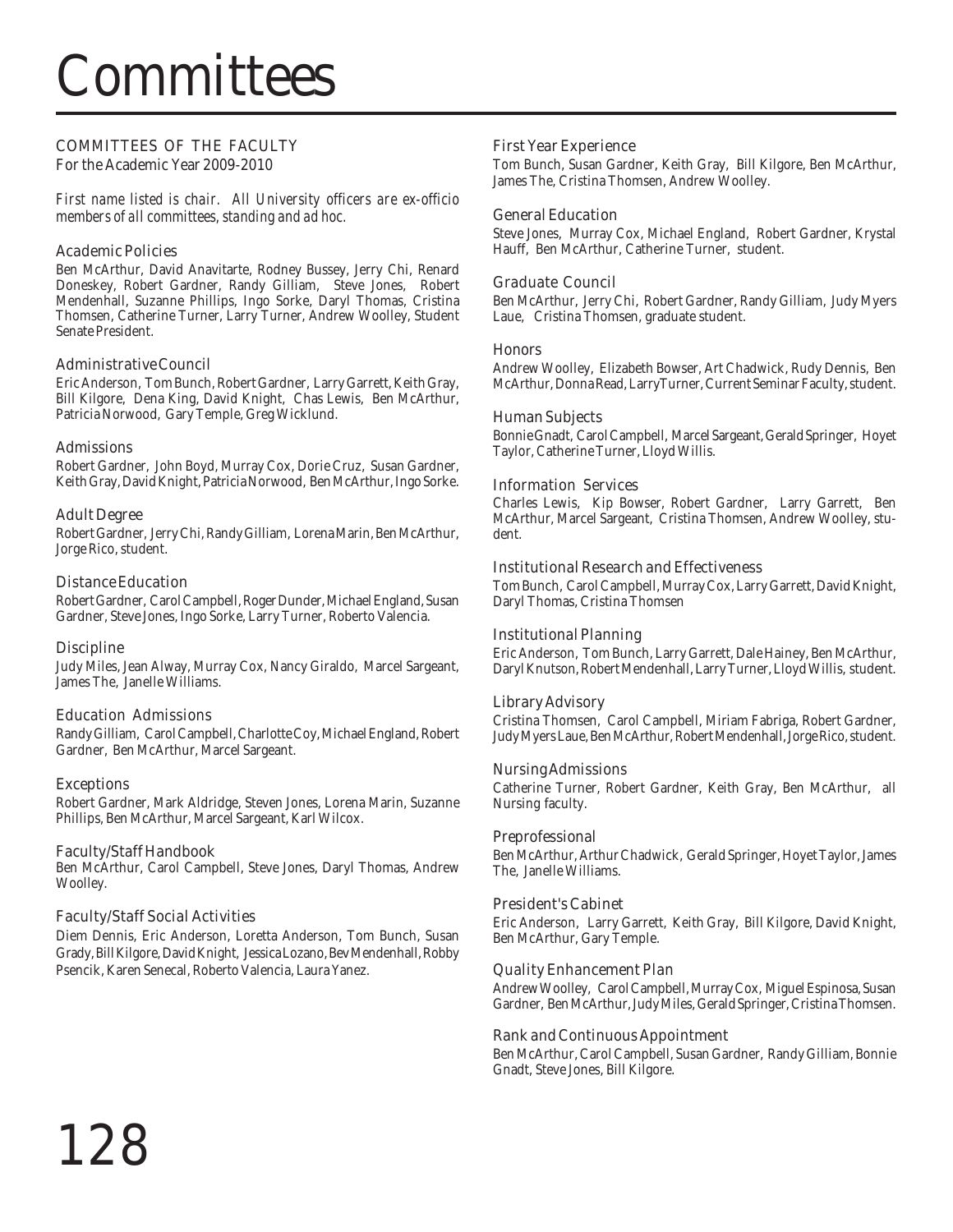## Committees

### Recruitment

Keith Gray, Jerry Chi, Robert Gardner, Bill Kilgore, David Knight, Ben McArthur, Robert Mendenhall, Judy Miles, Patricia Norwood, Assistant Recruiters.

### Retention

Keith Gray, Bill Kilgore, David Knight, Ben McArthur, Judy Miles, Patricia Norwood, Greg Sullivan, James The, Etla Van Horne, Janelle Williams.

### Safety

Greg Wicklund, Dale Hainey, Jessica Lozano, Donna Morrison, Robby Psencik, Marsha Rasmussen, Gerald Springer, Greg Sullivan, James The, Janelle Williams.

### Scholar Lecture Series

Renard Doneskey, Elizabeth Bowser, Rodney Bussey, Krystal Hauff, Ben McArthur, Karl Wilcox.

### Social Activities

David Knight, James The, Janelle Williams, SA Social Vice President, three students.

### Student Finance

Patricia Norwood, Sandie Adams, Mark Aldridge, Carol Campbell, Robert Gardner, Larry Garrett, Keith Gray, David Knight, Ben McArthur, Jerry Potter, Catherine Turner, Greg Wicklund.

### Student Life

David Knight, Keith Gray, Bill Kilgore, Greg Sullivan, James The, Janelle Williams, Lolita Valdez, three students.

### Student Missionary

Bill Kilgore, Tina Bottsford, David Knight, Keith Gray, Patricia Norwood, Ingo Sorke, James The, Lolita Valdez, Janelle Williams, Student Missionary Club President, Four returning student missionaries.

### Trust Acceptance

Eric Anderson, Larry Garrett, Ben McArthur, Gary Temple.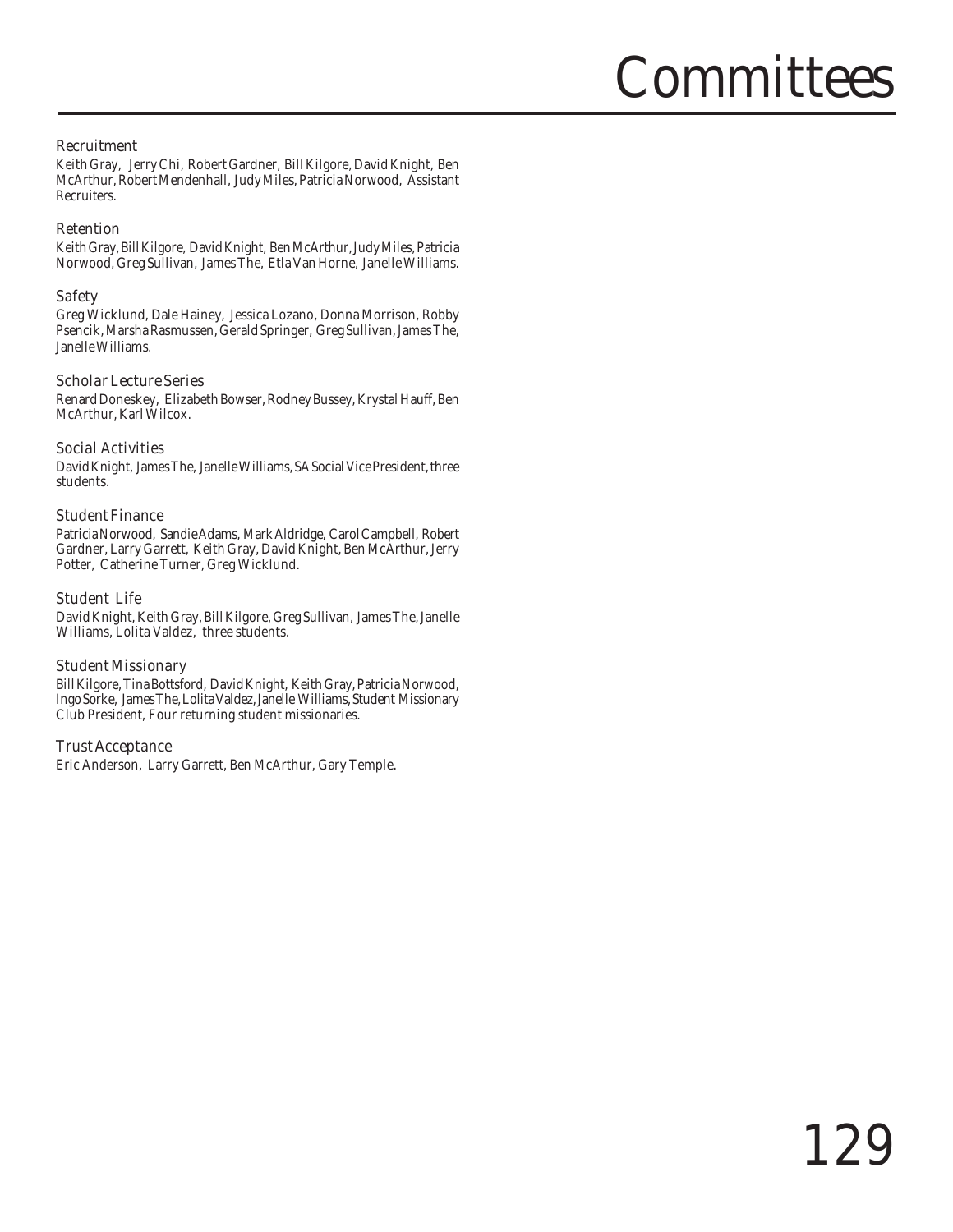# Index

## A

| Academic Appeals Process  30               |   |
|--------------------------------------------|---|
| Academic Calendar  Inside Front Cover      |   |
|                                            |   |
| Academic Integrity  20,35                  |   |
|                                            |   |
|                                            |   |
|                                            |   |
| Academic Suspension  24                    |   |
|                                            |   |
|                                            |   |
|                                            |   |
| Accreditation/Non-Discrimination Policy  5 |   |
|                                            |   |
|                                            |   |
|                                            | 1 |
|                                            |   |
|                                            |   |
|                                            |   |
| Adult Degree Program  9, 29, 39            |   |
| Advanced Placement Exams  26               |   |
| Adventist Colleges Abroad  11, 15, 30      |   |
| Advisors, Major Studies  35                |   |
| Alternative Certification Program  71      |   |
| Application Colored Insert                 |   |
|                                            |   |
|                                            |   |
|                                            |   |
|                                            |   |
|                                            |   |
|                                            |   |

## B

| Bachelor's of Business Administration  45 |  |
|-------------------------------------------|--|
| Bachelor's Degree General Ed  35          |  |
| Biblical Language Courses  121            |  |
|                                           |  |
|                                           |  |
|                                           |  |
|                                           |  |
|                                           |  |
|                                           |  |
|                                           |  |

## C

| Calendar, Academic  Inside Front Cover |  |
|----------------------------------------|--|
|                                        |  |
| Campus Services Personnel  123         |  |
|                                        |  |
|                                        |  |
|                                        |  |
| Church Ministry Certificate121         |  |
|                                        |  |

## 130

| Clinical Laboratory Sciences 10, 15, 56         |  |
|-------------------------------------------------|--|
| Committees of the Faculty 128                   |  |
|                                                 |  |
|                                                 |  |
|                                                 |  |
| <b>Computer Information Systems/Business.62</b> |  |
|                                                 |  |
| Concurrent Enrollment  22                       |  |
|                                                 |  |
| Counseling & Testing Center  32                 |  |
| Course Numbering Systems 33                     |  |
|                                                 |  |
| Credit by Examination  26                       |  |
|                                                 |  |
|                                                 |  |
|                                                 |  |

## D

| Dean's List Book Award  17    |  |
|-------------------------------|--|
| Dean's Distinguished List  25 |  |
|                               |  |
| Degree Requirements  33       |  |
|                               |  |
|                               |  |
|                               |  |
|                               |  |
|                               |  |
|                               |  |
|                               |  |
|                               |  |
|                               |  |

### E

| Education, Admission  65               |  |
|----------------------------------------|--|
| Education, Secondary  68               |  |
| Elementary Education  67               |  |
|                                        |  |
| Employment, Student  16                |  |
| Endowed Scholarship  18                |  |
|                                        |  |
|                                        |  |
| English as a Second Language 9, 16, 78 |  |
|                                        |  |
| Exams, Advance Placement  27           |  |
|                                        |  |
| Examination, Major Field 28            |  |
|                                        |  |
|                                        |  |
| Examination Policy, Final  25          |  |
| Examination, Proficiency  26           |  |
|                                        |  |
|                                        |  |

## F

| Family Education Rights & Privacy Act 31 |
|------------------------------------------|
|                                          |
|                                          |
|                                          |
|                                          |
|                                          |
|                                          |
|                                          |
|                                          |
|                                          |
| Financial Aid Academic 15                |
|                                          |
| Financial Aid Appeal Process  16         |
| Financial Aid Availability  15           |
| Financial Aid Disbursement  15           |
| 17                                       |
|                                          |
|                                          |

## G

| General Admission Requirements  6  |  |
|------------------------------------|--|
|                                    |  |
|                                    |  |
| General Education Purpose  36      |  |
| General Scholarships  18           |  |
|                                    |  |
|                                    |  |
|                                    |  |
|                                    |  |
|                                    |  |
| Grade-Point Average  23            |  |
|                                    |  |
| Graduate Program Cost  10          |  |
| Graduation Application/Contract 28 |  |
|                                    |  |
| Graduation, Deferred  29           |  |
|                                    |  |
|                                    |  |
|                                    |  |
|                                    |  |
|                                    |  |

## H